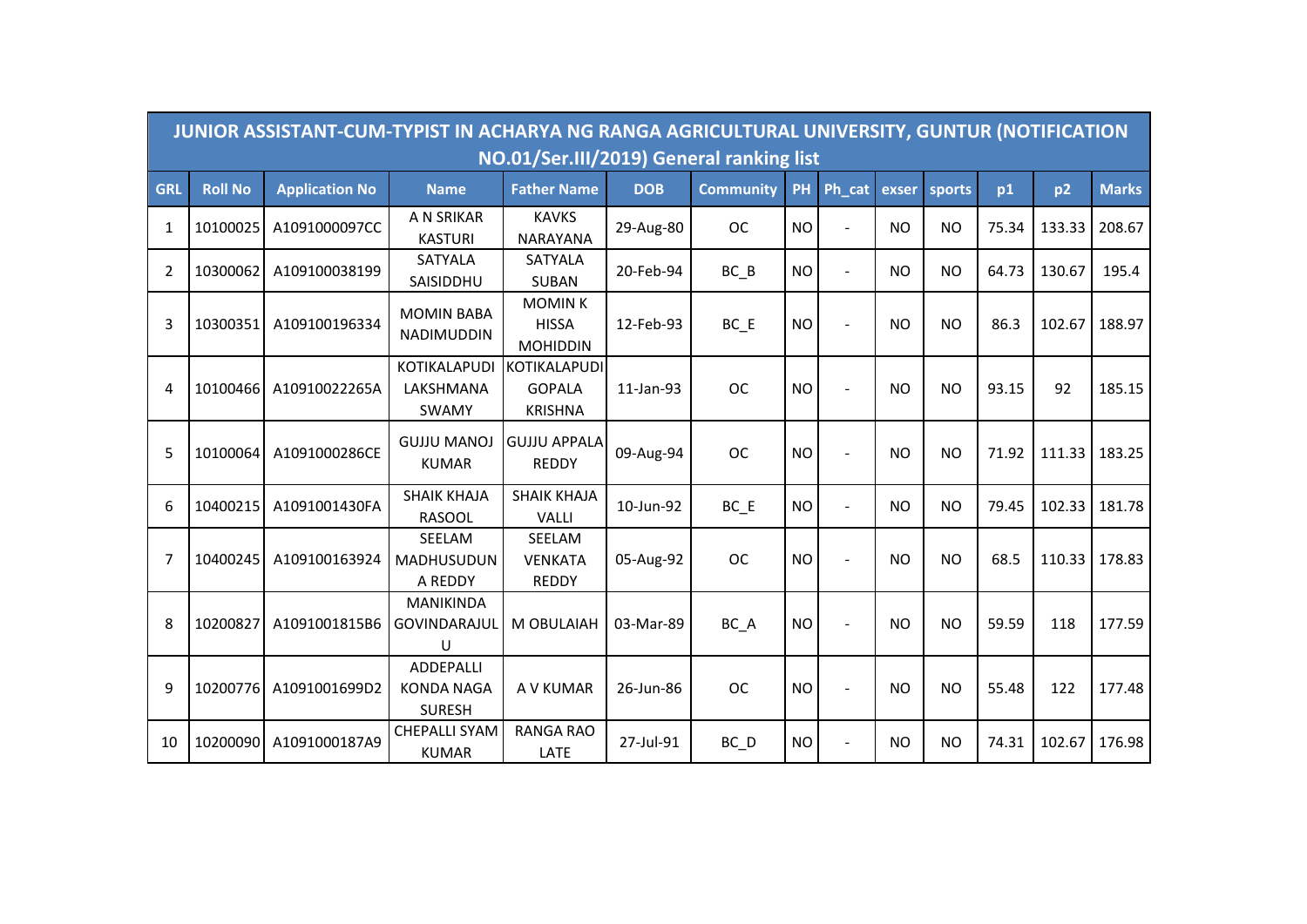| 11 | 10200899 | A109100201043 | PUNYAKIRAN<br><b>KARRI</b>               | K V<br>SATYANARAYA 11-May-87<br><b>NA</b>        |           | <b>OC</b>         | <b>NO</b> | $\overline{\phantom{a}}$ | <b>NO</b> | <b>NO</b> | 56.17 | 120.33 | 176.5  |
|----|----------|---------------|------------------------------------------|--------------------------------------------------|-----------|-------------------|-----------|--------------------------|-----------|-----------|-------|--------|--------|
| 12 | 10200590 | A109100128644 | PEDDI HEMA<br><b>ADITYA</b>              | P SRINIVASA<br><b>BABU</b>                       | 15-Dec-95 | <b>OC</b>         | <b>NO</b> | $\overline{a}$           | <b>NO</b> | <b>NO</b> | 56.17 | 120.33 | 176.5  |
| 13 | 10300384 | A109100205841 | P NAVEEN<br><b>KUMAR</b>                 | P<br>CHENGALRAY<br>A NAIDU                       | 30-Aug-81 | <b>OC</b>         | <b>NO</b> | $\overline{\phantom{a}}$ | <b>NO</b> | <b>NO</b> | 73.28 | 102.33 | 175.61 |
| 14 | 10200545 | A1091001187CD | B<br>SUBRAMANYA<br>M RAMARAJU            | <b>DURGA</b><br>PRASAD                           | 02-Aug-78 | <b>OC</b>         | <b>NO</b> |                          | <b>NO</b> | <b>NO</b> | 56.85 | 118.67 | 175.52 |
| 15 | 10200197 | A109100041449 | SRI VIDYA JADA                           | <b>KOTESWARA</b><br><b>RAO JADA</b>              | 15-Apr-85 | <b>OC</b>         | <b>NO</b> | $\blacksquare$           | <b>NO</b> | <b>NO</b> | 79.45 | 94.67  | 174.12 |
| 16 | 10200337 | A1091000722CF | ANNAREDDY<br>JAGADESWARA<br><b>REDDY</b> | ANNAREDDY<br>NARAYANA<br><b>REDDY</b>            | 19-Jul-91 | <b>OC</b>         | <b>NO</b> |                          | <b>NO</b> | <b>NO</b> | 58.56 | 113.67 | 172.23 |
| 17 | 10200539 | A10910011764C | <b>KATTA ESWARA</b><br><b>REDDY</b>      | <b>HANUMA</b><br><b>REDDY</b>                    | 10-Jun-84 | <b>OC</b>         | <b>NO</b> |                          | <b>NO</b> | <b>NO</b> | 80.83 | 91.33  | 172.16 |
| 18 | 10200488 | A1091001058D5 | <b>INAVOLU SAI</b><br><b>VENU</b>        | <b>INAVOLU</b><br><b>KOTESWARA</b><br><b>RAO</b> | 19-Nov-93 | <b>OC</b>         | <b>NO</b> |                          | <b>NO</b> | <b>NO</b> | 73.28 | 98     | 171.28 |
| 19 | 10400301 | A109100201866 | <b>S ASIF JAHA</b>                       | S<br><b>MAHAMMAD</b><br><b>HUSSAIN</b>           | 05-Apr-94 | $BC$ $E$          | <b>NO</b> |                          | <b>NO</b> | <b>NO</b> | 52.4  | 118    | 170.4  |
| 20 | 10300370 | A1091002023D5 | T.<br>YASHOVARDHA<br>N                   | <b>T RAMA</b><br><b>KRISHNA</b>                  | 05-Jun-91 | SC                | <b>NO</b> |                          | <b>NO</b> | <b>NO</b> | 67.12 | 102.67 | 169.79 |
| 21 | 10100098 | A109100043613 | <b>DUBBA RAJA</b><br><b>SEKHAR</b>       | <b>DUBBA</b><br><b>JAGANNADHA</b><br>M           | 18-May-90 | $BC$ <sub>D</sub> | <b>NO</b> |                          | <b>NO</b> | <b>NO</b> | 51.37 | 117.33 | 168.7  |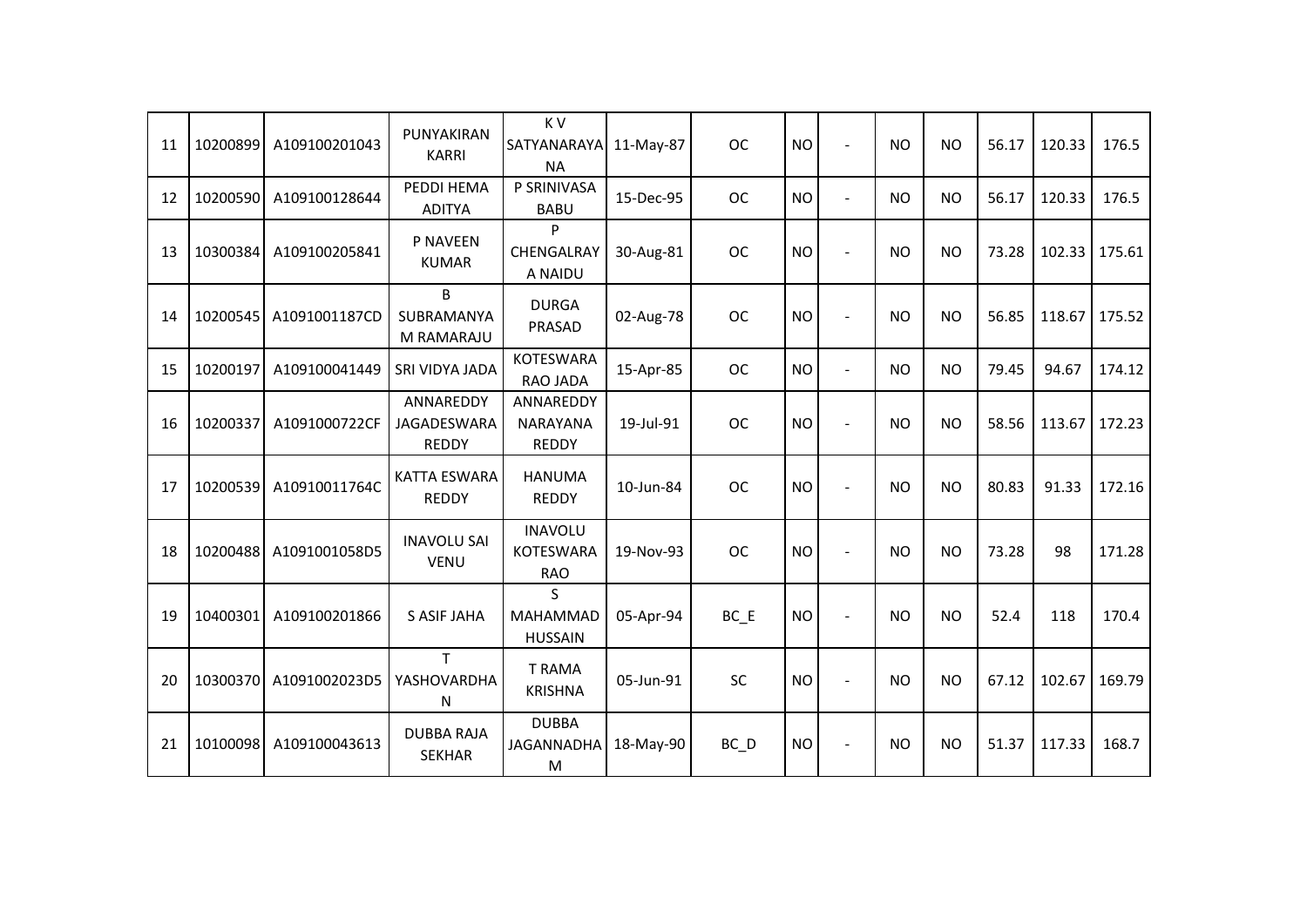| 22 | 10200289 | A109100062617 | <b>BVS</b><br>VARAPRASAD<br><b>PURAMA</b>         | P VENKATA<br><b>CHALAPATHI</b><br><b>RAO</b>    | 17-Jan-77 | <b>OC</b> | <b>NO</b>  | $\overline{\phantom{a}}$ | <b>YES</b> | <b>NO</b> | 61.64 | 106.67 | 168.31 |
|----|----------|---------------|---------------------------------------------------|-------------------------------------------------|-----------|-----------|------------|--------------------------|------------|-----------|-------|--------|--------|
| 23 | 10400317 | A10910022298A | <b>DABBARA</b><br>NAGENDRA                        | <b>DABBARA</b><br>SAIBABA                       | 25-Apr-94 | <b>OC</b> | <b>NO</b>  | $\overline{\phantom{a}}$ | <b>NO</b>  | <b>NO</b> | 69.52 | 98.67  | 168.19 |
| 24 | 10200553 | A109100120695 | <b>VSDDLA</b><br>SRAVANI D                        | <b>BV RAMANA</b><br>DEVARAKOND<br>Α             | 15-Jun-87 | <b>OC</b> | <b>NO</b>  |                          | <b>NO</b>  | <b>NO</b> | 51.03 | 117    | 168.03 |
| 25 | 10200127 | A1091000276F2 | VISWANADHUN SATYANARAYA<br><b>I VENKATESH</b>     | <b>NA</b>                                       | 24-Jul-89 | <b>OC</b> | <b>NO</b>  |                          | <b>NO</b>  | <b>NO</b> | 84.59 | 82.67  | 167.26 |
| 26 | 10100249 | A109100124934 | <b>KOLLA</b><br><b>VINEETHA</b>                   | <b>KOLLA SAMBA</b><br><b>MURTHY</b>             | 13-Aug-97 | BC B      | <b>NO</b>  |                          | <b>NO</b>  | <b>NO</b> | 46.57 | 120.67 | 167.24 |
| 27 | 10300081 | A1091000474FC | PRATHYUSHA<br><b>CHALLA</b>                       | PENCHALA<br><b>REDDY</b><br><b>CHALLA</b>       | 10-Jun-95 | <b>OC</b> | <b>NO</b>  | $\overline{\phantom{a}}$ | <b>NO</b>  | <b>NO</b> | 56.51 | 110.33 | 166.84 |
| 28 | 10300164 | A10910009704F | SRINIVASULU<br>PAMUJULA                           | VENKATESWA<br><b>RLU</b>                        | 17-Jul-85 | BC B      | <b>YES</b> | OH                       | <b>NO</b>  | <b>NO</b> | 80.48 | 86.33  | 166.81 |
| 29 | 10100337 | A109100157356 | <b>SANTHOSH</b><br><b>KUMAR CH</b>                | SATYANARAYA<br><b>NA</b>                        | 10-Jun-87 | $BC$ $B$  | <b>NO</b>  | $\overline{\phantom{a}}$ | <b>NO</b>  | <b>NO</b> | 79.11 | 87.33  | 166.44 |
| 30 | 10400101 | A109100069442 | PILAKA<br>RAJASEKHARA<br><b>REDDY</b>             | PILAKA<br><b>EKADASI</b><br><b>REDDY</b>        | 10-Jun-93 | BC A      | <b>NO</b>  |                          | <b>NO</b>  | <b>NO</b> | 69.17 | 96.67  | 165.84 |
| 31 | 10200892 | A109100199735 | <b>IMADABATHINA</b><br><b>GOPI KRISHNA</b>        | <b>IMADABATHIN</b><br>A SRINIVASA<br><b>RAO</b> | 06-Dec-97 | <b>OC</b> | <b>NO</b>  |                          | <b>NO</b>  | <b>NO</b> | 50.34 | 115.33 | 165.67 |
| 32 | 10200094 | A1091000191D4 | <b>KOTEPALLI</b><br><b>GUNA PADMA</b><br>PRIYANKA | <b>KOTEPALLI</b><br>SAMBASIVARA<br>$\mathsf O$  | 13-May-94 | <b>OC</b> | <b>NO</b>  |                          | <b>NO</b>  | <b>NO</b> | 68.5  | 97     | 165.5  |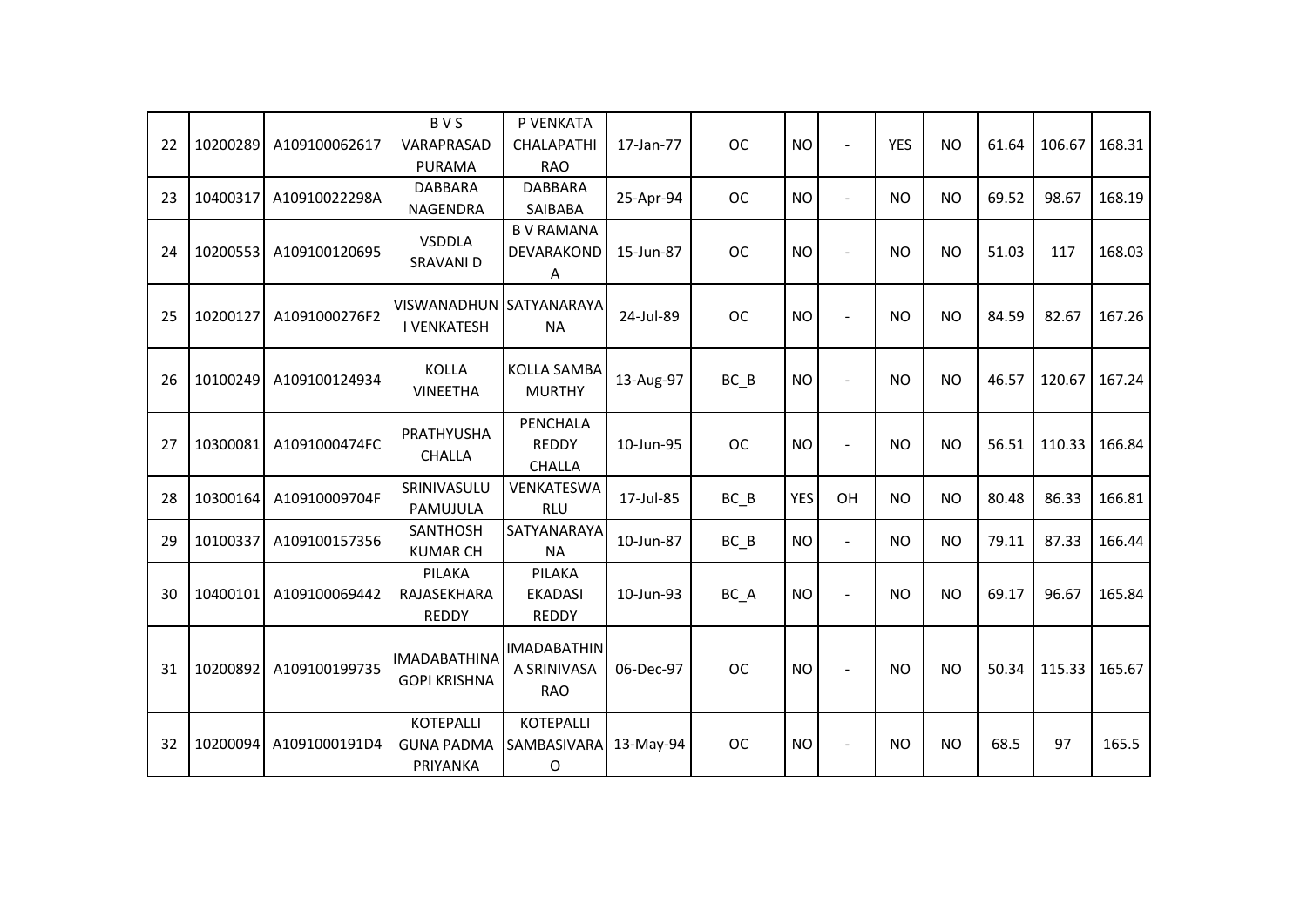| 33 | 10200138 | A109100029941 | <b>C PRAVEEN</b><br><b>KUMAR</b>                  | C<br>SREERAMULU                               | 02-Nov-87 | BC B              | <b>NO</b> | $\blacksquare$           | <b>NO</b> | N <sub>O</sub> | 63.01 | 102.33 | 165.34 |
|----|----------|---------------|---------------------------------------------------|-----------------------------------------------|-----------|-------------------|-----------|--------------------------|-----------|----------------|-------|--------|--------|
| 34 | 10300035 | A109100024441 | YENUGULA<br><b>ASWINI JYOTHI</b>                  | YENUGULA<br><b>NAGESWARA</b><br><b>RAO</b>    | 06-Jun-91 | <b>OC</b>         | <b>NO</b> | $\overline{\phantom{a}}$ | <b>NO</b> | <b>NO</b>      | 55.82 | 109.33 | 165.15 |
| 35 | 10100256 | A109100128233 | CHITTIMOJU<br>SANTHOSH                            | <b>CHITTIMOJU</b><br>RAJU                     | 01-Jun-92 | $BC$ $B$          | <b>NO</b> | $\overline{a}$           | <b>NO</b> | <b>NO</b>      | 70.55 | 93.67  | 164.22 |
| 36 | 10200351 | A109100074582 | SRAVANA<br><b>LAKSHMID</b>                        | <b>KESAVA</b><br>RAMACHAND<br><b>RA</b>       | 19-Aug-83 | <b>OC</b>         | <b>NO</b> | $\overline{\phantom{a}}$ | <b>NO</b> | <b>NO</b>      | 61.64 | 102    | 163.64 |
| 37 | 10100265 | A109100131048 | <b>ILLAPU TATI</b><br><b>NAIDU</b>                | <b>ILLAPU</b><br>SURYANARAY<br><b>ANA</b>     | 10-Mar-93 | $BC$ <sub>D</sub> | <b>NO</b> |                          | <b>NO</b> | <b>NO</b>      | 60.96 | 102.67 | 163.63 |
| 38 | 10300105 | A109100060598 | V K KRISHNA<br><b>KISHORE</b>                     | <b>VLPKESAVA</b><br><b>RAO</b>                | 09-Jul-77 | <b>OC</b>         | <b>NO</b> | $\blacksquare$           | <b>NO</b> | <b>NO</b>      | 65.07 | 97.33  | 162.4  |
| 39 | 10200311 | A10910006712D | <b>GUNAPATI</b><br>JAGADEESHWA<br><b>RA REDDY</b> | PRASAD<br><b>REDDY</b>                        | 15-Jun-93 | <b>OC</b>         | <b>NO</b> |                          | <b>NO</b> | <b>NO</b>      | 62.33 | 99.67  | 162    |
| 40 | 10300251 | A1091001426CA | <b>ESANAGIRI</b><br>GANGARAJU                     | <b>ESANAGIRI</b><br><b>CHINNA</b><br>GANGANNA | 14-May-95 | BC A              | <b>NO</b> |                          | <b>NO</b> | <b>NO</b>      | 74.31 | 87.67  | 161.98 |
| 41 | 10100357 | A1091001671F8 | <b>BOBBADI</b><br><b>SATISH</b>                   | SATYANARAYA<br><b>NA</b>                      | 07-Jul-84 | <b>OC</b>         | <b>NO</b> | $\blacksquare$           | <b>NO</b> | <b>NO</b>      | 81.16 | 80.67  | 161.83 |
| 42 | 10400149 | A109100098459 | M ANSHAD<br>AHMED                                 | M SADIQ<br><b>HUSSAIN</b>                     | 01-Jul-85 | $BC$ $E$          | <b>NO</b> | $\blacksquare$           | <b>NO</b> | <b>NO</b>      | 72.26 | 89.33  | 161.59 |
| 43 | 10100027 | A109100010313 | <b>NARTHU</b><br>SRIKANTH                         | N SEETA RAM                                   | 29-Jun-96 | $BC$ <sub>D</sub> | <b>NO</b> | $\overline{\phantom{a}}$ | <b>NO</b> | <b>NO</b>      | 65.75 | 95.33  | 161.08 |
| 44 | 10300123 | A109100073689 | MAYAKUNTLA<br>ANIL                                | MAYAKUNTLA<br>NARAYANASW<br>AMY               | 02-Jul-94 | BC B              | <b>NO</b> | $\blacksquare$           | <b>NO</b> | <b>NO</b>      | 49.32 | 111.67 | 160.99 |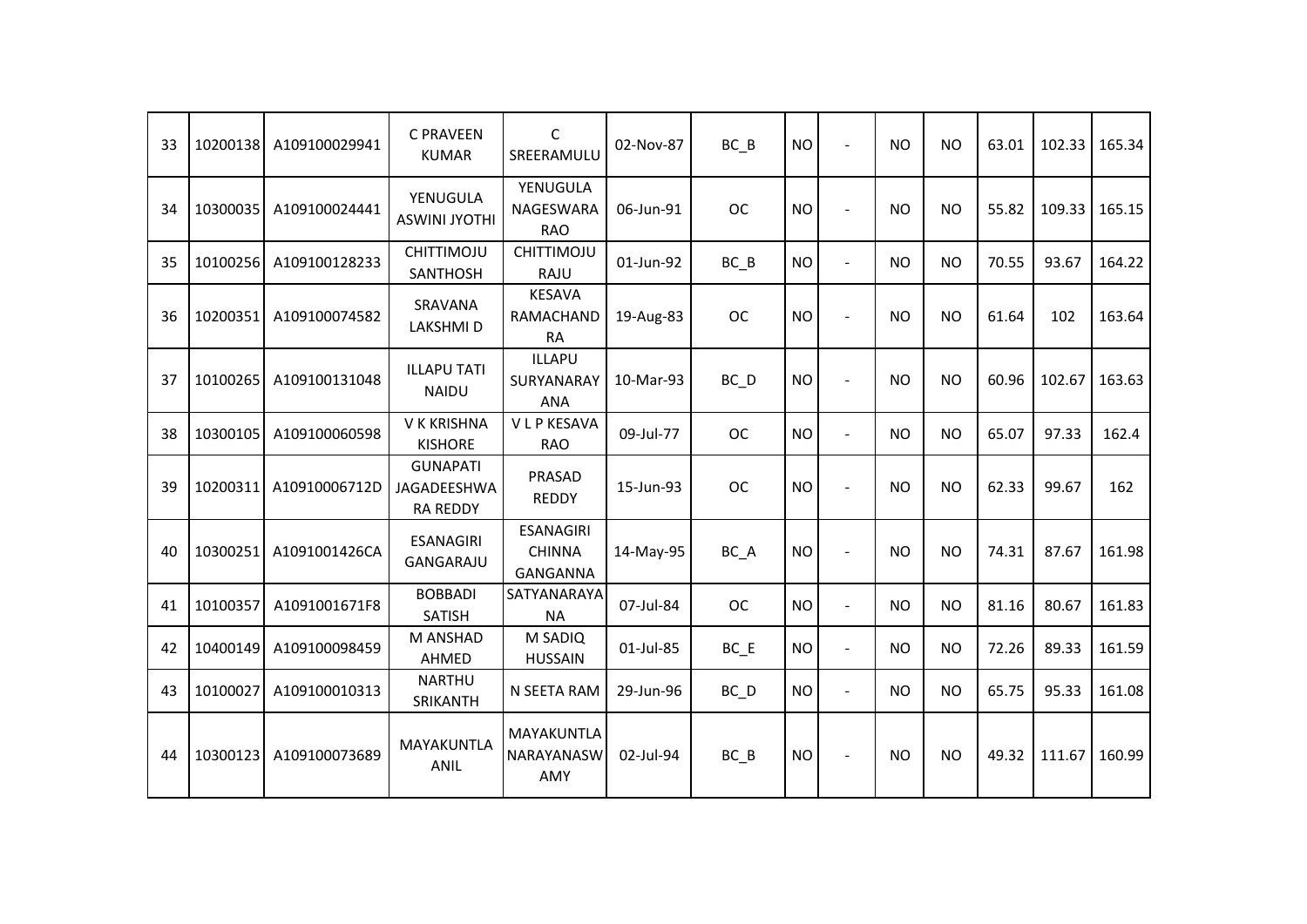| 45 | 10300270 | A1091001582BE | VISHNUVARDHA<br><b>NACHARIU</b>                   | <b>CHINNA</b><br><b>ALLURAIAH</b>         | 15-Jun-89 | $BC$ $B$  | <b>NO</b> | $\overline{a}$ | <b>NO</b>  | <b>NO</b>      | 64.73 | 95.67  | 160.4  |
|----|----------|---------------|---------------------------------------------------|-------------------------------------------|-----------|-----------|-----------|----------------|------------|----------------|-------|--------|--------|
| 46 | 10200475 | A109100103357 | <b>SRI KANTH</b><br><b>MARIDU</b>                 | ADINARAYANA                               | 20-Aug-85 | $BC$ $B$  | <b>NO</b> | $\overline{a}$ | <b>NO</b>  | <b>NO</b>      | 57.53 | 102    | 159.53 |
| 47 | 10300189 | A109100107594 | SAILAKSHMI<br><b>PERURI</b>                       | P WALLIS                                  | 11-Nov-86 | SC        | <b>NO</b> | $\blacksquare$ | <b>NO</b>  | <b>NO</b>      | 68.84 | 90     | 158.84 |
| 48 | 10300420 | A1091002236B6 | KONDAREDDY<br>LAKSHMI<br><b>THRISHALA</b>         | <b>K SURESH</b><br><b>KUMAR</b>           | 29-Jul-95 | <b>ST</b> | <b>NO</b> | $\sim$         | <b>NO</b>  | <b>NO</b>      | 67.12 | 91.67  | 158.79 |
| 49 | 10200778 | A1091001703D5 | VEERAMALLU<br><b>SIVA SAI</b><br>RAGHAVAN         | VEERAMALLU<br>EDUKONDALU                  | 24-May-96 | $BC$ $B$  | <b>NO</b> | $\sim$         | <b>NO</b>  | <b>NO</b>      | 54.79 | 104    | 158.79 |
| 50 | 10100359 | A10910016938F | <b>SWETHA</b><br>VARIGALA                         | <b>BHASKARA</b><br><b>RAO</b>             | 01-Jul-86 | <b>OC</b> | <b>NO</b> | $\sim$         | <b>NO</b>  | N <sub>O</sub> | 48.98 | 109.33 | 158.31 |
| 51 | 10200664 | A109100145244 | <b>VIJAY KUMAR</b><br><b>REGALLA</b>              | LAKSHMI<br>NARAYANA<br><b>REGALLA</b>     | 03-Oct-84 | BC_A      | <b>NO</b> | $\blacksquare$ | <b>NO</b>  | <b>NO</b>      | 64.04 | 94     | 158.04 |
| 52 | 10300147 | A10910008598E | R RAJESH                                          | <b>R RAMURTHY</b>                         | 15-Aug-89 | BC D      | <b>NO</b> | $\blacksquare$ | <b>NO</b>  | <b>NO</b>      | 58.9  | 99     | 157.9  |
| 53 | 10100325 | A109100152149 | <b>GUBBALA</b><br><b>SUVARNA</b>                  | <b>GUBBALA</b><br>NAGESWARA<br><b>RAO</b> | 28-Apr-93 | $BC$ $B$  | <b>NO</b> | $\sim$         | <b>NO</b>  | <b>NO</b>      | 45.21 | 111.67 | 156.88 |
| 54 | 10100407 | A109100193643 | <b>S VENKATESH</b><br>POLAMURI                    | SATYANARAYA<br><b>NA</b>                  | 16-May-88 | BC_A      | <b>NO</b> | $\blacksquare$ | <b>NO</b>  | <b>NO</b>      | 69.52 | 87.33  | 156.85 |
| 55 | 10400147 | A1091000979EF | <b>K P HANUMESH</b>                               | <b>B SHIVAPPA</b>                         | 20-Jun-95 | $BC$ $B$  | <b>NO</b> | $\blacksquare$ | <b>NO</b>  | <b>YES</b>     | 70.89 | 85.67  | 156.56 |
| 56 | 10100079 | A109100037998 | <b>JOGARAO</b><br><b>CHINTALA</b>                 | <b>APPA RAO</b>                           | 20-Oct-77 | BC_A      | <b>NO</b> | $\blacksquare$ | <b>YES</b> | <b>NO</b>      | 55.82 | 100.67 | 156.49 |
| 57 | 10100247 | A10910012434A | <b>BHAGAVATI</b><br><b>RAMANA</b><br><b>MURTY</b> | B<br>SATYANARAYA<br><b>NA</b>             | 19-Mar-95 | BC_A      | <b>NO</b> |                | <b>NO</b>  | <b>NO</b>      | 64.73 | 91.67  | 156.4  |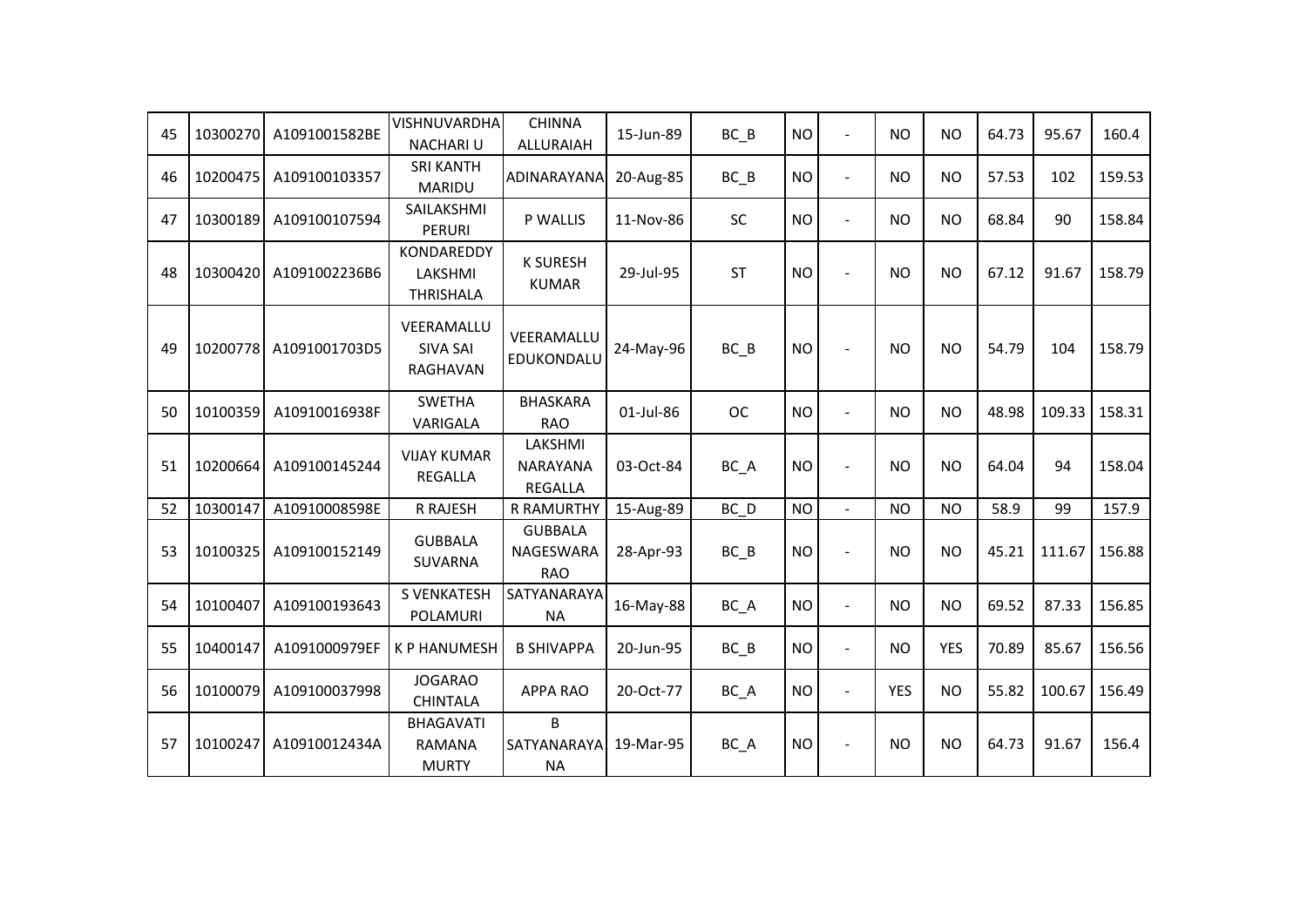| 58 | 10200730 | A1091001603E4 | <b>DASARI AJITHA</b>                         | KAMALAKARA<br><b>RAO</b>                       | 17-Jul-89 | <b>SC</b> | <b>NO</b> | $\sim$         | NO         | <b>NO</b> | 64.39 | 91.67  | 156.06 |
|----|----------|---------------|----------------------------------------------|------------------------------------------------|-----------|-----------|-----------|----------------|------------|-----------|-------|--------|--------|
| 59 | 10400020 | A109100016619 | J HARITHA                                    | <b>J MURALI</b><br><b>KRISHNA</b>              | 27-Feb-80 | <b>OC</b> | <b>NO</b> | $\overline{a}$ | NO         | <b>NO</b> | 76.72 | 79.33  | 156.05 |
| 60 | 10200258 | A1091000558B9 | VANKESWARAM<br>RAMALINGESW<br><b>ARA RAO</b> | V ESWARAIAH                                    | 01-Aug-93 | BC_A      | <b>NO</b> | $\sim$         | <b>NO</b>  | <b>NO</b> | 66.09 | 89.33  | 155.42 |
| 61 | 10200968 | A1091002166C8 | MANIKANTA<br><b>SURESH BABU G</b>            | SATYANARAYA<br><b>NA</b><br><b>GUDIWADA</b>    | 10-May-89 | <b>OC</b> | <b>NO</b> |                | NO.        | <b>NO</b> | 51.03 | 104.33 | 155.36 |
| 62 | 10200293 | A109100063543 | <b>SYED SATTAR</b>                           | JEELANI                                        | 25-Aug-88 | BC E      | <b>NO</b> | $\overline{a}$ | <b>NO</b>  | <b>NO</b> | 70.2  | 85     | 155.2  |
| 63 | 10100324 | A1091001517A4 | <b>MIDDE NAGA</b><br>RAJU                    | <b>MIDDE</b><br><b>KRISHNA</b><br><b>MURTY</b> | 05-Jan-90 | $BC$ $B$  | <b>NO</b> | $\blacksquare$ | <b>NO</b>  | <b>NO</b> | 57.2  | 97.67  | 154.87 |
| 64 | 10200192 | A1091000407B9 | <b>BAHUROJULA B</b><br>N ACHARYULU           | <b>VEERA</b><br><b>BRAHMMAM</b>                | 28-Jul-79 | $BC$ $B$  | <b>NO</b> |                | NO         | <b>NO</b> | 56.51 | 98.33  | 154.84 |
| 65 | 10400195 | A109100129396 | <b>KURUBA</b><br>CHANDRASEKH<br>AR           | K<br><b>HANUMANTH</b><br><b>APPA</b>           | 15-Feb-92 | $BC$ $B$  | <b>NO</b> |                | <b>NO</b>  | <b>NO</b> | 54.45 | 100    | 154.45 |
| 66 | 10200398 | A10910008429E | KONDAPATRUI<br><b>B CHAITANYA</b>            | <b>RAJA RAO</b>                                | 01-Jul-76 | BC_A      | <b>NO</b> |                | <b>NO</b>  | <b>NO</b> | 66.09 | 88.33  | 154.42 |
| 67 | 10100161 | A109100080424 | <b>SHAIK SALMA</b>                           | <b>SHAIK</b><br><b>MOULALI</b>                 | 28-Jul-93 | $BC$ $B$  | <b>NO</b> | $\blacksquare$ | NO         | <b>NO</b> | 47.6  | 106.67 | 154.27 |
| 68 | 10300342 | A1091001933B8 | M PRASAD                                     | M RAJENDRA                                     | 15-May-92 | SC        | <b>NO</b> | $\blacksquare$ | <b>NO</b>  | <b>NO</b> | 55.14 | 99     | 154.14 |
| 69 | 10200633 | A10910013907F | SREENIVAS<br>SALAKA                          | SATYANARAYA<br><b>NA</b>                       | 01-Jul-77 | <b>OC</b> | <b>NO</b> | $\blacksquare$ | <b>YES</b> | <b>NO</b> | 46.23 | 107.67 | 153.9  |
| 70 | 10300193 | A1091001084F3 | <b>K VENU SUDHA</b>                          | <b>K CHANDRA</b><br><b>REDDY</b>               | 05-Aug-96 | <b>OC</b> | <b>NO</b> | $\overline{a}$ | NO         | <b>NO</b> | 50.68 | 102.67 | 153.35 |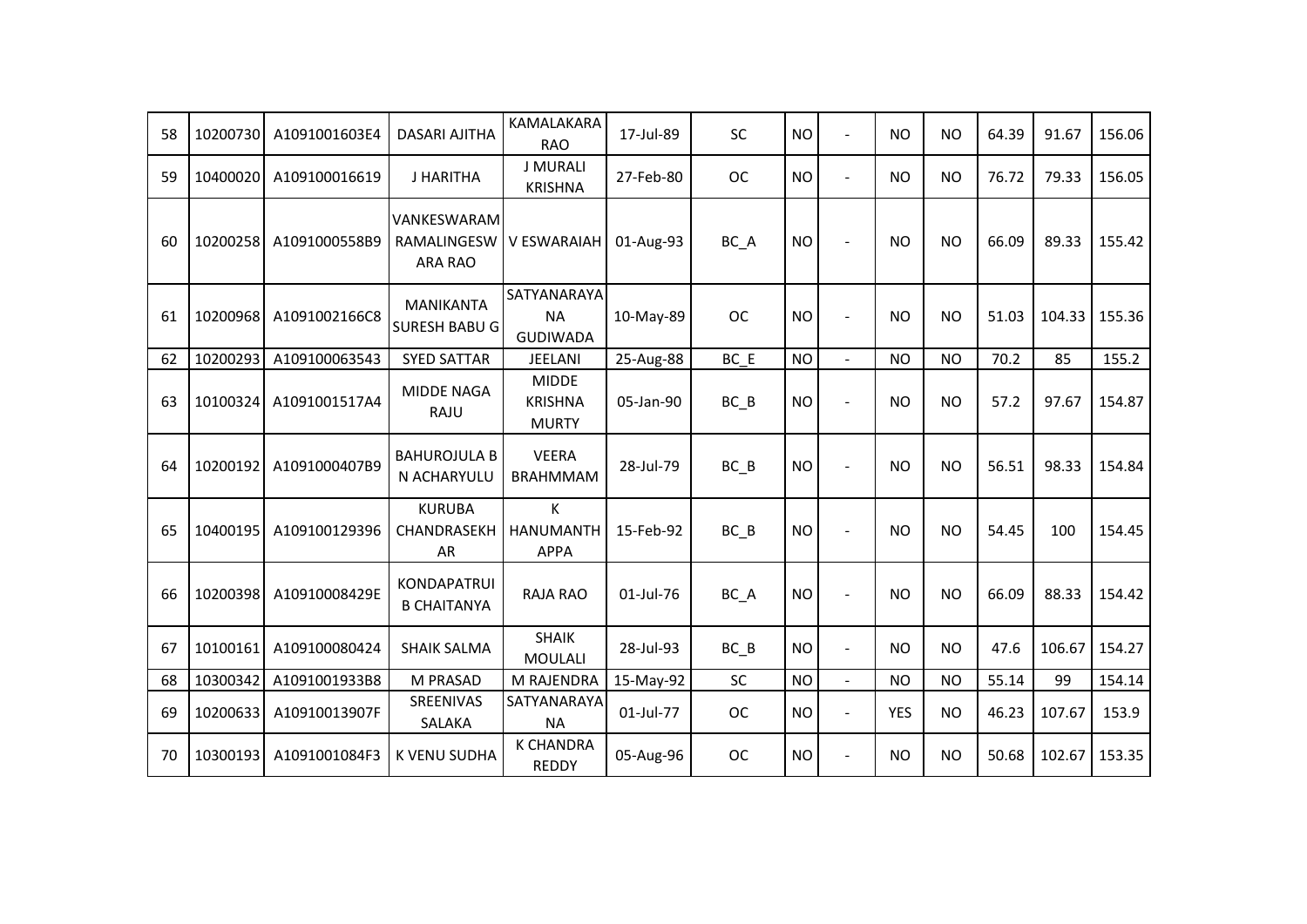| 71 | 10200417 | A1091000888DB | <b>MATHI VAMSI</b><br><b>KRISHNA</b>                  | <b>MATHI</b><br><b>NAGESWARA</b><br><b>RAO</b> | 14-Nov-92 | <b>OC</b> | <b>NO</b> | $\overline{\phantom{a}}$ | <b>NO</b>  | <b>NO</b> | 44.18 | 109    | 153.18 |
|----|----------|---------------|-------------------------------------------------------|------------------------------------------------|-----------|-----------|-----------|--------------------------|------------|-----------|-------|--------|--------|
| 72 | 10300343 | A1091001934BA | <b>BOMMISETTY</b><br>JANARDHANA                       | <b>BOMMISETTY</b><br>RAMACHAND<br><b>RAIAH</b> | 22-Jan-93 | $BC$ $B$  | <b>NO</b> | $\sim$                   | NO.        | <b>NO</b> | 79.11 | 73.33  | 152.44 |
| 73 | 10200774 | A109100169674 | <b>SATISH</b><br><b>KANTAMANI</b>                     | SRI<br><b>RAMAMURTY</b>                        | 07-Apr-81 | <b>OC</b> | <b>NO</b> |                          | <b>YES</b> | <b>NO</b> | 53.09 | 99.33  | 152.42 |
| 74 | 10400248 | A1091001653DD | <b>BANAVASI</b><br><b>VASANTH</b>                     | <b>B NAGESH</b>                                | 06-Jun-88 | BC_A      | <b>NO</b> | $\overline{\phantom{a}}$ | <b>NO</b>  | <b>NO</b> | 63.7  | 88.67  | 152.37 |
| 75 | 10200641 | A10910014039D | <b>GANDIKOTA</b><br>VENKATESH                         | <b>GANDIKOTA</b><br>RAMBABU                    | 05-Jul-93 | BC D      | <b>NO</b> | $\overline{\phantom{a}}$ | <b>NO</b>  | <b>NO</b> | 59.59 | 92.67  | 152.26 |
| 76 | 10200604 | A1091001328DA | <b>MACHERLA</b><br><b>ROJA</b>                        | <b>MACHERLA</b><br><b>GIRI PRASAD</b>          | 16-Apr-92 | $BC$ $B$  | <b>NO</b> | $\overline{\phantom{a}}$ | <b>NO</b>  | <b>NO</b> | 35.27 | 116    | 151.27 |
| 77 | 10200037 | A10910000781D | <b>MAHA LAKSHMI</b><br><b>SUJATA CH</b>               | <b>HANUMAT</b><br><b>SASTRY CH</b>             | 30-Aug-81 | <b>OC</b> | <b>NO</b> |                          | <b>NO</b>  | <b>NO</b> | 48.63 | 102.33 | 150.96 |
| 78 | 10200900 | A1091002011A9 | SATYANARAYAN<br>A AMMULOJU                            | <b>VEERACHARI</b>                              | 01-Jul-84 | BC B      | <b>NO</b> |                          | <b>NO</b>  | <b>NO</b> | 83.22 | 67.67  | 150.89 |
| 79 | 10200243 | A109100052347 | <b>KOTESWARA</b><br><b>GUPTA</b><br><b>BOMMISETTY</b> | RANGANADHA<br>M<br><b>BOMMISETTY</b>           | 15-Jun-83 | <b>OC</b> | <b>NO</b> |                          | <b>NO</b>  | <b>NO</b> | 36.3  | 114.33 | 150.63 |
| 80 | 10100007 | A1091000037C4 | <b>GUNTURU</b><br>CHAKRAPANI                          | CHANDRASEK<br><b>HARA RAO</b>                  | 23-Jun-81 | $BC$ $B$  | <b>NO</b> | $\overline{\phantom{a}}$ | <b>NO</b>  | <b>NO</b> | 54.11 | 96.33  | 150.44 |
| 81 | 10100441 | A1091002114E3 | <b>SAKA</b><br><b>GOUTHAMI</b>                        | <b>SAKA</b><br>VENKATESWA<br><b>RA RAO</b>     | 18-Jun-92 | SC        | <b>NO</b> | $\overline{\phantom{a}}$ | <b>NO</b>  | <b>NO</b> | 45.21 | 105    | 150.21 |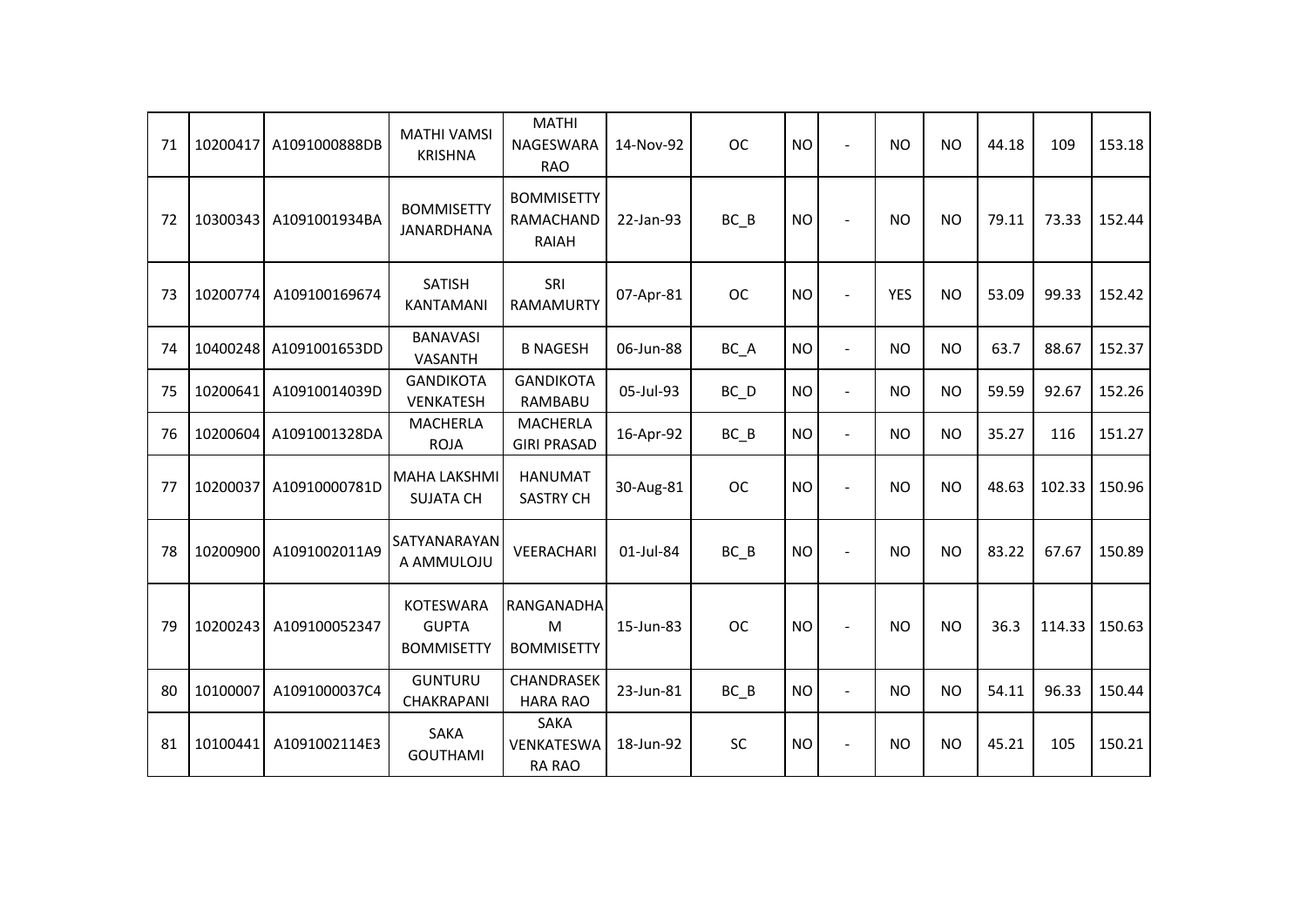| 82 | 10200896 | A109100200648 | RAMU GODUGU SRINIASA RAO                                     |                                                   | 08-Jul-88 | $BC$ $D$  | <b>NO</b> | $\overline{\phantom{a}}$ | <b>NO</b> | <b>NO</b> | 69.17 | 81     | 150.17 |
|----|----------|---------------|--------------------------------------------------------------|---------------------------------------------------|-----------|-----------|-----------|--------------------------|-----------|-----------|-------|--------|--------|
| 83 | 10200822 | A10910018056E | <b>KOKKUROTU</b><br><b>BHASKARA RAO</b>                      | <b>KOKKUROTU</b><br><b>DURGARAO</b>               | 06-Jul-91 | $BC$ $D$  | <b>NO</b> | $\blacksquare$           | <b>NO</b> | <b>NO</b> | 47.6  | 102.33 | 149.93 |
| 84 | 10200276 | A10910006006C | DEVARAPALLI<br><b>RUTH RAMYA</b>                             | DEVARAPALLI<br><b>ALFRED</b><br><b>KUMAR RAJU</b> | 15-Oct-96 | <b>SC</b> | <b>NO</b> | ÷.                       | <b>NO</b> | <b>NO</b> | 51.71 | 98     | 149.71 |
| 85 | 10100107 | A1091000484FD | <b>KOTTURI R R K</b><br>SREEKANTH                            | LAKSHMINARA<br><b>SIMHA</b><br><b>MURTHY</b>      | 25-May-78 | <b>OC</b> | <b>NO</b> |                          | <b>NO</b> | <b>NO</b> | 62.33 | 87.33  | 149.66 |
| 86 | 10100326 | A10910015264D | <b>DONGA</b><br><b>VENKATA</b><br>RAMAKRISHNA<br><b>TEJA</b> | <b>D PULLAYYA</b><br><b>SETTY</b>                 | 30-Jul-93 | BC B      | <b>NO</b> | $\blacksquare$           | <b>NO</b> | <b>NO</b> | 39.04 | 110.33 | 149.37 |
| 87 | 10200550 | A109100119763 | KALYANAM<br>SHARMILA RANI                                    | KALYANAM<br>SATYANARAYA<br><b>NA</b>              | 29-Mar-79 | <b>OC</b> | <b>NO</b> |                          | <b>NO</b> | <b>NO</b> | 72.61 | 76.33  | 148.94 |
| 88 | 10400252 | A109100169592 | <b>SHAIK ALI</b><br><b>BASHA</b>                             | <b>SHUSSAIN</b><br><b>BASHA</b>                   | 19-Apr-95 | $BC$ $E$  | <b>NO</b> | $\overline{\phantom{a}}$ | <b>NO</b> | <b>NO</b> | 56.17 | 92.67  | 148.84 |
| 89 | 10200828 | A109100181614 | <b>CHINA BABU</b><br>YENTRAPATI                              | NAGESWARA<br><b>RAO</b>                           | 09-Jun-88 | <b>SC</b> | <b>NO</b> | $\blacksquare$           | <b>NO</b> | <b>NO</b> | 54.11 | 94.67  | 148.78 |
| 90 | 10200642 | A10910014041A | <b>GOPINADH</b><br><b>PASUPULETI</b>                         | <b>VENKATA RAO</b>                                | 17-Nov-86 | <b>OC</b> | <b>NO</b> | $\blacksquare$           | <b>NO</b> | <b>NO</b> | 41.1  | 107.67 | 148.77 |
| 91 | 10100149 | A109100070668 | <b>KIRAN KUMAR</b><br>KOLLI                                  | <b>RAMESH BABU</b>                                | 16-Jul-87 | <b>OC</b> | <b>NO</b> | ÷,                       | <b>NO</b> | <b>NO</b> | 45.89 | 102.67 | 148.56 |
| 92 | 10300175 | A10910010099E | VENKATAPRASA<br><b>D SONTI</b>                               | SUNDARAIAH                                        | 12-Jun-87 | $BC$ $B$  | <b>NO</b> | $\overline{a}$           | <b>NO</b> | <b>NO</b> | 67.47 | 81     | 148.47 |
| 93 | 10200332 | A109100070919 | DHULIPALA<br><b>VENKATA</b><br><b>RAVIKIRAN</b>              | SRIRAMACHA<br><b>NDRA</b><br><b>MURTHY</b>        | 02-Jun-85 | <b>OC</b> | <b>NO</b> |                          | <b>NO</b> | <b>NO</b> | 53.76 | 94.67  | 148.43 |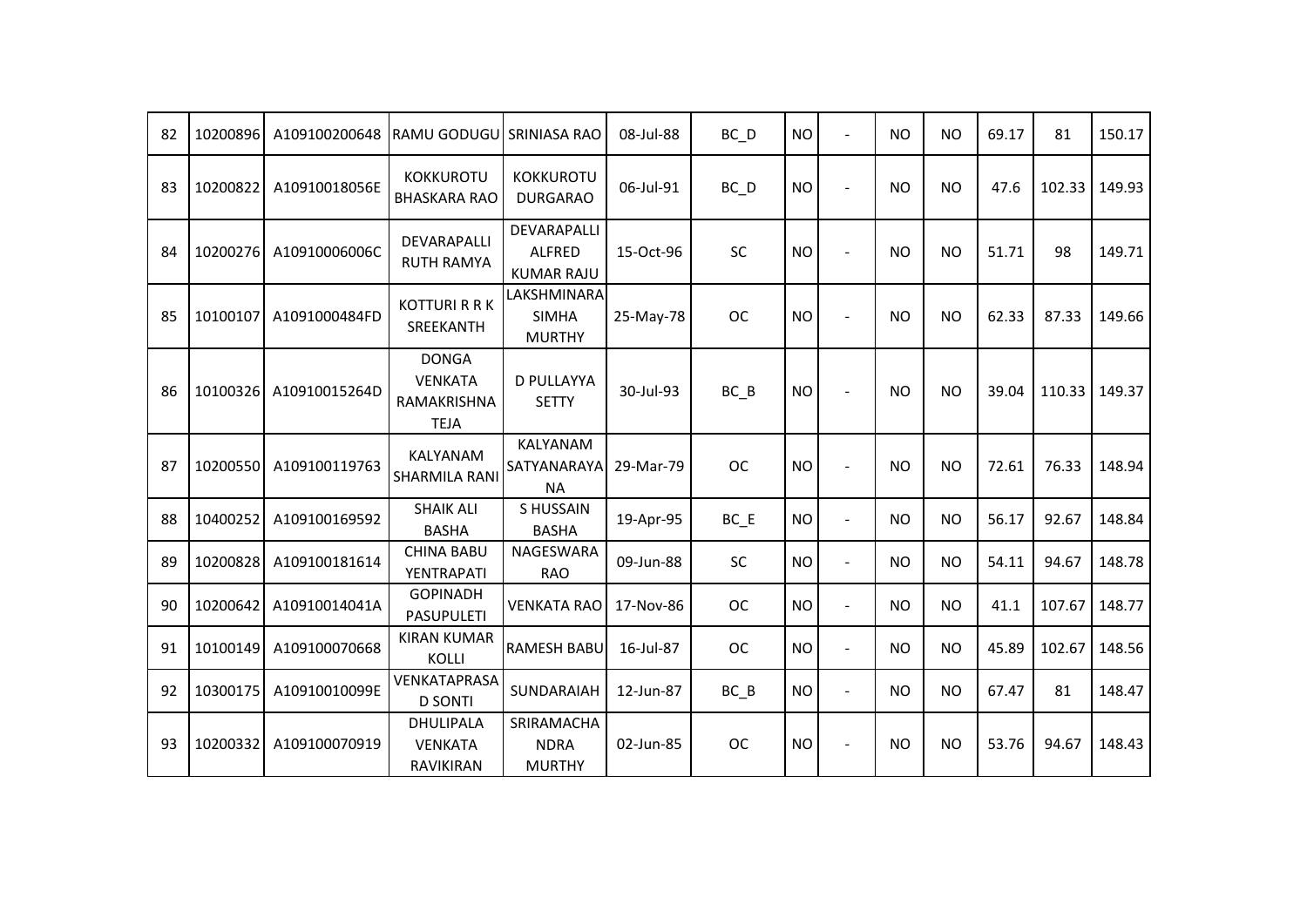| 94  | 10300264 | A10910015428E | PARUCHURU<br><b>MAHESH</b><br><b>KUMAR</b>              | PARUCHURU<br><b>MALYADRI</b>          | 20-Aug-96 | BC B              | <b>NO</b> | $\blacksquare$           | <b>NO</b> | <b>NO</b>      | 75.34 | 72.33 | 147.67 |
|-----|----------|---------------|---------------------------------------------------------|---------------------------------------|-----------|-------------------|-----------|--------------------------|-----------|----------------|-------|-------|--------|
| 95  | 10200603 | A1091001324FD | <b>KRISHNA</b><br><b>KISHORE</b><br><b>KAMMILI</b>      | <b>SURYA</b><br><b>NARAYANA</b>       | 06-Feb-80 | <b>OC</b>         | <b>NO</b> | $\blacksquare$           | <b>NO</b> | <b>NO</b>      | 74.66 | 73    | 147.66 |
| 96  | 10100138 | A1091000659D5 | PILLI<br>RAMESHBABU                                     | PILLI<br>SATYANARAYA<br>ΝA            | 05-Jun-91 | BC B              | <b>NO</b> | $\overline{a}$           | <b>NO</b> | <b>NO</b>      | 60.96 | 86.67 | 147.63 |
| 97  | 10100042 | A10910001609A | YALAGADA<br>PRASAD KUMAR                                | YALAGADA<br><b>KONDA BABU</b>         | 02-Jun-93 | <b>SC</b>         | <b>NO</b> | $\overline{\phantom{a}}$ | <b>NO</b> | <b>NO</b>      | 68.5  | 79    | 147.5  |
| 98  | 10400291 | A109100194312 | A TRIVEN                                                | A NARAYANA<br><b>RAO</b>              | 03-Mar-88 | BC_D              | <b>NO</b> | $\blacksquare$           | <b>NO</b> | <b>NO</b>      | 72.61 | 74.67 | 147.28 |
| 99  | 10300395 | A1091002088EB | PERNATI<br>NAGESWARA<br><b>RAO</b>                      | PERNATI<br>VENKATESWA<br><b>RLU</b>   | 04-Jul-90 | <b>SC</b>         | <b>NO</b> | $\overline{a}$           | <b>NO</b> | <b>NO</b>      | 67.81 | 79.33 | 147.14 |
| 100 | 10100219 | A1091001097F6 | <b>BOKAM</b><br>SUDARSHAN                               | <b>BOKAM</b><br>SATYAM                | 12-Jun-96 | $BC$ <sub>D</sub> | <b>NO</b> | $\blacksquare$           | <b>NO</b> | <b>NO</b>      | 59.59 | 87    | 146.59 |
| 101 | 10200988 | A109100221255 | VEERANKI<br><b>GOPISUBBA</b><br><b>RAO</b>              | VEERANKI<br>SIVAIAH                   | 17-Sep-93 | BC B              | <b>NO</b> | ÷,                       | <b>NO</b> | <b>NO</b>      | 61.64 | 84.67 | 146.31 |
| 102 | 10200168 | A10910003551E | <b>SHAIK KHAJA</b>                                      | <b>SHAIK</b><br><b>BASHEER</b>        | 23-Mar-92 | $BC$ $E$          | <b>NO</b> | $\ddot{\phantom{1}}$     | <b>NO</b> | <b>NO</b>      | 58.56 | 87.67 | 146.23 |
| 103 | 10300418 | A1091002211C3 | <b>IKOVUR BALAIAH</b>                                   | К<br>SUBHANAIAH                       | 15-Feb-82 | $BC$ $B$          | <b>NO</b> | $\overline{\phantom{a}}$ | <b>NO</b> | N <sub>O</sub> | 63.36 | 82.67 | 146.03 |
| 104 | 10200307 | A1091000663E9 | <b>MALAPATI</b><br><b>SHALMA</b><br><b>INDEEP KUMAR</b> | <b>MALAPATI</b><br><b>JOSEPH BABU</b> | 04-Aug-91 | <b>SC</b>         | <b>NO</b> | $\overline{\phantom{a}}$ | <b>NO</b> | <b>NO</b>      | 76.03 | 69.67 | 145.7  |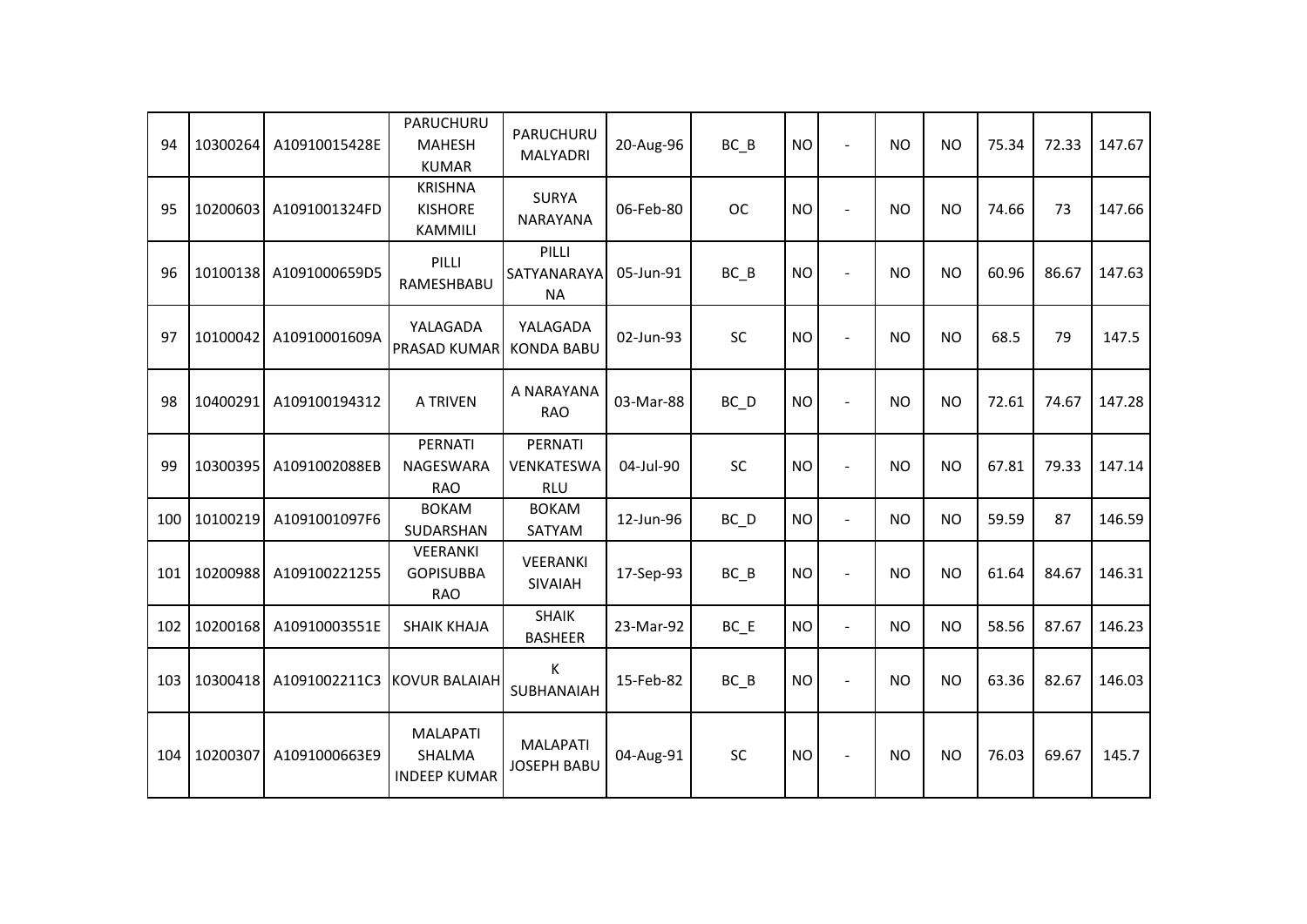| 105 | 10400008 | A109100007211 | <b>U SIVA SANKAR</b>                       | U<br>KOTILINGAM                                      | 25-Oct-77 | <b>OC</b> | <b>NO</b> | $\overline{a}$ | NO        | <b>NO</b> | 54.11 | 91.33 | 145.44 |
|-----|----------|---------------|--------------------------------------------|------------------------------------------------------|-----------|-----------|-----------|----------------|-----------|-----------|-------|-------|--------|
| 106 | 10200711 | A10910015574B | <b>SANDHYA RANI</b><br><b>PATRI</b>        | <b>VENKATESWR</b><br>A RAO                           | 08-Apr-81 | <b>OC</b> | <b>NO</b> | $\blacksquare$ | NO        | <b>NO</b> | 43.15 | 102   | 145.15 |
| 107 | 10400202 | A109100132795 | <b>MARATI SINDE</b><br><b>NIKHIL KUMAR</b> | <b>MARATI SINDE</b><br><b>NAGENDRA</b><br><b>RAO</b> | 12-Nov-97 | BC D      | <b>NO</b> | $\sim$         | <b>NO</b> | <b>NO</b> | 34.93 | 110   | 144.93 |
| 108 | 10200148 | A109100032339 | <b>KOTA</b><br>NARAYANAMM<br>Α             | <b>KOTA YESU</b><br><b>RATNAM</b>                    | 30-Mar-94 | SC        | <b>NO</b> |                | <b>NO</b> | <b>NO</b> | 46.23 | 98.67 | 144.9  |
| 109 | 10100436 | A10910021068A | <b>TEKI HEMANTA</b><br><b>KUMAR</b>        | <b>TEKI</b><br>VENKATARAM<br><b>ANA</b>              | 03-Aug-91 | $BC$ $B$  | <b>NO</b> |                | <b>NO</b> | <b>NO</b> | 49.65 | 95    | 144.65 |
| 110 | 10400222 | A1091001485FB | <b>VEDUKA</b><br><b>HAREESH</b>            | <b>VEDUKA</b><br><b>BHASKARA</b>                     | 15-Jul-96 | $BC$ $B$  | <b>NO</b> | $\blacksquare$ | NO        | <b>NO</b> | 60.96 | 83.67 | 144.63 |
| 111 | 10400117 | A10910007768C | <b>KVSS PAVAN</b><br><b>KUMAR</b>          | <b>K BALA</b><br><b>KONDAIAH</b>                     | 15-Apr-90 | $BC$ $B$  | <b>NO</b> | $\blacksquare$ | NO        | <b>NO</b> | 47.95 | 96.67 | 144.62 |
| 112 | 10200840 | A1091001837F7 | <b>SANKATI KOTI</b><br><b>REDDY</b>        | <b>SANKATI ANJI</b><br><b>REDDY</b>                  | 10-Jun-94 | <b>OC</b> | <b>NO</b> | $\overline{a}$ | <b>NO</b> | <b>NO</b> | 72.26 | 72.33 | 144.59 |
| 113 | 10200183 | A1091000380E6 | SIDDANI NAGA<br><b>HIMA NANDINI</b>        | SIDDANI<br><b>UMAMAHESH</b>                          | 19-Aug-92 | $BC$ $B$  | <b>NO</b> |                | <b>NO</b> | <b>NO</b> | 69.86 | 74.67 | 144.53 |
| 114 | 10300072 | A109100044642 | <b>HARIBABU</b><br>VALLETI                 | <b>CHENGAIAH V</b>                                   | 14-Jul-89 | $BC$ $B$  | <b>NO</b> | $\blacksquare$ | NO        | <b>NO</b> | 51.37 | 92.67 | 144.04 |
| 115 | 10300375 | A10910020363F | <b>MAKKI RAJESH</b>                        | <b>MAKKI</b><br>SRINIVASULU                          | 05-Jun-95 | BC_D      | <b>NO</b> |                | <b>NO</b> | <b>NO</b> | 63.7  | 80.33 | 144.03 |
| 116 | 10200519 | A109100113439 | P S RAVI<br>PRASAD                         | VENKATARAT<br><b>NAM</b>                             | 21-Aug-77 | <b>OC</b> | <b>NO</b> | $\blacksquare$ | <b>NO</b> | <b>NO</b> | 73.63 | 70.33 | 143.96 |
| 117 | 10200579 | A109100126148 | <b>SRINIVASA RAO</b><br><b>BURRA</b>       | <b>RAMACHAND</b><br>RA RAO                           | 11-Nov-81 | SC        | <b>NO</b> | $\blacksquare$ | <b>NO</b> | <b>NO</b> | 77.74 | 66    | 143.74 |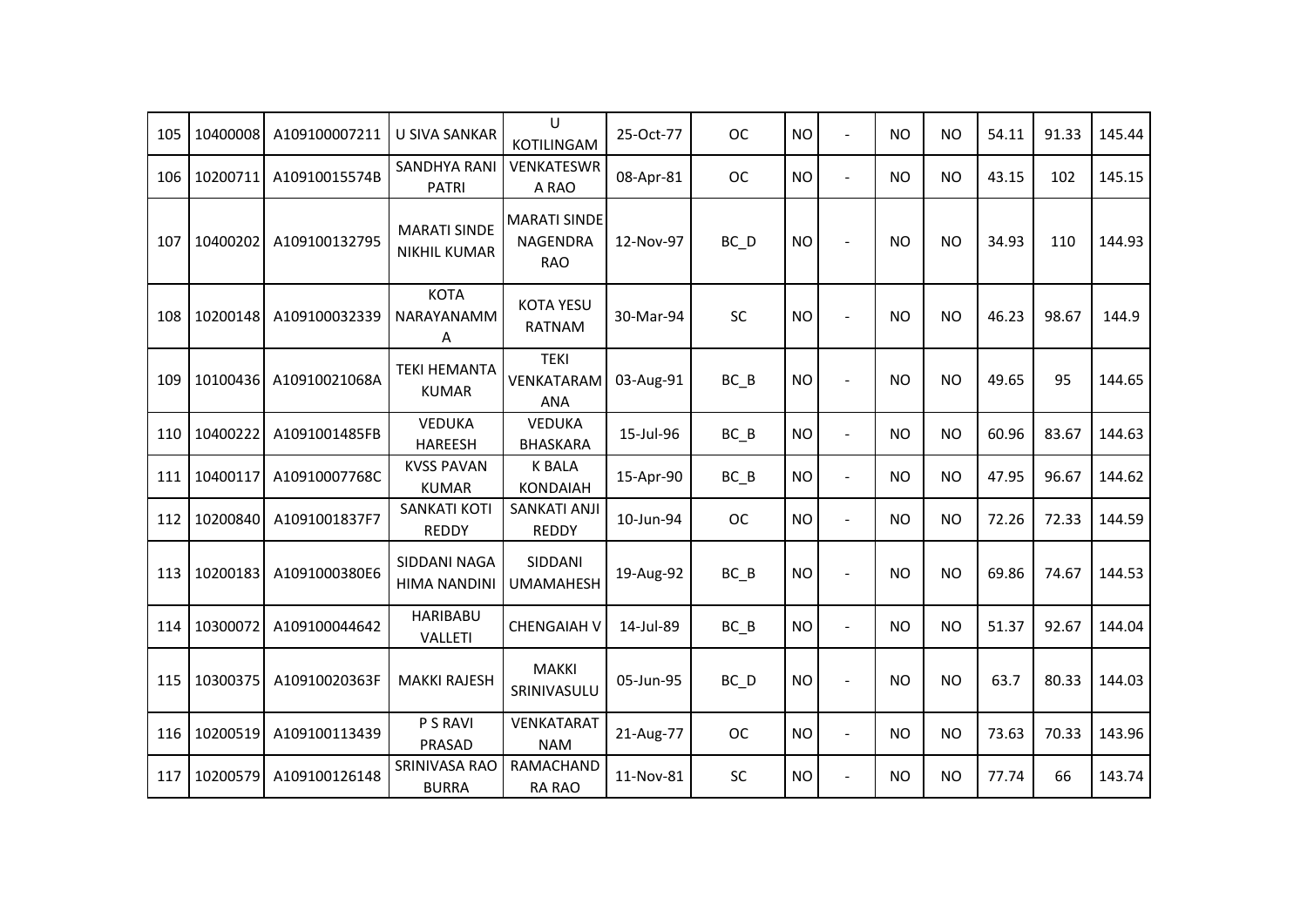| 118 | 10100333 | A109100156147 | <b>NAGA</b><br>VENKATALAKSH<br>MI YEKA       | PERI NAIDU                                              | 18-Aug-91 | $BC$ <sub>D</sub> | <b>NO</b> | $\overline{\phantom{a}}$ | <b>NO</b> | <b>NO</b> | 48.63 | 95     | 143.63 |
|-----|----------|---------------|----------------------------------------------|---------------------------------------------------------|-----------|-------------------|-----------|--------------------------|-----------|-----------|-------|--------|--------|
| 119 | 10200339 | A10910007261F | <b>KATURI RANJITH</b><br><b>KUMAR</b>        | <b>KATURI IZACK</b>                                     | 23-Aug-90 | <b>SC</b>         | <b>NO</b> |                          | <b>NO</b> | <b>NO</b> | 45.89 | 97.67  | 143.56 |
| 120 | 10100144 | A10910006867D | V KUMAR<br><b>KANDULA</b>                    | NARASINGA<br><b>RAO</b>                                 | 30-Apr-83 | <b>OC</b>         | <b>NO</b> | $\blacksquare$           | NO.       | <b>NO</b> | 43.84 | 99.67  | 143.51 |
| 121 | 10200299 | A1091000647E3 | <b>BAJI SHAIK</b>                            | <b>MAHABOOB</b><br><b>SUBANI</b>                        | 16-Aug-76 | $BC$ $E$          | <b>NO</b> | $\overline{\phantom{a}}$ | <b>NO</b> | <b>NO</b> | 67.81 | 75.67  | 143.48 |
| 122 | 10200877 | A109100194424 | <b>S MURALI</b><br><b>KRISHNAMACH</b><br>ARI | <b>SUNKARA</b><br>VENKATESWA<br><b>RLU</b>              | 13-Jul-90 | $BC$ $B$          | <b>NO</b> |                          | <b>NO</b> | <b>NO</b> | 42.81 | 100.67 | 143.48 |
| 123 | 10200993 | A10910022172A | <b>ESWARA</b><br><b>CHAND</b><br>DEVARAPALLI | VARADAIAH                                               | 01-Jun-78 | <b>OC</b>         | <b>NO</b> |                          | <b>NO</b> | <b>NO</b> | 53.42 | 90     | 143.42 |
| 124 | 10200949 | A10910021252A | <b>ABDUL RAZAK</b><br><b>SHAIK</b>           | <b>ABDUL</b><br><b>SATTAR</b>                           | 15-Aug-85 | BC E              | <b>NO</b> | $\overline{a}$           | <b>NO</b> | <b>NO</b> | 28.08 | 115.33 | 143.41 |
| 125 | 10400105 | A109100072175 | <b>K SANTHOSHI</b><br>LAKSHMI                | <b>K KRISHNA</b><br><b>MURTHY</b>                       | 20-Sep-89 | <b>OC</b>         | <b>NO</b> | $\overline{\phantom{a}}$ | <b>NO</b> | <b>NO</b> | 52.74 | 90.33  | 143.07 |
| 126 | 10100378 | A109100181973 | KALIMAHANTHI<br><b>INDIRA</b>                | <b>KALIMAHANT</b><br>HI BHASKARA<br><b>RAO</b>          | 20-Jun-90 | BC_D              | <b>NO</b> |                          | <b>NO</b> | <b>NO</b> | 56.85 | 86     | 142.85 |
| 127 | 10400305 | A109100207652 | GOLUSU<br>AMARAVANI                          | GOLUSU<br>RAMIREDDY                                     | 17-Jun-91 | <b>OC</b>         | <b>NO</b> | $\blacksquare$           | <b>NO</b> | <b>NO</b> | 53.76 | 89     | 142.76 |
| 128 | 10100377 | A10910018144D | <b>GUBBALA</b><br><b>KRISHNA</b>             | <b>GUBBALA R</b><br><b>VENKATA</b><br>SATYANARAYA<br>ΝA | 12-Aug-91 | $BC$ $B$          | <b>NO</b> |                          | <b>NO</b> | <b>NO</b> | 72.26 | 70.33  | 142.59 |
| 129 | 10300360 | A109100199049 | P UDAY KUMAR                                 | P NAGARAJU                                              | 12-Sep-98 | $BC$ $B$          | <b>NO</b> |                          | <b>NO</b> | <b>NO</b> | 50    | 92.33  | 142.33 |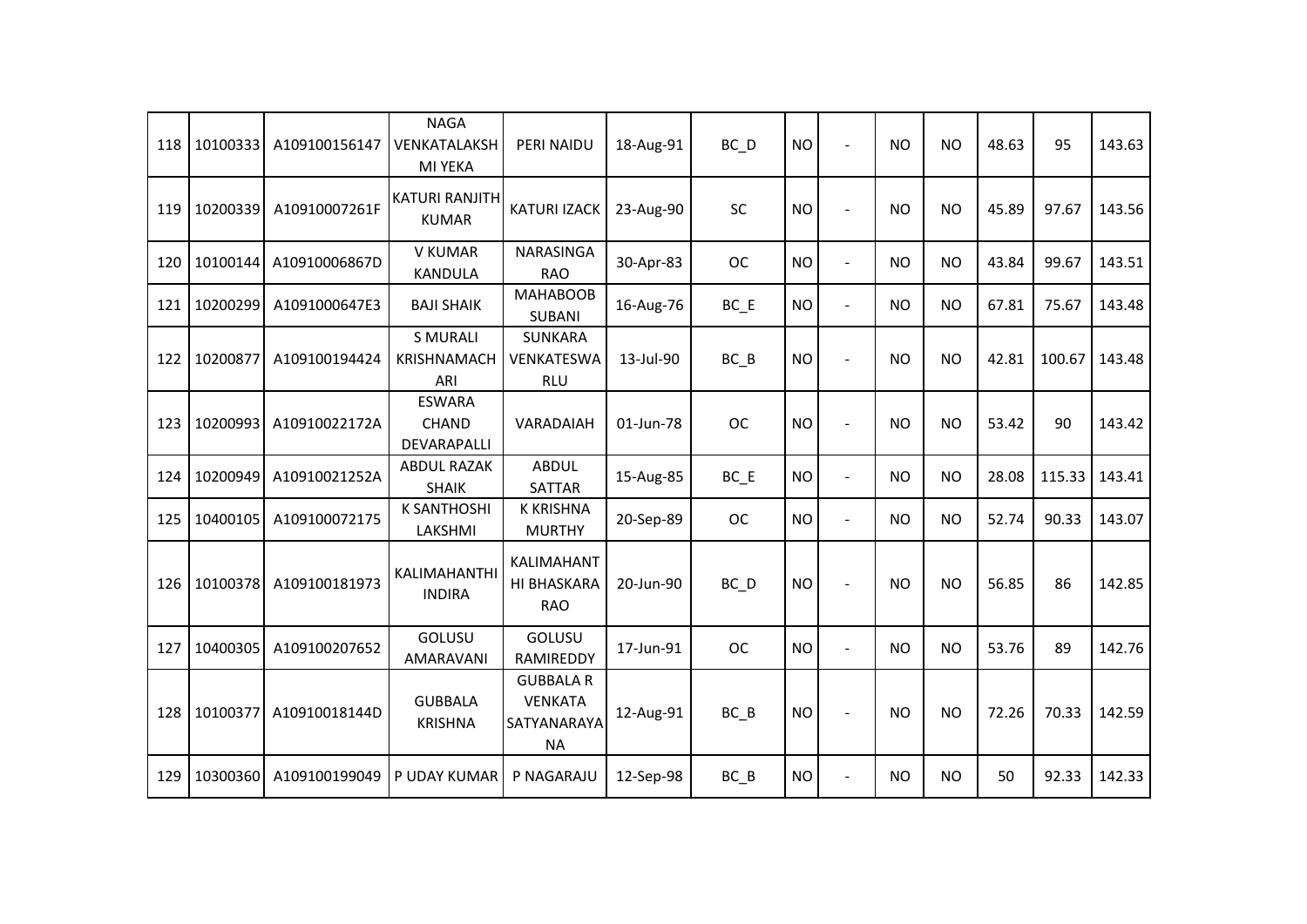| 130 | 10100132 | A1091000625F4 | DESANEEDI<br><b>VEERABHADRAR</b><br>AO                | DESANEEDI<br><b>VENKATARAT</b><br><b>NAM</b> | 20-May-91 | <b>OC</b> | <b>NO</b>  |                          | <b>NO</b> | <b>NO</b> | 57.87 | 84.33  | 142.2  |
|-----|----------|---------------|-------------------------------------------------------|----------------------------------------------|-----------|-----------|------------|--------------------------|-----------|-----------|-------|--------|--------|
| 131 | 10400178 | A10910011604C | S INTIYAZ<br><b>BASHA</b>                             | <b>S GAFFOR MIA</b>                          | 01-Mar-77 | $BC$ $E$  | <b>NO</b>  | $\overline{\phantom{a}}$ | <b>NO</b> | <b>NO</b> | 55.48 | 86.67  | 142.15 |
| 132 | 10300414 | A109100218586 | <b>KONDURU HARI</b><br><b>BABU</b>                    | <b>KONDURU</b><br><b>POLAIAH</b>             | 20-Dec-93 | BC_A      | <b>YES</b> | OH                       | <b>NO</b> | <b>NO</b> | 54.79 | 87.33  | 142.12 |
| 133 | 10200555 | A109100121852 | <b>CHAND</b><br>PRAKASH<br>NEELAM                     | RATTALU                                      | 10-Mar-90 | <b>SC</b> | <b>NO</b>  |                          | <b>NO</b> | <b>NO</b> | 43.15 | 98.67  | 141.82 |
| 134 | 10100208 | A10910010391D | PILLADI CH S<br>PHANIKUMAR                            | PVVSN<br><b>MURTHY</b>                       | 01-Aug-75 | $BC$ $D$  | <b>NO</b>  | $\overline{\phantom{a}}$ | <b>NO</b> | <b>NO</b> | 50.34 | 91.33  | 141.67 |
| 135 | 10300353 | A109100196729 | VAMSEEDHAR<br>SRIKRISHNA                              | VARADA<br><b>RAJAN</b><br><b>THIRUMALA</b>   | 29-Aug-88 | <b>OC</b> | <b>NO</b>  |                          | <b>NO</b> | <b>NO</b> | 49.32 | 92.33  | 141.65 |
| 136 | 10100167 | A1091000854EC | <b>KORSA</b><br>PUSHPANJALI                           | <b>KORSA</b><br>SIRAMAYYA                    | 09-Jun-92 | <b>ST</b> | <b>NO</b>  | $\overline{a}$           | <b>NO</b> | <b>NO</b> | 57.53 | 84     | 141.53 |
| 137 | 10200486 | A1091001056EA | <b>MADHURI</b><br>KOTHAMASU                           | VENKATESWA<br><b>RLU</b><br>KOTHAMASU        | 23-Aug-81 | <b>OC</b> | <b>NO</b>  |                          | <b>NO</b> | <b>NO</b> | 72.26 | 69     | 141.26 |
| 138 | 10400137 | A109100092863 | <b>MARAMDODDI</b><br><b>BHASKAR</b>                   | M RAMUDU                                     | 15-Jun-78 | BC_A      | <b>NO</b>  | $\overline{\phantom{a}}$ | <b>NO</b> | <b>NO</b> | 70.2  | 71     | 141.2  |
| 139 | 10200560 | A109100122773 | <b>KAKARLA</b><br><b>MONICA SAI</b><br><b>BHAVANI</b> | <b>KAKARLA</b><br>VENKATESWA<br>RA RAO       | 19-Aug-98 | $BC$ $B$  | <b>NO</b>  |                          | <b>NO</b> | <b>NO</b> | 35.27 | 105.67 | 140.94 |
| 140 | 10200591 | A1091001288A4 | <b>GUGULOTHU</b><br>VENKATESWAR<br>A RAO              | <b>GUGULOTHU</b><br><b>MANYA</b>             | 01-Jun-92 | <b>ST</b> | <b>NO</b>  |                          | <b>NO</b> | <b>NO</b> | 71.23 | 69.67  | 140.9  |
| 141 | 10200326 | A10910007004C | <b>MADHAVI</b><br><b>KOPPARAJU</b>                    | ANJANEYULU<br><b>KOPPARAJU</b>               | 12-Nov-79 | <b>OC</b> | <b>NO</b>  |                          | <b>NO</b> | <b>NO</b> | 56.85 | 84     | 140.85 |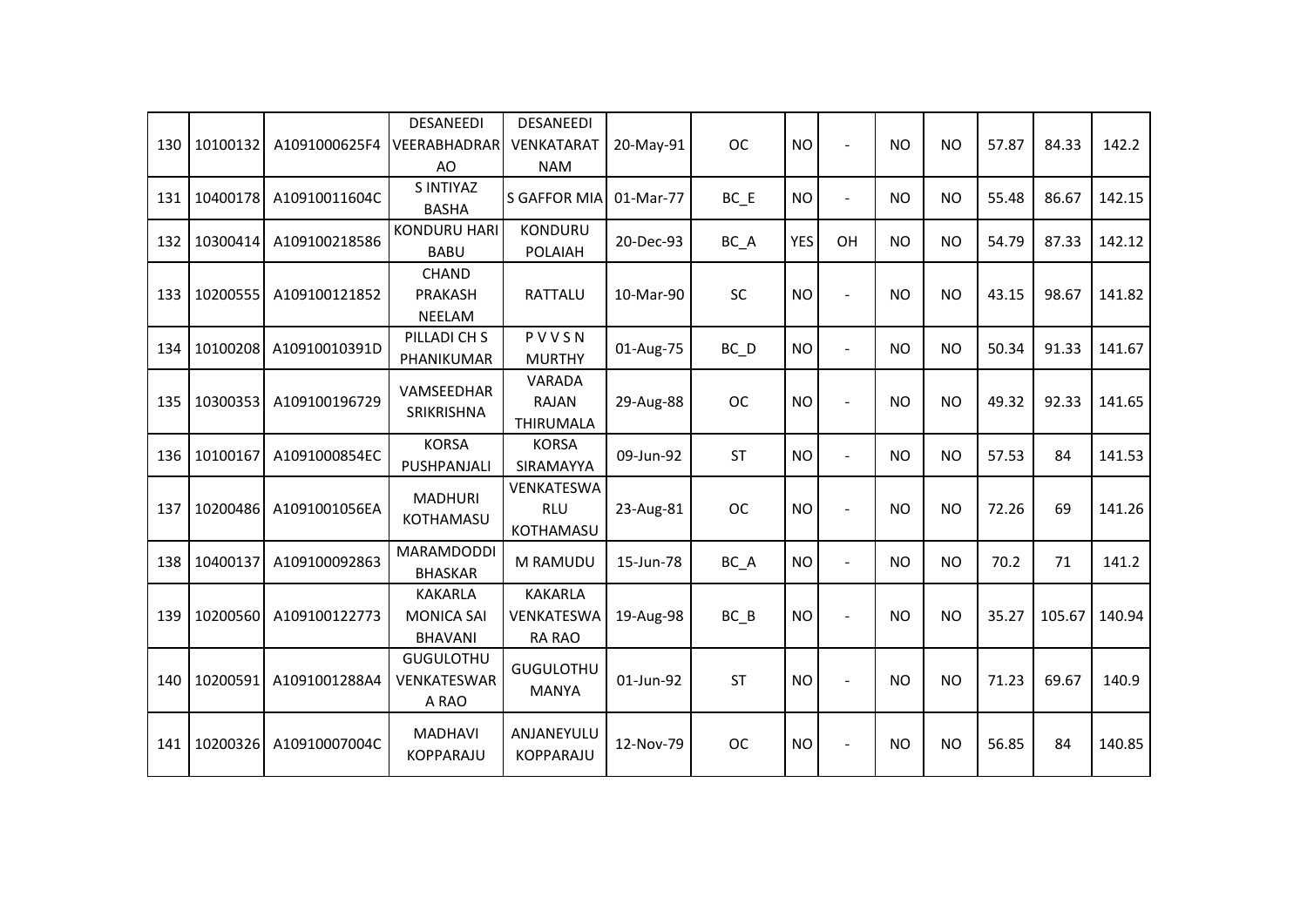| 142 | 10100066 | A109100030191 | <b>KANCHARAPU</b><br><b>BHARGAVI</b>                | K<br>PRABHAKARA<br><b>RAO</b>    | 19-Oct-97 | BC_A      | <b>NO</b>  |                          | <b>NO</b>  | <b>NO</b> | 30.82 | 110   | 140.82 |
|-----|----------|---------------|-----------------------------------------------------|----------------------------------|-----------|-----------|------------|--------------------------|------------|-----------|-------|-------|--------|
| 143 | 10100240 | A1091001214B4 | NADIGETLA<br>VARAPRASAD                             | <b>THATHABAI</b>                 | 15-Jun-79 | $BC$ $D$  | <b>NO</b>  | $\overline{\phantom{a}}$ | <b>NO</b>  | <b>NO</b> | 78.08 | 62.67 | 140.75 |
| 144 | 10200997 | A1091002222AA | <b>SYED</b><br>SHAHANAZ<br><b>BEGUM</b>             | <b>SYED RASOOL</b>               | 13-Jun-96 | <b>OC</b> | <b>NO</b>  |                          | <b>NO</b>  | <b>NO</b> | 55.48 | 85    | 140.48 |
| 145 | 10100081 | A109100038448 | <b>KUDUPUDI</b><br>SRINIVASA RAO                    | <b>KOTESWARA</b><br><b>RAO</b>   | 20-Jun-85 | $BC$ $B$  | <b>NO</b>  |                          | <b>NO</b>  | <b>NO</b> | 63.36 | 77    | 140.36 |
| 146 | 10300239 | A109100132314 | G<br>SREENIVASULU                                   | G<br>VENKATRAMA<br><b>NA</b>     | 10-Jun-83 | SC        | <b>NO</b>  |                          | <b>NO</b>  | <b>NO</b> | 61.3  | 79    | 140.3  |
| 147 | 10200833 | A109100182737 | <b>SURENDRA</b><br><b>KUMAR</b><br><b>NANDIPATI</b> | <b>APPA RAO</b>                  | 26-Mar-76 | BC_A      | <b>NO</b>  |                          | <b>NO</b>  | <b>NO</b> | 46.23 | 94    | 140.23 |
| 148 | 10200350 | A109100074152 | <b>RADHA</b><br><b>KRISHNA</b><br>PALADUGU          | SAMBASIVA<br><b>RAO</b>          | 21-Apr-80 | <b>OC</b> | <b>NO</b>  |                          | <b>YES</b> | <b>NO</b> | 57.87 | 82    | 139.87 |
| 149 | 10200216 | A10910004731C | PRASANNA<br><b>KUCHIPUDI</b>                        | <b>PRATHAP</b>                   | 12-Jun-86 | SC        | <b>NO</b>  | $\blacksquare$           | <b>NO</b>  | <b>NO</b> | 42.12 | 97.67 | 139.79 |
| 150 | 10100045 | A109100017384 | <b>RAMESH ETTILI</b>                                | THAVITAYYA                       | 16-Jun-86 | SC        | <b>NO</b>  | $\overline{\phantom{a}}$ | <b>NO</b>  | <b>NO</b> | 50    | 89.67 | 139.67 |
| 151 | 10300039 | A109100025287 | PRADEEP<br><b>NEEROLLA</b>                          | PULLANNA                         | 10-Jul-85 | SC        | <b>NO</b>  | $\blacksquare$           | <b>NO</b>  | <b>NO</b> | 70.55 | 69    | 139.55 |
| 152 | 10300138 | A1091000819C6 | <b>SHAIK</b><br><b>SHAFIUDDIN</b>                   | <b>SHAIK</b><br><b>RAFIUDDIN</b> | 26-May-87 | $BC$ $E$  | <b>YES</b> | OH                       | <b>NO</b>  | <b>NO</b> | 52.74 | 86.67 | 139.41 |
| 153 | 10400156 | A1091001019AA | <b>CHINTHA</b><br><b>NAGENDRA</b>                   | <b>CHINTHA</b><br><b>SEKHAR</b>  | 19-Feb-93 | $BC$ $B$  | <b>NO</b>  | $\blacksquare$           | <b>NO</b>  | <b>NO</b> | 63.01 | 76.33 | 139.34 |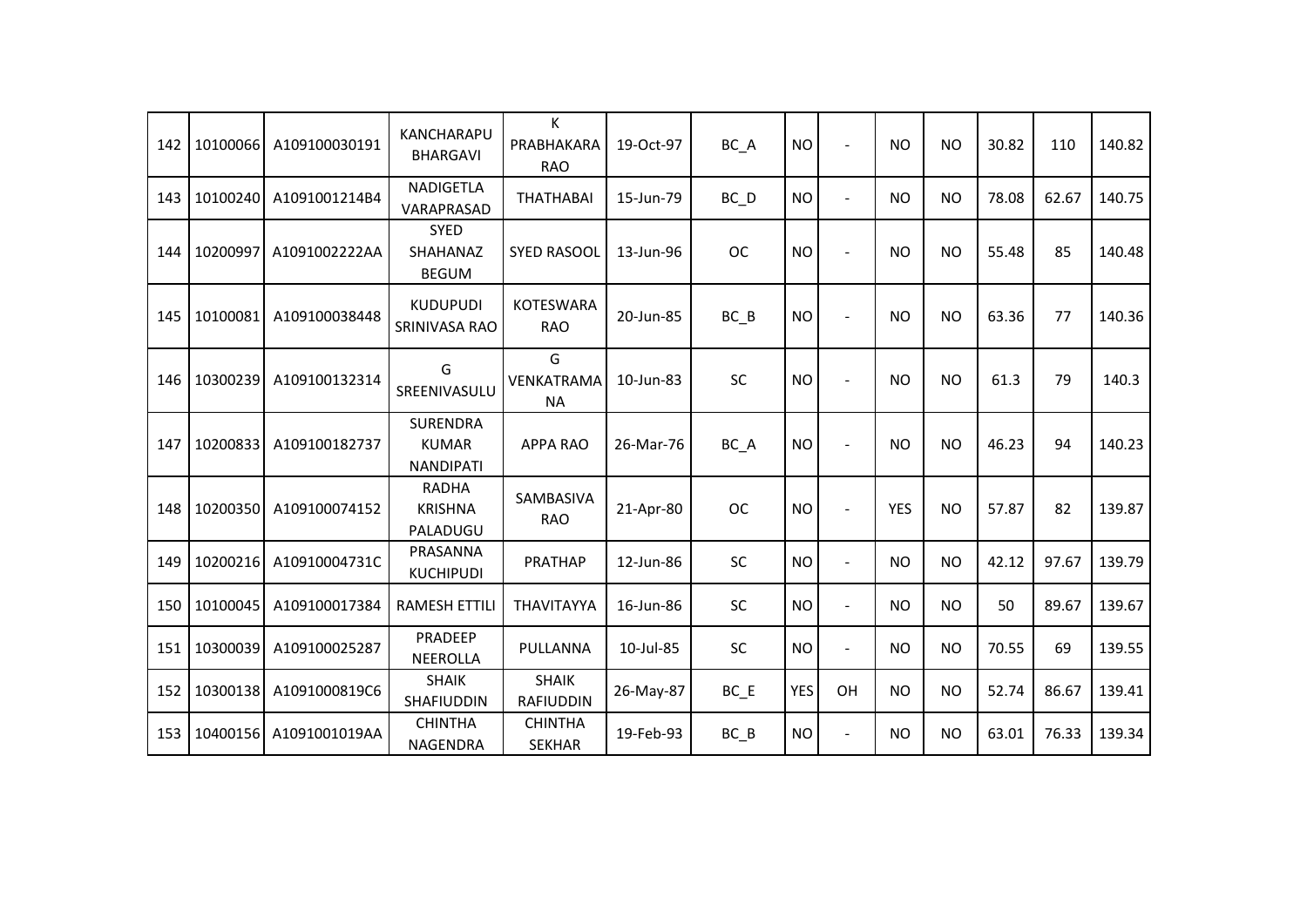| 154 | 10100460 | A1091002193F9 | <b>GARAGA</b><br>RAMAKRISHNA                 | <b>VENKATESWA</b><br><b>RA RAO</b>        | 22-Jun-88 | <b>OC</b> | <b>NO</b> | $\overline{\phantom{a}}$ | <b>NO</b> | <b>NO</b> | 61.3  | 78    | 139.3  |
|-----|----------|---------------|----------------------------------------------|-------------------------------------------|-----------|-----------|-----------|--------------------------|-----------|-----------|-------|-------|--------|
| 155 | 10300032 | A10910002294F | <b>VEMPALLI</b><br><b>VIJAYA KISHORE</b>     | <b>SUBBAIAH</b>                           | 06-Apr-81 | <b>OC</b> | <b>NO</b> |                          | <b>NO</b> | <b>NO</b> | 73.28 | 66    | 139.28 |
| 156 | 10400299 | A1091001984B4 | <b>KARURU</b><br>NAVEENKUMAR<br><b>REDDY</b> | K<br>SANJEEVARED<br>DY                    | 18-Sep-97 | <b>OC</b> | <b>NO</b> |                          | <b>NO</b> | <b>NO</b> | 47.26 | 92    | 139.26 |
| 157 | 10400043 | A109100031773 | HARIVANAM<br><b>KISHORE</b>                  | <b>C VENKATA</b><br>RAMANAPPA             | 02-Jul-94 | BC_A      | <b>NO</b> | $\overline{\phantom{a}}$ | <b>NO</b> | <b>NO</b> | 46.57 | 92.33 | 138.9  |
| 158 | 10200914 | A109100203762 | PITTA SATHVIK                                | PITTA FEDRICK<br><b>BABU</b>              | 23-Jan-94 | BC_C      | <b>NO</b> |                          | <b>NO</b> | <b>NO</b> | 57.2  | 81.67 | 138.87 |
| 159 | 10200751 | A1091001657EC | <b>UMAMAHESWA</b><br>R KORRAPATI             | <b>VENKATA</b><br><b>SUBBA RAO</b>        | 09-Jun-78 | <b>OC</b> | <b>NO</b> |                          | <b>NO</b> | <b>NO</b> | 40.07 | 98.67 | 138.74 |
| 160 | 10300044 | A109100026541 | <b>M NAVEEN</b><br><b>KUMAR</b>              | M<br><b>GOVINDAPPA</b>                    | 01-Apr-92 | SC        | <b>NO</b> | $\blacksquare$           | <b>NO</b> | <b>NO</b> | 50.34 | 88.33 | 138.67 |
| 161 | 10200724 | A1091001591A4 | <b>KUKKALA NAGA</b><br><b>DURGA</b>          | <b>KUKKALA</b><br><b>SIVAIAH</b>          | 10-Aug-90 | $BC$ $B$  | <b>NO</b> | $\blacksquare$           | <b>NO</b> | <b>NO</b> | 62.67 | 75.67 | 138.34 |
| 162 | 10100225 | A1091001135EA | LOKAREDDY<br><b>HAREESH</b>                  | LOKAREDDY<br>LATCHABABU                   | 19-Feb-95 | <b>OC</b> | <b>NO</b> |                          | <b>NO</b> | <b>NO</b> | 67.12 | 71    | 138.12 |
| 163 | 10200342 | A109100072983 | <b>KUMBHA</b><br>PRAVEEN<br><b>KUMAR</b>     | <b>KUMBHA</b><br>VENKATESWA<br><b>RLU</b> | 09-Jul-90 | <b>ST</b> | <b>NO</b> | $\blacksquare$           | <b>NO</b> | <b>NO</b> | 52.4  | 85.67 | 138.07 |
| 164 | 10200026 | A1091000048EB | <b>SURESH</b><br>YEJJUPARAPU                 | POLINAIDU                                 | 26-Jan-87 | BC_D      | <b>NO</b> | $\blacksquare$           | <b>NO</b> | <b>NO</b> | 52.06 | 86    | 138.06 |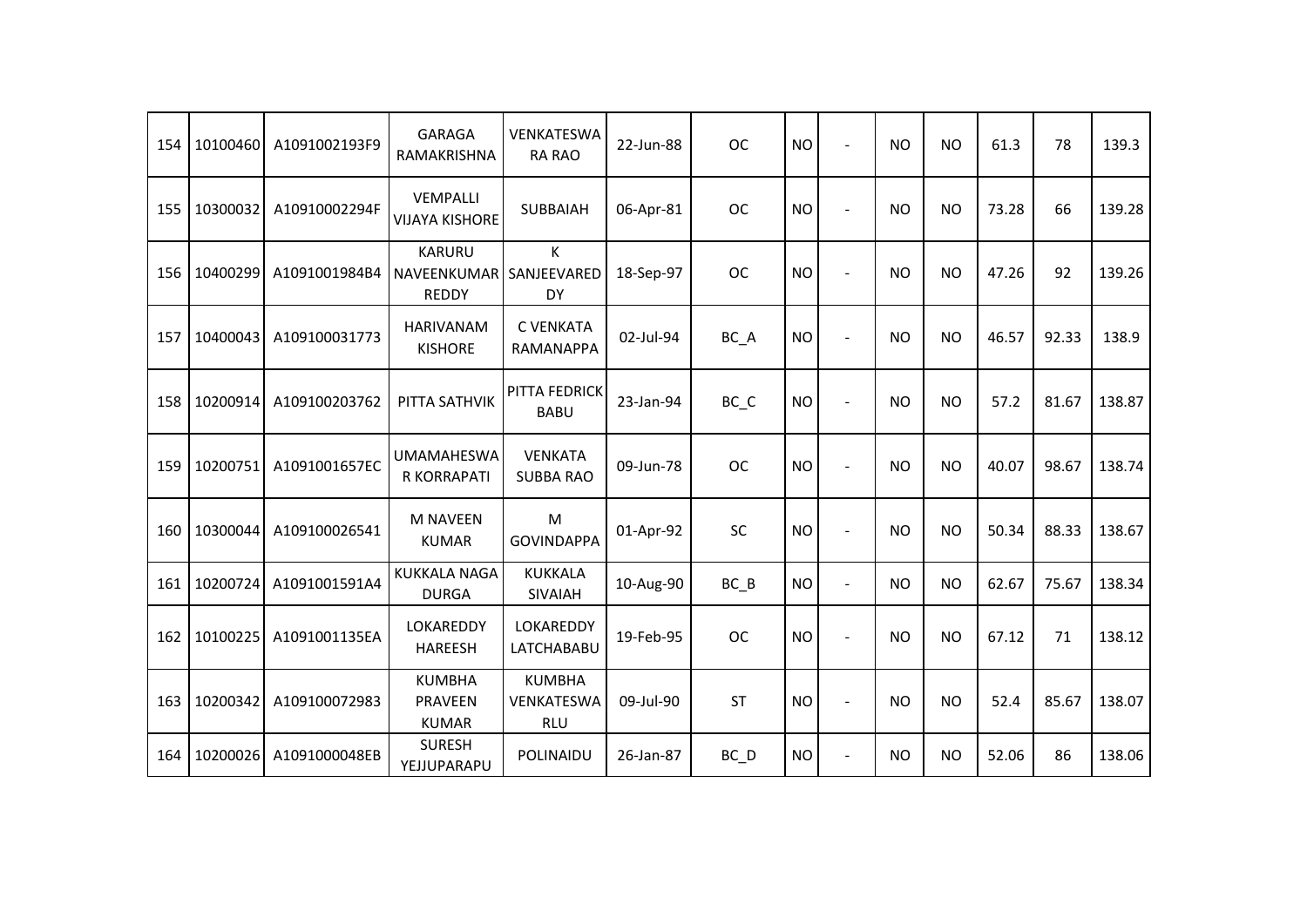| 165 | 10200873 | A10910019357B | <b>ADIREDDY</b><br>MALLIKARJUNA<br><b>RAO</b> | ADIREDDY<br><b>MUSALA</b><br><b>REDDY</b> | 02-May-91 | <b>OC</b>                      | <b>NO</b> |                | <b>NO</b>  | <b>NO</b> | 75.69 | 62.33 | 138.02 |
|-----|----------|---------------|-----------------------------------------------|-------------------------------------------|-----------|--------------------------------|-----------|----------------|------------|-----------|-------|-------|--------|
| 166 | 10100453 | A1091002153D3 | SINGIREDDI<br><b>NEELIMA</b>                  | SINGIREDDI<br><b>TIRUPATI</b>             | 20-Jul-95 | $BC$ <sub>D</sub>              | <b>NO</b> | $\blacksquare$ | <b>NO</b>  | <b>NO</b> | 47.26 | 90.67 | 137.93 |
| 167 | 10400231 | A10910015342E | <b>PALLE SADHIK</b>                           | P SALAM NAIK                              | 03-Apr-85 | <b>OC</b>                      | <b>NO</b> | $\overline{a}$ | <b>NO</b>  | <b>NO</b> | 71.92 | 66    | 137.92 |
| 168 | 10400107 | A10910007251F | <b>TAPPETA DEEPTI</b><br><b>KISHORE</b>       | <b>T VIJAYA</b><br><b>BHASKAR</b>         | 06-May-78 | SC                             | <b>NO</b> |                | <b>NO</b>  | <b>NO</b> | 67.81 | 70    | 137.81 |
| 169 | 10100032 | A10910001261D | PULUGURTHA<br><b>NVSSCH</b><br><b>MURTHY</b>  | P GOPALA<br><b>KRISHNA</b>                | 25-Aug-75 | <b>OC</b>                      | <b>NO</b> |                | <b>YES</b> | <b>NO</b> | 39.38 | 98.33 | 137.71 |
| 170 | 10300408 | A1091002161F1 | C<br>HARSHAVARDH IC VENKATAIAH<br>AN          |                                           | 24-Dec-87 | SC                             | <b>NO</b> |                | <b>NO</b>  | <b>NO</b> | 49.32 | 88.33 | 137.65 |
| 171 | 10200748 | A1091001648B4 | CHANDRAKALA<br>PIDUGURALLA                    | <b>SUBBA RAO</b>                          | 05-Aug-85 | <b>SC</b>                      | <b>NO</b> |                | <b>NO</b>  | <b>NO</b> | 41.78 | 95.67 | 137.45 |
| 172 | 10300074 | A10910004488F | <b>ENJIMOLLA</b><br><b>DILEEP</b>             | <b>ENJIMOLLA</b><br>HARIDASU              | 12-Jun-97 | BC D                           | <b>NO</b> | $\overline{a}$ | <b>NO</b>  | <b>NO</b> | 41.1  | 96.33 | 137.43 |
| 173 | 10200269 | A109100058448 | <b>CH MERCY</b><br><b>SUNEELA</b>             | ABRAHAM                                   | 21-Jun-75 | BC_C                           | <b>NO</b> | $\blacksquare$ | <b>NO</b>  | <b>NO</b> | 63.36 | 74    | 137.36 |
| 174 | 10200659 | A1091001447E8 | SUNDEEPKUMA<br>R MALAPATI                     | <b>JOSEPHBABU</b>                         | 17-Aug-88 | <b>SC</b>                      | <b>NO</b> | $\blacksquare$ | <b>NO</b>  | <b>NO</b> | 73.28 | 63.67 | 136.95 |
| 175 | 10100418 | A1091001995E9 | N R KRISHNA<br><b>KONDIPPUDI</b>              | SREERAMULU                                | 19-Jun-82 | <b>OC</b>                      | <b>NO</b> | $\overline{a}$ | <b>NO</b>  | <b>NO</b> | 67.81 | 69    | 136.81 |
| 176 | 10100120 | A109100056262 | SAMBARI<br>SRIKANTH                           | SURYANARAY<br><b>ANA</b>                  | 25-Feb-85 | <b>OC</b>                      | <b>NO</b> | $\blacksquare$ | <b>NO</b>  | <b>NO</b> | 54.45 | 82.33 | 136.78 |
| 177 | 10200359 | A1091000759B3 | <b>RAVI KIRAN</b><br><b>MANDA</b>             | <b>SAMUEL RAJU</b><br><b>MANDA</b>        | 02-Apr-81 | $BC$ <sub><math>C</math></sub> | <b>NO</b> |                | <b>NO</b>  | <b>NO</b> | 28.77 | 108   | 136.77 |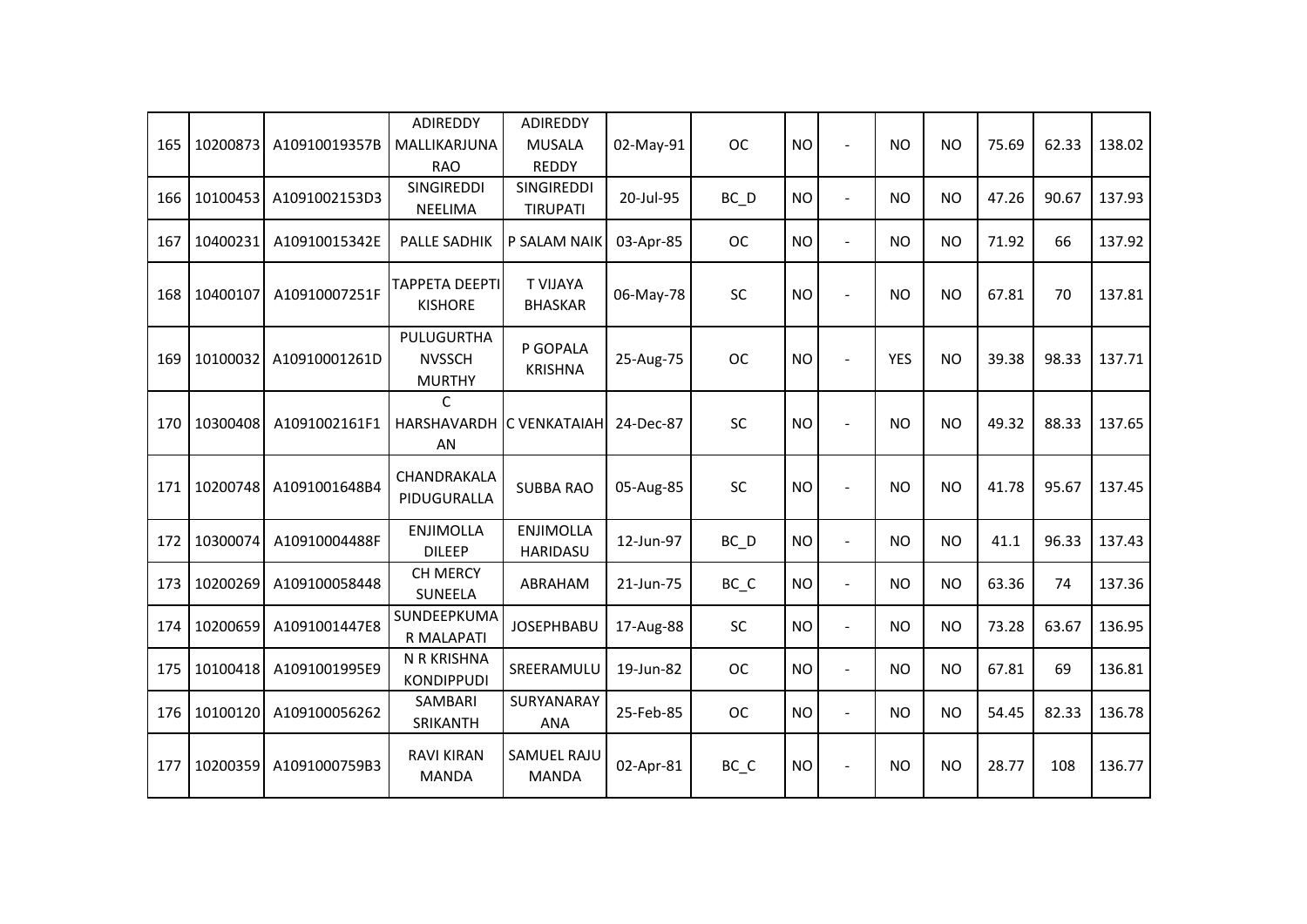| 178 | 10201000 | A1091002227AD | <b>RAMESH BABU</b><br><b>KAVURI</b>                              | VENKATESWA<br><b>RLU</b>              | 13-Nov-86 | <b>SC</b>         | <b>NO</b> | $\overline{\phantom{a}}$ | <b>NO</b>  | <b>NO</b> | 64.73 | 71.67 | 136.4  |
|-----|----------|---------------|------------------------------------------------------------------|---------------------------------------|-----------|-------------------|-----------|--------------------------|------------|-----------|-------|-------|--------|
| 179 | 10200888 | A109100197824 | <b>BANDI PRAVEEN</b><br><b>KUMAR</b>                             | <b>BANDI</b><br>DEVADASU              | 08-May-95 | <b>SC</b>         | <b>NO</b> |                          | <b>NO</b>  | <b>NO</b> | 51.71 | 84.67 | 136.38 |
| 180 | 10200950 | A1091002126AE | SREEDEVI<br>MADASU                                               | RAMACHAND<br>RARAO M                  | 15-Jan-78 | <b>OC</b>         | <b>NO</b> | $\blacksquare$           | <b>NO</b>  | <b>NO</b> | 50.68 | 85.67 | 136.35 |
| 181 | 10400192 | A1091001277E4 | <b>MANGALI</b><br><b>NAVEEN</b><br><b>KUMAR</b>                  | <b>MANGALI</b><br><b>NAGENDRA</b>     | 02-Jun-94 | BC_A              | <b>NO</b> |                          | <b>NO</b>  | <b>NO</b> | 60.96 | 75.33 | 136.29 |
| 182 | 10300232 | A109100128476 | <b>CHEDULLA RAJA</b><br><b>SEKHAR</b>                            | CHEDULLA<br><b>RANGA</b><br>SWAMY     | 16-Jun-93 | BC B              | <b>NO</b> |                          | <b>NO</b>  | <b>NO</b> | 63.36 | 72.67 | 136.03 |
| 183 | 10100221 | A10910011117C | <b>CHANDAKA</b><br><b>DIWAKAR</b><br>PADAMATAYYA<br><b>NAIDU</b> | CHANDAKA<br><b>DHARMARAO</b>          | 26-May-92 | BC D              | <b>NO</b> |                          | <b>NO</b>  | <b>NO</b> | 50    | 86    | 136    |
| 184 | 10200431 | A1091000919EE | YOGANANDA B<br><b>VISWANADH L</b>                                | MALLESWARA<br>RAO LAKKOJU             | 20-Jun-90 | $BC$ $B$          | <b>NO</b> |                          | <b>NO</b>  | <b>NO</b> | 44.18 | 91.67 | 135.85 |
| 185 | 10300050 | A1091000290C4 | <b>UMMADISETTY</b><br>SREEDHAR                                   | U VENKATA<br><b>SUBBAIAH</b>          | 05-Jun-90 | $BC$ $B$          | <b>NO</b> | $\blacksquare$           | <b>NO</b>  | <b>NO</b> | 52.74 | 83    | 135.74 |
| 186 | 10200322 | A1091000693BD | SRIKANTH<br>PEDDI                                                | SAMBASIVA<br><b>RAOP</b>              | 30-Jul-85 | <b>OC</b>         | <b>NO</b> | $\blacksquare$           | <b>YES</b> | <b>NO</b> | 68.84 | 66.67 | 135.51 |
| 187 | 10100140 | A1091000662A8 | KOTTAVALASA<br><b>NAVYA</b>                                      | <b>K SIVAPRASAD</b><br><b>PATNAIK</b> | 05-Nov-94 | $BC$ <sub>D</sub> | <b>NO</b> |                          | <b>NO</b>  | <b>NO</b> | 51.03 | 84.33 | 135.36 |
| 188 | 10200652 | A10910014282C | <b>MD RUBEENA</b><br>SULTHANA                                    | <b>MD FAZEL</b>                       | 23-Apr-79 | $BC$ $E$          | <b>NO</b> | $\blacksquare$           | <b>NO</b>  | <b>NO</b> | 50.68 | 84.67 | 135.35 |
| 189 | 10300133 | A1091000788BB | A SIVAIAH                                                        | A VENKATA<br>RAMUDU                   | 07-Jul-86 | BC_A              | <b>NO</b> | $\blacksquare$           | <b>NO</b>  | NO.       | 45.54 | 89.67 | 135.21 |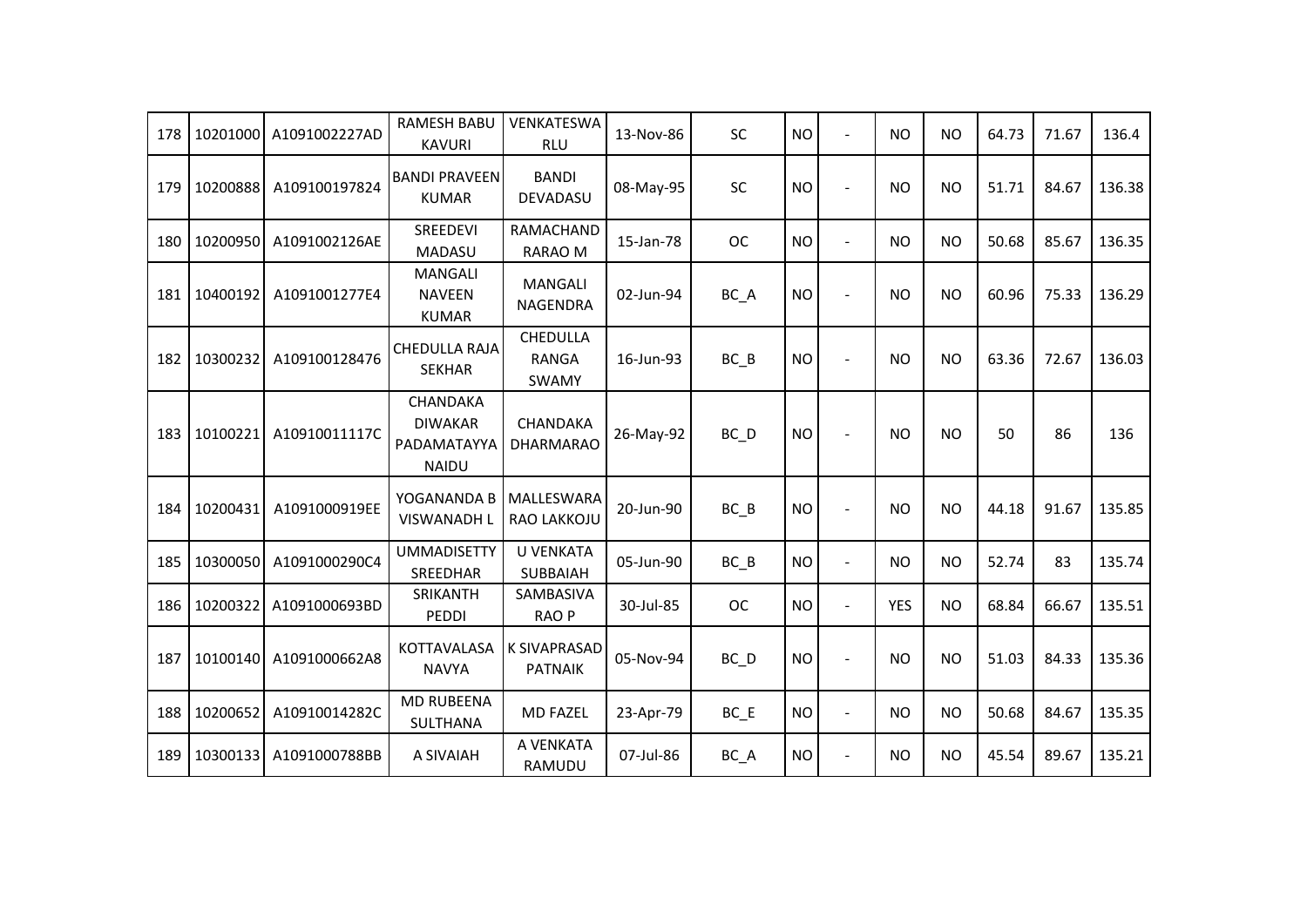| 190 | 10400190 | A1091001262D4 | <b>KURUVA</b><br>SRINIVASULU                         | <b>KURUVA</b><br>VENKATASWA<br><b>MY</b>   | 01-Jun-91 | BC B              | <b>NO</b> |                | <b>NO</b> | <b>NO</b> | 67.47 | 67.67  | 135.14 |
|-----|----------|---------------|------------------------------------------------------|--------------------------------------------|-----------|-------------------|-----------|----------------|-----------|-----------|-------|--------|--------|
| 191 | 10300122 | A109100073144 | <b>VANGAPURI</b><br><b>AJAY KUMAR</b>                | <b>VANGAPURI</b><br><b>VENKATESH</b>       | 11-Jun-95 | <b>SC</b>         | <b>NO</b> |                | <b>NO</b> | <b>NO</b> | 64.04 | 71     | 135.04 |
| 192 | 10300263 | A109100152365 | P M SHAIK<br>SARDAR<br><b>HUSSAIN</b>                | P M SHAIK<br><b>RASOOL</b><br><b>SAHEB</b> | 09-May-91 | BC E              | <b>NO</b> |                | <b>NO</b> | <b>NO</b> | 61.3  | 73.67  | 134.97 |
| 193 | 10100259 | A109100128923 | <b>PATHIVADA</b><br><b>NARAYANA RAO</b>              | <b>PATHIVADA</b><br><b>GOWRI NAIDU</b>     | 24-Apr-94 | $BC$ <sub>D</sub> | <b>NO</b> |                | <b>NO</b> | <b>NO</b> | 71.23 | 63.67  | 134.9  |
| 194 | 10200437 | A10910009374C | <b>CHANAKYA</b><br><b>PEETA</b>                      | VENKATESWA<br><b>RA RAO</b>                | 14-Aug-88 | $BC$ $B$          | <b>NO</b> |                | <b>NO</b> | <b>NO</b> | 56.51 | 78.33  | 134.84 |
| 195 | 10400237 | A109100158962 | <b>GULLADURTHI</b><br>NARENDRANAT<br><b>HA REDDY</b> | <b>G VENKATA</b><br><b>REDDY</b>           | 05-May-85 | <b>OC</b>         | <b>NO</b> |                | <b>NO</b> | <b>NO</b> | 68.5  | 66.33  | 134.83 |
| 196 | 10100342 | A1091001617D6 | YERUPALLI<br>VEERABHADRAR<br>AO                      | PRABHAKARA<br><b>RAO</b>                   | 10-May-86 | BC_A              | <b>NO</b> |                | <b>NO</b> | <b>NO</b> | 47.26 | 87.33  | 134.59 |
| 197 | 10100269 | A1091001343B4 | <b>ARUN KUMAR</b><br><b>EGGADA</b>                   | <b>ABBAI</b>                               | 20-Jul-90 | <b>SC</b>         | <b>NO</b> | $\blacksquare$ | <b>NO</b> | <b>NO</b> | 46.57 | 88     | 134.57 |
| 198 | 10200196 | A109100041399 | <b>SHAIK NAZEER</b><br><b>BASHA</b>                  | <b>SHAIK</b><br><b>KHAJAVALI</b>           | 09-Jun-80 | $BC$ $E$          | <b>NO</b> | $\blacksquare$ | <b>NO</b> | <b>NO</b> | 68.84 | 65.67  | 134.51 |
| 199 | 10200435 | A109100093522 | PRIYANKA<br><b>YERRAPATRUNI</b>                      | YERRAPATRUN<br>SEETHANNAID<br>U            | 01-Jun-95 | $BC$ <sub>D</sub> | <b>NO</b> | $\blacksquare$ | <b>NO</b> | <b>NO</b> | 31.16 | 103.33 | 134.49 |
| 200 | 10200471 | A1091001020A3 | <b>GARIKE</b><br>HEMANANDINI                         | <b>GARIKE</b><br>VENKATESWA<br><b>RLU</b>  | 06-Nov-93 | <b>ST</b>         | <b>NO</b> |                | <b>NO</b> | <b>NO</b> | 52.4  | 82     | 134.4  |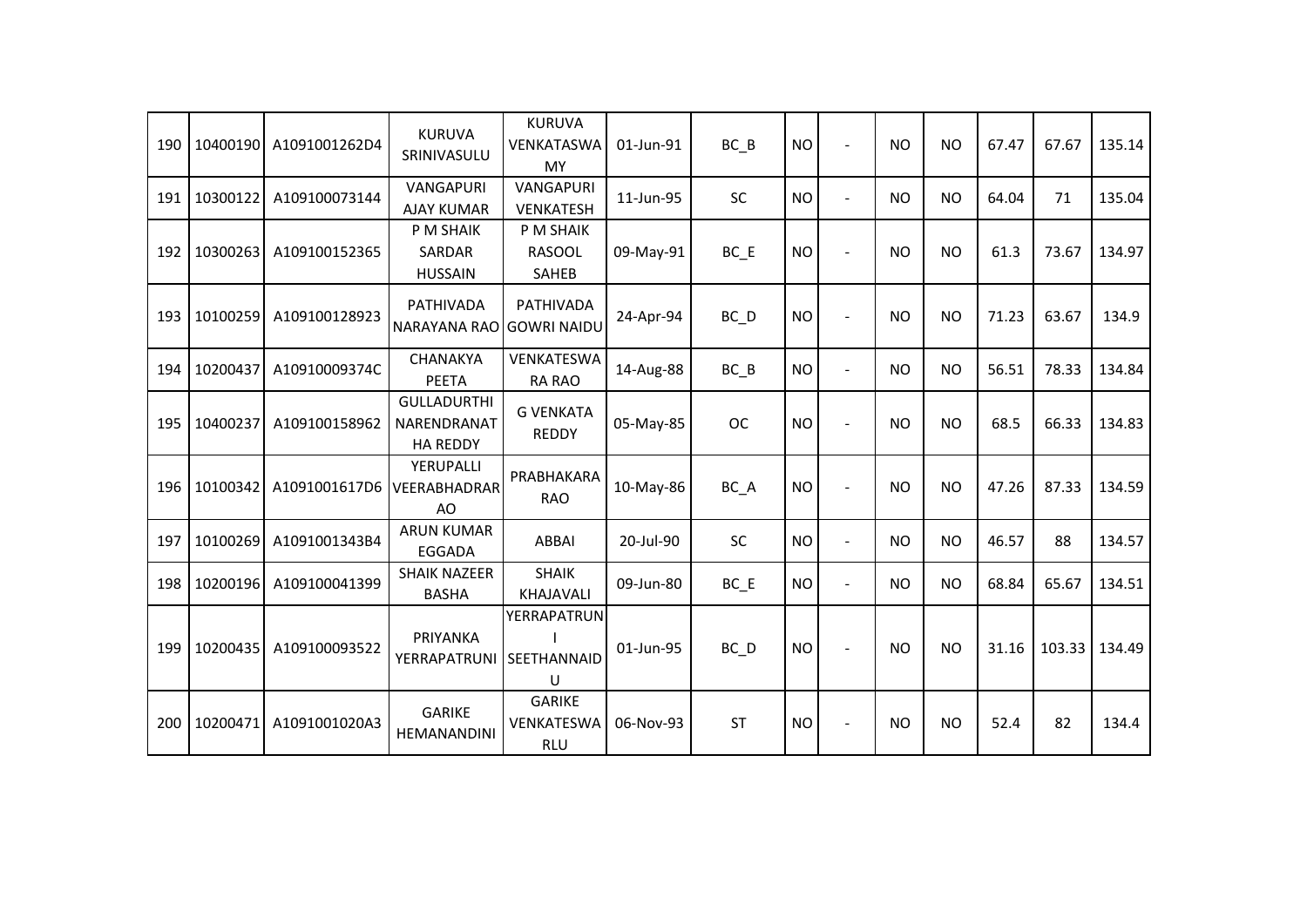| 201 | 10400063 | A109100044441 | <b>GAJULA</b><br>PRABHAKAR           | <b>GAJULA</b><br>LOKANATHUD<br>U           | 02-Jan-97 | <b>OC</b> | <b>NO</b>  | $\overline{a}$ | <b>NO</b> | <b>NO</b>  | 64.39 | 70    | 134.39 |
|-----|----------|---------------|--------------------------------------|--------------------------------------------|-----------|-----------|------------|----------------|-----------|------------|-------|-------|--------|
| 202 | 10200457 | A1091000989C9 | <b>TEKURI HARISH</b><br><b>KUMAR</b> | <b>TEKURI</b><br><b>JANARDHAN</b>          | 05-Jul-95 | $BC$ $B$  | <b>NO</b>  |                | <b>NO</b> | <b>NO</b>  | 58.56 | 75.67 | 134.23 |
| 203 | 10400206 | A1091001336E2 | <b>GENNE</b><br>BASAVARAJU           | G<br><b>DEVENDRAPP</b><br>Α                | 26-Jun-78 | BC B      | <b>NO</b>  |                | <b>NO</b> | <b>NO</b>  | 64.73 | 69.33 | 134.06 |
| 204 | 10400166 | A10910010919B | DEVAREDDY<br><b>VENU PRATHAP</b>     | <b>D RAJU</b>                              | 09-Jul-92 | <b>OC</b> | <b>NO</b>  | $\sim$         | <b>NO</b> | <b>NO</b>  | 62.33 | 71.67 | 134    |
| 205 | 10100041 | A1091000156AE | <b>RAYI RAMULU</b>                   | SATHIRAJU                                  | 12-May-82 | <b>OC</b> | <b>NO</b>  | $\overline{a}$ | <b>NO</b> | <b>NO</b>  | 72.95 | 61    | 133.95 |
| 206 | 10400218 | A109100144613 | <b>CH NAGENDRA</b><br><b>REDDY</b>   | <b>CH CHINNA</b><br><b>REDDY</b>           | 06-Jun-90 | <b>OC</b> | <b>NO</b>  |                | <b>NO</b> | <b>NO</b>  | 70.89 | 63    | 133.89 |
| 207 | 10200911 | A109100203088 | VEERAMSETTI<br>SUBRAHMANYA<br>M      | <b>RADHA</b><br><b>KRISHNA</b>             | 19-Aug-77 | <b>OC</b> | <b>NO</b>  |                | <b>NO</b> | <b>NO</b>  | 43.84 | 90    | 133.84 |
| 208 | 10200580 | A109100126365 | <b>MAREBOYINA</b><br>VENKATADRI      | <b>MAREBOYINA</b><br><b>POLIREDDY</b>      | 27-Dec-92 | <b>OC</b> | <b>NO</b>  | $\overline{a}$ | <b>NO</b> | <b>NO</b>  | 50.34 | 83.33 | 133.67 |
| 209 | 10300289 | A109100167564 | <b>PASUPULETI</b><br>VINODHKUMAR     | P<br><b>MADHAVARA</b><br>$\Omega$          | 23-Oct-94 | <b>OC</b> | <b>NO</b>  | $\blacksquare$ | <b>NO</b> | <b>NO</b>  | 35.62 | 98    | 133.62 |
| 210 | 10200779 | A109100170472 | <b>DIVYA SAJJA</b>                   | <b>SUBBA RAO</b>                           | 01-Jul-81 | <b>OC</b> | <b>YES</b> | HH             | <b>NO</b> | <b>NO</b>  | 39.38 | 94    | 133.38 |
| 211 | 10300255 | A109100146943 | MANASAMUDR<br><b>AM HARISH</b>       | MANASAMUD<br><b>RAM</b><br>SUBRAMANYA<br>M | 05-Feb-93 | SC        | <b>NO</b>  |                | <b>NO</b> | <b>NO</b>  | 61.64 | 71.67 | 133.31 |
| 212 | 10100115 | A1091000540F1 | <b>JAYASRI</b><br><b>NARALA</b>      | <b>NVV</b><br><b>RAMANA</b>                | 25-Aug-88 | $BC$ $B$  | <b>NO</b>  | $\blacksquare$ | <b>NO</b> | <b>YES</b> | 55.48 | 77.67 | 133.15 |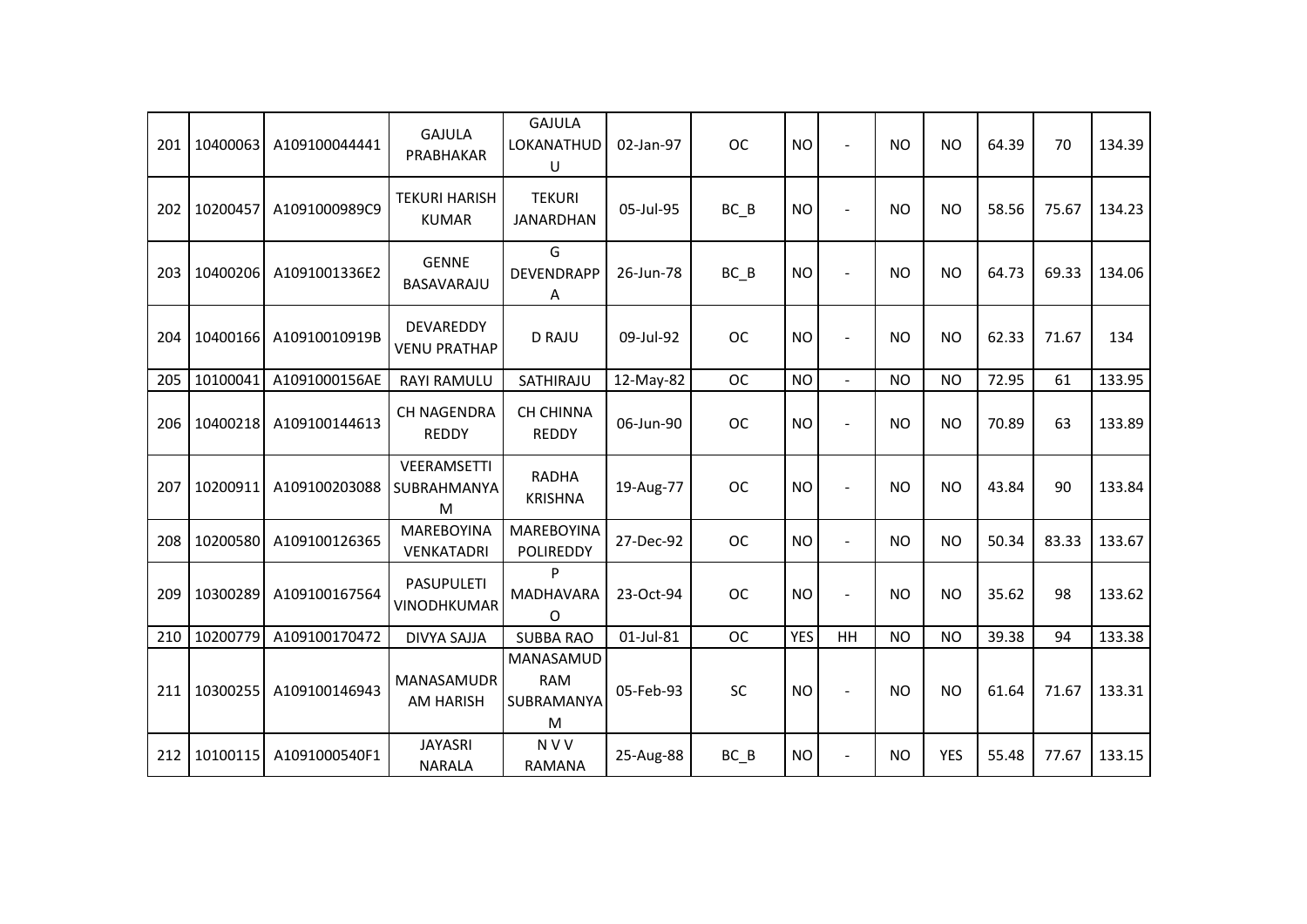| 213 | 10200941 | A10910021043A | SRINADH<br>ARADHYULA                               | <b>KOTESWARAR</b><br>AO                     | 18-May-83 | $BC$ $D$  | <b>NO</b> | $\overline{a}$ | <b>NO</b> | <b>NO</b> | 58.22 | 74.67 | 132.89 |
|-----|----------|---------------|----------------------------------------------------|---------------------------------------------|-----------|-----------|-----------|----------------|-----------|-----------|-------|-------|--------|
| 214 | 10200533 | A109100116538 | <b>SANTOSH P</b>                                   | <b>BHUMANNA</b><br><b>PANDIRI</b>           | 14-Jul-86 | $BC$ $D$  | <b>NO</b> | $\blacksquare$ | <b>NO</b> | <b>NO</b> | 44.52 | 88.33 | 132.85 |
| 215 | 10200312 | A10910006724B | <b>VENKATA</b><br><b>VIJAYA LAKSHMI</b><br>PUVVULA | <b>VENKATA</b><br>RAMBABU<br><b>PUVVULA</b> | 25-May-85 | SC        | <b>NO</b> | $\sim$         | <b>NO</b> | <b>NO</b> | 36.3  | 96.33 | 132.63 |
| 216 | 10300320 | A10910018521D | THINNELURI<br>SARITHA                              | T PULLAIAH                                  | 25-Sep-79 | SC        | <b>NO</b> | $\blacksquare$ | <b>NO</b> | <b>NO</b> | 43.49 | 89    | 132.49 |
| 217 | 10400136 | A109100091744 | A<br>LAXMIKANTHA<br><b>REDDY</b>                   | A SADASIVA<br><b>REDDY</b>                  | 06-May-89 | <b>OC</b> | <b>NO</b> |                | <b>NO</b> | <b>NO</b> | 54.45 | 77.67 | 132.12 |
| 218 | 10200463 | A1091001000A4 | <b>BINDU</b><br><b>MADHAVI</b><br><b>NALAJALA</b>  | SRINIVASA<br><b>RAO</b>                     | 26-Jan-87 | <b>OC</b> | <b>NO</b> |                | <b>NO</b> | <b>NO</b> | 62.67 | 69.33 | 132    |
| 219 | 10400246 | A1091001644E5 | <b>MADASU</b><br>BALAKRISHNA                       | MADASU<br><b>MANOHARA</b>                   | 31-Aug-91 | <b>OC</b> | <b>NO</b> | $\blacksquare$ | <b>NO</b> | <b>NO</b> | 44.87 | 87    | 131.87 |
| 220 | 10100220 | A1091001104E2 | <b>BURLE KALPANA</b>                               | <b>B KONDALA</b><br><b>RAO</b>              | 19-Jul-82 | $BC$ $D$  | <b>NO</b> | $\blacksquare$ | <b>NO</b> | <b>NO</b> | 52.4  | 79    | 131.4  |
| 221 | 10400066 | A1091000460F4 | <b>DADI</b><br>LAKSHMINAREN<br><b>DRABABU</b>      | VENKATESWA<br><b>RLU</b>                    | 02-Jun-89 | <b>OC</b> | <b>NO</b> | $\sim$         | NO.       | <b>NO</b> | 63.01 | 68.33 | 131.34 |
| 222 | 10300179 | A10910010308F | <b>CHEMBETI</b><br><b>SUJITHA</b>                  | <b>CHEMBETI</b><br>SUBRAHMANY<br>AM         | 25-Jan-93 | <b>ST</b> | <b>NO</b> | $\sim$         | <b>NO</b> | <b>NO</b> | 48.63 | 82.67 | 131.3  |
| 223 | 10100380 | A1091001823B6 | RAVINDHRABAB<br>U NULAKAJODU                       | PARASIBABU                                  | 16-Jun-86 | SC        | <b>NO</b> | $\blacksquare$ | <b>NO</b> | <b>NO</b> | 63.01 | 68    | 131.01 |
| 224 | 10400235 | A109100158095 | E GURUSWAMY                                        | E<br><b>HANUMANTH</b><br>A RAYUDU           | 29-Nov-85 | BC B      | <b>NO</b> |                | <b>NO</b> | <b>NO</b> | 48.98 | 82    | 130.98 |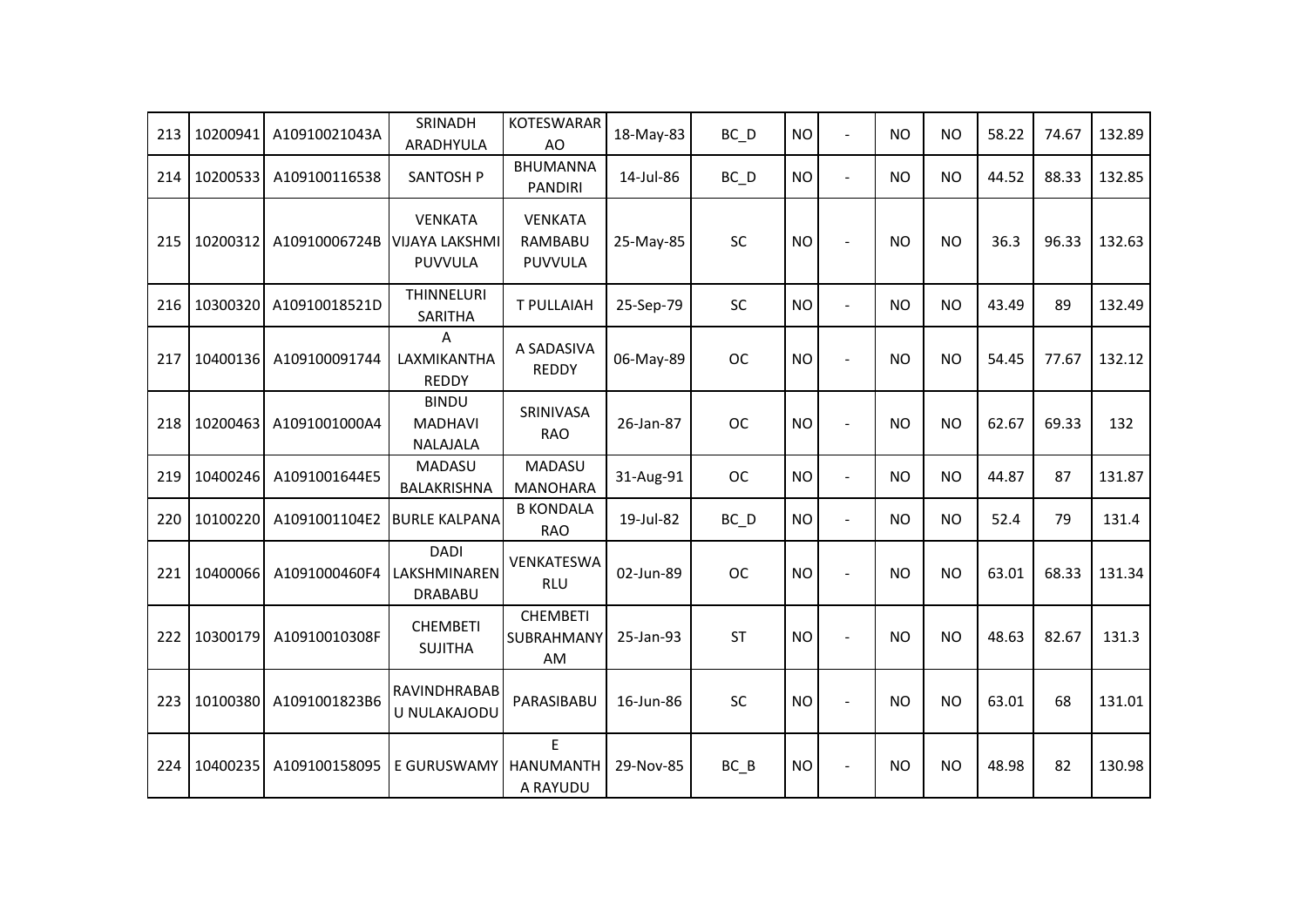| 225 | 10100211 | A10910010607C | <b>RAVIKUMAR</b>                      | <b>SIVA</b>                              | 25-Jun-88 | BC_D      | <b>NO</b> | $\overline{\phantom{a}}$ | <b>NO</b> | <b>NO</b> | 56.85 | 74    | 130.85 |
|-----|----------|---------------|---------------------------------------|------------------------------------------|-----------|-----------|-----------|--------------------------|-----------|-----------|-------|-------|--------|
| 226 | 10400144 | A1091000953DC | <b>V NAVEEN</b><br><b>KUMAR</b>       | V OBULESH                                | 23-Sep-89 | BC_A      | <b>NO</b> | $\mathbf{r}$             | NO.       | <b>NO</b> | 55.82 | 75    | 130.82 |
| 227 | 10300318 | A1091001826D6 | P SREERANJANI<br><b>DEVI</b>          | P CHANDRA<br><b>REDDY</b>                | 07-Jul-77 | <b>OC</b> | <b>NO</b> | $\blacksquare$           | <b>NO</b> | <b>NO</b> | 51.03 | 79.67 | 130.7  |
| 228 | 10400120 | A1091000786DB | H HASEEM<br><b>BASHA</b>              | <b>H BAWADDIN</b>                        | 27-Jan-83 | $BC$ $E$  | <b>NO</b> | $\blacksquare$           | <b>NO</b> | <b>NO</b> | 37.67 | 93    | 130.67 |
| 229 | 10100292 | A10910014179A | <b>KARRI</b><br>SRINIVASA RAO         | <b>KARRI</b><br><b>RAMANA</b>            | 19-May-81 | BC A      | <b>NO</b> |                          | <b>NO</b> | <b>NO</b> | 62.33 | 68.33 | 130.66 |
| 230 | 10400201 | A10910013207D | SINGAMPALLI<br>RAMU                   | SINGAMPALLI<br><b>DEMUDU</b>             | 05-Mar-90 | $BC$ $D$  | <b>NO</b> | $\overline{a}$           | <b>NO</b> | <b>NO</b> | 47.6  | 82.67 | 130.27 |
| 231 | 10100070 | A1091000315EC | PENUPOTULA<br><b>ASHOK KUMAR</b>      | PENUPOTULA<br><b>APPA RAO</b>            | 08-Jun-93 | SC        | <b>NO</b> | $\sim$                   | <b>NO</b> | <b>NO</b> | 54.45 | 75.67 | 130.12 |
| 232 | 10100314 | A109100149264 | <b>RAJESH</b><br><b>NYDANA</b>        | <b>SURI BABU</b>                         | 01-Jun-85 | BC_D      | <b>NO</b> | $\blacksquare$           | <b>NO</b> | <b>NO</b> | 66.44 | 63.67 | 130.11 |
| 233 | 10200540 | A109100117742 | <b>REPAKA SATYA</b><br><b>SAI RAM</b> | R RAMA<br><b>KRISHNA RAO</b>             | 23-Jul-91 | <b>OC</b> | <b>NO</b> |                          | <b>NO</b> | <b>NO</b> | 64.39 | 65.67 | 130.06 |
| 234 | 10300247 | A1091001406DE | SAGALA<br>SUBBARAYUDU                 | S RAMUDU                                 | 09-Jun-86 | <b>OC</b> | <b>NO</b> | $\sim$                   | NO.       | <b>NO</b> | 76.37 | 53.67 | 130.04 |
| 235 | 10100062 | A109100028011 | <b>NALLI</b><br>SRINIVASA RAO         | <b>VENKATA</b><br><b>RATNAM</b>          | 16-Aug-81 | <b>SC</b> | <b>NO</b> |                          | <b>NO</b> | <b>NO</b> | 63.01 | 67    | 130.01 |
| 236 | 10200808 | A109100177447 | VIJAYALAKSHMI<br><b>CHAPPALA</b>      | <b>CHINA</b><br>VENKATESWA<br><b>RLU</b> | 16-May-87 | $BC$ $B$  | <b>NO</b> |                          | NO.       | <b>NO</b> | 38.01 | 92    | 130.01 |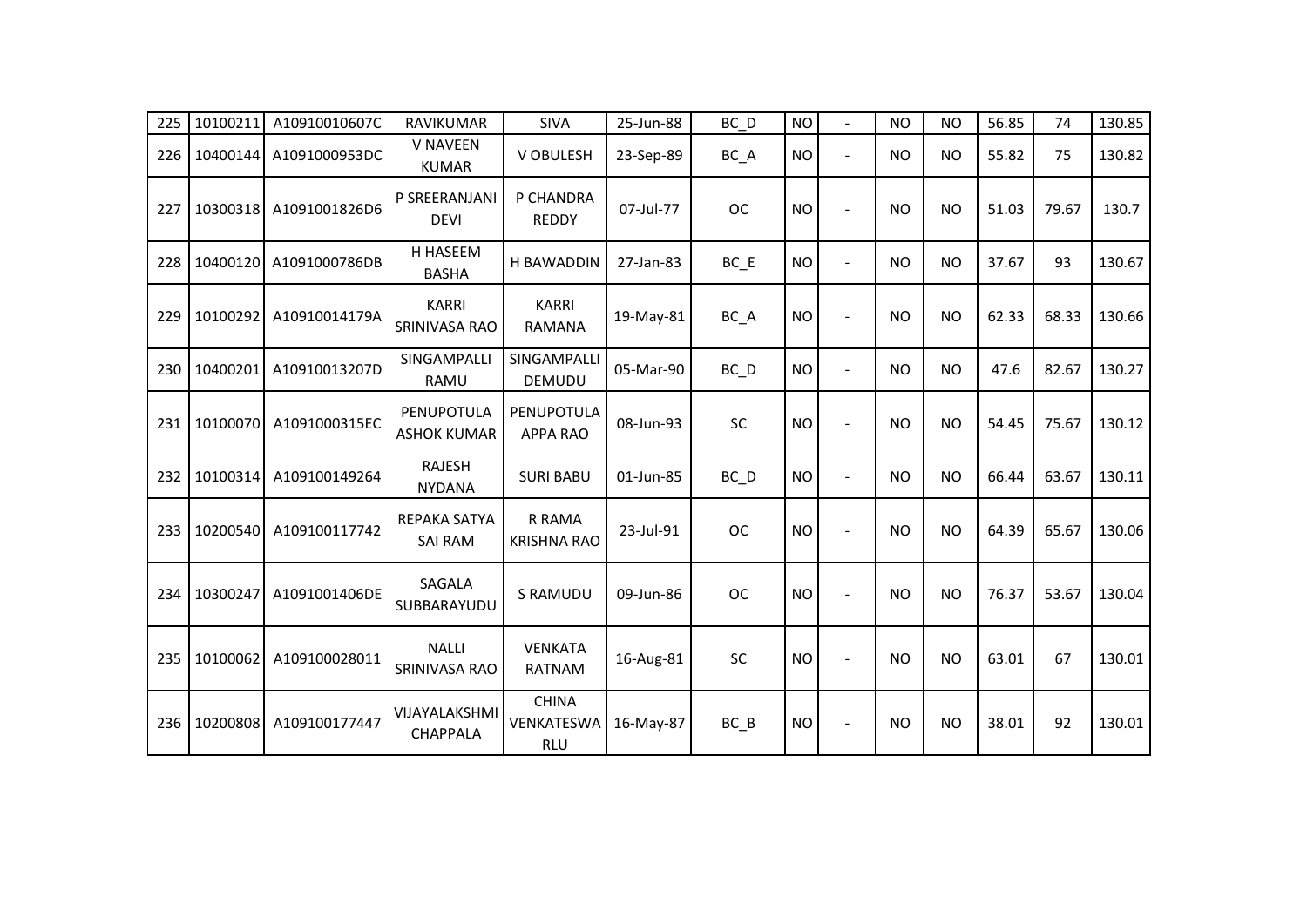| 237 | 10100096 | A1091000431D9 | <b>T K JAYANT</b><br><b>KUMAR</b>           | <b>T NARASIMHA</b><br><b>MURTY</b>                 | 06-May-77 | BC B              | <b>NO</b> | $\overline{a}$           | <b>NO</b> | <b>NO</b> | 60.96 | 69    | 129.96 |
|-----|----------|---------------|---------------------------------------------|----------------------------------------------------|-----------|-------------------|-----------|--------------------------|-----------|-----------|-------|-------|--------|
| 238 | 10300160 | A10910009562E | <b>S P KARTHIK</b><br><b>KUMAR</b>          | N <sub>S</sub><br><b>PURUSHOTHA</b><br>M           | 09-May-87 | $BC$ <sub>D</sub> | <b>NO</b> |                          | <b>NO</b> | <b>NO</b> | 53.76 | 76    | 129.76 |
| 239 | 10200986 | A109100220687 | <b>RAVINDRA</b><br><b>NAYAK BHUKYA</b>      | VENKATESWA<br><b>RLU</b>                           | 09-Sep-89 | <b>ST</b>         | <b>NO</b> |                          | <b>NO</b> | <b>NO</b> | 52.74 | 76.67 | 129.41 |
| 240 | 10200528 | A1091001158D4 | PHANEENDRA<br><b>BALAGAM</b>                | SATYANANDA<br>M                                    | 11-Aug-85 | BC_A              | <b>NO</b> | $\overline{\phantom{a}}$ | <b>NO</b> | <b>NO</b> | 40.41 | 88.67 | 129.08 |
| 241 | 10200505 | A10910010999A | VEERANKI<br><b>VIKRAM KUMAR RAMESH BABU</b> | VEERANKI                                           | 05-Aug-94 | $BC$ $B$          | <b>NO</b> |                          | <b>NO</b> | <b>NO</b> | 40.07 | 89    | 129.07 |
| 242 | 10200547 | A109100118946 | <b>GUNTUPALLI</b><br>SRINIVASA RAO          | <b>KRISHNA RAO</b>                                 | 05-May-80 | $BC_A$            | <b>NO</b> |                          | <b>NO</b> | <b>NO</b> | 46.57 | 82.33 | 128.9  |
| 243 | 10100166 | A109100084763 | <b>NASREEN SYED</b>                         | <b>ISMAIL SYED</b>                                 | 09-Sep-79 | <b>OC</b>         | <b>NO</b> | $\overline{\phantom{a}}$ | <b>NO</b> | <b>NO</b> | 64.39 | 64.33 | 128.72 |
| 244 | 10100411 | A10910019598D | <b>SRINIVAS KUSU</b>                        | <b>VENKATESWA</b><br>RA RAO                        | 12-Jun-88 | <b>OC</b>         | <b>NO</b> | $\overline{\phantom{a}}$ | <b>NO</b> | <b>NO</b> | 76.72 | 52    | 128.72 |
| 245 | 10200719 | A109100157761 | AMAROJU<br><b>NAGA RAJU</b>                 | AMAROJU<br><b>CHENNAIAH</b>                        | 04-Jun-94 | $BC$ <sub>D</sub> | <b>NO</b> | $\overline{\phantom{a}}$ | <b>NO</b> | <b>NO</b> | 45.54 | 83    | 128.54 |
| 246 | 10200375 | A10910007967B | S V R N SARMA<br>MULLAPUDI                  | <b>VENKATA</b><br>RAMAKRISHN<br>A SARMA            | 01-Apr-87 | <b>OC</b>         | <b>NO</b> |                          | <b>NO</b> | <b>NO</b> | 47.26 | 81    | 128.26 |
| 247 | 10100350 | A109100164996 | <b>GAYATRI P</b>                            | <b>SIVA</b><br><b>RAMAKRISHN</b><br>A <sub>P</sub> | 14-Mar-83 | <b>OC</b>         | <b>NO</b> | $\blacksquare$           | <b>NO</b> | <b>NO</b> | 21.24 | 107   | 128.24 |
| 248 | 10100086 | A109100040458 | <b>MADUGULA</b><br><b>KAVITHA</b>           | MADUGULA<br><b>SINGA RAO</b>                       | 06-Apr-95 | SC                | <b>NO</b> | $\blacksquare$           | <b>NO</b> | <b>NO</b> | 33.22 | 95    | 128.22 |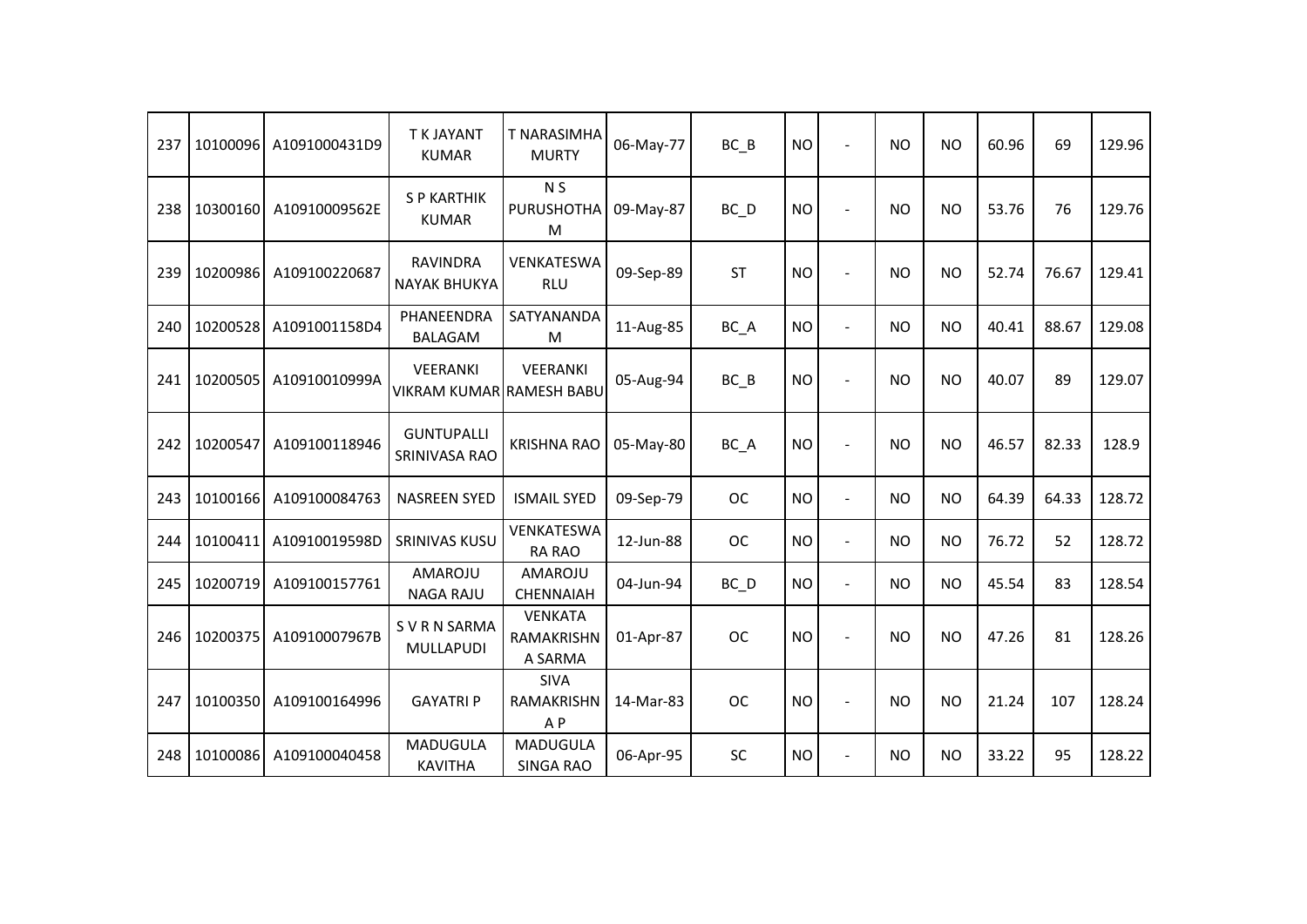| 249 | 10100111 | A10910005049E | <b>MATSA L RATNA</b><br><b>KUMARI</b>   | RAMACHAND<br><b>RA RAO</b>               | 01-Jun-81 | <b>OC</b>         | <b>NO</b> | $\blacksquare$ | <b>NO</b> | <b>NO</b> | 56.85 | 71.33 | 128.18 |
|-----|----------|---------------|-----------------------------------------|------------------------------------------|-----------|-------------------|-----------|----------------|-----------|-----------|-------|-------|--------|
| 250 | 10200092 | A109100018974 | DAKARAPU<br>SRINU                       | RAMA RAO                                 | 15-Aug-81 | SC                | <b>NO</b> | $\overline{a}$ | <b>NO</b> | <b>NO</b> | 72.26 | 55.67 | 127.93 |
| 251 | 10400209 | A109100136334 | <b>BANDARI</b><br>SUDHAKAR              | <b>BANDARI</b><br>ΤΗΑΥΑΡΡΑ               | 15-Jun-90 | <b>SC</b>         | <b>NO</b> | $\blacksquare$ | <b>NO</b> | <b>NO</b> | 66.44 | 61.33 | 127.77 |
| 252 | 10100049 | A109100020694 | MANGARAJU<br><b>POTNURU</b>             | <b>CHINNARAO</b>                         | 10-Oct-87 | $BC$ <sub>D</sub> | <b>NO</b> | $\blacksquare$ | <b>NO</b> | <b>NO</b> | 40.41 | 87.33 | 127.74 |
| 253 | 10200523 | A1091001149E4 | <b>GOPISRINIVASR</b><br>AO SWARNALA     | <b>KOTESWARA</b><br><b>RAO</b>           | 19-Jun-88 | $BC$ $D$          | <b>NO</b> | $\blacksquare$ | <b>NO</b> | <b>NO</b> | 47.95 | 79.67 | 127.62 |
| 254 | 10400177 | A1091001156AB | <b>SHAIK TAHER</b><br><b>IBRAHIM</b>    | <b>SHAIK</b><br><b>HUSSEIN</b>           | 19-Dec-83 | <b>OC</b>         | <b>NO</b> | $\overline{a}$ | <b>NO</b> | <b>NO</b> | 51.37 | 76    | 127.37 |
| 255 | 10200979 | A109100219151 | <b>VIJAY CHANDER</b><br><b>CHINTALA</b> | <b>KANAKAPRAS</b><br>ADA RAO             | 15-Jul-77 | SC                | <b>NO</b> | $\sim$         | <b>NO</b> | <b>NO</b> | 58.22 | 69    | 127.22 |
| 256 | 10300237 | A109100131471 | <b>EBBILI SUNEEL</b><br><b>BABU</b>     | <b>LATE EBBILI</b><br><b>DEVENDRA</b>    | 20-Jul-95 | BC_A              | <b>NO</b> | $\blacksquare$ | <b>NO</b> | <b>NO</b> | 38.35 | 88.67 | 127.02 |
| 257 | 10100392 | A10910018769F | VALLAMSETTI<br>RAMU                     | SURYANARAY<br><b>ANA</b>                 | 18-Jun-83 | <b>OC</b>         | <b>NO</b> | $\blacksquare$ | <b>NO</b> | <b>NO</b> | 47.26 | 79.67 | 126.93 |
| 258 | 10100058 | A10910002697D | PASINABILLI<br>VASUDEVA RAO             | PASINABILLI<br>APPALARAM<br><b>NAIDU</b> | 13-Jun-91 | $BC$ $D$          | <b>NO</b> | $\blacksquare$ | <b>NO</b> | <b>NO</b> | 68.84 | 58    | 126.84 |
| 259 | 10200474 | A10910010324B | YERAGALA<br>SRINIVASARAO                | NAGESWARA<br><b>RAO</b>                  | 13-Jul-89 | $BC$ $B$          | <b>NO</b> | $\blacksquare$ | <b>NO</b> | <b>NO</b> | 67.81 | 59    | 126.81 |
| 260 | 10300153 | A109100089399 | <b>SILPA ALLU</b>                       | LAKSHMINARA<br>YAN ALLU                  | 02-Aug-83 | BC D              | <b>NO</b> | $\overline{a}$ | <b>NO</b> | <b>NO</b> | 41.43 | 85.33 | 126.76 |
| 261 | 10100297 | A109100143274 | <b>NIMMALA</b><br>SRINIVASA RAO         | <b>NIMMALA</b><br>TATAYYALU              | 01-Jul-89 | $BC$ <sub>D</sub> | <b>NO</b> |                | <b>NO</b> | <b>NO</b> | 38.7  | 88    | 126.7  |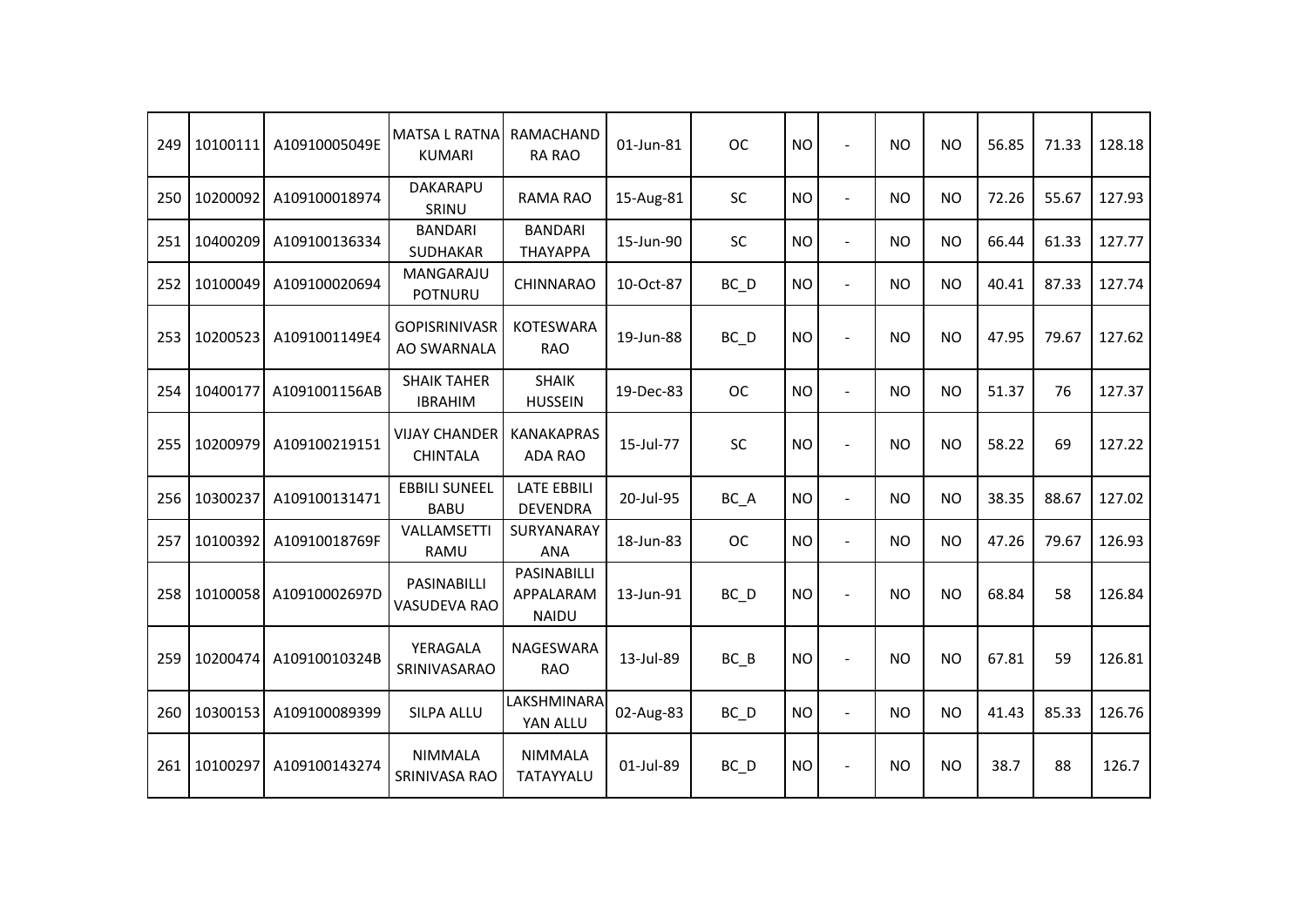| 262 | 10200215 | A1091000469D1 | YETUKURI<br><b>VENKATA MANI</b><br><b>KARTHIK</b> | <b>JELLA RAO</b>                           | 19-Mar-95 | BC_A              | <b>NO</b> | $\blacksquare$ | <b>NO</b> | <b>NO</b>  | 46.23 | 80.33 | 126.56 |
|-----|----------|---------------|---------------------------------------------------|--------------------------------------------|-----------|-------------------|-----------|----------------|-----------|------------|-------|-------|--------|
| 263 | 10300064 | A1091000392AC | ADAKAMBARU<br><b>RAJKUMAR</b>                     | ADAKAMBARU<br>SRINIVASULU                  | 01-May-95 | <b>SC</b>         | <b>NO</b> |                | <b>NO</b> | <b>NO</b>  | 30.48 | 96    | 126.48 |
| 264 | 10400103 | A1091000712DC | M SIVA KUMAR<br><b>RAO</b>                        | M NAGARAJA<br><b>RAO</b>                   | 15-Jul-86 | BC D              | <b>NO</b> |                | <b>NO</b> | <b>NO</b>  | 50.68 | 75.67 | 126.35 |
| 265 | 10200982 | A1091002199FE | YASWANTH<br>CHAYALA                               | <b>CHAYALA</b><br>SRINIVASA<br><b>RAO</b>  | 22-May-89 | $BC$ <sub>D</sub> | <b>NO</b> |                | <b>NO</b> | <b>NO</b>  | 38.35 | 88    | 126.35 |
| 266 | 10100172 | A1091000878A4 | <b>SIVA KUMAR</b><br><b>GUNA</b>                  | SRINIVASA<br><b>RAO</b>                    | 05-Apr-87 | BC_A              | <b>NO</b> | $\blacksquare$ | <b>NO</b> | <b>YES</b> | 54.11 | 72    | 126.11 |
| 267 | 10200562 | A1091001230A4 | SANAGAPALLI<br>RAJYA LAXMI                        | SANAGAPALLI<br>NAGESWARA<br><b>RAO</b>     | 24-Jun-88 | <b>OC</b>         | <b>NO</b> |                | <b>NO</b> | <b>NO</b>  | 39.38 | 86.67 | 126.05 |
| 268 | 10200625 | A1091001373F9 | <b>JNANESWARI</b><br>SARIKI                       | <b>VENKATA</b><br>SATYANARAYA<br><b>NA</b> | 30-Jul-90 | $BC$ <sub>D</sub> | <b>NO</b> | $\blacksquare$ | <b>NO</b> | <b>NO</b>  | 47.95 | 78    | 125.95 |
| 269 | 10100331 | A109100155386 | KUMARASWAM<br>Y METTA                             | <b>PUNNAYYA</b>                            | 10-Apr-78 | BC_A              | <b>NO</b> | $\overline{a}$ | <b>NO</b> | <b>NO</b>  | 46.23 | 79.67 | 125.9  |
| 270 | 10400084 | A1091000575C5 | <b>ANJANI PRASAD</b><br><b>ANIMATI</b>            | <b>SAMBASIVA</b><br><b>RAO</b>             | 11-May-83 | $BC$ <sub>D</sub> | <b>NO</b> |                | <b>NO</b> | <b>NO</b>  | 46.23 | 79.67 | 125.9  |
| 271 | 10200324 | A10910006987B | <b>KAMALA</b><br><b>MAGANTI</b>                   | SITARAMAIAH                                | 07-Jul-79 | <b>OC</b>         | <b>NO</b> | $\blacksquare$ | <b>NO</b> | <b>NO</b>  | 54.11 | 71.67 | 125.78 |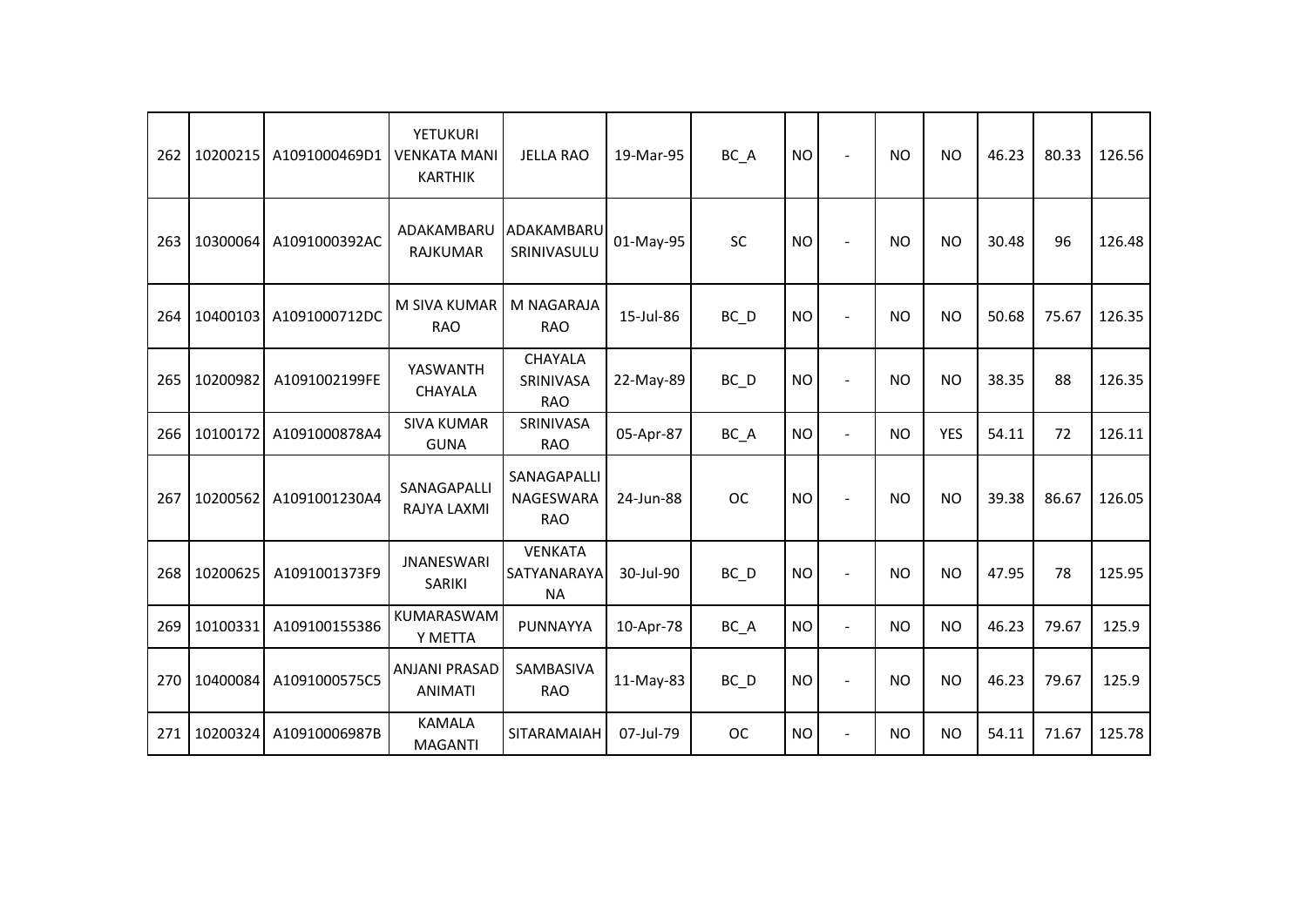| 272 | 10200255 | A1091000550CA | <b>M BHARAT</b><br><b>BHUSHANA RAO</b>  | <b>MACHERLA</b><br><b>KOTESWARA</b><br><b>RAO</b> | 10-Feb-74 | BC B              | <b>NO</b> |                          | <b>NO</b> | <b>NO</b>      | 65.07 | 60.67 | 125.74 |
|-----|----------|---------------|-----------------------------------------|---------------------------------------------------|-----------|-------------------|-----------|--------------------------|-----------|----------------|-------|-------|--------|
| 273 | 10100196 | A109100096629 | <b>VENKATA SUNIL</b><br><b>ANALA</b>    | <b>ANALA RAMA</b><br><b>RAO</b>                   | 26-Sep-80 | $BC$ $B$          | <b>NO</b> | $\overline{\phantom{a}}$ | <b>NO</b> | <b>NO</b>      | 35.96 | 89.67 | 125.63 |
| 274 | 10100268 | A1091001335FE | <b>VANDANA USHA</b><br>RANI             | VANDANA<br>RAMA RAO                               | 26-Feb-97 | BC D              | <b>NO</b> | $\overline{a}$           | <b>NO</b> | <b>NO</b>      | 32.88 | 92.67 | 125.55 |
| 275 | 10100055 | A1091000254AC | <b>KORNU</b><br>ANANDARAO               | <b>KORNU GOPI</b>                                 | 24-Aug-98 | $BC$ <sub>D</sub> | <b>NO</b> | $\blacksquare$           | <b>NO</b> | <b>NO</b>      | 45.21 | 80.33 | 125.54 |
| 276 | 10400077 | A109100054217 | K V<br>MARUTHIPRASA<br>D                | K<br>VENKATESULU                                  | 21-Feb-90 | $BC$ $B$          | <b>NO</b> | $\blacksquare$           | <b>NO</b> | <b>NO</b>      | 56.17 | 69.33 | 125.5  |
| 277 | 10200093 | A1091000190F2 | <b>KOTEPALLI SAI</b><br>NIRUPAMA        | K SAMBA SIVA<br><b>RAO</b>                        | 28-Mar-96 | <b>OC</b>         | <b>NO</b> | $\blacksquare$           | <b>NO</b> | <b>YES</b>     | 42.46 | 83    | 125.46 |
| 278 | 10300220 | A109100120967 | E SUKANYA                               | E<br>VENKATAMUN                                   | 28-May-85 | <b>SC</b>         | <b>NO</b> | $\sim$                   | <b>NO</b> | N <sub>O</sub> | 52.4  | 73    | 125.4  |
| 279 | 10100187 | A109100092999 | <b>B SANTOSH</b>                        | B<br>SATYANARAYA<br><b>NA</b>                     | 22-Aug-85 | $BC$ $B$          | <b>NO</b> |                          | <b>NO</b> | <b>NO</b>      | 48.98 | 76.33 | 125.31 |
| 280 | 10100272 | A10910013568B | <b>KODALI</b><br>SATYAVANI              | <b>K BASAVA</b><br>RAJU                           | 22-Sep-88 | BC_A              | <b>NO</b> | $\overline{a}$           | <b>NO</b> | <b>NO</b>      | 47.6  | 77.67 | 125.27 |
| 281 | 10200647 | A10910014165E | SAYALA SURESH<br><b>KUMAR</b>           | SAYALA<br>VENKATESWA<br><b>RA RAO</b>             | 08-Apr-73 | $BC$ <sub>D</sub> | <b>NO</b> |                          | <b>NO</b> | <b>NO</b>      | 46.92 | 78.33 | 125.25 |
| 282 | 10100317 | A1091001498C4 | <b>BOBBARI</b><br><b>APPARAO</b>        | <b>B VENKANNA</b>                                 | 12-Jul-77 | $BC$ <sub>D</sub> | <b>NO</b> | $\blacksquare$           | <b>NO</b> | <b>NO</b>      | 58.22 | 67    | 125.22 |
| 283 | 10100334 | A10910015625B | PURALASETTI<br>SURYANARAYA<br><b>NA</b> | PURALASETTI<br>PULLESWARA<br><b>RAO</b>           | 11-Jun-90 | $BC$ $B$          | <b>NO</b> |                          | <b>NO</b> | <b>NO</b>      | 45.21 | 80    | 125.21 |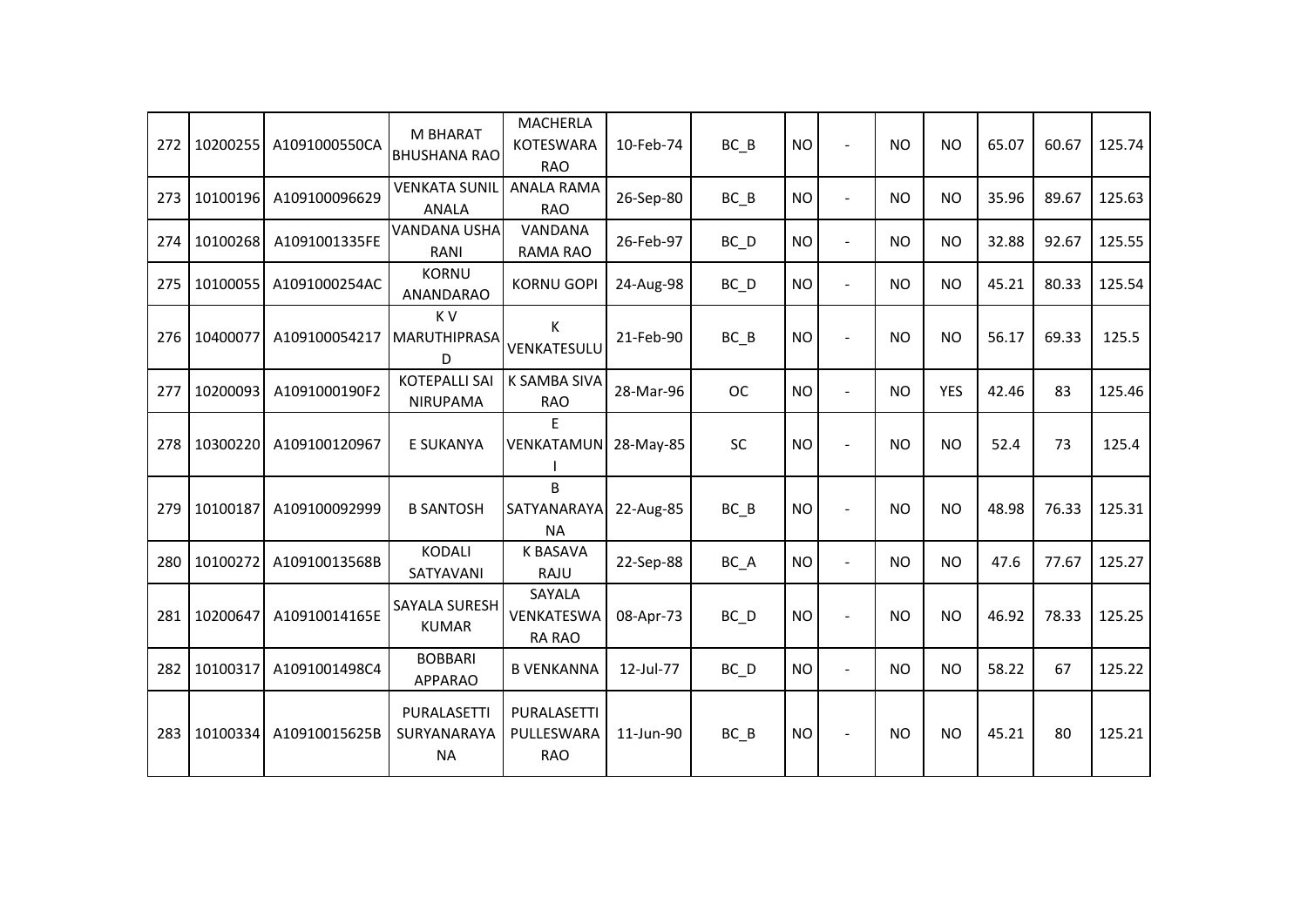| 284 | 10100405 | A109100192222 | <b>KOPPINEDI</b><br><b>AVINASH</b>                      | <b>KOPPINEDI SAI</b><br><b>BABU</b>                   | 08-Jun-96 | <b>OC</b> | <b>NO</b> | $\sim$         | <b>NO</b> | <b>NO</b> | 43.84 | 81.33 | 125.17 |
|-----|----------|---------------|---------------------------------------------------------|-------------------------------------------------------|-----------|-----------|-----------|----------------|-----------|-----------|-------|-------|--------|
| 285 | 10100419 | A109100200543 | <b>VENKATA</b><br>RAMANA<br><b>VISSAMSETTI</b>          | <b>APPA RAO</b>                                       | 01-Jul-78 | $BC$ $D$  | <b>NO</b> | $\blacksquare$ | NO.       | <b>NO</b> | 43.15 | 82    | 125.15 |
| 286 | 10400048 | A1091000365A3 | M LETHESH                                               | M<br>SARVESWARA<br>PPA                                | 31-Jan-93 | BC_A      | <b>NO</b> |                | NO.       | <b>NO</b> | 41.78 | 83.33 | 125.11 |
| 287 | 10300097 | A1091000565C3 | <b>G NAGA BALAJI</b><br>PRASAD                          | <b>G NAGA RAJU</b>                                    | 17-Apr-82 | <b>OC</b> | <b>NO</b> |                | <b>NO</b> | <b>NO</b> | 40.41 | 84.67 | 125.08 |
| 288 | 10400181 | A1091001169A9 | <b>GUMMADISANI</b><br><b>SINDHUDEVI</b>                 | <b>GUMMADISA</b><br>ΝI<br><b>RAMAKRISHN</b><br>AREDDY | 06-Aug-95 | <b>OC</b> | <b>NO</b> |                | <b>NO</b> | <b>NO</b> | 65.07 | 60    | 125.07 |
| 289 | 10400296 | A10910019711D | <b>ULLAMGUNTA</b><br><b>VENKATA SAI</b><br><b>TARUN</b> | <b>ULLAMGUNTA</b><br>SRINIVASA<br><b>RAO</b>          | 28-Aug-98 | $BC_A$    | <b>NO</b> |                | <b>NO</b> | <b>NO</b> | 38.01 | 87    | 125.01 |
| 290 | 10100188 | A109100093165 | <b>NUNNA</b><br>PARDHASARAD<br>HI                       | <b>TIRUMALA</b><br><b>JEEYARPRABH</b><br>$\cup$       | 17-Apr-83 | <b>OC</b> | <b>NO</b> |                | <b>NO</b> | <b>NO</b> | 59.59 | 65.33 | 124.92 |
| 291 | 10200109 | A1091000228B6 | N PRAKASH<br>YALLAPRAGADA                               | V KANAKA<br><b>DURGA</b><br>PRASAD                    | 02-Jun-80 | <b>OC</b> | <b>NO</b> | $\sim$         | <b>NO</b> | <b>NO</b> | 69.17 | 55.67 | 124.84 |
| 292 | 10200439 | A109100094319 | <b>SIVA KUMAR</b><br><b>DEVISETTY</b>                   | <b>BASAVA</b><br>PUNNAIAH                             | 07-Apr-82 | <b>OC</b> | <b>NO</b> | $\overline{a}$ | <b>NO</b> | <b>NO</b> | 50.34 | 74.33 | 124.67 |
| 293 | 10200022 | A1091000044ED | <b>DUDEKULA</b><br><b>MOHAMMED</b><br><b>KHASIM</b>     | <b>DUDEKULA</b><br><b>KHASIM</b><br>SAHEB             | 10-Jun-95 | $BC$ $B$  | <b>NO</b> | $\blacksquare$ | <b>NO</b> | <b>NO</b> | 61.64 | 63    | 124.64 |
| 294 | 10300278 | A1091001613A6 | <b>B SUJATHA</b>                                        | <b>B SANIREDDY</b>                                    | 26-Mar-84 | <b>OC</b> | <b>NO</b> | $\blacksquare$ | NO.       | <b>NO</b> | 58.22 | 66.33 | 124.55 |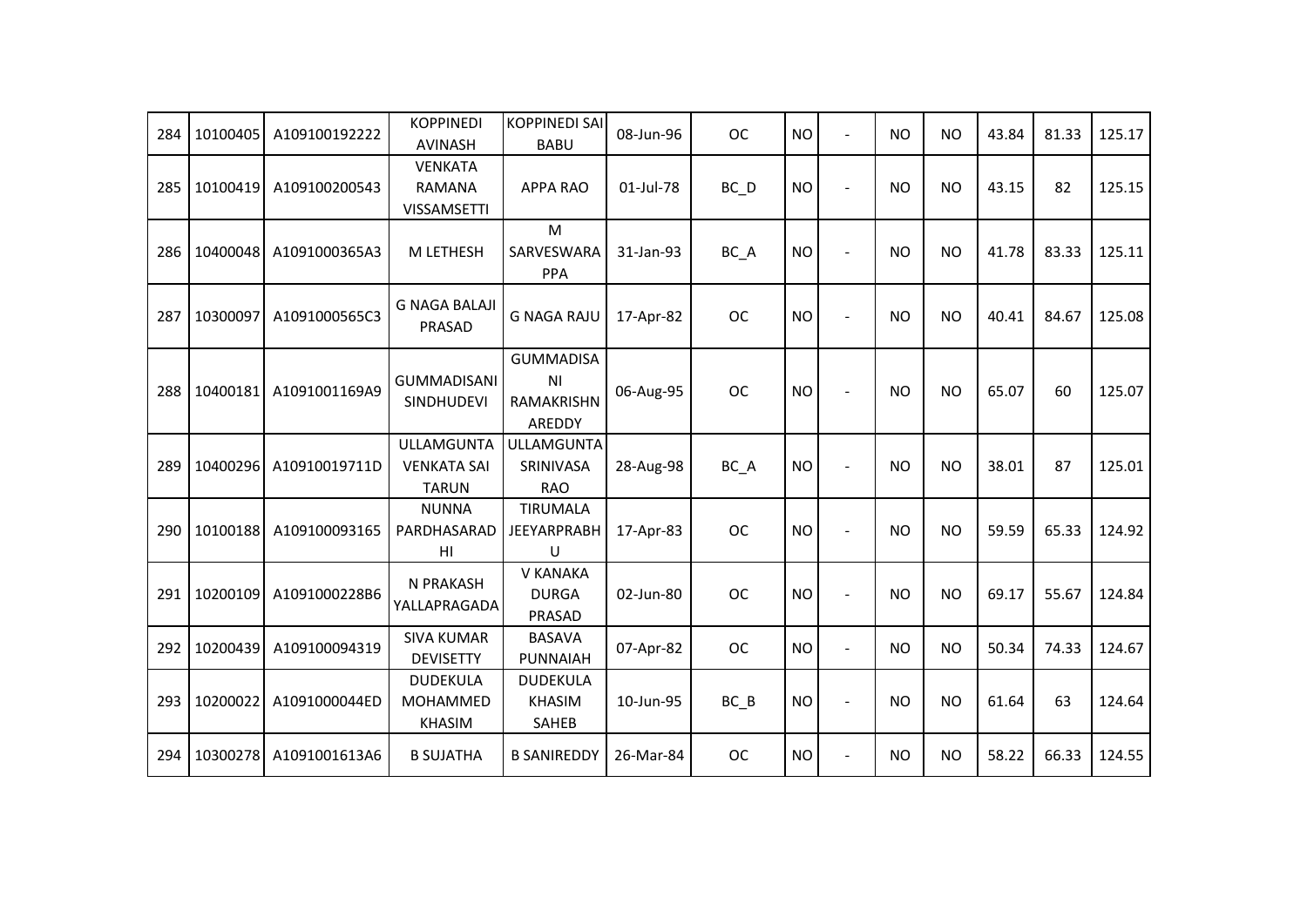| 295 | 10400185 | A109100121174 | <b>VISHNU PAVAN</b><br><b>KUMAR</b>                             | J OBULESU                                              | 19-Mar-82 | <b>SC</b> | <b>NO</b> | $\sim$         | <b>NO</b> | <b>NO</b> | 54.79 | 69.67 | 124.46 |
|-----|----------|---------------|-----------------------------------------------------------------|--------------------------------------------------------|-----------|-----------|-----------|----------------|-----------|-----------|-------|-------|--------|
| 296 | 10200282 | A109100061089 | <b>SHAIK</b><br><b>DASTAGIRI</b>                                | <b>MAHUPEERA</b>                                       | 05-Apr-83 | BC E      | <b>NO</b> | $\blacksquare$ | <b>NO</b> | <b>NO</b> | 40.07 | 84.33 | 124.4  |
| 297 | 10100388 | A109100186013 | <b>NAINALA</b><br>VENKATESWAR<br><b>ARAO</b>                    | <b>SITARAMASW</b><br><b>AMY</b>                        | 14-Jun-88 | <b>OC</b> | <b>NO</b> | $\sim$         | <b>NO</b> | <b>NO</b> | 52.4  | 72    | 124.4  |
| 298 | 10200820 | A109100180313 | <b>KOMMU</b><br><b>SWAROOP</b><br><b>MAHESH</b><br><b>KUMAR</b> | <b>KOMMU</b><br>YESUDASU                               | 29-Oct-90 | SC        | <b>NO</b> | $\overline{a}$ | <b>NO</b> | <b>NO</b> | 48.29 | 76    | 124.29 |
| 299 | 10400002 | A109100002386 | PAMULAPADU<br><b>KIRAN</b>                                      | P JAGAN<br><b>MOHAN RAO</b>                            | 08-Jul-95 | BC D      | <b>NO</b> | $\blacksquare$ | <b>NO</b> | <b>NO</b> | 52.06 | 72    | 124.06 |
| 300 | 10300067 | A10910004169D | <b>KATHI MUNI</b><br><b>SEKHAR GOWD</b>                         | <b>KATHI</b><br><b>RAMACHENDR</b><br><b>AIAH</b>       | 10-Jun-93 | BC B      | <b>NO</b> | $\blacksquare$ | <b>NO</b> | <b>NO</b> | 68.5  | 55.33 | 123.83 |
| 301 | 10300115 | A10910006676E | <b>VINOD DARA</b>                                               | <b>ANOKUD</b>                                          | 30-Nov-86 | SC        | <b>NO</b> | $\blacksquare$ | <b>NO</b> | <b>NO</b> | 61.64 | 62    | 123.64 |
| 302 | 10400254 | A109100170782 | RAVEENDRUDU<br><b>GANDIKOTA</b>                                 | NARAYANA G                                             | 10-Jun-88 | BC_A      | <b>NO</b> | $\blacksquare$ | NO.       | <b>NO</b> | 36.3  | 87.33 | 123.63 |
| 303 | 10400174 | A109100114329 | <b>UMMARASETTY</b><br>CHINNAPULLAIA<br>H                        | <b>UMMARASETT</b><br>Y<br><b>RAGHAVENDR</b><br>A SWAMY | 19-Jul-93 | <b>OC</b> | <b>NO</b> | ÷,             | <b>NO</b> | <b>NO</b> | 35.27 | 88.33 | 123.6  |
| 304 | 10400042 | A1091000313CB | <b>SURESH BABU</b><br><b>BASTIPATI</b>                          | <b>B MOULALI</b>                                       | 01-Jun-84 | BC_A      | <b>NO</b> | $\blacksquare$ | <b>NO</b> | <b>NO</b> | 52.06 | 71.33 | 123.39 |
| 305 | 10200977 | A109100218741 | <b>VIPPARTHI</b><br><b>SUSMITHA</b>                             | K JOSEPH<br>RAJU                                       | 04-Jul-93 | <b>SC</b> | <b>NO</b> | $\blacksquare$ | <b>NO</b> | <b>NO</b> | 46.57 | 76.67 | 123.24 |
| 306 | 10400073 | A109100053024 | VARADI<br><b>SURENDRA</b>                                       | $\vee$<br>VENKATESWA<br><b>RLU</b>                     | 30-Mar-93 | SC        | <b>NO</b> | $\sim$         | <b>NO</b> | <b>NO</b> | 57.53 | 65.67 | 123.2  |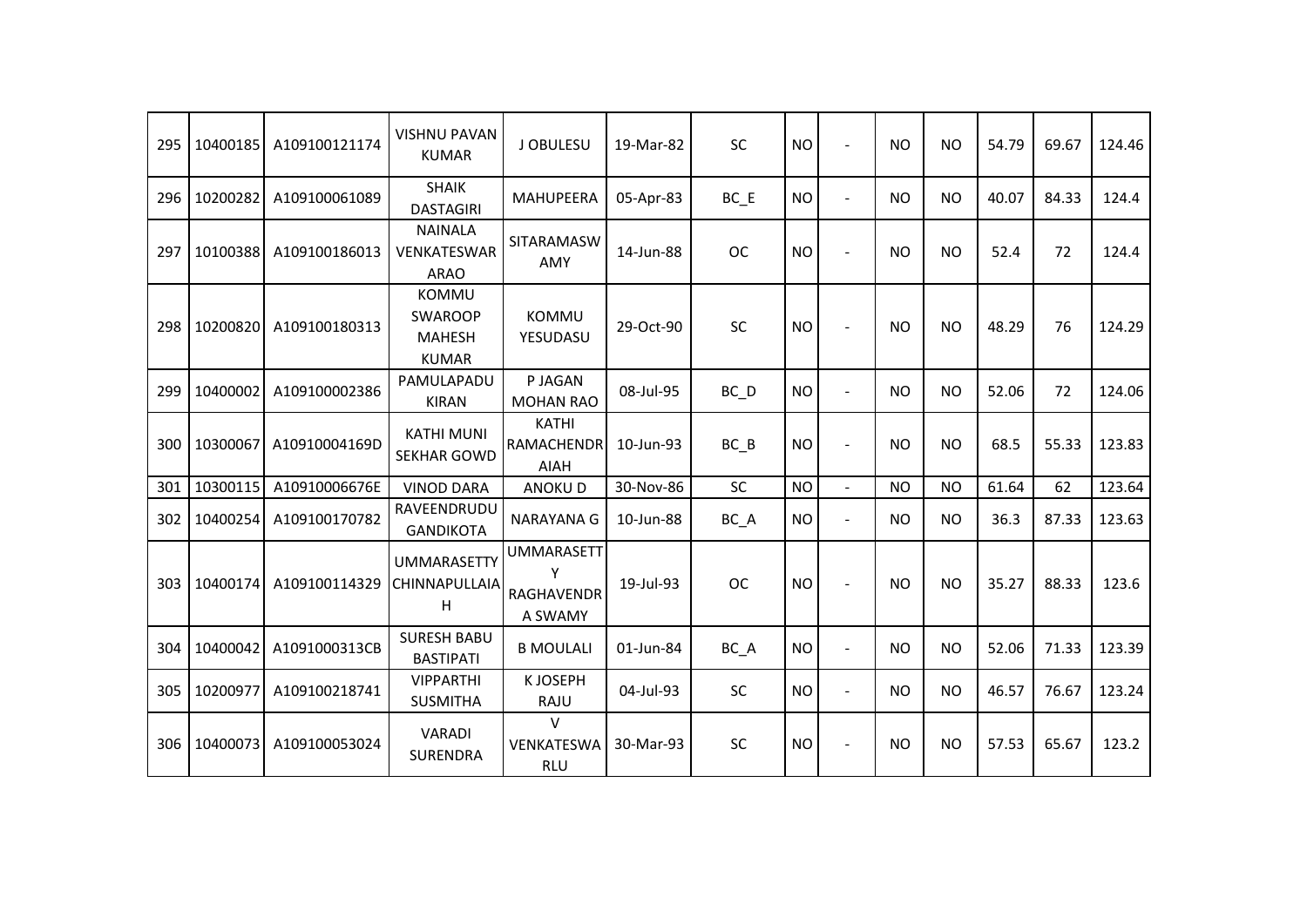| 307 | 10100321 | A10910015055D | PEDDINA<br>SAIKUMAR                                  | PEDDINA<br><b>NARAYANA</b><br><b>RAO</b> | 20-Jul-95 | BC D      | <b>NO</b> | $\overline{\phantom{a}}$ | <b>NO</b> | <b>NO</b> | 56.51 | 66.67 | 123.18 |
|-----|----------|---------------|------------------------------------------------------|------------------------------------------|-----------|-----------|-----------|--------------------------|-----------|-----------|-------|-------|--------|
| 308 | 10200901 | A1091002014D5 | <b>KONDAVETI</b><br><b>NAGAV</b><br><b>MANIKANTA</b> | KONDAVETI<br>SURYACHAND<br><b>RARAO</b>  | 23-Dec-96 | <b>OC</b> | <b>NO</b> | $\sim$                   | <b>NO</b> | <b>NO</b> | 42.81 | 80.33 | 123.14 |
| 309 | 10200595 | A109100129846 | PBVASRAVI<br><b>KIRAN</b>                            | <b>VSN</b><br>ADIKESAVASW<br>AMY         | 28-Aug-78 | <b>OC</b> | <b>NO</b> |                          | <b>NO</b> | <b>NO</b> | 47.26 | 75.67 | 122.93 |
| 310 | 10100427 | A1091002051BE | N R SANKAR<br>PRAVEEN PEELA                          | <b>NAGASURI</b><br><b>APPARAO</b>        | 28-Jul-86 | BC_D      | <b>NO</b> |                          | <b>NO</b> | <b>NO</b> | 48.98 | 73.67 | 122.65 |
| 311 | 10100076 | A10910003495B | <b>KADA DINESH</b>                                   | <b>KADA</b><br>RAMAKRISHN<br>A           | 25-Dec-95 | <b>SC</b> | <b>NO</b> |                          | <b>NO</b> | <b>NO</b> | 42.46 | 80    | 122.46 |
| 312 | 10200926 | A109100206634 | <b>MASTANVALI</b><br><b>SHAIK</b>                    | <b>BILLA SUBANI</b>                      | 24-Apr-78 | $BC$ $E$  | <b>NO</b> | $\blacksquare$           | <b>NO</b> | <b>NO</b> | 52.4  | 69.67 | 122.07 |
| 313 | 10200095 | A109100019944 | <b>HARI PRASAD</b><br><b>GUTTI</b>                   | G<br>SIVASANKARA<br><b>RAO</b>           | 04-Feb-88 | $BC$ $B$  | <b>NO</b> | $\overline{\phantom{a}}$ | <b>NO</b> | <b>NO</b> | 51.37 | 70.67 | 122.04 |
| 314 | 10200600 | A109100131947 | <b>SHAIK SHAMEER</b><br><b>BASHA</b>                 | <b>SHAIK</b><br>KHAJAVALI                | 01-Jun-75 | $BC$ $E$  | <b>NO</b> |                          | <b>NO</b> | <b>NO</b> | 59.93 | 62    | 121.93 |
| 315 | 10200690 | A10910015156F | К<br>NARASIMHULU                                     | K<br>NARASIMHUL<br>U                     | 29-Jan-90 | BC_A      | <b>NO</b> |                          | <b>NO</b> | <b>NO</b> | 44.52 | 77.33 | 121.85 |
| 316 | 10200330 | A109100070743 | <b>KADIAM</b><br><b>SAIRATNA</b><br><b>KUMARI</b>    | <b>KADIAM</b><br>ANKAMMA<br><b>RAO</b>   | 15-Apr-93 | <b>OC</b> | <b>NO</b> | $\overline{\phantom{a}}$ | <b>NO</b> | <b>NO</b> | 44.18 | 77.67 | 121.85 |
| 317 | 10100338 | A1091001583E4 | SRINIVAS<br><b>MAPATI</b>                            | <b>VENKATA RAO</b>                       | 13-Jan-85 | BC_A      | <b>NO</b> | $\blacksquare$           | <b>NO</b> | <b>NO</b> | 52.74 | 69    | 121.74 |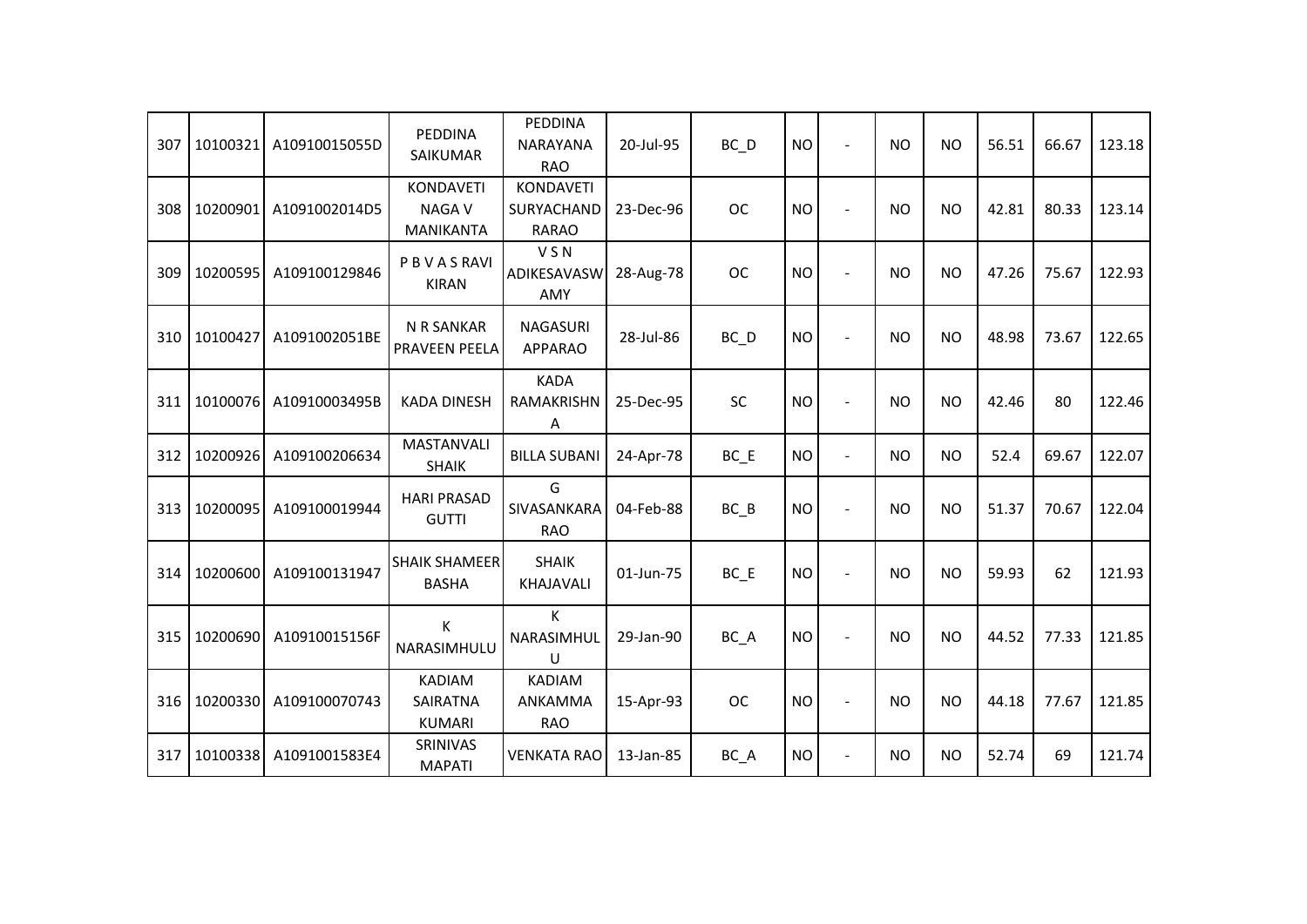| 318 | 10400313 | A109100219412 | VENKATESWARL<br>U MULINTI                     | M PULLAIAH                                                   | 14-Jun-79 | BC D              | <b>NO</b> | $\overline{\phantom{a}}$ | <b>NO</b> | <b>NO</b> | 38.35 | 83.33 | 121.68 |
|-----|----------|---------------|-----------------------------------------------|--------------------------------------------------------------|-----------|-------------------|-----------|--------------------------|-----------|-----------|-------|-------|--------|
| 319 | 10300177 | A1091001024FA | <b>DURGAM</b><br><b>JANARDANA</b>             | D<br>RAMACHAND<br><b>RAIAH</b>                               | 20-Jul-78 | $BC$ $B$          | <b>NO</b> |                          | <b>NO</b> | <b>NO</b> | 56.17 | 65.33 | 121.5  |
| 320 | 10100204 | A10910010216F | <b>SAHUKARI RAVI</b><br><b>KUMAR</b>          | PRAKASA RAO<br><b>LATE</b>                                   | 01-Aug-73 | BC D              | <b>NO</b> | $\blacksquare$           | <b>NO</b> | <b>NO</b> | 61.3  | 60    | 121.3  |
| 321 | 10100386 | A109100185891 | SREENIVASARA<br>O BUKKURU                     | <b>DURGARAO</b>                                              | 15-Jan-87 | BC_A              | <b>NO</b> | $\blacksquare$           | <b>NO</b> | <b>NO</b> | 45.54 | 75.67 | 121.21 |
| 322 | 10400259 | A109100173221 | VELPULA<br>LAKSHMI                            | V OBULAIAH                                                   | 10-Jun-95 | $BC$ <sub>D</sub> | <b>NO</b> | $\overline{a}$           | <b>NO</b> | <b>NO</b> | 55.14 | 66    | 121.14 |
| 323 | 10400155 | A109100101819 | ANNEPUREDDY<br><b>RAJITHA</b>                 | ANNEPUREDD<br>Y MUNIREDDY                                    | 15-Jun-94 | <b>OC</b>         | <b>NO</b> |                          | <b>NO</b> | <b>NO</b> | 39.73 | 81.33 | 121.06 |
| 324 | 10200428 | A1091000913E9 | <b>UDUMULA</b><br>RAMAKRISHNA<br><b>REDDY</b> | <b>UDUMULA</b><br><b>VENKATA</b><br>NARAYANA<br><b>REDDY</b> | 26-Jul-95 | <b>OC</b>         | <b>NO</b> |                          | <b>NO</b> | <b>NO</b> | 47.6  | 73.33 | 120.93 |
| 325 | 10400064 | A109100045288 | <b>B RAJYA</b><br>LAKSHMI                     | <sub>B</sub><br>VENKATESWA<br><b>RLU</b>                     | 15-Jun-84 | <b>OC</b>         | <b>NO</b> |                          | <b>NO</b> | <b>NO</b> | 58.22 | 62.67 | 120.89 |
| 326 | 10400131 | A1091000866AD | M RAMA<br>PRASAD                              | M<br>SREERAMULU                                              | 06-May-75 | BC_D              | <b>NO</b> |                          | <b>NO</b> | <b>NO</b> | 56.85 | 64    | 120.85 |
| 327 | 10100248 | A10910012467B | RAMAKRISHNA<br>KOLLI                          | <b>DANDASI</b>                                               | 06-Jun-80 | BC_D              | <b>NO</b> | $\blacksquare$           | <b>NO</b> | <b>NO</b> | 76.37 | 44.33 | 120.7  |
| 328 | 10200295 | A109100063741 | <b>V PRASAD</b>                               | <b>TATA RAO</b>                                              | 04-Oct-83 | BC B              | <b>NO</b> | $\blacksquare$           | <b>NO</b> | <b>NO</b> | 59.25 | 61.33 | 120.58 |
| 329 | 10200499 | A109100108115 | PYDIKONDALA<br>MANIKANTA<br><b>RAVI KUMAR</b> | PYDIKONDALA<br>SURYANARAY<br><b>ANA</b>                      | 04-May-91 | <b>OC</b>         | <b>NO</b> |                          | <b>NO</b> | <b>NO</b> | 43.49 | 77    | 120.49 |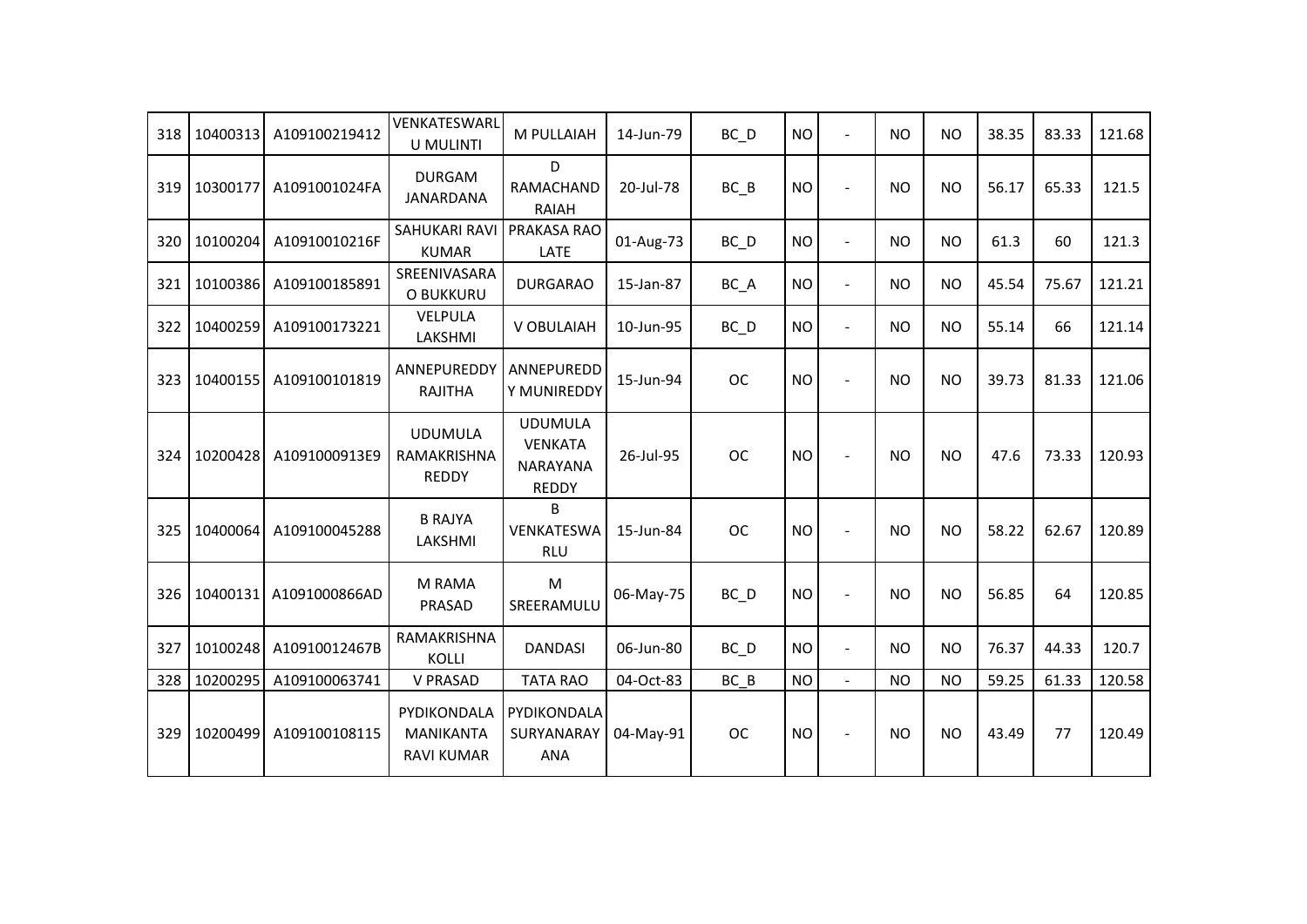| 330 | 10200002 | A109100000453 | <b>DHANA</b><br>LAKSHMI<br><b>BOPPANA</b>                  | <b>GARLAPATI</b><br><b>VENKAT RAO</b>       | 10-Nov-78 | <b>OC</b> | <b>NO</b> | $\overline{a}$ | <b>NO</b> | <b>NO</b> | 28.77 | 91.67 | 120.44 |
|-----|----------|---------------|------------------------------------------------------------|---------------------------------------------|-----------|-----------|-----------|----------------|-----------|-----------|-------|-------|--------|
| 331 | 10100143 | A109100068066 | RAMAKRISHNA<br><b>KELLA</b>                                | <b>APPARAO</b><br><b>KELLA</b>              | 15-Jun-88 | BC D      | <b>NO</b> | $\blacksquare$ | <b>NO</b> | <b>NO</b> | 77.74 | 42.67 | 120.41 |
| 332 | 10100206 | A10910010269E | <b>BATHULA</b><br><b>ABHISHEK</b>                          | <b>BATHULA</b><br><b>CHITTI BABU</b>        | 16-Oct-90 | <b>SC</b> | <b>NO</b> | $\blacksquare$ | <b>NO</b> | <b>NO</b> | 63.7  | 56.67 | 120.37 |
| 333 | 10400065 | A10910004568C | <b>KURUVA</b><br>ADINARAYANA                               | <b>KURUVA</b><br><b>KRISHNUDU</b>           | 17-May-96 | $BC$ $B$  | <b>NO</b> | $\blacksquare$ | <b>NO</b> | <b>NO</b> | 52.4  | 67.67 | 120.07 |
| 334 | 10200372 | A109100079188 | <b>ANANDA RAO</b><br>THURUMELLA                            | <b>DEENAMMA</b>                             | 13-Dec-75 | <b>SC</b> | <b>NO</b> | $\blacksquare$ | <b>NO</b> | <b>NO</b> | 34.93 | 85    | 119.93 |
| 335 | 10400021 | A109100017564 | <b>TALARI</b><br><b>CHAKRAVARTHY</b>                       | <b>TALARI</b><br><b>THIPPANNA</b>           | 01-Jul-90 | BC A      | <b>NO</b> | $\sim$         | <b>NO</b> | <b>NO</b> | 58.22 | 61.67 | 119.89 |
| 336 | 10200229 | A1091000497AF | <b>MASTANVALI</b><br><b>SHAIK</b>                          | KARIMULLA<br><b>SHAH</b>                    | 14-Aug-86 | $BC$ $E$  | <b>NO</b> | $\overline{a}$ | <b>NO</b> | <b>NO</b> | 28.08 | 91.67 | 119.75 |
| 337 | 10300069 | A10910004264B | C RAGHUNATH<br><b>KUMAR</b>                                | NARASIMHUL<br>U C                           | 05-Jun-82 | BC_A      | <b>NO</b> | $\sim$         | <b>NO</b> | <b>NO</b> | 51.03 | 68.67 | 119.7  |
| 338 | 10200072 | A1091000153EA | <b>GIRIDHARAKRIS</b><br><b>HNA VEMULA</b>                  | <b>VENKATA R</b><br>SUBRAHMANY<br><b>AM</b> | 29-Aug-84 | <b>OC</b> | <b>NO</b> |                | <b>NO</b> | <b>NO</b> | 51.37 | 68.33 | 119.7  |
| 339 | 10300129 | A1091000765A8 | M HIMABINDU                                                | M<br><b>GOPICHANDR</b><br>Α                 | 02-May-89 | <b>OC</b> | <b>NO</b> |                | <b>NO</b> | <b>NO</b> | 38.7  | 81    | 119.7  |
| 340 | 10200799 | A1091001751D3 | <b>DUBBAKA</b><br><b>SATYA</b><br>PRASANTHI<br><b>DEVI</b> | <b>DUBBAKA</b><br><b>KARTHEEK</b>           | 17-Jun-97 | SC        | <b>NO</b> |                | <b>NO</b> | <b>NO</b> | 38.01 | 81.67 | 119.68 |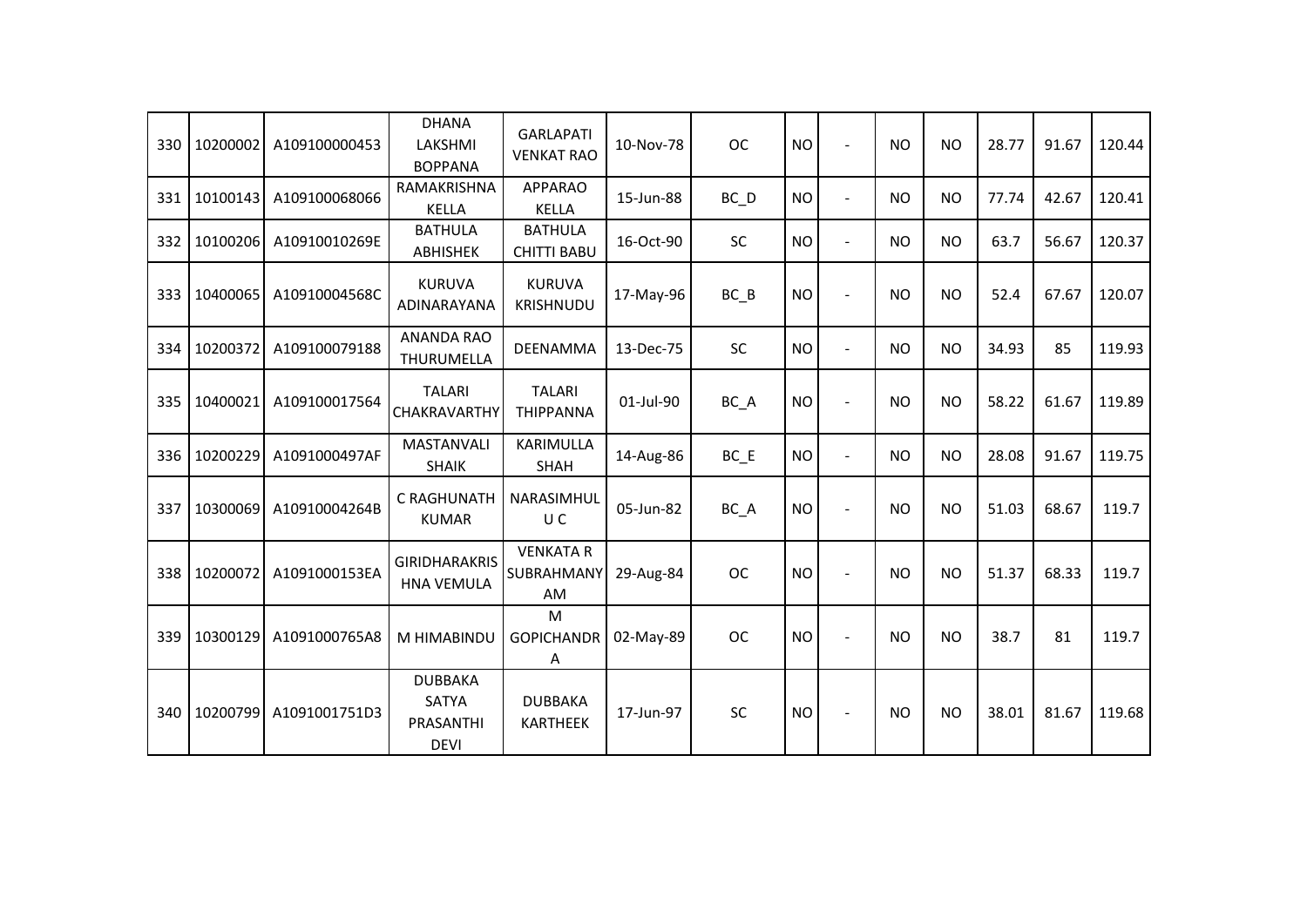| 341 | 10100271 | A1091001350B1 | <b>NAVIRI</b><br><b>SHANMUKHARA</b><br>O                | <b>NAVIRI</b><br><b>GOWRUNAID</b><br>U         | 10-Apr-83 | BC_A              | <b>NO</b> |                          | <b>NO</b> | <b>NO</b>      | 60.96 | 58.67 | 119.63 |
|-----|----------|---------------|---------------------------------------------------------|------------------------------------------------|-----------|-------------------|-----------|--------------------------|-----------|----------------|-------|-------|--------|
| 342 | 10200455 | A1091000985AE | V SURYA<br><b>PRAKASH</b><br><b>BONDA</b>               | <b>MOHANA RAO</b>                              | 06-Jul-89 | $BC$ <sub>D</sub> | <b>NO</b> | $\blacksquare$           | <b>NO</b> | <b>NO</b>      | 39.04 | 80    | 119.04 |
| 343 | 10200155 | A1091000332C5 | <b>NAGAKUSUMAB</b><br>AI C                              | <b>CRNAGA</b><br><b>RAJA RAO</b>               | 01-Jul-78 | $BC$ $D$          | YES       | OH                       | <b>NO</b> | <b>NO</b>      | 38.35 | 80.67 | 119.02 |
| 344 | 10300368 | A1091002013EF | <b>BUGGANNAGAR</b><br><b>U MAHESWAR</b><br><b>REDDY</b> | <b>BUGGANNAG</b><br>ARU<br>SUBBAREDDY          | 29-Oct-95 | <b>OC</b>         | <b>NO</b> |                          | <b>NO</b> | N <sub>O</sub> | 49.32 | 69.67 | 118.99 |
| 345 | 10100242 | A109100121649 | <b>SRIVIDYA</b><br><b>PODDOKA</b>                       | P MOHANRAO                                     | 27-Apr-82 | <b>SC</b>         | <b>NO</b> | $\blacksquare$           | <b>NO</b> | <b>NO</b>      | 36.65 | 82.33 | 118.98 |
| 346 | 10400253 | A1091001701E6 | THIRLAKUPPAM<br><b>VENKATA</b><br><b>SIVARAJAN</b>      | M NAGARAJA                                     | 24-Jun-95 | SC                | <b>NO</b> |                          | <b>NO</b> | <b>NO</b>      | 53.76 | 65    | 118.76 |
| 347 | 10200413 | A109100088288 | LAKSHMI<br>SOUJANYA<br>PELLURI                          | LAKSHMI<br><b>NARAYANA</b><br>SARMA<br>PELLURI | 10-Feb-85 | <b>OC</b>         | <b>NO</b> |                          | <b>NO</b> | <b>NO</b>      | 39.73 | 79    | 118.73 |
| 348 | 10200558 | A109100122254 | SRINIVASU<br><b>PANDI</b>                               | <b>CHINA</b><br><b>SUBBAIAH P</b>              | 05-Jan-80 | $BC$ <sub>D</sub> | <b>NO</b> | $\overline{\phantom{a}}$ | <b>NO</b> | <b>NO</b>      | 36.65 | 82    | 118.65 |
| 349 | 10200054 | A109100011721 | NIDUMOLU<br><b>DINESH</b>                               | NIDUMOLU<br>VENKATESWA<br><b>RA RAO</b>        | 02-Sep-93 | <b>OC</b>         | <b>NO</b> |                          | <b>NO</b> | <b>NO</b>      | 39.04 | 79.33 | 118.37 |
| 350 | 10200809 | A1091001775C8 | KAKARLAPUDI<br>RAVI VARMA                               | <b>K SIVA</b><br>PRASADA<br>RAJU               | 23-Apr-87 | <b>OC</b>         | <b>NO</b> |                          | <b>NO</b> | <b>NO</b>      | 51.03 | 67.33 | 118.36 |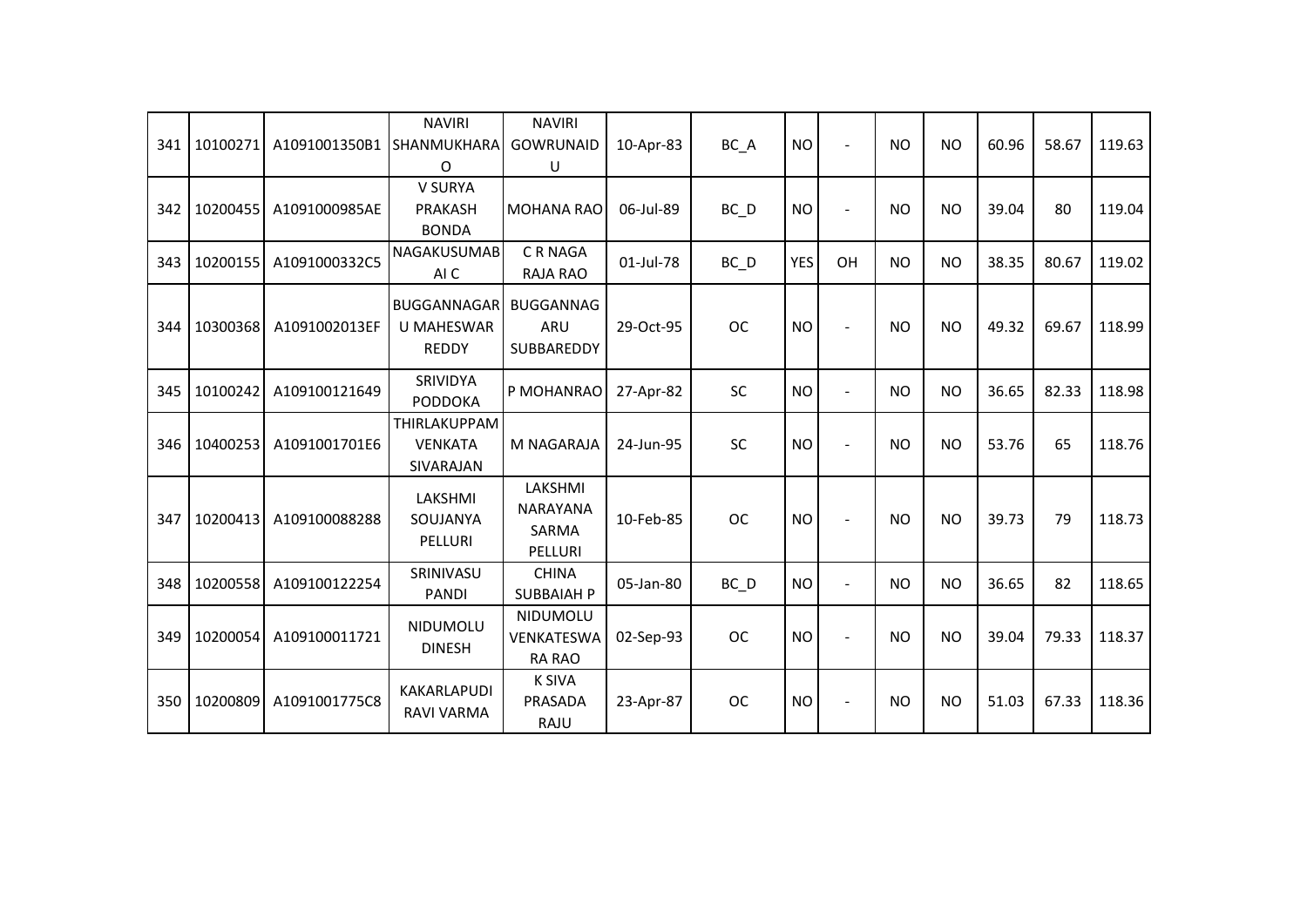| 351 | 10200246 | A1091000529DB | SURAVARAPU<br>NAGAMADHURI                   | SURAVARAPU<br>SRIMANNARA<br>YANA   | 27-Jun-95 | BC_A      | <b>NO</b> | $\blacksquare$           | <b>NO</b> | <b>NO</b>      | 34.24 | 84    | 118.24 |
|-----|----------|---------------|---------------------------------------------|------------------------------------|-----------|-----------|-----------|--------------------------|-----------|----------------|-------|-------|--------|
| 352 | 10400217 | A1091001445F5 | <b>CITRA</b><br>NAGENDRA                    | C UJJANAPPA                        | 17-Apr-90 | $BC$ $B$  | <b>NO</b> | $\overline{a}$           | <b>NO</b> | <b>NO</b>      | 45.21 | 73    | 118.21 |
| 353 | 10200065 | A1091000143F6 | <b>THOTA ANITHA</b><br><b>KUMARI</b>        | T.<br>MALLIKHARJU<br><b>NA RAO</b> | 16-Jul-78 | <b>OC</b> | <b>NO</b> |                          | <b>NO</b> | <b>NO</b>      | 42.46 | 75.67 | 118.13 |
| 354 | 10100367 | A1091001771E1 | <b>ASAPU</b><br>RAMAKRISHNA                 | A BHASKAR<br><b>RAO</b>            | 18-Jul-79 | $BC$ $B$  | <b>NO</b> |                          | <b>NO</b> | <b>NO</b>      | 41.78 | 76.33 | 118.11 |
| 355 | 10100303 | A10910014567B | <b>JAMI SATISH</b><br><b>KUMAR</b>          | JAMI<br>LAKSHMANA<br><b>RAO</b>    | 20-Jun-89 | BC D      | <b>NO</b> |                          | <b>NO</b> | <b>NO</b>      | 39.73 | 78.33 | 118.06 |
| 356 | 10200775 | A1091001697FC | <b>BALOJINAICK</b><br>DESAVATHU             | <b>BODIYANAICK</b>                 | 10-Aug-78 | <b>ST</b> | <b>NO</b> | $\blacksquare$           | <b>NO</b> | <b>NO</b>      | 51.37 | 66.67 | 118.04 |
| 357 | 10100397 | A1091001896FE | VEERAMALLA<br>LOVARAJU                      | <b>NARAYNA</b>                     | 01-Aug-79 | <b>OC</b> | <b>NO</b> | $\blacksquare$           | <b>NO</b> | <b>NO</b>      | 75    | 43    | 118    |
| 358 | 10100182 | A1091000915E4 | <b>GORLA</b><br>SIVARAMAKRIS<br><b>HNA</b>  | <b>GORLA</b><br>NAGESWARAR<br>AO   | 01-Jun-97 | BC D      | <b>NO</b> | $\blacksquare$           | <b>NO</b> | <b>YES</b>     | 48.98 | 69    | 117.98 |
| 359 | 10300092 | A1091000524FB | SIBYALA<br>THEJASWINI                       | SIBYALA<br>SIVARAMA<br>PRASAD RAJU | 10-Aug-95 | <b>OC</b> | <b>NO</b> |                          | <b>NO</b> | <b>NO</b>      | 31.85 | 86    | 117.85 |
| 360 | 10300162 | A1091000961AA | <b>K VENUGOPAL</b>                          | <b>K SATHYA</b><br><b>NARAYANA</b> | 04-Feb-83 | BC B      | <b>NO</b> | $\overline{a}$           | <b>NO</b> | N <sub>O</sub> | 55.82 | 62    | 117.82 |
| 361 | 10200053 | A109100011522 | VIJAYA LAKSHMI LAKSHMIPATH<br><b>INJATI</b> |                                    | 25-Feb-81 | <b>SC</b> | <b>NO</b> | $\overline{\phantom{a}}$ | <b>NO</b> | <b>NO</b>      | 67.81 | 50    | 117.81 |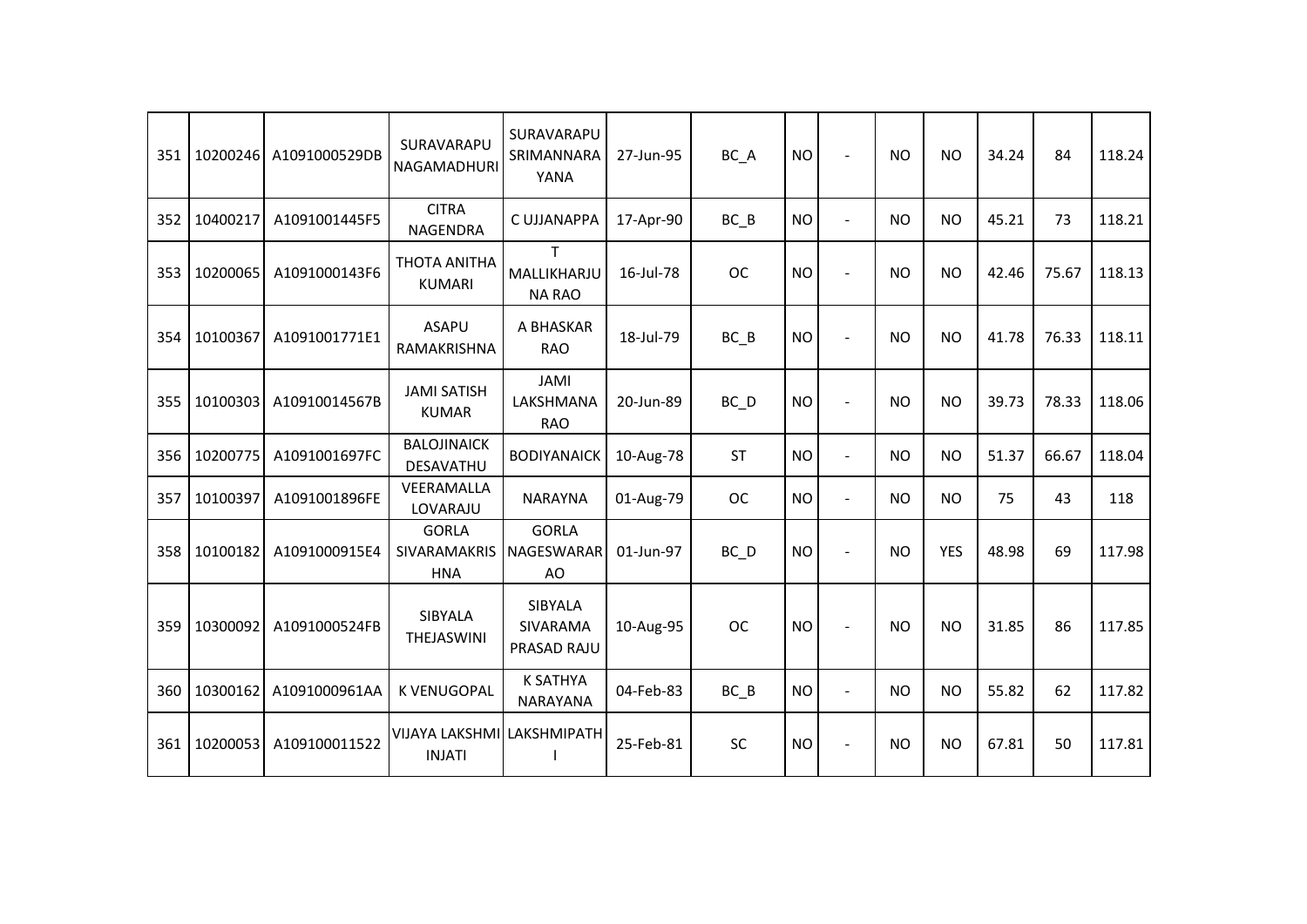| 362 | 10400236 | A109100158849 | <b>KURUVA</b><br>RAMALAKSHMA<br><b>NNA</b>                  | <b>K RAMUDU</b>                                                    | 12-Jun-93 | $BC$ $B$  | <b>NO</b> | $\blacksquare$           | <b>NO</b> | <b>NO</b> | 53.76 | 64    | 117.76 |
|-----|----------|---------------|-------------------------------------------------------------|--------------------------------------------------------------------|-----------|-----------|-----------|--------------------------|-----------|-----------|-------|-------|--------|
| 363 | 10200546 | A1091001188C5 | <b>KUDETI</b><br>KIRANKUMAR                                 | <b>KUDETI</b><br>SRINIVASA<br><b>RAO</b>                           | 04-Aug-94 | BC_A      | <b>NO</b> |                          | <b>NO</b> | <b>NO</b> | 40.07 | 77.67 | 117.74 |
| 364 | 10100457 | A109100217954 | <b>RELLI</b><br><b>NAGENDRA</b><br>PRASANNA<br><b>KUMAR</b> | MALLESWARA<br><b>RAO</b>                                           | 18-Mar-95 | <b>SC</b> | <b>NO</b> |                          | <b>NO</b> | <b>NO</b> | 51.37 | 66.33 | 117.7  |
| 365 | 10300066 | A1091000408D9 | PRASAD<br><b>BORIGARLA</b>                                  | RAMANAIAH                                                          | 01-Jul-80 | BC D      | <b>NO</b> | $\overline{a}$           | <b>NO</b> | <b>NO</b> | 47.95 | 69.67 | 117.62 |
| 366 | 10100244 | A1091001223B6 | <b>ROWTHU</b><br><b>MURALEE</b><br><b>KRISHNA</b>           | <b>GOPALAKRISH</b><br><b>NA</b>                                    | 02-Jun-77 | BC D      | <b>NO</b> | $\blacksquare$           | <b>NO</b> | <b>NO</b> | 41.1  | 76.33 | 117.43 |
| 367 | 10300241 | A1091001326B3 | DEVIPRIYANKA<br><b>KONDURI</b>                              | BHASKARRAJU                                                        | 10-Jun-88 | <b>OC</b> | <b>NO</b> | $\overline{a}$           | <b>NO</b> | <b>NO</b> | 26.71 | 90.67 | 117.38 |
| 368 | 10400306 | A1091002132F8 | <b>BANDLA</b><br><b>MAHESH</b><br><b>KUMAR</b>              | <b>BANDLA</b><br>MALLIKARJUN<br><b>AIAH</b>                        | 29-Jul-96 | <b>OC</b> | <b>NO</b> | $\overline{\phantom{a}}$ | <b>NO</b> | <b>NO</b> | 45.21 | 72    | 117.21 |
| 369 | 10200266 | A1091000578EE | <b>ANKAM VANAJA</b>                                         | <b>ANKAM</b><br><b>GURUNADHA</b><br>M                              | 02-Nov-93 | $BC$ $B$  | <b>NO</b> |                          | <b>NO</b> | <b>NO</b> | 28.77 | 88.33 | 117.1  |
| 370 | 10100295 | A1091001424B5 | MOHAMMED<br><b>BASHA</b>                                    | MOHAMMED<br><b>DASTAGIRI</b>                                       | 01-Mar-85 | $BC$ $E$  | <b>NO</b> | $\blacksquare$           | <b>NO</b> | <b>NO</b> | 39.04 | 78    | 117.04 |
| 371 | 10300310 | A10910017783E | <b>PAWAR</b><br><b>BHASKAR</b><br>POOJA SREE                | <b>PAWAR</b><br><b>ESWAR</b><br><b>UDAYA</b><br><b>BHASKAR RAO</b> | 17-Jan-94 | $BC$ $B$  | <b>NO</b> |                          | <b>NO</b> | <b>NO</b> | 38.35 | 78.67 | 117.02 |
| 372 | 10100013 | A109100006847 | YEMMINENI<br>KALAVATHY                                      | <b>KOTESWARA</b><br><b>RAO</b>                                     | 20-Jan-80 | $BC$ $B$  | <b>NO</b> | $\blacksquare$           | <b>NO</b> | <b>NO</b> | 60.28 | 56.67 | 116.95 |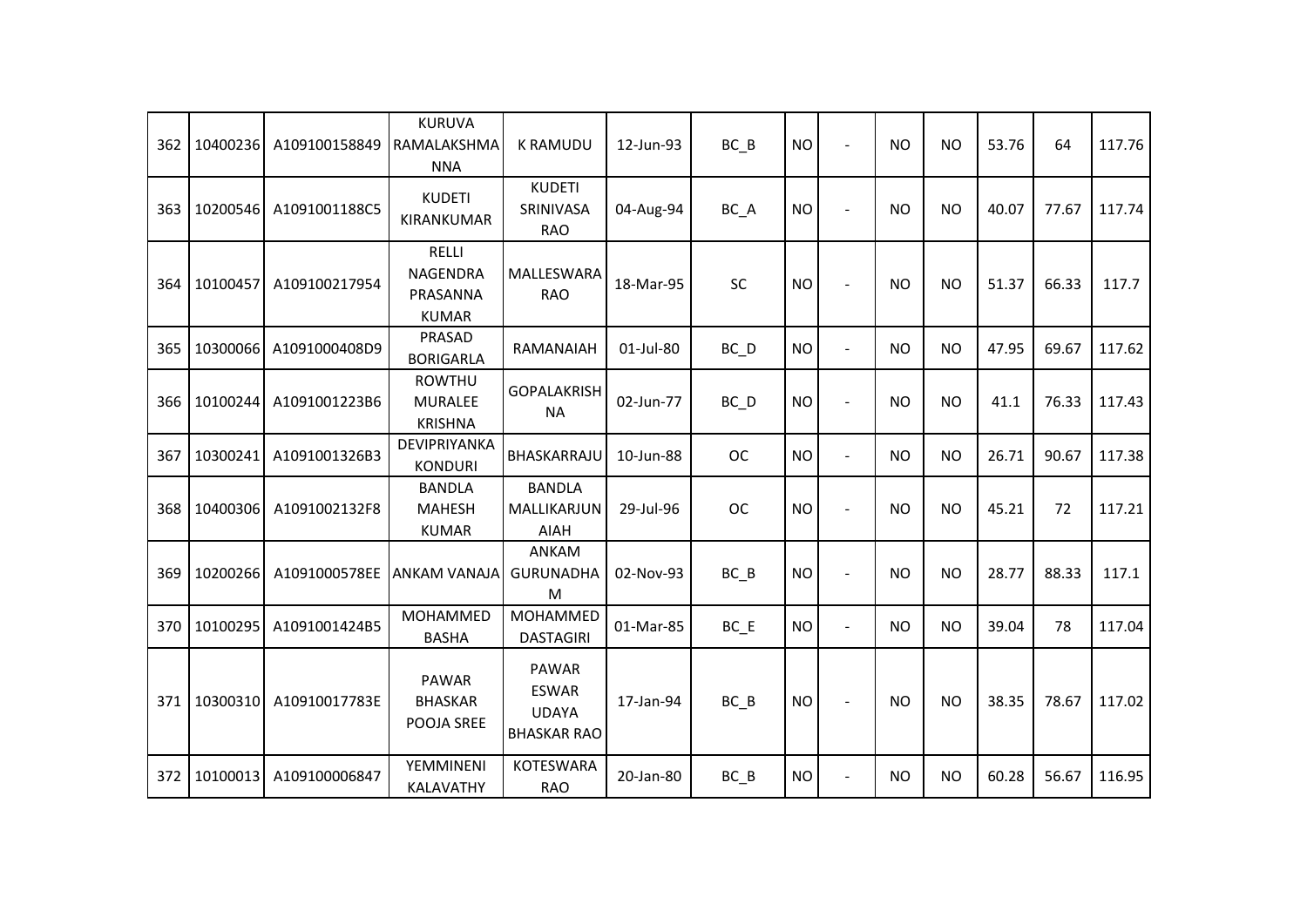| 373 | 10100053 | A109100024929 | <b>K CHAITANYA</b><br><b>MADDALI</b> | <b>MURALI</b><br><b>KRUSHNA</b>                | 20-Aug-83 | <b>OC</b>         | <b>NO</b> | $\overline{a}$ | <b>NO</b>      | <b>NO</b>  | 58.9  | 58    | 116.9  |
|-----|----------|---------------|--------------------------------------|------------------------------------------------|-----------|-------------------|-----------|----------------|----------------|------------|-------|-------|--------|
| 374 | 10100400 | A109100190363 | R RAMANAIDU<br><b>CHANDAKA</b>       | <b>RAMARAO</b>                                 | 02-May-87 | $BC$ <sub>D</sub> | <b>NO</b> | ÷,             | N <sub>O</sub> | <b>NO</b>  | 33.22 | 83.67 | 116.89 |
| 375 | 10100464 | A10910022216B | <b>POOTHI</b><br>SREENIVAS           | PYDIREDDY                                      | 10-May-80 | BC_A              | <b>NO</b> | $\blacksquare$ | <b>NO</b>      | <b>YES</b> | 42.81 | 74    | 116.81 |
| 376 | 10200349 | A1091000740EE | <b>SHAIK CHOTA</b><br>SAHEB          | <b>SHAIK JANI</b>                              | 16-Feb-91 | BC_E              | <b>NO</b> | $\overline{a}$ | <b>NO</b>      | <b>NO</b>  | 41.43 | 75.33 | 116.76 |
| 377 | 10400208 | A109100136088 | <b>NALBAN ABDUL</b><br><b>HANEEF</b> | N A BASHEER                                    | 03-Jul-75 | $BC$ $E$          | <b>NO</b> | $\blacksquare$ | <b>NO</b>      | <b>NO</b>  | 49.32 | 67.33 | 116.65 |
| 378 | 10200999 | A1091002224DC | SOWJANYA<br><b>NAVURI</b>            | <b>PRABHUDAS</b>                               | 05-Jun-87 | <b>SC</b>         | <b>NO</b> | $\overline{a}$ | <b>NO</b>      | <b>NO</b>  | 48.98 | 67.67 | 116.65 |
| 379 | 10300126 | A1091000750B8 | P JAGANNADHA<br><b>REDDY</b>         | P REDDEPPA<br><b>REDDDY</b>                    | 05-May-84 | <b>OC</b>         | <b>NO</b> |                | <b>NO</b>      | <b>NO</b>  | 73.28 | 43.33 | 116.61 |
| 380 | 10200184 | A109100038572 | <b>GUDIKANDULA</b><br><b>SUKESH</b>  | <b>GUDIKANDUL</b><br>A SRINIVASA<br><b>RAO</b> | 11-Mar-95 | BC_A              | <b>NO</b> | $\sim$         | <b>NO</b>      | <b>NO</b>  | 44.52 | 72    | 116.52 |
| 381 | 10300208 | A1091001142BB | Y DINESH                             | Y DAMODAR<br><b>REDDY</b>                      | 09-Aug-95 | ОC                | <b>NO</b> | $\overline{a}$ | <b>NO</b>      | <b>NO</b>  | 30.82 | 85.67 | 116.49 |
| 382 | 10200394 | A109100082811 | VENKATESWAR<br>A RAO PENTI           | NAGABHUSHA<br><b>NAM</b>                       | 01-Jun-85 | $BC$ $B$          | <b>NO</b> | $\blacksquare$ | <b>NO</b>      | <b>NO</b>  | 55.48 | 61    | 116.48 |
| 383 | 10300227 | A1091001258D8 | <b>G VAISHNAVI</b>                   | <b>GRSPRASAD</b>                               | 09-Dec-89 | BC_D              | <b>NO</b> | $\blacksquare$ | <b>NO</b>      | <b>NO</b>  | 43.15 | 73.33 | 116.48 |
| 384 | 10200270 | A109100058599 | KILLI<br>VENKANNA                    | <b>KILLI RAJA</b><br><b>RAO</b>                | 10-May-92 | BC_A              | <b>NO</b> | $\overline{a}$ | <b>NO</b>      | <b>NO</b>  | 67.47 | 49    | 116.47 |
| 385 | 10100092 | A109100042225 | <b>GUMMALLA</b><br>JAGADEESH         | <b>GUMMALLA</b><br><b>VEERABHADR</b><br>A RAO  | 18-Jun-92 | $BC$ $B$          | <b>NO</b> |                | <b>NO</b>      | <b>NO</b>  | 78.42 | 38    | 116.42 |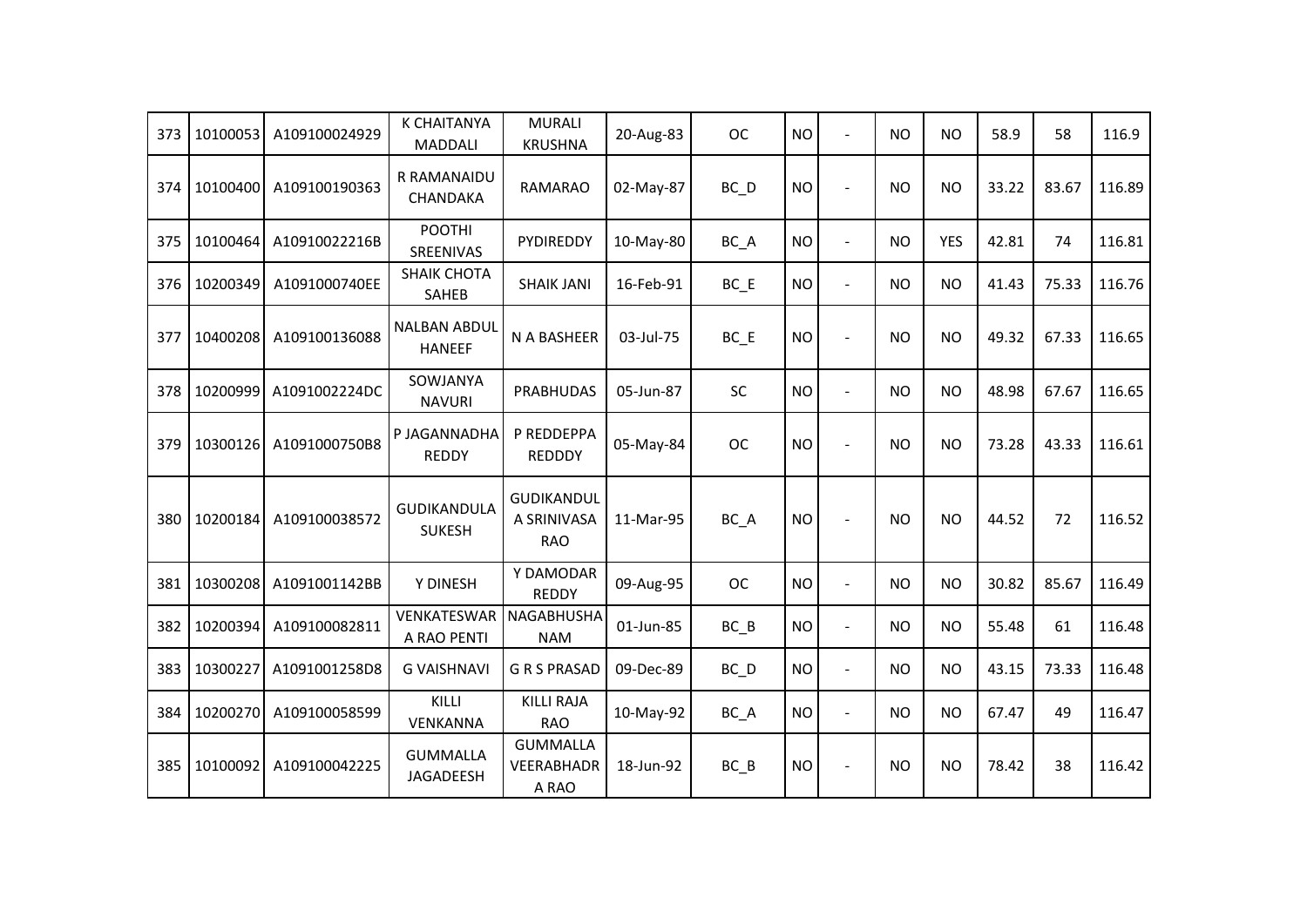| 386 | 10400189 | A10910012599D | <b>ATTALA</b><br>PRABHAVATHI                 | <b>ATTALA PITCHI</b><br><b>REDDY</b>       | 10-Jun-94 | <b>OC</b>         | <b>NO</b> | $\blacksquare$           | <b>NO</b>  | <b>NO</b> | 40.41 | 76    | 116.41 |
|-----|----------|---------------|----------------------------------------------|--------------------------------------------|-----------|-------------------|-----------|--------------------------|------------|-----------|-------|-------|--------|
| 387 | 10200614 | A109100134857 | <b>SUDHIR KUMAR</b><br><b>GUDISE</b>         | PALLAVA RAJU                               | 26-Mar-89 | <b>OC</b>         | <b>NO</b> | $\blacksquare$           | <b>NO</b>  | <b>NO</b> | 59.59 | 56.67 | 116.26 |
| 388 | 10100229 | A1091001167A9 | <b>CHEEKATI</b><br>NAGARAVIKISH<br><b>OR</b> | <b>CH</b><br>SANJEEVARAO                   | 09-May-84 | <b>SC</b>         | <b>NO</b> |                          | <b>NO</b>  | <b>NO</b> | 59.25 | 57    | 116.25 |
| 389 | 10400031 | A1091000209C8 | <b>GADDALAY</b><br>SEETHARAMA<br><b>RAO</b>  | G<br>RAMACHAND<br><b>RA RAO</b>            | 02-Jun-90 | BC_D              | <b>NO</b> | $\blacksquare$           | <b>NO</b>  | <b>NO</b> | 46.23 | 70    | 116.23 |
| 390 | 10200222 | A109100048334 | PTNV<br>RAVIKUMAR                            | <b>DURGARAO</b>                            | 12-Aug-78 | BC_A              | <b>NO</b> | $\blacksquare$           | <b>NO</b>  | <b>NO</b> | 54.79 | 61.33 | 116.12 |
| 391 | 10100432 | A1091002092FD | <b>SUNEETHA</b><br><b>BUDAMGUNTLA</b>        | <b>B DANIEL</b>                            | 19-Aug-88 | SC                | <b>NO</b> |                          | <b>NO</b>  | <b>NO</b> | 37.33 | 78.67 | 116    |
| 392 | 10100275 | A1091001359BA | SYAMASUNDAR<br>A RAO KOLLI                   | <b>BHIMA RAO</b><br><b>KOLLI</b>           | 10-Apr-76 | $BC$ <sub>D</sub> | <b>NO</b> | $\overline{\phantom{a}}$ | <b>NO</b>  | <b>NO</b> | 72.26 | 43.67 | 115.93 |
| 393 | 10200685 | A1091001506E5 | <b>GUNASEKHAR</b><br>CHERUKUVADA             | SRINIVASA<br><b>RAO</b><br>CHERUKUVAD<br>A | 25-Jul-95 | BC_A              | <b>NO</b> |                          | <b>NO</b>  | <b>NO</b> | 46.57 | 69.33 | 115.9  |
| 394 | 10100073 | A1091000335D8 | <b>REDDI</b><br>SRISATYAAPPAL<br>ASWAMYNAIDU | <b>REDDI</b><br>MANIKYALU                  | 02-Jun-90 | BC_D              | <b>NO</b> | $\overline{a}$           | <b>NO</b>  | <b>NO</b> | 30.48 | 85.33 | 115.81 |
| 395 | 10400039 | A109100027224 | <b>DUDEKULA</b><br>NAGOORU VALI              | <b>DUDEKULA</b><br><b>NAGAIAH</b>          | 11-Jun-80 | $BC$ $B$          | <b>NO</b> |                          | <b>YES</b> | <b>NO</b> | 52.4  | 63.33 | 115.73 |
| 396 | 10200554 | A1091001208CF | <b>RAJESH</b><br><b>KAKARLA</b>              | BASAVARAJU                                 | 28-Jun-80 | $BC$ $B$          | <b>NO</b> |                          | <b>NO</b>  | <b>NO</b> | 59.25 | 56.33 | 115.58 |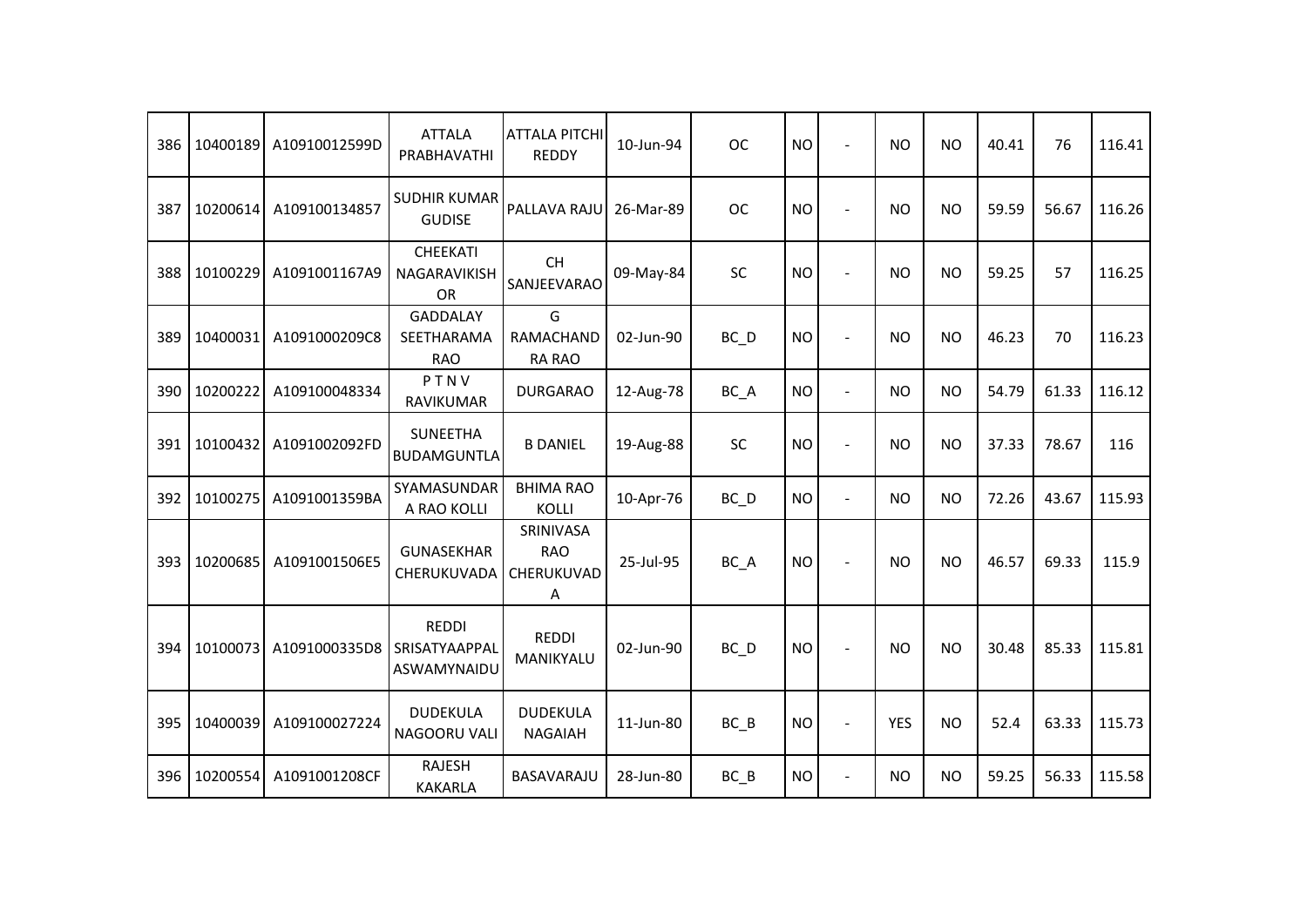| 397 | 10200119 | A1091000246F3 | SRILATHA                                 | <b>GOVARDHANA</b><br><b>RAO</b>            | 03-May-83 | <b>OC</b>         | <b>NO</b>  | $\overline{a}$           | <b>NO</b>  | <b>NO</b>  | 44.18 | 71.33 | 115.51 |
|-----|----------|---------------|------------------------------------------|--------------------------------------------|-----------|-------------------|------------|--------------------------|------------|------------|-------|-------|--------|
| 398 | 10200769 | A109100168768 | SOBHA KATTA                              | <b>GOWRI</b><br><b>SANKAR</b>              | 24-Nov-83 | $BC$ $B$          | <b>NO</b>  | $\sim$                   | <b>NO</b>  | <b>NO</b>  | 26.71 | 88.67 | 115.38 |
| 399 | 10100315 | A10910014934D | <b>VISWANADHAM</b><br>MALLU              | PRAKASA RAO<br>ALLU                        | 15-Jul-80 | $BC$ <sub>D</sub> | <b>NO</b>  | $\blacksquare$           | <b>NO</b>  | <b>NO</b>  | 57.87 | 57.33 | 115.2  |
| 400 | 10400121 | A109100080731 | REDDIPOGU<br>PRAMOD BABU                 | R PRABHAKAR<br><b>RAO</b>                  | 19-Dec-85 | SC                | <b>NO</b>  | $\overline{\phantom{a}}$ | <b>NO</b>  | <b>YES</b> | 36.99 | 78    | 114.99 |
| 401 | 10300061 | A109100036236 | NALLABALLE<br>YESHWANTHRAJ<br>U          | NALLABALLE<br><b>SUNDAR RAJU</b>           | 15-Jun-91 | SC                | <b>NO</b>  | $\overline{a}$           | <b>NO</b>  | <b>NO</b>  | 46.23 | 68.67 | 114.9  |
| 402 | 10200135 | A109100029271 | <b>SWARNA</b><br>PRAVEEN                 | VENKATESWA<br>RA RAO                       | 26-Aug-93 | BC_A              | <b>NO</b>  | $\blacksquare$           | <b>NO</b>  | <b>NO</b>  | 53.76 | 61    | 114.76 |
| 403 | 10200465 | A10910010034F | <b>ALLADI VIJAYA</b><br><b>BABU</b>      | <b>ALLADI</b><br><b>VENKAT RAO</b>         | 05-Jan-89 | <b>OC</b>         | <b>YES</b> | OH                       | <b>NO</b>  | <b>NO</b>  | 38.7  | 76    | 114.7  |
| 404 | 10200143 | A1091000310EE | <b>BOLLA PURNA</b><br><b>CHANDRA RAO</b> | NAGESWARA<br><b>RAO</b>                    | 14-Aug-81 | <b>OC</b>         | <b>NO</b>  |                          | <b>YES</b> | <b>NO</b>  | 50.34 | 64.33 | 114.67 |
| 405 | 10200895 | A109100200474 | <b>ITRAJULA</b><br>RAMANA                | SURYANARAY<br><b>ANA</b>                   | 10-Nov-84 | $BC$ <sub>D</sub> | <b>NO</b>  | $\overline{a}$           | <b>NO</b>  | <b>NO</b>  | 55.14 | 59.33 | 114.47 |
| 406 | 10200897 | A109100200793 | PERLI ANNAJI                             | PUSHPARAJU                                 | 05-Jun-85 | <b>SC</b>         | <b>NO</b>  | $\blacksquare$           | <b>NO</b>  | <b>NO</b>  | 54.79 | 59.67 | 114.46 |
| 407 | 10200728 | A1091001600EB | ANUMULA<br><b>RADHA RANI</b>             | YEBU                                       | 20-Aug-91 | <b>SC</b>         | <b>NO</b>  | $\blacksquare$           | <b>NO</b>  | <b>NO</b>  | 38.35 | 76    | 114.35 |
| 408 | 10300010 | A109100005529 | <b>JOOPALLI</b><br><b>MADHAVA RAO</b>    | <b>KRISHNAIAH</b>                          | 01-Jul-84 | <b>OC</b>         | <b>NO</b>  |                          | <b>NO</b>  | <b>NO</b>  | 66.78 | 47.33 | 114.11 |
| 409 | 10200142 | A1091000309E4 | <b>JAKKALA NAGA</b><br>RAJU              | <b>JAKKALA</b><br>VENKATESWA<br><b>RLU</b> | 10-Mar-95 | BC_D              | <b>NO</b>  | $\overline{a}$           | <b>NO</b>  | <b>NO</b>  | 71.92 | 42    | 113.92 |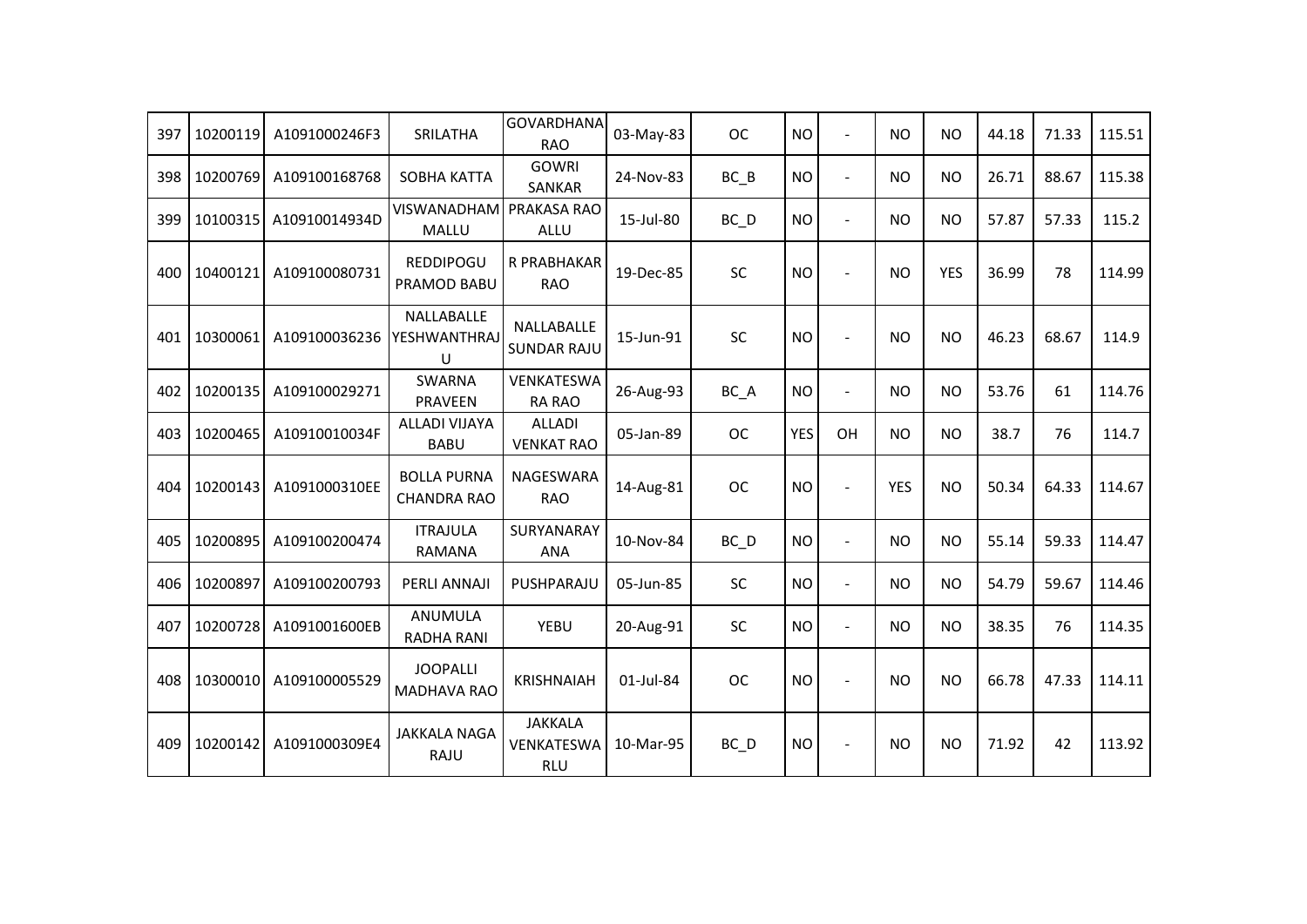| 410 | 10400285 | A1091001909E6 | <b>KESANI</b><br>CHANDRASEKH<br>AR               | K PEDDANNA                        | 30-Jul-73 | $BC$ $B$                       | <b>NO</b> | $\blacksquare$           | <b>NO</b> | <b>NO</b> | 57.53 | 56.33 | 113.86 |
|-----|----------|---------------|--------------------------------------------------|-----------------------------------|-----------|--------------------------------|-----------|--------------------------|-----------|-----------|-------|-------|--------|
| 411 | 10100291 | A1091001410F5 | PONNAPUVVU<br>SIVA KESAVA<br><b>RAO</b>          | P KRISHNA                         | 26-May-76 | <b>SC</b>                      | <b>NO</b> | $\overline{\phantom{a}}$ | NO.       | <b>NO</b> | 42.81 | 71    | 113.81 |
| 412 | 10100264 | A109100130649 | <b>GANESH NAKKA</b>                              | SURYANARAY<br><b>ANA NAKKA</b>    | 20-Jun-89 | $BC$ <sub>D</sub>              | <b>NO</b> | $\blacksquare$           | <b>NO</b> | <b>NO</b> | 48.63 | 65    | 113.63 |
| 413 | 10200916 | A109100204653 | <b>GALI</b><br>SIVAKOTESWAR<br><b>ARAO</b>       | SAMBAIAH                          | 01-Jun-84 | <b>SC</b>                      | <b>NO</b> | $\blacksquare$           | <b>NO</b> | NO.       | 47.6  | 66    | 113.6  |
| 414 | 10200818 | A1091001794B1 | <b>KIRAN KUMAR</b><br><b>MANDALA</b>             | <b>DEVA DAS</b>                   | 26-Jul-82 | BC_C                           | <b>NO</b> | $\blacksquare$           | <b>NO</b> | <b>NO</b> | 54.11 | 59.33 | 113.44 |
| 415 | 10400232 | A1091001569B4 | DEVARAKONDA<br><b>ASHER</b>                      | <b>D AMARNATH</b>                 | 16-May-89 | $BC$ <sub><math>C</math></sub> | <b>NO</b> | $\blacksquare$           | <b>NO</b> | <b>NO</b> | 40.76 | 72.67 | 113.43 |
| 416 | 10300203 | A10910011284F | <b>J S YASWANTH</b><br><b>KRISHNA</b>            | J SRINIVASULU                     | 05-Jul-90 | BC_A                           | <b>NO</b> |                          | <b>NO</b> | <b>NO</b> | 49.32 | 64    | 113.32 |
| 417 | 10100224 | A109100111934 | <b>MOPATI</b><br>RAJESWARA<br><b>RAO</b>         | <b>VENKATA RAO</b>                | 04-Aug-74 | BC_A                           | <b>NO</b> |                          | <b>NO</b> | <b>NO</b> | 36.65 | 76.33 | 112.98 |
| 418 | 10400001 | A109100001678 | <b>JANAGA PAVAN</b><br><b>KUMAR</b>              | <b>VIJAYA</b><br>PRASAD           | 10-Aug-87 | <b>OC</b>                      | <b>NO</b> |                          | <b>NO</b> | <b>NO</b> | 33.57 | 79.33 | 112.9  |
| 419 | 10200684 | A109100150477 | <b>KV KRISHNA</b><br><b>REDDY</b>                | <b>K SUDHAKAR</b><br><b>REDDY</b> | 10-Aug-83 | <b>OC</b>                      | <b>NO</b> | $\blacksquare$           | <b>NO</b> | <b>NO</b> | 42.81 | 70    | 112.81 |
| 420 | 10400091 | A109100063419 | PALYAM<br>NATASEKHAR                             | P OBULESU                         | 29-Jul-79 | <b>OC</b>                      | <b>NO</b> | $\overline{a}$           | <b>NO</b> | <b>NO</b> | 40.07 | 72.67 | 112.74 |
| 421 | 10100302 | A1091001444EA | <b>MURAPALA</b><br><b>GANESH</b><br><b>KUMAR</b> | <b>RAMARAO</b>                    | 12-Aug-73 | $BC$ <sub>D</sub>              | <b>NO</b> |                          | <b>NO</b> | <b>NO</b> | 51.37 | 61.33 | 112.7  |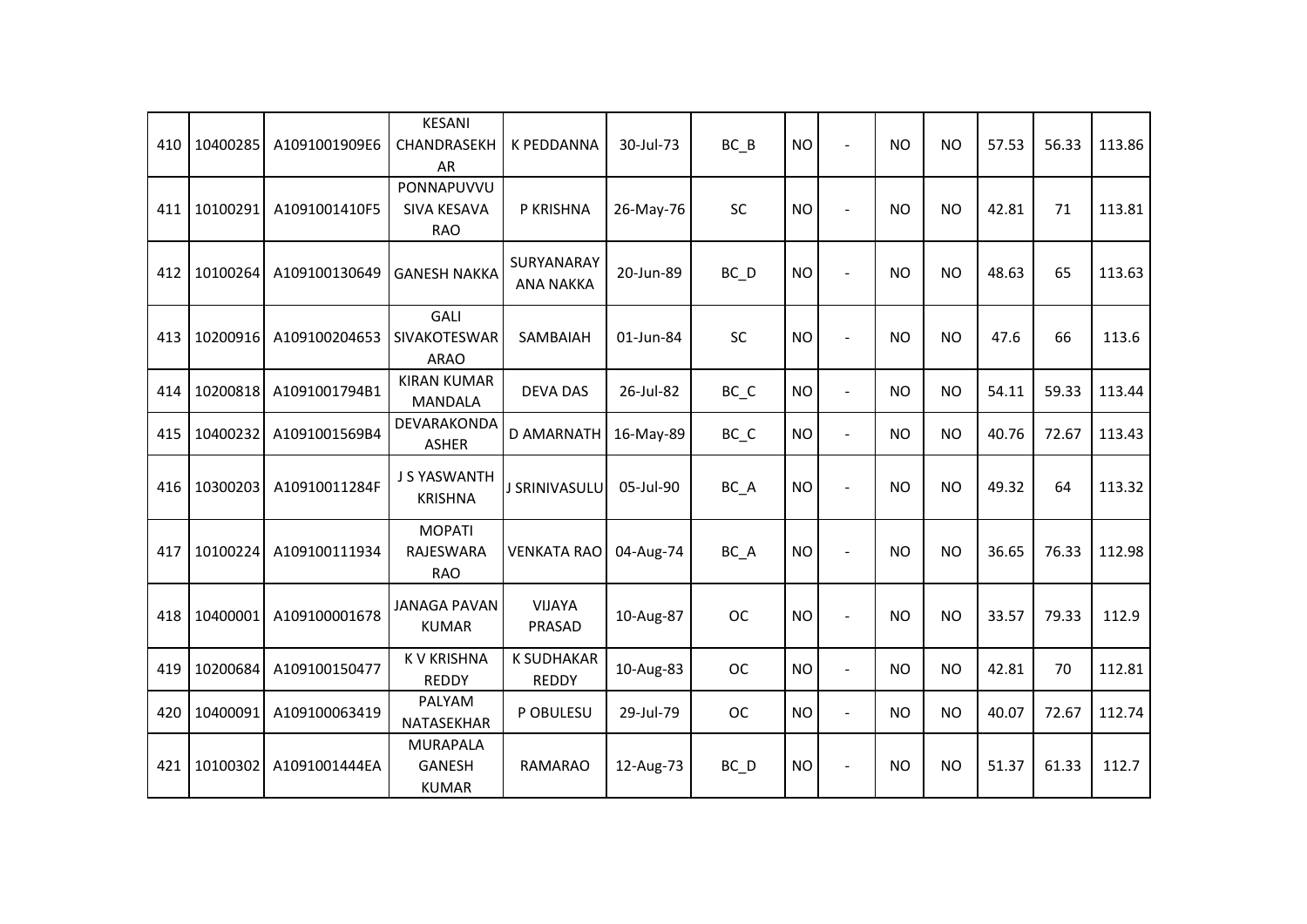| 422 | 10200411 | A10910008793B | PURAMU<br><b>PRANAVI</b>                         | VENKATESWA<br><b>RLU</b>                               | 09-Aug-96 | <b>SC</b> | <b>NO</b> | $\overline{a}$ | <b>NO</b> | <b>NO</b> | 50.34 | 62.33 | 112.67 |
|-----|----------|---------------|--------------------------------------------------|--------------------------------------------------------|-----------|-----------|-----------|----------------|-----------|-----------|-------|-------|--------|
| 423 | 10200706 | A109100154873 | PRAGADAVENK<br>ATAVARAPRASA<br>D                 | PRAGADASAN<br>KARANARAYA<br><b>NA</b>                  | 15-Jun-85 | $BC$ $B$  | <b>NO</b> |                | <b>NO</b> | <b>NO</b> | 45.89 | 66.67 | 112.56 |
| 424 | 10200493 | A10910010674C | <b>NIRMAL KUMAR</b><br><b>MUSIREDDY</b>          | <b>MUSIREDDY</b><br><b>BHASKARA</b><br><b>RAO LATE</b> | 22-Aug-84 | <b>OC</b> | <b>NO</b> |                | <b>NO</b> | <b>NO</b> | 36.65 | 75.67 | 112.32 |
| 425 | 10100060 | A109100027354 | <b>SUDHEER</b><br><b>KUMAR</b><br><b>CHIKKAM</b> | <b>CHAKRA RAO</b>                                      | 16-Jun-88 | <b>OC</b> | <b>NO</b> |                | <b>NO</b> | <b>NO</b> | 49.65 | 62.67 | 112.32 |
| 426 | 10400161 | A109100104752 | C SHAHID<br><b>BASHA</b>                         | <b>C NAZEER</b><br>AHAMED                              | 05-Jun-85 | <b>OC</b> | <b>NO</b> | $\sim$         | <b>NO</b> | <b>NO</b> | 59.59 | 52.67 | 112.26 |
| 427 | 10200331 | A1091000708F6 | <b>SHAIK FATHIMA</b>                             | <b>SHAIK BILAL</b>                                     | 10-Jun-97 | $BC$ $B$  | <b>NO</b> | $\blacksquare$ | <b>NO</b> | <b>NO</b> | 31.16 | 81    | 112.16 |
| 428 | 10400242 | A1091001616B4 | N NAGENDRA<br><b>JYOTHI</b>                      | N SANJANNA                                             | 15-Aug-80 | BC D      | <b>NO</b> | $\blacksquare$ | <b>NO</b> | <b>NO</b> | 43.15 | 69    | 112.15 |
| 429 | 10100312 | A109100149077 | <b>KUMPATLA</b><br>POLARAJU                      | <b>CHINA</b><br>SATYANARAYA<br><b>NA</b>               | 20-Jun-85 | <b>OC</b> | <b>NO</b> |                | <b>NO</b> | <b>NO</b> | 67.81 | 44.33 | 112.14 |
| 430 | 10300199 | A10910011231E | A SUNEEL                                         | A KRISHNAIAH                                           | 09-Sep-81 | $BC$ $B$  | <b>NO</b> | $\blacksquare$ | <b>NO</b> | <b>NO</b> | 54.79 | 57.33 | 112.12 |
| 431 | 10200951 | A109100212827 | <b>MAHESH</b><br><b>NADAPANA</b>                 | <b>MARRAJU</b>                                         | 09-Nov-89 | <b>OC</b> | <b>NO</b> | $\blacksquare$ | <b>NO</b> | <b>NO</b> | 43.49 | 68.33 | 111.82 |
| 432 | 10200576 | A1091001251D2 | <b>ABBINENI</b><br>SPANDANA                      | <b>ABBINENI</b><br>VENKATESWA<br><b>RA RAO</b>         | 18-Dec-96 | SC        | <b>NO</b> |                | <b>NO</b> | <b>NO</b> | 42.81 | 69    | 111.81 |
| 433 | 10200472 | A1091001025E8 | <b>GAJJA MURALI</b><br><b>KRISHNA</b>            | <b>GAJJA</b><br><b>RAMBABU</b>                         | 03-Nov-86 | BC D      | <b>NO</b> | $\blacksquare$ | <b>NO</b> | <b>NO</b> | 41.43 | 70.33 | 111.76 |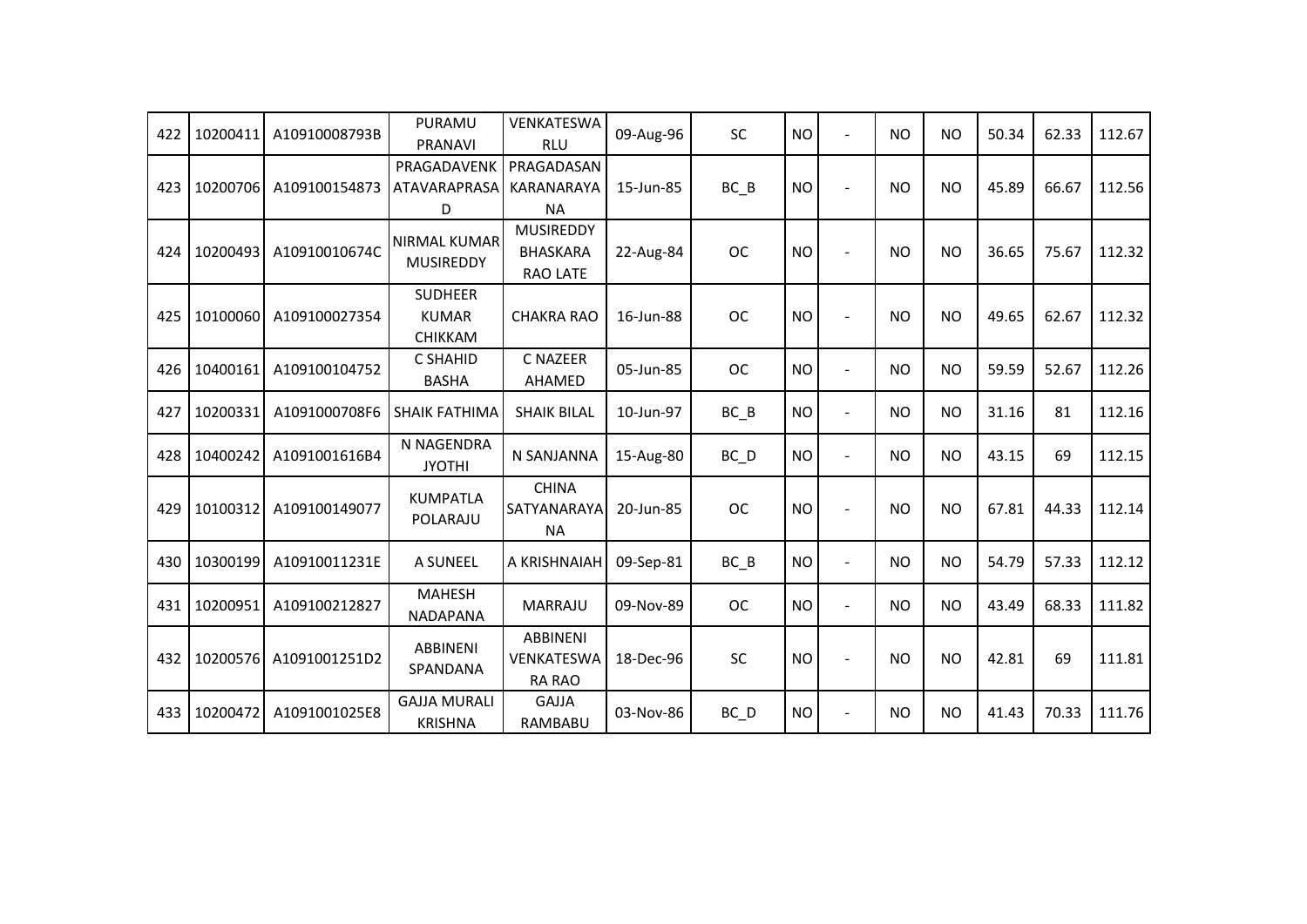| 434 | 10200561 | A109100122843 | VEERAMREDDY<br>CHENNAREDDY                                     | $\vee$<br>CHENNAREDD<br>Y                | 01-Aug-87 | <b>OC</b>         | <b>NO</b> |                          | <b>NO</b> | <b>NO</b> | 49.65 | 62    | 111.65 |
|-----|----------|---------------|----------------------------------------------------------------|------------------------------------------|-----------|-------------------|-----------|--------------------------|-----------|-----------|-------|-------|--------|
| 435 | 10300053 | A109100030373 | PRAKASH<br><b>REDDY POOLA</b>                                  | <b>RANGA REDDY</b><br>P                  | 30-May-85 | <b>OC</b>         | <b>NO</b> | $\overline{a}$           | <b>NO</b> | <b>NO</b> | 56.51 | 55    | 111.51 |
| 436 | 10300088 | A10910005057A | SANNU<br>VENKATESWARL<br>U                                     | SANNU<br>PULLAIAH                        | 13-Jun-94 | BC D              | <b>NO</b> | $\overline{\phantom{a}}$ | <b>NO</b> | <b>NO</b> | 80.14 | 31.33 | 111.47 |
| 437 | 10201011 | A10910022504B | N LALITHA<br><b>MANOHAR</b>                                    | N ANNAJI<br>SARMA                        | 05-Nov-88 | <b>OC</b>         | <b>NO</b> | $\overline{\phantom{a}}$ | <b>NO</b> | <b>NO</b> | 36.99 | 74.33 | 111.32 |
| 438 | 10400182 | A1091001195A3 | SREEKAKULA<br><b>VENKATA</b><br><b>MOHAN</b><br><b>KRISHNA</b> | <b>VENKATA</b><br><b>SETTY</b>           | 14-Jul-95 | <b>OC</b>         | <b>NO</b> |                          | <b>NO</b> | <b>NO</b> | 34.59 | 76.67 | 111.26 |
| 439 | 10200696 | A109100153145 | NAGENDRABAB<br><b>U JUKURI</b>                                 | RAMAIAH                                  | 20-Jun-84 | BC B              | <b>NO</b> | $\overline{\phantom{a}}$ | <b>NO</b> | <b>NO</b> | 45.89 | 65.33 | 111.22 |
| 440 | 10100134 | A109100064456 | <b>BAIPUREDDI</b><br>CHINANAIDU                                | <b>BAIPUREDDI</b><br><b>KISTAMMA</b>     | 10-May-81 | $BC$ <sub>D</sub> | <b>NO</b> | $\overline{a}$           | <b>NO</b> | <b>NO</b> | 57.87 | 53.33 | 111.2  |
| 441 | 10300211 | A109100115595 | <b>K VANITHA</b>                                               | K<br>SUBRAMANYA<br>M REDDY               | 13-Oct-95 | <b>OC</b>         | <b>NO</b> |                          | <b>NO</b> | <b>NO</b> | 31.16 | 80    | 111.16 |
| 442 | 10100372 | A10910017925A | <b>SURESH BABU</b><br>VASANABHI                                | SATYANARAYA<br><b>NA</b>                 | 15-Jun-78 | BC A              | <b>NO</b> | $\overline{\phantom{a}}$ | NO.       | <b>NO</b> | 54.11 | 57    | 111.11 |
| 443 | 10100447 | A10910021271E | <b>THAMMINANA</b><br>YUGANDHARA<br><b>RAO</b>                  | $\mathsf{T}$<br>SURYANARAY<br><b>ANA</b> | 01-Jul-72 | BC_A              | <b>NO</b> |                          | <b>NO</b> | <b>NO</b> | 41.1  | 70    | 111.1  |
| 444 | 10100330 | A10910015504F | <b>SHAIK MASTAN</b><br>ALI                                     | <b>SHAIK CHOTA</b>                       | 22-Feb-86 | BC B              | <b>NO</b> | $\blacksquare$           | <b>NO</b> | <b>NO</b> | 51.71 | 59.33 | 111.04 |
| 445 | 10200524 | A10910011507B | <b>SWAPNA PRIYA</b>                                            | S VASU DEVA<br><b>RAO</b>                | 02-Dec-82 | <b>OC</b>         | <b>NO</b> | $\blacksquare$           | <b>NO</b> | <b>NO</b> | 58.22 | 52.67 | 110.89 |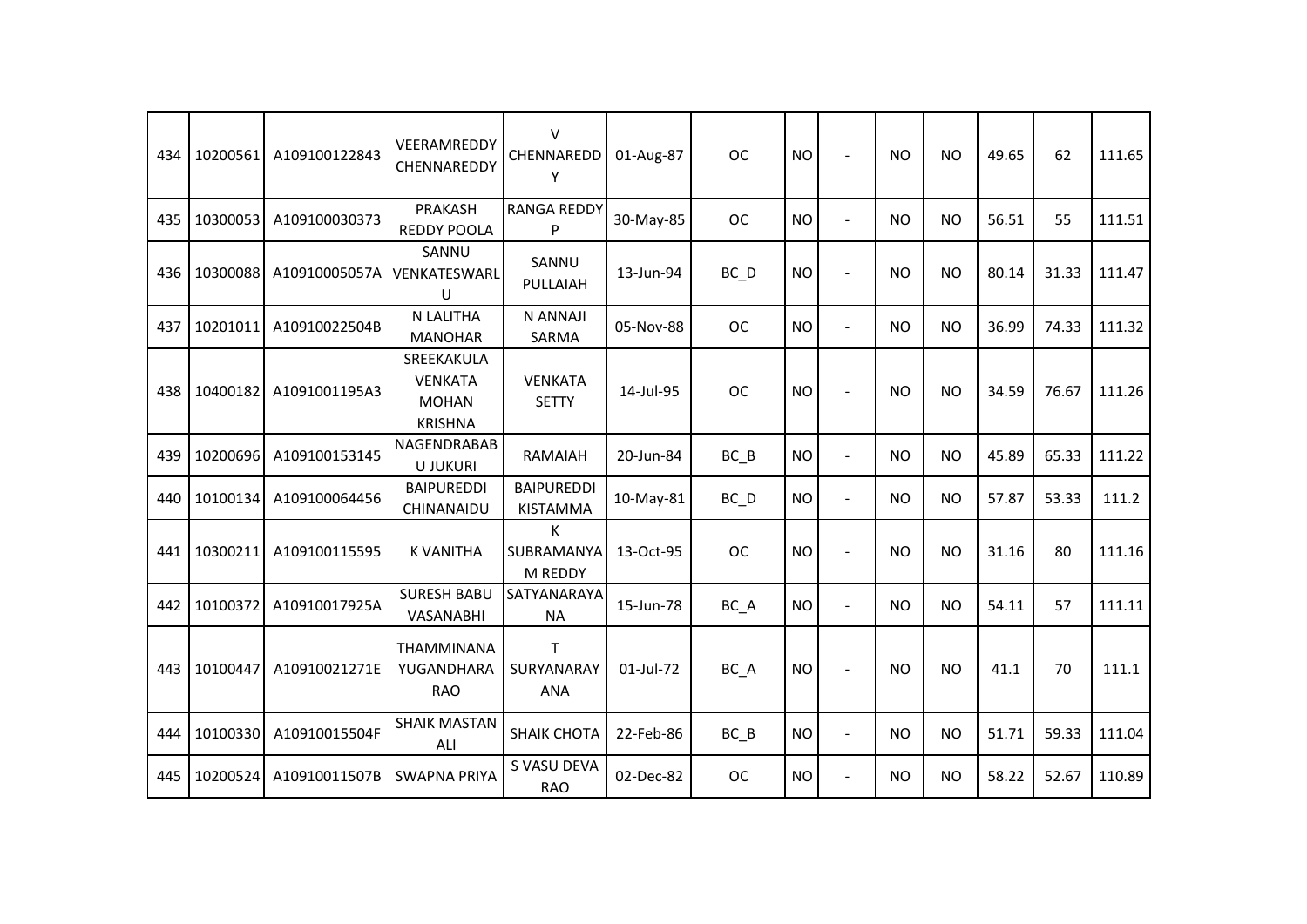| 446 | 10200120 | A1091000248F6 | <b>VEDALA ANAND</b><br><b>KUMAR</b>              | <b>JOHNSON</b>                                   | 25-Aug-75 | BC_C      | <b>NO</b> |                | <b>NO</b> | <b>NO</b> | 43.15 | 67.67 | 110.82 |
|-----|----------|---------------|--------------------------------------------------|--------------------------------------------------|-----------|-----------|-----------|----------------|-----------|-----------|-------|-------|--------|
| 447 | 10300145 | A109100084144 | PHANEENDRAS<br>AI V V                            | V V<br><b>SUBBARAO</b>                           | 25-May-88 | <b>OC</b> | <b>NO</b> | $\blacksquare$ | <b>NO</b> | <b>NO</b> | 35.27 | 75.33 | 110.6  |
| 448 | 10100061 | A10910002787A | LNSVS<br><b>KAMESWARA</b><br><b>SARMA PERI</b>   | LAKSHMI<br><b>GANESWARA</b><br><b>SARMA PERI</b> | 06-Jul-78 | <b>OC</b> | <b>NO</b> |                | <b>NO</b> | <b>NO</b> | 52.74 | 57.67 | 110.41 |
| 449 | 10100040 | A10910001556A | PARASANA<br>SRIDHAR                              | PARASANA<br><b>JAYANTHISWA</b><br>MY             | 05-Jun-81 | <b>SC</b> | <b>NO</b> | $\blacksquare$ | <b>NO</b> | <b>NO</b> | 40.07 | 70.33 | 110.4  |
| 450 | 10300079 | A109100047155 | G JANARDHANA SUBRAMANYA                          | G<br>M                                           | 05-Aug-86 | SC        | <b>NO</b> |                | <b>NO</b> | <b>NO</b> | 61.64 | 48.67 | 110.31 |
| 451 | 10200691 | A109100151674 | MALLELA<br><b>NARESH</b>                         | <b>BABURAO</b>                                   | 23-Jun-92 | SC        | <b>NO</b> | $\overline{a}$ | <b>NO</b> | <b>NO</b> | 33.9  | 76.33 | 110.23 |
| 452 | 10200805 | A109100176374 | <b>MUKTHIAR UR</b><br><b>RAHIMAN</b><br>MOHAMMAD | <b>MD FAZAL UR</b><br><b>RAHIMAN</b>             | 30-Jun-83 | BC E      | <b>NO</b> |                | <b>NO</b> | <b>NO</b> | 53.09 | 57    | 110.09 |
| 453 | 10100113 | A109100051743 | <b>GUNTUBOINA</b><br><b>SATHISH</b>              | <b>GUNTUBOINA</b><br>BANGARAYYA                  | 15-Apr-90 | BC D      | <b>NO</b> |                | <b>NO</b> | <b>NO</b> | 65.41 | 44.67 | 110.08 |
| 454 | 10200785 | A109100172161 | SRINIVASA RAO<br><b>KATURU</b>                   | VENKATESWA<br><b>RA RAO</b>                      | 18-May-75 | $BC$ $B$  | <b>NO</b> | $\blacksquare$ | <b>NO</b> | <b>NO</b> | 40.07 | 70    | 110.07 |
| 455 | 10200487 | A1091001057A9 | <b>KOTHA</b><br>SANDEEP<br><b>KUMAR</b>          | <b>KOTHA</b><br><b>HARINATH</b><br><b>BABU</b>   | 21-Jun-94 | <b>OC</b> | <b>NO</b> |                | <b>NO</b> | <b>NO</b> | 26.71 | 83.33 | 110.04 |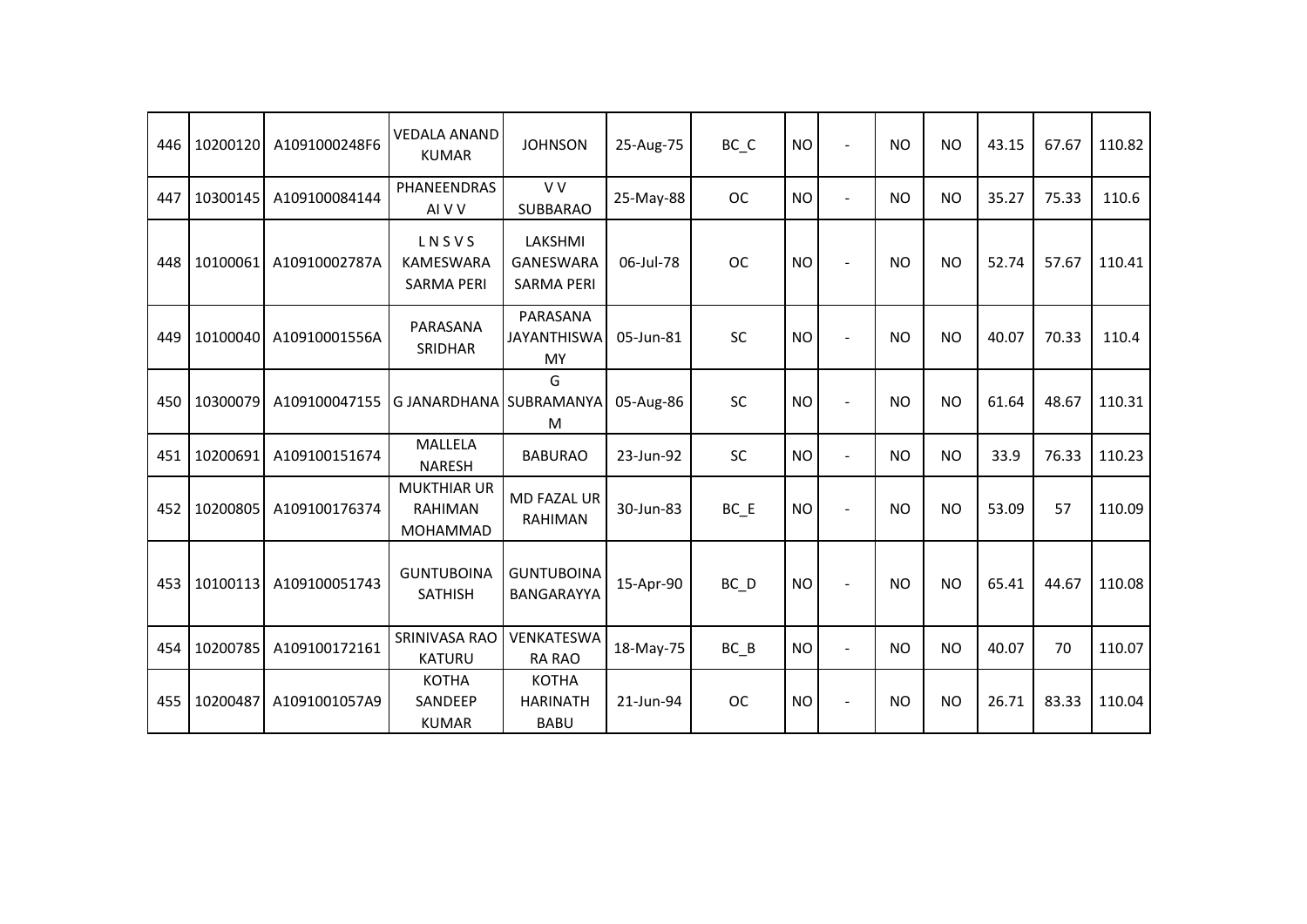| 456 | 10400269 | A10910017723B | PUNYAMURTHY<br><b>JYOTHI</b>               | PUNYAMURTH<br>Υ<br>SAMBASIVUD<br>U  | 27-Oct-90 | <b>OC</b>         | <b>NO</b>  |                | <b>NO</b> | <b>NO</b> | 38.7  | 71.33 | 110.03 |
|-----|----------|---------------|--------------------------------------------|-------------------------------------|-----------|-------------------|------------|----------------|-----------|-----------|-------|-------|--------|
| 457 | 10200559 | A1091001226D8 | VARALAKSHMI<br><b>NAKKA</b>                | <b>VEERA</b><br><b>BRAHMAM</b>      | 08-Aug-86 | BC D              | <b>NO</b>  | $\overline{a}$ | <b>NO</b> | <b>NO</b> | 45.54 | 64.33 | 109.87 |
| 458 | 10200193 | A10910004109B | KUNAPAREDDY<br><b>BHANU</b><br>CHANDU      | <b>KRISHNA</b><br><b>MURTHY</b>     | 07-Aug-85 | <b>OC</b>         | <b>YES</b> | OH             | <b>NO</b> | <b>NO</b> | 40.41 | 69.33 | 109.74 |
| 459 | 10100310 | A1091001483C8 | $\vee$<br>RAMANAMURT<br>YJ                 | J RAMA<br><b>KRISHNA</b>            | 15-Aug-83 | <b>OC</b>         | <b>NO</b>  |                | <b>NO</b> | <b>NO</b> | 59.59 | 50    | 109.59 |
| 460 | 10200802 | A109100175797 | <b>NAGESWARA</b><br><b>RAO JALIMI</b>      | <b>SUBBA RAO</b>                    | 15-Feb-81 | <b>SC</b>         | <b>NO</b>  | $\blacksquare$ | <b>NO</b> | <b>NO</b> | 36.3  | 73    | 109.3  |
| 461 | 10200987 | A109100220753 | <b>ANIL KUMAR</b><br><b>ELIPE</b>          | SUBBARAO                            | 01-Jan-80 | SC                | <b>NO</b>  | $\blacksquare$ | <b>NO</b> | <b>NO</b> | 35.96 | 73.33 | 109.29 |
| 462 | 10200814 | A1091001786C4 | <b>JHANSI</b><br>LAKSHMI<br>VENIGALLA      | <b>JAGANMOHA</b><br><b>NA RAO</b>   | 23-Mar-87 | BC B              | <b>NO</b>  | $\sim$         | <b>NO</b> | <b>NO</b> | 31.16 | 78    | 109.16 |
| 463 | 10200077 | A10910001646A | <b>ROMPICHERLA</b><br>RANGANADH            | <b>ROMPICHERLA</b><br><b>SEKHAR</b> | 31-Jul-83 | <b>OC</b>         | <b>NO</b>  | $\sim$         | <b>NO</b> | <b>NO</b> | 54.11 | 55    | 109.11 |
| 464 | 10200740 | A10910016275A | KOLAMALA<br>ANWESHI                        | <b>MOHANRAO</b>                     | 11-Jul-81 | $BC$ $B$          | <b>NO</b>  | $\overline{a}$ | <b>NO</b> | <b>NO</b> | 40.41 | 68.67 | 109.08 |
| 465 | 10400276 | A109100184398 | <b>KURUVA PAVAN</b><br><b>KUMAR</b>        | К<br>LAKSHMANNA                     | 13-Jun-94 | $BC$ $B$          | <b>NO</b>  |                | <b>NO</b> | <b>NO</b> | 64.73 | 44.33 | 109.06 |
| 466 | 10100274 | A1091001358FE | <b>KUPPILI</b><br>SIVAKUMAR<br><b>RAJA</b> | K<br>VENKATESWA<br><b>RA RAO</b>    | 10-Jun-96 | $BC$ <sub>D</sub> | <b>NO</b>  | $\sim$         | <b>NO</b> | <b>NO</b> | 57.2  | 51.67 | 108.87 |
| 467 | 10200635 | A109100139324 | KANNEBOENA<br><b>MERCY</b>                 | K BRAHMAIAH                         | 04-Aug-95 | $BC$ <sub>D</sub> | <b>NO</b>  | $\blacksquare$ | <b>NO</b> | <b>NO</b> | 44.18 | 64.67 | 108.85 |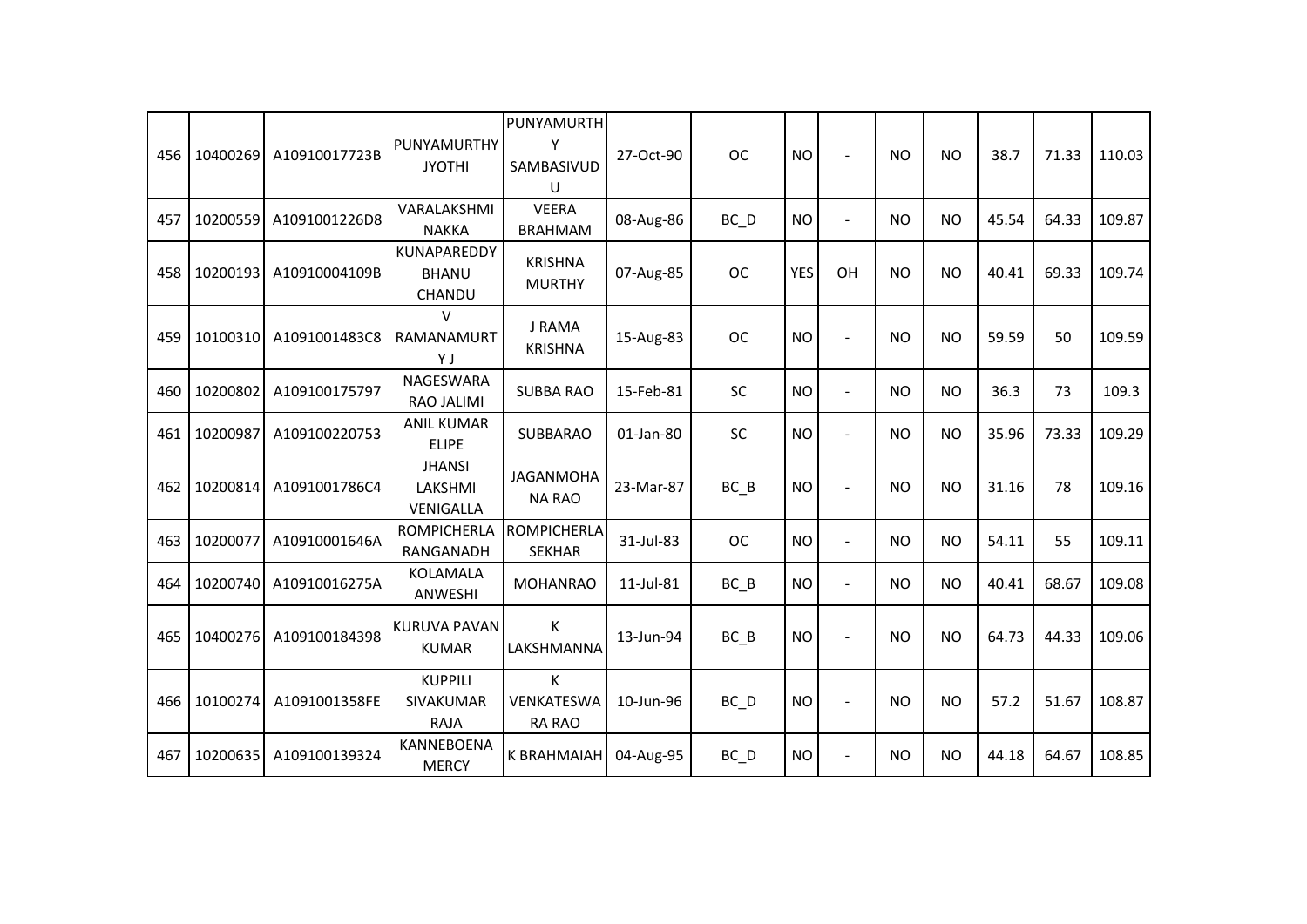| 468 | 10300316 | A1091001811ED | <b>RAYACHOTY</b><br>BASAVAIAH             | R NAGAIAH                                       | 16-Jan-96 | <b>SC</b>         | <b>NO</b> | $\blacksquare$ | <b>NO</b> | <b>NO</b> | 40.41 | 68.33 | 108.74 |
|-----|----------|---------------|-------------------------------------------|-------------------------------------------------|-----------|-------------------|-----------|----------------|-----------|-----------|-------|-------|--------|
| 469 | 10200921 | A109100205621 | RAMANJANEYU<br>LU SANGEPU                 | <b>VENKATANAR</b><br><b>AYANA</b>               | 16-Feb-89 | $BC$ $B$          | <b>NO</b> | $\blacksquare$ | <b>NO</b> | <b>NO</b> | 43.84 | 64.67 | 108.51 |
| 470 | 10200723 | A1091001586C6 | <b>BASHEER</b><br><b>AHAMAD SHAIK</b>     | <b>MOHAMMAD</b><br><b>KHASIM SHAIK</b>          | 30-Aug-87 | $BC$ $B$          | <b>NO</b> |                | <b>NO</b> | <b>NO</b> | 43.49 | 65    | 108.49 |
| 471 | 10100266 | A109100131172 | <b>DOMMETI</b><br><b>TATARAO</b>          | SATYANARAYA<br><b>NA</b>                        | 28-Aug-82 | $BC$ $B$          | <b>NO</b> | $\blacksquare$ | NO.       | <b>NO</b> | 63.36 | 45    | 108.36 |
| 472 | 10200083 | A1091000176D2 | <b>KODE PAVAN</b><br><b>KUMAR</b>         | <b>KODE</b><br>SRINIVASA<br><b>RAO</b>          | 27-May-92 | <b>OC</b>         | <b>NO</b> | $\blacksquare$ | <b>NO</b> | <b>NO</b> | 67.12 | 41    | 108.12 |
| 473 | 10100012 | A1091000063B4 | MADABATTULA<br>YERRIBABU                  | VENKATARAM<br><b>ANA</b>                        | 05-Apr-96 | $BC$ $B$          | <b>NO</b> | $\blacksquare$ | <b>NO</b> | NO        | 41.1  | 67    | 108.1  |
| 474 | 10100250 | A1091001253F5 | PATTIGULLA<br><b>SRIHARI RAO</b>          | SURISATYAM                                      | 10-Jun-77 | $BC$ <sub>D</sub> | <b>NO</b> | $\blacksquare$ | NO.       | <b>NO</b> | 74.66 | 33.33 | 107.99 |
| 475 | 10200365 | A10910007775C | <b>RAVI KUMAR</b><br><b>JIDLA</b>         | SOMAIAH                                         | 04-Jun-77 | SC                | <b>NO</b> | $\blacksquare$ | NO.       | NO        | 47.6  | 60.33 | 107.93 |
| 476 | 10200720 | A109100157812 | <b>DUDABOYINA</b><br><b>DURGA</b>         | <b>DUDABOYINA</b><br><b>RANGARAO</b>            | 30-Jul-92 | BC B              | <b>NO</b> | $\blacksquare$ | <b>NO</b> | <b>NO</b> | 70.89 | 37    | 107.89 |
| 477 | 10200450 | A109100096912 | <b>SHAIK</b><br>SHAHANAAZ                 | <b>SHAIK</b><br><b>BABAVALI</b><br><b>PASHA</b> | 30-Jun-91 | $BC$ $E$          | <b>NO</b> | $\blacksquare$ | <b>NO</b> | <b>NO</b> | 31.16 | 76.67 | 107.83 |
| 478 | 10200087 | A1091000183BC | SOMANABOINA<br>SRINIVASULU                | VENKATESWA<br><b>RLU</b>                        | 20-Jun-81 | BC D              | <b>NO</b> |                | <b>NO</b> | <b>NO</b> | 40.07 | 67.67 | 107.74 |
| 479 | 10200758 | A1091001670E3 | RELANGI<br><b>DURGA</b><br><b>BHAVANI</b> | <b>RELANGI</b><br><b>BHSAKAR RAO</b>            | 05-Mar-94 | $BC$ $B$          | <b>NO</b> | $\blacksquare$ | <b>NO</b> | <b>NO</b> | 27.74 | 80    | 107.74 |
| 480 | 10300001 | A109100000753 | <b>S MURALI</b><br><b>KRISHNA</b>         | <b>S NARASAIAH</b>                              | 10-Jun-88 | SC                | <b>NO</b> | $\blacksquare$ | <b>NO</b> | <b>NO</b> | 50    | 57.67 | 107.67 |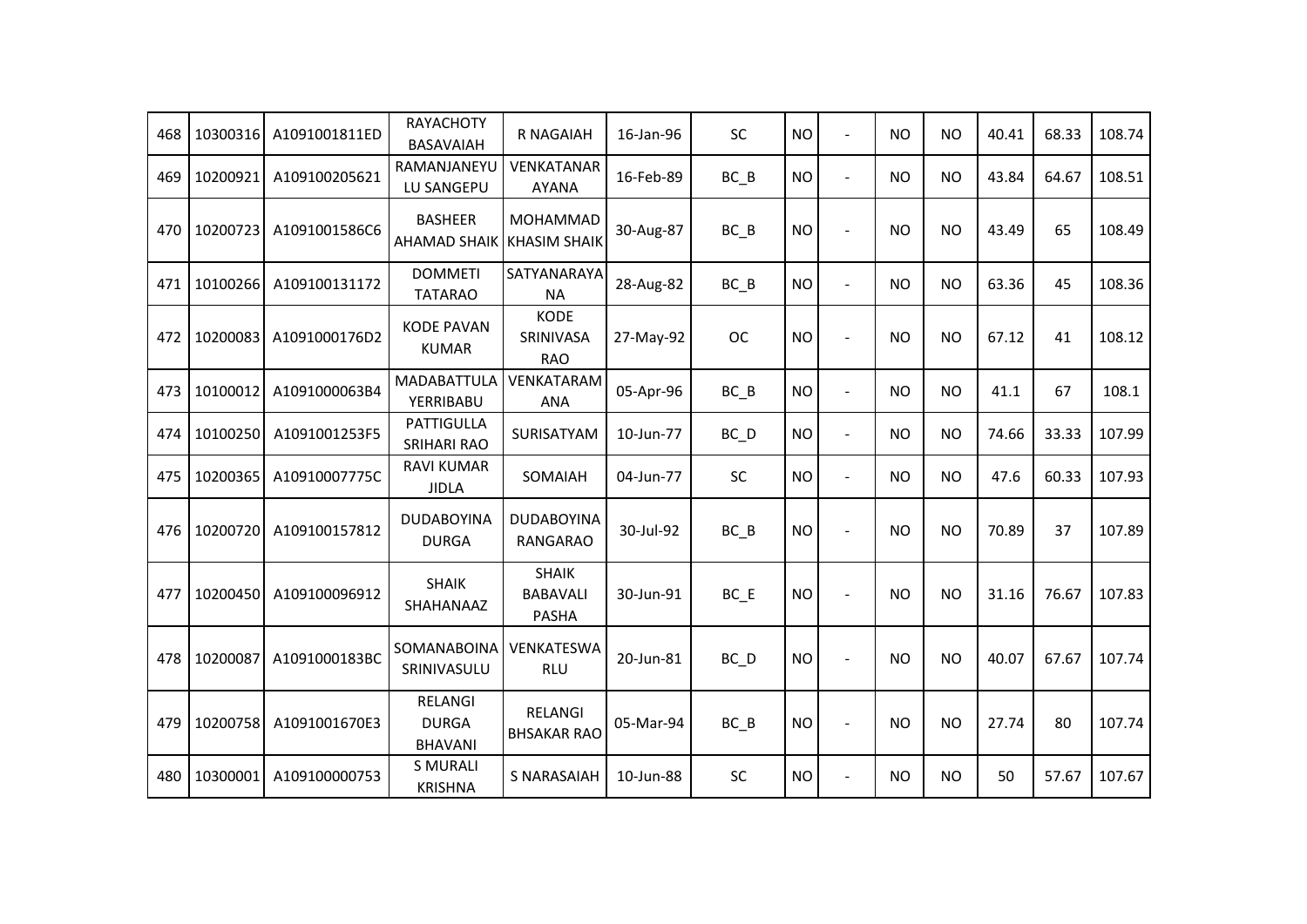| 481 | 10300024 | A109100016563 | <b>CHALLA</b><br><b>RAMADEVI</b>                  | C KRISHNAIAH                                      | 24-Nov-85 | $BC$ $B$          | <b>NO</b>  | $\overline{a}$ | <b>NO</b> | <b>NO</b> | 31.16 | 76.33 | 107.49 |
|-----|----------|---------------|---------------------------------------------------|---------------------------------------------------|-----------|-------------------|------------|----------------|-----------|-----------|-------|-------|--------|
| 482 | 10200345 | A109100073441 | <b>SUNDARA RAO</b><br>KOMMU                       | <b>KATAIAH</b>                                    | 06-May-77 | <b>SC</b>         | <b>NO</b>  | $\sim$         | <b>NO</b> | <b>NO</b> | 36.3  | 71    | 107.3  |
| 483 | 10300118 | A1091000692C1 | VEERAIAHGARI<br>MALLIKARJUNA<br><b>REDDY</b>      | VEERAIAHGAR<br><b>I ESWARA</b><br><b>REDDY</b>    | 13-Jun-90 | <b>OC</b>         | <b>YES</b> | OH             | <b>NO</b> | <b>NO</b> | 59.59 | 47.67 | 107.26 |
| 484 | 10200957 | A10910021418B | <b>AVULA</b><br><b>VENKATA</b><br><b>KRISHNA</b>  | <b>AVULA</b><br><b>VENKATA</b><br><b>SUBBAIAH</b> | 03-Jul-92 | <b>OC</b>         | <b>NO</b>  |                | <b>NO</b> | <b>NO</b> | 34.24 | 73    | 107.24 |
| 485 | 10200981 | A1091002198A3 | <b>KSHATRI</b><br><b>PUSHPA</b><br><b>LALITHA</b> | <b>KSHATRI</b><br>SATYANARAYA<br><b>NA SINGH</b>  | 18-May-97 | $BC$ $B$          | <b>NO</b>  |                | <b>NO</b> | <b>NO</b> | 44.52 | 62.67 | 107.19 |
| 486 | 10100356 | A109100166912 | <b>ARAVALA RAJU</b><br><b>GULLI</b>               | RAMAKRISHN<br>Α                                   | 01-Aug-81 | BC_A              | <b>NO</b>  | $\sim$         | <b>NO</b> | <b>NO</b> | 54.11 | 53    | 107.11 |
| 487 | 10201017 | A1091002262D3 | <b>NAGA RATNA</b><br><b>KUMARI</b><br>PALAKAYALA  | LAKSHMANA<br><b>RAO</b>                           | 10-Jan-81 | <b>OC</b>         | <b>NO</b>  |                | <b>NO</b> | <b>NO</b> | 38.7  | 68.33 | 107.03 |
| 488 | 10100278 | A10910013682F | <b>BUDDA</b><br><b>VENKATA RAJU</b>               | <b>BUDDA</b><br><b>BHEEMA RAO</b>                 | 18-Aug-90 | BC_A              | <b>NO</b>  |                | <b>NO</b> | <b>NO</b> | 48.63 | 58.33 | 106.96 |
| 489 | 10201012 | A1091002253DF | <b>JAMMALAMAD</b><br><b>UGU SWAROOP</b>           | <b>JAMMALAMA</b><br><b>DUGU DANIEL</b>            | 14-Oct-89 | SC                | <b>NO</b>  |                | <b>NO</b> | <b>NO</b> | 47.6  | 59.33 | 106.93 |
| 490 | 10100069 | A1091000311F8 | <b>NAGARAJU</b><br><b>GANDRETI</b>                | MALLESWARA<br><b>RAO</b>                          | 03-Mar-86 | $BC$ $D$          | <b>NO</b>  | $\blacksquare$ | <b>NO</b> | <b>NO</b> | 52.74 | 54    | 106.74 |
| 491 | 10100068 | A1091000306F3 | <b>PUDI</b><br>NARASINGARAO                       | <b>PUDI APPALA</b><br><b>NAIDU</b>                | 28-Apr-76 | $BC$ <sub>D</sub> | <b>NO</b>  | $\sim$         | <b>NO</b> | <b>NO</b> | 59.25 | 47.33 | 106.58 |
| 492 | 10400280 | A1091001877C6 | <b>ANKE GANESH</b>                                | ANKE<br>POTHALAIAH                                | 08-Jun-91 | BC_A              | <b>NO</b>  | $\blacksquare$ | <b>NO</b> | <b>NO</b> | 59.25 | 47.33 | 106.58 |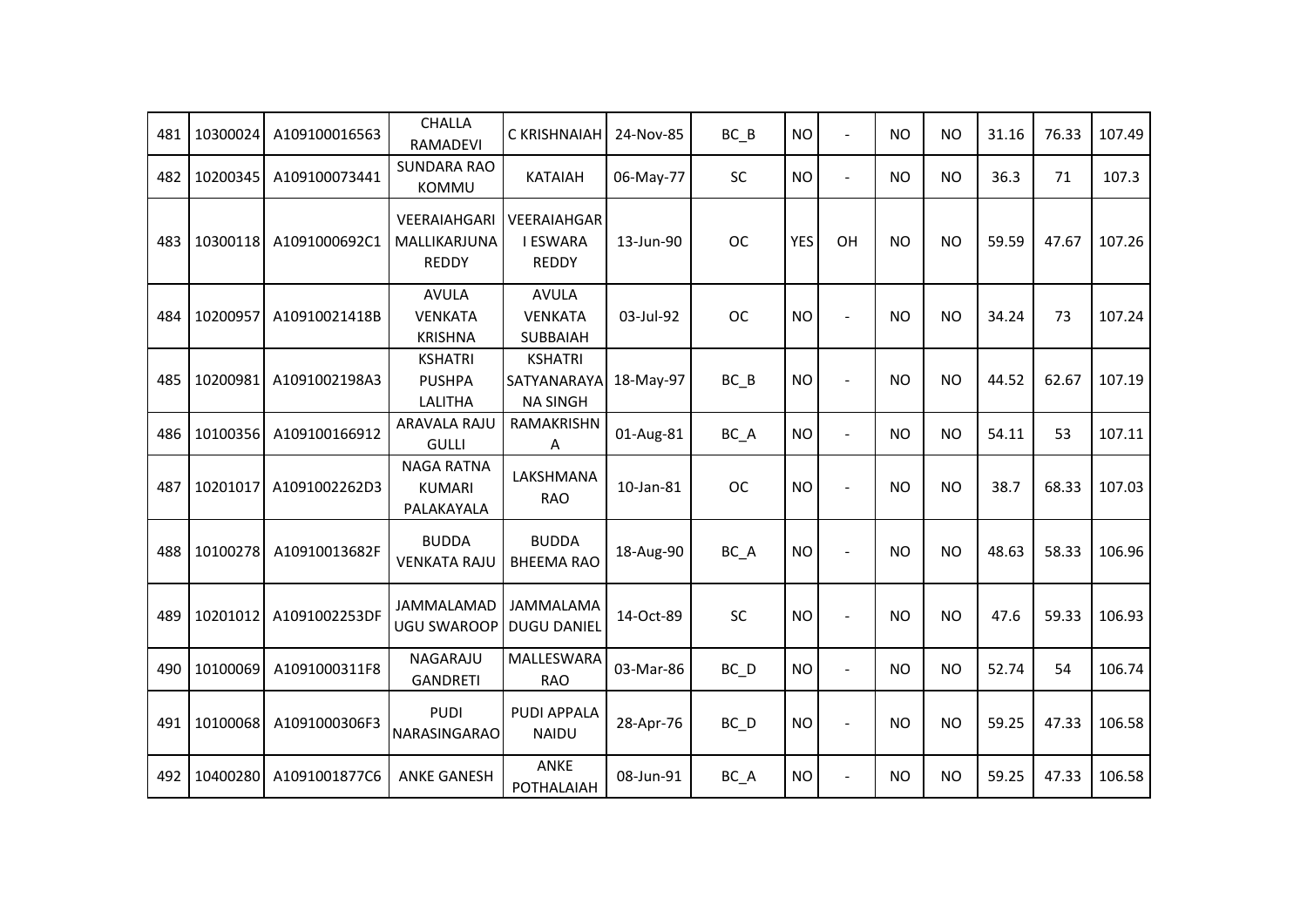| 493 | 10200477 | A109100103842 | NALLAMEKALA<br><b>MAHESH</b><br><b>KUMAR</b>       | <b>SIVA PRASADA</b><br><b>RAO</b>             | 10-Jun-78 | BC_D              | <b>NO</b> |                | <b>NO</b> | <b>NO</b> | 45.89 | 60.67 | 106.56 |
|-----|----------|---------------|----------------------------------------------------|-----------------------------------------------|-----------|-------------------|-----------|----------------|-----------|-----------|-------|-------|--------|
| 494 | 10200749 | A10910016515C | <b>KURAPATI</b><br><b>SUNIL</b><br>GAVASKAR        | <b>K VANDANAM</b>                             | 01-Apr-80 | SC                | <b>NO</b> |                | <b>NO</b> | <b>NO</b> | 70.89 | 35.67 | 106.56 |
| 495 | 10400148 | A10910009806D | J ADI SESHANNA                                     | <b>J SANJANNA</b>                             | 09-Jun-91 | SC                | <b>NO</b> | $\blacksquare$ | <b>NO</b> | <b>NO</b> | 60.28 | 46    | 106.28 |
| 496 | 10300209 | A109100114494 | <b>CHANDRA</b><br><b>MOULIK</b>                    | <b>CHENNA</b><br><b>KESAVULU K</b>            | 25-Dec-83 | SC                | <b>NO</b> | $\overline{a}$ | <b>NO</b> | <b>NO</b> | 34.59 | 71.67 | 106.26 |
| 497 | 10300276 | A109100161073 | <b>GOREGE</b><br><b>HEMANTH</b><br><b>KUMAR</b>    | <b>GOREGE</b><br>PRASAD                       | 10-Jun-94 | $BC$ $B$          | <b>NO</b> |                | <b>NO</b> | <b>NO</b> | 38.7  | 67.33 | 106.03 |
| 498 | 10200650 | A109100142514 | <b>KOLLI SATEESH</b>                               | <b>KOLLI</b><br>VENKATARAM<br><b>ANA</b>      | 14-Jul-95 | $BC$ <sub>D</sub> | <b>NO</b> |                | <b>NO</b> | <b>NO</b> | 43.15 | 62.67 | 105.82 |
| 499 | 10200929 | A10910020732E | RAVI<br>POLUKONDA                                  | <b>VEERA</b><br>RAGHAVULU                     | 12-Jun-81 | BC_A              | <b>NO</b> | $\blacksquare$ | <b>NO</b> | <b>NO</b> | 24.32 | 81.33 | 105.65 |
| 500 | 10100089 | A1091000409BC | <b>S BALAJI</b><br><b>GANESH SAI</b>               | S SHIVA RAMA<br><b>KRISHNA</b>                | 25-Sep-90 | BC_A              | <b>NO</b> |                | <b>NO</b> | <b>NO</b> | 48.63 | 57    | 105.63 |
| 501 | 10200426 | A1091000911E3 | <b>SESHU</b><br><b>BALAMBIKA</b><br><b>JUJJURI</b> | NAGESWARA<br><b>RAO JUJJURI</b>               | 27-Aug-88 | $BC$ $B$          | <b>NO</b> |                | <b>NO</b> | <b>NO</b> | 31.85 | 73.67 | 105.52 |
| 502 | 10300248 | A1091001413B6 | $\vee$<br><b>NAGAMAHESH</b><br><b>BABU</b>         | V VENKATA<br>SUBBARAYUD<br>$\sf U$            | 01-Dec-84 | <b>SC</b>         | <b>NO</b> |                | <b>NO</b> | <b>NO</b> | 48.63 | 56.67 | 105.3  |
| 503 | 10100468 | A10910022331A | <b>RUTTALA</b><br>SANKARARAO                       | <b>RUTTALA</b><br><b>THAMMINAID</b><br>$\cup$ | 01-Jun-91 | $BC$ <sub>D</sub> | <b>NO</b> |                | <b>NO</b> | <b>NO</b> | 46.92 | 58.33 | 105.25 |
| 504 | 10200621 | A1091001364D7 | <b>GARLAPATIKST</b><br><b>SUNDARI</b>              | SADANANDA<br><b>GUPTA</b>                     | 02-Jun-81 | <b>OC</b>         | <b>NO</b> |                | <b>NO</b> | <b>NO</b> | 33.57 | 71.67 | 105.24 |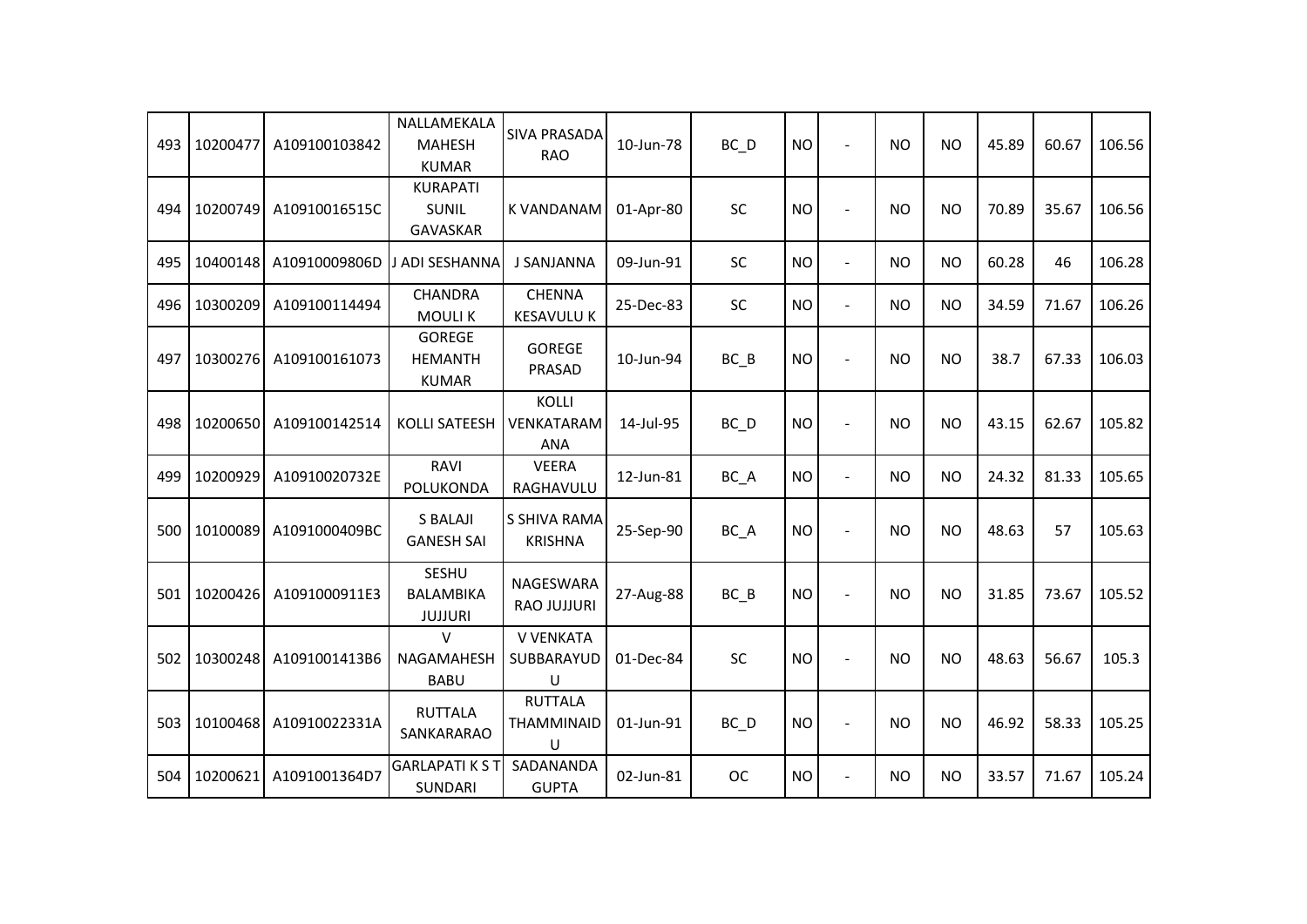| 505 | 10200422 | A1091000904B2 | <b>SHAIK NAMEEL</b><br><b>PASHA</b>                | <b>SHAIK</b><br><b>TAJAMULLA</b>              | 17-Aug-90 | $BC$ $E$  | YES       | OH                       | <b>NO</b> | <b>NO</b> | 34.93 | 70    | 104.93 |
|-----|----------|---------------|----------------------------------------------------|-----------------------------------------------|-----------|-----------|-----------|--------------------------|-----------|-----------|-------|-------|--------|
| 506 | 10300285 | A109100164257 | <b>SUDARSHAN N</b>                                 | LAKSHMAIAH<br>N                               | 30-Apr-89 | <b>SC</b> | <b>NO</b> | $\overline{a}$           | <b>NO</b> | <b>NO</b> | 44.52 | 60.33 | 104.85 |
| 507 | 10200335 | A1091000719B5 | <b>KOTTAPALLI</b><br><b>GITA SARVANI</b>           | <b>GANGA RAJU</b>                             | 30-May-82 | OC.       | <b>NO</b> | $\overline{a}$           | <b>NO</b> | NO        | 29.46 | 75.33 | 104.79 |
| 508 | 10200298 | A109100064336 | <b>SARITHA</b><br>CHARUGUNDLA                      | CH RAMA RAO                                   | 03-Jan-79 | <b>OC</b> | <b>NO</b> |                          | <b>NO</b> | <b>NO</b> | 39.73 | 65    | 104.73 |
| 509 | 10100472 | A1091002247B3 | <b>MADDULA</b><br><b>RAVIKUMAR</b>                 | <b>MADDULA</b><br>VENKATESWA<br><b>RA RAO</b> | 25-Nov-90 | BC D      | <b>NO</b> |                          | <b>NO</b> | <b>NO</b> | 39.38 | 65.33 | 104.71 |
| 510 | 10300047 | A1091000275AE | B<br>LAKSHMINARAS<br><b>IMHULU</b>                 | B<br>RAMAKRISHN<br><b>AIAH</b>                | 04-Apr-80 | $BC$ $B$  | <b>NO</b> | $\sim$                   | <b>NO</b> | <b>NO</b> | 50.34 | 54.33 | 104.67 |
| 511 | 10200786 | A1091001725A4 | <b>BABJI BABU</b><br><b>POSIPO</b>                 | <b>BANGARAIAH</b><br><b>POSIPO</b>            | 01-Jul-77 | SC        | <b>NO</b> | $\overline{\phantom{a}}$ | <b>NO</b> | <b>NO</b> | 26.71 | 77.67 | 104.38 |
| 512 | 10100145 | A109100068887 | <b>SURESH</b><br><b>MAMIDI</b>                     | MVVV<br><b>KRISHNA RAO</b>                    | 05-May-83 | $BC$ $B$  | <b>NO</b> |                          | <b>NO</b> | <b>NO</b> | 50.34 | 54    | 104.34 |
| 513 | 10200520 | A10910011363D | <b>KANURI</b><br>SRINIVAS                          | <b>KANURI</b><br><b>KANNARAO</b>              | 02-Feb-94 | $BC$ $B$  | <b>NO</b> | $\overline{\phantom{a}}$ | <b>NO</b> | <b>NO</b> | 58.56 | 45.67 | 104.23 |
| 514 | 10300226 | A1091001256E9 | <b>NEERUGATTI</b><br><b>KAVITHA</b>                | NEERUGATTI<br>PEERAIAH                        | 27-Apr-93 | <b>SC</b> | <b>NO</b> |                          | <b>NO</b> | <b>NO</b> | 41.43 | 62.67 | 104.1  |
| 515 | 10300371 | A10910020254E | <b>JANAPATI</b><br><b>KRISHNA</b><br><b>MURTHY</b> | <b>JANAPATI</b><br>SINGARAIAH                 | 10-Jun-91 | $BC$ $B$  | <b>NO</b> |                          | <b>NO</b> | <b>NO</b> | 51.71 | 52.33 | 104.04 |
| 516 | 10200416 | A109100088797 | <b>BALAJI</b><br>SANISETTY                         | S.<br>VENKATESWA<br><b>RLU</b>                | 12-May-87 | <b>OC</b> | <b>NO</b> |                          | <b>NO</b> | <b>NO</b> | 38.01 | 66    | 104.01 |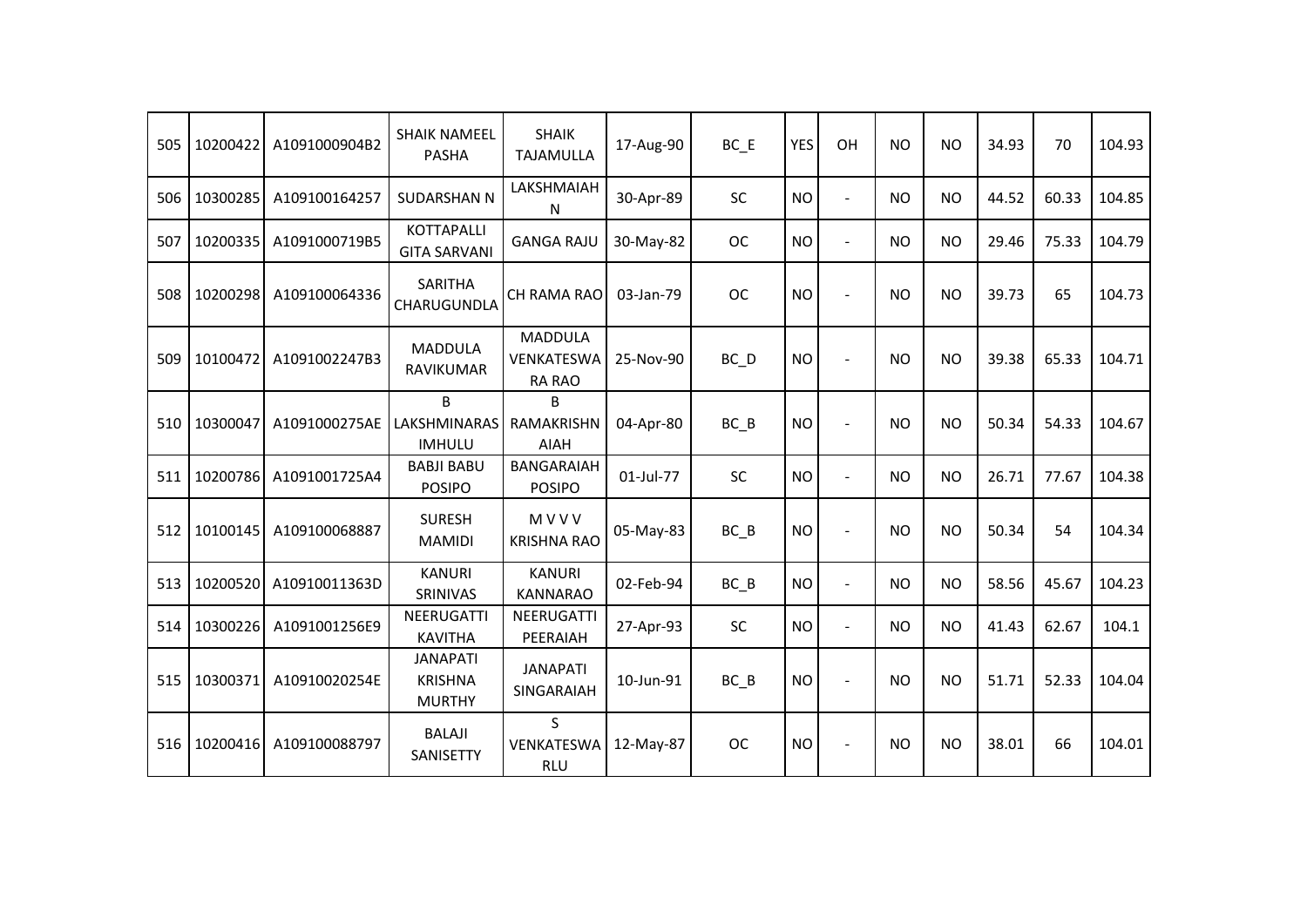| 517 | 10100029 | A109100010576 | <b>NAMADI RATNA</b><br>RAJU                  | <b>NAMADI P P</b><br>RAMA RAO                  | 01-Jul-94 | SC        | <b>NO</b> | $\overline{a}$ | <b>NO</b> | <b>NO</b> | 62.33 | 41.67 | 104    |
|-----|----------|---------------|----------------------------------------------|------------------------------------------------|-----------|-----------|-----------|----------------|-----------|-----------|-------|-------|--------|
| 518 | 10300063 | A10910003825D | GOVINDU<br>AYYAPPAHARIP<br><b>RASAD</b>      | <b>G NAGARAJA</b>                              | 15-Jun-96 | <b>OC</b> | <b>NO</b> | $\blacksquare$ | <b>NO</b> | <b>NO</b> | 61.98 | 42    | 103.98 |
| 519 | 10200133 | A109100028984 | SRI SATYA SAI<br>RAMA KUMAR<br>M             | <b>VENKATA</b><br><b>RAMANA RAO</b>            | 31-Oct-80 | <b>OC</b> | <b>NO</b> |                | <b>NO</b> | <b>NO</b> | 48.63 | 55.33 | 103.96 |
| 520 | 10400219 | A109100145544 | <b>UDAY KUMAR</b><br>KAMATHAM                | <b>K CHANDRA</b><br><b>SEKHAR</b>              | 03-Aug-85 | <b>OC</b> | <b>NO</b> | $\blacksquare$ | <b>NO</b> | <b>NO</b> | 48.63 | 55.33 | 103.96 |
| 521 | 10200762 | A10910016763B | <b>JAJAM DURGA</b><br><b>HASITHA</b>         | <b>JAJAM</b><br><b>KRISHNAJI</b><br><b>RAO</b> | 11-Nov-97 | $BC$ $B$  | <b>NO</b> |                | <b>NO</b> | <b>NO</b> | 23.29 | 80.67 | 103.96 |
| 522 | 10400106 | A109100072342 | M SAI KISHORE<br><b>RAO</b>                  | M NAGARAJA<br><b>RAO</b>                       | 15-Dec-91 | BC_D      | <b>NO</b> |                | NO.       | <b>NO</b> | 47.95 | 56    | 103.95 |
| 523 | 10100088 | A109100040648 | <b>BARRE V S</b><br>PRAKASH                  | B<br>SIMHACHALA<br>M                           | 29-May-76 | <b>SC</b> | <b>NO</b> |                | <b>NO</b> | <b>NO</b> | 41.43 | 62.33 | 103.76 |
| 524 | 10200045 | A109100010039 | LILLYCHOWDARI<br><b>MANDAVA</b>              | <b>MANDAVA</b><br>NAGESWARA<br><b>RAO</b>      | 10-Jun-80 | <b>OC</b> | <b>NO</b> |                | NO.       | <b>NO</b> | 40.76 | 63    | 103.76 |
| 525 | 10100080 | A1091000383B6 | <b>MEDA</b><br>INDRASATYANA<br><b>RAYANA</b> | <b>MEDA</b><br><b>DURGARAO</b>                 | 22-Oct-94 | BC_A      | <b>NO</b> |                | NO.       | <b>NO</b> | 41.43 | 62.33 | 103.76 |
| 526 | 10400057 | A1091000403CF | J VENKATA<br>SIVAPRASAD                      | J NARAYANA                                     | 18-Jun-82 | <b>OC</b> | <b>NO</b> | $\blacksquare$ | <b>NO</b> | <b>NO</b> | 64.73 | 39    | 103.73 |
| 527 | 10300080 | A1091000472E6 | SINGARAJU<br><b>UMA</b><br><b>MAHESWARI</b>  | <b>S V BALA</b><br>SUBRAMANYA<br>M             | 09-Mar-84 | <b>OC</b> | <b>NO</b> | $\blacksquare$ | <b>NO</b> | <b>NO</b> | 39.04 | 64.67 | 103.71 |
| 528 | 10400126 | A1091000833D7 | <b>MABBU</b><br>NAGARJUNA                    | M NAGAPPA                                      | 01-Jun-86 | BC_A      | <b>NO</b> | $\blacksquare$ | NO.       | <b>NO</b> | 37.67 | 66    | 103.67 |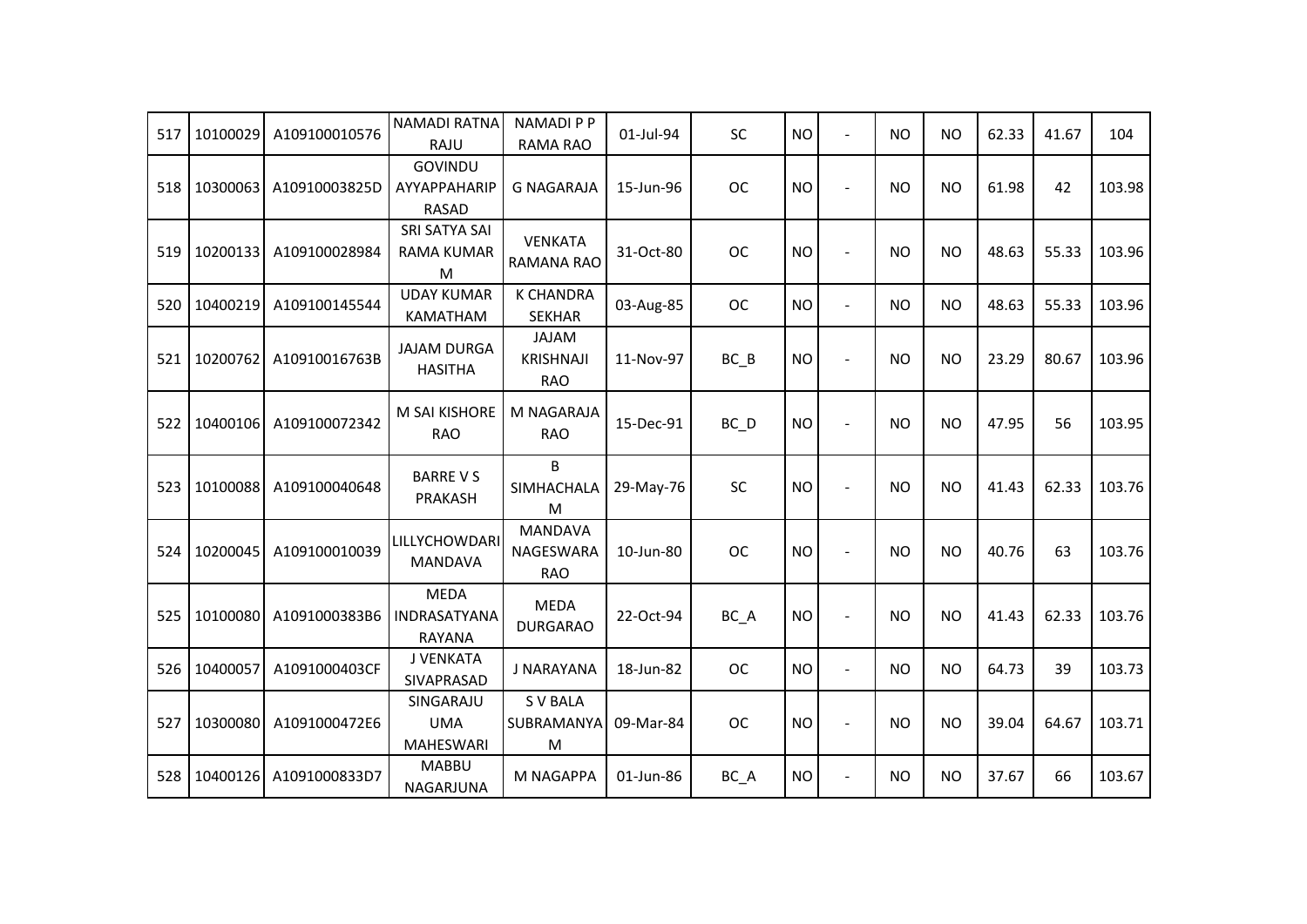| 529 | 10100047 | A10910001943A | NULAKAJODU<br><b>SURENDRA</b><br><b>BABU</b>  | NULAKAJODU<br>PARISI BABU                                  | 19-Sep-89 | <b>SC</b>         | <b>NO</b> | $\blacksquare$           | <b>NO</b> | <b>NO</b> | 37.67 | 66    | 103.67 |
|-----|----------|---------------|-----------------------------------------------|------------------------------------------------------------|-----------|-------------------|-----------|--------------------------|-----------|-----------|-------|-------|--------|
| 530 | 10100011 | A1091000058A4 | VENKATESWAR<br><b>ARAO</b><br><b>KATTUNGA</b> | <b>RAMARAO</b>                                             | 10-Aug-87 | BC_A              | <b>NO</b> | $\overline{\phantom{a}}$ | NO.       | <b>NO</b> | 34.93 | 68.67 | 103.6  |
| 531 | 10100223 | A109100111722 | PILLA VENKATA<br>LAKSHMI                      | NAGESWARAR<br>AO                                           | 23-Jun-94 | <b>OC</b>         | <b>NO</b> | $\blacksquare$           | <b>NO</b> | <b>NO</b> | 58.56 | 45    | 103.56 |
| 532 | 10400251 | A10910016949E | <b>GAVVALA</b><br><b>KRUPA RAO</b>            | <b>G MATHAIAH</b>                                          | 13-Jun-90 | <b>SC</b>         | <b>NO</b> | $\overline{\phantom{a}}$ | <b>NO</b> | <b>NO</b> | 54.11 | 49.33 | 103.44 |
| 533 | 10200612 | A109100134499 | P SARATH BABU                                 | P RAMA RAO                                                 | 17-Mar-89 | <b>OC</b>         | <b>NO</b> | $\blacksquare$           | <b>NO</b> | <b>NO</b> | 41.43 | 62    | 103.43 |
| 534 | 10100133 | A1091000628A1 | POLAMARASETT<br>Y LAVANYA<br><b>KUMAR</b>     | POLAMARASE<br><b>TTY</b><br><b>NAGESWARA</b><br><b>RAO</b> | 23-Jan-91 | $BC$ <sub>D</sub> | <b>NO</b> | $\sim$                   | <b>NO</b> | <b>NO</b> | 40.07 | 63.33 | 103.4  |
| 535 | 10100328 | A1091001538FB | VYSYARAJU<br><b>RESHMA</b>                    | <b>VYSYARAJU VS</b><br><b>BHASKARA</b><br>RAJU             | 15-May-92 | BC_A              | <b>NO</b> | $\blacksquare$           | <b>NO</b> | <b>NO</b> | 14.38 | 89    | 103.38 |
| 536 | 10200175 | A109100036491 | <b>AKULA SIVA</b><br><b>PARVATHI</b>          | <b>AKULA</b><br>BALAKRISHNA                                | 04-Jun-95 | $BC$ $E$          | <b>NO</b> | $\blacksquare$           | <b>NO</b> | <b>NO</b> | 44.87 | 58.33 | 103.2  |
| 537 | 10300156 | A10910008979E | PULICHERLA SAI<br><b>KUMAR REDDY</b>          | P SIVAIAH                                                  | 05-Dec-95 | <b>OC</b>         | <b>NO</b> | $\blacksquare$           | <b>NO</b> | <b>NO</b> | 69.17 | 34    | 103.17 |
| 538 | 10200191 | A1091000400AE | <b>NETHAJI BABU</b><br>DAKAVARAPU             | <b>KRUPA RAO</b>                                           | 16-Jun-80 | <b>SC</b>         | <b>NO</b> | $\blacksquare$           | <b>NO</b> | <b>NO</b> | 43.15 | 60    | 103.15 |
| 539 | 10100026 | A10910000997F | <b>DASARI</b><br>PAVANKUMAR                   | <b>DASARI</b><br><b>GANESWRA</b><br><b>RAO</b>             | 27-Aug-77 | $BC$ $B$          | <b>NO</b> |                          | <b>NO</b> | <b>NO</b> | 38.35 | 64.67 | 103.02 |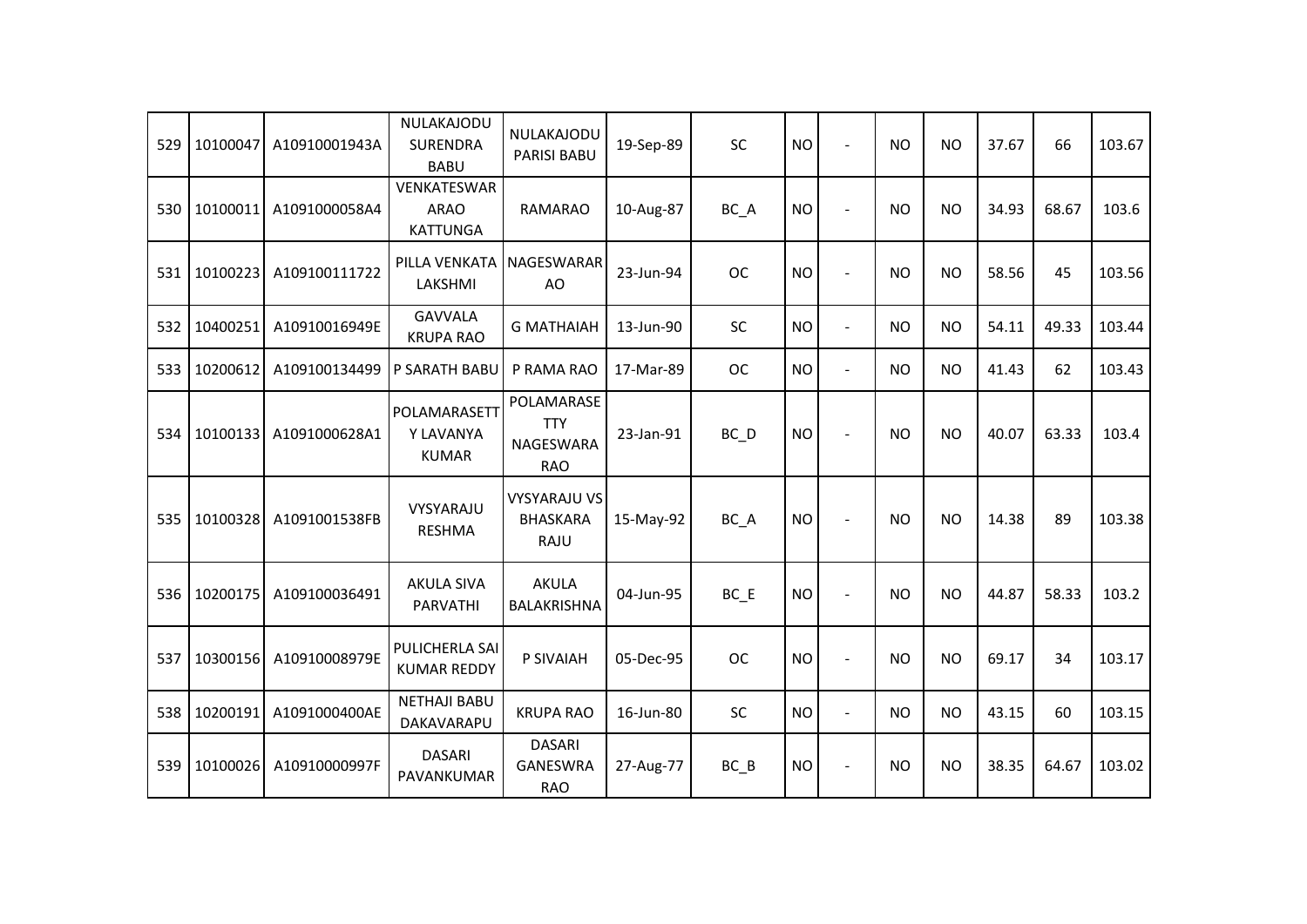| 540 | 10200284 | A109100062091 | <b>MADHAVILATH</b><br>A NALAMALA                                    | RAMANAIAH                                  | 09-Jun-82 | SC                | <b>NO</b> | $\blacksquare$           | <b>NO</b> | <b>NO</b> | 35.96 | 67    | 102.96 |
|-----|----------|---------------|---------------------------------------------------------------------|--------------------------------------------|-----------|-------------------|-----------|--------------------------|-----------|-----------|-------|-------|--------|
| 541 | 10400078 | A1091000552A5 | <b>GUBANAPALLI</b><br>YERRISWAMY                                    | <b>GUBANAPALLI</b><br>RAMANNA              | 21-Jul-91 | BC A              | <b>NO</b> | $\overline{\phantom{a}}$ | <b>NO</b> | <b>NO</b> | 56.17 | 46.67 | 102.84 |
| 542 | 10100422 | A109100201671 | <b>VENKATA</b><br><b>NIRMALA</b><br><b>KORIBELLI</b>                | <b>KASPRAKASH</b><br><b>RAO</b>            | 16-Dec-76 | $BC$ <sub>D</sub> | <b>NO</b> | $\blacksquare$           | <b>NO</b> | <b>NO</b> | 28.77 | 74    | 102.77 |
| 543 | 10300071 | A10910004413F | <b>VIPPARLA VANI</b>                                                | $\vee$<br><b>MURUGAIAH</b><br><b>NAIDU</b> | 08-Aug-96 | <b>OC</b>         | <b>NO</b> |                          | <b>NO</b> | <b>NO</b> | 28.08 | 74.67 | 102.75 |
| 544 | 10200699 | A109100153774 | <b>ANJANI</b><br><b>DITTAKAVI</b>                                   | <b>VENKATARAM</b><br><b>ANA MURTHY</b>     | 17-Jul-84 | <b>OC</b>         | <b>NO</b> | $\blacksquare$           | <b>NO</b> | <b>NO</b> | 26.71 | 76    | 102.71 |
| 545 | 10200458 | A109100099384 | <b>UDAYINI</b><br><b>MADHU</b><br><b>KIRANMAYI</b><br><b>MANNEM</b> | PAPA RAO                                   | 10-Jun-83 | <b>SC</b>         | <b>NO</b> |                          | <b>NO</b> | <b>NO</b> | 25.35 | 77.33 | 102.68 |
| 546 | 10200308 | A109100066427 | <b>V SUNEETHA</b><br><b>DASARI</b>                                  | SATYANARAYA<br><b>NA</b>                   | 06-Mar-79 | BC B              | <b>NO</b> | $\blacksquare$           | <b>NO</b> | <b>NO</b> | 47.26 | 55.33 | 102.59 |
| 547 | 10200991 | A1091002215F2 | MALLAVOLU V<br>V S P SAI<br><b>KRISHNA</b>                          | <b>MALLAVOLU N</b><br><b>MURTHY</b>        | 04-Oct-90 | <b>OC</b>         | <b>NO</b> | $\blacksquare$           | <b>NO</b> | <b>NO</b> | 33.57 | 69    | 102.57 |
| 548 | 10400098 | A1091000674DA | <b>SHAIK AKBAR</b>                                                  | <b>S CHAND</b><br><b>BASHA</b>             | 18-Mar-87 | $BC$ $E$          | <b>NO</b> | $\overline{\phantom{a}}$ | <b>NO</b> | <b>NO</b> | 41.1  | 61.33 | 102.43 |
| 549 | 10300146 | A109100085337 | PENCHALA RAO<br>YENNIPALLI                                          | <b>LAKSHMAIAH</b>                          | 04-Jan-82 | <b>SC</b>         | <b>NO</b> |                          | <b>NO</b> | <b>NO</b> | 53.09 | 49.33 | 102.42 |
| 550 | 10300215 | A10910011863F | <b>RAMYA A</b>                                                      | YARRAMA<br><b>REDDY A</b>                  | 21-Jul-83 | <b>OC</b>         | <b>NO</b> | $\blacksquare$           | <b>NO</b> | <b>NO</b> | 31.16 | 71    | 102.16 |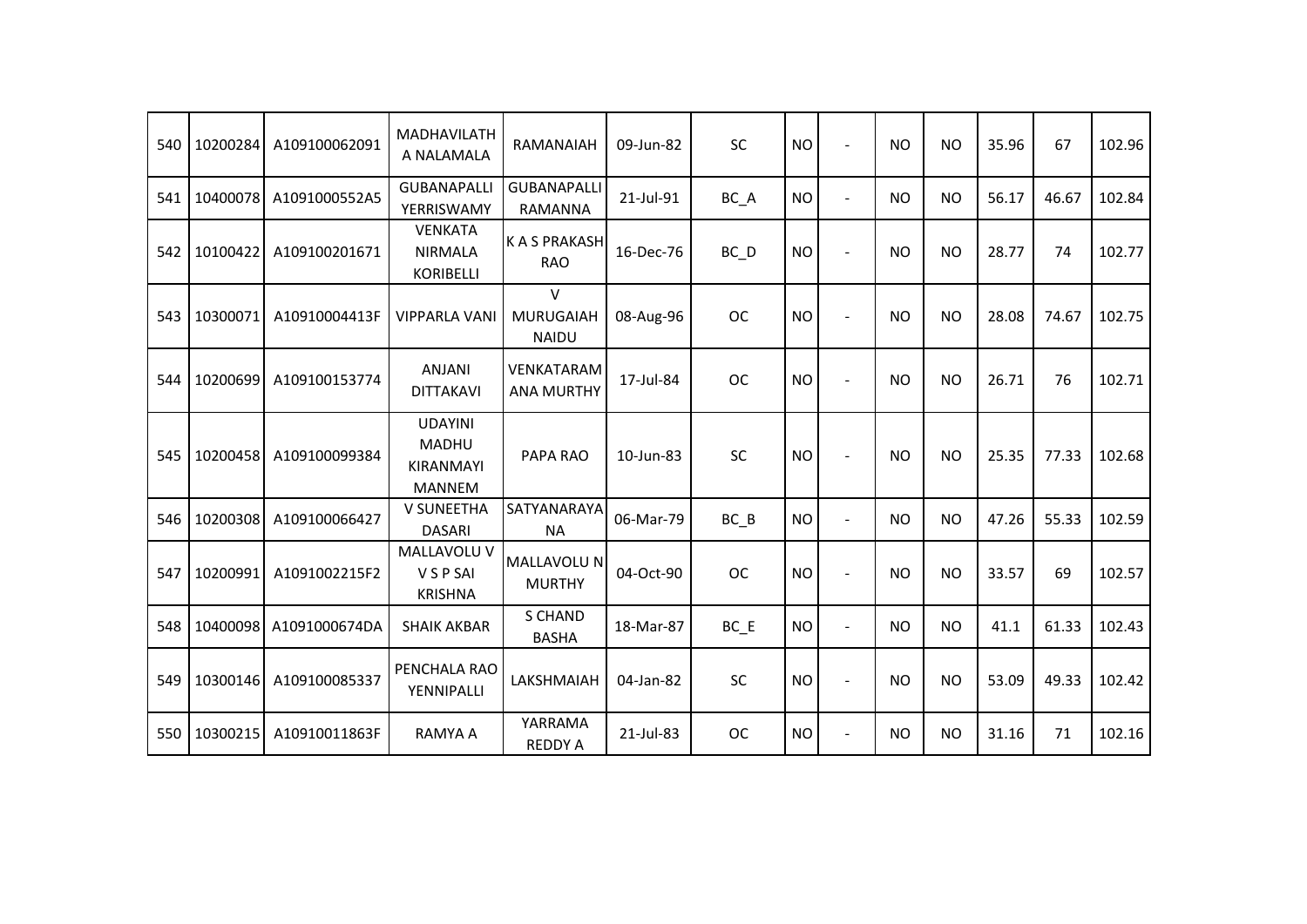| 551 | 10100335 | A10910015666E | <b>SWAMY</b><br>AYYAPPA<br>SRIDHARALA       | RAJU                                                    | 30-Jun-88 | <b>OC</b> | <b>NO</b> | $\blacksquare$ | <b>NO</b> | <b>NO</b>  | 42.12 | 60    | 102.12 |
|-----|----------|---------------|---------------------------------------------|---------------------------------------------------------|-----------|-----------|-----------|----------------|-----------|------------|-------|-------|--------|
| 552 | 10200866 | A10910019194F | <b>KOLLURI KIRAN</b><br><b>KUMAR</b>        | <b>VARA KUMAR</b>                                       | 10-Apr-75 | SC        | <b>NO</b> | $\overline{a}$ | <b>NO</b> | <b>NO</b>  | 41.1  | 61    | 102.1  |
| 553 | 10200212 | A109100046395 | <b>PUSULURI</b><br>DHANALAKSHM              | <b>PUSULURI</b><br><b>BHAVOJI</b>                       | 20-Oct-91 | $BC$ $B$  | <b>NO</b> |                | <b>NO</b> | <b>NO</b>  | 27.74 | 74.33 | 102.07 |
| 554 | 10200273 | A109100059444 | LAKKIMSETTI<br>VIJAYALAKSHMI                | <b>LAKKIMSETTI</b><br><b>GANAPATHIRA</b><br>O           | 20-Jun-74 | $BC$ $B$  | <b>NO</b> |                | <b>NO</b> | <b>NO</b>  | 39.73 | 62.33 | 102.06 |
| 555 | 10200815 | A1091001787DE | <b>CHILAKA</b><br>SOWJANYA<br><b>KUMARI</b> | <b>CHILAKA</b><br>NAGESWARA<br><b>RAO</b>               | 06-Jun-90 | SC        | <b>NO</b> |                | <b>NO</b> | <b>NO</b>  | 49.32 | 52.67 | 101.99 |
| 556 | 10200930 | A109100207467 | SANDHYA<br>MALLI                            | <b>MALLI</b><br><b>ANKAIAH</b>                          | 05-Jan-87 | BC_A      | <b>NO</b> | $\blacksquare$ | <b>NO</b> | <b>YES</b> | 41.78 | 60    | 101.78 |
| 557 | 10200617 | A1091001354B3 | <b>NALLANI</b><br><b>TRIVENI</b>            | <b>NALLANI</b><br>SRINIVASA<br><b>RAO</b>               | 31-Aug-98 | <b>OC</b> | <b>NO</b> |                | <b>NO</b> | <b>NO</b>  | 28.43 | 73.33 | 101.76 |
| 558 | 10100236 | A109100120081 | <b>AMAR KIRAN</b><br><b>THATAPUDI</b>       | <b>SURYA RAO</b>                                        | 04-May-80 | SC        | <b>NO</b> | $\blacksquare$ | <b>NO</b> | <b>NO</b>  | 40.41 | 61.33 | 101.74 |
| 559 | 10200741 | A1091001630A9 | <b>SUREKHA</b><br><b>MARPU</b>              | <b>ANKAIAH M</b>                                        | 21-Apr-87 | SC        | <b>NO</b> | $\overline{a}$ | <b>NO</b> | <b>NO</b>  | 39.04 | 62.67 | 101.71 |
| 560 | 10300009 | A10910000543F | <b>VSS</b><br>RAMAKRISHNA<br>PIDURU         | <b>LATE PIDURU</b><br><b>VENKATA</b><br><b>SESHAIAH</b> | 15-Jun-87 | <b>OC</b> | <b>NO</b> |                | <b>NO</b> | <b>NO</b>  | 49.65 | 52    | 101.65 |
| 561 | 10300361 | A109100199181 | <b>G S MOHAN</b>                            | <b>G SIVA RAMI</b><br><b>REDDY</b>                      | 04-Jan-83 | <b>OC</b> | <b>NO</b> | $\blacksquare$ | <b>NO</b> | <b>NO</b>  | 46.57 | 55    | 101.57 |
| 562 | 10300246 | A1091001394EF | V REDDENNA                                  | V NAGI REDDY                                            | 11-Jan-81 | <b>OC</b> | <b>NO</b> | $\blacksquare$ | <b>NO</b> | <b>NO</b>  | 52.4  | 49    | 101.4  |
| 563 | 10300262 | A109100152084 | MAHAMMADSH<br><b>AREEF SYAD</b>             | <b>BABUS</b>                                            | 03-Nov-88 | <b>OC</b> | <b>NO</b> |                | <b>NO</b> | <b>NO</b>  | 52.4  | 49    | 101.4  |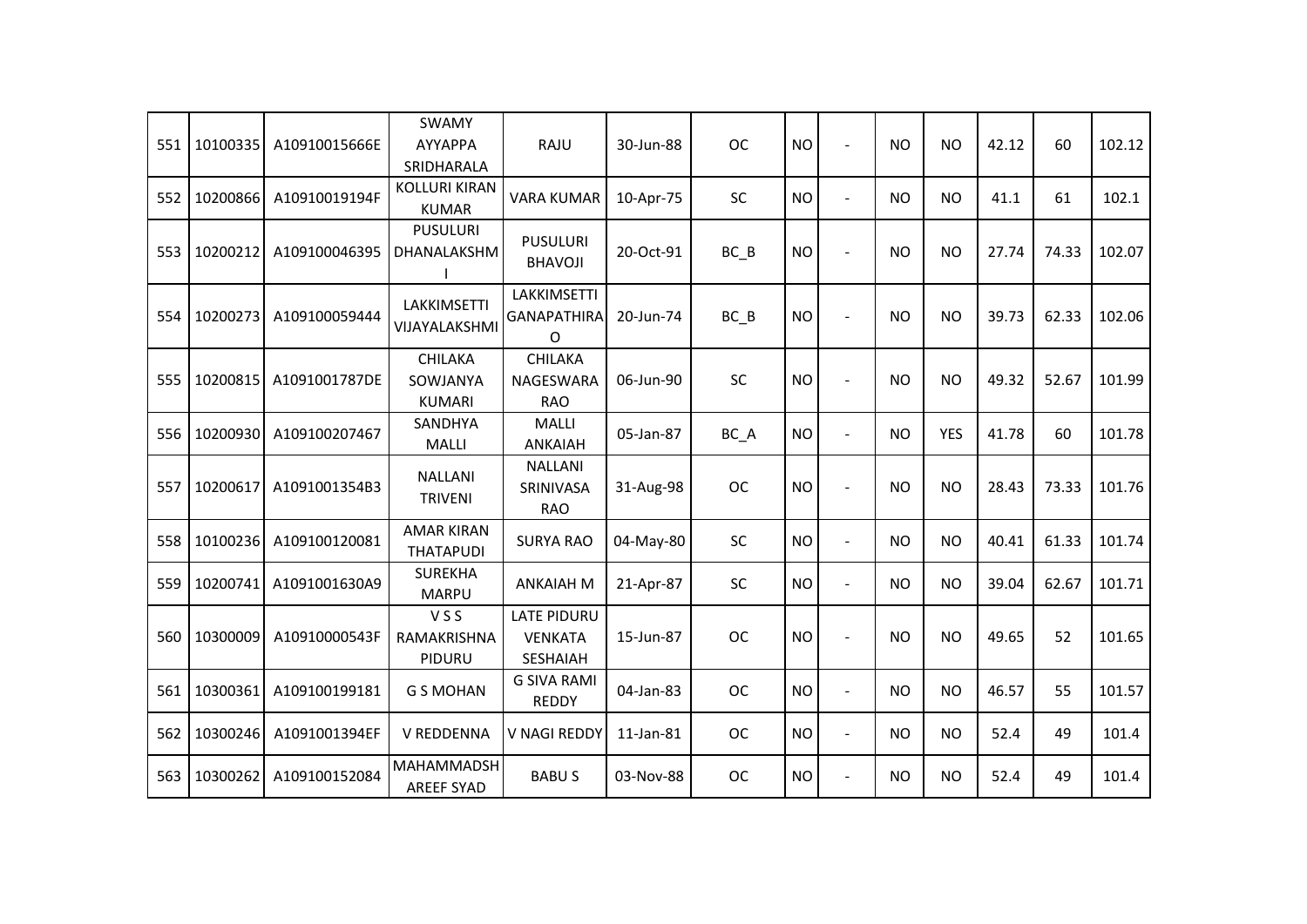| 564 | 10300357 | A1091001980F8 | <b>KOTHA</b><br>MUNISEKHAR                       | <b>JAYARAMAIAH</b><br>К                  | 12-Apr-84 | <b>OC</b> | <b>NO</b> | $\blacksquare$ | <b>NO</b> | <b>NO</b> | 39.38 | 62    | 101.38 |
|-----|----------|---------------|--------------------------------------------------|------------------------------------------|-----------|-----------|-----------|----------------|-----------|-----------|-------|-------|--------|
| 565 | 10200994 | A109100221853 | <b>KALARI</b><br>SRINIVASA<br>PERUMALLU          | SREEMANNAR<br><b>AYANA</b>               | 16-Jun-80 | <b>OC</b> | <b>NO</b> | $\blacksquare$ | <b>NO</b> | <b>NO</b> | 33.9  | 67.33 | 101.23 |
| 566 | 10200966 | A109100216092 | <b>CHITRA VIJAY</b>                              | <b>CHITRA</b><br>SRINIVASARA<br>O        | 02-Dec-92 | $BC$ $B$  | <b>NO</b> |                | <b>NO</b> | <b>NO</b> | 31.51 | 69.67 | 101.18 |
| 567 | 10200698 | A10910015352C | <b>SHAIK</b><br><b>MAHABOOB</b><br><b>VALI</b>   | <b>SHAIK JAMAL</b>                       | 06-Jan-92 | BC E      | <b>NO</b> | $\blacksquare$ | <b>NO</b> | <b>NO</b> | 52.06 | 49    | 101.06 |
| 568 | 10300301 | A1091001728EE | <b>SHAIK</b><br>AHAMMAD<br><b>BHASHA</b>         | <b>SHAIK JOHNY</b><br><b>BHASHA</b>      | 01-Apr-81 | BC E      | <b>NO</b> | $\sim$         | <b>NO</b> | <b>NO</b> | 72.26 | 28.67 | 100.93 |
| 569 | 10200456 | A10910009878E | VANKAYALAPAT<br>I GOPI                           | <b>VENKATA</b><br><b>RAMANA</b>          | 05-Jul-90 | <b>OC</b> | <b>NO</b> | $\blacksquare$ | <b>NO</b> | <b>NO</b> | 43.49 | 57.33 | 100.82 |
| 570 | 10400040 | A1091000277BB | <b>M GAYATHRI</b>                                | D<br>YASODAMMA                           | 01-May-79 | BC A      | <b>NO</b> |                | <b>NO</b> | <b>NO</b> | 40.41 | 60.33 | 100.74 |
| 571 | 10200128 | A1091000281D1 | <b>VENKATA</b><br><b>NARAYANA</b><br>ADEPU       | <b>ADEPU</b><br>SATYANARAYA<br><b>NA</b> | 15-Jan-82 | $BC$ $B$  | <b>NO</b> | $\sim$         | <b>NO</b> | <b>NO</b> | 40.07 | 60.67 | 100.74 |
| 572 | 10200958 | A10910021456A | <b>THOTAKURA</b><br><b>MAHESH</b>                | <b>THOTAKURA</b><br>YALAMANDA            | 16-Jul-91 | SC        | <b>NO</b> | $\blacksquare$ | <b>NO</b> | <b>NO</b> | 40.41 | 60.33 | 100.74 |
| 573 | 10100255 | A10910012803B | <b>BADUGUR</b><br><b>CHANDRA</b><br><b>MOULI</b> | <b>RAMA</b><br><b>MOHANARAO</b>          | 11-Nov-74 | SC        | <b>NO</b> |                | <b>NO</b> | <b>NO</b> | 38.7  | 62    | 100.7  |
| 574 | 10100316 | A10910014949B | VYSYARAJU<br><b>VENKATA RAJU</b>                 | <b>BHASKARA</b><br>RAJU                  | 18-Jul-89 | <b>OC</b> | <b>NO</b> |                | <b>NO</b> | <b>NO</b> | 36.65 | 64    | 100.65 |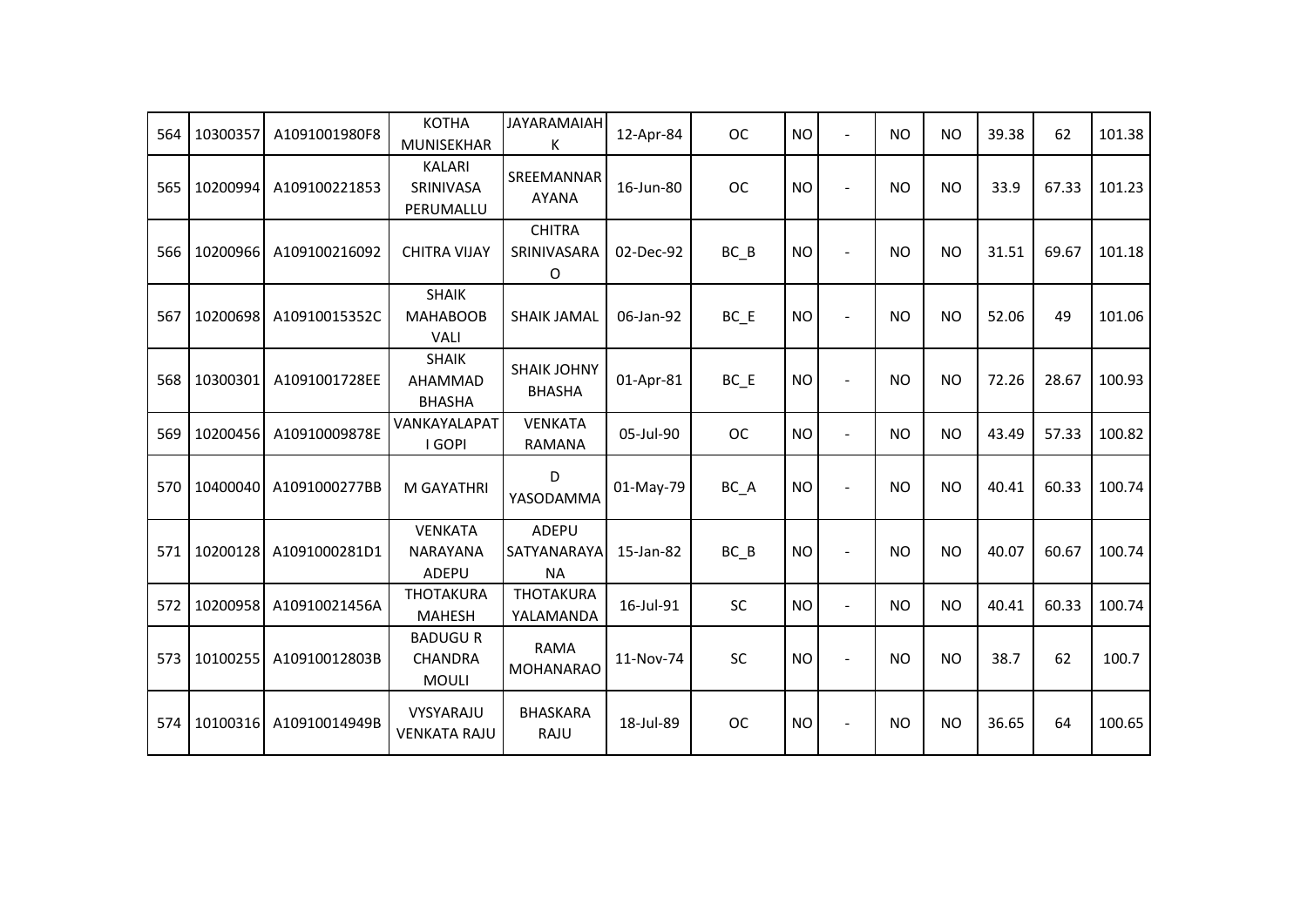| 575 | 10300049 | A10910002854F | <b>TURAKA</b><br><b>SURENDRA</b><br><b>KUMAR</b>  | <b>TURAKA</b><br>SREENIVASUL<br>U                    | 22-Mar-80 | BC A              | <b>NO</b> | $\blacksquare$ | <b>NO</b> | <b>NO</b>      | 55.14 | 45.33 | 100.47 |
|-----|----------|---------------|---------------------------------------------------|------------------------------------------------------|-----------|-------------------|-----------|----------------|-----------|----------------|-------|-------|--------|
| 576 | 10400289 | A10910019254D | <b>G SIVA PRASAD</b>                              | <b>G VENKATA</b><br><b>SUBBAIAH</b>                  | 03-Jun-78 | BC_A              | <b>NO</b> | $\blacksquare$ | <b>NO</b> | N <sub>O</sub> | 41.43 | 59    | 100.43 |
| 577 | 10100461 | A10910021978A | NARAYANAPUR<br>AM<br>RAJARAMAMOH<br><b>AN RAI</b> | NARAYANAPU<br><b>RAM</b><br>SURYANARAY<br><b>ANA</b> | 03-Aug-95 | $BC$ $B$          | <b>NO</b> |                | <b>NO</b> | <b>NO</b>      | 53.09 | 47.33 | 100.42 |
| 578 | 10400153 | A10910010114D | M KAPIWAR<br><b>KUMAR</b>                         | <b>M NARAYANA</b>                                    | 19-Jun-81 | <b>OC</b>         | <b>NO</b> | $\overline{a}$ | <b>NO</b> | <b>NO</b>      | 40.41 | 60    | 100.41 |
| 579 | 10200418 | A10910008898B | PINNIBOYINA<br>PRABHAKARA<br><b>RAO</b>           | PINNIBOYINA<br><b>JAKKARAIAH</b>                     | 15-Apr-84 | $BC$ <sub>D</sub> | <b>NO</b> |                | <b>NO</b> | <b>NO</b>      | 32.88 | 67.33 | 100.21 |
| 580 | 10100010 | A109100005247 | <b>CHITTURI</b><br><b>CHARAN TEJA</b>             | <b>CHITTURI</b><br><b>NAGENDRA</b><br><b>RAO</b>     | 01-May-92 | BC B              | <b>NO</b> | $\blacksquare$ | <b>NO</b> | <b>NO</b>      | 43.15 | 57    | 100.15 |
| 581 | 10200893 | A1091002002D2 | <b>ANITA SAI</b><br>SEELAM                        | VENKATESWA<br><b>RA RAO</b>                          | 24-Jul-84 | <b>OC</b>         | <b>NO</b> | $\blacksquare$ | <b>NO</b> | <b>NO</b>      | 41.1  | 59    | 100.1  |
| 582 | 10400053 | A1091000386A4 | PUJANNAGARI<br><b>GOPAL</b>                       | P GOVINDU                                            | 28-Jun-90 | $BC$ $B$          | <b>NO</b> | $\blacksquare$ | <b>NO</b> | <b>NO</b>      | 53.76 | 46.33 | 100.09 |
| 583 | 10200333 | A1091000713B4 | <b>ABDUL RAZAAK</b><br><b>SHAIK</b>               | <b>ABDUL</b><br><b>KAREEM</b><br><b>SHAIK</b>        | 05-Apr-78 | $BC$ $E$          | <b>NO</b> | $\blacksquare$ | <b>NO</b> | <b>NO</b>      | 40.41 | 59.67 | 100.08 |
| 584 | 10200834 | A10910018282D | <b>RAMANI</b><br>VANAJA                           | RAMANI<br><b>RAMA RAO</b>                            | 23-Apr-82 | BC_A              | <b>NO</b> | $\blacksquare$ | <b>NO</b> | <b>NO</b>      | 51.37 | 48.67 | 100.04 |
| 585 | 10200646 | A1091001415AD | <b>KANNA NAGA</b><br><b>BABU</b>                  | <b>KANNA</b><br>KHADARAIAH                           | 07-Jun-92 | BC_A              | <b>NO</b> | $\blacksquare$ | <b>NO</b> | <b>NO</b>      | 50.68 | 49.33 | 100.01 |
| 586 | 10100216 | A1091001093B4 | SATYANANDA<br><b>KUMAR P</b>                      | <b>APPALA</b><br><b>NAIDU</b>                        | 18-Aug-78 | $BC$ <sub>D</sub> | <b>NO</b> | $\overline{a}$ | <b>NO</b> | <b>NO</b>      | 46.92 | 53    | 99.92  |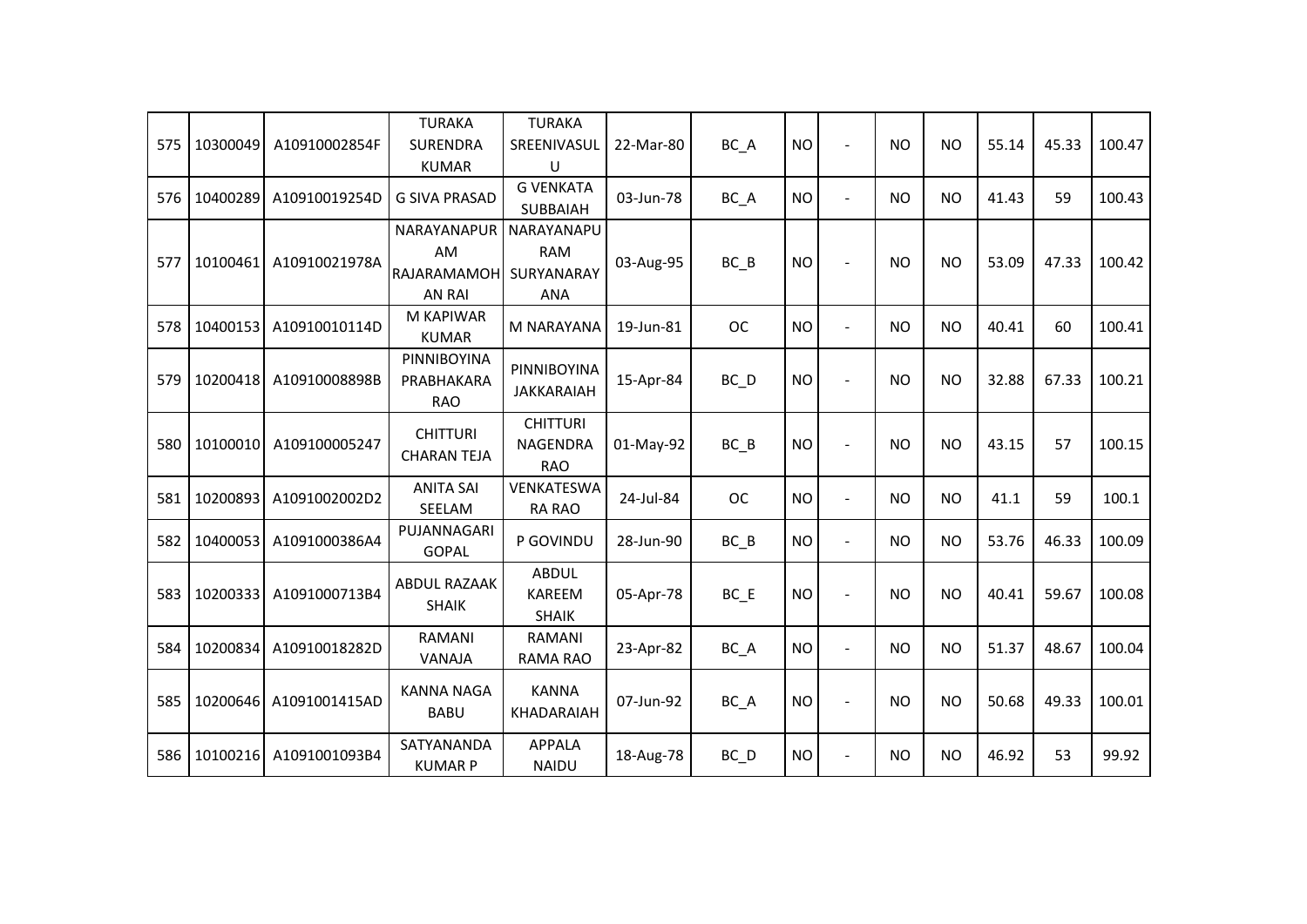| 587 | 10100270 | A109100134764 | <b>JAYA BHAGYA</b><br><b>LAXMIS</b>            | <b>S RAMA</b><br><b>KRISHNA RAO</b>    | 10-Jun-77 | $BC$ <sub>D</sub> | <b>NO</b>  | $\blacksquare$           | <b>NO</b> | <b>NO</b> | 39.04 | 60.67 | 99.71 |
|-----|----------|---------------|------------------------------------------------|----------------------------------------|-----------|-------------------|------------|--------------------------|-----------|-----------|-------|-------|-------|
| 588 | 10100261 | A1091001297C9 | <b>KOMMANA</b><br>SUBRAHMANYA SATYANARAYA<br>M | <b>SURYA</b><br><b>NA</b>              | 12-Feb-84 | $BC$ $B$          | <b>NO</b>  | $\blacksquare$           | <b>NO</b> | <b>NO</b> | 46.23 | 53.33 | 99.56 |
| 589 | 10400013 | A10910001025E | <b>CEEPURAM</b><br>SRIKANTH                    | <b>LINGAIAH</b><br><b>CHETTY</b>       | 10-Aug-70 | <b>OC</b>         | <b>YES</b> | OH                       | <b>NO</b> | <b>NO</b> | 32.19 | 67.33 | 99.52 |
| 590 | 10100148 | A109100070187 | <b>APPALA RAJU</b><br><b>MAJJI</b>             | NARASIMHUL<br>U                        | 08-Nov-77 | $BC$ <sub>D</sub> | <b>NO</b>  | $\blacksquare$           | <b>NO</b> | <b>NO</b> | 43.15 | 56.33 | 99.48 |
| 591 | 10100454 | A1091002154BC | <b>VADAPARTHI V</b><br><b>S S V PRASAD</b>     | V RAMARAO                              | 28-Jun-75 | <b>OC</b>         | <b>NO</b>  |                          | <b>NO</b> | <b>NO</b> | 52.74 | 46.67 | 99.41 |
| 592 | 10100434 | A1091002098F8 | SRIRAJA<br>RAJESWARI<br><b>DODDI</b>           | SURYANARAY<br><b>ANA DODDI</b>         | 11-Aug-85 | BC_D              | <b>NO</b>  |                          | <b>NO</b> | <b>NO</b> | 58.56 | 40.67 | 99.23 |
| 593 | 10200571 | A10910012421B | SWARNALATHA<br><b>BEJJAM</b>                   | <b>B UTTARAIAH</b>                     | 08-Aug-86 | <b>SC</b>         | <b>NO</b>  | $\overline{\phantom{a}}$ | <b>NO</b> | <b>NO</b> | 29.46 | 69.67 | 99.13 |
| 594 | 10200770 | A1091001688E8 | <b>PAVAN KUMAR</b><br><b>VITALA</b>            | <b>VENKATESWA</b><br><b>RA RAO</b>     | 13-Mar-84 | <b>OC</b>         | <b>NO</b>  | $\overline{\phantom{a}}$ | <b>NO</b> | <b>NO</b> | 28.77 | 70.33 | 99.1  |
| 595 | 10400264 | A10910017473A | <b>GUJJALA SIVA</b><br>LAKSHMI                 | <b>CHINNA</b><br><b>KULLAYAPPA</b>     | 10-May-96 | <b>ST</b>         | <b>NO</b>  | $\overline{\phantom{a}}$ | <b>NO</b> | <b>NO</b> | 27.4  | 71.67 | 99.07 |
| 596 | 10100215 | A1091001092C4 | <b>MALLA</b><br><b>HEMALATHA</b>               | <b>MALLA</b><br><b>MAHALAKSH</b><br>MI | 09-Jul-86 | $BC$ <sub>D</sub> | <b>NO</b>  |                          | <b>NO</b> | <b>NO</b> | 39.38 | 59.67 | 99.05 |
| 597 | 10300084 | A1091000486B2 | M VANI                                         | <b>KRISHNAIAH</b>                      | 30-Apr-84 | SC                | <b>NO</b>  | L.                       | <b>NO</b> | <b>NO</b> | 35.27 | 63.67 | 98.94 |
| 598 | 10200674 | A1091001476A4 | YARASU<br><b>THEJASVI</b>                      | YARASU<br>SADASIVAIAH                  | 04-Apr-89 | $BC$ $B$          | <b>NO</b>  | $\blacksquare$           | <b>NO</b> | <b>NO</b> | 20.89 | 78    | 98.89 |
| 599 | 10400244 | A1091001633D1 | P ABDUL<br><b>KHAYUM</b>                       | P ABDUL<br>RASHEED                     | 10-Sep-87 | $BC$ $B$          | <b>NO</b>  | $\blacksquare$           | <b>NO</b> | <b>NO</b> | 57.87 | 41    | 98.87 |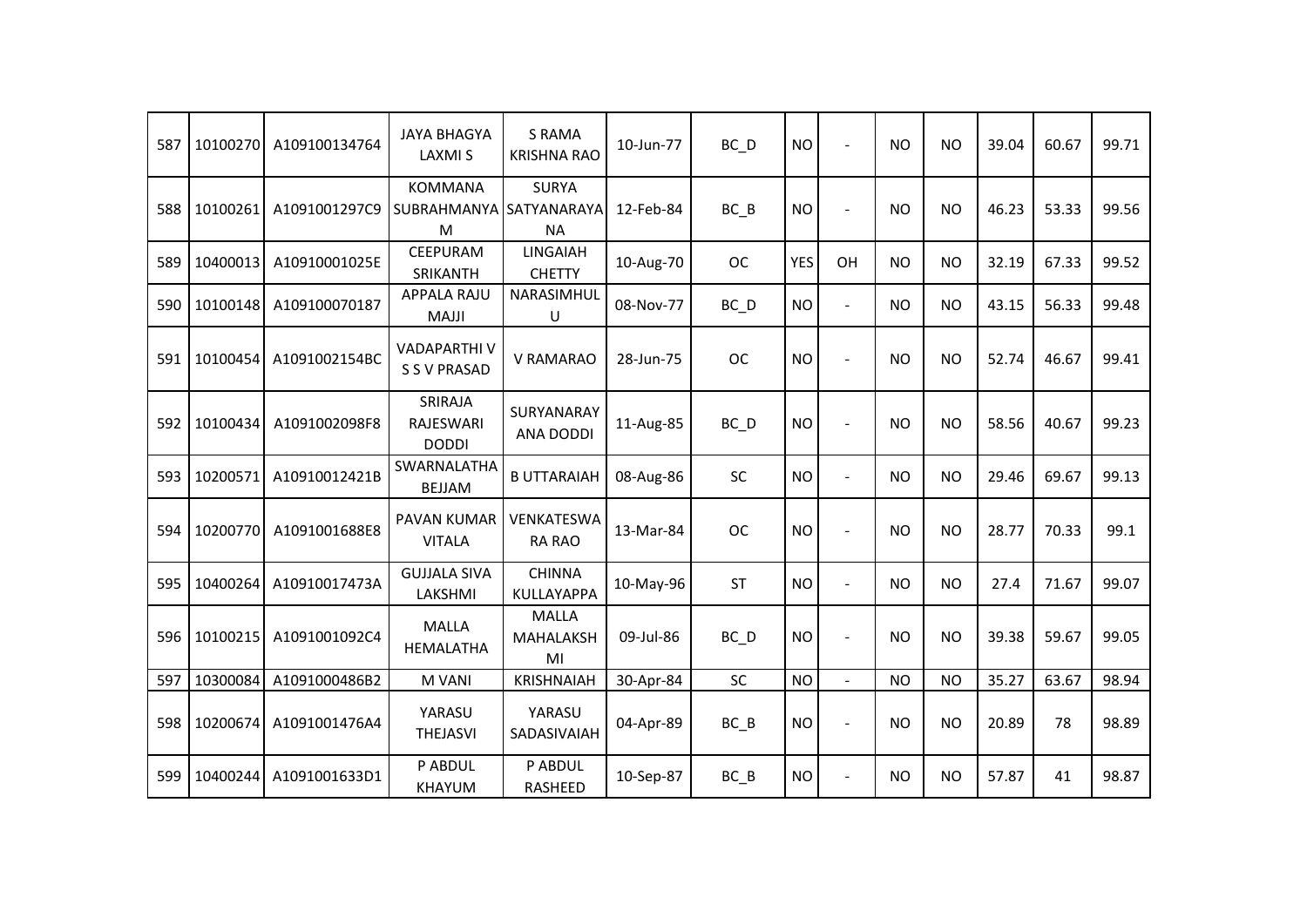| 600 | 10200832 | A1091001825B3 | <b>ITTADI ASHOK</b>                  | <b>YESUDAS</b>                                 | 10-Apr-83 | SC        | <b>NO</b> | $\overline{a}$ | <b>NO</b> | <b>NO</b> | 57.53 | 41.33 | 98.86 |
|-----|----------|---------------|--------------------------------------|------------------------------------------------|-----------|-----------|-----------|----------------|-----------|-----------|-------|-------|-------|
| 601 | 10300221 | A10910012101C | <b>PUTLUR RAJ</b><br><b>KUMAR</b>    | <b>PUTLUR</b><br><b>BHASKAR</b>                | 19-Jun-95 | SC        | <b>NO</b> | $\overline{a}$ | <b>NO</b> | <b>NO</b> | 30.13 | 68.67 | 98.8  |
| 602 | 10200990 | A10910022146B | <b>ADDEPALLI</b><br><b>RATNAM</b>    | YESUPADAM                                      | 05-Jul-72 | <b>SC</b> | <b>NO</b> | $\blacksquare$ | <b>NO</b> | <b>NO</b> | 29.79 | 69    | 98.79 |
| 603 | 10200452 | A10910009743A | <b>MARUMUDI</b><br><b>ANITA</b>      | YESU DASU                                      | 20-Jun-84 | SC        | <b>NO</b> | $\sim$         | <b>NO</b> | <b>NO</b> | 48.29 | 50.33 | 98.62 |
| 604 | 10400284 | A10910018983F | PETA VISHNU                          | <b>PETA</b><br><b>CHANDRAIAH</b>               | 15-Aug-91 | SC        | <b>NO</b> | $\blacksquare$ | <b>NO</b> | <b>NO</b> | 35.62 | 63    | 98.62 |
| 605 | 10200651 | A10910014274C | MUVVA KALYAN<br><b>CHAKRAVARTHY</b>  | <b>MUVVA</b><br><b>MADHAVA</b><br><b>RAO</b>   | 08-May-93 | <b>OC</b> | <b>NO</b> | $\sim$         | <b>NO</b> | <b>NO</b> | 34.24 | 64.33 | 98.57 |
| 606 | 10200608 | A10910013384F | <b>RAMA SITA</b><br>JONNALAGADD<br>Α | <b>VITAL RAO</b><br>SURYADEVARA                | 08-Jun-79 | <b>OC</b> | <b>NO</b> | ÷,             | <b>NO</b> | <b>NO</b> | 45.89 | 52.67 | 98.56 |
| 607 | 10100105 | A10910004651C | <b>KUMARI</b><br>PANDUGULA           | YASEPU                                         | 04-Aug-84 | SC        | <b>NO</b> | $\overline{a}$ | <b>NO</b> | <b>NO</b> | 32.19 | 66.33 | 98.52 |
| 608 | 10100384 | A1091001854B9 | <b>RAMESH</b><br><b>BONIGI</b>       | SEETHARAM                                      | 06-Jul-86 | BC_A      | <b>NO</b> | $\sim$         | <b>NO</b> | <b>NO</b> | 37.67 | 60.67 | 98.34 |
| 609 | 10200766 | A109100168148 | SONTI<br><b>JANAKIRAM</b>            | SONTI<br><b>VENKATESWA</b><br><b>RA RAO</b>    | 05-Jul-79 | <b>OC</b> | <b>NO</b> | $\overline{a}$ | <b>NO</b> | <b>NO</b> | 61.64 | 36.67 | 98.31 |
| 610 | 10200907 | A1091002024C4 | YENDURI RAMA<br><b>VARA PRASAD</b>   | Y V<br><b>JAGANMOHA</b><br>N RAO               | 01-Sep-95 | <b>OC</b> | <b>NO</b> |                | <b>NO</b> | <b>NO</b> | 46.57 | 51.67 | 98.24 |
| 611 | 10400032 | A109100021414 | <b>MOTA NAVEEN</b><br><b>KUMAR</b>   | <b>MOTA</b><br><b>CHENNA</b><br><b>KRISHNA</b> | 24-Jun-98 | <b>ST</b> | <b>NO</b> | $\overline{a}$ | <b>NO</b> | <b>NO</b> | 32.88 | 65.33 | 98.21 |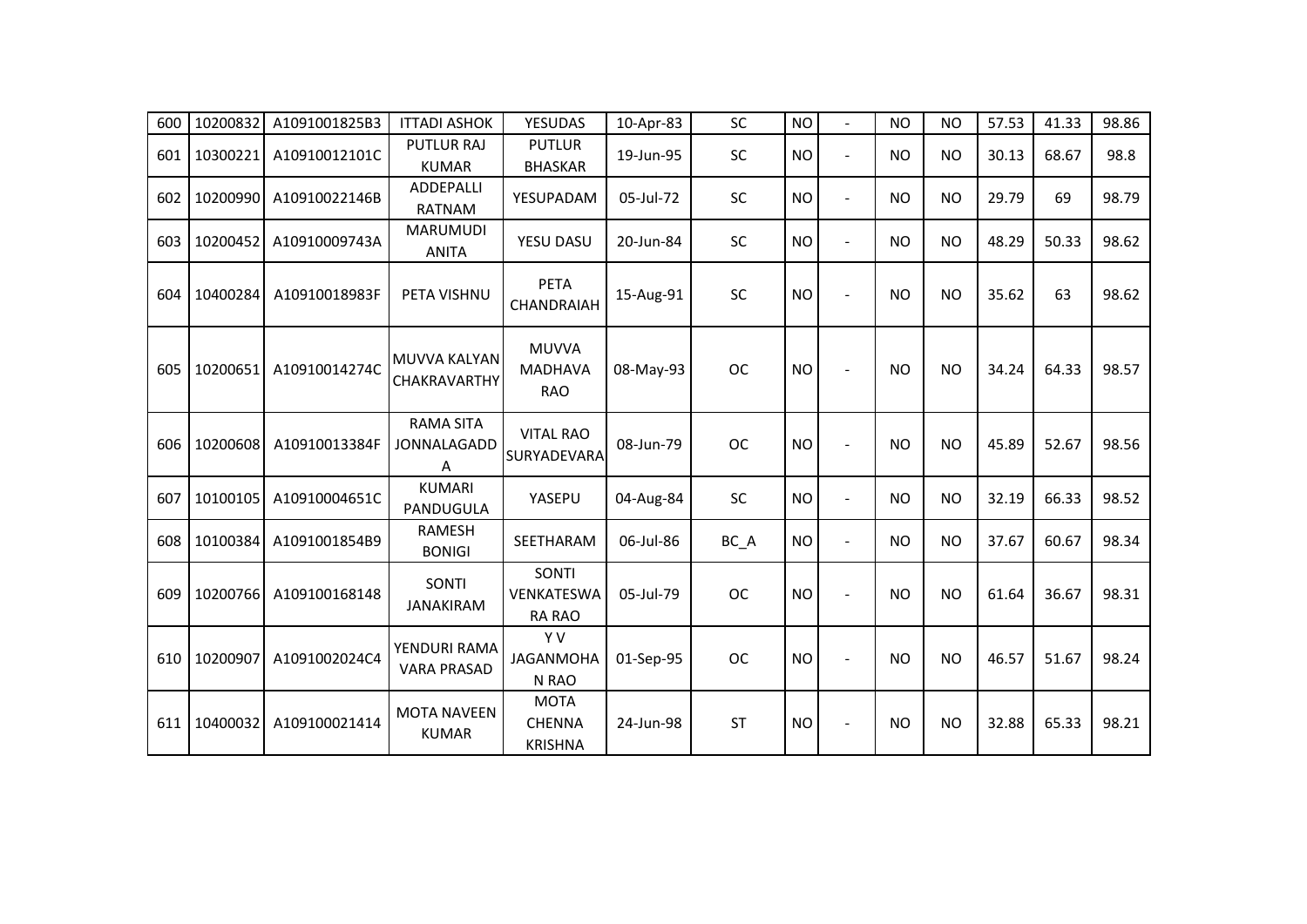| 612 | 10200955 | A109100213884 | PURNACHANDR<br><b>ARAO</b><br>YAMMANI                 | RAMAIAH<br>YAMMANI                                 | 12-Jul-78 | <b>OC</b>         | <b>NO</b> | $\sim$         | <b>NO</b> | <b>NO</b>  | 34.59 | 63.33 | 97.92 |
|-----|----------|---------------|-------------------------------------------------------|----------------------------------------------------|-----------|-------------------|-----------|----------------|-----------|------------|-------|-------|-------|
| 613 | 10200978 | A10910021884F | <b>KOTAPATI</b><br>SESHUMANI                          | <b>KOTAPATI</b><br>SRINIVASARA<br>$\Omega$         | 25-Jun-92 | $BC$ $B$          | <b>NO</b> |                | <b>NO</b> | <b>NO</b>  | 33.57 | 64.33 | 97.9  |
| 614 | 10400113 | A10910007647F | <b>MEKALA</b><br><b>MANOHAR</b>                       | <b>MEKALA</b><br><b>CHINNA</b><br><b>MADDILETI</b> | 12-Jun-97 | BC A              | <b>NO</b> | $\overline{a}$ | <b>NO</b> | <b>NO</b>  | 55.48 | 42.33 | 97.81 |
| 615 | 10200755 | A1091001663E8 | <b>TRIPURA</b><br><b>MANDURI</b>                      | SAMBASIVA<br><b>RAO</b>                            | 25-Jun-81 | <b>OC</b>         | <b>NO</b> | $\overline{a}$ | <b>NO</b> | <b>YES</b> | 29.46 | 68.33 | 97.79 |
| 616 | 10200813 | A10910017847A | ANJANEYULU<br><b>ROYYALA</b>                          | <b>SUBBARAO</b>                                    | 16-Apr-87 | $BC$ <sub>D</sub> | <b>NO</b> | $\blacksquare$ | <b>NO</b> | <b>NO</b>  | 29.79 | 68    | 97.79 |
| 617 | 10200356 | A10910007562D | <b>SUNIL KUMAR</b><br><b>BURADAGUNTA</b>              | BHASKARARA<br>O<br><b>BURADAGUNT</b><br>A          | 13-Jun-81 | SC                | <b>NO</b> |                | <b>NO</b> | <b>NO</b>  | 45.89 | 51.67 | 97.56 |
| 618 | 10200535 | A109100117077 | <b>KUNTIGORLA</b><br><b>BRAHMAYYA</b>                 | <b>KUNTIGORLA</b><br>SATTIBABU                     | 10-Aug-94 | BC D              | <b>NO</b> | $\blacksquare$ | <b>NO</b> | <b>NO</b>  | 67.12 | 30.33 | 97.45 |
| 619 | 10400045 | A1091000336CE | <b>K VEERA</b><br>NAGENDRA                            | <b>K NAGANNA</b>                                   | 05-Mar-78 | <b>SC</b>         | <b>NO</b> | $\overline{a}$ | <b>NO</b> | <b>NO</b>  | 40.41 | 57    | 97.41 |
| 620 | 10200108 | A109100022365 | <b>KALYAN</b><br><b>CHAKRAVARTHI</b><br><b>KANDRU</b> | MUTHYALU<br>KANDRU                                 | 02-Aug-79 | $BC$ $B$          | <b>NO</b> |                | <b>NO</b> | <b>NO</b>  | 52.74 | 44.67 | 97.41 |
| 621 | 10300089 | A109100050963 | KALAVAKUNTA<br><b>BHARGAVI</b>                        | KE<br>SREENIVASUL<br>$\sf U$                       | 15-Jun-84 | <b>OC</b>         | <b>NO</b> | $\sim$         | <b>NO</b> | <b>NO</b>  | 26.71 | 70.67 | 97.38 |
| 622 | 10100094 | A10910004294B | <b>BABU RAO</b><br><b>MEESALA</b>                     | SATYANARAYA<br><b>NA</b>                           | 28-Aug-82 | SC                | <b>NO</b> | $\blacksquare$ | <b>NO</b> | <b>NO</b>  | 38.7  | 58.67 | 97.37 |
| 623 | 10200938 | A1091002101FC | GADDAM<br>SANJAY                                      | <b>GADDAM</b><br>PRASAD                            | 30-Aug-93 | <b>SC</b>         | <b>NO</b> | $\blacksquare$ | <b>NO</b> | <b>NO</b>  | 54.45 | 42.67 | 97.12 |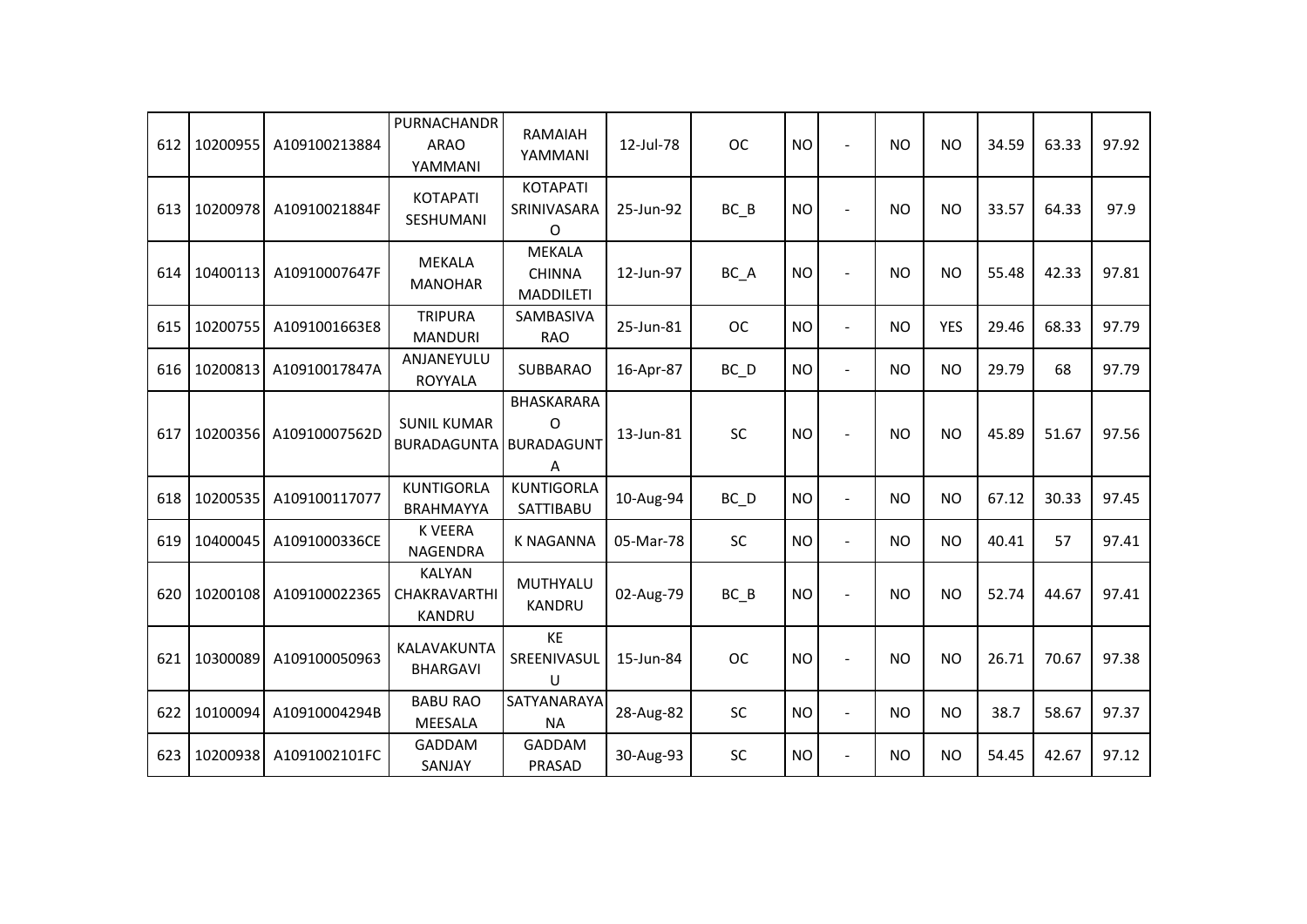| 624 | 10200189 | A1091000396DA | <b>ARUNA KUMARI</b><br>PADARLA                 | <b>JAYARAO</b>                                 | 05-Aug-84 | SC                             | <b>NO</b> | $\blacksquare$ | <b>NO</b> | <b>NO</b> | 32.54 | 64.33 | 96.87 |
|-----|----------|---------------|------------------------------------------------|------------------------------------------------|-----------|--------------------------------|-----------|----------------|-----------|-----------|-------|-------|-------|
| 625 | 10200952 | A1091002131F2 | <b>AKKALA SIVA</b><br><b>NAGA LAKSHMI</b>      | <b>SANTAIAH</b>                                | 23-Aug-85 | SC                             | <b>NO</b> | $\sim$         | <b>NO</b> | <b>NO</b> | 31.16 | 65.67 | 96.83 |
| 626 | 10200430 | A10910009186D | <b>KODAMALA</b><br>SAMSON                      | <b>K CHANDRA</b><br><b>SEKHAR</b>              | 07-May-94 | $BC$ <sub><math>C</math></sub> | <b>NO</b> | $\overline{a}$ | <b>NO</b> | <b>NO</b> | 50    | 46.67 | 96.67 |
| 627 | 10100003 | A109100001291 | <b>VIJAYA SUSHMA</b><br><b>REVU</b>            | <b>LATE CHINA</b><br><b>NAGESWARA</b><br>RAO R | 10-Jun-90 | SC                             | <b>NO</b> | $\overline{a}$ | <b>NO</b> | <b>NO</b> | 34.59 | 62    | 96.59 |
| 628 | 10100339 | A1091001587E1 | <b>CHANDRA</b><br><b>SKEHAR</b><br>KURMAVARAPU | <b>BALAYOGI</b>                                | 11-Mar-85 | BC_A                           | <b>NO</b> | $\blacksquare$ | <b>NO</b> | <b>NO</b> | 33.22 | 63.33 | 96.55 |
| 629 | 10400150 | A1091000999A8 | A SREEDEVI                                     | A MADDULETI<br><b>REDDY</b>                    | 03-Feb-82 | <b>OC</b>                      | <b>NO</b> | $\blacksquare$ | <b>NO</b> | <b>NO</b> | 26.71 | 69.67 | 96.38 |
| 630 | 10400154 | A1091001013F5 | RAGHAVENDRA<br><b>GUPTA</b><br><b>KOPPARAM</b> | K<br>RAGHURAMUL<br>U                           | 27-May-83 | <b>OC</b>                      | <b>NO</b> | $\sim$         | <b>NO</b> | <b>NO</b> | 24.32 | 72    | 96.32 |
| 631 | 10200164 | A109100035054 | JAGANNADHAM JAGANNADHA<br>SRINIVAS             | M SUBBARAO                                     | 14-Jul-90 | <b>ST</b>                      | <b>NO</b> | $\blacksquare$ | <b>NO</b> | <b>NO</b> | 34.24 | 62    | 96.24 |
| 632 | 10100351 | A109100165064 | <b>GOLLA</b><br>BALAKRISHNA                    | <b>CHALAPATHI</b><br><b>RAO</b>                | 01-Jul-81 | <b>OC</b>                      | <b>NO</b> | $\blacksquare$ | <b>NO</b> | <b>NO</b> | 68.84 | 27.33 | 96.17 |
| 633 | 10200402 | A10910008512F | PINJALA<br><b>BHARGAVA</b>                     | PINJALA<br><b>GANESH BABU</b>                  | 10-Aug-93 | $BC$ $B$                       | <b>NO</b> | $\blacksquare$ | <b>NO</b> | <b>NO</b> | 55.48 | 40.67 | 96.15 |
| 634 | 10200622 | A1091001370BC | GANGABHAVAN<br><b>I KEMISETTY</b>              | <b>RAMU</b>                                    | 19-Jul-81 | SC                             | <b>NO</b> |                | <b>NO</b> | <b>NO</b> | 54.45 | 41.67 | 96.12 |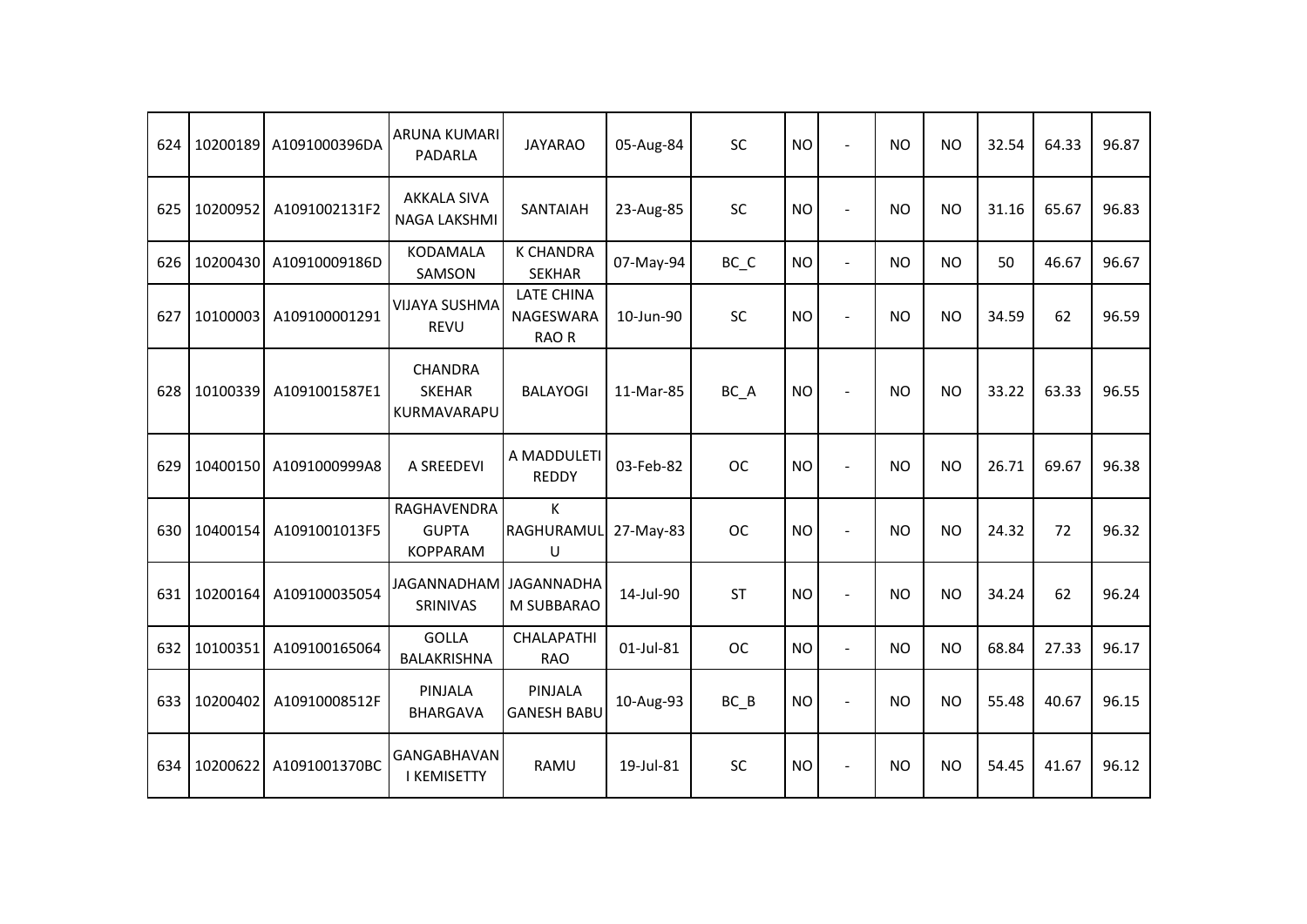| 635 | 10400069 | A109100050074 | <b>MACHANI SREE</b><br><b>GOWRI</b>                 | M<br><b>BRAMHAIAH</b>                                              | 30-Jun-86 | $BC$ $B$  | <b>NO</b> | $\overline{a}$ | <b>NO</b> | <b>NO</b> | 48.98 | 47    | 95.98 |
|-----|----------|---------------|-----------------------------------------------------|--------------------------------------------------------------------|-----------|-----------|-----------|----------------|-----------|-----------|-------|-------|-------|
| 636 | 10200544 | A1091001185F3 | <b>VIJAYA LAKSHMI</b><br><b>GUDIPATI</b>            | ANJANEYULU                                                         | 27-May-79 | BC_A      | <b>NO</b> | ÷,             | <b>NO</b> | <b>NO</b> | 61.3  | 34.67 | 95.97 |
| 637 | 10200743 | A1091001634CC | PACHCHIGOLLA<br><b>HARSHINIDEVI</b>                 | PACHCHIGOLL<br>A DURGARAO                                          | 12-Jul-93 | <b>SC</b> | <b>NO</b> | $\overline{a}$ | <b>NO</b> | <b>NO</b> | 35.62 | 60.33 | 95.95 |
| 638 | 10300257 | A1091001474D8 | <b>SAMBHATRA</b><br>SRIDHAR                         | <b>SIVA PRASAD</b>                                                 | 23-Apr-83 | <b>OC</b> | <b>NO</b> | $\blacksquare$ | <b>NO</b> | <b>NO</b> | 47.26 | 48.67 | 95.93 |
| 639 | 10100365 | A10910017581B | <b>LOLLA</b><br>PRIYANKA                            | <b>LOLLA</b><br>NAGESWARA<br><b>RAO</b>                            | 04-Dec-95 | $BC$ $B$  | <b>NO</b> | $\overline{a}$ | <b>NO</b> | <b>NO</b> | 41.43 | 54.33 | 95.76 |
| 640 | 10200213 | A109100046661 | <b>BATTULA</b><br>SAHITYA                           | <b>BATTULA</b><br><b>VENKATA</b><br><b>KOTESWARA</b><br><b>RAO</b> | 12-Jan-98 | BC_A      | <b>NO</b> | ÷              | <b>NO</b> | <b>NO</b> | 28.08 | 67.67 | 95.75 |
| 641 | 10300012 | A1091000065F4 | <b>G BHARATH</b><br><b>KUMAR</b>                    | <b>G HARI</b><br><b>KRISHNA</b>                                    | 25-Aug-81 | SC        | <b>NO</b> | $\blacksquare$ | <b>NO</b> | <b>NO</b> | 37.67 | 58    | 95.67 |
| 642 | 10200792 | A109100173466 | KUKKAMALLA<br><b>SUPRIYA</b>                        | KUKKAMALLA<br>SANJEEVA<br><b>RAO</b>                               | 24-Apr-95 | SC        | <b>NO</b> | $\blacksquare$ | <b>NO</b> | <b>NO</b> | 36.3  | 59.33 | 95.63 |
| 643 | 10200821 | A1091001804C5 | <b>TADEPALLI</b><br><b>DIVYA</b><br><b>BHARATHI</b> | <b>TADEPALLI</b><br>SRIMANNARA<br>YANA                             | 08-Oct-90 | <b>OC</b> | <b>NO</b> | $\sim$         | <b>NO</b> | <b>NO</b> | 34.24 | 61.33 | 95.57 |
| 644 | 10300178 | A109100102972 | S FIROZ                                             | S SYED                                                             | 27-Jul-91 | <b>OC</b> | <b>NO</b> | $\blacksquare$ | <b>NO</b> | <b>NO</b> | 21.24 | 74.33 | 95.57 |
| 645 | 10100470 | A1091002238BE | <b>ARAVILLI</b><br><b>VENKATA</b><br><b>RAMANA</b>  | <b>RANGA</b>                                                       | 22-Feb-79 | <b>OC</b> | <b>NO</b> | $\overline{a}$ | <b>NO</b> | <b>NO</b> | 55.48 | 40    | 95.48 |
| 646 | 10300029 | A10910002112B | <b>MUDE JYOTHI</b>                                  | <b>MUDE</b><br><b>HANUMA</b><br><b>NAIK</b>                        | 13-Nov-93 | <b>ST</b> | <b>NO</b> |                | <b>NO</b> | <b>NO</b> | 41.43 | 54    | 95.43 |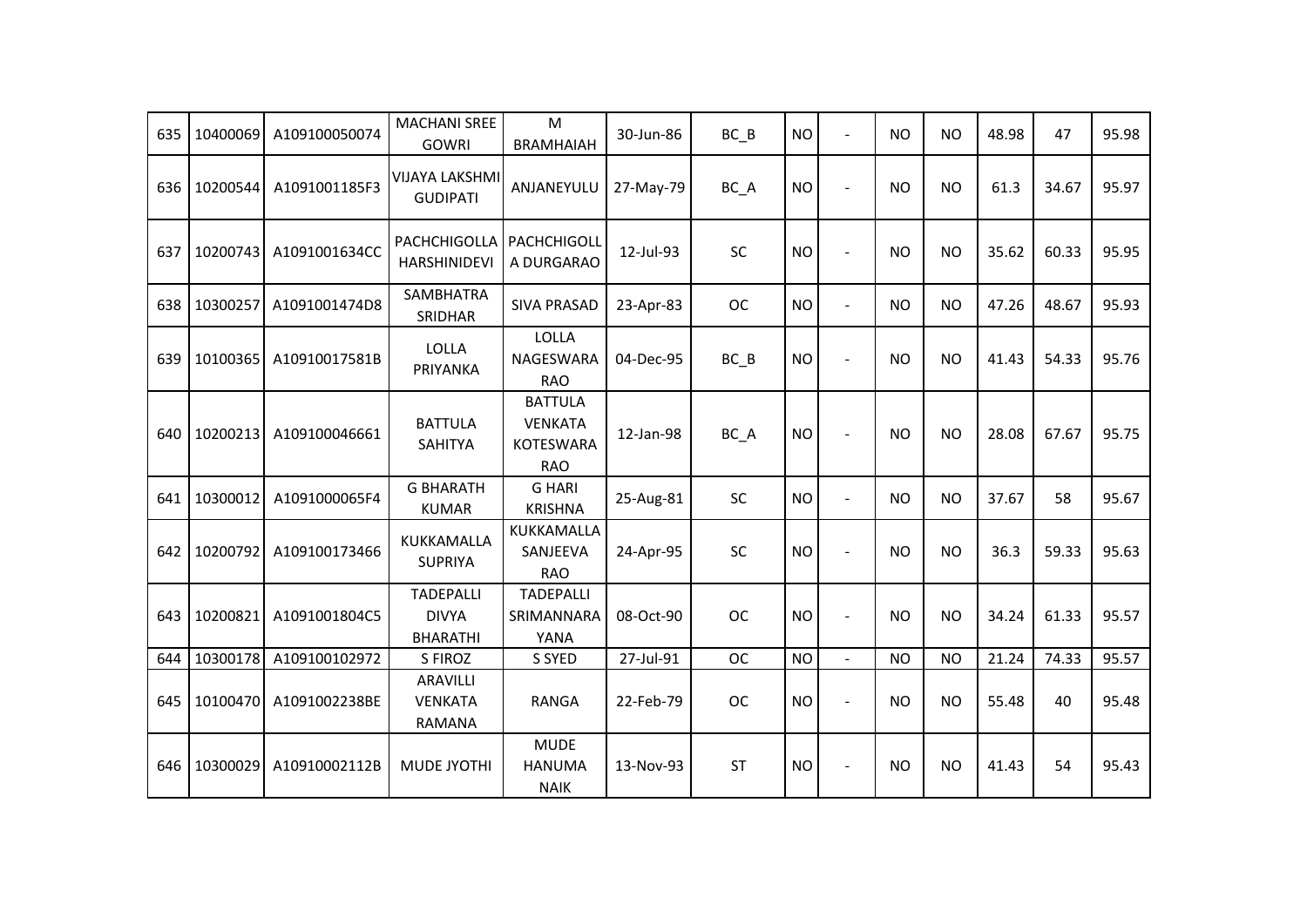| 647 | 10100232 | A109100118454 | <b>TATA RAO</b><br>KADIYAPU                   | PRASADU                                         | 04-Apr-75 | BC_A              | <b>NO</b> | $\overline{a}$           | <b>NO</b> | <b>NO</b>  | 28.08 | 67.33 | 95.41 |
|-----|----------|---------------|-----------------------------------------------|-------------------------------------------------|-----------|-------------------|-----------|--------------------------|-----------|------------|-------|-------|-------|
| 648 | 10400080 | A10910005554F | <b>SHAIK JUBER</b><br>AHAMMED                 | <b>SHAIK</b><br><b>MAHABOOB</b><br><b>BASHA</b> | 01-Jul-85 | $BC$ $E$          | <b>NO</b> | $\overline{a}$           | <b>NO</b> | <b>NO</b>  | 39.38 | 56    | 95.38 |
| 649 | 10200186 | A10910003931B | <b>DINESH KUMAR</b><br>PAMIDI                 | <b>ISRAEL PAMIDI</b>                            | 30-Jun-85 | SC                | <b>NO</b> | $\overline{a}$           | <b>NO</b> | <b>NO</b>  | 51.37 | 44    | 95.37 |
| 650 | 10100394 | A10910018878E | <b>RAMESH NAIDU</b><br><b>GUNUPURU</b>        | <b>SIMHACHALA</b><br>M                          | 11-Jun-85 | $BC$ <sub>D</sub> | <b>NO</b> | $\blacksquare$           | <b>NO</b> | <b>YES</b> | 48.63 | 46.67 | 95.3  |
| 651 | 10300225 | A109100125548 | SALLAGALLA<br><b>VISWA</b><br><b>BHARATHI</b> | SALLAGALLA<br><b>VENKATA</b><br>RAMANA          | 16-Mar-94 | SC                | <b>NO</b> | L,                       | <b>NO</b> | <b>NO</b>  | 22.6  | 72.67 | 95.27 |
| 652 | 10100273 | A109100135765 | NIRUGONDULA<br>DHARMENDRA                     | <b>DHARMA</b><br>RAJU                           | 27-Apr-80 | <b>ST</b>         | <b>NO</b> | $\overline{\phantom{a}}$ | <b>NO</b> | <b>NO</b>  | 58.22 | 37    | 95.22 |
| 653 | 10200624 | A109100137224 | <b>NAGA JYOTHI</b><br>KOLLURU                 | <b>PULLA RAO</b>                                | 05-May-85 | BC_A              | <b>NO</b> | $\blacksquare$           | <b>NO</b> | <b>NO</b>  | 33.22 | 62    | 95.22 |
| 654 | 10100044 | A10910001724E | ANANTACHAND<br><b>RA CHODISETTI</b>           | <b>THAMMARAO</b><br><b>CHODISETTI</b>           | 03-Jan-88 | <b>OC</b>         | <b>NO</b> | $\overline{a}$           | <b>NO</b> | <b>NO</b>  | 19.18 | 76    | 95.18 |
| 655 | 10200530 | A1091001161B3 | <b>ABDUL</b><br>REHAMAN                       | <b>ABDUL</b><br><b>GAFFAR</b>                   | 16-Feb-80 | $BC$ $E$          | <b>NO</b> | $\blacksquare$           | <b>NO</b> | <b>NO</b>  | 41.78 | 53.33 | 95.11 |
| 656 | 10100391 | A109100187523 | <b>REMULLA</b><br>SUNANDA                     | <b>JOHN</b>                                     | 31-Aug-76 | SC                | <b>NO</b> | $\blacksquare$           | <b>NO</b> | <b>NO</b>  | 39.04 | 56    | 95.04 |
| 657 | 10100462 | A1091002205AE | <b>MARPU</b><br><b>ESWARA RAO</b>             | <b>MARPU</b><br>LAXMANA<br><b>RAO</b>           | 12-Jun-91 | BC_A              | <b>NO</b> | $\overline{\phantom{a}}$ | <b>NO</b> | <b>NO</b>  | 63.36 | 31.67 | 95.03 |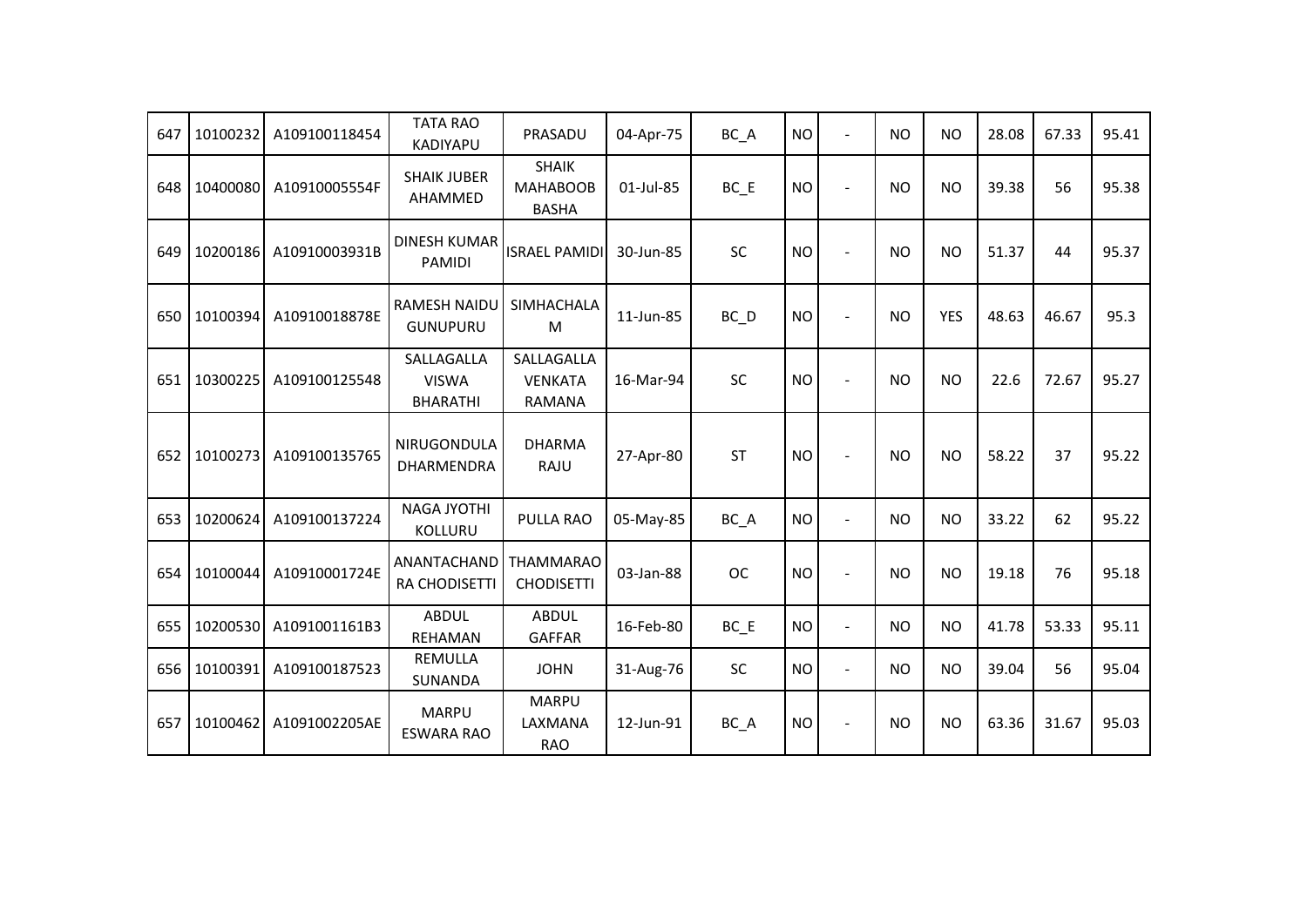| 658 | 10100067 | A1091000302A5 | <b>SURESH KUMAR</b><br><b>DONEPUDI</b>               | <b>VENKATARAO</b>                                 | 05-Sep-80 | BC_A      | <b>NO</b> | $\overline{a}$ | <b>NO</b>      | <b>NO</b> | 62.33 | 32.67 | 95    |
|-----|----------|---------------|------------------------------------------------------|---------------------------------------------------|-----------|-----------|-----------|----------------|----------------|-----------|-------|-------|-------|
| 659 | 10100014 | A109100007014 | <b>KOPPOJU</b><br><b>NARAYANA</b><br><b>DHANUSHA</b> | <b>KOPPOJU</b><br><b>RAMAKRISHN</b><br>A          | 21-Apr-96 | $BC$ $B$  | <b>NO</b> | $\blacksquare$ | <b>NO</b>      | <b>NO</b> | 48.98 | 46    | 94.98 |
| 660 | 10400224 | A1091001502FC | <b>MEENAKSHIT</b>                                    | <b>T RAMAIAH</b>                                  | 11-Aug-81 | BC_A      | <b>NO</b> | $\blacksquare$ | <b>NO</b>      | <b>NO</b> | 44.18 | 50.67 | 94.85 |
| 661 | 10100443 | A109100211614 | <b>SURESH</b><br><b>BHEEMUNI</b>                     | <b>KAMESWARA</b><br><b>RAO</b><br><b>BHEEMUNI</b> | 01-Jun-81 | BC_A      | <b>NO</b> | $\blacksquare$ | <b>NO</b>      | <b>NO</b> | 41.1  | 53.67 | 94.77 |
| 662 | 10100283 | A10910013859C | LAVANYA BANDI                                        | <b>RAMA RAO</b><br><b>BANDI</b>                   | 24-Jun-92 | SC        | <b>NO</b> | $\blacksquare$ | <b>NO</b>      | <b>NO</b> | 28.43 | 66.33 | 94.76 |
| 663 | 10200983 | A1091002202BC | <b>ANANTHA</b><br>MANJU<br><b>KRISHNA</b>            | C<br>SREENIVASUL<br>U                             | 05-May-80 | BC A      | <b>NO</b> |                | <b>NO</b>      | <b>NO</b> | 27.05 | 67.67 | 94.72 |
| 664 | 10300102 | A1091000580E8 | <b>THURAKA</b><br>SIVAPRASAD                         | <b>THURAKA</b><br>NARASIMHUL<br>$\cup$            | 05-Jul-94 | <b>SC</b> | <b>NO</b> |                | N <sub>O</sub> | <b>NO</b> | 55.82 | 38.67 | 94.49 |
| 665 | 10200514 | A109100111846 | <b>RAVI KUMAR</b><br><b>BYTHA</b>                    | RAMALINGAM<br><b>BYTHA</b>                        | 09-Jun-80 | BC B      | <b>NO</b> | $\blacksquare$ | <b>NO</b>      | <b>NO</b> | 43.15 | 51.33 | 94.48 |
| 666 | 10300406 | A10910021551E | <b>BATTENA</b><br><b>JOYPRIYA</b><br>ANGEL           | <sub>R</sub><br>SUBBARAYUD<br>U                   | 25-Jun-98 | <b>SC</b> | <b>NO</b> | $\overline{a}$ | <b>NO</b>      | <b>NO</b> | 17.13 | 77.33 | 94.46 |
| 667 | 10200049 | A1091000109ED | RAJASEKHAR<br><b>GANDIKOTA</b>                       | MALLIKHARJU<br><b>NA SASTRY</b>                   | 17-Aug-84 | <b>OC</b> | <b>NO</b> | $\overline{a}$ | <b>NO</b>      | <b>NO</b> | 39.04 | 55.33 | 94.37 |
| 668 | 10100404 | A109100191737 | SAJJA BHARANI<br><b>KUMAR</b>                        | SAJJA<br>GANGAYYA                                 | 28-Dec-89 | $BC$ $B$  | <b>NO</b> | $\blacksquare$ | <b>NO</b>      | <b>NO</b> | 39.04 | 55.33 | 94.37 |
| 669 | 10100234 | A10910011948E | <b>KOMALA</b><br><b>DUNGA</b>                        | <b>NOOKA RAJU</b>                                 | 15-Jun-81 | $BC$ $B$  | <b>NO</b> | $\blacksquare$ | <b>NO</b>      | <b>NO</b> | 50.68 | 43.67 | 94.35 |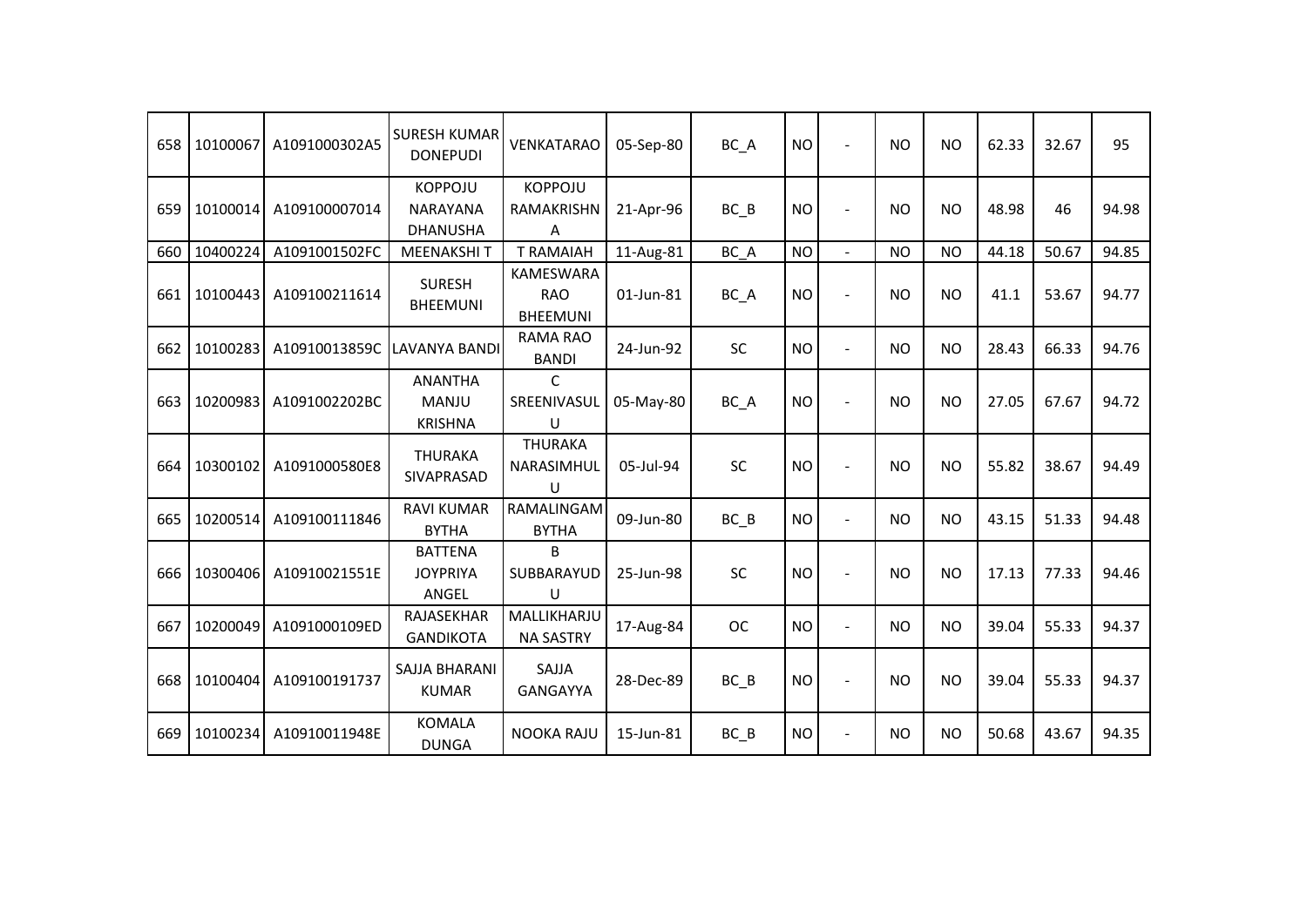| 670 | 10200485 | A10910010552D | <b>NAGAMANI</b><br>PILLI               | <b>SURYA</b><br><b>NARAYANA</b><br><b>RAO</b>        | 19-Oct-81 | SC        | <b>NO</b>  | ÷,             | <b>NO</b> | <b>NO</b> | 32.88 | 61.33 | 94.21 |
|-----|----------|---------------|----------------------------------------|------------------------------------------------------|-----------|-----------|------------|----------------|-----------|-----------|-------|-------|-------|
| 671 | 10400116 | A1091000772CD | Y MOHAN<br><b>KRISHNA</b>              | Y LAKSHMI<br><b>NARAYANA</b>                         | 27-Apr-89 | $BC$ $B$  | <b>NO</b>  | $\blacksquare$ | <b>NO</b> | <b>NO</b> | 42.46 | 51.67 | 94.13 |
| 672 | 10300019 | A109100013294 | <b>THUNGA</b><br>THEJASWI              | <b>THUNGA</b><br><b>BHASKAR</b><br><b>NAIDU</b>      | 20-Aug-94 | <b>OC</b> | <b>NO</b>  | $\blacksquare$ | <b>NO</b> | <b>NO</b> | 26.71 | 67.33 | 94.04 |
| 673 | 10100282 | A10910013845E | SURYAKALA<br><b>KOLLA</b>              | <b>NAGA RAJU</b>                                     | 06-Oct-78 | <b>OC</b> | <b>YES</b> | OH             | <b>NO</b> | <b>NO</b> | 22.94 | 71    | 93.94 |
| 674 | 10200044 | A1091000093EE | SUBRAHMANYA<br><b>M TANDRA</b>         | VENKAIAH                                             | 01-Jun-76 | <b>OC</b> | <b>YES</b> | OH             | <b>NO</b> | <b>NO</b> | 47.6  | 46.33 | 93.93 |
| 675 | 10100276 | A109100136647 | <b>HARIPRASAD</b><br>SASUMANA          | <b>BHASKARA</b><br><b>RAO</b>                        | 15-Jul-88 | BC_A      | <b>NO</b>  | $\blacksquare$ | <b>NO</b> | <b>NO</b> | 50.68 | 43    | 93.68 |
| 676 | 10100016 | A1091000075E4 | <b>RAJKUMAR</b><br>SAKA                | <b>RANGARAO</b>                                      | 10-Aug-81 | <b>SC</b> | <b>NO</b>  | $\blacksquare$ | <b>NO</b> | <b>NO</b> | 37.67 | 56    | 93.67 |
| 677 | 10400199 | A10910013096F | CHINTAKAYALA<br>NAGAMADDAIA<br>H       | CHINTAKAYAL<br>A VENKATA<br>SWAMY                    | 20-Jun-93 | BC_A      | <b>NO</b>  | $\overline{a}$ | <b>NO</b> | <b>NO</b> | 61.3  | 32.33 | 93.63 |
| 678 | 10100103 | A1091000457F7 | <b>LIKHITAPUDI</b><br>SUBHAKAR         | <b>RAMACHAND</b><br><b>RA RAO</b>                    | 06-Aug-74 | SC        | <b>NO</b>  | $\blacksquare$ | <b>NO</b> | <b>NO</b> | 32.19 | 61.33 | 93.52 |
| 679 | 10200015 | A1091000028CD | <b>KUSUMA</b><br><b>SUNTANI</b>        | SATYANARAYA<br><b>NA</b>                             | 19-Aug-85 | <b>OC</b> | <b>NO</b>  | $\blacksquare$ | <b>NO</b> | <b>NO</b> | 29.46 | 64    | 93.46 |
| 680 | 10200412 | A1091000880CD | <b>RAMESH</b><br><b>KUMAR MATE</b>     | <b>BAPUJI</b>                                        | 07-Apr-76 | SC        | <b>NO</b>  | $\blacksquare$ | <b>NO</b> | <b>NO</b> | 41.78 | 51.67 | 93.45 |
| 681 | 10100277 | A109100136713 | <b>MATTAPARTI</b><br><b>HEMA LATHA</b> | <b>MATTAPARTI</b><br><b>VISVESWARA</b><br><b>RAO</b> | 10-Jan-78 | $BC$ $B$  | <b>NO</b>  | $\overline{a}$ | <b>NO</b> | <b>NO</b> | 40.07 | 53.33 | 93.4  |
| 682 | 10400238 | A1091001590BD | <b>KOTHA</b><br><b>JHANSIRANI</b>      | <b>KOTHA</b><br>CHENNAREDD<br>Υ                      | 13-May-91 | <b>OC</b> | <b>NO</b>  | $\overline{a}$ | <b>NO</b> | <b>NO</b> | 51.37 | 42    | 93.37 |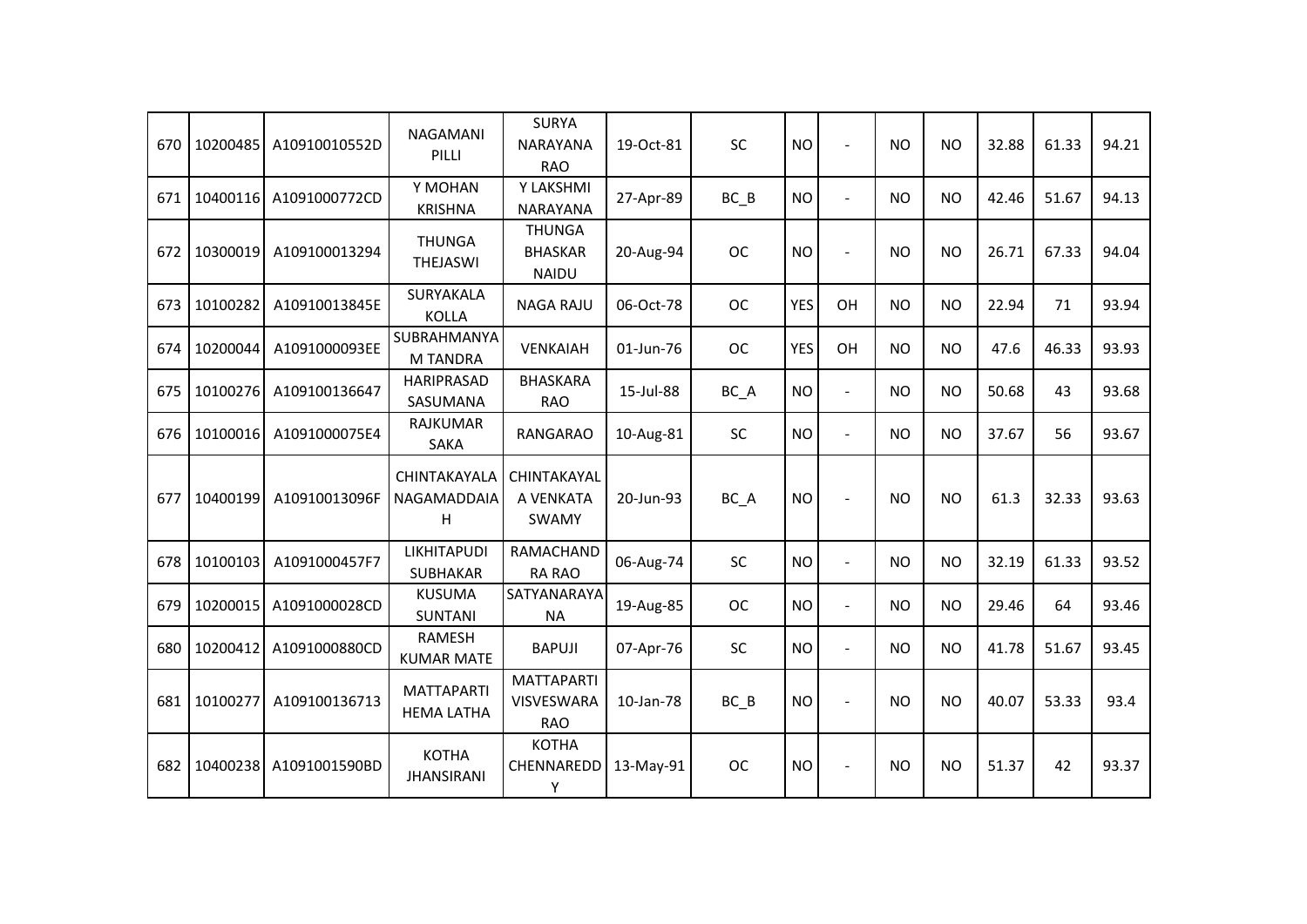| 683 | 10200377 | A109100079876 | <b>KOLIKIPUDI</b><br><b>ANITHA</b>            | <b>K V PRASADA</b><br><b>RAO</b>   | 06-Jun-78 | SC        | <b>NO</b> | $\overline{\phantom{a}}$ | <b>NO</b> | <b>NO</b> | 23.63 | 69.67 | 93.3  |
|-----|----------|---------------|-----------------------------------------------|------------------------------------|-----------|-----------|-----------|--------------------------|-----------|-----------|-------|-------|-------|
| 684 | 10100021 | A109100008761 | <b>DHANALA</b><br><b>VIJAYA LAKSHMI</b>       | VENKATESWA<br><b>RLU</b>           | 23-Aug-82 | <b>OC</b> | <b>NO</b> |                          | <b>NO</b> | <b>NO</b> | 36.3  | 57    | 93.3  |
| 685 | 10300108 | A109100061835 | VADANAPALLE<br><b>ABDUL RAHIM</b>             | V PITCHAIAH                        | 01-Jul-83 | $BC$ $B$  | <b>NO</b> |                          | <b>NO</b> | <b>NO</b> | 35.96 | 57.33 | 93.29 |
| 686 | 10200169 | A109100035667 | <b>ANAND PRASAD</b><br><b>PARUCHURI</b>       | VENKAIAH                           | 24-Jan-83 | <b>OC</b> | <b>NO</b> | $\blacksquare$           | <b>NO</b> | <b>NO</b> | 35.27 | 58    | 93.27 |
| 687 | 10200024 | A109100004698 | <b>SUJATHA</b><br><b>BATTULA</b>              | <b>RAJA RAO</b>                    | 11-Jun-78 | <b>OC</b> | <b>NO</b> | $\overline{a}$           | <b>NO</b> | <b>NO</b> | 34.93 | 58.33 | 93.26 |
| 688 | 10300030 | A109100021293 | MOHANKUMAR<br><b>GEETHANJALU</b>              | N MOHAN<br><b>KUMAR</b>            | 07-Jul-93 | $BC$ $B$  | <b>NO</b> |                          | <b>NO</b> | <b>NO</b> | 30.82 | 62.33 | 93.15 |
| 689 | 10400188 | A109100124597 | <b>GADE</b><br><b>KOTESWARA</b><br><b>RAO</b> | <b>RATNAM</b>                      | 15-Jun-85 | <b>SC</b> | <b>NO</b> |                          | <b>NO</b> | <b>NO</b> | 38.01 | 55    | 93.01 |
| 690 | 10200956 | A10910021396D | ZULAKANTI<br><b>SAKETH</b>                    | ZULAKANTI<br>YEDUKONDAL<br>U       | 15-Aug-95 | <b>OC</b> | <b>NO</b> |                          | <b>NO</b> | <b>NO</b> | 37.67 | 55.33 | 93    |
| 691 | 10100347 | A10910016439D | KILLARI<br><b>VENKATA</b><br>RAMANAMMA        | KILLARI RAMU                       | 10-Jun-90 | BC D      | <b>NO</b> |                          | <b>NO</b> | <b>NO</b> | 49.65 | 43.33 | 92.98 |
| 692 | 10200091 | A1091000188AA | <b>SHAIK ILIYAZ</b><br><b>BASHA</b>           | <b>SHAIK</b><br><b>MASTAN VALI</b> | 12-Nov-94 | $BC$ $E$  | <b>NO</b> | $\overline{\phantom{a}}$ | <b>NO</b> | <b>NO</b> | 31.85 | 61    | 92.85 |
| 693 | 10200217 | A10910004754C | SINGAMSETTI<br>SRIDEVI                        | <b>SUBBARAO S</b>                  | 12-May-79 | <b>OC</b> | <b>NO</b> | $\blacksquare$           | <b>NO</b> | <b>NO</b> | 43.15 | 49.67 | 92.82 |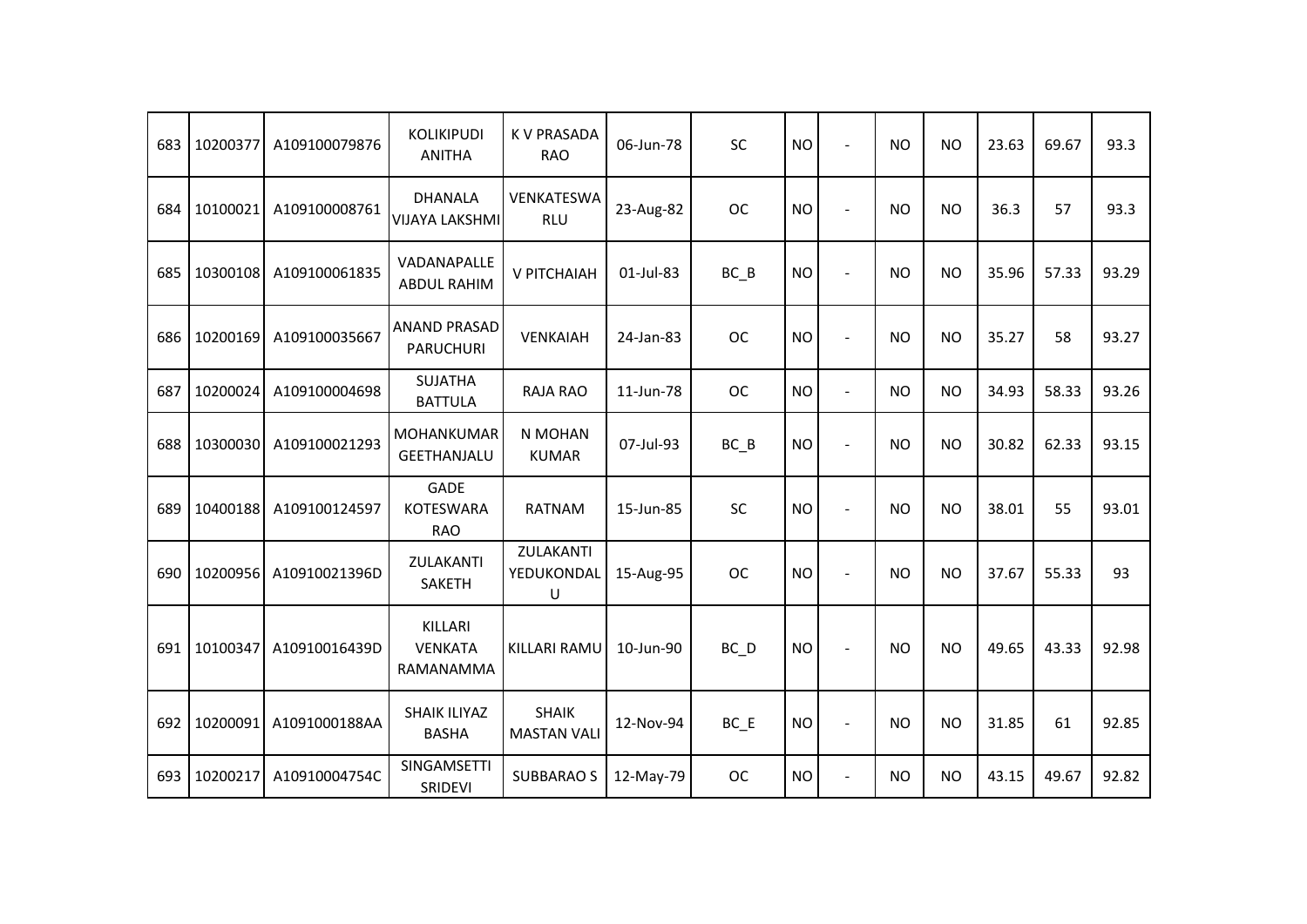| 694 | 10400239 | A1091001595D8 | P K NABISA                                        | <b>S KHADAR</b>                                     | 05-Aug-86 | $BC$ $E$  | <b>NO</b> |                          | <b>NO</b> | <b>NO</b> | 30.82 | 62    | 92.82 |
|-----|----------|---------------|---------------------------------------------------|-----------------------------------------------------|-----------|-----------|-----------|--------------------------|-----------|-----------|-------|-------|-------|
| 695 | 10200578 | A109100125764 | <b>NAGARAJU NAIK</b><br><b>JARAPALA</b>           | <b>VAGYA NAIK</b>                                   | 31-Aug-85 | <b>ST</b> | <b>NO</b> | $\blacksquare$           | <b>NO</b> | <b>NO</b> | 67.81 | 25    | 92.81 |
| 696 | 10400118 | A109100077914 | N VENKATA<br>RAMANA                               | N<br>SWAMANNA                                       | 01-Mar-74 | SC        | <b>NO</b> | $\overline{a}$           | <b>NO</b> | <b>NO</b> | 48.29 | 44.33 | 92.62 |
| 697 | 10100319 | A109100150141 | M V<br>SATYANARYANA<br><b>MADETI</b>              | M <sub>S</sub><br>PRAKASARAO                        | 24-Nov-87 | $BC$ $D$  | <b>NO</b> | $\overline{a}$           | <b>NO</b> | <b>NO</b> | 35.62 | 57    | 92.62 |
| 698 | 10400146 | A109100096288 | <b>POMBALI</b><br><b>CHANDRA</b><br><b>SEKHAR</b> | <b>POMBALI</b><br>PRASADA RAO                       | 01-Jun-78 | SC        | <b>NO</b> | $\overline{a}$           | <b>NO</b> | <b>NO</b> | 44.52 | 48    | 92.52 |
| 699 | 10200444 | A10910009574F | MEDESWARA<br><b>RAO</b><br>KONDAMUDI              | <b>BUTCHAIAH</b>                                    | 01-May-84 | SC        | <b>NO</b> | $\overline{a}$           | <b>NO</b> | <b>NO</b> | 30.48 | 62    | 92.48 |
| 700 | 10200932 | A1091002079D9 | NIMMAKAYALA<br><b>VENKATA RAO</b>                 | NIMMAKAYAL<br>A DALIBABU                            | 10-Jul-75 | SC        | <b>NO</b> | $\overline{a}$           | <b>NO</b> | <b>NO</b> | 41.43 | 51    | 92.43 |
| 701 | 10100087 | A1091000405ED | <b>ARUN KUMAR</b><br>ADDURU                       | <b>CHINNA RAO</b><br>ADDURU                         | 18-Apr-88 | <b>SC</b> | <b>NO</b> | $\blacksquare$           | <b>NO</b> | NO.       | 52.74 | 39.67 | 92.41 |
| 702 | 10100065 | A109100029317 | YEEDA SAILAJA                                     | <b>SANTHARAO</b>                                    | 07-Jun-87 | SC        | <b>NO</b> | $\blacksquare$           | <b>NO</b> | <b>NO</b> | 51.37 | 41    | 92.37 |
| 703 | 10400307 | A109100215249 | Y BALA<br><b>KOTAIAH</b>                          | Y YELAMANDA                                         | 01-Jun-79 | $BC$ $B$  | <b>NO</b> | $\overline{\phantom{a}}$ | <b>NO</b> | <b>NO</b> | 48.98 | 43.33 | 92.31 |
| 704 | 10400292 | A1091001947C1 | <b>SURESH BABUJ</b>                               | <b>RAMADASS J</b>                                   | 03-Jan-86 | SC        | <b>NO</b> | $\blacksquare$           | <b>NO</b> | <b>NO</b> | 42.81 | 49.33 | 92.14 |
| 705 | 10200451 | A1091000973D6 | JONNALAGADD<br>A RAJESWARI                        | JONNALAGAD<br>DA KANAKA<br><b>NAGA</b><br>BHUSHANAM | 21-Nov-80 | <b>OC</b> | <b>NO</b> |                          | <b>NO</b> | <b>NO</b> | 29.46 | 62.67 | 92.13 |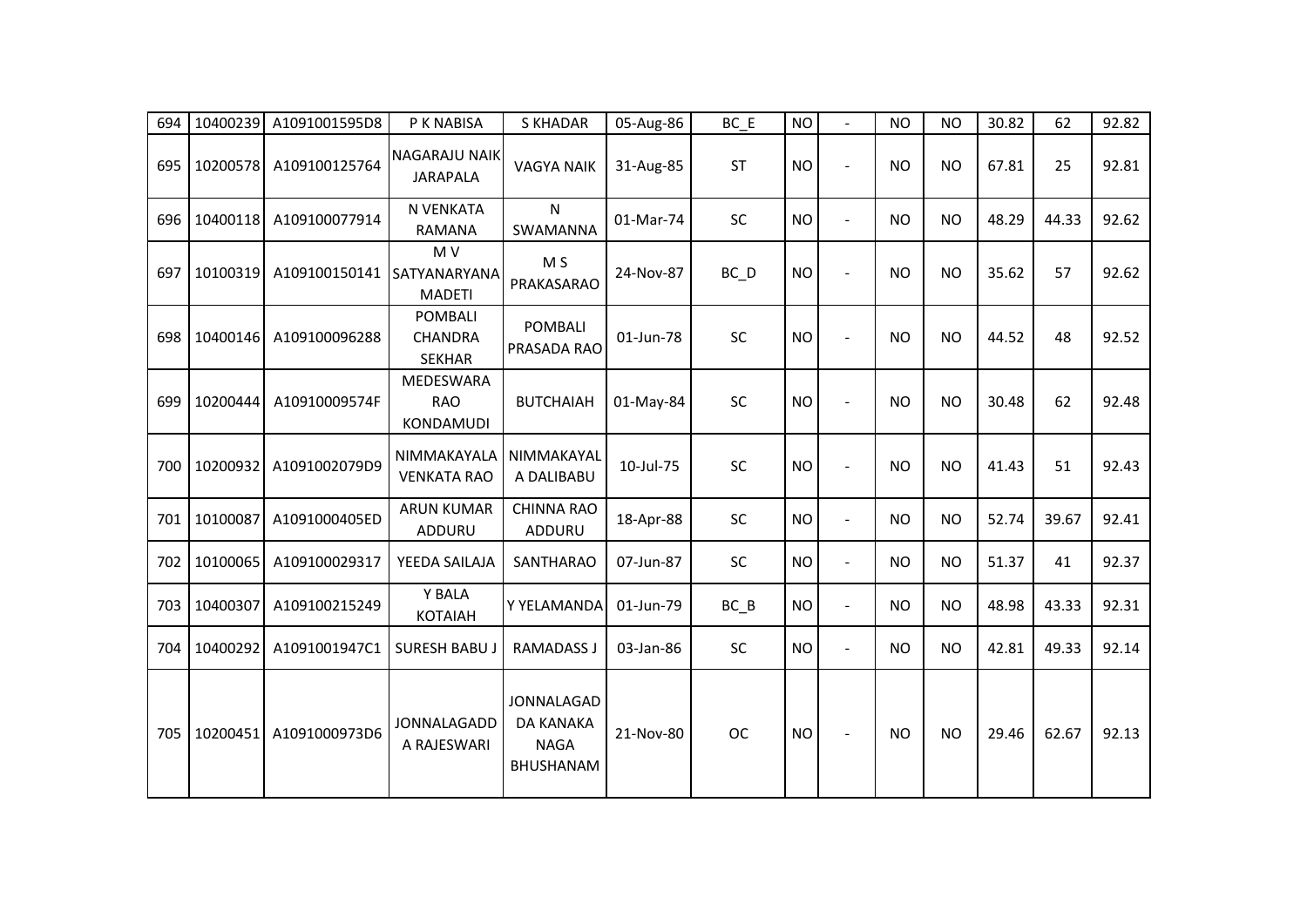| 706 | 10200733 | A109100160887 | PARVATHI CH                                     | <b>SUBA RAO</b>                       | 12-Jul-78 | <b>OC</b>         | <b>NO</b> | $\blacksquare$ | <b>NO</b>  | <b>NO</b> | 28.43 | 63.67 | 92.1  |
|-----|----------|---------------|-------------------------------------------------|---------------------------------------|-----------|-------------------|-----------|----------------|------------|-----------|-------|-------|-------|
| 707 | 10200953 | A109100213394 | <b>KONDAPATURI</b><br><b>KIRAN</b>              | VENKAIAH                              | 07-Jun-89 | SC                | <b>NO</b> | $\blacksquare$ | <b>NO</b>  | <b>NO</b> | 65.07 | 27    | 92.07 |
| 708 | 10200515 | A10910011223F | RAVISANKAR<br>THIRUVIDHULA                      | <b>SIVA PRASADA</b><br>RAO T          | 18-Jan-84 | $BC$ $B$          | <b>NO</b> |                | <b>NO</b>  | <b>NO</b> | 50    | 42    | 92    |
| 709 | 10100286 | A10910013964A | <b>KOPPADI</b><br>SRINIVAS                      | SATYANARAYA<br><b>NA</b>              | 25-Apr-74 | BC_A              | <b>NO</b> | $\blacksquare$ | <b>NO</b>  | <b>NO</b> | 49.32 | 42.67 | 91.99 |
| 710 | 10200029 | A109100005684 | A C VARTHI<br>DEVARAKONDA                       | <b>DAMODARA</b><br><b>RAO</b>         | 01-Aug-80 | <b>ST</b>         | <b>NO</b> | L,             | <b>NO</b>  | <b>NO</b> | 47.6  | 44.33 | 91.93 |
| 711 | 10400216 | A1091001433EF | KTJ<br><b>BALARAMAKRIS</b><br><b>HNA PRABHU</b> | <b>K BRAHMAM</b>                      | 12-Aug-80 | $BC$ $B$          | <b>NO</b> |                | <b>NO</b>  | <b>NO</b> | 47.26 | 44.67 | 91.93 |
| 712 | 10300006 | A109100004126 | PUPPOLU<br><b>VEERA SEKHAR</b>                  | <b>PUPPOLU</b><br><b>RAGHAIAH</b>     | 31-Aug-81 | <b>OC</b>         | <b>NO</b> |                | <b>NO</b>  | <b>NO</b> | 43.84 | 48    | 91.84 |
| 713 | 10100024 | A10910000965C | <b>SOMA SEKHAR</b><br><b>KORADA</b>             | SRINIVASA<br>RAO K                    | 08-Aug-83 | $BC$ <sub>D</sub> | <b>NO</b> | $\overline{a}$ | <b>YES</b> | <b>NO</b> | 42.81 | 49    | 91.81 |
| 714 | 10200069 | A10910001486E | J LAKSHMI BAI<br><b>PERIKE</b>                  | ANANDA RAJU                           | 15-Aug-83 | SC                | <b>NO</b> | $\blacksquare$ | <b>NO</b>  | <b>NO</b> | 41.78 | 50    | 91.78 |
| 715 | 10100473 | A1091002248A2 | SALURU<br><b>MALATHI</b><br>LAKSHMI             | SALURU<br><b>DURGA</b><br>PRASADA RAO | 05-Jun-83 | $BC$ $D$          | <b>NO</b> |                | <b>NO</b>  | <b>NO</b> | 40.41 | 51.33 | 91.74 |
| 716 | 10200772 | A10910016901E | AYYAPPA K S P V<br>SDR                          | <b>HANUMANTH</b><br>ARAO K V N B<br>R | 20-Aug-86 | <b>OC</b>         | <b>NO</b> | $\blacksquare$ | <b>NO</b>  | <b>NO</b> | 40.41 | 51.33 | 91.74 |
| 717 | 10200052 | A1091000114AA | ANILKUMAR<br><b>BHOGYAM</b>                     | <b>KOTESWARAR</b><br>AO               | 15-Jul-88 | BC_A              | <b>NO</b> | $\overline{a}$ | <b>NO</b>  | <b>NO</b> | 50.68 | 41    | 91.68 |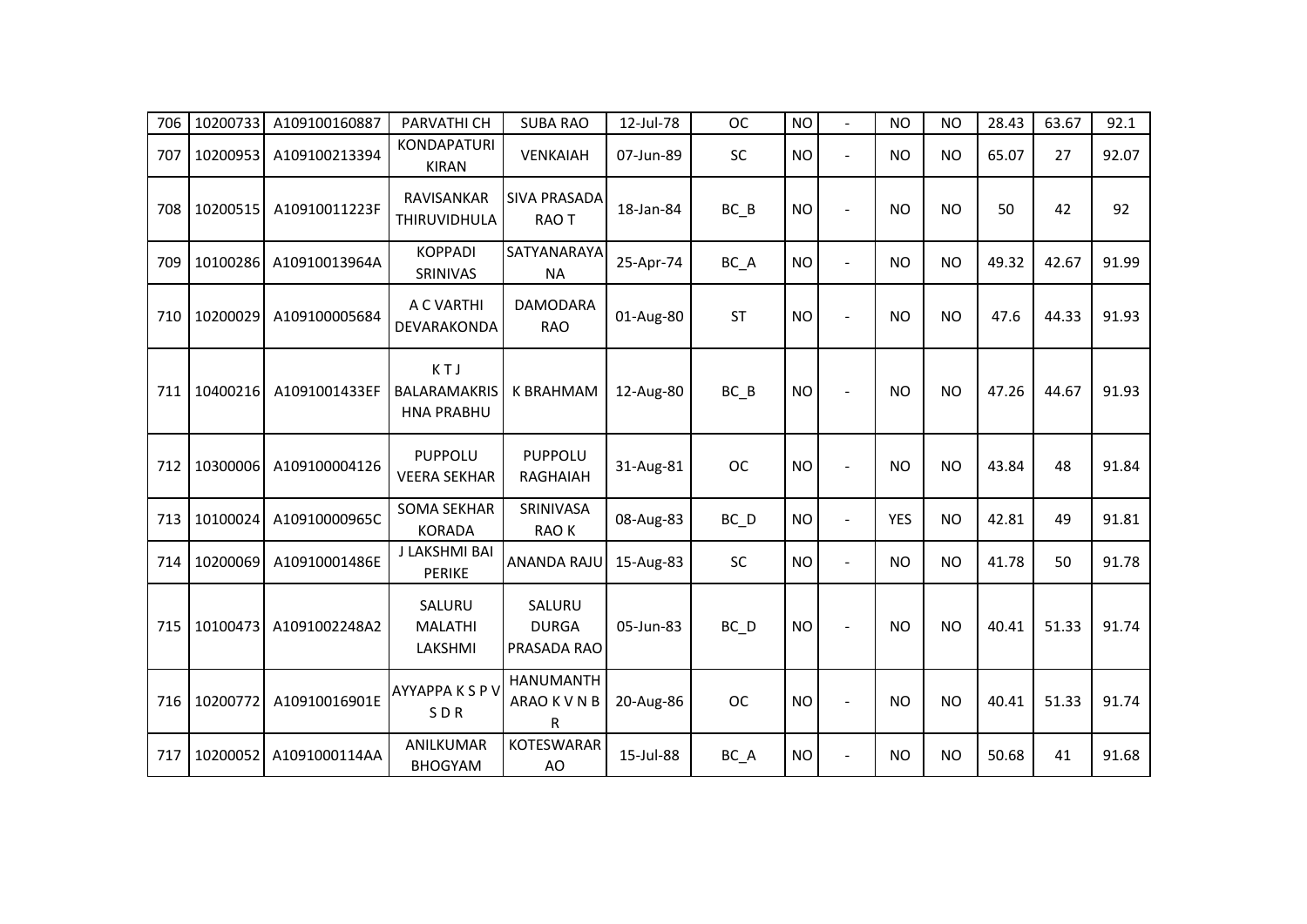| 718 | 10200388 | A10910008187B | <b>VINJAMURI</b><br><b>HEMANTHA</b><br>LAKSHMI | V VERA<br><b>SWAMY</b>                              | 06-May-75 | $BC$ $B$                       | <b>NO</b> | $\blacksquare$ | <b>NO</b> | <b>NO</b> | 36.3  | 55.33 | 91.63 |
|-----|----------|---------------|------------------------------------------------|-----------------------------------------------------|-----------|--------------------------------|-----------|----------------|-----------|-----------|-------|-------|-------|
| 719 | 10400162 | A10910010525E | <b>MANGALI</b><br><b>HARIBABU</b>              | <b>MANGALI</b><br><b>DASTAGIRI</b>                  | 08-Aug-91 | BC_A                           | <b>NO</b> | $\blacksquare$ | <b>NO</b> | <b>NO</b> | 35.27 | 56.33 | 91.6  |
| 720 | 10400175 | A10910011452C | <b>SHAIK</b><br><b>TIPPUSULTHAN</b>            | <b>SHAIK</b><br><b>MASTHAN</b><br><b>VALI</b>       | 17-May-95 | $BC$ $E$                       | <b>NO</b> | ÷,             | <b>NO</b> | <b>NO</b> | 34.24 | 57.33 | 91.57 |
| 721 | 10200592 | A1091001290BD | <b>HARI BABU</b><br>KILARI                     | <b>KRISHNA</b><br><b>MURTHY</b>                     | 04-Feb-76 | $BC$ <sub>D</sub>              | <b>NO</b> | $\blacksquare$ | <b>NO</b> | <b>NO</b> | 45.89 | 45.67 | 91.56 |
| 722 | 10300304 | A1091001750AA | <b>MAHABOOB</b><br><b>VALI DUDEKULA</b>        | <b>D DASTAGIRI</b>                                  | 11-Jun-77 | $BC$ $B$                       | <b>NO</b> | $\blacksquare$ | <b>NO</b> | <b>NO</b> | 32.88 | 58.67 | 91.55 |
| 723 | 10100307 | A1091001467DA | <b>KOLA MALLIKA</b>                            | RAMBABU                                             | 01-May-93 | <b>OC</b>                      | <b>NO</b> | $\blacksquare$ | <b>NO</b> | <b>NO</b> | 40.07 | 51.33 | 91.4  |
| 724 | 10200738 | A1091001622B9 | <b>MANDA SHARA</b><br>SAILAJA                  | <b>JOSEPH</b>                                       | 13-Aug-83 | $BC$ <sub><math>C</math></sub> | <b>NO</b> | $\overline{a}$ | <b>NO</b> | <b>NO</b> | 23.97 | 67.33 | 91.3  |
| 725 | 10300271 | A1091001585B7 | T<br>BALASUBRAMA<br><b>NYAM</b>                | т<br>CHENGALRAY<br><b>UDU</b>                       | 06-May-89 | BC_A                           | <b>NO</b> | $\blacksquare$ | <b>NO</b> | <b>NO</b> | 22.26 | 69    | 91.26 |
| 726 | 10200750 | A1091001656D7 | <b>SHAIK NAZEER</b><br>AHAMMAD                 | <b>ABDUL</b><br>KAREEM                              | 26-Aug-75 | $BC$ $E$                       | <b>NO</b> | $\blacksquare$ | <b>NO</b> | <b>NO</b> | 40.76 | 50.33 | 91.09 |
| 727 | 10400278 | A10910018611C | M G MURALI<br><b>KRISHNA</b>                   | G<br><b>OMKARAPPA</b>                               | 23-May-81 | $BC$ $D$                       | <b>NO</b> |                | <b>NO</b> | <b>NO</b> | 36.99 | 54    | 90.99 |
| 728 | 10400281 | A1091001878EC | <b>JANDAMAN</b><br>AMANULLA                    | <b>JANDAMAN</b><br><b>MOHAMMAD</b><br><b>HANEEF</b> | 03-Sep-93 | $BC$ $E$                       | <b>NO</b> |                | <b>NO</b> | <b>NO</b> | 23.63 | 67.33 | 90.96 |
| 729 | 10200448 | A1091000967B9 | NAGA VIJAYA<br><b>KUMAR KANCHI</b>             | RAMAKRISHN<br>A PRASAD K                            | 04-Jun-84 | <b>OC</b>                      | <b>NO</b> |                | <b>NO</b> | <b>NO</b> | 57.53 | 33.33 | 90.86 |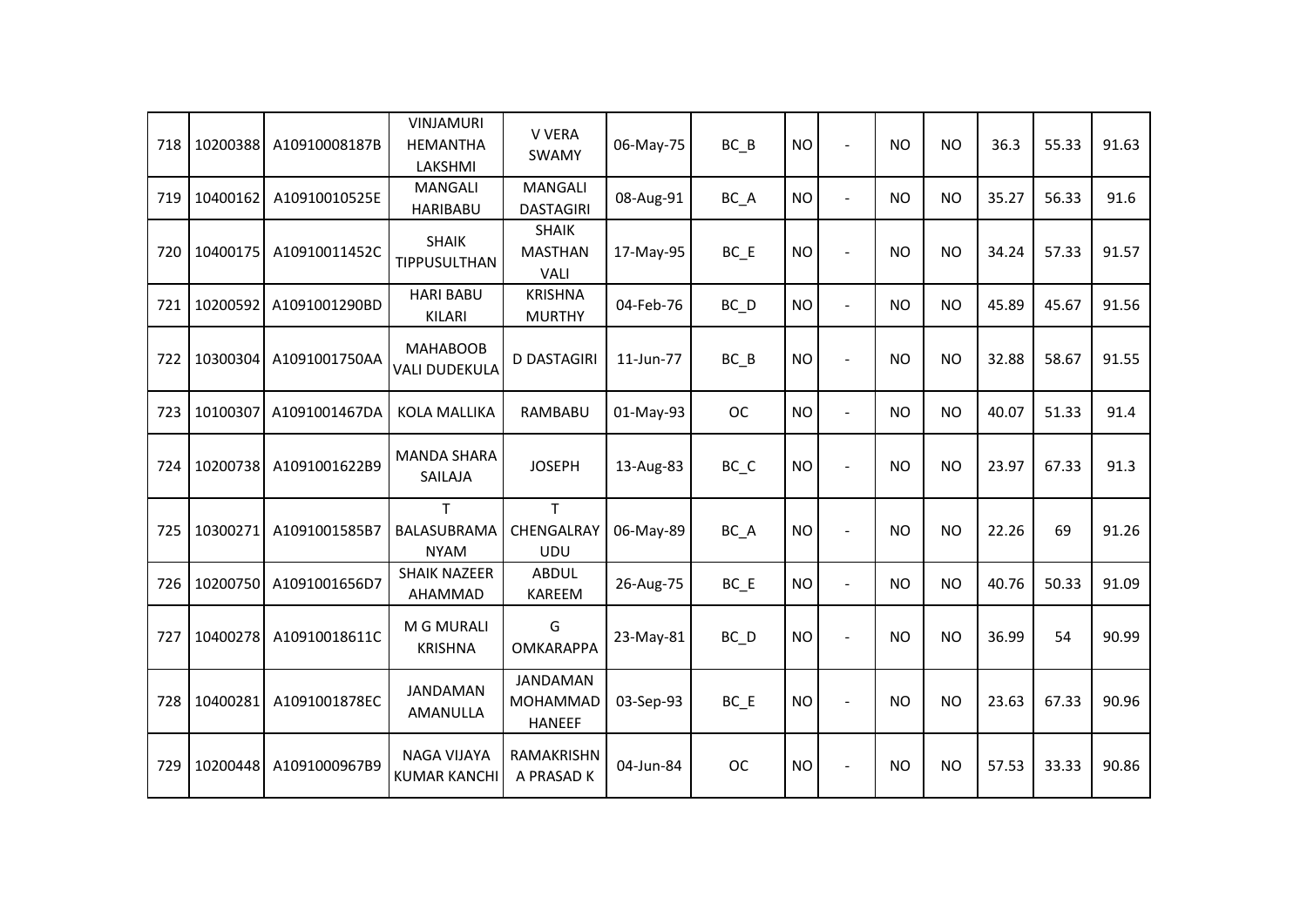| 730 | 10300127 | A109100075387 | N PUSHPA<br>LATHA                         | $\mathsf{N}$<br>YESURATHNA<br>M                  | 03-May-79 | <b>SC</b>         | <b>NO</b> | $\blacksquare$ | <b>NO</b> | <b>NO</b> | 41.78 | 49    | 90.78 |
|-----|----------|---------------|-------------------------------------------|--------------------------------------------------|-----------|-------------------|-----------|----------------|-----------|-----------|-------|-------|-------|
| 731 | 10300176 | A1091001015FB | NEELAM<br><b>CHANDRA</b><br><b>SEKHAR</b> | <b>NEELAM</b><br><b>VENKATA</b><br><b>RAMANA</b> | 29-Nov-90 | BC B              | <b>NO</b> | $\blacksquare$ | <b>NO</b> | <b>NO</b> | 41.78 | 49    | 90.78 |
| 732 | 10200410 | A1091000876D1 | <b>VENKATESWAR</b><br>ARAO MEESALA        | PEDAYEDUKO<br><b>NDALU</b>                       | 18-Aug-89 | BC D              | <b>NO</b> | $\overline{a}$ | <b>NO</b> | <b>NO</b> | 40.76 | 50    | 90.76 |
| 733 | 10100160 | A1091000802D4 | <b>RAVADA</b><br><b>KUMARA</b><br>SWAMY   | <b>RAVADA</b><br><b>SITANNA</b>                  | 11-Jul-93 | <b>OC</b>         | <b>NO</b> | $\blacksquare$ | <b>NO</b> | <b>NO</b> | 40.41 | 50.33 | 90.74 |
| 734 | 10200067 | A1091000146C6 | YENNETI<br><b>CHAMUNDESW</b><br>ARI       | Y SAI BABA                                       | 16-Jul-79 | BC_A              | <b>NO</b> | $\blacksquare$ | <b>NO</b> | <b>NO</b> | 27.4  | 63.33 | 90.73 |
| 735 | 10200695 | A109100152541 | <b>ROHINI KARRI</b>                       | RADHAKRISHN<br>A REDDY                           | 08-Aug-78 | <b>OC</b>         | <b>NO</b> | $\blacksquare$ | <b>NO</b> | <b>NO</b> | 26.02 | 64.67 | 90.69 |
| 736 | 10100437 | A109100210945 | <b>SIRAPU NARESH</b>                      | <b>APPARAO</b>                                   | 05-Jun-88 | $BC$ <sub>D</sub> | <b>NO</b> | $\blacksquare$ | <b>NO</b> | <b>NO</b> | 25.68 | 65    | 90.68 |
| 737 | 10100279 | A109100137512 | <b>GOLLAPALLI</b><br><b>SEKHAR</b>        | <b>GOLLAPALLI</b><br><b>MOHANA RAO</b>           | 12-Aug-93 | SC                | <b>NO</b> | $\blacksquare$ | <b>NO</b> | <b>NO</b> | 38.35 | 52.33 | 90.68 |
| 738 | 10300023 | A109100015456 | <b>PGR MANEELA</b>                        | <b>PGR</b><br><b>RAMACHAND</b><br><b>RAIAH</b>   | 20-Jun-91 | <b>SC</b>         | <b>NO</b> | $\overline{a}$ | <b>NO</b> | <b>NO</b> | 35.62 | 55    | 90.62 |
| 739 | 10400003 | A1091000029F4 | <b>ZEELANIS</b>                           | <b>SHAIK SAB</b>                                 | 25-Jan-88 | BC E              | <b>NO</b> | $\overline{a}$ | <b>NO</b> | <b>NO</b> | 57.53 | 33    | 90.53 |
| 740 | 10200060 | A10910001254E | <b>KIRAN BABU</b><br><b>VOLETI</b>        | $\vee$<br>SADGUNAVIJA<br>YA RAJARAO              | 31-Jul-80 | SC                | <b>NO</b> | $\overline{a}$ | <b>NO</b> | <b>NO</b> | 32.19 | 58.33 | 90.52 |
| 741 | 10400085 | A109100058199 | <b>MANDLA</b><br><b>SUJATHA</b>           | M SUNKANNA                                       | 10-Jun-81 | SC                | <b>NO</b> | $\overline{a}$ | <b>NO</b> | <b>NO</b> | 29.46 | 61    | 90.46 |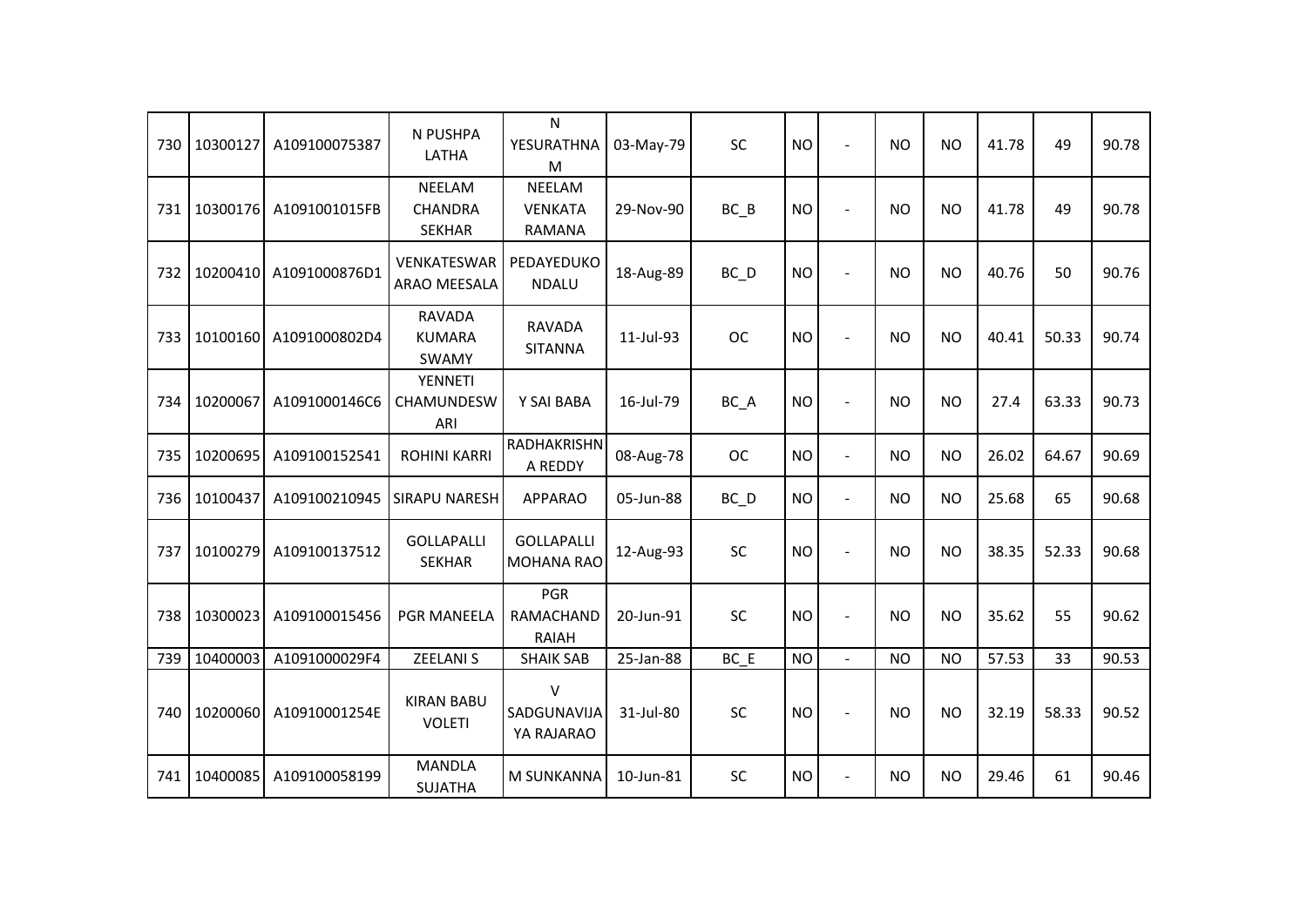| 742 | 10200934 | A10910020839B | <b>K ANJANEYULU</b>                              | <b>K SESHAIAH</b>                              | 16-Jun-92 | $BC$ $D$          | <b>NO</b> | $\sim$         | <b>NO</b> | <b>NO</b> | 54.79 | 35.67 | 90.46 |
|-----|----------|---------------|--------------------------------------------------|------------------------------------------------|-----------|-------------------|-----------|----------------|-----------|-----------|-------|-------|-------|
| 743 | 10200639 | A10910013992B | <b>KISHORE</b><br><b>KUMAR</b><br><b>TUMMALA</b> | <b>TUMMALA</b><br>SATYANARAYA<br><b>NA</b>     | 10-Aug-77 | <b>OC</b>         | <b>NO</b> | $\blacksquare$ | <b>NO</b> | <b>NO</b> | 40.41 | 50    | 90.41 |
| 744 | 10200055 | A109100011824 | <b>CHILIVERU</b><br>HEMASANKAR                   | <b>CHILIVERU</b><br>VENKATESWA<br><b>RLU</b>   | 04-Jul-89 | BC B              | <b>NO</b> | $\overline{a}$ | <b>NO</b> | <b>NO</b> | 27.74 | 62.67 | 90.41 |
| 745 | 10200605 | A109100133045 | <b>GOPU LAKSHMI</b><br><b>SWETHA</b>             | GVSV<br>PRASAD                                 | 21-Aug-87 | <b>OC</b>         | <b>NO</b> | $\overline{a}$ | <b>NO</b> | <b>NO</b> | 38.35 | 52    | 90.35 |
| 746 | 10300386 | A109100206444 | RADHAMMA<br>PELLURU                              | P RAMANAIAH                                    | 10-Jul-83 | $BC$ $B$          | <b>NO</b> | $\blacksquare$ | <b>NO</b> | <b>NO</b> | 62.67 | 27.67 | 90.34 |
| 747 | 10200666 | A109100145479 | <b>KOLA KIRAN</b><br><b>BABU</b>                 | <b>KOLA ELISHA</b><br><b>BABU</b>              | 10-Feb-93 | SC                | <b>NO</b> | $\overline{a}$ | <b>NO</b> | <b>NO</b> | 36.3  | 54    | 90.3  |
| 748 | 10300131 | A1091000770E9 | <b>SHAIK</b><br><b>MAHAMAD</b><br><b>YUNUS</b>   | <b>SHAIK</b><br><b>CHOUSHEN</b><br><b>VALI</b> | 12-Apr-80 | $BC$ $E$          | <b>NO</b> |                | <b>NO</b> | <b>NO</b> | 33.57 | 56.67 | 90.24 |
| 749 | 10100197 | A109100097232 | <b>KAMALA REVU</b>                               | <b>NALAMAHA</b><br>RAJU                        | 21-May-85 | $BC_A$            | <b>NO</b> | $\blacksquare$ | <b>NO</b> | <b>NO</b> | 19.86 | 70.33 | 90.19 |
| 750 | 10200919 | A10910020544E | M LEELA<br><b>BHAVANI</b>                        | M RANGA RAO                                    | 06-Dec-85 | <b>OC</b>         | <b>NO</b> | $\blacksquare$ | <b>NO</b> | <b>NO</b> | 30.48 | 59.67 | 90.15 |
| 751 | 10100445 | A109100212011 | <b>BHARAT KUMAR</b><br><b>TEKKALI</b>            | <b>JESUDAS</b>                                 | 07-Jun-86 | SC                | <b>NO</b> | $\overline{a}$ | <b>NO</b> | <b>NO</b> | 27.05 | 63    | 90.05 |
| 752 | 10400180 | A10910011664E | <b>MADIGA</b><br>DHANUNJEYUL<br>U                | <b>M NARAYANA</b>                              | 20-May-84 | SC                | <b>NO</b> |                | <b>NO</b> | <b>NO</b> | 51.37 | 38.67 | 90.04 |
| 753 | 10100383 | A10910018455C | MADAGALA<br>THIRUPATAYYA                         | MALAKSHMIN<br>AIDU                             | 12-Jul-76 | $BC$ <sub>D</sub> | <b>NO</b> | $\overline{a}$ | <b>NO</b> | <b>NO</b> | 38.35 | 51.67 | 90.02 |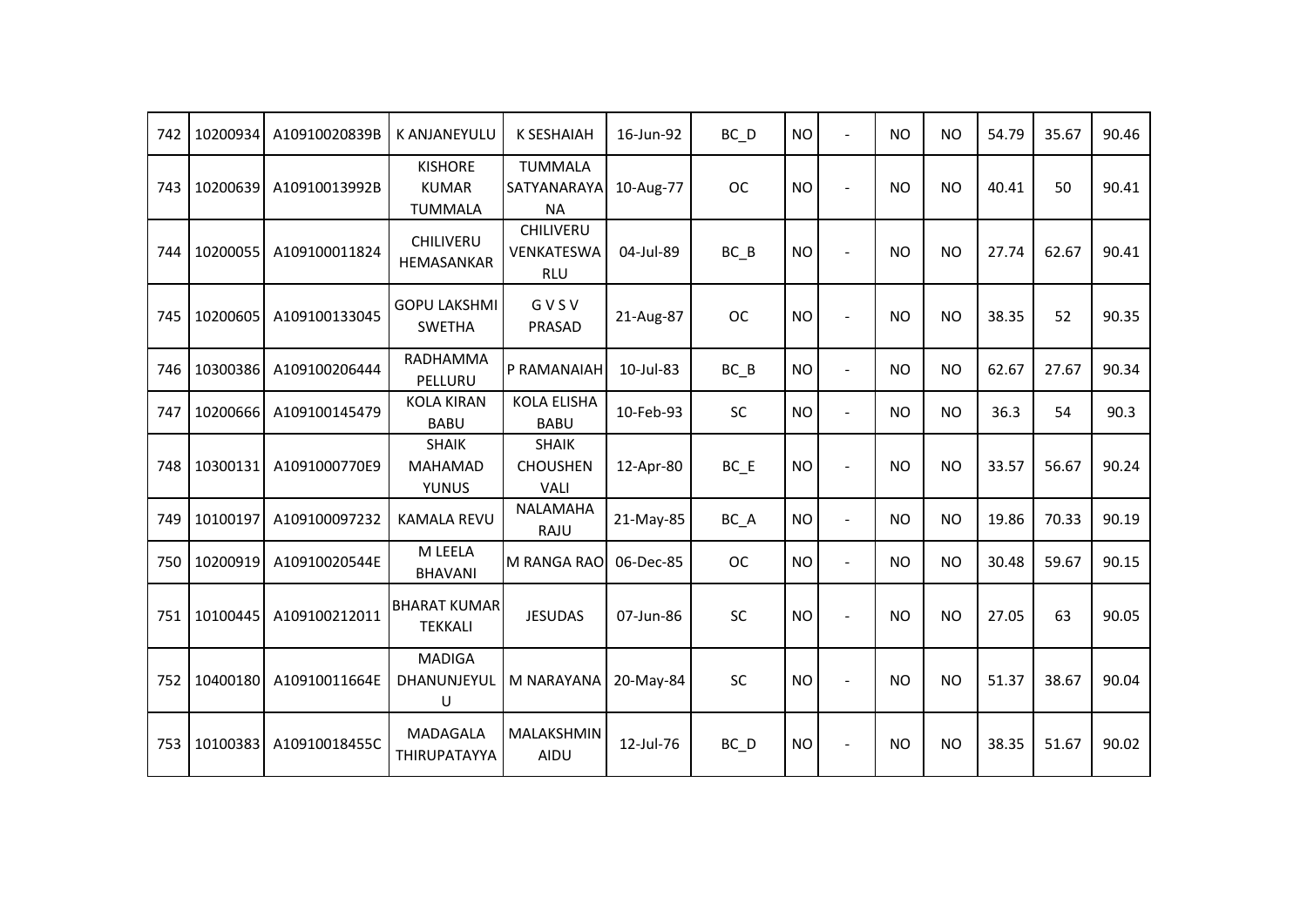| 754 | 10100200 | A10910009908E | <b>EESARLA RAJU</b>                 | <b>EESARLA</b><br><b>PAPARAO</b>                | 06-Mar-93 | BC D      | <b>NO</b> | $\overline{a}$           | <b>NO</b>      | <b>NO</b> | 34.59 | 55.33 | 89.92 |
|-----|----------|---------------|-------------------------------------|-------------------------------------------------|-----------|-----------|-----------|--------------------------|----------------|-----------|-------|-------|-------|
| 755 | 10400229 | A109100153091 | A NARENDRA<br><b>REDDY</b>          | A LAKSHMI<br><b>REDDY</b>                       | 15-Jun-78 | <b>OC</b> | <b>NO</b> | $\blacksquare$           | <b>NO</b>      | <b>NO</b> | 56.85 | 33    | 89.85 |
| 756 | 10300168 | A10910009827E | <b>TANGELLA</b><br>NARENDRA         | T.<br>SREENIVASUL<br>U                          | 18-Apr-92 | $BC$ $B$  | <b>NO</b> | ÷,                       | <b>NO</b>      | <b>NO</b> | 55.48 | 34.33 | 89.81 |
| 757 | 10200177 | A10910003688C | VENKATALAKSH<br>MIPRASANNA G        | $\mathsf{V}$<br><b>JANARDHANA</b><br><b>RAO</b> | 12-Jan-88 | <b>OC</b> | <b>NO</b> | $\sim$                   | <b>NO</b>      | <b>NO</b> | 41.78 | 48    | 89.78 |
| 758 | 10200405 | A1091000856BA | <b>INDRAVATHI</b><br><b>UPPALA</b>  | SRINIVASARA<br>O UPPALA                         | 05-Jun-87 | BC B      | <b>NO</b> | $\blacksquare$           | <b>NO</b>      | <b>NO</b> | 66.09 | 23.67 | 89.76 |
| 759 | 10100097 | A109100043411 | SREENIVASKUM<br><b>AR PAMMINA</b>   | <b>VENKATARAO</b>                               | 21-Jun-74 | $BC$ $B$  | <b>NO</b> | $\blacksquare$           | <b>NO</b>      | <b>NO</b> | 50    | 39.67 | 89.67 |
| 760 | 10100210 | A1091001045DB | JAGANNADHAM<br>SANGANI              | MARIDIYYA                                       | 01-May-85 | BC_A      | <b>NO</b> | $\overline{\phantom{a}}$ | <b>NO</b>      | <b>NO</b> | 60.62 | 29    | 89.62 |
| 761 | 10100142 | A1091000679D2 | VENAKATA<br>SIREESHAT               | <b>KRISHNA RAO</b>                              | 30-Aug-81 | BC_A      | <b>NO</b> | $\blacksquare$           | <b>NO</b>      | <b>NO</b> | 52.74 | 36.67 | 89.41 |
| 762 | 10300206 | A1091001138BC | SAIRAMA<br><b>KATARI</b>            | K RAJASEKHAR                                    | 18-Mar-83 | <b>OC</b> | <b>NO</b> | $\blacksquare$           | <b>NO</b>      | <b>NO</b> | 38.35 | 51    | 89.35 |
| 763 | 10200729 | A109100160192 | <b>GALLARAPU</b><br><b>JYOTHI</b>   | <b>RAMA RAO</b>                                 | 19-Jul-80 | $BC$ $B$  | <b>NO</b> | $\blacksquare$           | <b>NO</b>      | <b>NO</b> | 49.65 | 39.67 | 89.32 |
| 764 | 10200314 | A1091000676E3 | <b>MANIKUMAR</b><br>JALEEPALLI      | VENAKATA<br><b>KRISHNARAO</b>                   | 20-Aug-85 | <b>OC</b> | <b>NO</b> | ÷,                       | N <sub>O</sub> | <b>NO</b> | 61.64 | 27.67 | 89.31 |
| 765 | 10200669 | A1091001464D5 | <b>MADDU VIJAYA</b><br><b>KUMAR</b> | SUBBAIAH                                        | 08-Feb-77 | SC        | <b>NO</b> | ÷,                       | <b>NO</b>      | <b>NO</b> | 43.84 | 45.33 | 89.17 |
| 766 | 10300266 | A10910015524C | KODURU<br><b>NAGENDRA</b><br>GOUD   | <b>K PRAKASA</b><br><b>RAO</b>                  | 30-Jun-85 | $BC$ $B$  | <b>NO</b> | $\blacksquare$           | <b>NO</b>      | <b>NO</b> | 29.11 | 60    | 89.11 |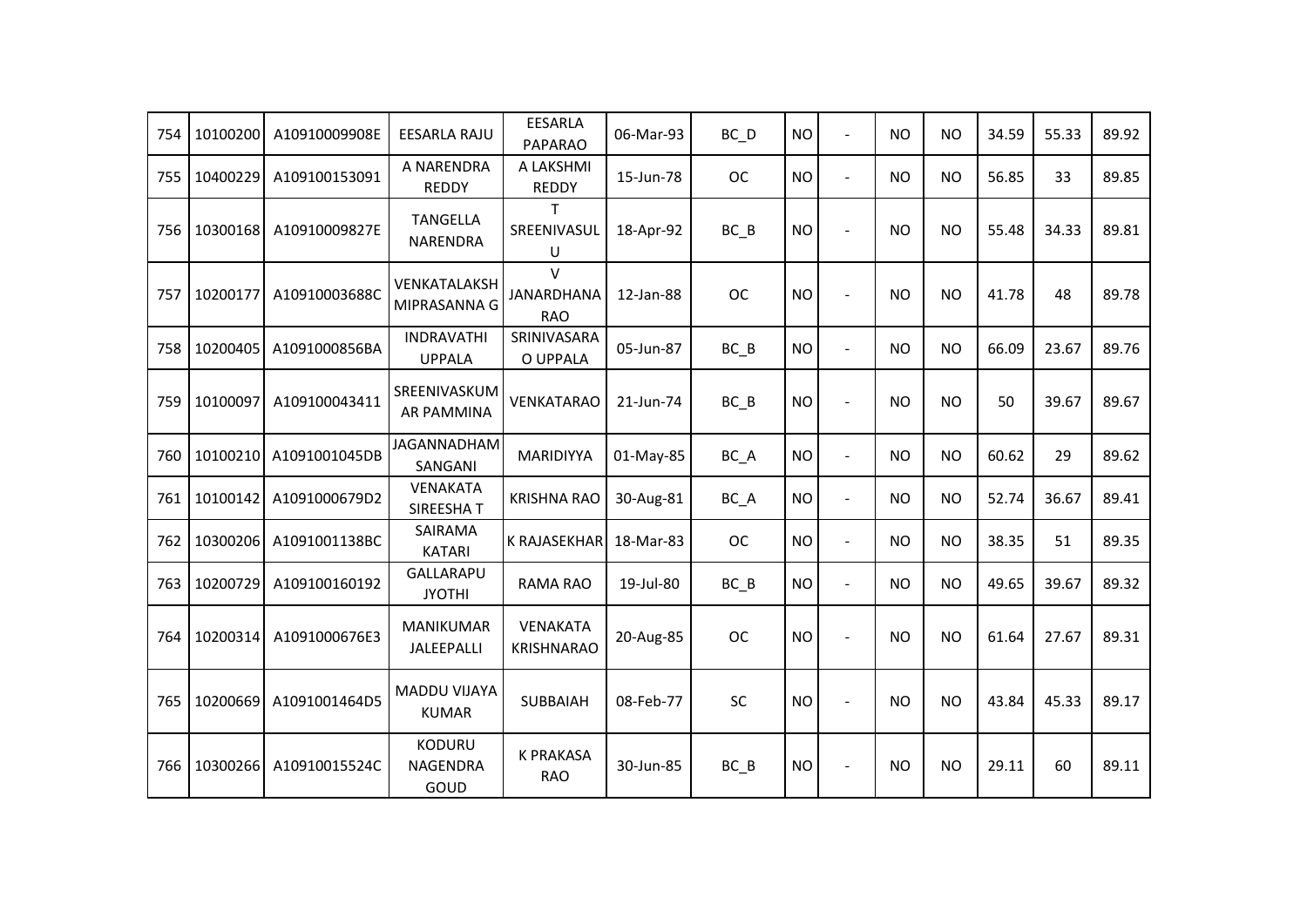| 767 | 10300148 | A10910008624E | <b>GANDHAM</b><br><b>PRAVEEN</b><br><b>KUMAR</b>    | G<br><b>JAGANNADHA</b><br>M                    | 11-Aug-95 | BC A              | <b>NO</b> | $\overline{\phantom{a}}$ | <b>NO</b> | <b>NO</b> | 49.65 | 39.33 | 88.98 |
|-----|----------|---------------|-----------------------------------------------------|------------------------------------------------|-----------|-------------------|-----------|--------------------------|-----------|-----------|-------|-------|-------|
| 768 | 10200939 | A1091002102D8 | V MAHESWARA<br><b>RAO KOPPOLU</b>                   | NAGESWARA<br><b>RAO</b>                        | 04-Jul-83 | <b>OC</b>         | <b>NO</b> |                          | <b>NO</b> | <b>NO</b> | 36.3  | 52.67 | 88.97 |
| 769 | 10200103 | A10910002175C | <b>CHIGURUPATI</b><br><b>AJAY BABU</b>              | LAKSHMINARA<br>YANA                            | 16-May-91 | <b>SC</b>         | <b>NO</b> | $\blacksquare$           | <b>NO</b> | <b>NO</b> | 35.27 | 53.67 | 88.94 |
| 770 | 10100209 | A109100104471 | <b>L N TATAJI</b><br><b>KONATHALA</b>               | <b>NOOKA RAJU</b>                              | 23-Jul-80 | BC D              | <b>NO</b> | $\overline{a}$           | <b>NO</b> | <b>NO</b> | 46.92 | 42    | 88.92 |
| 771 | 10100431 | A109100208938 | <b>GONDU</b><br>VANADEV                             | GONDU<br>VENUGOPALA<br><b>RAO</b>              | 04-Jun-90 | BC A              | <b>NO</b> |                          | <b>NO</b> | <b>NO</b> | 45.89 | 43    | 88.89 |
| 772 | 10200101 | A109100021513 | <b>DUBBAKA SAI</b><br><b>KUMARA</b><br><b>VARMA</b> | <b>DUBBAKA</b><br><b>KARTHEEK</b>              | 29-Sep-96 | SC                | <b>NO</b> |                          | <b>NO</b> | <b>NO</b> | 19.18 | 69.67 | 88.85 |
| 773 | 10100117 | A109100054768 | MARISERLA<br><b>PAVANI</b>                          | MARISERLA<br><b>VENU GOPAL</b><br><b>NAIDU</b> | 19-Aug-96 | $BC$ <sub>D</sub> | <b>NO</b> |                          | <b>NO</b> | <b>NO</b> | 27.05 | 61.67 | 88.72 |
| 774 | 10200925 | A109100206536 | <b>ROJA RANI</b><br>CHENNUPALLI                     | S<br><b>NAGESWARAR</b><br><b>AO C PALLI</b>    | 05-Jul-77 | BC_A              | <b>NO</b> |                          | <b>NO</b> | <b>NO</b> | 26.71 | 62    | 88.71 |
| 775 | 10200016 | A109100003076 | <b>HEMA SEKHAR</b><br>VENIGALLA                     | <b>GANDHI</b>                                  | 08-Aug-84 | <b>OC</b>         | <b>NO</b> | $\overline{a}$           | <b>NO</b> | <b>NO</b> | 26.71 | 62    | 88.71 |
| 776 | 10200460 | A10910009953A | <b>ALA GOPI</b>                                     | <b>ALA SANKARA</b><br><b>RAO</b>               | 05-Apr-90 | $BC$ <sub>D</sub> | <b>NO</b> |                          | <b>NO</b> | <b>NO</b> | 26.37 | 62.33 | 88.7  |
| 777 | 10200536 | A10910011724F | <b>KANDULA SRI</b><br><b>SANKAR</b>                 | <b>KANDULA</b><br>SRINIVASA<br><b>RAO</b>      | 21-Jun-95 | <b>OC</b>         | <b>NO</b> |                          | <b>NO</b> | <b>NO</b> | 26.37 | 62.33 | 88.7  |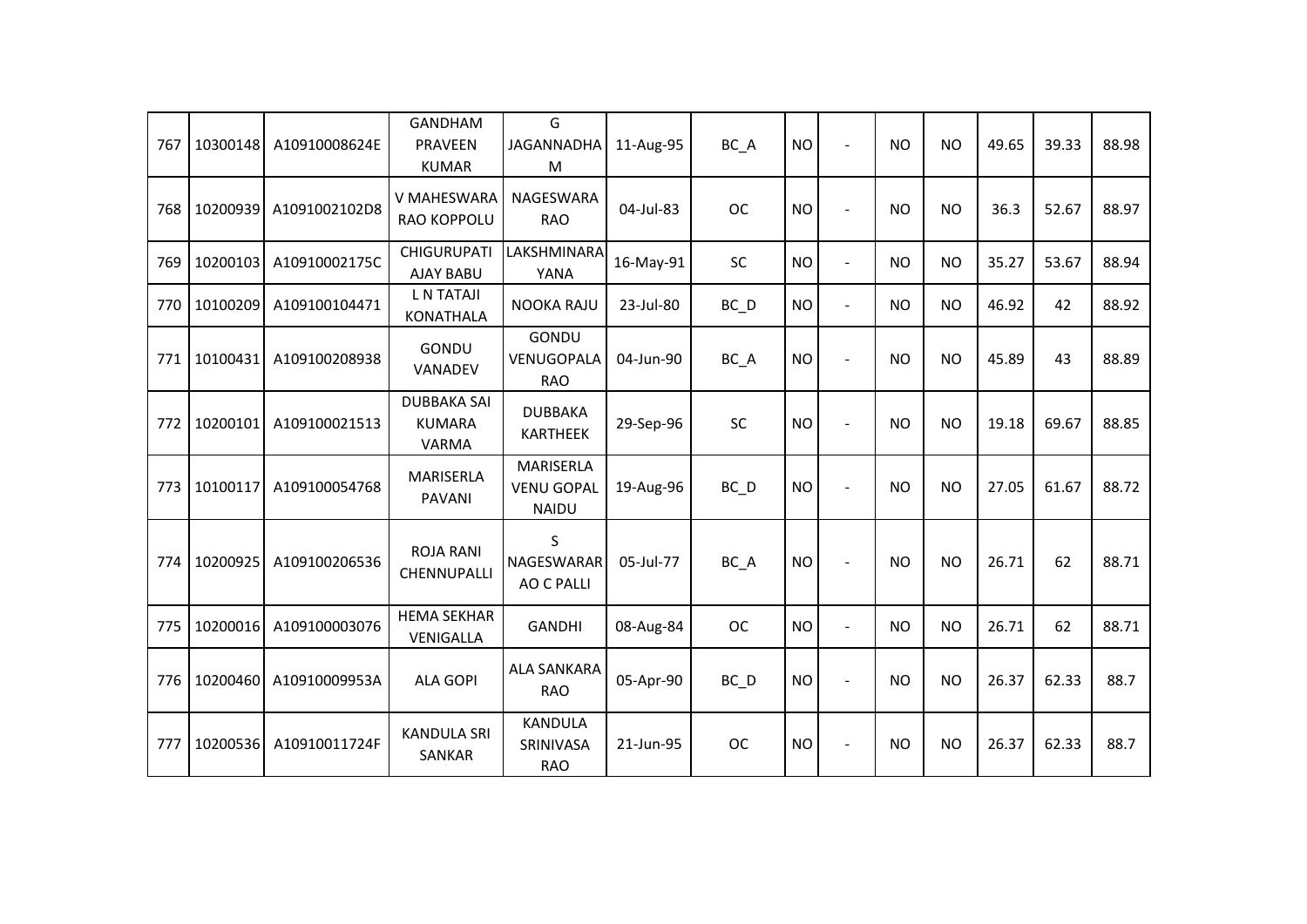| 778 | 10100017 | A109100007749 | <b>BAMMIDI</b><br>SUBRAMANYA<br>M                     | B<br>NAGESWARA<br><b>RAO</b>                                       | 06-Jan-96 | BC_A              | <b>NO</b>  | $\blacksquare$           | <b>NO</b> | <b>NO</b> | 38.7  | 50    | 88.7  |
|-----|----------|---------------|-------------------------------------------------------|--------------------------------------------------------------------|-----------|-------------------|------------|--------------------------|-----------|-----------|-------|-------|-------|
| 779 | 10200464 | A109100100172 | SITHIRAJU<br>KATYAYANI                                | SITHIRAJU<br>VENKATESWA<br><b>RLU</b>                              | 25-Jul-79 | <b>OC</b>         | <b>NO</b>  |                          | <b>NO</b> | <b>NO</b> | 38.35 | 50.33 | 88.68 |
| 780 | 10100180 | A109100090553 | <b>GUNDUBOGULA</b><br><b>BHARATI</b><br><b>KUMARI</b> | <b>GUNDUBOGU</b><br>LA VENKATA<br><b>RAMANA</b><br><b>MURTHY</b>   | 06-Jun-95 | <b>OC</b>         | <b>NO</b>  | $\blacksquare$           | <b>NO</b> | <b>NO</b> | 22.26 | 66.33 | 88.59 |
| 781 | 10200875 | A109100193894 | <b>ROUTHU</b><br><b>DURGA</b><br>SAIKUMAR             | <b>ROUTHU</b><br><b>VENKATA</b><br><b>SATYANARAYA</b><br><b>NA</b> | 05-Jan-92 | $BC$ <sub>D</sub> | <b>NO</b>  | $\blacksquare$           | <b>NO</b> | <b>NO</b> | 33.9  | 54.67 | 88.57 |
| 782 | 10400183 | A1091001196D3 | VENKATESWAR<br><b>ARAO</b><br>NADAGANA                | <b>NARAYANA</b><br><b>RAO</b>                                      | 20-Aug-84 | SC                | <b>NO</b>  | $\sim$                   | <b>NO</b> | <b>NO</b> | 32.88 | 55.67 | 88.55 |
| 783 | 10400012 | A1091000098B5 | S SHASHA VALI                                         | <b>S KHAJA</b><br><b>HUSSAIN</b>                                   | 05-Jun-83 | <b>OC</b>         | <b>YES</b> | OH                       | <b>NO</b> | <b>NO</b> | 42.81 | 45.67 | 88.48 |
| 784 | 10100267 | A10910013167F | ANKABATHULA<br>HEMA SUNDAR SATYANARAYA                | ANKABATHUL<br>A<br><b>NA</b>                                       | 16-Dec-92 | $BC$ $B$          | <b>NO</b>  | $\overline{\phantom{a}}$ | <b>NO</b> | <b>NO</b> | 52.4  | 36    | 88.4  |
| 785 | 10400159 | A1091001028A4 | KODANDANAR<br><b>MADADEVI</b>                         | <b>K RAMAIAH</b>                                                   | 04-Jul-79 | <b>OC</b>         | <b>NO</b>  | $\blacksquare$           | <b>NO</b> | NO.       | 26.37 | 62    | 88.37 |
| 786 | 10300372 | A10910020275D | <b>B BHANU PRIYA</b>                                  | <b>B POTHU</b><br><b>NAIDU</b>                                     | 12-Jun-88 | <b>OC</b>         | <b>NO</b>  | $\blacksquare$           | <b>NO</b> | <b>NO</b> | 36.99 | 51.33 | 88.32 |
| 787 | 10200742 | A10910016311F | <b>VENU GOPALA</b><br><b>RAO PAKA</b>                 | NARASIMHA<br><b>RAO</b>                                            | 11-Jun-78 | $BC$ $B$          | <b>NO</b>  | $\overline{a}$           | <b>NO</b> | <b>NO</b> | 48.98 | 39.33 | 88.31 |
| 788 | 10200209 | A109100045895 | <b>KAREEM SHAIK</b>                                   | <b>SK KALESHA</b>                                                  | 05-Jul-83 | $BC$ $E$          | <b>NO</b>  | $\blacksquare$           | <b>NO</b> | <b>NO</b> | 48.29 | 40    | 88.29 |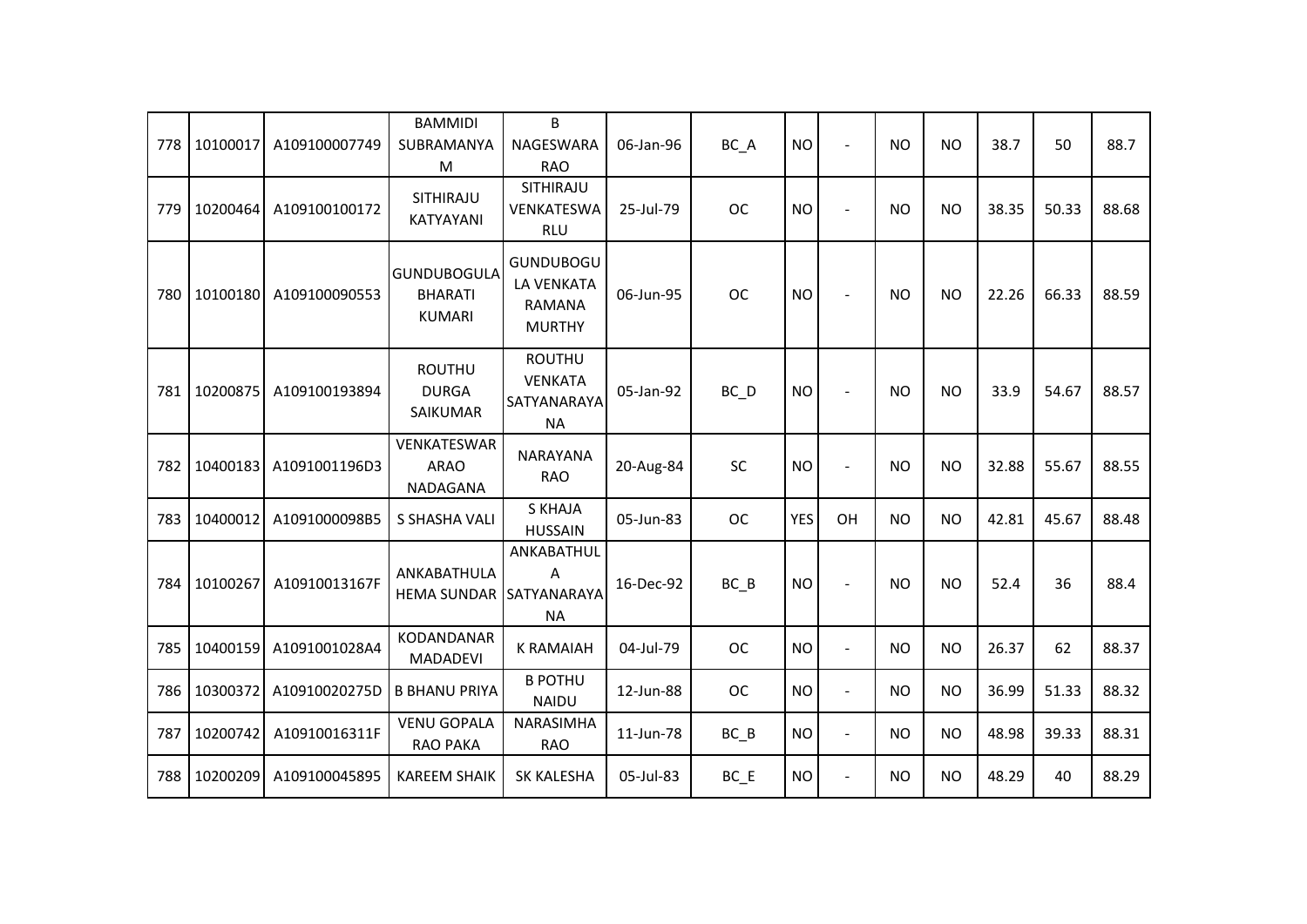| 789 | 10400037 | A109100024151 | G<br>BHANUCHANDA<br>R                  | <b>G NAGANNA</b>                 | 17-Jul-89 | SC                             | <b>NO</b> | $\sim$         | <b>NO</b> | <b>NO</b> | 35.62 | 52.67 | 88.29 |
|-----|----------|---------------|----------------------------------------|----------------------------------|-----------|--------------------------------|-----------|----------------|-----------|-----------|-------|-------|-------|
| 790 | 10200302 | A10910006538E | SOMULA<br><b>KRISHNA VENI</b>          | GOPAVARAPU<br><b>LINGA REDDY</b> | 17-Jun-80 | <b>OC</b>                      | <b>NO</b> | $\sim$         | <b>NO</b> | <b>NO</b> | 34.59 | 53.67 | 88.26 |
| 791 | 10200260 | A10910005631A | MUSFAR JOHNY<br><b>SHAIK</b>           | <b>HABIBULLAH</b>                | 04-Jun-82 | $BC$ $E$                       | <b>NO</b> | $\blacksquare$ | <b>NO</b> | <b>NO</b> | 34.93 | 53.33 | 88.26 |
| 792 | 10100130 | A1091000614F8 | <b>VINEELA DASARI</b>                  | <b>D PRASAD</b>                  | 17-Aug-87 | $BC$ <sub><math>C</math></sub> | <b>NO</b> | $\sim$         | <b>NO</b> | <b>NO</b> | 21.58 | 66.67 | 88.25 |
| 793 | 10400210 | A109100136541 | R SOMANNA                              | R JEEVA<br><b>RATHNAM</b>        | 05-Jun-87 | <b>SC</b>                      | <b>NO</b> | $\blacksquare$ | <b>NO</b> | <b>NO</b> | 55.82 | 32.33 | 88.15 |
| 794 | 10100409 | A1091001955CE | D<br>VENKATANARAY<br><b>ANA SHARMA</b> | SREERAMA<br><b>MURTHY</b>        | 29-Sep-82 | $BC$ $D$                       | <b>NO</b> |                | <b>NO</b> | <b>NO</b> | 54.11 | 34    | 88.11 |
| 795 | 10300413 | A1091002180A5 | AMBEDKAR<br>PUNNURU                    | <b>JAKKARAIAH</b>                | 06-Jun-87 | SC                             | <b>NO</b> | $\overline{a}$ | <b>NO</b> | <b>NO</b> | 64.73 | 23.33 | 88.06 |
| 796 | 10200905 | A1091002021C5 | SREELATHA<br>VADICHERLA                | VENUNADH                         | 30-Aug-76 | $BC$ $B$                       | <b>NO</b> | $\blacksquare$ | <b>NO</b> | <b>NO</b> | 36.3  | 51.67 | 87.97 |
| 797 | 10200419 | A1091000890BA | <b>JOSEPH GUNTI</b>                    | <b>MARIYADAS</b>                 | 26-Aug-78 | BC C                           | <b>NO</b> | $\overline{a}$ | <b>NO</b> | <b>NO</b> | 35.96 | 52    | 87.96 |
| 798 | 10300344 | A1091001940F1 | <b>T LAVANYA</b>                       | T.<br>NARASIMHUL<br>U            | 10-May-87 | SC                             | <b>NO</b> | $\blacksquare$ | <b>NO</b> | <b>NO</b> | 47.95 | 40    | 87.95 |
| 799 | 10400114 | A1091000766AC | <b>MADAM ANIL</b><br><b>KUMAR</b>      | M<br>PAKKIRAPPA                  | 12-Mar-83 | <b>OC</b>                      | <b>NO</b> | $\blacksquare$ | <b>NO</b> | <b>NO</b> | 42.12 | 45.67 | 87.79 |
| 800 | 10100323 | A109100150814 | <b>KATYAYINI</b><br>KILARI             | <b>MADHUSUDH</b><br>ANA RAO      | 21-Aug-87 | $BC$ $D$                       | <b>NO</b> | $\blacksquare$ | <b>NO</b> | <b>NO</b> | 36.65 | 51    | 87.65 |
| 801 | 10100348 | A1091001645BB | <b>SANTHOSH</b><br><b>KUMAR BUNGA</b>  | <b>MAHESH</b>                    | 30-Aug-87 | $BC$ $B$                       | <b>NO</b> |                | <b>NO</b> | <b>NO</b> | 44.52 | 43    | 87.52 |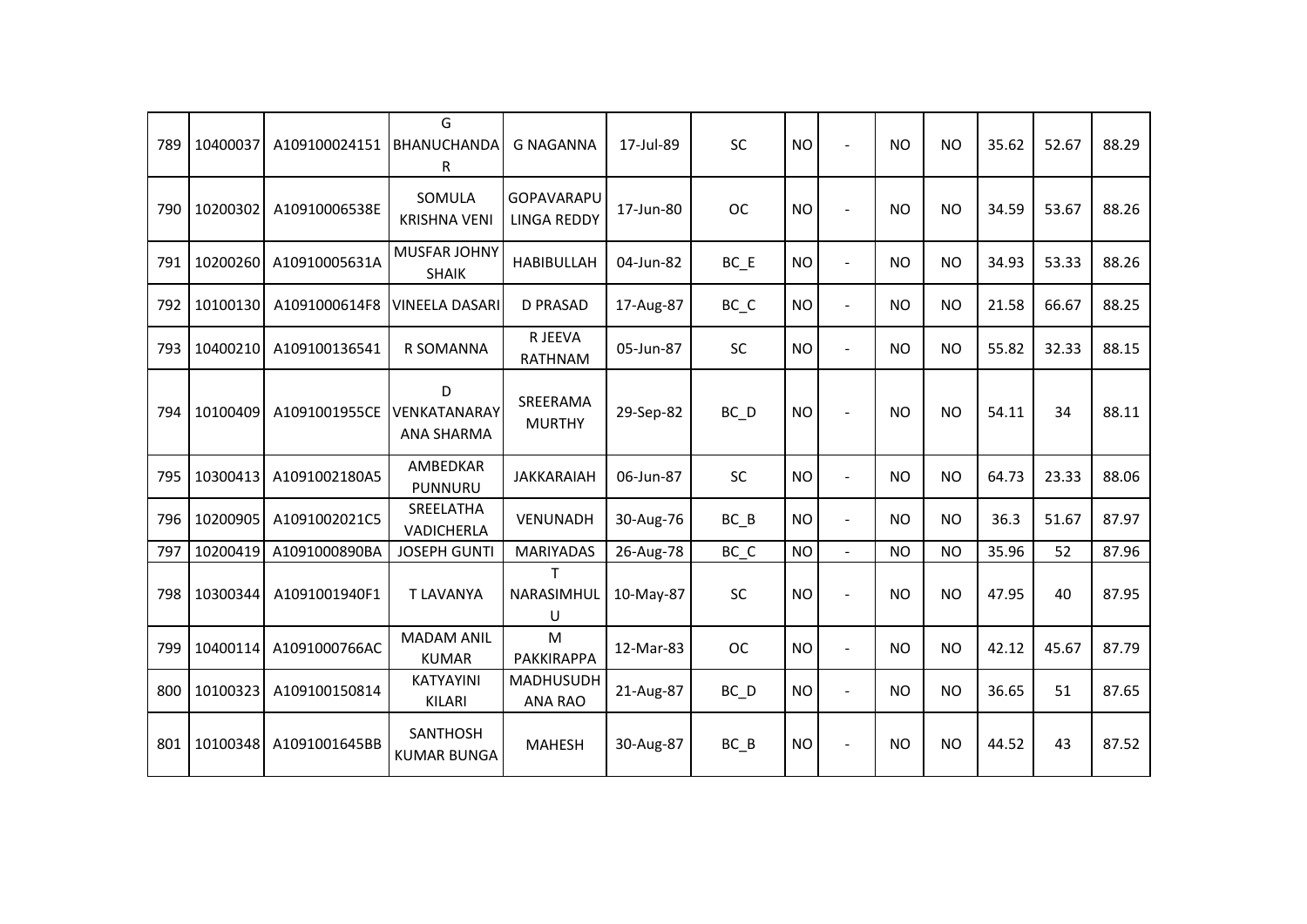| 802 | 10200947 | A109100212386 | <b>VRK</b><br>KOUNDINYA<br><b>SISTLA</b> | <b>SRI RAMA</b><br><b>CHANDRA</b><br>PRASAD | 10-Aug-81 | <b>OC</b>         | <b>NO</b> |                          | <b>NO</b> | <b>NO</b> | 30.82 | 56.67 | 87.49 |
|-----|----------|---------------|------------------------------------------|---------------------------------------------|-----------|-------------------|-----------|--------------------------|-----------|-----------|-------|-------|-------|
| 803 | 10200081 | A10910001716D | <b>RAJAGOPAL</b><br>VANGARA              | <b>VENKATASATY</b><br>ANARAYANA<br>VANGARA  | 23-Jun-76 | $BC$ $B$          | <b>NO</b> | $\overline{\phantom{a}}$ | <b>NO</b> | <b>NO</b> | 52.74 | 34.67 | 87.41 |
| 804 | 10200596 | A109100129917 | <b>RAJESH</b><br><b>GUDIKANDULA</b>      | <b>VARA PRASAD</b>                          | 11-Sep-81 | BC_A              | <b>NO</b> | $\overline{\phantom{a}}$ | <b>NO</b> | <b>NO</b> | 64.04 | 23.33 | 87.37 |
| 805 | 10300233 | A1091001300D3 | <b>JONNADULA</b><br>ARUNAJYOTHI          | <b>JONNADULA</b><br>RAMANJANEY<br>ULU       | 28-Apr-97 | $BC$ $B$          | <b>NO</b> |                          | <b>NO</b> | <b>NO</b> | 25    | 62.33 | 87.33 |
| 806 | 10400130 | A10910008484D | S MOHAMMAD<br><b>GHOUSE BASHA</b>        | <b>S A KAREEM</b>                           | 26-Jun-78 | $BC$ $E$          | <b>NO</b> |                          | <b>NO</b> | <b>NO</b> | 32.88 | 54.33 | 87.21 |
| 807 | 10300091 | A109100052244 | SIBYALA<br><b>POOJITHA</b>               | SIBYALA<br>SIVARAMA<br>PRASAD RAJU          | 20-Aug-94 | <b>OC</b>         | <b>NO</b> |                          | <b>NO</b> | <b>NO</b> | 29.79 | 57.33 | 87.12 |
| 808 | 10100126 | A109100060146 | <b>MAJJI</b><br>CHINNABABU               | M BHASKARA<br><b>RAO</b>                    | 20-Jul-96 | $BC$ <sub>D</sub> | <b>NO</b> | $\blacksquare$           | <b>NO</b> | <b>NO</b> | 54.11 | 33    | 87.11 |
| 809 | 10300116 | A109100067859 | C SHILPA                                 | <b>CH</b><br>NAGESHWARA<br><b>RAO</b>       | 15-May-86 | <b>SC</b>         | <b>NO</b> |                          | <b>NO</b> | <b>NO</b> | 38.35 | 48.67 | 87.02 |
| 810 | 10200383 | A109100081093 | KETHAVATH<br><b>RAVI NAIK</b>            | KETHAVATH<br><b>SAKRIYA NAIK</b>            | 25-Jun-89 | <b>ST</b>         | <b>NO</b> | $\blacksquare$           | <b>NO</b> | <b>NO</b> | 47.6  | 39.33 | 86.93 |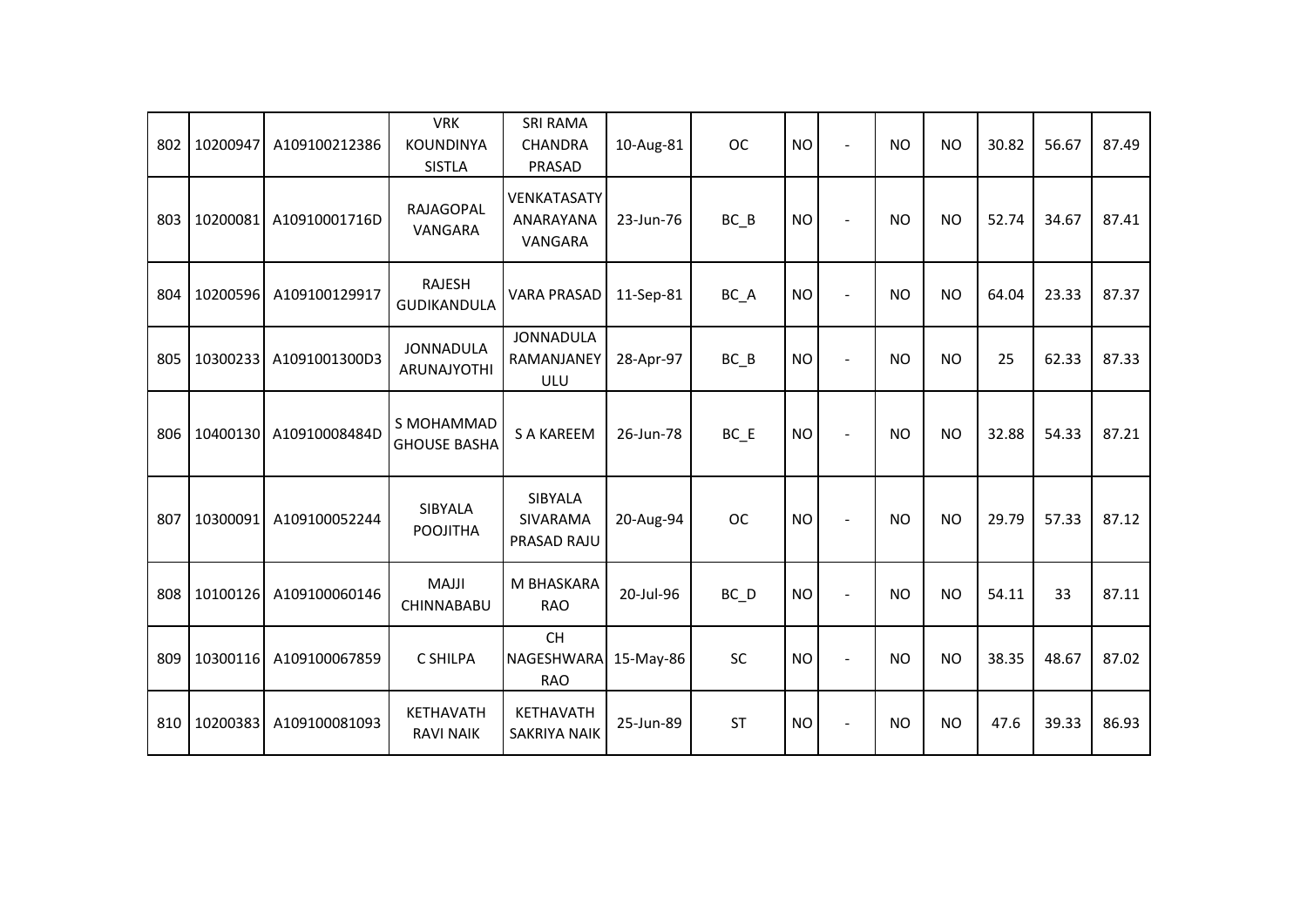| 811 | 10300267 | A109100155514 | <b>SP RAJESH</b><br><b>KUMAR</b>               | N <sub>S</sub><br><b>PURUSHOTHA</b><br>м                       | 06-May-85 | $BC$ <sub>D</sub> | <b>NO</b> |                | <b>NO</b> | <b>NO</b> | 45.89 | 41    | 86.89 |
|-----|----------|---------------|------------------------------------------------|----------------------------------------------------------------|-----------|-------------------|-----------|----------------|-----------|-----------|-------|-------|-------|
| 812 | 10200320 | A109100069095 | PANCHAMGAM<br><b>USHA</b>                      | P <sub>L</sub><br>NARASIMHAC<br><b>HARYULU</b>                 | 08-Aug-78 | <b>OC</b>         | <b>NO</b> | $\sim$         | <b>NO</b> | <b>NO</b> | 40.76 | 46    | 86.76 |
| 813 | 10100396 | A109100189376 | <b>U ANIL KUMAR</b>                            | <b>U P SANJEEVA</b><br>RAIDU                                   | 02-May-80 | <b>OC</b>         | <b>NO</b> |                | <b>NO</b> | <b>NO</b> | 40.41 | 46.33 | 86.74 |
| 814 | 10300002 | A10910000114F | <b>PURUM RAMA</b><br><b>MOHAN</b>              | P REDDENNA                                                     | 01-Aug-81 | $BC$ $B$          | <b>NO</b> | $\blacksquare$ | <b>NO</b> | <b>NO</b> | 52.74 | 34    | 86.74 |
| 815 | 10100162 | A109100081614 | POLA RAO<br><b>PALAKA</b>                      | <b>MOHANA RAO</b><br><b>PALAKA</b>                             | 26-Apr-84 | $BC$ $B$          | <b>NO</b> | $\blacksquare$ | <b>NO</b> | <b>NO</b> | 37.33 | 49.33 | 86.66 |
| 816 | 10200640 | A109100140254 | RAZIA SULTANA<br>MOHAMMAD                      | <b>LATE MD</b><br>KARIMULLA                                    | 23-May-86 | $BC$ $E$          | <b>NO</b> | $\blacksquare$ | <b>NO</b> | <b>NO</b> | 26.71 | 59.67 | 86.38 |
| 817 | 10200923 | A109100206264 | <b>VEMULA SESHA</b><br>SAIRAM                  | <b>TIRUMALA</b><br><b>VENKATA</b><br>NARAYANA<br><b>GUPTHA</b> | 26-Jun-97 | <b>OC</b>         | <b>NO</b> |                | <b>NO</b> | <b>NO</b> | 29.46 | 56.67 | 86.13 |
| 818 | 10200703 | A1091001543A8 | <b>GANDAMALA</b><br>MALLIKARJUNA<br><b>RAO</b> | <b>GANDAMALA</b><br>VENKATESWA<br><b>RA RAO</b>                | 02-Jul-89 | SC                | <b>NO</b> |                | <b>NO</b> | <b>NO</b> | 38.01 | 48    | 86.01 |
| 819 | 10200563 | A1091001232EA | <b>ALLADI RAMESH</b><br><b>BABU</b>            | <b>ALLADI</b><br><b>VENKAT RAO</b>                             | 04-Feb-92 | <b>OC</b>         | <b>NO</b> | $\blacksquare$ | <b>NO</b> | <b>NO</b> | 36.3  | 49.67 | 85.97 |
| 820 | 10200371 | A109100079093 | <b>SATEESH</b><br><b>MAREDI</b>                | RANGANAYAK<br>ULU                                              | 06-Jul-80 | $BC$ $B$          | <b>NO</b> | $\blacksquare$ | <b>NO</b> | <b>NO</b> | 34.24 | 51.67 | 85.91 |
| 821 | 10400282 | A10910018838F | Y HARINATHA<br><b>REDDY</b>                    | Y BALI REDDY                                                   | 01-Jun-82 | <b>OC</b>         | <b>NO</b> | $\blacksquare$ | <b>NO</b> | <b>NO</b> | 32.88 | 53    | 85.88 |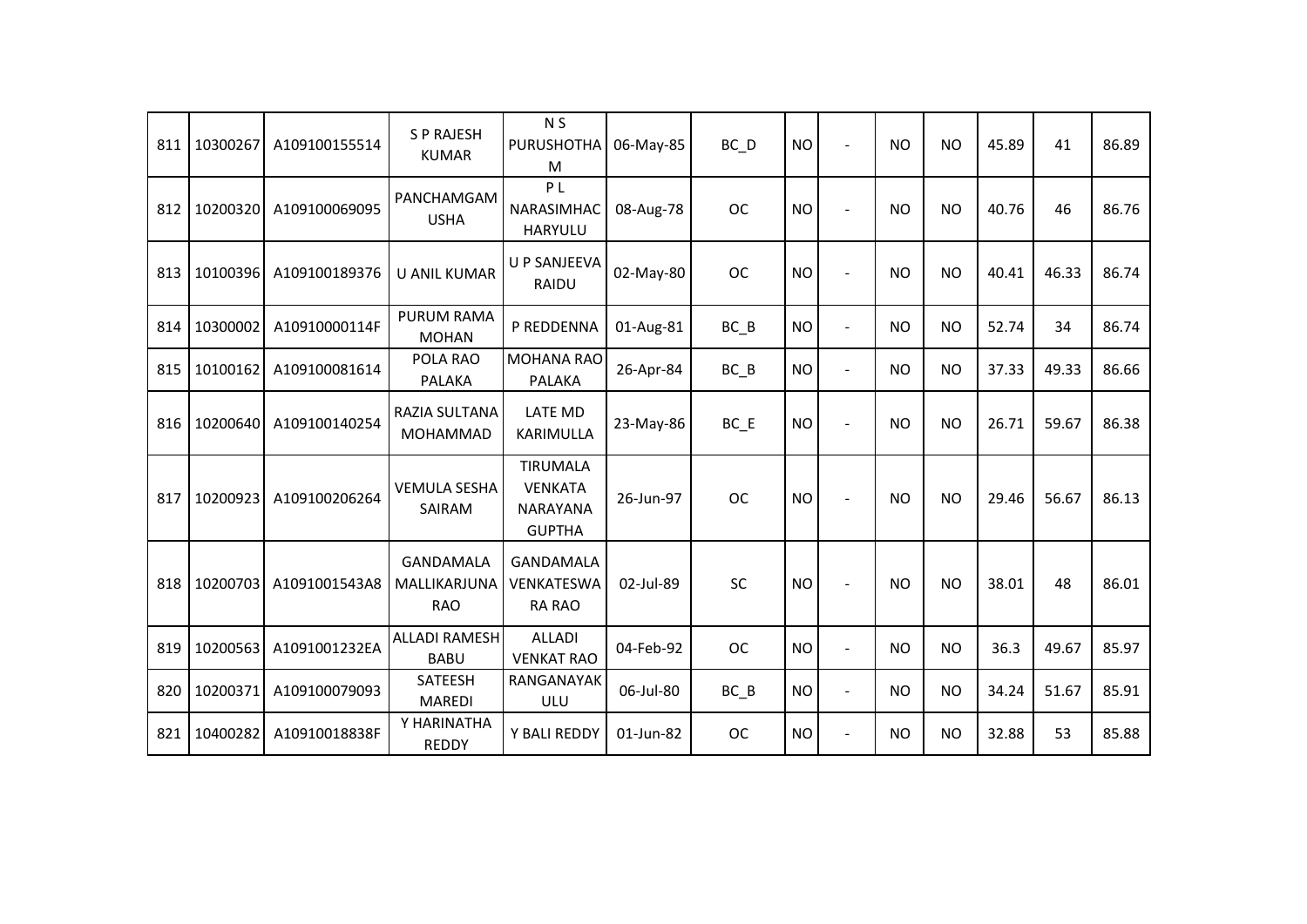| 822 | 10300059 | A1091000344A5              | <b>GATTURI</b><br>NARASAREDDY             | <b>G PEDDA</b><br>RANGASWAM<br>Υ                 | 18-Jun-94 | BC_A              | <b>NO</b>  | $\blacksquare$ | <b>NO</b> | <b>NO</b> | 69.86 | 16    | 85.86 |
|-----|----------|----------------------------|-------------------------------------------|--------------------------------------------------|-----------|-------------------|------------|----------------|-----------|-----------|-------|-------|-------|
| 823 | 10200841 | A10910018385E              | <b>BABURAO</b><br><b>TENALI</b>           | <b>YESOBU</b>                                    | 26-Dec-81 | <b>SC</b>         | <b>NO</b>  | $\blacksquare$ | NO        | <b>NO</b> | 57.87 | 27.67 | 85.54 |
| 824 | 10100189 | A1091000932DF              | SEEMALA<br><b>VIJAYA LAKSHMI</b>          | <b>SEEMALA</b><br><b>MANIKYAM</b>                | 22-Jul-89 | <b>ST</b>         | <b>YES</b> | OH             | <b>NO</b> | <b>NO</b> | 19.86 | 65.67 | 85.53 |
| 825 | 10400255 | A1091001709BD              | RIAZULLA<br>NALBANDHI                     | N MAGBOOL                                        | 05-Jul-81 | $BC$ $E$          | <b>NO</b>  | $\equiv$       | <b>NO</b> | <b>NO</b> | 43.15 | 42.33 | 85.48 |
| 826 | 10300007 | A10910000435B              | <b>DHARANI</b><br><b>GADDAPARA</b>        | <b>LATE</b><br><b>DAMODARA</b><br><b>REDDY G</b> | 25-Jul-89 | <b>OC</b>         | <b>NO</b>  | $\blacksquare$ | NO        | <b>NO</b> | 29.46 | 56    | 85.46 |
| 827 | 10200112 | A1091000232D6              | YERRAM SETTI<br><b>VISWANADH</b>          | YERRAM SETTI<br><b>NANCHARAIA</b><br>H           | 09-Jul-85 | SC                | <b>NO</b>  | $\blacksquare$ | <b>NO</b> | <b>NO</b> | 29.11 | 56.33 | 85.44 |
| 828 | 10300383 | A1091002057EA              | PERLA<br>CHANDRAMOH<br>AN REDDY           | PERLA RAMA<br><b>KRISHNA</b><br><b>REDDY</b>     | 01-Jan-94 | <b>OC</b>         | <b>NO</b>  | $\blacksquare$ | <b>NO</b> | <b>NO</b> | 25.35 | 60    | 85.35 |
| 829 | 10200852 | A1091001866E1              | <b>KURAKU</b><br><b>KRISHNA</b>           | <b>KURAKU</b><br><b>LAKSHMAIAH</b>               | 04-Jul-95 | $BC$ <sub>D</sub> | <b>NO</b>  | $\blacksquare$ | <b>NO</b> | <b>NO</b> | 21.91 | 63.33 | 85.24 |
| 830 | 10300326 | A1091001872A1              | <b>TEKURI</b><br><b>VENKATA</b><br>RAMANA | <b>TEKURI</b><br>RAMANJULU                       | 04-Jun-95 | $BC$ $B$          | <b>NO</b>  | $\overline{a}$ | <b>NO</b> | <b>NO</b> | 31.51 | 53.67 | 85.18 |
| 831 | 10100425 | A10910020454C              | <b>BOOSA TULASEE</b><br>SRIDEVI           | <b>RAMU LATE</b>                                 | 04-Sep-94 | BC_A              | <b>NO</b>  | $\blacksquare$ | <b>NO</b> | <b>NO</b> | 40.41 | 44.67 | 85.08 |
| 832 | 10100363 | A109100172448 JAGADEESWARA | <b>SAPPA</b><br><b>RAO</b>                | <b>APPARAO</b>                                   | 20-Nov-80 | $BC$ $B$          | <b>NO</b>  | $\blacksquare$ | <b>NO</b> | <b>NO</b> | 27.05 | 58    | 85.05 |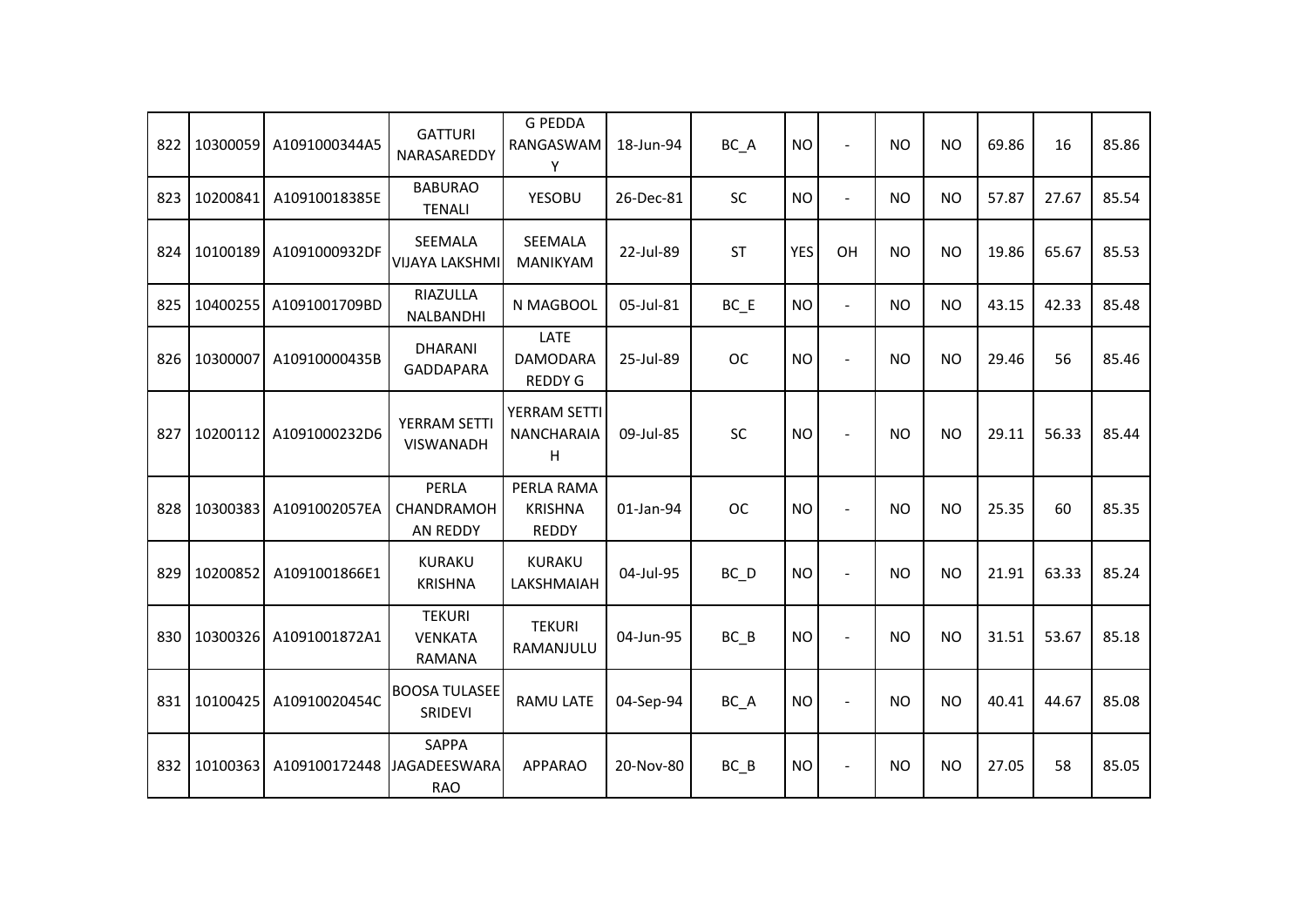| 833 | 10100395 | A10910018914B | VUDUMULA<br>VANAJA                             | VUDUMULA<br><b>BALARAM</b><br><b>NAIDU</b> | 29-Jul-97 | $BC$ <sub>D</sub> | <b>NO</b> | $\blacksquare$ | <b>NO</b> | <b>NO</b> | 26.37 | 58.67 | 85.04 |
|-----|----------|---------------|------------------------------------------------|--------------------------------------------|-----------|-------------------|-----------|----------------|-----------|-----------|-------|-------|-------|
| 834 | 10100412 | A109100196994 | SRINIVASA RAO<br>KASIREDDY                     | <b>SAMBHA</b><br><b>MURTHY</b>             | 09-Jun-79 | $BC$ <sub>D</sub> | <b>NO</b> | $\sim$         | <b>NO</b> | <b>NO</b> | 38.35 | 46.67 | 85.02 |
| 835 | 10100163 | A1091000822A3 | ANKAMREDDI<br>SRINIVASA RAO                    | Α<br>KRISHNAMUR<br><b>THY</b>              | 02-Jul-81 | BC D              | <b>NO</b> | $\blacksquare$ | <b>NO</b> | <b>NO</b> | 37.67 | 47.33 | 85    |
| 836 | 10200510 | A10910011085B | <b>VASAVI BALAM</b>                            | VEERARAGHA<br>VULU                         | 14-Aug-81 | $BC$ $B$          | <b>NO</b> | $\blacksquare$ | <b>NO</b> | <b>NO</b> | 36.65 | 48.33 | 84.98 |
| 837 | 10100290 | A1091001407DF | <b>REMALLI</b><br><b>RAJESU SWAMY</b>          | <b>JOSEPH</b>                              | 07-Jul-72 | BC_C              | <b>NO</b> | $\blacksquare$ | <b>NO</b> | <b>NO</b> | 22.26 | 62.67 | 84.93 |
| 838 | 10201015 | A109100226021 | <b>KUNCHALA</b><br>RAMAKRISHNAR<br><b>EDDY</b> | <b>KUNCHALA</b><br>VENKATESWA<br>RAREDDY   | 10-Jun-91 | <b>OC</b>         | <b>NO</b> |                | <b>NO</b> | <b>NO</b> | 34.24 | 50.67 | 84.91 |
| 839 | 10200915 | A10910020436B | <b>JETTI PRIYA</b>                             | <b>JETTI AJENDRA</b><br><b>RAO</b>         | 04-Nov-96 | <b>SC</b>         | <b>NO</b> | $\overline{a}$ | <b>NO</b> | <b>NO</b> | 30.82 | 54    | 84.82 |
| 840 | 10400016 | A109100012958 | <b>HUSSAIN</b><br>PEERAN D                     | D CHOTA<br><b>HUSSAIN</b>                  | 01-Jul-78 | $BC$ $B$          | <b>NO</b> | $\blacksquare$ | NO        | <b>NO</b> | 29.46 | 55.33 | 84.79 |
| 841 | 10300054 | A1091000305E9 | THOTA MADHU<br><b>SUDHAN BABU</b>              | <b>THOTA</b><br>SUBBANNA                   | 07-Jul-88 | <b>OC</b>         | <b>NO</b> |                | <b>NO</b> | <b>NO</b> | 28.08 | 56.67 | 84.75 |
| 842 | 10100031 | A10910001213C | <b>PATNALA</b><br><b>RAJESH</b>                | PNV<br>SATYANARAYA<br><b>NA</b>            | 26-Aug-81 | <b>OC</b>         | <b>NO</b> |                | <b>NO</b> | <b>NO</b> | 26.71 | 58    | 84.71 |
| 843 | 10200206 | A1091000449D2 | PATIBANDLA<br><b>SIVA NAGARAJU</b>             | <b>BAPAIAH</b>                             | 11-Jun-79 | $BC$ $B$          | <b>NO</b> |                | <b>NO</b> | <b>NO</b> | 37.67 | 47    | 84.67 |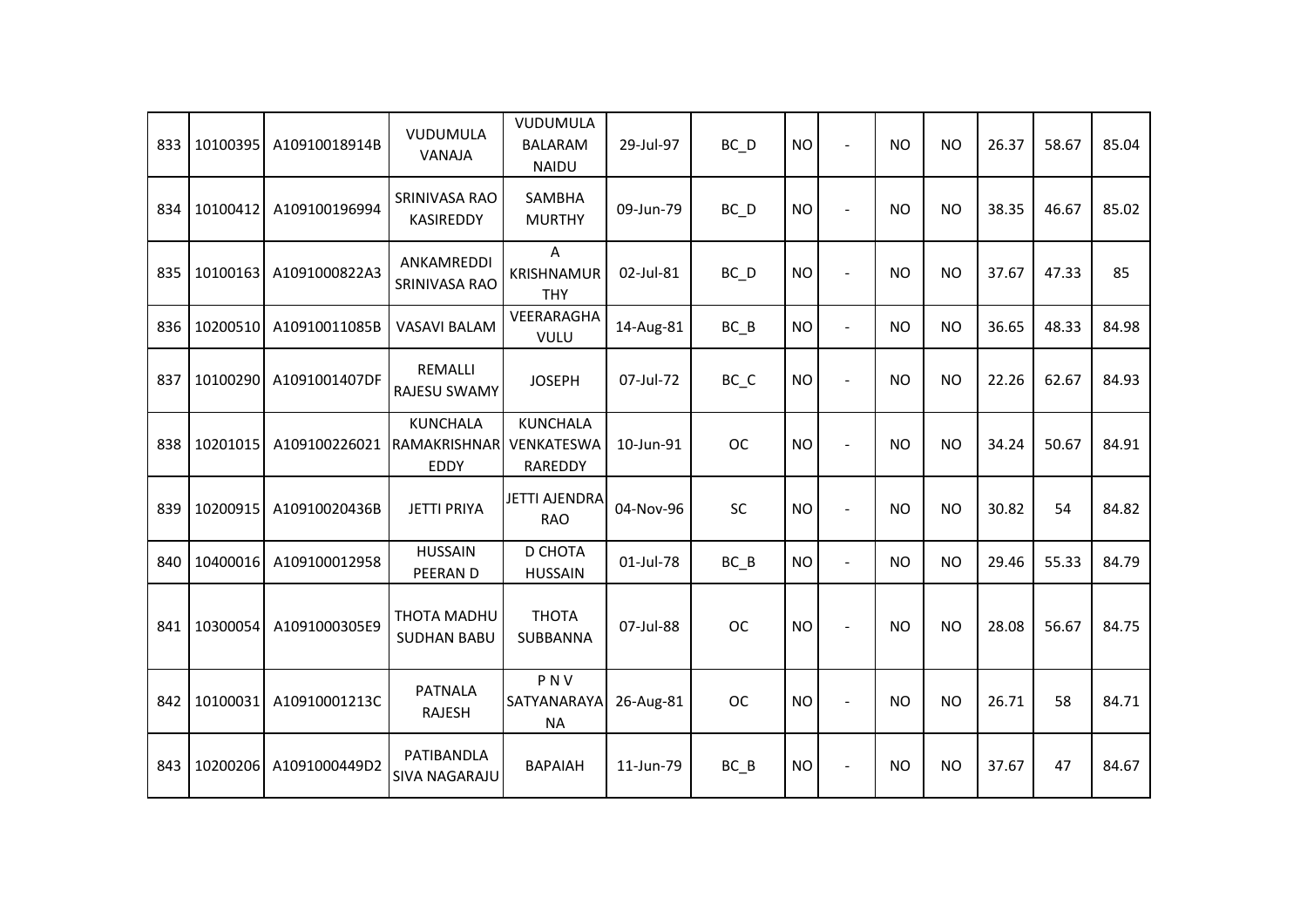| 844 | 10200223 | A1091000487DD | SK KALESHA<br><b>VALI</b>                             | <b>DARIYA</b><br><b>HUSSAIN</b>          | 10-May-75 | $BC$ $E$                       | <b>NO</b> | $\blacksquare$           | NO         | <b>NO</b>  | 34.93 | 49.67 | 84.6  |
|-----|----------|---------------|-------------------------------------------------------|------------------------------------------|-----------|--------------------------------|-----------|--------------------------|------------|------------|-------|-------|-------|
| 845 | 10100083 | A10910003911B | <b>SARILLA</b><br><b>MADHU BABU</b>                   | <b>VENKATARAT</b><br><b>NAM LATE</b>     | 01-Jun-84 | $BC$ <sub><math>C</math></sub> | <b>NO</b> | $\blacksquare$           | NO         | <b>NO</b>  | 45.21 | 39.33 | 84.54 |
| 846 | 10300218 | A109100120594 | <b>NAGOORU</b><br>RAMU                                | <b>NAGOORU</b><br>VENKATAMUN             | 06-Feb-91 | BC D                           | <b>NO</b> | $\overline{a}$           | NO         | <b>NO</b>  | 45.21 | 39.33 | 84.54 |
| 847 | 10200869 | A109100192742 | <b>SIVA DURGA</b><br><b>CHARAN</b><br><b>BANAVATU</b> | <b>SAKRIYA</b>                           | 20-Jun-86 | <b>ST</b>                      | <b>NO</b> | $\overline{a}$           | <b>NO</b>  | <b>NO</b>  | 38.7  | 45.67 | 84.37 |
| 848 | 10100137 | A1091000655A8 | <b>SHAIK</b><br><b>MAHABOOB</b><br><b>HUSSAIN</b>     | <b>ABDUL</b><br><b>KHADAR</b>            | 14-May-80 | $BC$ $E$                       | <b>NO</b> |                          | <b>NO</b>  | <b>NO</b>  | 23.97 | 60.33 | 84.3  |
| 849 | 10200502 | A109100108826 | <b>CHENNU</b><br><b>KIRANMAI</b>                      | CHENNU<br>SUBRAHMANY<br>AM               | 18-May-82 | BC A                           | <b>NO</b> |                          | <b>NO</b>  | <b>NO</b>  | 34.59 | 49.67 | 84.26 |
| 850 | 10100141 | A109100067093 | RAJABATTULA<br>YAMINI                                 | RAJABATTULA<br>KAMARAJU<br><b>ACHARI</b> | 03-Aug-98 | $BC$ $B$                       | <b>NO</b> |                          | <b>YES</b> | <b>NO</b>  | 19.18 | 65    | 84.18 |
| 851 | 10300212 | A109100117361 | <b>B VINDHYA</b>                                      | BK<br><b>JAYASEKHAR</b><br><b>NAIDU</b>  | 04-Jul-85 | <b>OC</b>                      | <b>NO</b> | $\sim$                   | <b>NO</b>  | <b>NO</b>  | 22.94 | 61    | 83.94 |
| 852 | 10200221 | A1091000481CB | SAILAJA<br><b>CHINTADA</b>                            | NARAYANARA<br>O                          | 03-May-83 | BC_A                           | <b>NO</b> | $\overline{a}$           | NO.        | <b>YES</b> | 45.21 | 38.67 | 83.88 |
| 853 | 10200492 | A109100106665 | <b>HARI BABU</b><br><b>KODALI</b>                     | <b>SIVA PRASAD</b>                       | 25-Nov-83 | $BC$ $B$                       | <b>NO</b> | $\blacksquare$           | <b>NO</b>  | <b>NO</b>  | 41.78 | 42    | 83.78 |
| 854 | 10100218 | A109100109547 | <b>DEEPAK KUMAR</b><br>RAYIPALLI                      | <b>RAMA RAO</b>                          | 15-Jun-87 | $BC$ <sub>D</sub>              | <b>NO</b> | $\overline{\phantom{a}}$ | NO.        | <b>NO</b>  | 42.81 | 40.67 | 83.48 |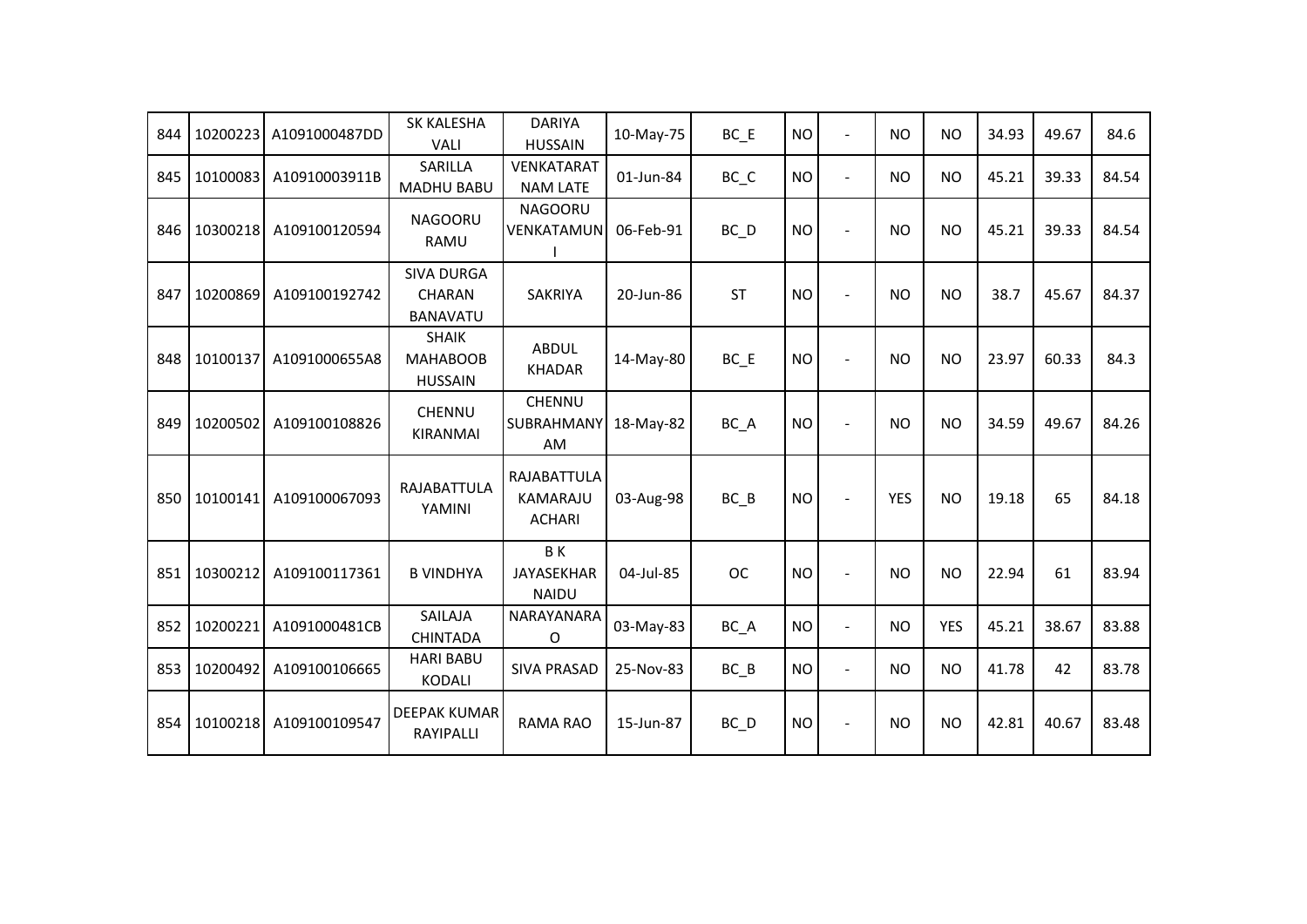| 855 | 10300254 | A10910014629E | <b>KISHORE</b><br><b>KUMAR</b><br><b>KOPPOLU</b> | VENUGOPAL                                                             | 03-Apr-85 | SC        | <b>NO</b> | $\overline{a}$           | <b>NO</b> | <b>YES</b> | 55.14 | 28.33 | 83.47 |
|-----|----------|---------------|--------------------------------------------------|-----------------------------------------------------------------------|-----------|-----------|-----------|--------------------------|-----------|------------|-------|-------|-------|
| 856 | 10200013 | A109100002552 | <b>KARE SRINU</b>                                | <b>KARE KANNA</b><br><b>RAO</b>                                       | 03-Aug-94 | BC A      | <b>NO</b> | $\ddot{\phantom{1}}$     | <b>NO</b> | <b>NO</b>  | 41.78 | 41.67 | 83.45 |
| 857 | 10300323 | A1091001865CF | <b>CHINNABBA</b><br>SURYANARAYA<br><b>NA</b>     | C MANI                                                                | 01-Jun-89 | BC_A      | <b>NO</b> | $\overline{a}$           | <b>NO</b> | <b>NO</b>  | 28.77 | 54.67 | 83.44 |
| 858 | 10300180 | A1091001036CA | <b>B SUMAN</b>                                   | <b>B PEERU NAIK</b>                                                   | 02-Jun-84 | <b>ST</b> | <b>NO</b> | $\overline{a}$           | <b>NO</b> | <b>NO</b>  | 27.05 | 56.33 | 83.38 |
| 859 | 10400196 | A10910012948F | <b>KATTUBADI</b><br><b>MAHABOOBBAS</b><br>HA     | <b>KATTUBADI</b><br><b>MAHAMMAD</b><br><b>HUSSAIN</b><br><b>BASHA</b> | 06-Jul-93 | $BC$ $E$  | <b>NO</b> |                          | <b>NO</b> | <b>NO</b>  | 39.38 | 44    | 83.38 |
| 860 | 10400184 | A109100120487 | <b>UDAYAGIRI</b><br><b>HIMABINDU</b>             | <b>UDAYAGIRI</b><br>MURALIKRISH<br><b>NA</b>                          | 11-Jun-78 | <b>OC</b> | <b>NO</b> | $\sim$                   | <b>NO</b> | <b>NO</b>  | 35.27 | 48    | 83.27 |
| 861 | 10100306 | A109100146384 | <b>NOOKARAJU</b><br><b>GAVINI</b>                | <b>KONDAYYA</b>                                                       | 05-Aug-88 | <b>OC</b> | <b>NO</b> | $\blacksquare$           | <b>NO</b> | <b>NO</b>  | 41.78 | 41.33 | 83.11 |
| 862 | 10200782 | A10910017178F | <b>JYOTULA</b><br><b>RAJESH</b><br><b>KHANNA</b> | <b>JYOTULA</b><br><b>RAMESH</b>                                       | 12-May-89 | <b>SC</b> | <b>NO</b> | $\overline{a}$           | <b>NO</b> | <b>NO</b>  | 41.78 | 41.33 | 83.11 |
| 863 | 10200920 | A1091002055DD | <b>OSURI LAVANYA</b>                             | O VEERRAJU                                                            | 21-Jul-78 | <b>OC</b> | <b>NO</b> | $\overline{a}$           | <b>NO</b> | <b>NO</b>  | 25    | 58    | 83    |
| 864 | 10400070 | A1091000501EF | <b>MEDDE</b><br><b>NAGATHULASI</b>               | M<br>VENKATANAY<br><b>UDU</b>                                         | 07-Jul-83 | BC B      | <b>NO</b> | $\overline{\phantom{a}}$ | <b>NO</b> | <b>NO</b>  | 34.24 | 48.67 | 82.91 |
| 865 | 10400270 | A109100178244 | <b>GINNAY SIVA</b>                               | <b>G ALLAPPA</b>                                                      | 11-Jun-84 | BC B      | <b>NO</b> | $\equiv$                 | <b>NO</b> | <b>NO</b>  | 33.57 | 49.33 | 82.9  |
| 866 | 10100106 | A10910004823A | SRINIVAS<br>PULLETIKURTHI                        | RAMULU                                                                | 09-Aug-84 | BC_A      | <b>NO</b> | $\overline{\phantom{a}}$ | <b>NO</b> | <b>NO</b>  | 20.21 | 62.67 | 82.88 |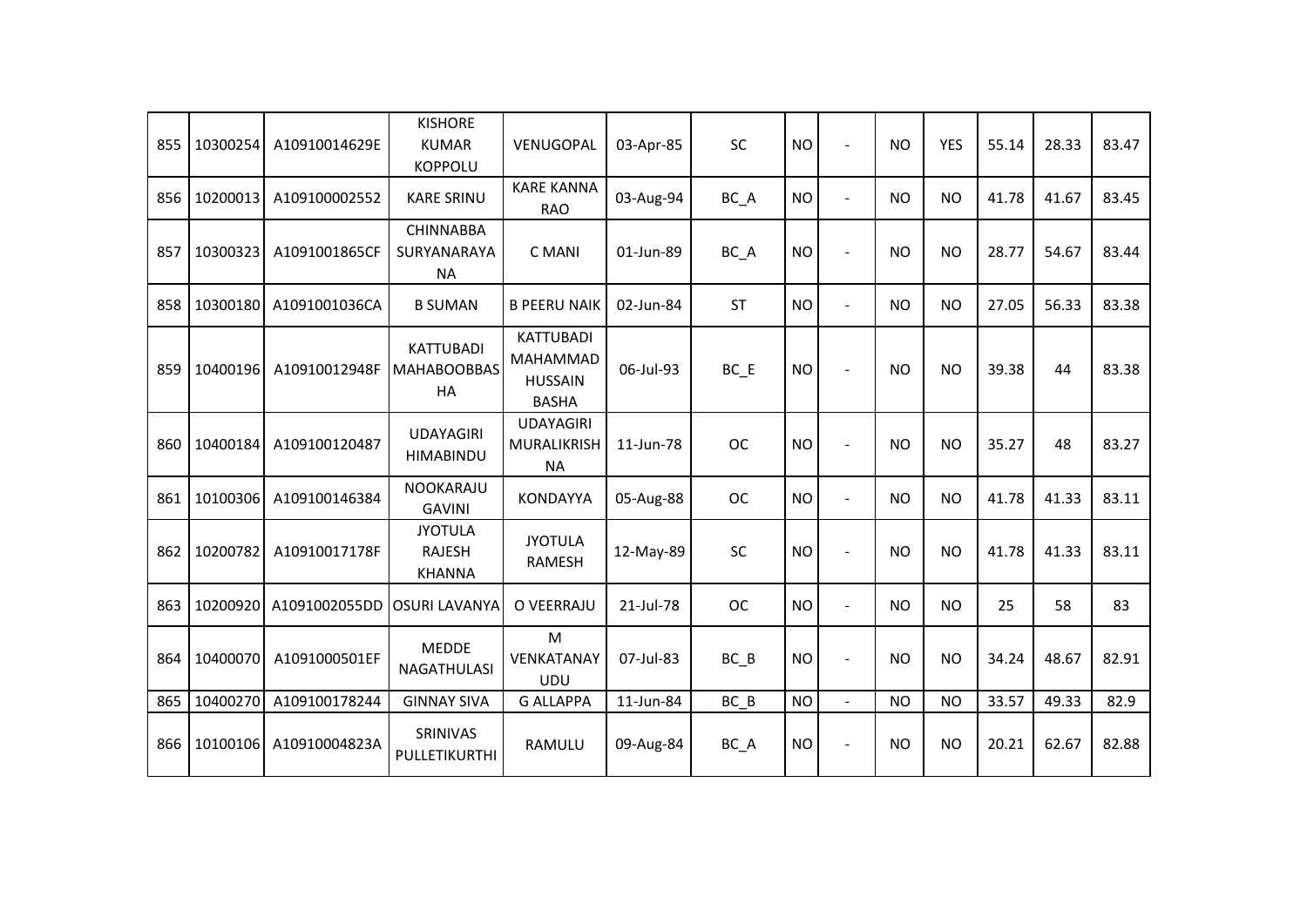| 867 | 10200028 | A1091000053E4 | <b>DODDAKA</b><br>PRASANNA<br><b>KUMAR</b>     | <b>DODDAKA</b><br>SRINIVASA<br><b>RAO</b>          | 22-Jun-92 | $BC$ $D$  | <b>NO</b> | $\overline{a}$           | <b>NO</b> | <b>NO</b>  | 44.18 | 38.67 | 82.85 |
|-----|----------|---------------|------------------------------------------------|----------------------------------------------------|-----------|-----------|-----------|--------------------------|-----------|------------|-------|-------|-------|
| 868 | 10400172 | A10910011313B | YEDDULA<br>SRAVANI                             | Y<br>SREENIVASUL<br>U                              | 15-Jun-96 | SC        | <b>NO</b> | $\overline{a}$           | <b>NO</b> | <b>NO</b>  | 31.51 | 51.33 | 82.84 |
| 869 | 10400051 | A1091000376ED | <b>CHALLOJ</b><br>NARENDRACHA<br><b>RI</b>     | <b>CH</b><br><b>NAGABHUSHA</b><br><b>NAM</b>       | 20-May-82 | BC B      | <b>NO</b> | $\overline{a}$           | <b>NO</b> | <b>NO</b>  | 30.48 | 52.33 | 82.81 |
| 870 | 10100429 | A109100207766 | SUVVADA<br><b>KIRAN KUMAR</b>                  | SUVVADA<br><b>JAGANNADHA</b><br>M                  | 24-Aug-93 | BC D      | <b>NO</b> | $\overline{a}$           | <b>NO</b> | <b>NO</b>  | 50.68 | 32    | 82.68 |
| 871 | 10200441 | A109100095192 | <b>GUNDAPU</b><br>RAVIKIRAN                    | <b>GUNDAPU</b><br>BHARGAVARA<br>M                  | 15-Nov-90 | $BC$ $B$  | <b>NO</b> | $\overline{a}$           | <b>NO</b> | <b>YES</b> | 35.62 | 47    | 82.62 |
| 872 | 10100415 | A10910019839D | <b>VIJAYA KUMARI</b><br>GONNURU                | <b>DANAYYA</b><br><b>GUNNURU</b>                   | 10-Jun-90 | $BC$ $D$  | <b>NO</b> | $\blacksquare$           | <b>NO</b> | <b>NO</b>  | 34.59 | 48    | 82.59 |
| 873 | 10300302 | A1091001737B3 | <b>PALAPATI</b><br>MUNIPOORNIM NADAMUNIRE<br>Α | PALAPATI<br><b>DDY</b>                             | 25-Aug-97 | <b>OC</b> | <b>NO</b> | $\blacksquare$           | <b>NO</b> | <b>NO</b>  | 21.24 | 61.33 | 82.57 |
| 874 | 10200960 | A109100214756 | <b>BATTULA</b><br>VENKATESWARL<br>U            | <b>BATTULA</b><br>NARASAIAH                        | 04-Jul-82 | SC        | <b>NO</b> | $\blacksquare$           | <b>NO</b> | <b>NO</b>  | 44.52 | 38    | 82.52 |
| 875 | 10200123 | A10910002616F | VARIKILLA<br>DURGABHAVAN                       | <b>VARIKILLA</b><br><b>KOTESWARA</b><br><b>RAO</b> | 05-Aug-88 | BC B      | <b>NO</b> | $\overline{\phantom{a}}$ | <b>NO</b> | <b>NO</b>  | 43.84 | 38.67 | 82.51 |
| 876 | 10200507 | A1091001101C6 | <b>RAYADI SATISH</b>                           | <b>RAYADI</b><br><b>NARASIMHAR</b><br>AO           | 24-Aug-93 | <b>OC</b> | <b>NO</b> | $\blacksquare$           | <b>NO</b> | <b>NO</b>  | 30.48 | 52    | 82.48 |
| 877 | 10200027 | A109100005168 | <b>BIRADAKOTA G</b><br><b>L GAYATRI</b>        | <b>SATYA</b><br>SUBBARAO                           | 14-Jun-83 | $BC$ $B$  | <b>NO</b> | $\overline{a}$           | <b>NO</b> | <b>NO</b>  | 30.13 | 52.33 | 82.46 |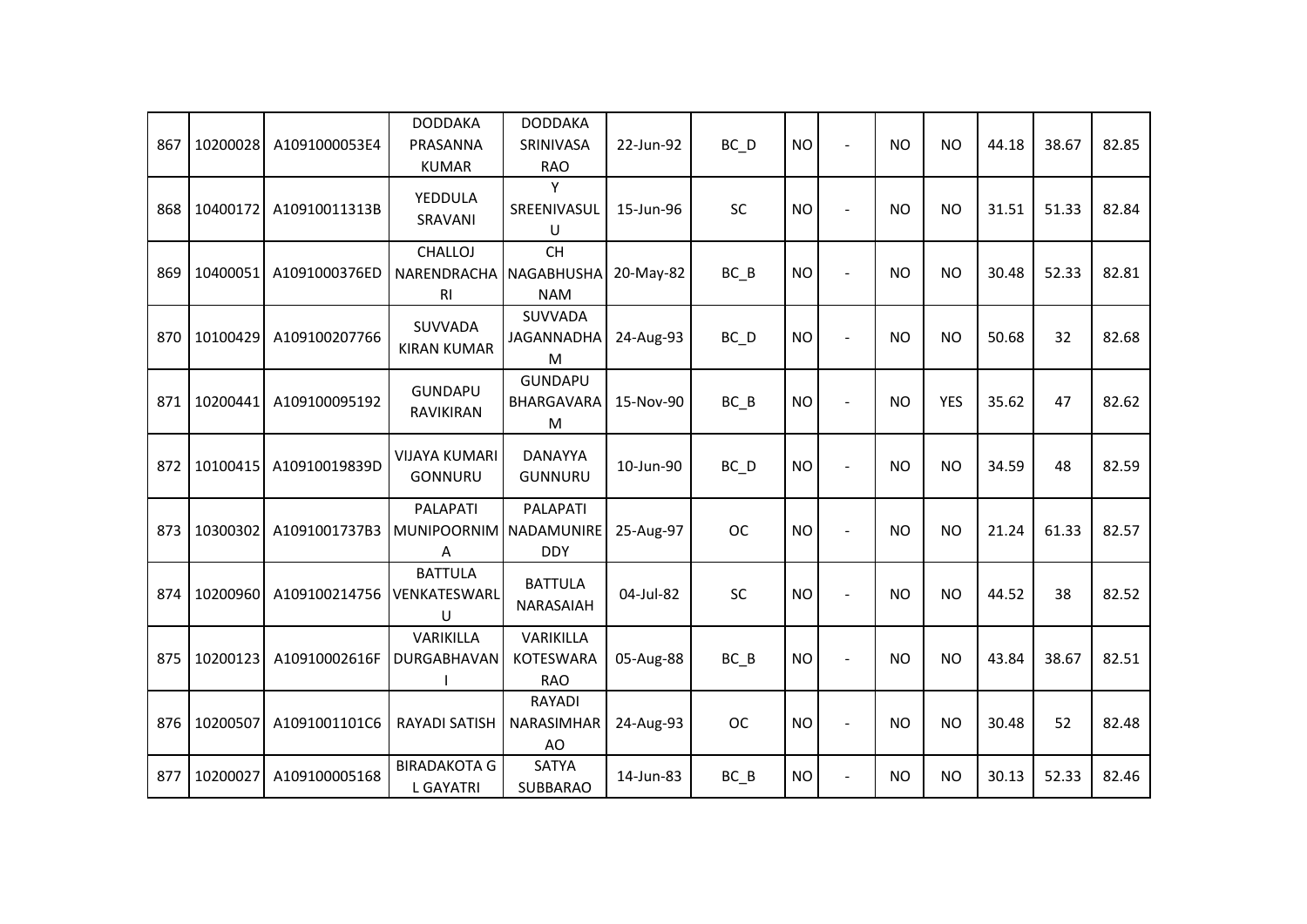| 878 | 10100054 | A1091000253FF | <b>BODDU</b><br>SAMRAJU                          | <b>BODDU PAUL</b>                             | 13-Aug-81 | SC        | <b>NO</b> | $\overline{a}$           | <b>NO</b>      | <b>NO</b> | 52.06 | 30.33 | 82.39 |
|-----|----------|---------------|--------------------------------------------------|-----------------------------------------------|-----------|-----------|-----------|--------------------------|----------------|-----------|-------|-------|-------|
| 879 | 10400018 | A1091000157FF | <b>VEERA</b><br><b>GANGADHAR</b><br><b>REDDY</b> | $\vee$<br>VENKATESWA<br><b>RA REDDY</b>       | 25-Jun-96 | <b>OC</b> | <b>NO</b> | L.                       | N <sub>O</sub> | <b>NO</b> | 36.3  | 46    | 82.3  |
| 880 | 10300166 | A109100097645 | <b>JAYAKUMARI</b><br>PANTRANGI                   | P NARAYANA                                    | 16-Jun-86 | SC        | <b>NO</b> | $\mathbf{r}$             | <b>NO</b>      | <b>NO</b> | 47.6  | 34.67 | 82.27 |
| 881 | 10200980 | A109100219556 | LAVANYA<br><b>KORRAPATI</b>                      | <b>SUBBARAO</b>                               | 10-Aug-75 | <b>OC</b> | <b>NO</b> | $\ddot{\phantom{1}}$     | <b>NO</b>      | <b>NO</b> | 29.46 | 52.67 | 82.13 |
| 882 | 10200150 | A1091000325A5 | SREELAKSHMI<br><b>CHADALA</b>                    | <b>CHADALA</b><br>NAGESWARA<br><b>RAO</b>     | 04-Mar-85 | <b>ST</b> | <b>NO</b> | $\overline{\phantom{a}}$ | N <sub>O</sub> | <b>NO</b> | 29.46 | 52.67 | 82.13 |
| 883 | 10100157 | A1091000784DD | <b>MOLLI JYOTHI</b><br>PRIYANKA                  | <b>MOLLI</b><br>SATYANNARAY<br><b>ANA</b>     | 09-May-96 | BC_D      | <b>NO</b> | $\overline{\phantom{a}}$ | <b>NO</b>      | <b>NO</b> | 17.13 | 65    | 82.13 |
| 884 | 10200281 | A10910006098B | SAMBASIVA<br>RAO PEDAPUDI                        | LAKSHMI<br><b>NARAYANA</b><br>PEDAPUDI        | 16-Jul-80 | $BC$ $B$  | <b>NO</b> | $\blacksquare$           | <b>NO</b>      | <b>NO</b> | 40.07 | 42    | 82.07 |
| 885 | 10200156 | A1091000333EE | <b>KAKARLA</b><br><b>SWAROOP</b>                 | <b>KAKARLA</b><br>VENKATESWA<br><b>RA RAO</b> | 20-Feb-95 | BC B      | <b>NO</b> | $\sim$                   | <b>NO</b>      | <b>NO</b> | 40.07 | 42    | 82.07 |
| 886 | 10300181 | A1091001041AB | <b>BUKKE</b><br><b>HARIKISHAN</b><br><b>NAIK</b> | <b>BUKKE</b><br><b>SANKAR NAIK</b>            | 18-Jun-96 | <b>ST</b> | <b>NO</b> | $\blacksquare$           | <b>NO</b>      | <b>NO</b> | 27.05 | 55    | 82.05 |
| 887 | 10400212 | A109100138688 | S HARISHBABU                                     | S.<br>NAGESWARAR<br>AO                        | 02-Jun-97 | SC        | <b>NO</b> | $\overline{a}$           | <b>NO</b>      | <b>NO</b> | 26.71 | 55.33 | 82.04 |
| 888 | 10300341 | A10910019311E | <b>THONDATI UMA</b>                              | T<br>NARASIMHUL<br>U                          | 05-Jun-91 | SC        | <b>NO</b> | $\blacksquare$           | <b>NO</b>      | NO.       | 50.68 | 31.33 | 82.01 |
| 889 | 10200680 | A1091001484E8 | <b>BALAJI</b><br>SINGUDASU                       | PULLARAO                                      | 29-May-79 | $BC$ $B$  | <b>NO</b> | $\blacksquare$           | <b>NO</b>      | <b>NO</b> | 37.67 | 44.33 | 82    |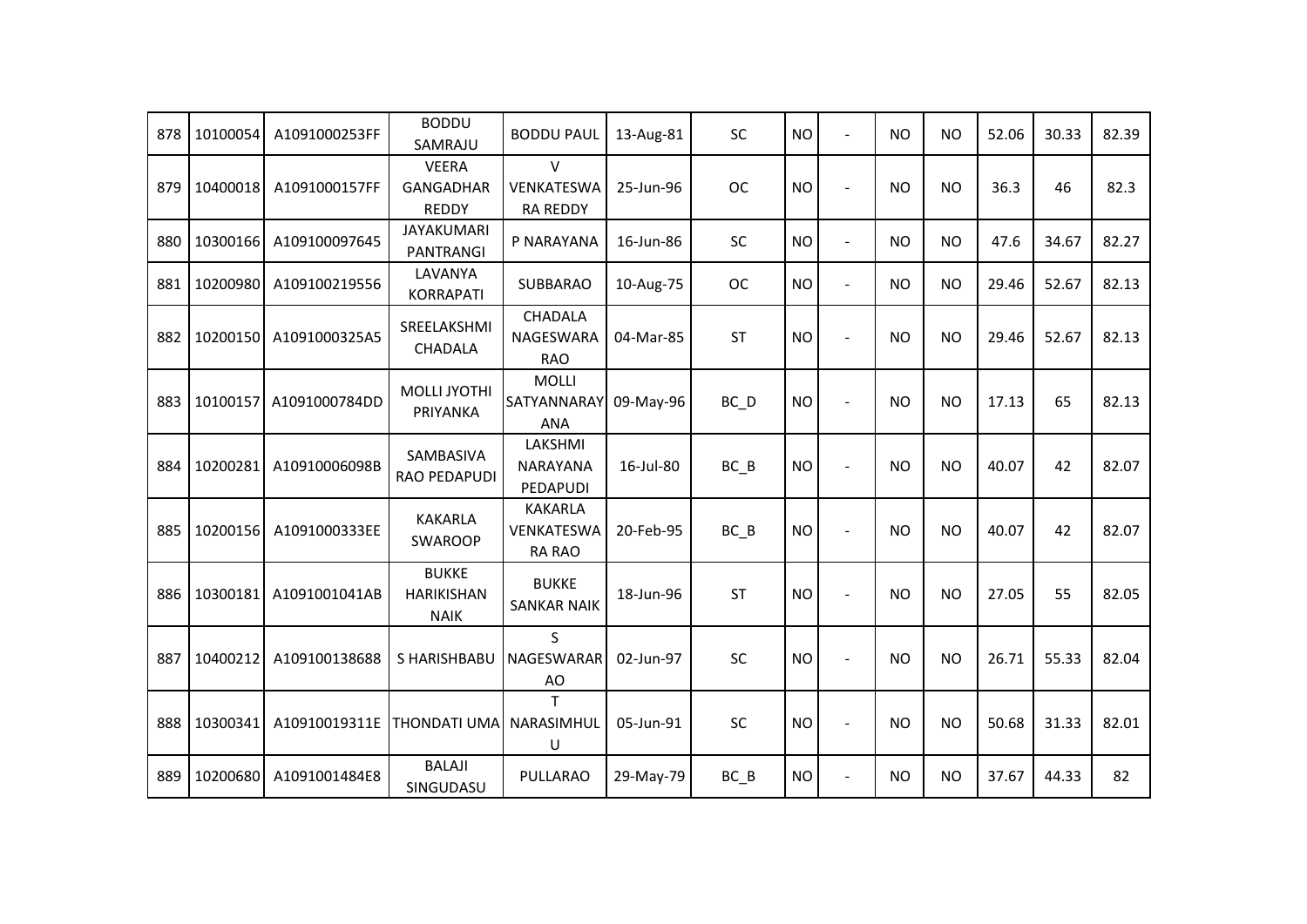| 890 | 10200228 | A10910004963F | <b>POLUMATI</b><br>NAGALAKSHMI      | <b>GOPALAM</b>                                    | 04-Jun-79 | <b>SC</b> | <b>NO</b> | $\overline{a}$           | <b>NO</b>      | <b>NO</b>      | 34.24 | 47.67 | 81.91 |
|-----|----------|---------------|-------------------------------------|---------------------------------------------------|-----------|-----------|-----------|--------------------------|----------------|----------------|-------|-------|-------|
| 891 | 10100413 | A10910019701A | <b>BABU RAO</b><br><b>DASARI</b>    | <b>BHUDEVI</b>                                    | 03-Apr-82 | SC        | <b>NO</b> | $\overline{a}$           | <b>NO</b>      | <b>NO</b>      | 44.52 | 37.33 | 81.85 |
| 892 | 10100313 | A109100149168 | <b>GEDDAM</b><br>PRASAD             | G<br>NAGESWARAR<br>AO                             | 20-Feb-76 | SC        | <b>NO</b> | $\overline{a}$           | <b>NO</b>      | <b>NO</b>      | 54.79 | 27    | 81.79 |
| 893 | 10200970 | A109100216995 | KUMMARAPALL<br><b>I SUMATHI</b>     | <b>KUMMARAPA</b><br>LLI<br>SRINIVASARA<br>$\circ$ | 30-Aug-95 | BC_A      | <b>NO</b> | $\overline{a}$           | N <sub>O</sub> | <b>NO</b>      | 29.46 | 52.33 | 81.79 |
| 894 | 10200836 | A1091001830FA | <b>KATTA ARUNA</b><br><b>KUMARI</b> | <b>KATTA</b><br>SREENIVASA<br><b>RAO</b>          | 03-Oct-91 | <b>ST</b> | <b>NO</b> | $\ddot{\phantom{1}}$     | <b>NO</b>      | <b>NO</b>      | 29.11 | 52.67 | 81.78 |
| 895 | 10400058 | A109100042364 | <b>OBULESU</b><br><b>TALARI</b>     | <b>OBULESU</b>                                    | 02-Dec-78 | BC_A      | <b>NO</b> | $\overline{a}$           | N <sub>O</sub> | <b>NO</b>      | 53.09 | 28.67 | 81.76 |
| 896 | 10300141 | A10910008325F | <b>LATHAL</b>                       | $\mathbf{L}$<br><b>RUDRAMURTH</b><br>Υ            | 27-Mar-82 | $BC$ $B$  | <b>NO</b> | $\ddot{\phantom{1}}$     | <b>NO</b>      | <b>NO</b>      | 37.67 | 44    | 81.67 |
| 897 | 10300163 | A1091000965B9 | <b>ADI PURNIMA</b>                  | A GOVINDA<br>RAJULU                               | 29-Jun-85 | BC_A      | <b>NO</b> | $\blacksquare$           | <b>NO</b>      | <b>NO</b>      | 36.3  | 45.33 | 81.63 |
| 898 | 10100467 | A109100222847 | <b>JUZZURI</b><br>SRINIVASA RAO     | SAMBAIAH                                          | 10-Jun-75 | BC B      | <b>NO</b> | $\blacksquare$           | <b>NO</b>      | <b>YES</b>     | 48.29 | 33.33 | 81.62 |
| 899 | 10100293 | A109100141848 | RAMESH<br>CHERUKURU                 | BALABRAHAM<br>AM<br><b>CHERUKURU</b>              | 13-Jul-82 | $BC$ $B$  | <b>NO</b> | $\overline{\phantom{a}}$ | <b>NO</b>      | <b>NO</b>      | 59.93 | 21.67 | 81.6  |
| 900 | 10100289 | A109100140557 | <b>MARRI KUMARA</b><br><b>SWAMY</b> | <b>MARRI</b><br>APPALANAIDU                       | 10-May-91 | $BC\_D$   | <b>NO</b> | $\overline{a}$           | <b>NO</b>      | N <sub>O</sub> | 31.51 | 50    | 81.51 |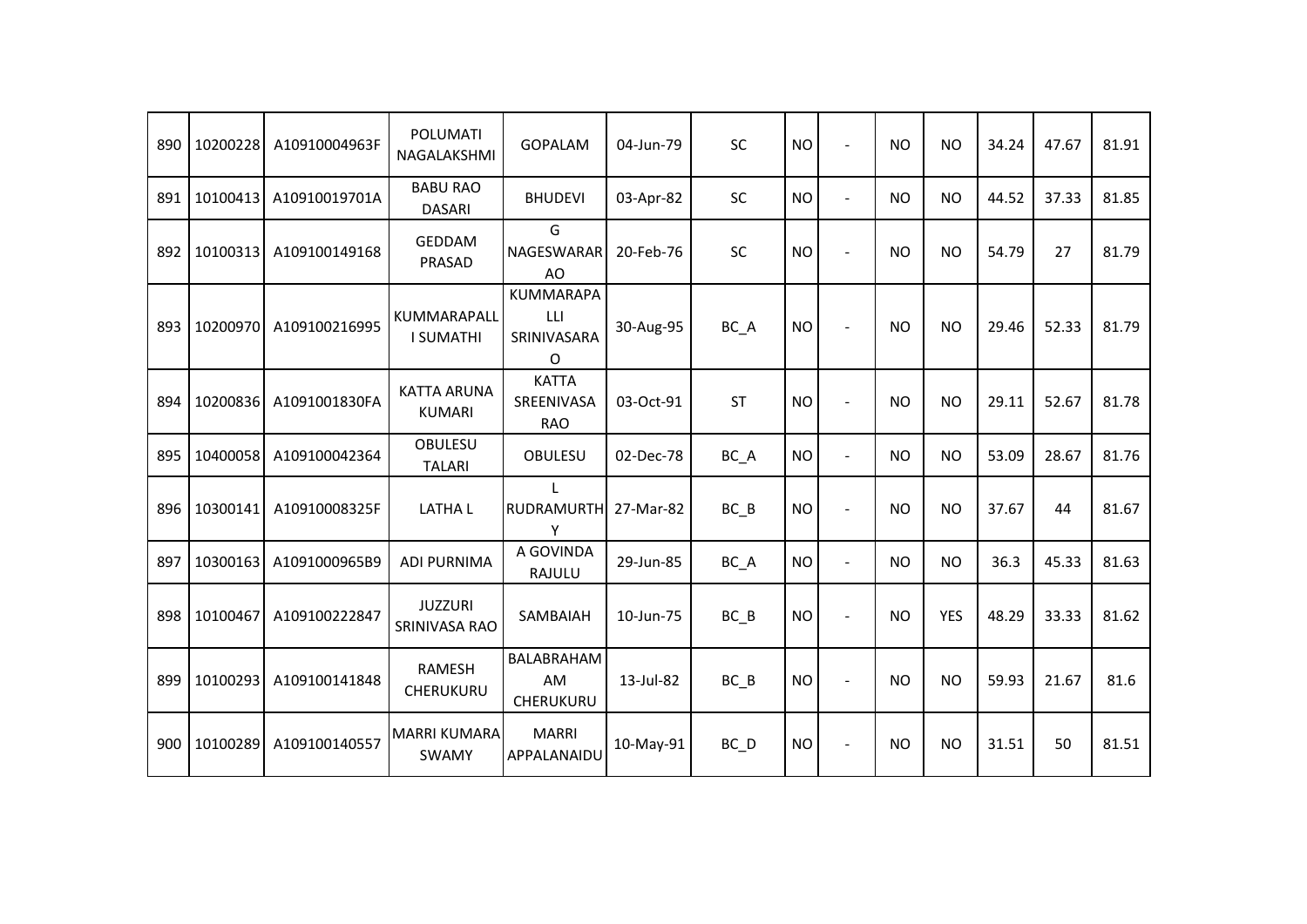| 901 | 10200319 | A10910006897A | <b>SIKHARAM</b><br><b>SIRISHA</b>           | <b>CHANDRASEK</b><br><b>HARA RAO</b>                         | 26-Aug-85 | <b>OC</b> | <b>NO</b>  | $\overline{\phantom{a}}$ | <b>NO</b>      | <b>NO</b> | 38.35 | 43    | 81.35 |
|-----|----------|---------------|---------------------------------------------|--------------------------------------------------------------|-----------|-----------|------------|--------------------------|----------------|-----------|-------|-------|-------|
| 902 | 10300018 | A109100013187 | <b>VEMURI RAVI</b><br><b>KIRAN TEJA</b>     | <b>VEMURI</b><br><b>RAMESH BABU</b>                          | 19-Apr-91 | SC        | <b>NO</b>  | $\overline{a}$           | <b>NO</b>      | <b>NO</b> | 22.94 | 58.33 | 81.27 |
| 903 | 10200042 | A109100008858 | <b>GOVINDU</b><br><b>VENKATA</b><br>LAKSHMI | GOVINDU<br><b>APPA RAO</b>                                   | 12-Jul-77 | <b>OC</b> | <b>NO</b>  | $\overline{\phantom{a}}$ | <b>NO</b>      | NO.       | 30.82 | 50.33 | 81.15 |
| 904 | 10400096 | A10910006658E | M SURESH                                    | M NAGANNA                                                    | 31-Mar-82 | SC        | <b>NO</b>  | $\blacksquare$           | <b>NO</b>      | NO.       | 28.77 | 52.33 | 81.1  |
| 905 | 10200114 | A109100023877 | <b>DAVALA</b><br>VEERAKUMAR                 | <b>SOLMON RAJU</b>                                           | 17-Jun-93 | SC        | <b>YES</b> | OH                       | <b>NO</b>      | <b>NO</b> | 27.74 | 53.33 | 81.07 |
| 906 | 10201009 | A109100224574 | <b>RAMESH</b><br><b>KAVADI</b>              | <b>MADDULETI</b>                                             | 23-Aug-82 | <b>ST</b> | <b>NO</b>  | $\blacksquare$           | <b>NO</b>      | <b>NO</b> | 39.38 | 41.67 | 81.05 |
| 907 | 10400220 | A1091001465F8 | <b>EDIGA SURESH</b>                         | <b>EDIGA LINGA</b><br><b>MURTHY</b>                          | 13-Jun-90 | $BC$ $B$  | <b>NO</b>  | $\overline{\phantom{a}}$ | <b>NO</b>      | <b>NO</b> | 36.3  | 44.67 | 80.97 |
| 908 | 10300040 | A1091000257F9 | <b>MD RAKHEEB</b><br><b>HUSSAIN</b>         | RIYAZ<br>AHEMAD                                              | 04-Jun-89 | $BC$ $E$  | <b>NO</b>  | $\overline{a}$           | <b>NO</b>      | <b>NO</b> | 19.18 | 61.67 | 80.85 |
| 909 | 10200527 | A1091001157EF | <b>V V PRASAD</b><br><b>DULAPALLI</b>       | PERUMAIAH                                                    | 16-Jun-77 | SC        | <b>NO</b>  | $\ddot{\phantom{1}}$     | <b>NO</b>      | NO.       | 43.49 | 37.33 | 80.82 |
| 910 | 10400297 | A1091001976F9 | <b>EDIGA JANAKI</b>                         | E<br>RAMANJANEY<br>ULU                                       | 21-May-85 | $BC$ $B$  | <b>NO</b>  | $\blacksquare$           | N <sub>O</sub> | <b>NO</b> | 29.11 | 51.67 | 80.78 |
| 911 | 10200363 | A1091000773C3 | <b>CHUKKA</b><br>PRASANNA<br><b>KUMAR</b>   | <b>CHUKKA</b><br><b>VEERA</b><br>VENKATESWA<br><b>RA RAO</b> | 05-May-93 | SC        | <b>NO</b>  | $\blacksquare$           | <b>NO</b>      | <b>NO</b> | 40.41 | 40.33 | 80.74 |
| 912 | 10100227 | A10910011513A | <b>BETANAPALLI</b><br>SUDHARANI             | <b>BETANAPALLI</b><br>SANKARARAO                             | 15-Jun-95 | BC D      | NO         | $\overline{a}$           | <b>NO</b>      | <b>NO</b> | 25.68 | 55    | 80.68 |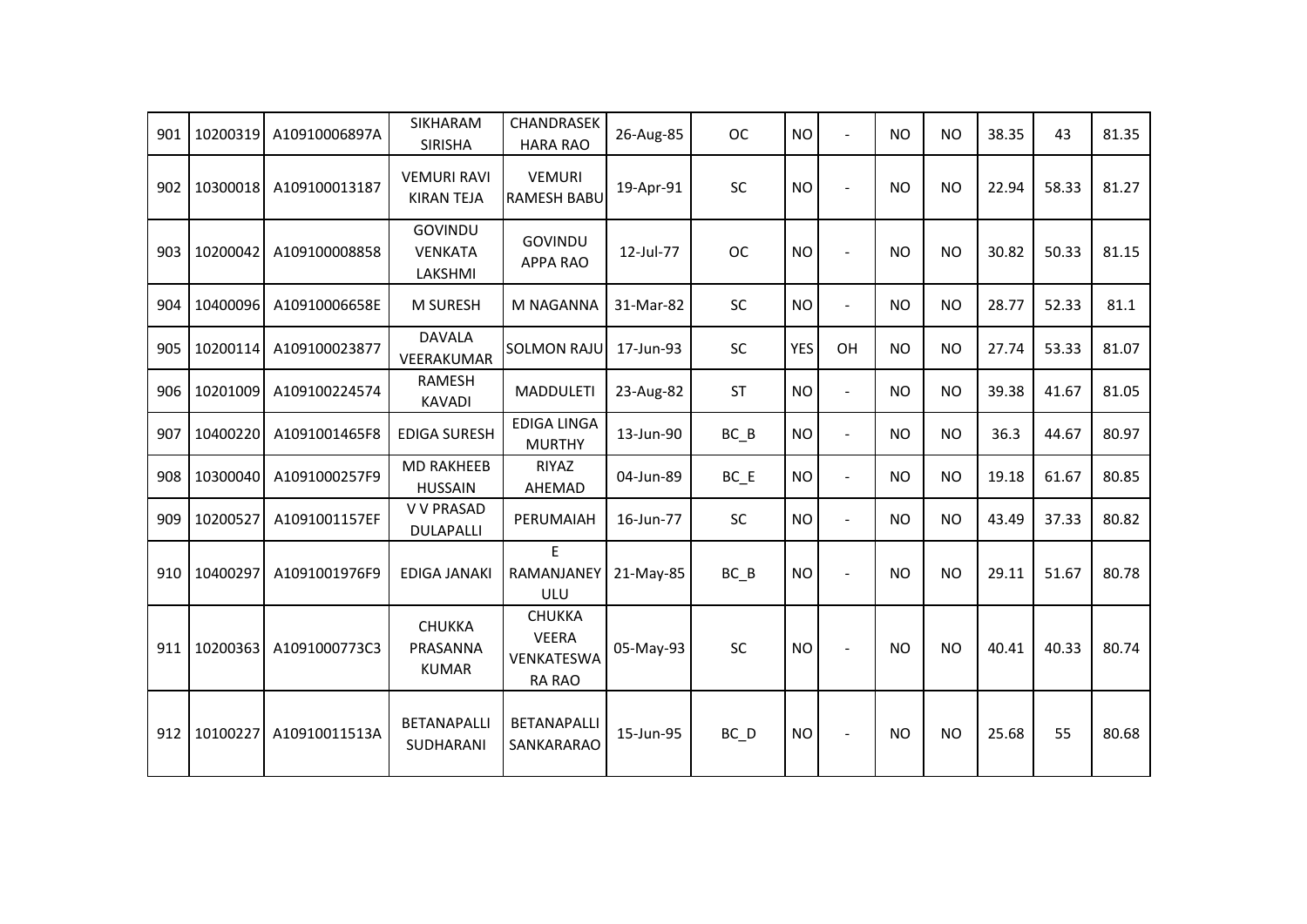| 913 |          | 10200236 A1091000512D3 | BHAGAVATULA<br><b>INDIRA</b>                | BHAGAVATUL<br>A<br>RAMALINGAS<br><b>ASTRY</b>   | 06-Aug-95 | <b>OC</b> | <b>NO</b>  | $\blacksquare$           | <b>NO</b> | <b>NO</b> | 25    | 55.67 | 80.67 |
|-----|----------|------------------------|---------------------------------------------|-------------------------------------------------|-----------|-----------|------------|--------------------------|-----------|-----------|-------|-------|-------|
| 914 | 10200407 | A10910008605A          | <b>GUNDABOLU</b><br><b>GOPI SANKAR</b>      | GUNDABOLU<br><b>SIVA</b><br>RAMAIAH             | 14-May-94 | <b>OC</b> | <b>NO</b>  | $\overline{a}$           | <b>NO</b> | <b>NO</b> | 23.29 | 57.33 | 80.62 |
| 915 | 10400200 | A109100131898          | <b>HARIJANA</b><br><b>NAGENDRA</b>          | <b>HARIJANA</b><br><b>OBULESU</b>               | 09-May-90 | <b>SC</b> | <b>NO</b>  | $\blacksquare$           | <b>NO</b> | <b>NO</b> | 45.21 | 35.33 | 80.54 |
| 916 | 10100390 | A109100186834          | <b>ESWARARAO</b><br><b>BANGARI</b>          | APPALARAMU<br>B                                 | 06-Jun-83 | SC        | <b>NO</b>  | $\blacksquare$           | <b>NO</b> | <b>NO</b> | 44.52 | 36    | 80.52 |
| 917 | 10200534 | A109100116887          | PALLEKONDA<br>SRINIVASA RAO                 | PALLEKONDA<br>RAMAKOTAIA<br>H                   | 25-Jul-75 | BC_A      | <b>NO</b>  | $\blacksquare$           | <b>NO</b> | <b>NO</b> | 27.4  | 53    | 80.4  |
| 918 | 10200611 | A1091001341F1          | <b>USURUPATI</b><br>KRANTHIKUMA<br>R        | <b>USURUPATI</b><br><b>BRAHMAIAH</b>            | 06-Aug-91 | SC        | <b>NO</b>  | $\overline{\phantom{a}}$ | <b>NO</b> | <b>NO</b> | 59.59 | 20.67 | 80.26 |
| 919 | 10100050 | A1091000224F9          | <b>GURANA</b><br><b>KRISHNA</b>             | <b>CHIN</b><br><b>APPARAO</b>                   | 05-Aug-87 | BC D      | <b>YES</b> | OH                       | <b>NO</b> | <b>NO</b> | 46.92 | 33.33 | 80.25 |
| 920 | 10300124 | A109100074234          | <b>ILAPAVULOORI</b><br>RAGHUTEJA            | <b>ILAPAVULOOR</b><br>RADHAKRISHN<br>A MOORTHI  | 29-Jun-91 | <b>OC</b> | <b>NO</b>  | $\overline{\phantom{a}}$ | <b>NO</b> | <b>NO</b> | 33.9  | 46.33 | 80.23 |
| 921 | 10100124 | A1091000596CB          | <b>BANGARU</b><br>SRINIVASARAO<br><b>CH</b> | SURYANARAY<br><b>ANA</b>                        | 27-Jun-81 | BC_A      | <b>NO</b>  |                          | <b>NO</b> | <b>NO</b> | 29.79 | 50.33 | 80.12 |
| 922 | 10200936 | A10910020963F          | <b>V VENKATA</b><br>LAKSHMI<br>SOUJANYA     | $\mathsf{V}$<br><b>MANGAPATHI</b><br><b>RAO</b> | 04-Jun-85 | <b>OC</b> | <b>NO</b>  | $\overline{\phantom{a}}$ | <b>NO</b> | <b>NO</b> | 42.12 | 38    | 80.12 |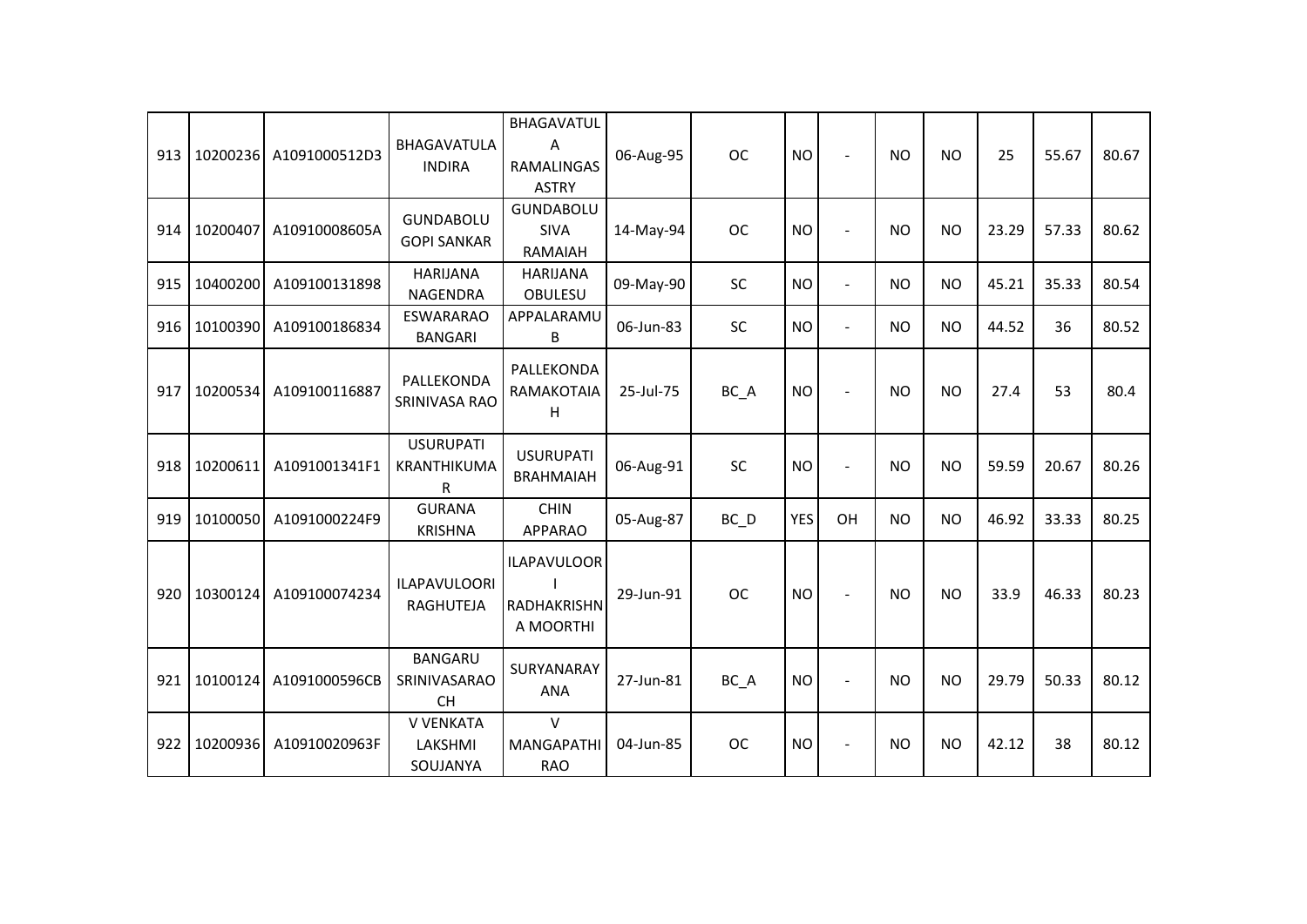| 923 | 10200290 | A109100063111 | <b>BALASANI</b><br><b>VINAY KUMAR</b> | <b>BALASANI</b><br><b>VENKATA</b><br><b>NAGA RAJU</b> | 13-Aug-94 | <b>ST</b> | <b>NO</b> | $\overline{a}$           | <b>NO</b> | <b>NO</b> | 28.43 | 51.67 | 80.1  |
|-----|----------|---------------|---------------------------------------|-------------------------------------------------------|-----------|-----------|-----------|--------------------------|-----------|-----------|-------|-------|-------|
| 924 | 10200969 | A109100216778 | <b>UMMADISETTY</b><br><b>PAVANI</b>   | <b>U SUBBA RAO</b>                                    | 04-Jul-84 | <b>OC</b> | <b>NO</b> | $\overline{\phantom{a}}$ | <b>NO</b> | <b>NO</b> | 15.75 | 64.33 | 80.08 |
| 925 | 10200727 | A109100159649 | <b>TJHANSI RANI</b>                   | <b>MAHESH</b>                                         | 05-Jul-92 | <b>SC</b> | <b>NO</b> | $\blacksquare$           | <b>NO</b> | <b>NO</b> | 15.75 | 64.33 | 80.08 |
| 926 | 10400167 | A1091001096B4 | M<br>PRASANNAKUM NARASIMHUD<br>AR     | M<br>U                                                | 06-Apr-80 | BC_A      | <b>NO</b> |                          | <b>NO</b> | <b>NO</b> | 39.38 | 40.67 | 80.05 |
| 927 | 10200606 | A109100133128 | <b>RAJESH</b><br><b>BORUGADDA</b>     | NAGESWARA<br><b>RAO</b>                               | 07-Aug-78 | SC        | <b>NO</b> | $\overline{\phantom{a}}$ | <b>NO</b> | <b>NO</b> | 23.97 | 56    | 79.97 |
| 928 | 10100154 | A1091000746E1 | SAMIYA BEGUM                          | <b>BASHIRULLAH</b>                                    | 27-Dec-90 | $BC$ $E$  | <b>NO</b> | $\overline{\phantom{a}}$ | <b>NO</b> | <b>NO</b> | 35.62 | 44.33 | 79.95 |
| 929 | 10200557 | A10910012211E | SALIKINEEDI<br>SUMALATHA              | ALFRED                                                | 02-Nov-81 | SC        | <b>NO</b> | $\overline{\phantom{a}}$ | <b>NO</b> | <b>NO</b> | 19.86 | 60    | 79.86 |
| 930 | 10200404 | A109100085541 | DHARAVATULA<br>N NAIK                 | NAGESWARA<br><b>RAO</b>                               | 16-Oct-85 | <b>ST</b> | <b>NO</b> | $\blacksquare$           | <b>NO</b> | <b>NO</b> | 67.12 | 12.67 | 79.79 |
| 931 | 10400151 | A109100100659 | PERAPOGU<br><b>JEEVARATNAM</b>        | P PRASAD                                              | 20-Aug-96 | SC        | <b>NO</b> |                          | <b>NO</b> | <b>NO</b> | 54.11 | 25.67 | 79.78 |
| 932 | 10200122 | A109100025884 | <b>PANGA</b><br><b>MOUNIKA</b>        | P<br>JAYARAMIRED<br>DY                                | 10-Jun-89 | <b>OC</b> | <b>NO</b> |                          | <b>NO</b> | <b>NO</b> | 28.77 | 51    | 79.77 |
| 933 | 10200433 | A10910009276F | <b>PILLI SOWJANYA</b>                 | PILLI RAJA<br><b>MOHANA RAO</b>                       | 04-Jul-83 | <b>SC</b> | <b>NO</b> |                          | <b>NO</b> | <b>NO</b> | 28.43 | 51.33 | 79.76 |
| 934 | 10300359 | A1091001989F3 | P BALAJI SUNIL<br><b>KUMAR</b>        | P ESWARAIAH                                           | 06-Jun-80 | <b>OC</b> | <b>NO</b> | $\blacksquare$           | <b>NO</b> | <b>NO</b> | 34.93 | 44.67 | 79.6  |
| 935 | 10400298 | A1091001982D6 | <b>B AMBIKA</b>                       | <b>B SOMANATH</b>                                     | 18-Jun-82 | BC_A      | <b>NO</b> | $\blacksquare$           | <b>NO</b> | <b>NO</b> | 32.54 | 47    | 79.54 |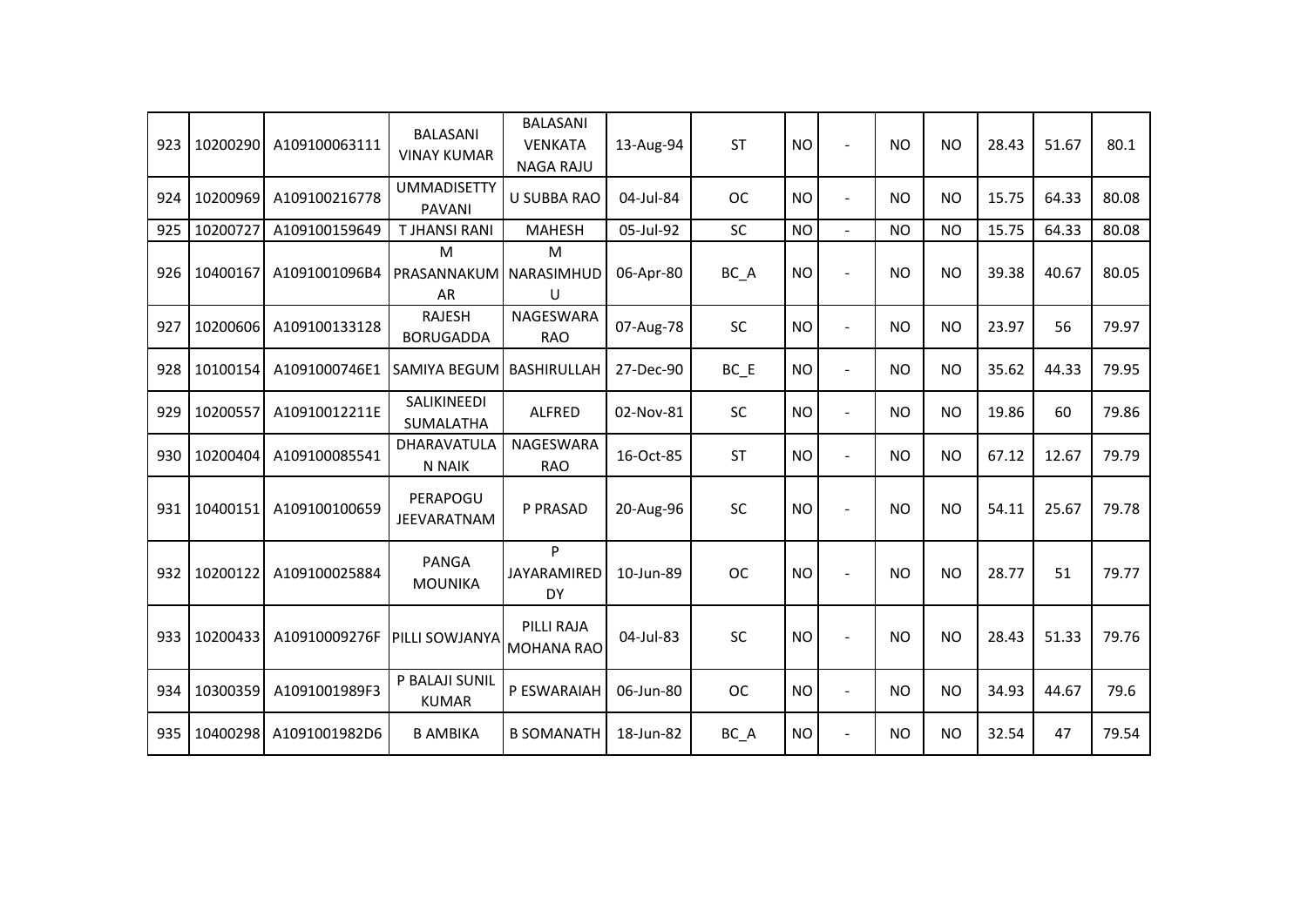| 936 | 10200136 | A1091000294FA | LAKSHMI<br>NARASIMHAM<br><b>MARTHI</b>  | <b>AGASTYESWA</b><br><b>RA SARMA</b>              | 15-Jul-81 | <b>OC</b> | <b>NO</b>  | $\sim$                   | <b>NO</b> | <b>NO</b> | 16.44 | 63    | 79.44 |
|-----|----------|---------------|-----------------------------------------|---------------------------------------------------|-----------|-----------|------------|--------------------------|-----------|-----------|-------|-------|-------|
| 937 | 10100063 | A10910002827F | ANANDAKUMA<br>R TADI                    | YESURATNAM                                        | 20-Jun-82 | SC        | <b>NO</b>  | $\blacksquare$           | <b>NO</b> | <b>NO</b> | 15.75 | 63.67 | 79.42 |
| 938 | 10400310 | A109100217663 | <b>K LAKSHMI</b><br><b>NARAYANA</b>     | K<br>CHINNALAKKA<br><b>PPA</b>                    | 22-May-84 | $BC$ $B$  | <b>NO</b>  | $\overline{\phantom{a}}$ | <b>NO</b> | <b>NO</b> | 35.96 | 43.33 | 79.29 |
| 939 | 10200347 | A1091000737E4 | <b>JALAKURI</b><br>ANJANEYULU           | SATYAM                                            | 28-Aug-84 | $BC$ $D$  | <b>NO</b>  | $\blacksquare$           | <b>NO</b> | <b>NO</b> | 35.96 | 43.33 | 79.29 |
| 940 | 10200466 | A1091001004D3 | <b>BHOGAVALLIN</b><br>VB<br>PADMAVATHI  | <b>BHOGAVALLI</b><br><b>SUNDARA</b><br><b>RAO</b> | 12-Jun-79 | <b>OC</b> | <b>NO</b>  |                          | <b>NO</b> | <b>NO</b> | 21.24 | 58    | 79.24 |
| 941 | 10400109 | A10910007519B | <b>KOGILA</b><br>PRIYANKA               | <b>K ANANDA</b><br><b>RAO</b>                     | 10-Jun-96 | SC        | <b>NO</b>  | $\blacksquare$           | <b>NO</b> | <b>NO</b> | 28.08 | 51    | 79.08 |
| 942 | 10400128 | A1091000843ED | <b>SIROLLA</b><br><b>JAYANNA</b>        | <b>SIROLLA</b><br><b>RAMA</b><br><b>LINGAPPA</b>  | 12-Feb-92 | $BC$ $B$  | <b>NO</b>  | $\overline{\phantom{a}}$ | <b>NO</b> | <b>NO</b> | 40.07 | 39    | 79.07 |
| 943 | 10200033 | A10910000629C | <b>VENKATESWAR</b><br>A REDDY N         | <b>VENKATA</b><br><b>RANGA REDDY</b><br>N         | 09-Jul-84 | <b>OC</b> | <b>YES</b> | OH                       | <b>NO</b> | <b>NO</b> | 37.67 | 41.33 | 79    |
| 944 | 10100237 | A1091001203F4 | <b>KUTIKUPPALA</b><br><b>GEETANJALI</b> | KUTIKUPPALA<br>CHIRANJEEVU<br>LU                  | 24-Jul-95 | BC A      | <b>NO</b>  |                          | <b>NO</b> | <b>NO</b> | 44.87 | 34    | 78.87 |
| 945 | 10100099 | A1091000438FC | <b>JAGGAPPA</b><br><b>BELLANA</b>       | VENKATARAJU                                       | 13-Oct-83 | <b>OC</b> | <b>NO</b>  | $\sim$                   | <b>NO</b> | <b>NO</b> | 66.44 | 12.33 | 78.77 |
| 946 | 10200780 | A10910017085B | <b>CHINTALA</b><br>SATYANAND            | <b>CHINTALA</b><br><b>BHAGYA RAJU</b>             | 15-May-94 | <b>SC</b> | <b>NO</b>  |                          | <b>NO</b> | <b>NO</b> | 27.74 | 51    | 78.74 |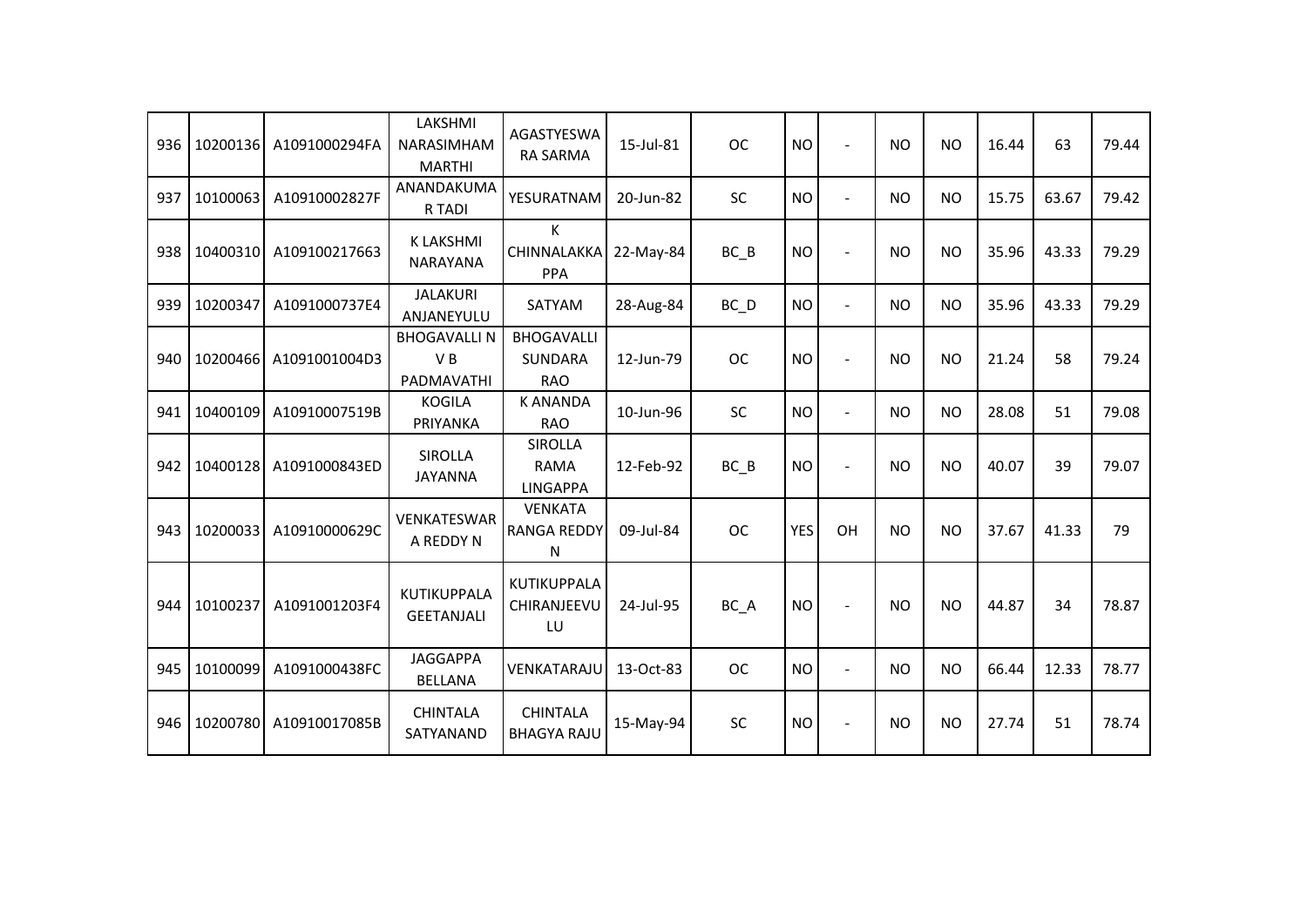| 947 | 10200637 | A1091001397B7 | <b>BANDELA</b><br><b>SATISH KUMAR</b>                   | <b>BANDELA</b><br><b>CHINNI</b>         | 12-Aug-91 | <b>SC</b>                      | <b>NO</b>  | $\blacksquare$       | <b>NO</b>      | <b>NO</b>  | 26.37 | 52    | 78.37 |
|-----|----------|---------------|---------------------------------------------------------|-----------------------------------------|-----------|--------------------------------|------------|----------------------|----------------|------------|-------|-------|-------|
| 948 | 10400272 | A10910018084E | <b>B PRASANNA</b><br>LAKSHMI                            | <b>B BAZARU</b><br><b>REDDY</b>         | 05-Jun-97 | <b>OC</b>                      | <b>NO</b>  | $\mathbf{r}$         | <b>NO</b>      | <b>NO</b>  | 25.35 | 53    | 78.35 |
| 949 | 10400025 | A10910001854A | <b>GOTTIPATI DILIP</b><br><b>VENKATA</b><br>PAVAN KUMAR | <b>VENKATA</b><br>SUBBARAO              | 15-Jun-88 | <b>OC</b>                      | <b>NO</b>  |                      | <b>NO</b>      | <b>NO</b>  | 38.01 | 40.33 | 78.34 |
| 950 | 10400311 | A10910021839D | <b>K VENKATA</b><br><b>NAGENDRA</b><br><b>KUMAR</b>     | <b>K VENKATA</b><br>SUBBAIAH            | 25-Jun-78 | <b>OC</b>                      | <b>NO</b>  | $\overline{a}$       | <b>NO</b>      | <b>NO</b>  | 36.3  | 42    | 78.3  |
| 951 | 10100104 | A1091000459DF | PODUGU<br>YERUKU NAIDU                                  | <b>PODUGU</b><br><b>ILLAPPA</b>         | 01-Apr-81 | $BC$ <sub><math>C</math></sub> | <b>NO</b>  | $\overline{a}$       | N <sub>O</sub> | <b>NO</b>  | 48.29 | 30    | 78.29 |
| 952 | 10200399 | A1091000844F3 | <b>MANNAM</b><br>SASIREKHA                              | <b>CHINNA</b><br><b>KONDAIAH</b>        | 31-Aug-84 | <b>OC</b>                      | <b>NO</b>  | $\blacksquare$       | <b>NO</b>      | <b>NO</b>  | 23.29 | 55    | 78.29 |
| 953 | 10200100 | A1091000213AC | <b>BOLISETTI</b><br><b>UDAYASRI</b>                     | <b>RAVI KUMAR</b>                       | 12-Jun-90 | <b>OC</b>                      | <b>YES</b> | OH                   | <b>NO</b>      | <b>NO</b>  | 19.18 | 59    | 78.18 |
| 954 | 10300183 | A1091001049C2 | <b>SHAIK RIZWAN</b>                                     | SHAIK SAJJAJI<br><b>JAHEER</b>          | 30-May-75 | BC E                           | <b>NO</b>  | $\ddot{\phantom{1}}$ | <b>NO</b>      | <b>NO</b>  | 29.79 | 48.33 | 78.12 |
| 955 | 10300401 | A109100213413 | L SIMHA<br><b>CHALAM</b>                                | L SREENIVASA<br><b>RAO</b>              | 06-Aug-71 | $BC$ $B$                       | <b>NO</b>  | $\blacksquare$       | <b>NO</b>      | <b>NO</b>  | 28.08 | 50    | 78.08 |
| 956 | 10400087 | A1091000588D2 | C VIJAYA<br>SARADHI                                     | C SEETHA<br>RAMAIAH                     | 01-Aug-75 | $BC$ $B$                       | <b>NO</b>  | $\overline{a}$       | <b>NO</b>      | <b>NO</b>  | 27.05 | 51    | 78.05 |
| 957 | 10200389 | A10910008202A | <b>GANDI</b><br><b>DIVYANJALI</b><br><b>NAIDU</b>       | <b>GANDI CHINA</b><br><b>GOPALA RAO</b> | 23-Mar-94 | <b>OC</b>                      | <b>NO</b>  | $\blacksquare$       | <b>YES</b>     | <b>YES</b> | 37.67 | 40.33 | 78    |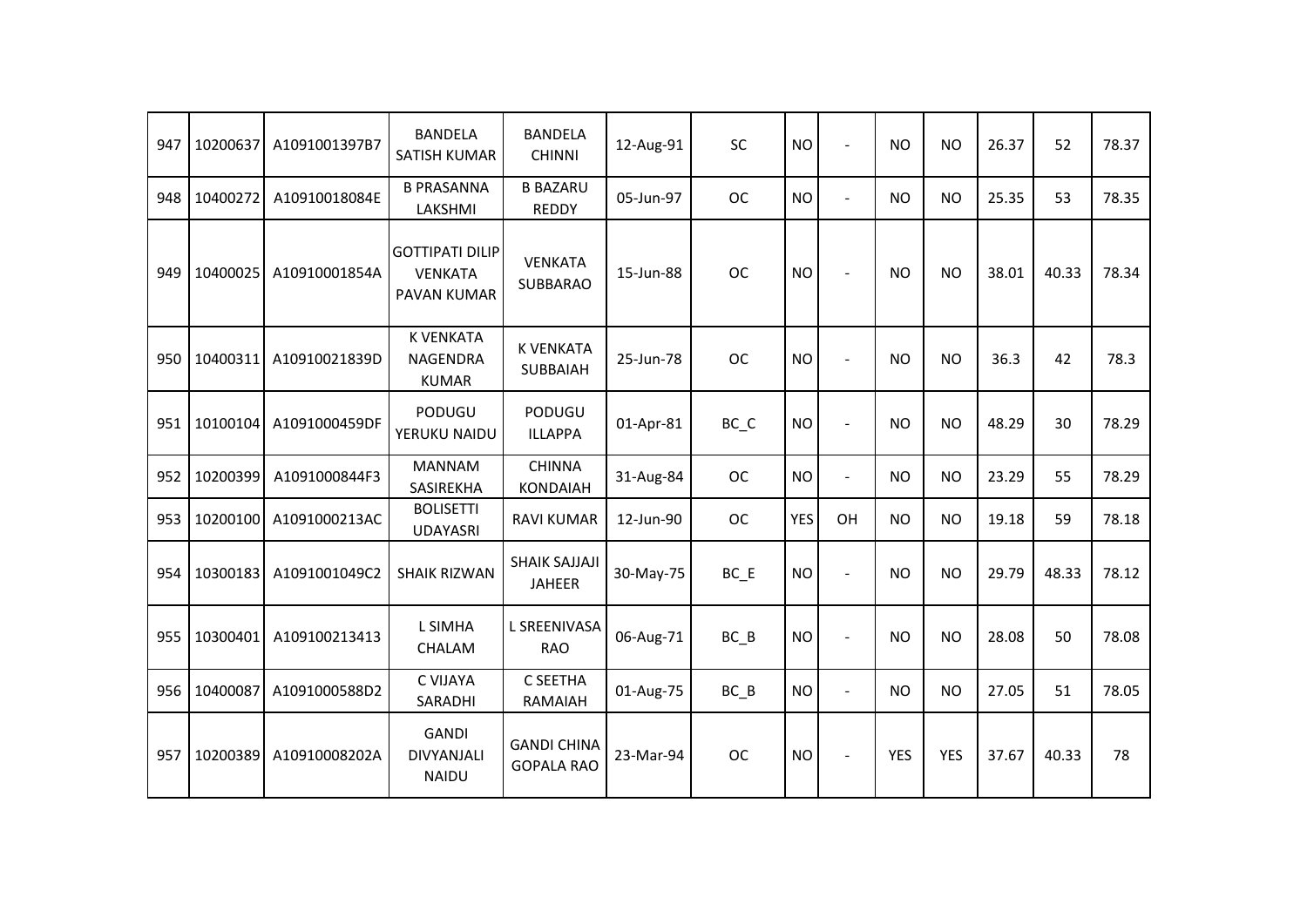| 958 | 10200857 | A109100188643 | DHANEKULA<br><b>PHANI PRAVEEN</b>                        | <b>D V KRISHNA</b><br><b>RAO</b>              | 01-Feb-86 | <b>OC</b>         | <b>NO</b> | $\overline{a}$           | <b>NO</b> | <b>NO</b> | 23.97 | 54    | 77.97 |
|-----|----------|---------------|----------------------------------------------------------|-----------------------------------------------|-----------|-------------------|-----------|--------------------------|-----------|-----------|-------|-------|-------|
| 959 | 10200619 | A1091001361CD | SIKHAKOLLI<br><b>RADHA</b><br><b>MADHAVI</b>             | LAKSHMINARA<br>YANA                           | 24-Jun-76 | SC                | <b>NO</b> |                          | <b>NO</b> | <b>NO</b> | 32.19 | 45.67 | 77.86 |
| 960 | 10200885 | A10910019735A | <b>GUMPULA</b><br><b>NAVEEN</b><br><b>KUMAR</b>          | <b>G SWAMI DAS</b>                            | 05-Jan-81 | <b>SC</b>         | <b>NO</b> |                          | <b>NO</b> | <b>NO</b> | 26.02 | 51.67 | 77.69 |
| 961 | 10200702 | A10910015414C | YANDRAPALLI<br><b>SWARUPA RANI</b>                       | NAGESWARA<br><b>RAO</b>                       | 11-May-85 | <b>SC</b>         | <b>NO</b> | $\overline{\phantom{a}}$ | <b>NO</b> | <b>NO</b> | 22.94 | 54.67 | 77.61 |
| 962 | 10200137 | A109100029552 | PURNAKANTI<br>RAVIKIRAN                                  | PURNAKANTI<br><b>RAJARAO</b>                  | 15-Apr-93 | <b>SC</b>         | <b>NO</b> | $\blacksquare$           | <b>NO</b> | <b>NO</b> | 32.54 | 45    | 77.54 |
| 963 | 10400035 | A109100022636 | SILARSAB GARI<br><b>SHAIK</b><br>MAHAMMAD<br><b>RAFI</b> | <b>S MABU</b><br><b>SUBANI</b>                | 23-Jun-96 | $BC$ $E$          | <b>NO</b> |                          | <b>NO</b> | <b>NO</b> | 44.87 | 32.67 | 77.54 |
| 964 | 10200573 | A109100124791 | <b>S KRISHNA</b><br><b>KANTH</b>                         | <b>S NAGESWARA</b><br><b>RAO</b>              | 25-Dec-78 | $BC$ $B$          | <b>NO</b> | $\blacksquare$           | <b>NO</b> | <b>NO</b> | 41.78 | 35.67 | 77.45 |
| 965 | 10100146 | A1091000696B4 | <b>BALI RAVI</b><br><b>KUMAR</b>                         | <b>BALI APPARAO</b>                           | 26-Sep-77 | $BC$ <sub>D</sub> | <b>NO</b> | $\blacksquare$           | <b>NO</b> | <b>NO</b> | 52.74 | 24.67 | 77.41 |
| 966 | 10100191 | A1091000942F7 | <b>KAKI</b><br>DATTATREYUDU                              | <b>KAKI VENKATA</b><br><b>SUBBA RAO</b>       | 21-Jan-80 | $BC$ $B$          | <b>NO</b> | $\blacksquare$           | <b>NO</b> | <b>NO</b> | 27.4  | 50    | 77.4  |
| 967 | 10400097 | A1091000673D6 | <b>MAQBUL</b><br><b>HUSSAIN S</b>                        | <b>S ABDUL</b><br><b>KHADAR</b>               | 18-Jul-83 | $BC$ $E$          | <b>NO</b> | $\blacksquare$           | <b>NO</b> | <b>NO</b> | 37.67 | 39.67 | 77.34 |
| 968 | 10200118 | A1091000245FF | <b>GOGINENI</b><br>LAKSHMI<br><b>JYOTHSNA</b>            | <b>GOGINENI</b><br><b>RAGHAVENDR</b><br>A RAO | 05-Jun-81 | <b>OC</b>         | <b>NO</b> | $\blacksquare$           | <b>NO</b> | <b>NO</b> | 22.6  | 54.67 | 77.27 |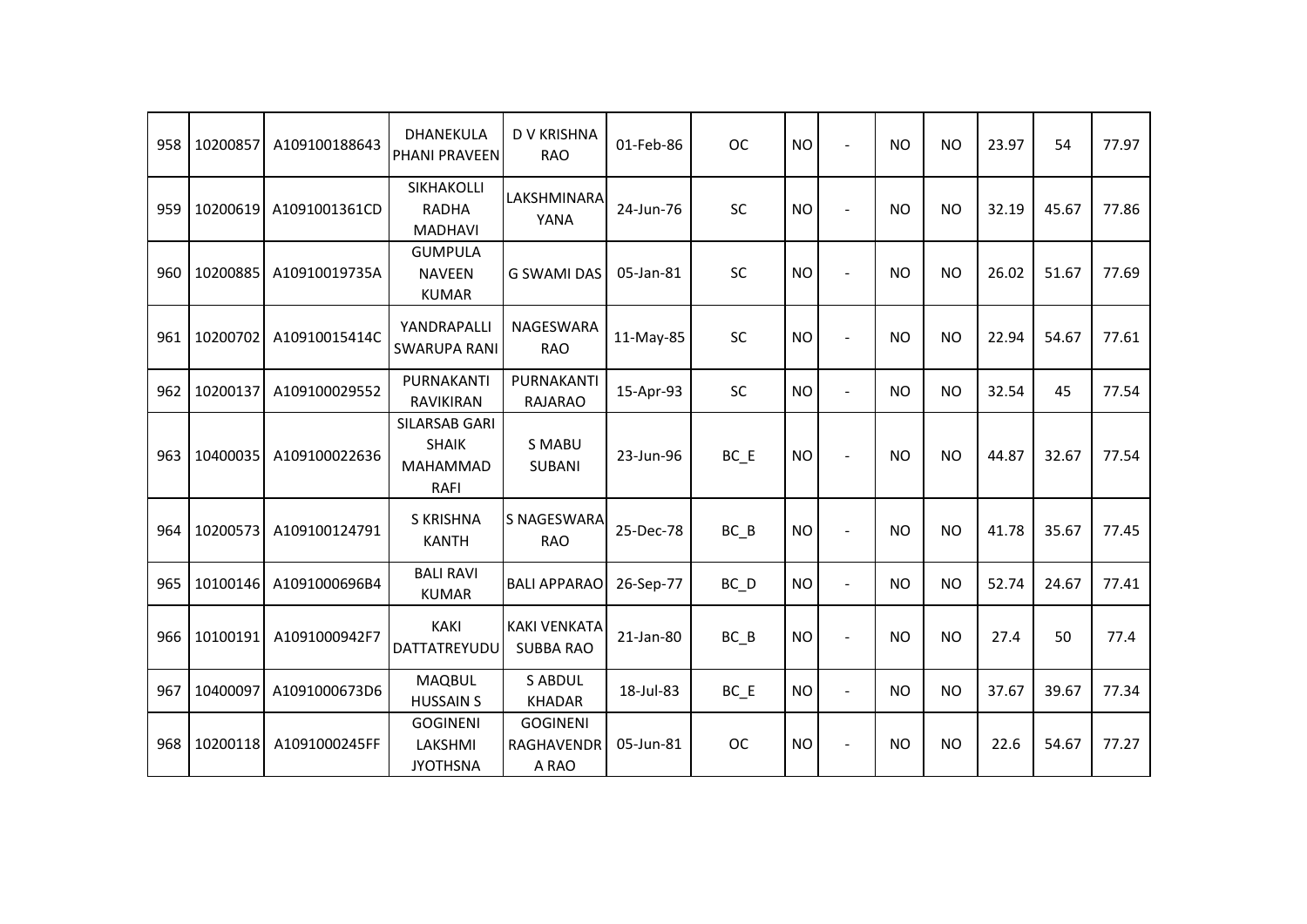| 969 | 10200469 | A10910010165C | <b>GALI SOWJANYA</b><br><b>KUMARI</b>          | <b>GALI</b><br>VENKATESWA<br><b>RULU</b>              | 25-Aug-75 | <b>SC</b> | <b>NO</b> | $\overline{\phantom{a}}$ | <b>NO</b> | <b>NO</b>      | 33.57 | 43.67 | 77.24 |
|-----|----------|---------------|------------------------------------------------|-------------------------------------------------------|-----------|-----------|-----------|--------------------------|-----------|----------------|-------|-------|-------|
| 970 | 10100358 | A109100167742 | <b>SURESH KUMAR</b><br><b>NAGISETTY</b>        | SANJEEVA<br><b>RAO</b>                                | 25-Apr-82 | <b>OC</b> | <b>NO</b> | $\sim$                   | <b>NO</b> | N <sub>O</sub> | 33.9  | 43.33 | 77.23 |
| 971 | 10200616 | A1091001353D9 | <b>BHYRAVI</b><br><b>DINESH</b>                | <b>BHYRAVI</b><br><b>THULASAIAH</b>                   | 30-Aug-90 | BC_A      | <b>NO</b> | $\blacksquare$           | <b>NO</b> | <b>NO</b>      | 29.79 | 47.33 | 77.12 |
| 972 | 10100346 | A10910016354E | <b>KRISHNAVENI</b><br><b>CHILAKA</b>           | SATYANARAYA<br><b>NA</b>                              | 01-Aug-85 | <b>OC</b> | <b>NO</b> | $\blacksquare$           | <b>NO</b> | <b>NO</b>      | 12.33 | 64.67 | 77    |
| 973 | 10200008 | A10910000153D | VARAKALA<br><b>CHANDRA</b><br><b>SEKHAR</b>    | VARAKALA<br><b>KOTESWARA</b><br><b>RAO</b>            | 01-Aug-93 | BC B      | <b>NO</b> |                          | <b>NO</b> | <b>NO</b>      | 34.59 | 42.33 | 76.92 |
| 974 | 10200442 | A10910009529D | <b>MURUGUDU</b><br>LAKSHMI<br>TIRUPATHAMM<br>A | M<br>VENKATESWA<br><b>RLU</b>                         | 09-Jul-88 | BC B      | <b>NO</b> |                          | <b>NO</b> | <b>NO</b>      | 26.02 | 50.67 | 76.69 |
| 975 | 10200511 | A1091001113DC | MADUGOLU<br><b>RAJESH</b>                      | MADUGOLU<br><b>JADSON</b>                             | 02-Jun-89 | <b>SC</b> | <b>NO</b> | $\blacksquare$           | <b>NO</b> | <b>NO</b>      | 37.67 | 39    | 76.67 |
| 976 | 10400179 | A109100116284 | <b>CHINTHANNAG</b><br><b>ARI BABY</b>          | <b>CHINTHANNA</b><br>GARI<br>VENKATANAR<br>AYANAREDDY | 07-Jul-95 | <b>OC</b> | <b>NO</b> |                          | <b>NO</b> | <b>NO</b>      | 37.67 | 39    | 76.67 |
| 977 | 10100202 | A1091001010CB | <b>GOLLAPALLI</b><br><b>KIRAN</b>              | <b>GOLLAPALLI</b><br><b>VENKATA RAO</b>               | 25-Aug-91 | BC_A      | <b>NO</b> |                          | <b>NO</b> | <b>NO</b>      | 32.88 | 43.67 | 76.55 |
| 978 | 10400275 | A109100183644 | <b>NAGARAJU K C</b>                            | <b>RAMAIAH K C</b>                                    | 24-Dec-80 | <b>OC</b> | <b>NO</b> | $\blacksquare$           | <b>NO</b> | <b>NO</b>      | 15.75 | 60.67 | 76.42 |
| 979 | 10200848 | A1091001847FF | <b>SUDEEPA</b><br>SALLURI                      | PRABHAKARA<br><b>RAO</b>                              | 02-Jul-91 | <b>SC</b> | <b>NO</b> | $\blacksquare$           | <b>NO</b> | <b>NO</b>      | 15.75 | 60.67 | 76.42 |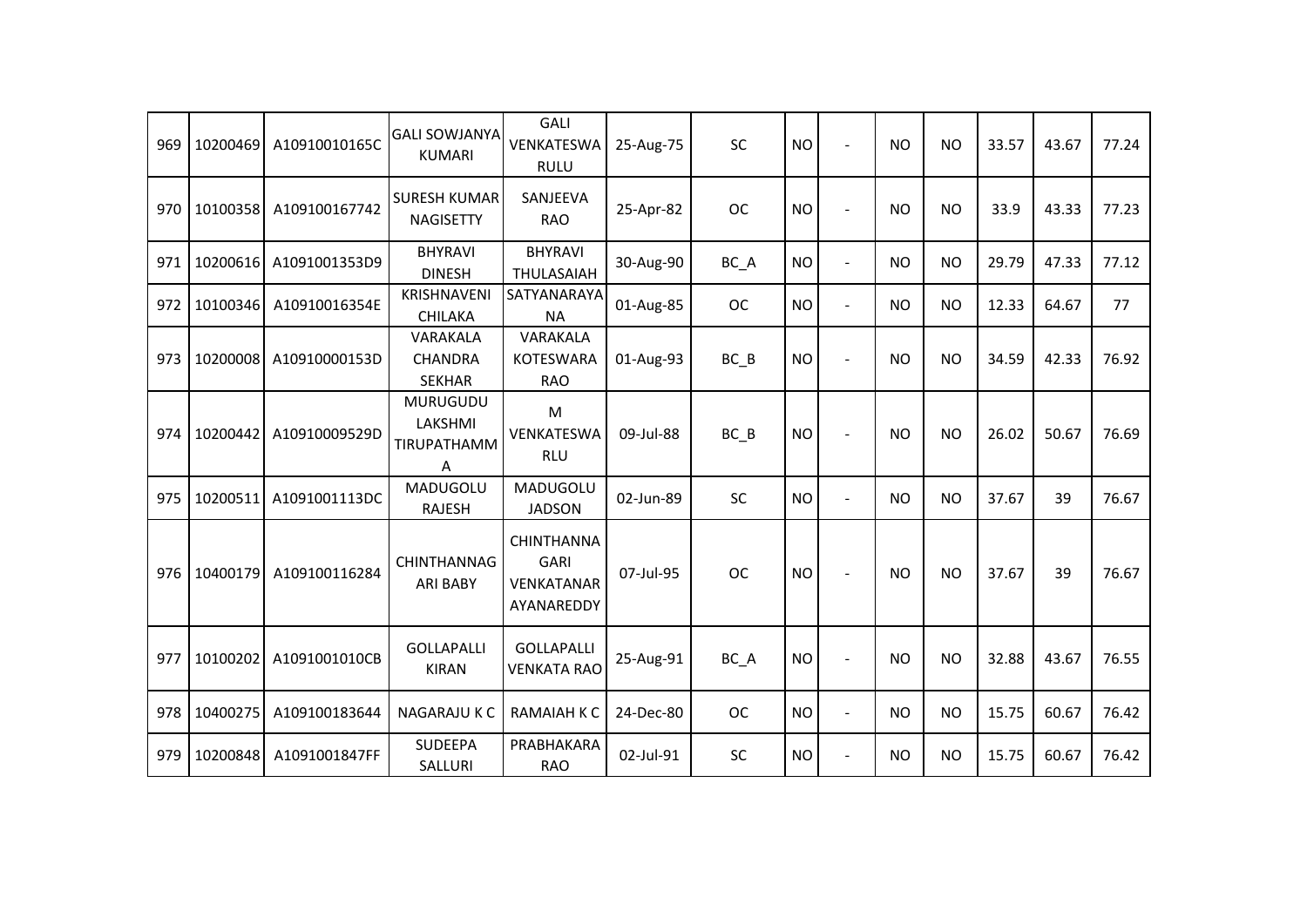| 980 | 10200147 | A109100032093 | SATYANARAYAN<br>A VUPPALA                       | NAGESWARA<br><b>RAO</b>                      | 18-Mar-85 | <b>OC</b> | <b>NO</b> | $\blacksquare$ | <b>NO</b> | <b>NO</b> | 51.37 | 25    | 76.37 |
|-----|----------|---------------|-------------------------------------------------|----------------------------------------------|-----------|-----------|-----------|----------------|-----------|-----------|-------|-------|-------|
| 981 | 10200167 | A10910003542E | PEDAMALLU<br>SOUJANYA                           | TELLAKULA<br><b>NAGA PURNA</b><br>CHANDRARAO | 13-Jun-82 | <b>OC</b> | <b>NO</b> | $\overline{a}$ | <b>NO</b> | <b>NO</b> | 35.96 | 40.33 | 76.29 |
| 982 | 10400152 | A109100100724 | <b>K ANURADHA</b>                               | К<br><b>HONNURAPPA</b>                       | 06-Jun-80 | $BC$ $B$  | <b>NO</b> | $\blacksquare$ | <b>NO</b> | <b>NO</b> | 22.6  | 53.67 | 76.27 |
| 983 | 10400241 | A1091001614EA | Y OBI REDDY                                     | Y P VENKATA<br><b>RAMI REDDY</b>             | 04-Feb-78 | <b>OC</b> | <b>NO</b> | $\blacksquare$ | <b>NO</b> | <b>NO</b> | 45.89 | 30.33 | 76.22 |
| 984 | 10300411 | A1091002173DF | SAIKRISHNA Y                                    | <b>BALAJI</b>                                | 17-Mar-87 | <b>OC</b> | <b>NO</b> | $\overline{a}$ | <b>NO</b> | <b>NO</b> | 20.89 | 55.33 | 76.22 |
| 985 | 10200467 | A109100100885 | <b>SHAIK</b><br>KARIMULLAH                      | <b>SHAIK MEERA</b>                           | 15-Mar-73 | $BC$ $B$  | <b>NO</b> | $\blacksquare$ | <b>NO</b> | <b>NO</b> | 30.48 | 45.67 | 76.15 |
| 986 | 10200241 | A10910005202C | <b>CHENNUPATI</b><br><b>PRANATHI</b><br>LAKSHMI | <b>VENKATA</b><br>RAMA RAO                   | 01-Dec-99 | <b>OC</b> | <b>NO</b> | $\blacksquare$ | <b>NO</b> | <b>NO</b> | 22.26 | 53.67 | 75.93 |
| 987 | 10200902 | A1091002015EB | SIVAKOTESWAR<br>ARAO G                          | A LINGARAO<br><b>GUNDABOMM</b><br>U          | 05-Jul-87 | <b>OC</b> | <b>NO</b> | $\overline{a}$ | <b>NO</b> | <b>NO</b> | 29.46 | 46.33 | 75.79 |
| 988 | 10200653 | A10910014314B | NALLAJARLA<br>SURYAMANI                         | NALLAJARLA<br><b>VENKAT RAO</b>              | 24-Nov-97 | <b>OC</b> | <b>NO</b> | $\blacksquare$ | <b>NO</b> | <b>NO</b> | 16.44 | 59.33 | 75.77 |
| 989 | 10100239 | A109100121351 | <b>NARESH GANTA</b>                             | SATYAM<br><b>NAIDU</b>                       | 12-Apr-85 | $BC$ $D$  | <b>NO</b> | $\blacksquare$ | <b>NO</b> | <b>NO</b> | 39.73 | 36    | 75.73 |
| 990 | 10200673 | A10910014758C | <b>GURUNATH</b><br>NUSUMU                       | PITCHAIAH                                    | 02-Mar-79 | BC_A      | <b>NO</b> | $\blacksquare$ | <b>NO</b> | <b>NO</b> | 36.3  | 39.33 | 75.63 |
| 991 | 10400094 | A109100064277 | N<br>YAGNAKUMAR                                 | N<br>KULLAISWAM<br>Y NAIDU                   | 01-Jun-78 | $BC$ $D$  | <b>NO</b> | $\blacksquare$ | <b>NO</b> | <b>NO</b> | 33.9  | 41.67 | 75.57 |
| 992 | 10200879 | A109100194656 | <b>VENKATA</b><br><b>GANESH VASA</b>            | <b>KOTA</b><br>MALLAYYA                      | 15-Jun-84 | $BC$ $B$  | <b>NO</b> | $\blacksquare$ | <b>NO</b> | <b>NO</b> | 34.24 | 41.33 | 75.57 |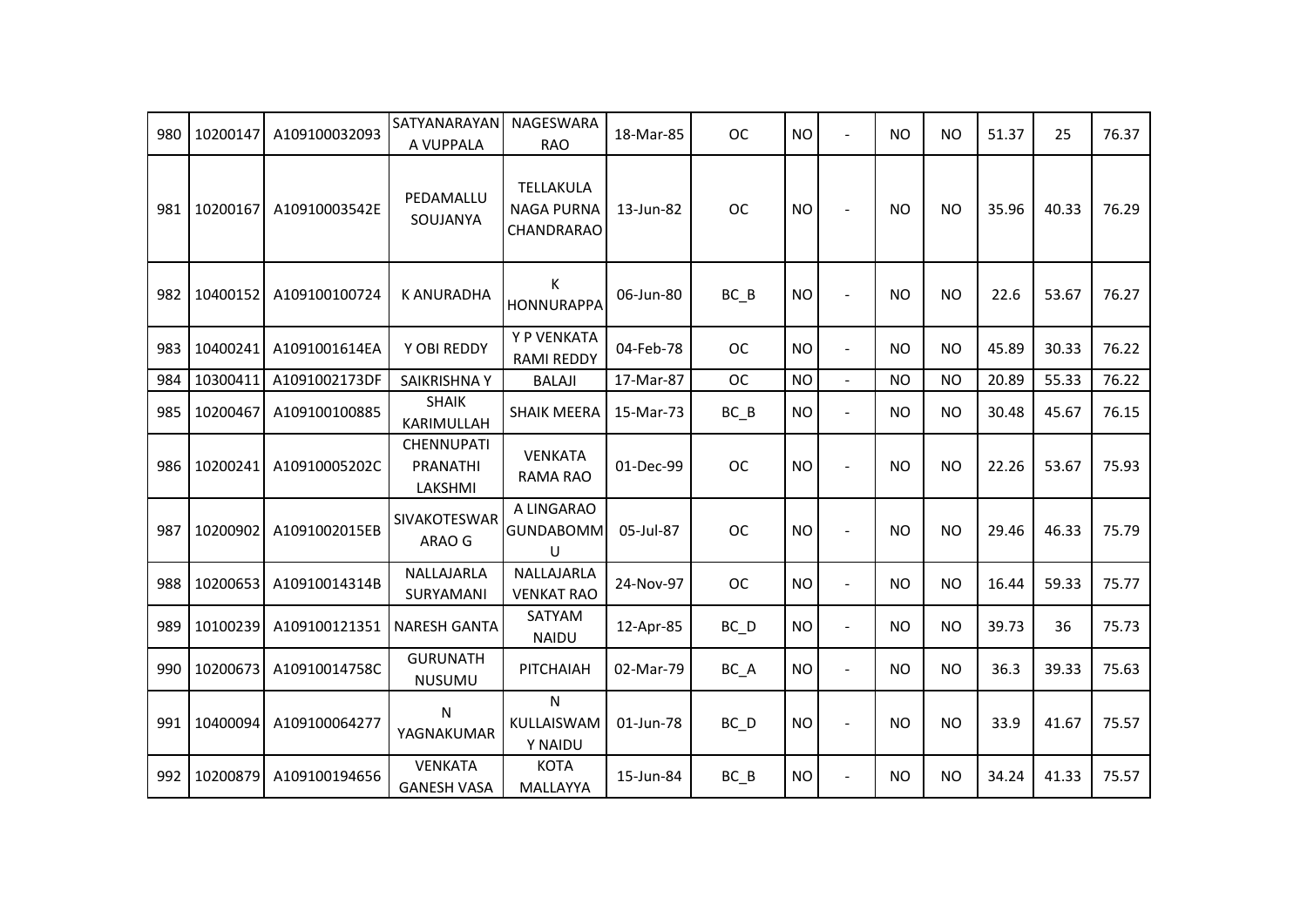| 993 | 10200717      | A1091001574B1 | <b>TURASAM</b><br>RAMYASRI          | VENKATESWA<br>RA RAO                        | 05-May-90 | <b>ST</b> | <b>NO</b> | $\blacksquare$           | <b>NO</b> | <b>NO</b>  | 33.22 | 42.33 | 75.55 |
|-----|---------------|---------------|-------------------------------------|---------------------------------------------|-----------|-----------|-----------|--------------------------|-----------|------------|-------|-------|-------|
| 994 | 10300382      | A1091002052AF | <b>GUNDLAPALLI</b><br><b>BABU</b>   | <b>G KRISHNAIAH</b>                         | 21-Aug-83 | $BC$ $B$  | <b>NO</b> | $\blacksquare$           | <b>NO</b> | <b>NO</b>  | 31.51 | 44    | 75.51 |
| 995 | 10100198      | A1091000981D5 | <b>POLAROWTH</b><br>POLIRAJU        | APPALANAIDU                                 | 22-Jun-82 | <b>OC</b> | <b>NO</b> | $\blacksquare$           | <b>NO</b> | <b>NO</b>  | 30.82 | 44.67 | 75.49 |
| 996 | 10200306      | A1091000660A6 | ILLIPILLA<br>AMRUTHAVALLI           | PEDA BABU                                   | 02-Jun-89 | BC_D      | <b>NO</b> | $\overline{a}$           | <b>NO</b> | <b>YES</b> | 14.38 | 61    | 75.38 |
| 997 | 10200495      | A1091001072F2 | DEVARAPALLI<br>PARVATHI DEVI        | <b>D GURAVAIAH</b>                          | 10-Jul-96 | BC A      | <b>NO</b> | $\blacksquare$           | <b>NO</b> | <b>NO</b>  | 25.35 | 50    | 75.35 |
| 998 | 10300195      | A109100110996 | PUSHPALATHA<br>VADUGU               | <b>CHANDRASEK</b><br><b>HARA REDDY</b><br>O | 12-Jun-84 | <b>OC</b> | <b>NO</b> | $\blacksquare$           | <b>NO</b> | <b>NO</b>  | 35.62 | 39.67 | 75.29 |
| 999 | 10300048      | A109100027972 | <b>CHITTIBOYINA</b><br>NARASIMHA    | <b>CHITTIBOYINA</b><br>NARASIMHUL<br>$\cup$ | 30-Jan-96 | <b>ST</b> | <b>NO</b> | $\blacksquare$           | <b>NO</b> | <b>NO</b>  | 18.49 | 56.33 | 74.82 |
|     | 1000 10300393 | A1091002085B9 | <b>SUMALATHA B</b>                  | <b>VIJAYA</b><br><b>KUMAR B</b>             | 01-May-83 | <b>OC</b> | <b>NO</b> | $\blacksquare$           | <b>NO</b> | <b>NO</b>  | 30.13 | 44.67 | 74.8  |
|     | 1001 10300340 | A1091001929AC | <b>D SIVASANKAR</b><br><b>REDDY</b> | D<br><b>RAMAMURTH</b><br>Y REDDY            | 10-Jun-87 | <b>OC</b> | <b>NO</b> | $\overline{a}$           | <b>NO</b> | <b>NO</b>  | 42.12 | 32.67 | 74.79 |
|     | 1002 10300185 | A10910010592A | <b>B KISHORE</b>                    | B<br>CHANDRASEK<br><b>HAR</b>               | 30-Jul-87 | SC        | <b>NO</b> | $\overline{\phantom{a}}$ | <b>NO</b> | <b>NO</b>  | 37.67 | 37    | 74.67 |
|     | 1003 10400308 | A1091002165C4 | M<br>RAMANJANEYU<br>LU              | M<br>VENKATAIAH                             | 01-Apr-88 | BC_A      | <b>NO</b> | $\overline{a}$           | <b>NO</b> | <b>NO</b>  | 20.55 | 54    | 74.55 |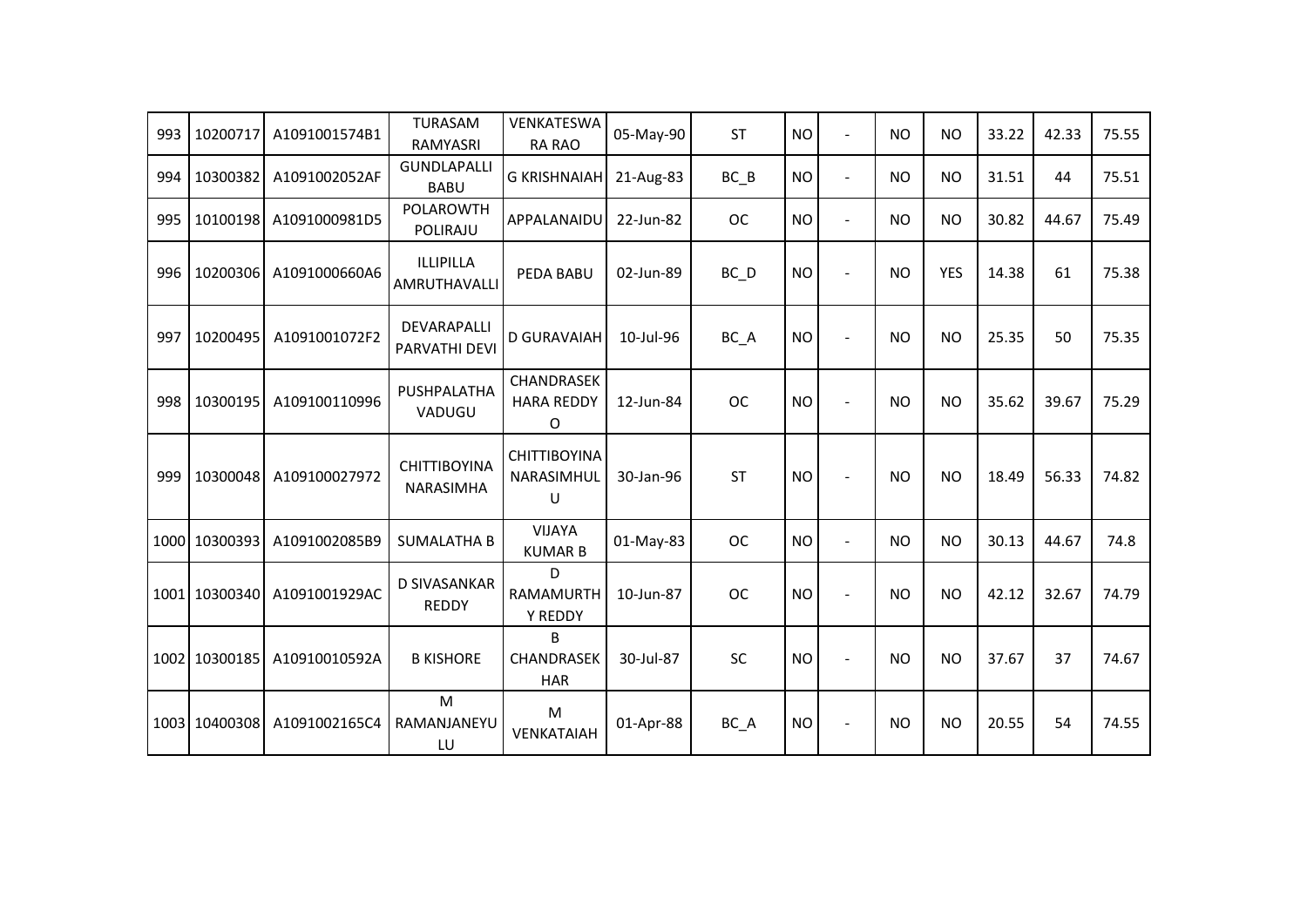|      | 1004 10200132 | A10910002884A | <b>UPPALA</b><br><b>DURGAPRASAD</b>     | RAGHUNADHA<br><b>RAO</b>       | 01-Aug-75 | $BC$ $B$  | <b>NO</b> | $\overline{\phantom{a}}$ | <b>NO</b>      | <b>NO</b>  | 45.54 | 29    | 74.54 |
|------|---------------|---------------|-----------------------------------------|--------------------------------|-----------|-----------|-----------|--------------------------|----------------|------------|-------|-------|-------|
|      | 1005 10300112 | A109100064694 | C CHENNA<br>KESAVULU                    | C<br><b>DORASWAMY</b>          | 20-Jun-81 | BC D      | <b>NO</b> | $\overline{\phantom{a}}$ | <b>NO</b>      | <b>NO</b>  | 42.12 | 32.33 | 74.45 |
|      | 1006 10400194 | A1091001291A9 | <b>CHAKALI</b><br><b>MANOHAR</b>        | C GIDDAIAH                     | 01-Jun-91 | BC_A      | <b>NO</b> | $\blacksquare$           | NO             | <b>NO</b>  | 40.76 | 33.67 | 74.43 |
| 1007 | 10200504      | A109100109831 | <b>RAJKUMAR</b><br>ADIMALLA             | <b>BHASKARA</b><br><b>RAO</b>  | 21-May-86 | SC        | <b>NO</b> | $\blacksquare$           | <b>NO</b>      | <b>NO</b>  | 25    | 49.33 | 74.33 |
|      | 1008 10200207 | A109100045149 | <b>VINOD</b><br><b>PRAKASH EATE</b>     | SAMUEL<br>PRASADA RAO          | 04-Jul-84 | SC        | <b>NO</b> |                          | <b>YES</b>     | <b>YES</b> | 24.32 | 50    | 74.32 |
|      | 1009 10200063 | A1091000140C1 | <b>ROYYURU</b><br>SRINIVASARAO          | <b>NARASIMHA</b><br><b>RAO</b> | 17-Jul-83 | $BC$ $B$  | <b>NO</b> |                          | <b>NO</b>      | <b>NO</b>  | 22.6  | 51.67 | 74.27 |
|      | 1010 10400173 | A109100113735 | C VISHNU                                | CA<br>BALASUBRAM<br>ANYAM      | 22-Aug-92 | $BC$ $B$  | <b>NO</b> |                          | <b>NO</b>      | <b>NO</b>  | 19.52 | 54.67 | 74.19 |
|      | 1011 10300295 | A109100170668 | N<br>MADHUSUDAN                         | N<br>SUBRAMANYA<br>M           | 15-Jun-76 | BC_A      | <b>NO</b> |                          | <b>NO</b>      | <b>NO</b>  | 30.82 | 43.33 | 74.15 |
|      | 1012 10200850 | A1091001851D4 | <b>GOPI KIRAN</b><br><b>BACHIMANCHI</b> | JAYASIMHA<br><b>MURTY</b>      | 25-Aug-77 | <b>OC</b> | <b>NO</b> |                          | <b>NO</b>      | <b>NO</b>  | 28.43 | 45.67 | 74.1  |
|      | 1013 10100469 | A1091002234CA | AKUMARTI<br>RAJU                        | <b>AKUMARTI</b><br>SATYAVATHI  | 15-Jun-84 | <b>SC</b> | <b>NO</b> | $\blacksquare$           | N <sub>O</sub> | <b>NO</b>  | 15.41 | 58.67 | 74.08 |
|      | 1014 10200657 | A109100144038 | RAMANAND<br>SATHULURI                   | <b>SANTHA RAO</b>              | 10-May-82 | <b>SC</b> | <b>NO</b> | $\blacksquare$           | <b>NO</b>      | <b>NO</b>  | 25.35 | 48.67 | 74.02 |
|      | 1015 10200753 | A109100165937 | <b>KONATHAM</b><br><b>RAJANI KANTH</b>  | <b>KLSAMUEL</b>                | 15-Aug-75 | BC_C      | <b>NO</b> | $\overline{\phantom{a}}$ | <b>NO</b>      | <b>NO</b>  | 23.97 | 50    | 73.97 |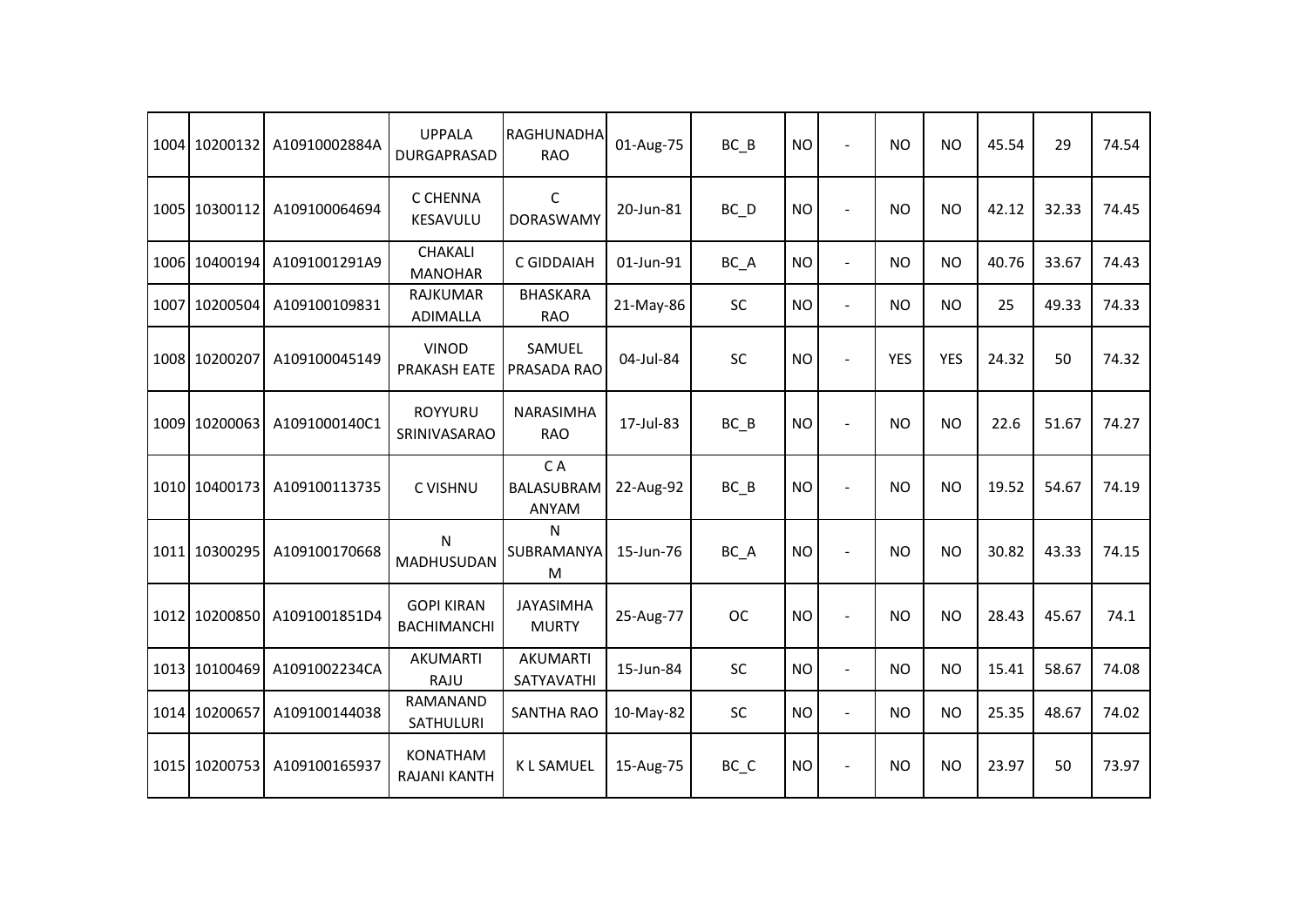|      | 1016 10300132 | A10910007781F | <b>R SWARNA</b><br>LATHA                              | R GURAVAIAH                                  | 21-May-85 | SC        | <b>NO</b> | $\overline{a}$ | N <sub>O</sub> | <b>NO</b> | 36.3  | 37.67 | 73.97 |
|------|---------------|---------------|-------------------------------------------------------|----------------------------------------------|-----------|-----------|-----------|----------------|----------------|-----------|-------|-------|-------|
| 1017 | 10200017      | A109100003151 | <b>MAYAKOTI</b><br><b>INDU PRIYA</b>                  | <b>MAYAKOTI</b><br>RAMESH                    | 15-Aug-87 | BC_A      | <b>NO</b> | $\blacksquare$ | <b>NO</b>      | <b>NO</b> | 33.22 | 40.67 | 73.89 |
|      | 1018 10300043 | A1091000263DF | <b>R S GOWTHAM</b>                                    | R<br>SUNDARESAN                              | 26-May-85 | BC_A      | <b>NO</b> | $\overline{a}$ | <b>NO</b>      | <b>NO</b> | 19.86 | 54    | 73.86 |
|      | 1019 10200343 | A10910007305E | <b>DACHEPALLI</b><br><b>THARALA</b><br><b>BHAVANA</b> | DACHEPALLI<br>SRINIVAS                       | 30-Sep-92 | <b>OC</b> | <b>NO</b> | $\overline{a}$ | <b>NO</b>      | <b>NO</b> | 14.38 | 59.33 | 73.71 |
|      | 1020 10200636 | A109100139541 | <b>MD SALMA</b><br><b>RAHAMATH</b>                    | <b>ABDUL</b><br><b>RAHMAN</b>                | 19-Aug-85 | BC E      | <b>NO</b> | $\blacksquare$ | <b>NO</b>      | <b>NO</b> | 38.35 | 35.33 | 73.68 |
|      | 1021 10200146 | A1091000319DE | <b>SATHUPATI</b><br><b>NAGAMANI</b>                   | <b>SATHUPATI</b><br>PRASADA RAO              | 12-Jul-79 | <b>ST</b> | <b>NO</b> | $\overline{a}$ | <b>NO</b>      | <b>NO</b> | 25.35 | 48    | 73.35 |
|      | 1022 10300113 | A109100065071 | <b>KUPPI REDDY</b><br><b>GARI TEJA</b><br>PRAKASH     | <b>K RAMESH</b><br><b>BABU</b>               | 28-Aug-95 | <b>OC</b> | <b>NO</b> |                | <b>NO</b>      | <b>NO</b> | 22.6  | 50.67 | 73.27 |
|      | 1023 10300280 | A10910016244F | <b>MAJJARI SIVA</b><br><b>KUMAR</b>                   | <b>MAJJARI</b><br><b>VENKATA</b><br>SUBBAIAH | 17-Aug-95 | BC_D      | <b>NO</b> | $\overline{a}$ | <b>NO</b>      | <b>NO</b> | 45.54 | 27.67 | 73.21 |
|      | 1024 10200125 | A1091000268D3 | LINGALA<br><b>GARIKAYYA</b>                           | APPAYYA                                      | 01-Oct-71 | SC        | <b>NO</b> | $\overline{a}$ | <b>NO</b>      | <b>NO</b> | 39.73 | 33.33 | 73.06 |
|      | 1025 10300322 | A109100186446 | CHANDRASEKAR<br>VUPPUTURU                             | <b>GURAVAIAH V</b>                           | 29-May-81 | <b>OC</b> | <b>NO</b> |                | <b>NO</b>      | <b>NO</b> | 39.04 | 34    | 73.04 |
|      | 1026 10400030 | A109100020893 | <b>NAGA</b><br><b>MAHENDRA G</b>                      | <b>G BABU</b>                                | 25-Aug-87 | SC        | <b>NO</b> | $\overline{a}$ | <b>NO</b>      | <b>NO</b> | 37.33 | 35.67 | 73    |
| 1027 | 10200354      | A109100075296 | <b>KONDAPI</b><br>SARVANI                             | <b>SESHAGIRI</b><br><b>RAO</b>               | 01-Aug-81 | <b>OC</b> | <b>NO</b> | $\overline{a}$ | <b>NO</b>      | <b>NO</b> | 22.94 | 50    | 72.94 |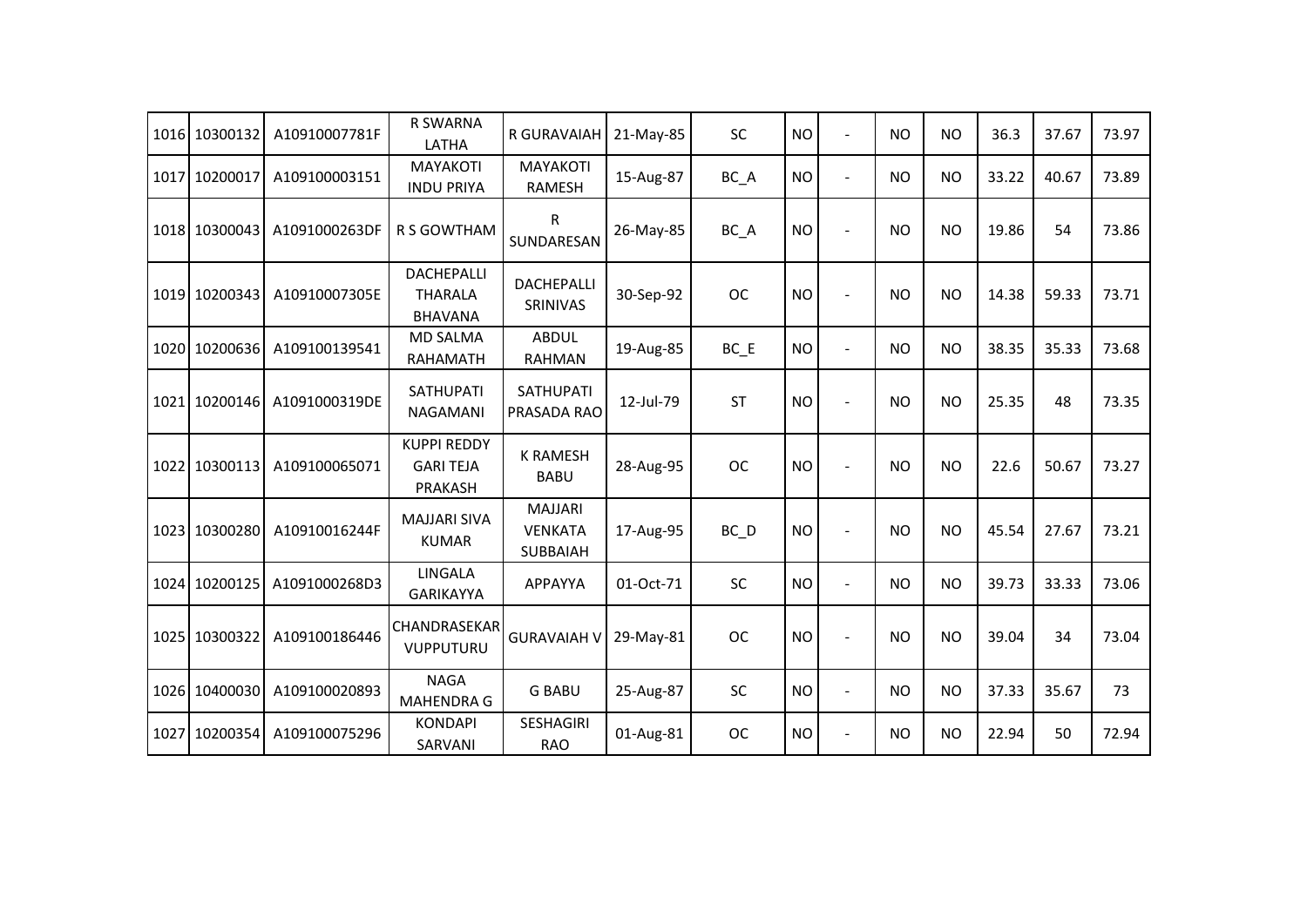|      | 1028 10200670 | A109100146676 | <b>SSURESH BABU</b><br>CHENNUPALLI     | <b>KRISHNA</b><br><b>MURTY</b>    | 10-Jun-81 | <b>OC</b>         | <b>NO</b> |                | <b>NO</b> | <b>NO</b> | 34.93 | 38    | 72.93 |
|------|---------------|---------------|----------------------------------------|-----------------------------------|-----------|-------------------|-----------|----------------|-----------|-----------|-------|-------|-------|
|      | 1029 10200303 | A1091000654AD | <b>G VENKATA</b><br>SRINIVASA RAO      | <b>GOGULA</b><br><b>SUBBA RAO</b> | 21-Aug-88 | $BC$ $D$          | <b>NO</b> |                | NO.       | <b>NO</b> | 47.6  | 25.33 | 72.93 |
|      | 1030 10300350 | A109100196288 | <b>PASAM</b><br>PRASADU                | <b>KONDAIAH</b>                   | 01-Jul-77 | <b>OC</b>         | <b>NO</b> | $\sim$         | NO        | <b>NO</b> | 45.21 | 27.67 | 72.88 |
|      | 1031 10300253 | A10910014584C | <b>BOLIGARLA</b><br><b>JAYAPRAKASH</b> | <b>DHARMAIAH</b>                  | 10-Jul-76 | $BC$ $D$          | <b>NO</b> | $\sim$         | NO        | <b>NO</b> | 43.49 | 29.33 | 72.82 |
| 1032 | 10300365      | A10910019981B | <b>SUNEETHA</b><br>RENAMALA            | <b>MOSHE R</b>                    | 20-Jun-87 | <b>SC</b>         | <b>NO</b> | $\blacksquare$ | NO        | <b>NO</b> | 18.49 | 54.33 | 72.82 |
|      | 1033 10100039 | A109100014544 | VASUNDHARA<br><b>DEVI MATURI</b>       | <b>M BANGAR</b><br>RAJU           | 02-May-89 | <b>OC</b>         | <b>NO</b> | $\blacksquare$ | NO        | <b>NO</b> | 16.78 | 56    | 72.78 |
|      | 1034 10300373 | A109100203478 | P VIJAYA<br>LAKSHMI                    | <b>ESWARAIAH P</b>                | 06-Dec-87 | $BC$ <sub>D</sub> | <b>NO</b> | $\overline{a}$ | NO.       | <b>NO</b> | 25.35 | 47.33 | 72.68 |
|      | 1035 10200798 | A1091001746A8 | SAPPA SANTHA<br><b>NARESH</b>          | SRINIVASA<br><b>RAO</b>           | 17-Jul-93 | $BC$ <sub>D</sub> | <b>NO</b> |                | <b>NO</b> | <b>NO</b> | 49.32 | 23.33 | 72.65 |
|      | 1036 10200806 | A109100176767 | <b>NAGA BABU</b><br><b>MATTAPARTHI</b> | SATYANARAYA<br><b>NA</b>          | 10-Mar-80 | BC B              | <b>NO</b> | $\blacksquare$ | NO        | <b>NO</b> | 36.3  | 36.33 | 72.63 |
|      | 1037 10300045 | A1091000266E7 | P KIRAN VIJAYA<br>RANI                 | SAMUEL                            | 15-Jul-85 | BC_C              | <b>NO</b> | $\sim$         | NO.       | NO.       | 22.6  | 50    | 72.6  |
|      | 1038 10201014 | A10910022573A | <b>RAMU</b><br><b>BOLISETTI</b>        | <b>SURYA</b><br><b>NARAYANA</b>   | 05-Jun-82 | <b>OC</b>         | <b>NO</b> | $\overline{a}$ | <b>NO</b> | <b>NO</b> | 32.54 | 40    | 72.54 |
|      | 1039 10200105 | A1091000219BA | <b>KISHORE</b><br><b>BIRUDUKOTA</b>    | <b>APPARAO</b>                    | 25-Jun-78 | $BC$ $B$          | <b>NO</b> | $\blacksquare$ | NO        | <b>NO</b> | 48.98 | 23.33 | 72.31 |
|      | 1040 10200297 | A1091000641D6 | RAMARAJU<br><b>KATAKAM</b>             | <b>SUBBA RAO</b>                  | 01-Jun-76 | $BC$ <sub>D</sub> | <b>NO</b> | $\sim$         | <b>NO</b> | <b>NO</b> | 23.29 | 49    | 72.29 |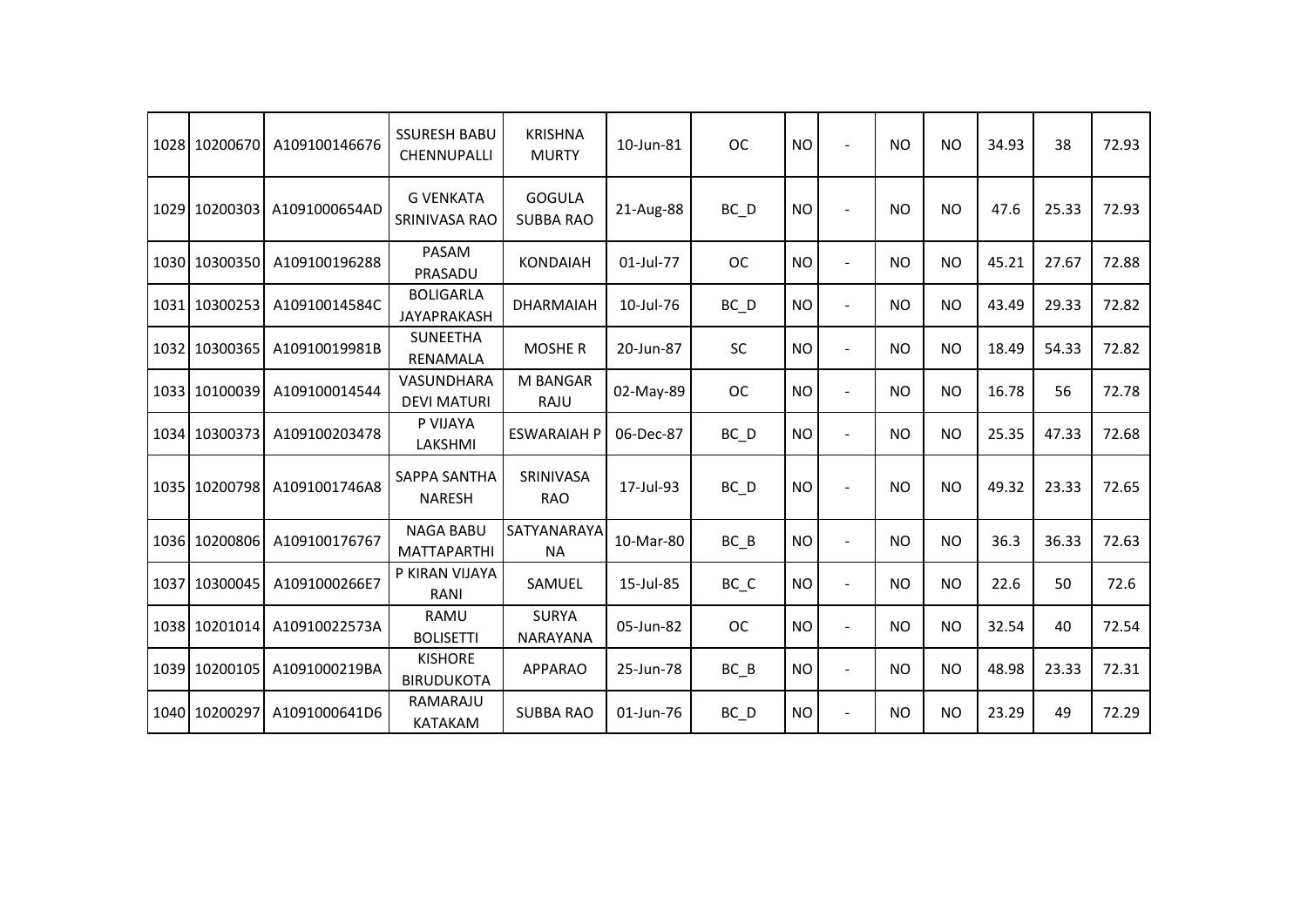|      | 1041 10200348 | A1091000739EF | <b>JAMMULAMUDI</b><br><b>JOHNSON</b><br>PRIYADARSHINI | <b>JAMMULAMU</b><br>DI DAVID                               | 18-Jun-84 | $BC$ <sub><math>C</math></sub> | <b>NO</b>  | $\overline{\phantom{a}}$ | <b>NO</b> | <b>NO</b>      | 22.6  | 49.67 | 72.27 |
|------|---------------|---------------|-------------------------------------------------------|------------------------------------------------------------|-----------|--------------------------------|------------|--------------------------|-----------|----------------|-------|-------|-------|
|      | 1042 10200609 | A109100133941 | <b>BATCHU</b><br><b>VENKATA SESHA</b><br>PRADEEP      | <b>BATCHU</b><br><b>VENKATA</b><br>SRINIVASA<br><b>RAO</b> | 11-Feb-91 | <b>OC</b>                      | <b>NO</b>  | $\overline{a}$           | <b>NO</b> | <b>NO</b>      | 21.24 | 51    | 72.24 |
|      | 1043 10200440 | A1091000946D2 | <b>NALLAPATI V</b><br><b>VIJAY KUMAR</b>              | N SRIRAMULU                                                | 11-Apr-76 | SC                             | <b>NO</b>  | $\blacksquare$           | <b>NO</b> | <b>NO</b>      | 20.55 | 51.67 | 72.22 |
|      | 1044 10200102 | A10910002167E | <b>USHARANI</b><br><b>DAVALA</b>                      | <b>PAPARAO</b>                                             | 05-Jun-80 | BC_A                           | <b>NO</b>  | $\blacksquare$           | <b>NO</b> | <b>NO</b>      | 45.89 | 26.33 | 72.22 |
|      | 1045 10200725 | A1091001592B1 | PADMA JALE                                            | PAULU JALE                                                 | 01-Jul-88 | <b>SC</b>                      | <b>NO</b>  | $\blacksquare$           | <b>NO</b> | <b>NO</b>      | 25.68 | 46.33 | 72.01 |
|      | 1046 10300231 | A109100128148 | P RAMA DEVI                                           | P<br>NARASHIMUL<br>U                                       | 16-Aug-77 | $BC$ $B$                       | <b>NO</b>  | $\overline{a}$           | <b>NO</b> | <b>NO</b>      | 37.67 | 34.33 | 72    |
| 1047 | 10300101      | A10910005775B | <b>B RAJASEKHAR</b>                                   | <b>B YESANNA</b>                                           | 19-Jul-72 | <b>SC</b>                      | <b>NO</b>  | $\overline{a}$           | <b>NO</b> | <b>NO</b>      | 34.93 | 37    | 71.93 |
|      | 1048 10100184 | A1091000923CD | <b>JAMMU</b><br>LOKESWARA<br><b>RAO</b>               | <b>JAMMU</b><br>YERRAYYA                                   | 23-May-90 | BC_A                           | <b>NO</b>  | $\overline{a}$           | <b>NO</b> | N <sub>O</sub> | 34.59 | 37.33 | 71.92 |
|      | 1049 10200796 | A109100174363 | <b>KRISHNA NAIK J</b>                                 | <b>KOTA NAIK</b>                                           | 06-Jul-88 | <b>ST</b>                      | <b>YES</b> | OH                       | <b>NO</b> | <b>NO</b>      | 43.15 | 28.67 | 71.82 |
|      | 1050 10200965 | A1091002158E9 | VENKATARAMA<br><b>NA PAPADASU</b>                     | <b>VENKATA</b><br><b>RATNAM</b>                            | 16-Jun-82 | <b>OC</b>                      | <b>NO</b>  | $\overline{a}$           | <b>NO</b> | <b>NO</b>      | 21.24 | 50.33 | 71.57 |
|      | 1051 10200182 | A1091000378F1 | <b>AKULA</b><br><b>MUTYALARAO</b>                     | PARAMESWAR<br>A RAO                                        | 16-Jun-81 | <b>OC</b>                      | <b>NO</b>  | $\overline{a}$           | <b>NO</b> | <b>NO</b>      | 43.15 | 28.33 | 71.48 |
|      | 1052 10300319 | A109100184841 | N LAKSHMI<br><b>NARASIMHA</b><br><b>MURTHY</b>        | N SESHADRI                                                 | 04-Feb-86 | SC                             | <b>NO</b>  | $\overline{a}$           | <b>NO</b> | <b>NO</b>      | 40.07 | 31.33 | 71.4  |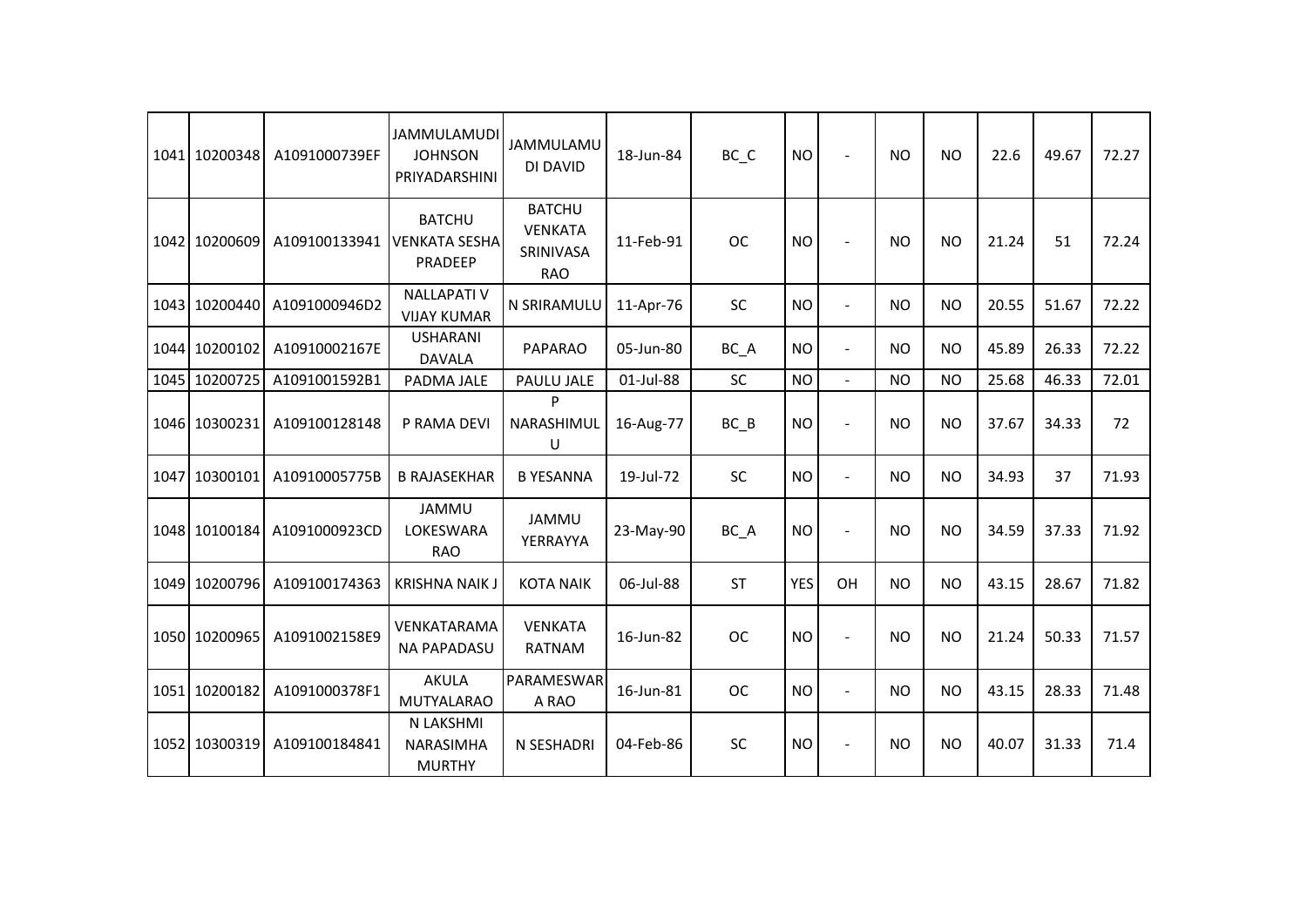|      | 1053 10200447 | A1091000963A4 | <b>MADHAVILATH</b><br>A KARNAM                       | K<br>SATYANARAYA<br><b>NA</b>                              | 02-Mar-90 | $BC$ <sub>D</sub> | <b>NO</b> | $\sim$         | <b>NO</b> | <b>NO</b> | 23.97 | 47.33 | 71.3  |
|------|---------------|---------------|------------------------------------------------------|------------------------------------------------------------|-----------|-------------------|-----------|----------------|-----------|-----------|-------|-------|-------|
|      | 1054 10300392 | A1091002084FF | N HEMA PRIYA                                         | N ELLAIAH                                                  | 22-Oct-89 | <b>SC</b>         | <b>NO</b> | $\mathbf{r}$   | <b>NO</b> | <b>NO</b> | 18.49 | 52.67 | 71.16 |
|      | 1055 10300104 | A1091000602B9 | SREENIVASULU<br>PUNNURU                              | <b>JAKARAIAH</b><br>PUNNURU                                | 10-Jun-76 | SC                | <b>NO</b> | $\blacksquare$ | <b>NO</b> | <b>NO</b> | 38.35 | 32.67 | 71.02 |
|      | 1056 10300204 | A1091001129B1 | <b>G BHARATH</b><br><b>REDDY</b>                     | G<br>VENKATANAR<br><b>AYANA REDDY</b>                      | 14-Apr-93 | <b>OC</b>         | <b>NO</b> |                | <b>NO</b> | <b>NO</b> | 36.99 | 34    | 70.99 |
| 1057 | 10201007      | A1091002243FF | <b>SHAIK ABDUL</b><br>RAHEEM                         | <b>ABDUL AZIZ</b>                                          | 05-Jul-74 | $BC$ $E$          | <b>NO</b> | $\overline{a}$ | <b>NO</b> | NO        | 23.29 | 47.67 | 70.96 |
|      | 1058 10100450 | A109100214083 | AYETHABATHUL<br>A TARAKAM                            | AYETHABATH<br><b>ULA</b><br><b>RAMESWARA</b><br><b>RAO</b> | 15-Aug-73 | SC                | <b>NO</b> |                | <b>NO</b> | <b>NO</b> | 34.93 | 36    | 70.93 |
|      | 1059 10300011 | A1091000059DC | NAGAPADMAJA<br>$\vee$                                | SUBRAMANYA<br>M <sub>V</sub>                               | 10-Apr-79 | $BC$ $B$          | <b>NO</b> | $\blacksquare$ | <b>NO</b> | <b>NO</b> | 38.7  | 32    | 70.7  |
|      | 1060 10300202 | A109100112712 | <b>MALEPATI</b><br>SUNEEL                            | M ROSAIAH                                                  | 06-Aug-87 | <b>OC</b>         | <b>NO</b> | $\blacksquare$ | <b>NO</b> | <b>NO</b> | 37.67 | 33    | 70.67 |
|      | 1061 10400223 | A109100148919 | <b>SHAIK</b><br>MAHAMMAD<br><b>SHAFI</b>             | <b>SHAIK ABDUL</b><br><b>BHASHA</b>                        | 13-Aug-94 | BC E              | <b>NO</b> | $\overline{a}$ | <b>NO</b> | <b>NO</b> | 34.59 | 36    | 70.59 |
|      | 1062 10200491 | A109100106476 | A V RATNA<br><b>KUMAR</b>                            | <b>SUBBA RAO</b>                                           | 08-Apr-74 | <b>SC</b>         | <b>NO</b> | $\overline{a}$ | <b>NO</b> | <b>NO</b> | 44.87 | 25.67 | 70.54 |
|      | 1063 10100406 | A109100192337 | <b>MADHUSUDHA</b><br><b>NA RAO</b><br><b>MARRAPU</b> | <b>APPALA</b><br><b>NAIDU</b><br>MARRAPU                   | 16-Aug-83 | $BC$ <sub>D</sub> | <b>NO</b> | $\overline{a}$ | <b>NO</b> | NO        | 57.2  | 13.33 | 70.53 |
|      | 1064 10200846 | A1091001844DB | AMBEDKAR<br>POLAMURI                                 | <b>BOSU</b>                                                | 24-Jun-81 | SC                | <b>NO</b> | $\blacksquare$ | <b>NO</b> | <b>NO</b> | 41.43 | 29    | 70.43 |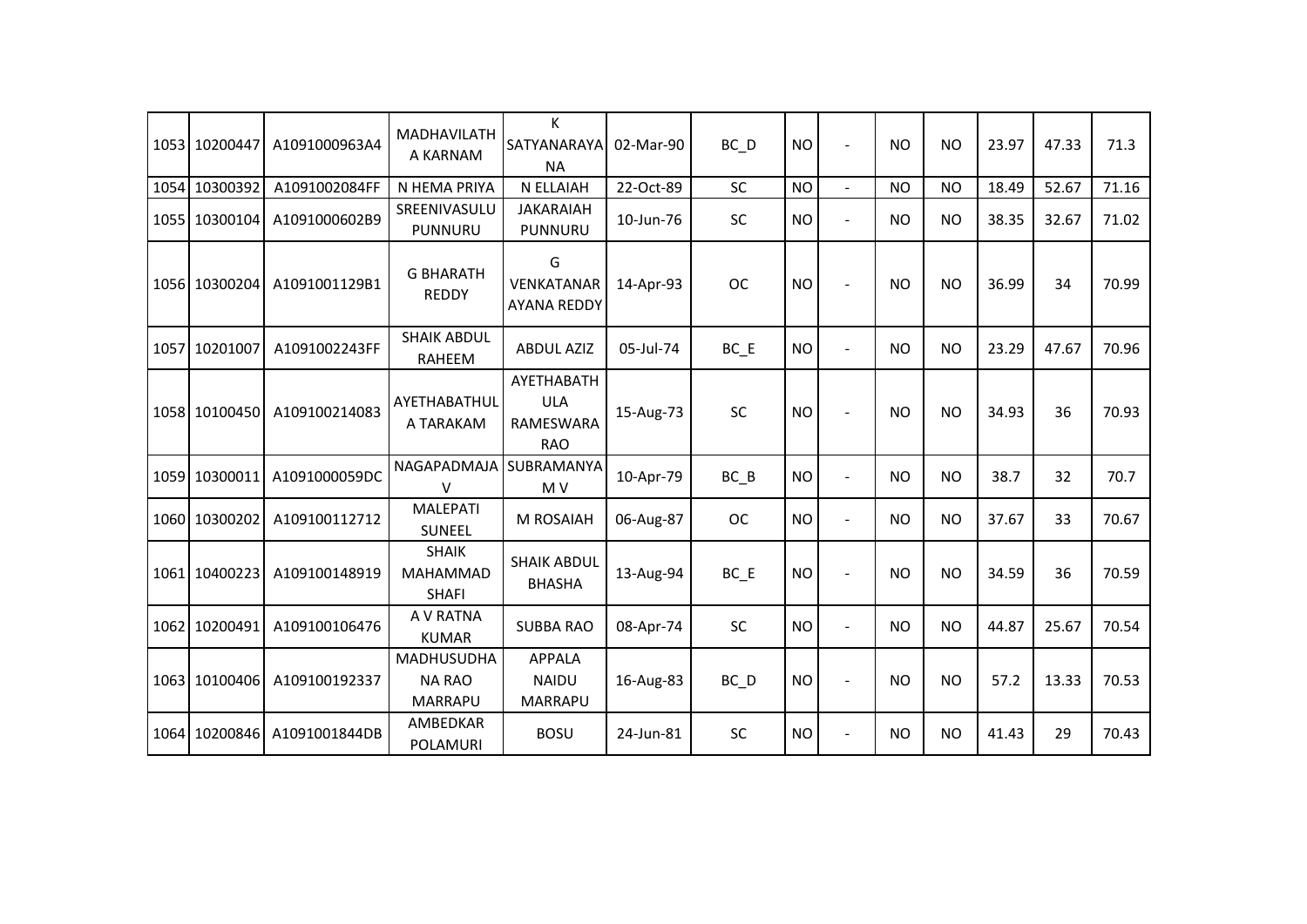|      | 1065 10200556 | A1091001220D7 | CHADALAVADA<br>LEELA MOHANA<br><b>RAO</b> | CHADALAVAD<br>A<br>CHENNAKESA<br><b>VULU</b>  | 07-Oct-79 | BC_A      | <b>NO</b>  | $\sim$               | <b>NO</b> | <b>NO</b> | 31.85 | 38.33 | 70.18 |
|------|---------------|---------------|-------------------------------------------|-----------------------------------------------|-----------|-----------|------------|----------------------|-----------|-----------|-------|-------|-------|
|      | 1066 10200494 | A10910010687A | SRINIVASA RAO<br>PALLEKONDA               | <b>POORNA</b><br><b>CHANDRA</b><br><b>RAO</b> | 08-Feb-88 | SC        | <b>NO</b>  |                      | NO        | <b>NO</b> | 31.16 | 39    | 70.16 |
|      | 1067 10200868 | A109100192433 | <b>GADDE NAGA</b><br><b>DIVYA</b>         | <b>GADDE</b><br><b>BHUSHANA</b><br><b>RAO</b> | 11-Aug-93 | <b>OC</b> | <b>NO</b>  |                      | <b>NO</b> | <b>NO</b> | 18.15 | 52    | 70.15 |
|      | 1068 10200305 | A1091000658F4 | <b>TURAKA ROJA</b><br>RANI                | <b>KOTESWARAR</b><br><b>AO TURAKA</b>         | 26-Dec-94 | SC        | <b>NO</b>  | $\blacksquare$       | NO.       | NO        | 18.15 | 52    | 70.15 |
|      | 1069 10200656 | A1091001438B7 | MUVVA VIJAYA<br>LAKSHMI                   | <b>MUVVA</b><br><b>MADHAVA</b><br><b>RAO</b>  | 26-Aug-94 | <b>OC</b> | <b>NO</b>  |                      | NO        | <b>NO</b> | 17.47 | 52.67 | 70.14 |
|      | 1070 10400134 | A109100090666 | <b>K BHASKARA</b><br><b>RAO</b>           | <b>K PATTABHI</b><br>RAMAIAH                  | 12-Jun-83 | SC        | <b>NO</b>  | $\sim$               | NO        | <b>NO</b> | 37.33 | 32.67 | 70    |
| 1071 | 10400019      | A109100016245 | <b>KANIKE</b><br>LAKSHMANNA               | <b>K ADENNA</b>                               | 10-Jun-75 | BC B      | <b>NO</b>  | $\blacksquare$       | <b>NO</b> | <b>NO</b> | 36.3  | 33.67 | 69.97 |
|      | 1072 10400302 | A109100205354 | <b>SRAVAN KUMAR</b><br><b>KUNTIMALA</b>   | JAYARAMULU<br>К                               | 19-Jun-87 | BC B      | <b>NO</b>  |                      | <b>NO</b> | <b>NO</b> | 23.63 | 46.33 | 69.96 |
|      | 1073 10200672 | A1091001472DB | <b>NAGA LAKSHMI</b><br><b>POTHURI</b>     | <b>MASTAN RAO</b>                             | 15-Jul-83 | <b>OC</b> | <b>NO</b>  |                      | NO        | <b>NO</b> | 22.6  | 47.33 | 69.93 |
|      | 1074 10201018 | A1091002263DC | <b>DEVARAJ</b><br><b>NARSING</b>          | <b>ANNARAO</b>                                | 03-Aug-83 | SC        | <b>NO</b>  | $\ddot{\phantom{1}}$ | NO.       | <b>NO</b> | 34.93 | 35    | 69.93 |
|      | 1075 10200227 | A10910004933C | <b>VNDKUMARI</b>                          | PRASAD A                                      | 07-Mar-82 | <b>OC</b> | <b>YES</b> | OH                   | NO        | <b>NO</b> | 20.55 | 49.33 | 69.88 |
|      | 1076 10100156 | A1091000774B4 | <b>PALISETTI</b><br>SRINIVASA RAO         | <b>SURYA</b><br>PRAKASA RAO                   | 17-Dec-73 | $BC$ $B$  | <b>NO</b>  | $\sim$               | <b>NO</b> | <b>NO</b> | 32.19 | 37.67 | 69.86 |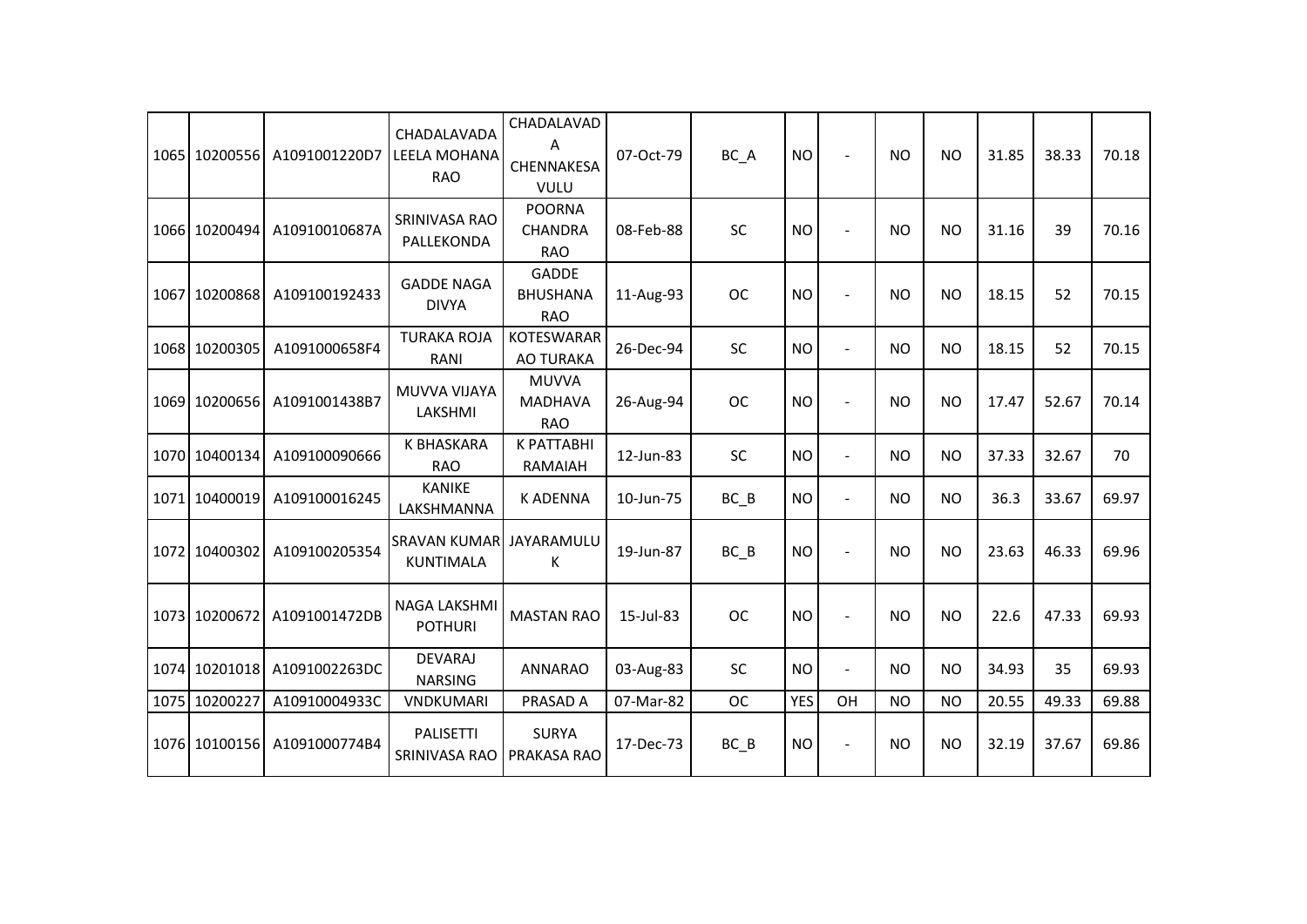| 1077 | 10200110      | A1091000230F4 | <b>BHARATHI</b><br><b>TOLAPU</b>             | <b>MAHESH</b><br><b>TOLAPU</b>                   | 09-Aug-89 | $BC$ $B$  | <b>NO</b> | $\overline{a}$           | <b>NO</b> | <b>NO</b>  | 31.85 | 38    | 69.85 |
|------|---------------|---------------|----------------------------------------------|--------------------------------------------------|-----------|-----------|-----------|--------------------------|-----------|------------|-------|-------|-------|
|      | 1078 10200318 | A10910006858B | <b>SHAIK BAJI</b>                            | <b>SHAIK</b><br><b>MOULALI</b>                   | 05-Feb-96 | $BC$ $E$  | <b>NO</b> | $\overline{a}$           | <b>NO</b> | <b>NO</b>  | 19.18 | 50.67 | 69.85 |
| 1079 | 10400015      | A109100012418 | КОТНА КОТА<br><b>REVATHI</b>                 | <b>КОТНАКОТА</b><br>ANJANEYU                     | 23-Mar-93 | <b>ST</b> | <b>NO</b> | $\overline{a}$           | <b>NO</b> | <b>NO</b>  | 30.48 | 39.33 | 69.81 |
|      | 1080 10200187 | A1091000394DA | <b>UDAYA SREE</b><br><b>NANDAM</b>           | <b>BUJJI BABU</b>                                | 16-Jul-82 | $BC$ $B$  | <b>NO</b> | $\overline{\phantom{a}}$ | <b>NO</b> | <b>NO</b>  | 26.37 | 43.33 | 69.7  |
|      | 1081 10200121 | A1091000255EA | <b>SURESH BABU</b><br><b>CHOPPARA</b>        | RAMULU CH                                        | 16-Aug-79 | SC        | <b>NO</b> | $\blacksquare$           | <b>NO</b> | <b>YES</b> | 48.63 | 21    | 69.63 |
|      | 1082 10200316 | A109100068259 | NUNSAVATHU<br>SANDHYA                        | $\mathsf{N}$<br><b>BHAVASINGH</b><br><b>NAIK</b> | 14-Sep-95 | <b>ST</b> | <b>NO</b> | $\overline{a}$           | <b>NO</b> | <b>NO</b>  | 21.58 | 48    | 69.58 |
|      | 1083 10300336 | A1091001906E6 | V PADMAJA                                    | V VENKAIAH                                       | 24-Jul-75 | <b>OC</b> | <b>NO</b> | $\blacksquare$           | <b>NO</b> | <b>NO</b>  | 46.23 | 23.33 | 69.56 |
|      | 1084 10200789 | A109100173076 | <b>KAMAL KUMAR</b><br><b>ATHOTA</b>          | <b>SUBBARAO</b><br><b>ATHOTA</b>                 | 04-Jun-85 | SC        | <b>NO</b> |                          | <b>NO</b> | <b>NO</b>  | 31.85 | 37.67 | 69.52 |
|      | 1085 10200630 | A10910013816C | <b>SRINU PATRA</b>                           | VENKATESWA<br><b>RA RAO</b>                      | 15-Aug-90 | SC        | <b>NO</b> | $\blacksquare$           | <b>NO</b> | <b>NO</b>  | 40.07 | 29.33 | 69.4  |
|      | 1086 10300242 | A109100134557 | <b>MANDA SOBHA</b>                           | <b>MANDA</b><br><b>KOTESWARA</b><br><b>RAO</b>   | 18-May-90 | <b>SC</b> | <b>NO</b> | $\overline{a}$           | <b>NO</b> | <b>NO</b>  | 33.57 | 35.67 | 69.24 |
| 1087 | 10200655      | A1091001437E3 | <b>RADHA</b><br>SAMUDRALA                    | <b>BAZARU</b>                                    | 05-Jul-82 | SC        | <b>NO</b> | $\overline{a}$           | <b>NO</b> | <b>NO</b>  | 19.86 | 49.33 | 69.19 |
|      | 1088 10400011 | A109100009522 | P AVAN KUMAR                                 | P MURALI<br><b>KRISHNA</b>                       | 06-Jul-94 | <b>ST</b> | <b>NO</b> | $\overline{a}$           | <b>NO</b> | <b>NO</b>  | 31.16 | 38    | 69.16 |
|      | 1089 10400059 | A109100042427 | <b>MASHIPOGU</b><br><b>BHAVAMMA</b>          | M<br><b>DEVAPUTHRA</b>                           | 16-Jun-77 | SC        | <b>NO</b> | L,                       | <b>NO</b> | <b>NO</b>  | 26.37 | 42.67 | 69.04 |
|      | 1090 10200747 | A10910016413E | PRASANTHA<br><b>KUMARI</b><br><b>MADDALA</b> | <b>MATHEW M</b>                                  | 13-May-82 | SC        | <b>NO</b> |                          | <b>NO</b> | <b>NO</b>  | 34.93 | 34    | 68.93 |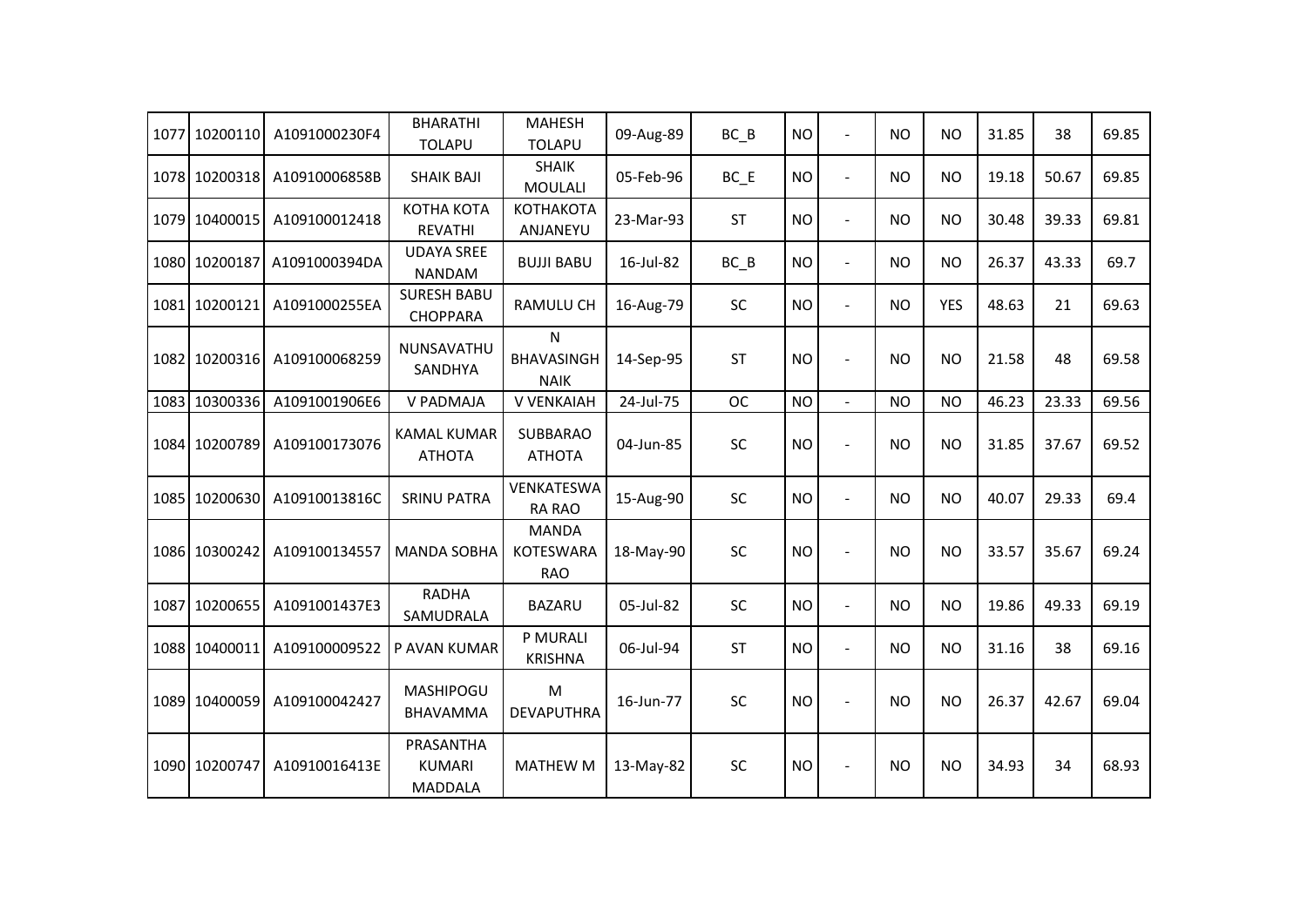|      | 1091 10100294 | A10910014219E | <b>CHANDRA</b><br><b>SEKHAR C</b>                 | BALABRAHMA<br>M<br>CHERUKURU               | 05-Jul-79 | $BC$ $B$  | <b>NO</b> | $\blacksquare$           | <b>NO</b> | <b>NO</b>  | 46.23 | 22.67 | 68.9  |
|------|---------------|---------------|---------------------------------------------------|--------------------------------------------|-----------|-----------|-----------|--------------------------|-----------|------------|-------|-------|-------|
|      | 1092 10200329 | A10910007044B | <b>MIRIYALA</b><br><b>GOWTHAMI</b>                | <b>MIRIYALA</b><br>SAMBASIVA<br><b>RAO</b> | 10-Apr-91 | <b>OC</b> | <b>NO</b> | $\overline{\phantom{a}}$ | <b>NO</b> | <b>NO</b>  | 19.52 | 49.33 | 68.85 |
|      | 1093 10200170 | A10910003574A | <b>CHANDU NAGA</b><br><b>NANDINI</b>              | EDUKONDALU                                 | 24-Apr-97 | <b>OC</b> | <b>NO</b> | $\overline{a}$           | <b>NO</b> | <b>NO</b>  | 18.49 | 50.33 | 68.82 |
|      | 1094 10300143 | A10910008372B | <b>BALE RAMANA</b>                                | <b>B CHINNAPPA</b>                         | 10-May-90 | BC_A      | <b>NO</b> | $\blacksquare$           | <b>NO</b> | <b>YES</b> | 28.08 | 40.67 | 68.75 |
| 1095 | 10200837      | A1091001831C9 | <b>JHASIMIN</b>                                   | <b>MOSHE</b>                               | 05-Aug-78 | <b>SC</b> | <b>NO</b> | $\mathbf{r}$             | <b>NO</b> | <b>NO</b>  | 14.04 | 54.67 | 68.71 |
|      | 1096 10200668 | A1091001460C7 | <b>SRI LAKSHMI</b><br><b>CHUNDURI</b>             | <b>NARASIMHA</b><br><b>RAO</b>             | 21-Oct-80 | <b>OC</b> | <b>NO</b> | $\blacksquare$           | <b>NO</b> | <b>NO</b>  | 26.02 | 42.67 | 68.69 |
|      | 1097 10100164 | A1091000831D2 | YERRAVARAPU<br>YESU                               | SAMYUL                                     | 04-Jun-75 | SC        | <b>NO</b> | $\blacksquare$           | <b>NO</b> | <b>NO</b>  | 49.65 | 19    | 68.65 |
|      | 1098 10200565 | A10910012348B | <b>KUTADI</b><br><b>VENKATA</b><br><b>KRISHNA</b> | <b>KUTADI</b><br>SRINIVASARA<br>O          | 25-May-98 | <b>ST</b> | <b>NO</b> | $\overline{a}$           | <b>NO</b> | <b>NO</b>  | 46.92 | 21.67 | 68.59 |
|      | 1099 10300292 | A109100169243 | <b>KUNKA</b><br><b>SUDARSAN</b><br><b>BABU</b>    | К<br>SRINIVASULU                           | 30-Jun-88 | SC        | <b>NO</b> | $\overline{\phantom{a}}$ | <b>NO</b> | <b>NO</b>  | 21.58 | 47    | 68.58 |
|      | 1100 10200721 | A109100158152 | <b>KAREE SUNIL</b><br><b>KANTH</b>                | <b>KAREE</b><br>BHEEMANNA                  | 11-Jul-92 | $BC$ $B$  | <b>NO</b> | $\blacksquare$           | <b>NO</b> | <b>NO</b>  | 20.21 | 48.33 | 68.54 |
|      | 1101 10300186 | A109100106984 | <b>ANEGONDI</b><br>OBULESU                        | ANEGONDI<br>YALLAIAH                       | 28-Jun-93 | BC_D      | <b>NO</b> | $\blacksquare$           | <b>NO</b> | <b>NO</b>  | 20.21 | 48.33 | 68.54 |
|      | 1102 10300252 | A1091001442D9 | K<br>PUSHPALATHA                                  | К<br>SUBRAMANYA<br>M                       | 03-Feb-92 | <b>OC</b> | <b>NO</b> | $\blacksquare$           | <b>NO</b> | <b>NO</b>  | 17.13 | 51.33 | 68.46 |
|      | 1103 10200075 | A1091000161B4 | LAKKAKULA<br><b>ANAND BABU</b>                    | TERESAYYA<br>LAKKAKULA                     | 06-Jul-84 | <b>OC</b> | <b>NO</b> | $\overline{a}$           | <b>NO</b> | <b>NO</b>  | 39.38 | 29    | 68.38 |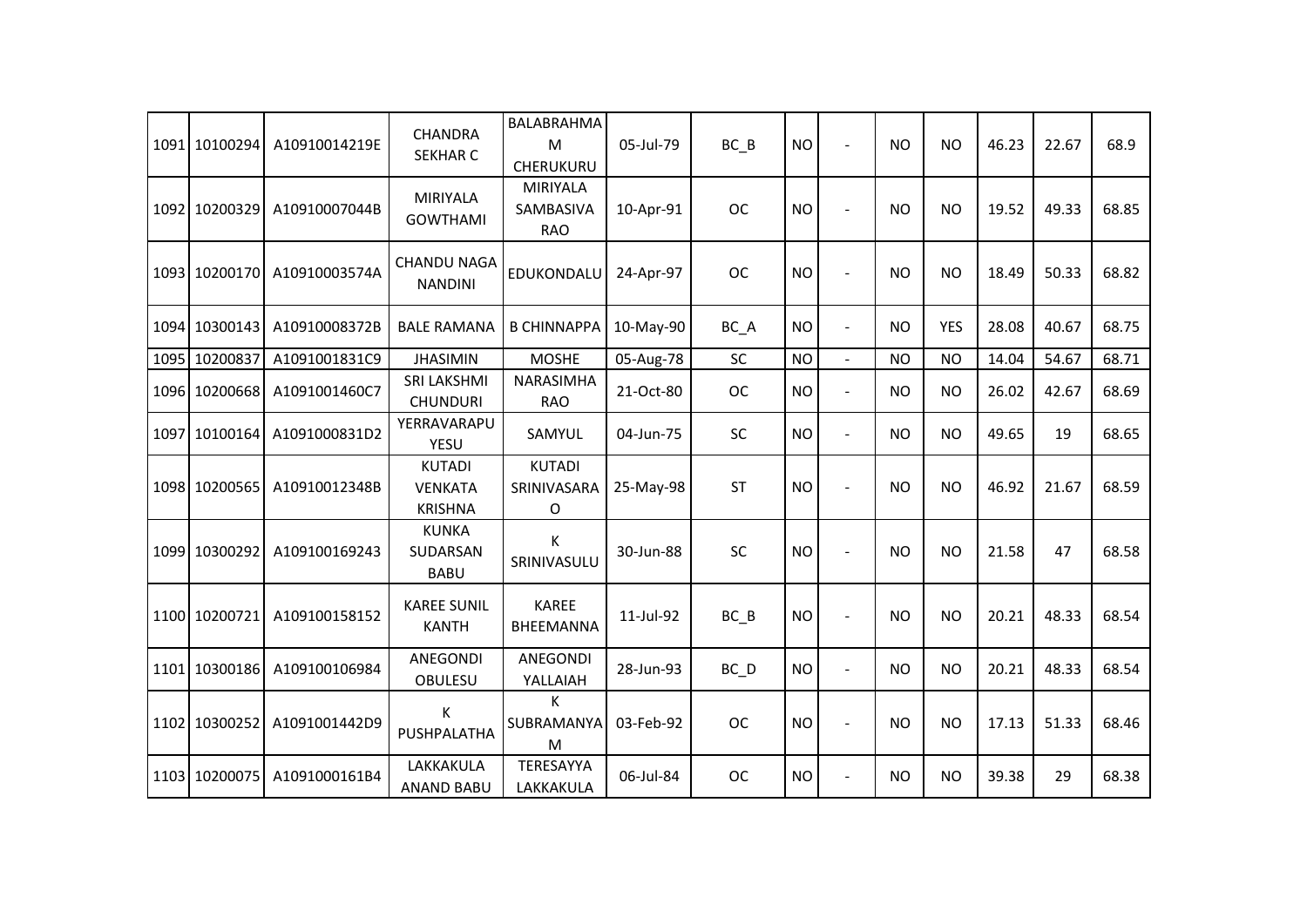| 1104 10400213 | A10910014116C              | CHINNAKALLA<br>RAMAMOHAN                          | CHINNAKALLA<br>LAKSHMINARA<br>YANA              | 30-Mar-92 | SC                | <b>NO</b> | $\overline{a}$ | <b>NO</b> | <b>NO</b> | 49.65 | 18.67 | 68.32 |
|---------------|----------------------------|---------------------------------------------------|-------------------------------------------------|-----------|-------------------|-----------|----------------|-----------|-----------|-------|-------|-------|
| 1105 10300374 | A109100203584              | <b>GANJIKUNTA</b><br>PRASAD                       | <b>GANJIKUNTA</b><br>RAMADASU                   | 01-Jul-82 | $BC$ $B$          | <b>NO</b> | $\blacksquare$ | <b>NO</b> | <b>NO</b> | 32.19 | 36    | 68.19 |
| 1106 10100298 | A1091001434A5              | <b>HANUMANTHU</b><br>RAJASEKHAR                   | H RAMA RAO                                      | 03-Jun-96 | BC_A              | <b>NO</b> |                | <b>NO</b> | <b>NO</b> | 30.82 | 37.33 | 68.15 |
| 1107 10200478 | A1091001040DA              | N D BHAVANI<br><b>THUMU</b>                       | <b>DANAYYA</b>                                  | 14-Aug-88 | $BC$ <sub>D</sub> | <b>NO</b> | $\blacksquare$ | <b>NO</b> | <b>NO</b> | 28.43 | 39.67 | 68.1  |
| 1108 10100101 | A10910004457B JYOTHISWAROO | <b>BATTULA</b><br>P                               | <b>BATTULA</b><br><b>VAIKUNTA</b><br><b>RAO</b> | 17-Jul-97 | <b>OC</b>         | <b>NO</b> | $\sim$         | <b>NO</b> | <b>NO</b> | 26.02 | 42    | 68.02 |
| 1109 10200945 | A109100211751              | <b>VENKATA</b><br><b>SUBBAIAH</b><br><b>GUNTI</b> | RAMAKOTESW<br><b>ARA RAO</b>                    | 09-May-79 | BC B              | <b>NO</b> | $\overline{a}$ | <b>NO</b> | <b>NO</b> | 38.01 | 30    | 68.01 |
| 1110 10400227 | A109100152845              | <b>K R SREENIVASA</b><br>GOWD                     | <b>KR KRISTAPA</b>                              | 20-Jun-94 | <b>OC</b>         | <b>NO</b> |                | <b>NO</b> | <b>NO</b> | 36.65 | 31.33 | 67.98 |
| 1111 10200259 | A1091000561C6              | <b>HIMABINDU</b><br>VALLABHANENI                  | <b>V SUBBAIAH</b>                               | 12-Sep-83 | <b>OC</b>         | <b>NO</b> |                | <b>NO</b> | <b>NO</b> | 21.24 | 46.67 | 67.91 |
| 1112 10200574 | A1091001248A2              | S ESWARARAO<br>PUTCHAKAYALA                       | <b>SUBBARAO</b>                                 | 10-Aug-82 | BC D              | <b>NO</b> | $\sim$         | <b>NO</b> | <b>NO</b> | 44.52 | 23.33 | 67.85 |
| 1113 10200937 | A1091002097E4              | PAGADALA<br>HAREESHA                              | PAGADALA<br>NAGESWARA<br><b>RAO</b>             | 23-Aug-94 | <b>OC</b>         | <b>NO</b> | $\overline{a}$ | <b>NO</b> | <b>NO</b> | 43.84 | 24    | 67.84 |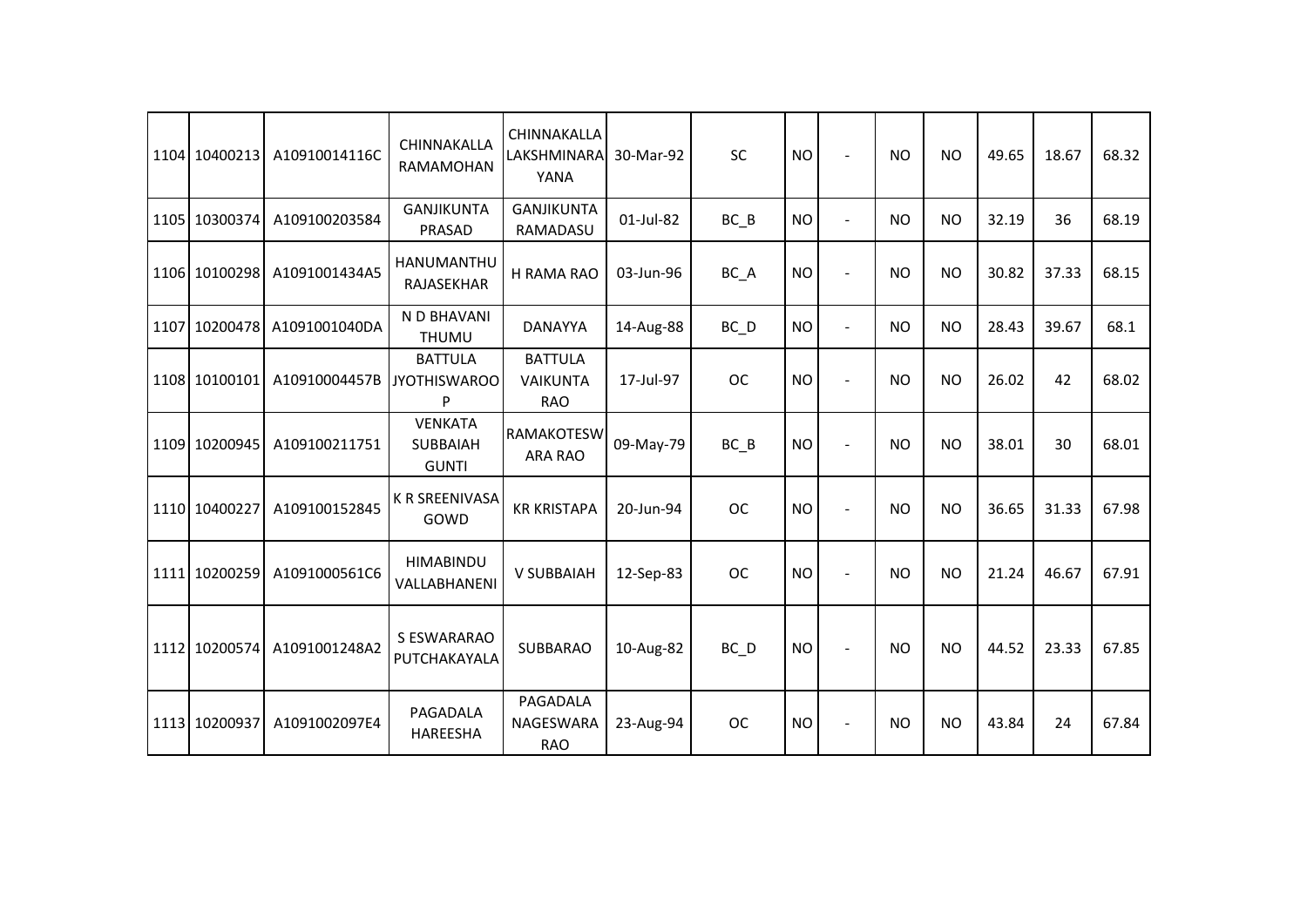| 1114 10200613 | A10910013466A | <b>EDE VENKATA</b><br><b>NARENDRA</b> | <b>EDE</b><br><b>BHASKARA</b><br><b>RAO</b> | 23-Oct-92 | $BC$ $B$  | <b>NO</b> | $\sim$         | <b>NO</b> | <b>NO</b> | 29.79 | 38    | 67.79 |
|---------------|---------------|---------------------------------------|---------------------------------------------|-----------|-----------|-----------|----------------|-----------|-----------|-------|-------|-------|
| 1115 10200542 | A1091001182C4 | <b>MAMATHA</b><br><b>NALLA</b>        | SESHAGIRI<br><b>RAO</b>                     | 14-Feb-85 | <b>OC</b> | <b>NO</b> | $\sim$         | <b>NO</b> | <b>NO</b> | 24.66 | 43    | 67.66 |
| 1116 10200521 | A1091001141A1 | J APARNA                              | NARSIMHARA<br>O                             | 01-Jun-84 | <b>SC</b> | <b>NO</b> | $\sim$         | <b>NO</b> | NO        | 33.9  | 33.67 | 67.57 |
| 1117 10400157 | A10910010233A | <b>M ESWAR RAO</b>                    | M SIVA<br><b>SANKAR RAO</b>                 | 25-Nov-85 | BC D      | <b>NO</b> | $\blacksquare$ | <b>NO</b> | <b>NO</b> | 32.88 | 34.67 | 67.55 |
| 1118 10200185 | A109100038963 | YEDDU MOHAN<br><b>KUMAR</b>           | YEDDU SIVA<br>NAGESWARA<br><b>RAO</b>       | 07-Aug-89 | <b>OC</b> | <b>NO</b> |                | <b>NO</b> | <b>NO</b> | 29.46 | 38    | 67.46 |
| 1119 10200387 | A10910008176D | <b>VENKATESWAR</b><br>A RAO MAMIDI    | <b>MAMIDI</b><br>YESURATNAM                 | 08-Dec-79 | SC        | <b>NO</b> | $\blacksquare$ | <b>NO</b> | <b>NO</b> | 29.11 | 38.33 | 67.44 |
| 1120 10300157 | A109100092098 | V SREELATHA                           | <b>LATE V</b><br>RAJARATHNA<br>M CHETTY     | 08-May-78 | <b>OC</b> | <b>NO</b> |                | <b>NO</b> | <b>NO</b> | 41.1  | 26.33 | 67.43 |
| 1121 10100019 | A1091000083E9 | <b>SATYA VEERAJA</b><br>SURAVARAPU    | <b>KRISHNARJUN</b><br><b>ARAO</b>           | 01-Jan-78 | <b>OC</b> | <b>NO</b> |                | <b>NO</b> | <b>NO</b> | 26.71 | 40.67 | 67.38 |
| 1122 10200763 | A10910016788A | <b>POLENENI</b><br>LAXMI RAJYAM       | <b>MALAKONDA</b><br><b>RAYUDU</b>           | 31-Aug-85 | <b>OC</b> | <b>NO</b> | $\sim$         | <b>NO</b> | <b>NO</b> | 26.71 | 40.67 | 67.38 |
| 1123 10100345 | A1091001626EE | Y S BABU<br>PEETHALA                  | P RAMA<br>PANDU                             | 17-Jul-78 | SC        | <b>NO</b> | $\blacksquare$ | <b>NO</b> | <b>NO</b> | 37.67 | 29.67 | 67.34 |
| 1124 10100336 | A109100156869 | HARIKRISHNA<br><b>DANETI</b>          | SATYAM                                      | 10-Jul-88 | BC_A      | <b>NO</b> | $\blacksquare$ | <b>NO</b> | <b>NO</b> | 37.33 | 30    | 67.33 |
| 1125 10200944 | A109100211174 | <b>SHAIK HABEEB</b>                   | <b>SHAIK KHAJA</b>                          | 08-Apr-94 | BC E      | <b>NO</b> | $\blacksquare$ | <b>NO</b> | <b>NO</b> | 23.97 | 43.33 | 67.3  |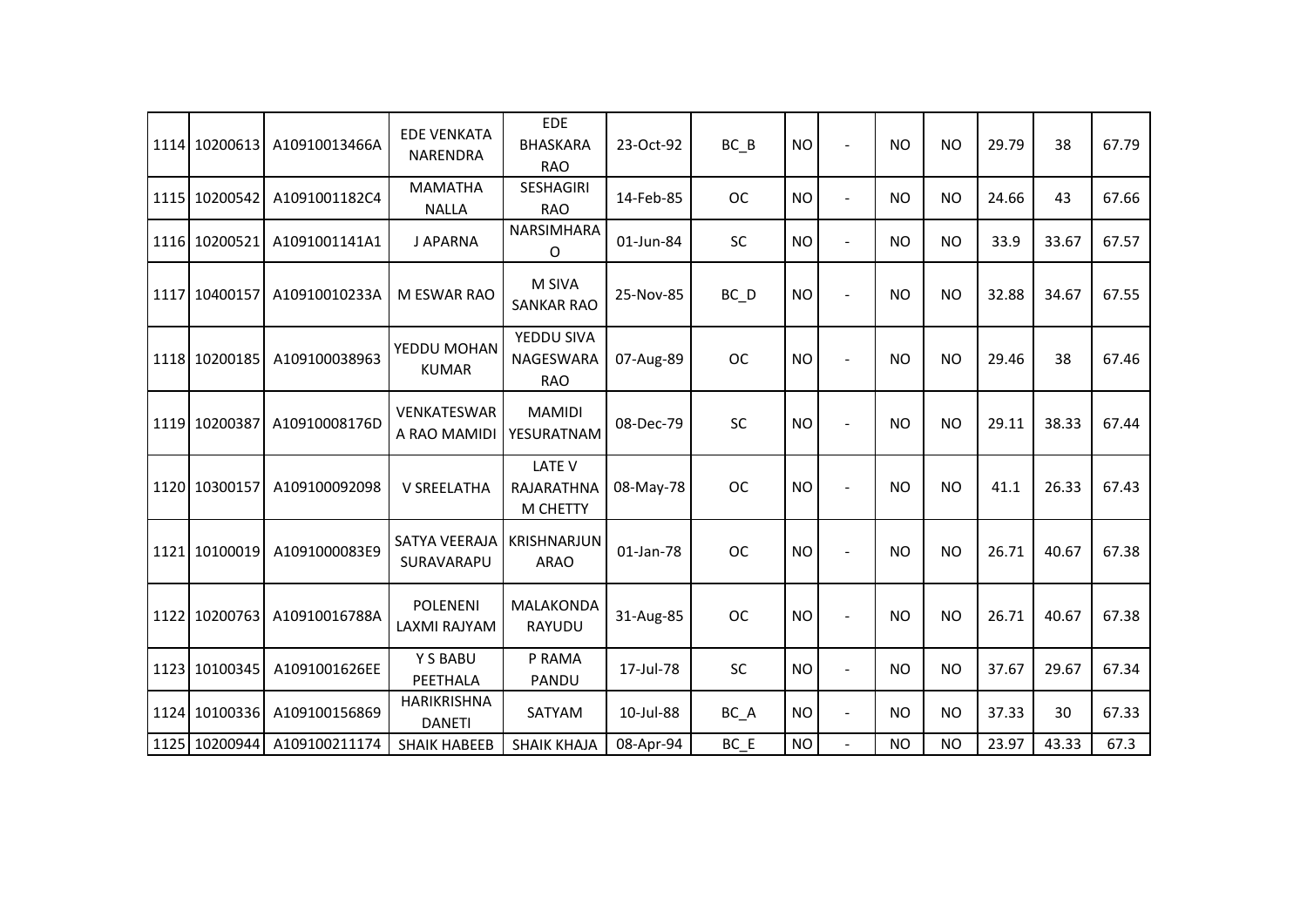| 1126 10200700 | A1091001539BB | <b>CHINTHALA</b><br>SRINIVASARAO          | VENKATESWA<br><b>RLU</b>                          | 24-Aug-85 | <b>OC</b> | <b>NO</b> |                | <b>NO</b>      | <b>NO</b> | 35.27 | 32    | 67.27 |
|---------------|---------------|-------------------------------------------|---------------------------------------------------|-----------|-----------|-----------|----------------|----------------|-----------|-------|-------|-------|
| 1127 10200588 | A109100127693 | PRASANNA<br><b>KUMARI</b><br>MADAGANI     | YEDUKONDAL<br>U                                   | 15-Dec-87 | BC B      | <b>NO</b> | ÷.             | <b>NO</b>      | <b>NO</b> | 18.15 | 49    | 67.15 |
| 1128 10200199 | A109100041914 | <b>MANMOHAN</b><br><b>MOKKAPATI</b>       | SEETHARAMA<br>NJANEYULU                           | 15-Jun-80 | <b>OC</b> | <b>NO</b> | $\blacksquare$ | <b>NO</b>      | <b>NO</b> | 41.1  | 26    | 67.1  |
| 1129 10200004 | A109100000851 | <b>BODAPATI</b><br><b>VAMSI</b>           | <b>BODAPATI</b><br><b>KOTESWARA</b><br><b>RAO</b> | 10-Feb-95 | SC        | <b>NO</b> |                | <b>NO</b>      | <b>NO</b> | 27.4  | 39.67 | 67.07 |
| 1130 10201004 | A109100223731 | M T<br><b>BRAHMANAND</b><br>A REDDY       | <b>MT KONDA</b><br><b>REDDY</b>                   | 08-Nov-88 | <b>OC</b> | <b>NO</b> |                | <b>NO</b>      | <b>NO</b> | 27.05 | 40    | 67.05 |
| 1131 10300272 | A1091001594DE | <b>SIDDU MADHU</b><br><b>SUDHAN REDDY</b> | SIDDU<br><b>KRISHNA</b><br><b>REDDY</b>           | 10-May-97 | <b>OC</b> | <b>NO</b> | $\overline{a}$ | N <sub>O</sub> | <b>NO</b> | 26.71 | 40.33 | 67.04 |
| 1132 10300008 | A10910000498D | MADHUSUDHA<br>N GEEPALEM                  | LAKSHMINARA<br>YANA G                             | 19-Jun-89 | $BC$ $B$  | <b>NO</b> | $\overline{a}$ | <b>NO</b>      | <b>NO</b> | 21.24 | 45.67 | 66.91 |
| 1133 10100455 | A1091002168F4 | <b>GUNTUKU</b><br>CHANDRAMOUL             | <b>GUNTUKU</b><br>PRAKASHRAO                      | 25-May-90 | BC B      | <b>NO</b> | $\blacksquare$ | <b>NO</b>      | <b>NO</b> | 33.57 | 33.33 | 66.9  |
| 1134 10200043 | A109100009245 | MOHAMMAD<br><b>KHASIM</b>                 | <b>MASTHAN</b><br><b>SHAIK</b>                    | 07-Jun-87 | $BC$ $E$  | <b>NO</b> | $\sim$         | <b>NO</b>      | <b>NO</b> | 31.85 | 35    | 66.85 |
| 1135 10200378 | A109100080023 | <b>SHAIK JARINA</b><br><b>BEGUM</b>       | <b>SUBHANI</b>                                    | 12-Jan-84 | $BC$ $E$  | <b>NO</b> | $\blacksquare$ | <b>NO</b>      | <b>NO</b> | 26.37 | 40.33 | 66.7  |
| 1136 10300348 | A1091001951BD | SARALA<br><b>TUMMALA</b>                  | <b>MUNIRATHNA</b><br>M T                          | 09-Jul-81 | $BC$ $B$  | <b>NO</b> | $\blacksquare$ | <b>NO</b>      | <b>NO</b> | 30.82 | 35.67 | 66.49 |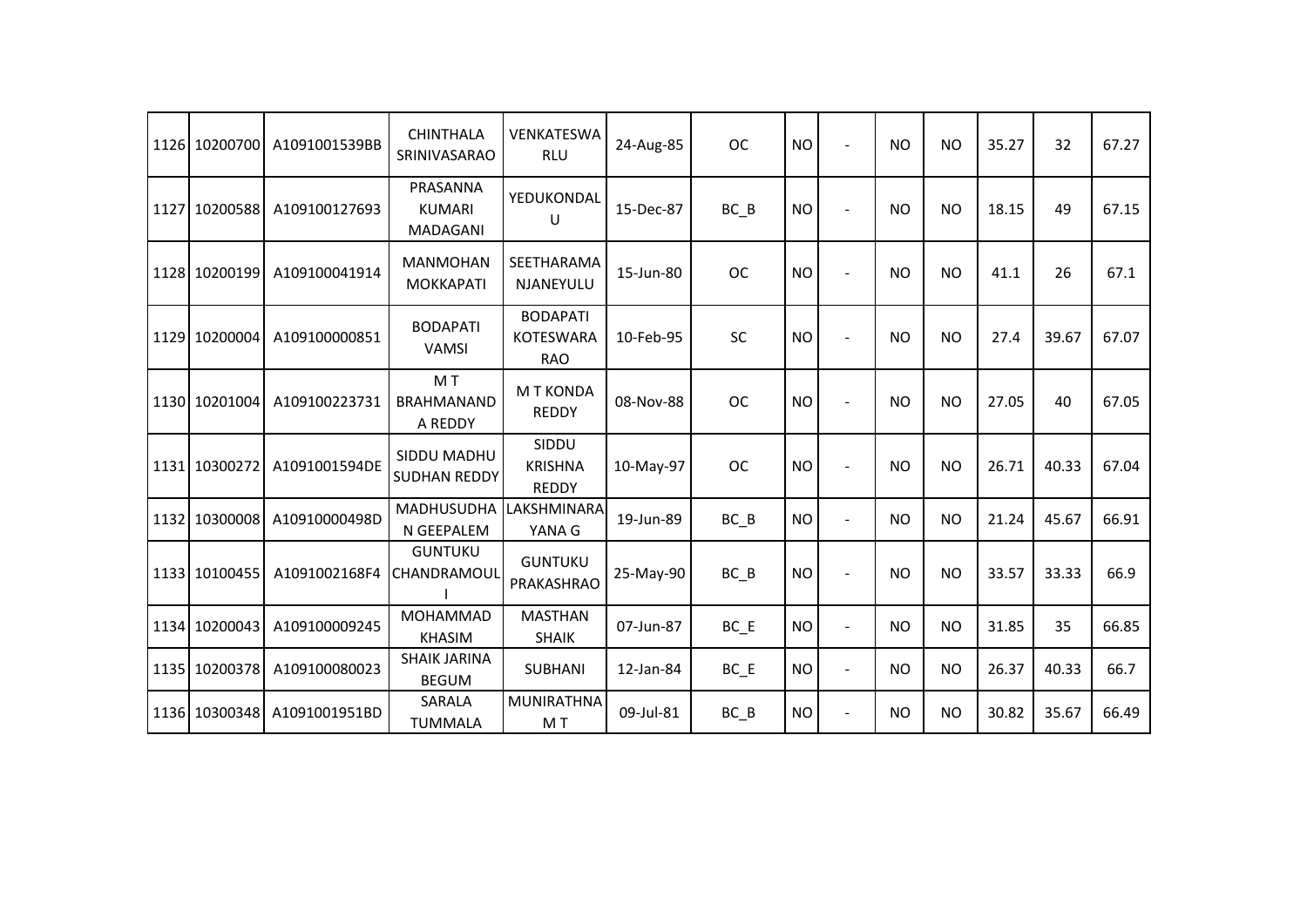| 1137 10200746 | A109100163821 | <b>KOMMUNURI</b><br><b>CHITTIBABU</b>       | <b>KOMMUNURI</b><br>LAKSHMAIAH                    | 14-Aug-94 | <b>SC</b>         | <b>NO</b>  | $\overline{a}$           | <b>NO</b> | <b>NO</b> | 40.76 | 25.67 | 66.43 |
|---------------|---------------|---------------------------------------------|---------------------------------------------------|-----------|-------------------|------------|--------------------------|-----------|-----------|-------|-------|-------|
| 1138 10200061 | A1091000128A1 | <b>REVATI</b><br>KIRANMAYEE<br><b>ADIVI</b> | <b>RAMA</b><br><b>KRISHNA RAO</b><br><b>ADIVI</b> | 10-May-86 | <b>OC</b>         | <b>NO</b>  | $\overline{a}$           | <b>NO</b> | <b>NO</b> | 15.75 | 50.67 | 66.42 |
| 1139 10400049 | A109100037157 | <b>DULAM</b><br><b>SUPRAJA</b>              | <b>DULAM</b><br><b>JEEVAIAH</b>                   | 04-Jun-92 | SC                | <b>NO</b>  | $\blacksquare$           | <b>NO</b> | <b>NO</b> | 3.42  | 63    | 66.42 |
| 1140 10200443 | A10910009541A | PALEPU<br>RAMBABU                           | <b>KUPPAIAH</b>                                   | 17-May-71 | <b>SC</b>         | <b>YES</b> | OH                       | <b>NO</b> | <b>NO</b> | 52.06 | 14.33 | 66.39 |
| 1141 10100023 | A1091000094D5 | <b>RAVI SHANKAR</b><br><b>JOGI</b>          | J NAGESWARA<br><b>RAO</b>                         | 26-May-83 | $BC$ $B$          | <b>NO</b>  | $\overline{a}$           | <b>NO</b> | <b>NO</b> | 39.04 | 27.33 | 66.37 |
| 1142 10200583 | A109100126686 | AKKALA<br>NAGARAJU<br><b>REDDY</b>          | <b>AKKALA</b><br>RAMAKOTI<br><b>REDDY</b>         | 15-Feb-82 | <b>OC</b>         | <b>NO</b>  |                          | <b>NO</b> | <b>NO</b> | 25.35 | 41    | 66.35 |
| 1143 10100203 | A109100101278 | <b>KANCHARANA</b><br><b>VIJAY</b>           | <b>KANCHARANA</b><br><b>RAMULU</b>                | 10-May-85 | BC_A              | <b>NO</b>  | $\blacksquare$           | <b>NO</b> | <b>NO</b> | 50.68 | 15.67 | 66.35 |
| 1144 10100043 | A109100016984 | KARAMCHETI<br><b>GIRI SAI KUMAR</b>         | <b>KARAMCHETI</b><br>SRINIVASA<br><b>RAO</b>      | 30-May-96 | $BC$ <sub>D</sub> | <b>NO</b>  | $\overline{a}$           | <b>NO</b> | <b>NO</b> | 25    | 41.33 | 66.33 |
| 1145 10300082 | A109100047665 | SANGADALA<br><b>ARUNA</b>                   | <b>S NAGAIAH</b>                                  | 02-Jun-85 | <b>ST</b>         | <b>NO</b>  | $\overline{\phantom{a}}$ | <b>NO</b> | <b>NO</b> | 23.63 | 42.67 | 66.3  |
| 1146 10300400 | A1091002129E2 | Y KAVITHA                                   | Y<br><b>RAMAKRISHN</b><br>A REDDY                 | 18-May-81 | <b>OC</b>         | <b>NO</b>  |                          | <b>NO</b> | <b>NO</b> | 33.22 | 33    | 66.22 |
| 1147 10200705 | A1091001547B1 | AMUJURI<br>RAMBABU                          | <b>AMUJURI</b><br>SATYANARAYA<br><b>NA</b>        | 16-May-92 | BC_A              | <b>YES</b> | OH                       | <b>NO</b> | <b>NO</b> | 30.82 | 35.33 | 66.15 |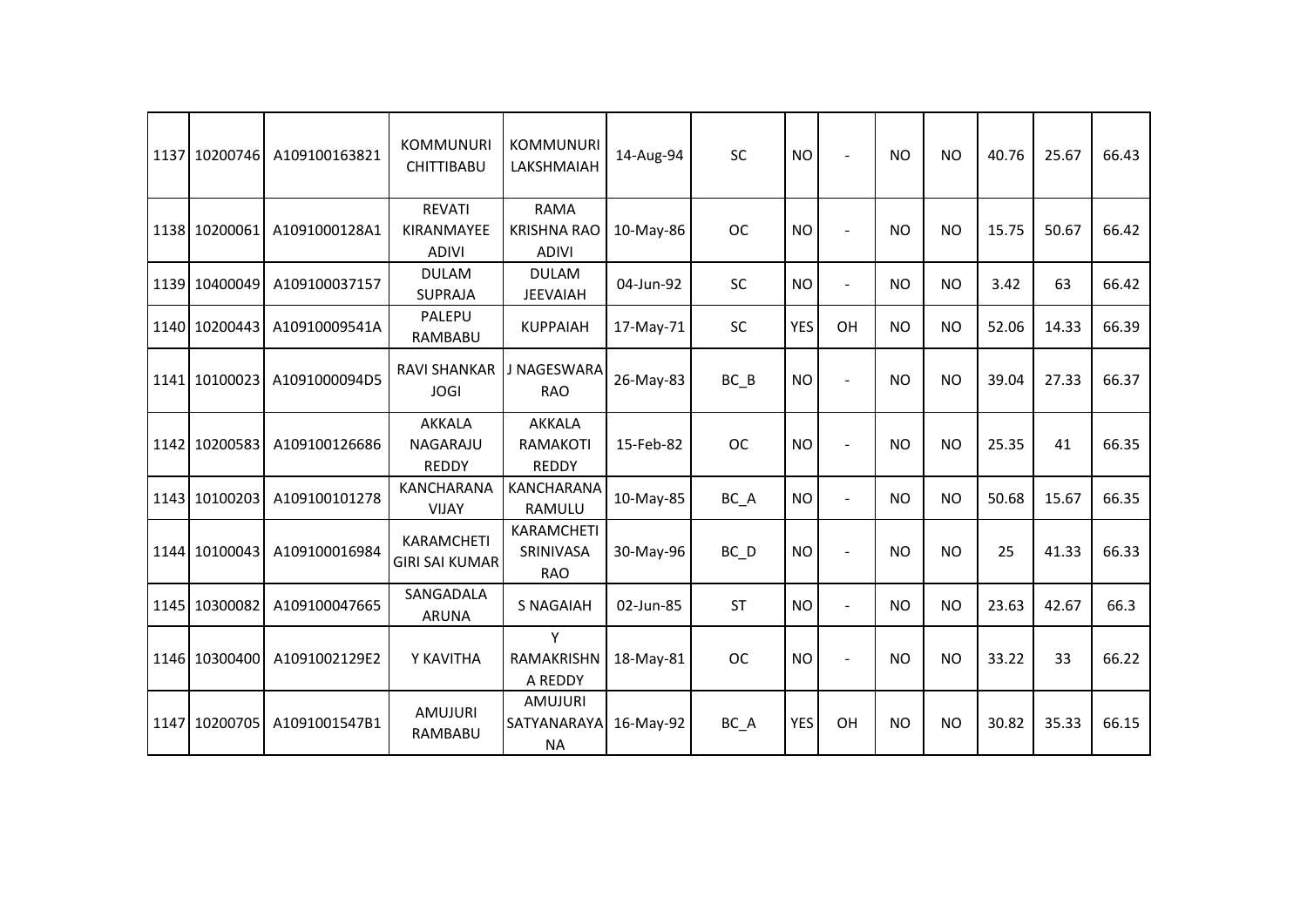| 1148 10200835 | A109100182918 | NAGA LAKSHMI<br><b>MADAKA</b>              | <b>MADAKA</b><br><b>CHINA RANGA</b><br><b>RAO</b> | 28-Aug-87 | BC B      | <b>NO</b> |                | NO        | <b>NO</b> | 17.8  | 48.33 | 66.13 |
|---------------|---------------|--------------------------------------------|---------------------------------------------------|-----------|-----------|-----------|----------------|-----------|-----------|-------|-------|-------|
| 1149 10100028 | A109100010466 | VEDURAWADA<br><b>V S DURGARAJU</b>         | <b>VISWESWARA</b><br><b>RAO</b>                   | 26-Jun-85 | $BC$ $B$  | <b>NO</b> |                | NO.       | <b>NO</b> | 25.68 | 40.33 | 66.01 |
| 1150 10200080 | A10910001704B | <b>GONDI UREKHA</b>                        | SAMBAIAH G                                        | 26-Jul-88 | <b>OC</b> | <b>NO</b> | $\overline{a}$ | <b>NO</b> | <b>NO</b> | 11.99 | 54    | 65.99 |
| 1151 10200210 | A1091000461F4 | <b>GANDHASIRI</b><br><b>SWATHI</b>         | <b>GANDHASIRI</b><br>SREENIVASAR<br>AO            | 23-Apr-91 | $BC$ $B$  | <b>NO</b> |                | <b>NO</b> | <b>NO</b> | 15.75 | 50    | 65.75 |
| 1152 10300291 | A109100168663 | $\mathsf{C}$<br>VIJAYALAKSHMI              | C VENKATESH                                       | 11-Jun-84 | <b>OC</b> | <b>NO</b> |                | <b>NO</b> | <b>NO</b> | 39.04 | 26.67 | 65.71 |
| 1153 10400233 | A10910015716A | <b>AKHILD</b>                              | SREENIVASUL<br>UD                                 | 01-Jul-98 | $BC$ $D$  | <b>NO</b> | $\overline{a}$ | <b>NO</b> | <b>NO</b> | 11.64 | 54    | 65.64 |
| 1154 10300281 | A10910016283C | GL<br>HEMASUNDARA<br>M                     | G<br>LAKSHMINARA<br>YANA                          | 07-May-85 | $BC$ $B$  | <b>NO</b> | $\blacksquare$ | <b>NO</b> | <b>NO</b> | 33.9  | 31.67 | 65.57 |
| 1155 10200855 | A10910018743C | <b>CHOWHAN</b><br><b>SUPRAJA BAI</b>       | <b>CH RAMESH</b><br><b>SINGH</b>                  | 08-Jun-96 | $BC$ $B$  | <b>NO</b> | $\overline{a}$ | <b>NO</b> | <b>NO</b> | 21.24 | 44.33 | 65.57 |
| 1156 10200344 | A109100073272 | <b>BUSAPURAM</b><br>KRISHNAVENI            | <b>BUSAPURAM</b><br><b>APPA RAO</b>               | 03-Jun-91 | BC_A      | <b>NO</b> | $\blacksquare$ | NO        | <b>NO</b> | 30.48 | 35    | 65.48 |
| 1157 10200922 | A10910020618A | SRUNGARAPU<br>VASUDEV                      | <b>SIVA KAVI</b>                                  | 03-Mar-82 | $BC_A$    | <b>NO</b> | $\blacksquare$ | <b>NO</b> | <b>NO</b> | 17.8  | 47.67 | 65.47 |
| 1158 10200107 | A10910002216A | SANNIKANTI<br><b>VIJAYA KUMAR</b>          | SANNIKANTI<br>ELISHA RAO                          | 19-Dec-71 | SC        | <b>NO</b> |                | <b>NO</b> | <b>NO</b> | 50    | 15.33 | 65.33 |
| 1159 10200268 | A109100058236 | KDNVR<br><b>ANANTHA</b><br><b>LAKSHMIK</b> | SATYANARAYA<br><b>NA MURTHY K</b>                 | 28-Jun-84 | <b>OC</b> | <b>NO</b> |                | <b>NO</b> | <b>NO</b> | 24.32 | 41    | 65.32 |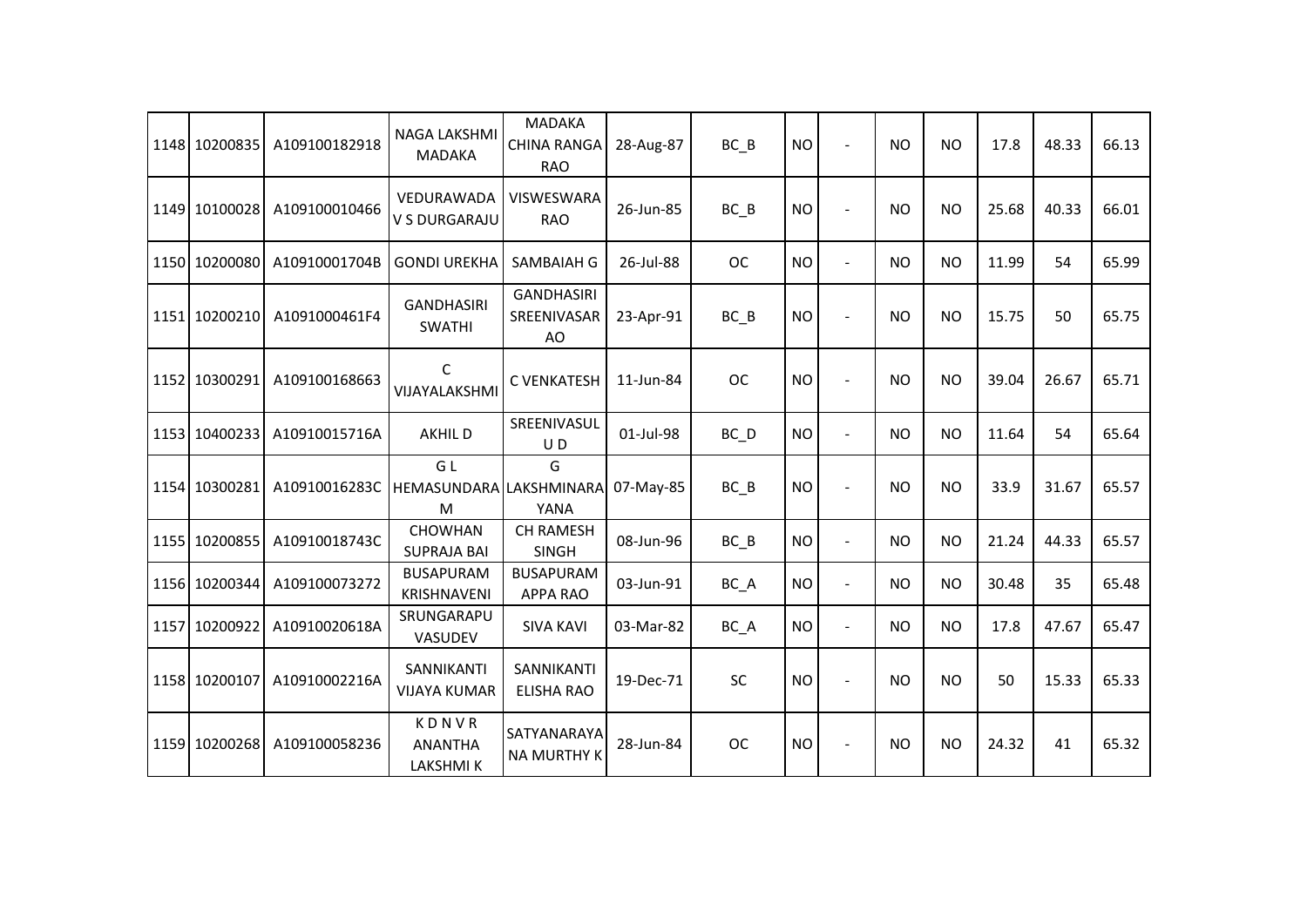| 1160 10300396 | A109100209126 | <b>SHAIK</b><br><b>INAYATHULLA</b>        | S MAZEED                                         | 23-Feb-76 | $BC$ $E$          | <b>NO</b> | $\blacksquare$           | <b>NO</b> | <b>NO</b>  | 45.89 | 19.33 | 65.22 |
|---------------|---------------|-------------------------------------------|--------------------------------------------------|-----------|-------------------|-----------|--------------------------|-----------|------------|-------|-------|-------|
| 1161 10200500 | A1091001085B1 | <b>TNV</b><br>PRAVALLIKA                  | T <sub>V</sub><br><b>NAGENDRA</b><br><b>BABU</b> | 17-Apr-94 | BC_A              | <b>NO</b> | $\overline{\phantom{a}}$ | <b>NO</b> | <b>NO</b>  | 19.86 | 45.33 | 65.19 |
| 1162 10400211 | A109100136987 | CHANDRASEKH<br>AR <sub>D</sub>            | THIRUPALU D                                      | 01-Mar-73 | BC A              | <b>NO</b> | $\blacksquare$           | <b>NO</b> | <b>NO</b>  | 31.16 | 34    | 65.16 |
| 1163 10200181 | A109100037562 | <b>BURAGA VIJAYA</b><br>LAKSHMI           | <b>GEORGE</b>                                    | 08-Jun-77 | <b>SC</b>         | <b>NO</b> | $\overline{\phantom{a}}$ | <b>NO</b> | <b>NO</b>  | 22.6  | 42.33 | 64.93 |
| 1164 10200139 | A109100030033 | <b>SHAIK NAGOOR</b><br><b>SHARIEF</b>     | KARIMULLA                                        | 10-Jun-81 | <b>OC</b>         | <b>NO</b> | $\overline{\phantom{a}}$ | <b>NO</b> | <b>NO</b>  | 32.19 | 32.67 | 64.86 |
| 1165 10100006 | A1091000036F9 | <b>RAVI POTTAKA</b>                       | LAKSHMANA<br><b>RAO</b>                          | 17-Aug-85 | <b>ST</b>         | <b>NO</b> | $\blacksquare$           | <b>NO</b> | NO.        | 31.16 | 33.67 | 64.83 |
| 1166 10100284 | A10910013896E | PICHIKA<br>SATEESH<br><b>KUMAR</b>        | PICHIKA<br>PARVATEESA<br>M                       | 10-Jul-80 | BC B              | <b>NO</b> | $\blacksquare$           | <b>NO</b> | <b>NO</b>  | 39.73 | 25    | 64.73 |
| 1167 10100001 | A1091000005F9 | ANEEPU VASAVI PARAMESWAR<br><b>KUMARI</b> | A RAO                                            | 08-Aug-85 | BC_A              | <b>NO</b> | $\overline{\phantom{a}}$ | <b>NO</b> | <b>NO</b>  | 26.71 | 38    | 64.71 |
| 1168 10200715 | A1091001567B8 | TELLAKULA<br><b>JHANSI</b>                | <b>HARI</b><br><b>JANARDHANA</b><br><b>RAO</b>   | 17-Jul-85 | <b>OC</b>         | <b>NO</b> | $\blacksquare$           | <b>NO</b> | <b>NO</b>  | 13.7  | 51    | 64.7  |
| 1169 10300358 | A10910019887D | PEDAVENKATAG<br><b>ARI RAJANI</b>         | PULLAREDDY<br>P                                  | 16-Jul-76 | <b>OC</b>         | <b>NO</b> | $\blacksquare$           | <b>NO</b> | <b>YES</b> | 23.97 | 40.67 | 64.64 |
| 1170 10200904 | A109100201994 | <b>KULLARI</b><br>RAGADEEPA               | ARLAIAH                                          | 22-Apr-83 | $BC$ <sub>D</sub> | <b>NO</b> | $\blacksquare$           | <b>NO</b> | <b>NO</b>  | 22.6  | 42    | 64.6  |
| 1171 10100260 | A1091001295C4 | O ANURADHA                                | O SANYASI<br><b>RAO</b>                          | 16-Jun-77 | $BC$ <sub>D</sub> | <b>NO</b> | $\overline{\phantom{a}}$ | <b>NO</b> | <b>NO</b>  | 32.88 | 31.67 | 64.55 |
| 1172 10300245 | A10910013871E | <b>GAJULA</b><br>ANURADHA                 | <b>UMAMAHESW</b><br>ARUDU                        | 26-Mar-81 | $BC$ $B$          | <b>NO</b> | $\blacksquare$           | <b>NO</b> | <b>NO</b>  | 31.85 | 32.67 | 64.52 |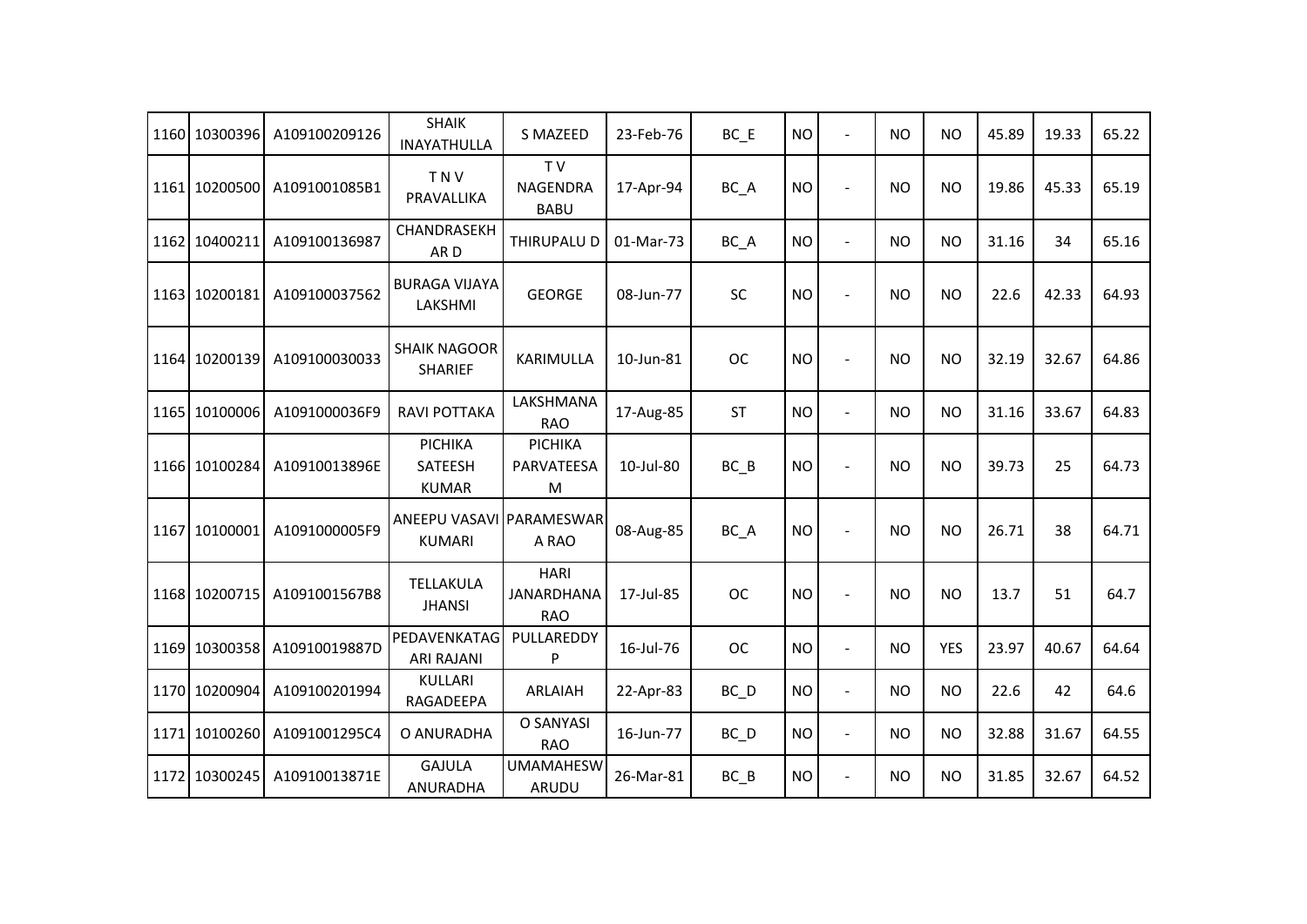|      | 1173 10400303 | A109100206047 | MUSUGU ADI<br><b>NARAYANA</b>              | M<br>YERRAGUNTA<br><b>PPA</b>              | 08-Jun-92 | $BC$ $B$  | <b>NO</b> | $\blacksquare$           | <b>NO</b>      | <b>NO</b> | 30.48 | 34    | 64.48 |
|------|---------------|---------------|--------------------------------------------|--------------------------------------------|-----------|-----------|-----------|--------------------------|----------------|-----------|-------|-------|-------|
|      | 1174 10400056 | A10910004021A | <b>KUNIGIRI</b><br>ANJANEYULU              | <b>KUNIGIRI</b><br><b>RAMESH</b>           | 08-Jun-97 | BC B      | <b>NO</b> | $\blacksquare$           | <b>NO</b>      | <b>NO</b> | 42.81 | 21.67 | 64.48 |
|      | 1175 10200924 | A1091002063B1 | SRIKANTH<br>SARANU                         | <b>PRATAP</b><br>SARANU                    | 19-Apr-82 | <b>OC</b> | <b>NO</b> | $\blacksquare$           | <b>NO</b>      | <b>NO</b> | 17.13 | 47.33 | 64.46 |
|      | 1176 10200626 | A109100137631 | <b>VIDYA</b><br>MERUGUMOLU                 | SAMUEL                                     | 15-May-78 | SC        | <b>NO</b> | $\sim$                   | NO.            | <b>NO</b> | 28.08 | 36.33 | 64.41 |
|      | 1177 10100364 | A109100174946 | <b>KARRI SANTHA</b><br>SRIDEVI             | <b>KARRI RAMA</b><br>RAO LATE              | 05-May-78 | $BC$ $B$  | <b>NO</b> |                          | <b>NO</b>      | <b>NO</b> | 51.37 | 13    | 64.37 |
|      | 1178 10400027 | A10910001955B | <b>HARIJANA</b><br><b>MAHESH BABU</b>      | н<br><b>OBULAPATHI</b>                     | 02-Jun-90 | SC        | <b>NO</b> |                          | NO.            | <b>NO</b> | 38.01 | 26.33 | 64.34 |
|      | 1179 10200816 | A109100179067 | S R TULASI DEVI<br><b>ADEPU</b>            | <b>BHASKARA</b><br><b>RAO</b>              | 15-Jul-78 | BC B      | <b>NO</b> | $\sim$                   | <b>NO</b>      | <b>NO</b> | 36.3  | 28    | 64.3  |
|      | 1180 10100171 | A10910008742F | RAJALA KALYANI                             | SOMESWARA<br><b>RAO</b>                    | 11-Jul-71 | <b>SC</b> | <b>NO</b> | $\blacksquare$           | N <sub>O</sub> | NO.       | 48.63 | 15.33 | 63.96 |
| 1181 | 10300017      | A10910001271A | <b>ANKALA RAO B</b>                        | <b>RAMCHANDR</b><br>A RAO B                | 12-Jan-78 | <b>OC</b> | <b>NO</b> | $\blacksquare$           | <b>NO</b>      | <b>NO</b> | 20.89 | 43    | 63.89 |
|      | 1182 10200176 | A1091000366EE | <b>GAYATRI DIVILI</b>                      | <b>BASAVA RAJU</b>                         | 17-May-89 | $BC$ $B$  | <b>NO</b> | $\blacksquare$           | <b>NO</b>      | <b>NO</b> | 20.21 | 43.67 | 63.88 |
|      | 1183 10300003 | A1091000027F1 | <b>NAVURU</b><br>VENUGOPAL                 | SREENIVASUL<br>U                           | 10-Jun-86 | $BC$ $B$  | <b>NO</b> | $\overline{\phantom{a}}$ | <b>NO</b>      | <b>NO</b> | 31.51 | 32.33 | 63.84 |
|      | 1184 10200001 | A10910000037E | <b>BONDADA</b><br><b>HARSHA</b><br>VARDHAN | <b>BONDADA</b><br>SATYANARAYA<br><b>NA</b> | 05-May-95 | BC A      | <b>NO</b> |                          | NO             | <b>NO</b> | 15.75 | 48    | 63.75 |
|      | 1185 10200240 | A10910005165E | <b>MAMIDI</b><br>LAVANYA                   | <b>MAMIDI</b><br>SRINIVASA<br><b>RAO</b>   | 28-Aug-98 | SC        | <b>NO</b> | $\sim$                   | <b>NO</b>      | <b>NO</b> | 14.72 | 49    | 63.72 |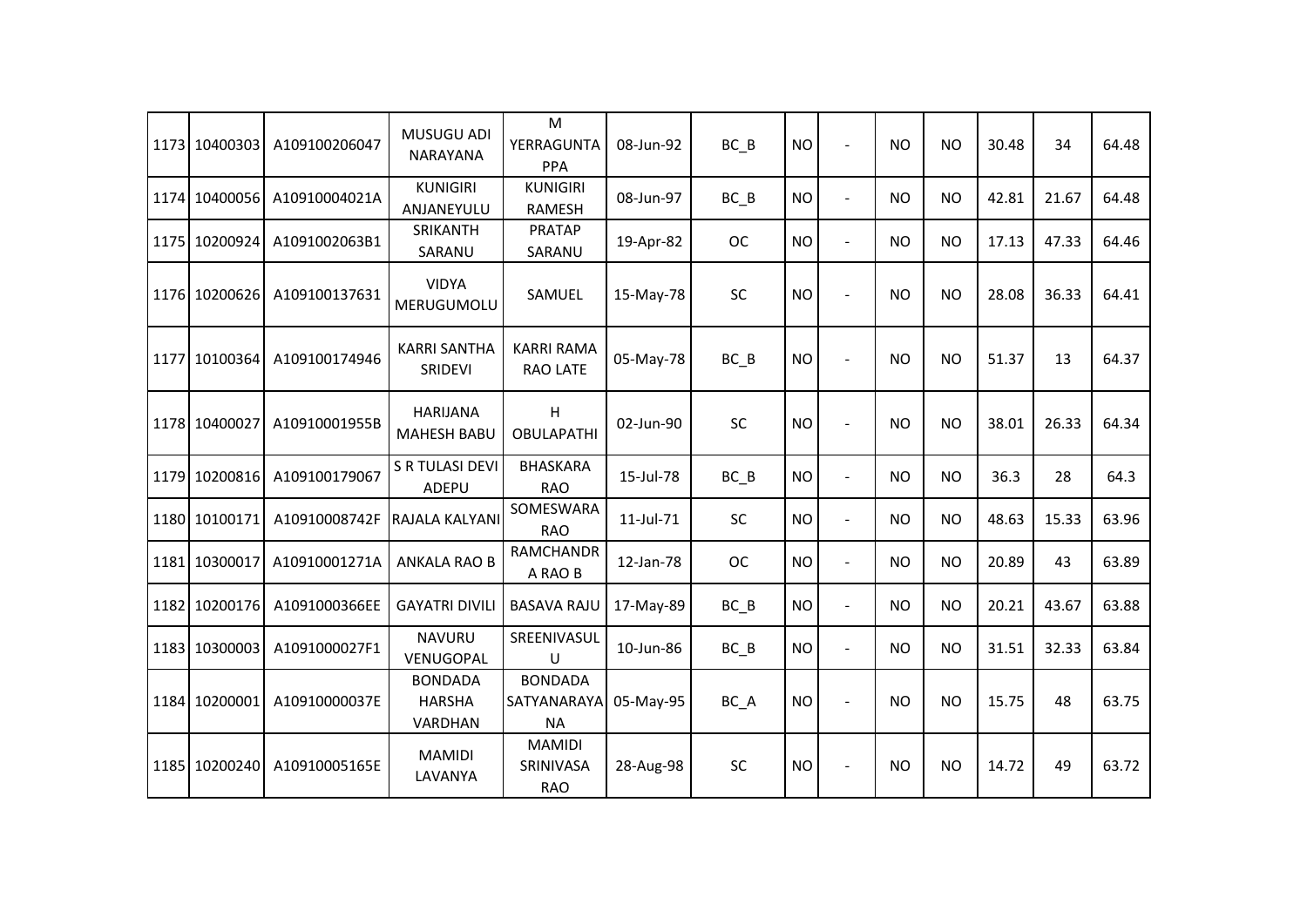| 1186 10200479 | A1091001042A6              | <b>BHANUCHAND</b><br>VANKAYALAPAT            | SRIHARIKUMA<br>R V                  | 03-Sep-88 | <b>OC</b> | <b>NO</b> | $\overline{a}$           | <b>NO</b> | <b>NO</b> | 23.97 | 39.67 | 63.64 |
|---------------|----------------------------|----------------------------------------------|-------------------------------------|-----------|-----------|-----------|--------------------------|-----------|-----------|-------|-------|-------|
| 1187 10200364 | A109100077592              | <b>KRANTHI</b><br><b>KUMAR</b><br>PASUMARTHI | SYAMSUNDAR<br><b>RAO</b>            | 10-Aug-82 | <b>SC</b> | <b>NO</b> | ÷.                       | <b>NO</b> | <b>NO</b> | 31.51 | 32    | 63.51 |
| 1188 10200760 | A1091001673A6              | MORAPAKULA<br>PRATAP KUMAR                   | <b>VENKATA RAO</b>                  | 31-Jul-78 | $BC$ $B$  | <b>NO</b> | $\blacksquare$           | <b>NO</b> | <b>NO</b> | 15.75 | 47.67 | 63.42 |
| 1189 10400288 | A109100192097              | <b>B CHINNA</b><br><b>NARESH</b>             | B <sub>C</sub><br><b>RANGAPPA</b>   | 12-Nov-89 | BC A      | <b>NO</b> | $\blacksquare$           | <b>NO</b> | <b>NO</b> | 26.37 | 37    | 63.37 |
| 1190 10400129 | A1091000845E8              | <b>BADUGULA</b><br>SANDHYARANI               | <b>BJAMES</b>                       | 26-Jul-82 | SC        | <b>NO</b> | $\blacksquare$           | <b>NO</b> | <b>NO</b> | 26.02 | 37.33 | 63.35 |
| 1191 10200909 | A10910020289A              | <b>B PURNA</b><br><b>KUMAR</b>               | <b>B RAJA RAO</b>                   | 10-Jun-83 | <b>OC</b> | <b>NO</b> | $\blacksquare$           | <b>NO</b> | <b>NO</b> | 26.37 | 36.67 | 63.04 |
| 1192 10100449 | A1091002137F8 RAMAKRISHNAR | CH V S<br>AO                                 | MALLIKARJUN<br><b>ARAO</b>          | 01-Aug-73 | BC_A      | <b>NO</b> | $\blacksquare$           | <b>NO</b> | <b>NO</b> | 37.67 | 25.33 | 63    |
| 1193 10200163 | A1091000348CF              | LAVANYA<br><b>AKKALA</b>                     | SRI<br>RAMAPRASAD                   | 10-May-82 | <b>OC</b> | <b>NO</b> | ÷,                       | <b>NO</b> | <b>NO</b> | 24.32 | 38.67 | 62.99 |
| 1194 10400225 | A109100152246              | <b>DANE KURUVA</b><br>NAGARAJU               | <b>DANE KURUVA</b><br><b>ERANNA</b> | 05-Mar-96 | $BC$ $B$  | <b>NO</b> | $\sim$                   | <b>NO</b> | <b>NO</b> | 35.62 | 27.33 | 62.95 |
| 1195 10400060 | A1091000428A3              | YERUKULA ANIL<br><b>KUMAR</b>                | Y<br>RAMANJANEY<br><b>ULU</b>       | 03-Jun-85 | <b>ST</b> | <b>NO</b> | $\overline{\phantom{a}}$ | <b>NO</b> | <b>NO</b> | 32.54 | 30.33 | 62.87 |
| 1196 10200863 | A109100191167              | <b>RAVINDRA</b><br><b>BABU BETHALA</b>       | <b>DAVID</b>                        | 15-Jun-74 | SC        | <b>NO</b> | $\blacksquare$           | <b>NO</b> | <b>NO</b> | 26.37 | 36.33 | 62.7  |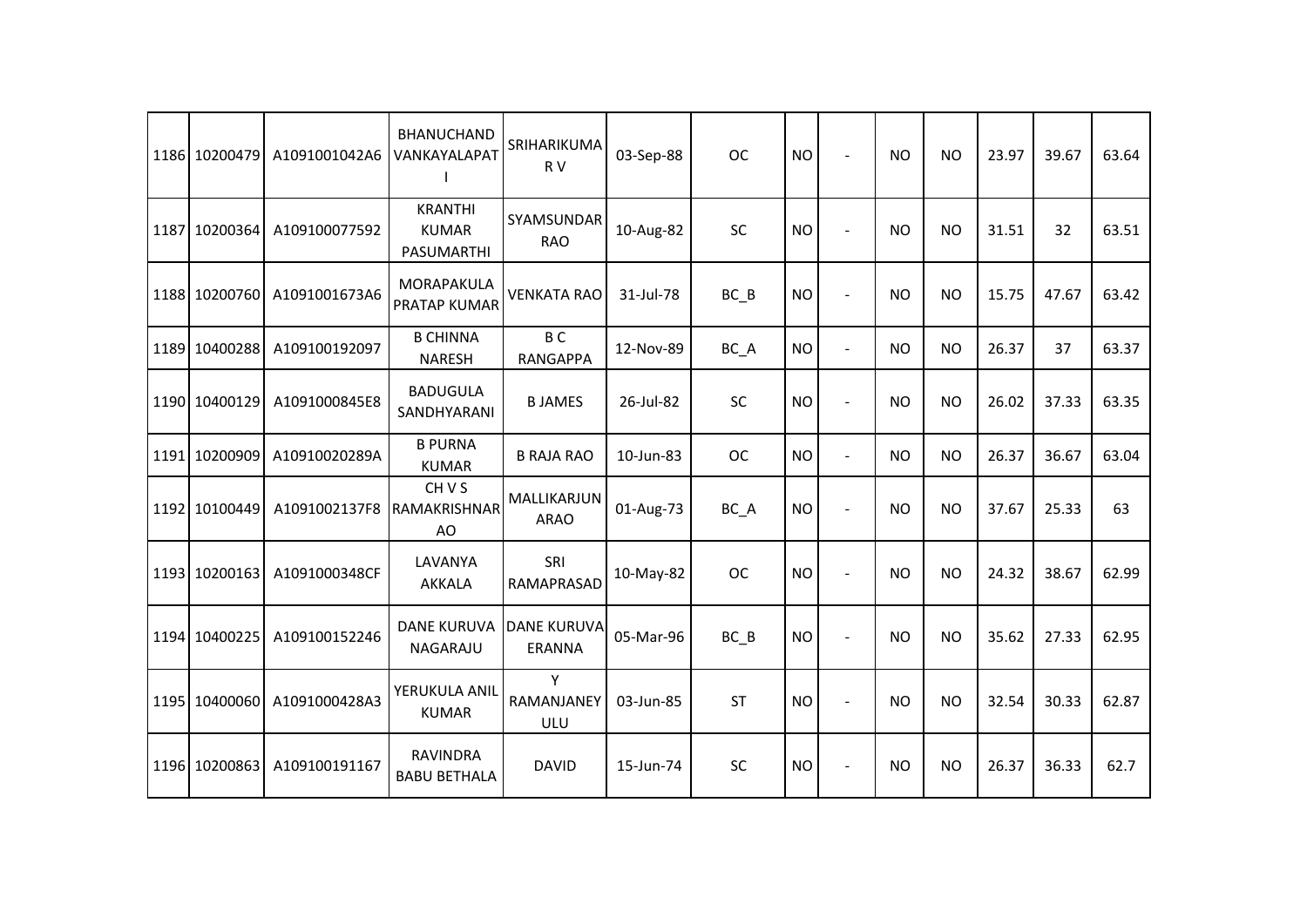|      | 1197 10200446 | A10910009608B               | <b>KOTA</b><br><b>VENKATESH</b><br><b>REDDY</b> | <b>KOTA SURYA</b><br>NARAYANARE<br><b>DDY</b>            | 22-Apr-91 | <b>OC</b> | <b>NO</b> |                          | <b>NO</b> | <b>NO</b> | 37.67 | 25    | 62.67 |
|------|---------------|-----------------------------|-------------------------------------------------|----------------------------------------------------------|-----------|-----------|-----------|--------------------------|-----------|-----------|-------|-------|-------|
|      | 1198 10100151 | A109100071644               | SURYANARAYA<br><b>NA</b>                        | <b>JERRI PAPIAH</b>                                      | 01-Jul-82 | SC        | <b>NO</b> |                          | <b>NO</b> | <b>NO</b> | 47.95 | 14.67 | 62.62 |
|      | 1199 10300311 | A10910017814F               | <b>HARITHA G</b>                                | G SAI<br>PRABHAKAR<br><b>NAIDU</b>                       | 27-Jul-79 | <b>OC</b> | <b>NO</b> |                          | <b>NO</b> | <b>NO</b> | 21.91 | 40.67 | 62.58 |
|      | 1200 10200872 | A10910019321C               | SANGU<br>NAVYASRI                               | SANGU<br>SRINIVASARA<br>0                                | 10-Apr-92 | BC B      | <b>NO</b> | $\blacksquare$           | <b>NO</b> | <b>NO</b> | 21.58 | 41    | 62.58 |
|      | 1201 10300399 | A1091002100D8 SATTU PRAVEEN |                                                 | SATTU<br><b>CHANDRA</b><br><b>SEKHAR</b><br><b>REDDY</b> | 03-Feb-91 | <b>OC</b> | <b>NO</b> |                          | <b>NO</b> | <b>NO</b> | 8.56  | 54    | 62.56 |
|      | 1202 10200296 | A1091000639CA               | PAREEDA<br>BANAVATHU                            | <b>DHARMAIAH</b>                                         | 10-Aug-88 | <b>ST</b> | <b>NO</b> | $\sim$                   | NO        | <b>NO</b> | 20.55 | 42    | 62.55 |
|      | 1203 10400249 | A10910016653E               | <b>MARALA</b><br><b>SWETHA</b>                  | <b>MARALA</b><br>LAKSHMINARA<br>YANAREDDY                | 10-May-92 | <b>OC</b> | <b>NO</b> | $\sim$                   | <b>NO</b> | <b>NO</b> | 20.21 | 42.33 | 62.54 |
|      | 1204 10200166 | A109100035244               | <b>USHA RANI PILLI</b>                          | ASEERVADAM<br>U PILLI                                    | 08-Aug-84 | <b>SC</b> | <b>NO</b> | $\blacksquare$           | <b>NO</b> | <b>NO</b> | 17.13 | 45.33 | 62.46 |
|      | 1205 10200887 | A109100197551               | <b>VURA</b><br>MANIKANTA                        | <b>VURALNV</b><br>SATYAM                                 | 26-Nov-92 | <b>OC</b> | <b>NO</b> | $\overline{\phantom{a}}$ | <b>NO</b> | <b>NO</b> | 42.12 | 20.33 | 62.45 |
|      | 1206 10400112 | A10910007638A               | M<br>NAGABRUNDAV<br><b>ANI BAI</b>              | M RAMARAO                                                | 02-Jul-81 | $BC$ $D$  | <b>NO</b> | $\blacksquare$           | <b>NO</b> | <b>NO</b> | 25.35 | 37    | 62.35 |
| 1207 | 10200631      | A109100138337               | PRASANNA<br><b>KUMAR BULLA</b>                  | <b>GANTAIAH</b>                                          | 29-Jun-84 | <b>SC</b> | <b>NO</b> | $\blacksquare$           | <b>NO</b> | <b>NO</b> | 25.68 | 36.67 | 62.35 |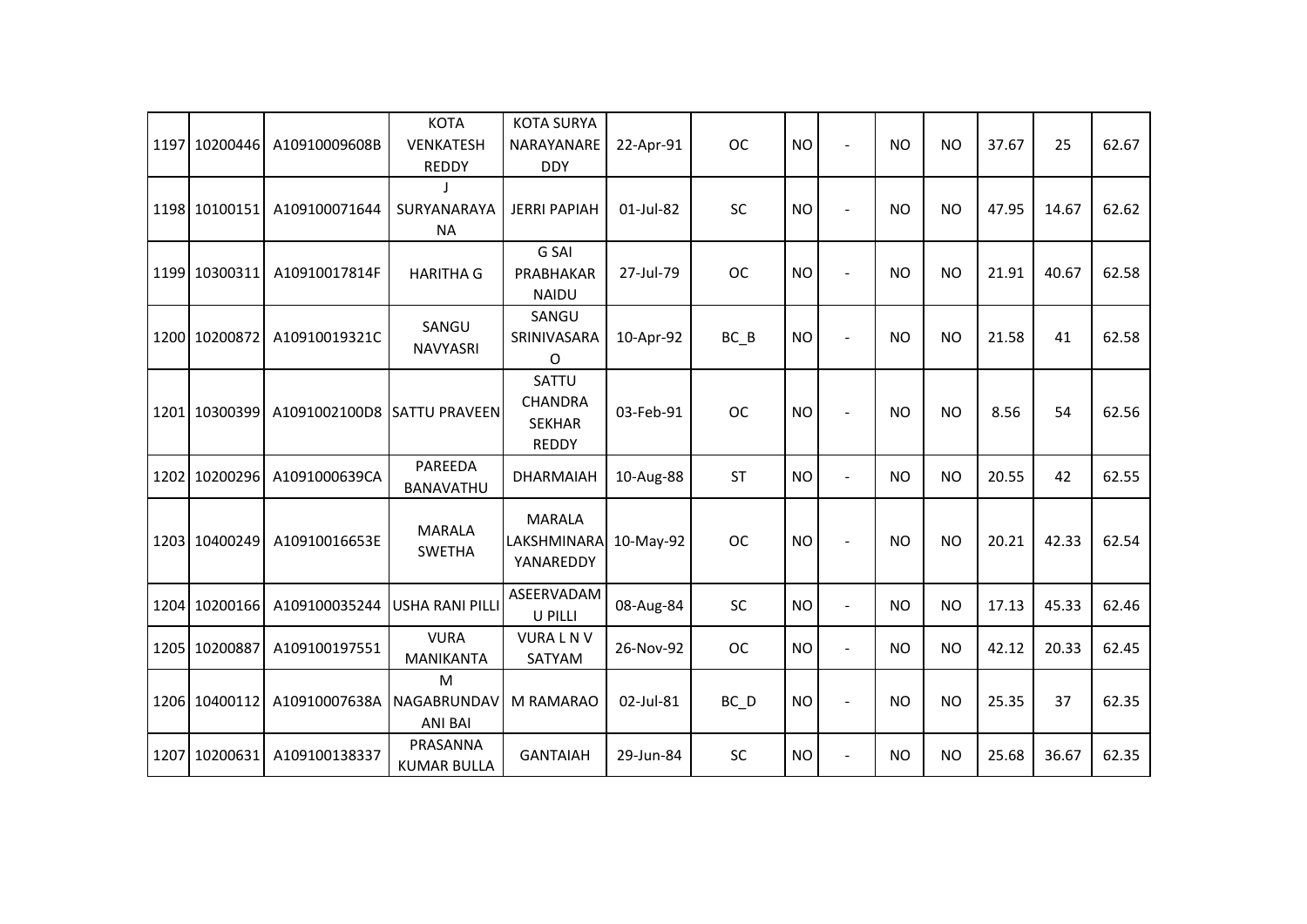|      | 1208 10100375 | A10910017993E | <b>MADABATHULA</b><br><b>BHARATHI</b>           | MADABATHUL<br>A SANYASIRAO<br><b>LATE</b>                       | 20-Jan-73 | $BC$ $B$  | <b>NO</b> | $\overline{\phantom{a}}$ | <b>NO</b> | <b>NO</b> | 36.3  | 26    | 62.3  |
|------|---------------|---------------|-------------------------------------------------|-----------------------------------------------------------------|-----------|-----------|-----------|--------------------------|-----------|-----------|-------|-------|-------|
|      | 1209 10100410 | A1091001958A5 | <b>MULAPARTHI</b><br><b>SUNIL KUMAR</b>         | M<br>NAGESWARA<br><b>RAO</b>                                    | 30-Aug-75 | SC        | <b>NO</b> | $\overline{\phantom{a}}$ | <b>NO</b> | <b>NO</b> | 35.96 | 26.33 | 62.29 |
|      | 1210 10200898 | A109100200821 | <b>DURGA</b><br><b>RAMESH KOLLI</b>             | <b>KOLLI</b><br><b>SUBHASH</b><br><b>CHANDRA</b><br><b>BOSE</b> | 17-Nov-85 | BC B      | <b>NO</b> | $\blacksquare$           | <b>NO</b> | <b>NO</b> | 21.24 | 41    | 62.24 |
|      | 1211 10100257 | A1091001285AC | <b>GEDDADI</b><br><b>TULASI</b>                 | VENKATESWA<br><b>RARAO</b>                                      | 26-Jul-81 | SC        | <b>NO</b> | $\blacksquare$           | <b>NO</b> | <b>NO</b> | 20.21 | 42    | 62.21 |
|      | 1212 10400068 | A1091000485B9 | G<br><b>RAMAMOHAN</b><br><b>REDDY</b>           | <b>G KULLAYA</b><br><b>REDDY</b>                                | 10-Jul-87 | <b>OC</b> | <b>NO</b> | $\overline{\phantom{a}}$ | <b>NO</b> | <b>NO</b> | 31.85 | 30.33 | 62.18 |
|      | 1213 10400247 | A1091001652AA | <b>K USHA</b><br>PRASAMSI                       | <b>K PRASAD</b>                                                 | 12-May-86 | BC C      | <b>NO</b> | $\overline{\phantom{a}}$ | <b>NO</b> | <b>NO</b> | 16.78 | 45.33 | 62.11 |
|      | 1214 10200797 | A109100174417 | ANGALAKUDITI<br><b>VEERAIAH</b>                 | <b>ISRAIAL</b>                                                  | 01-Apr-80 | SC        | <b>NO</b> | $\blacksquare$           | <b>NO</b> | <b>NO</b> | 39.04 | 23    | 62.04 |
|      | 1215 10200275 | A10910005996F | <b>SHAIK JELANI</b><br><b>BASHA</b>             | <b>ARIF BASHA</b>                                               | 14-Dec-80 | $BC$ $E$  | <b>NO</b> | $\blacksquare$           | <b>NO</b> | <b>NO</b> | 26.71 | 35.33 | 62.04 |
| 1216 | 10400006      | A1091000066EA | Y V MAHESH                                      | Y V BHASKAR                                                     | 12-Jun-88 | <b>ST</b> | <b>NO</b> |                          | <b>NO</b> | <b>NO</b> | 24.32 | 37.67 | 61.99 |
|      | 1217 10200736 | A10910016159A | <b>AMBATI</b><br><b>PRAVEEN</b><br><b>KUMAR</b> | PREMANANDA<br>M                                                 | 13-Jul-90 | <b>SC</b> | <b>NO</b> | $\blacksquare$           | <b>NO</b> | <b>NO</b> | 48.98 | 13    | 61.98 |
|      | 1218 10300120 | A1091000715F7 | VANKIRAJU<br><b>SUJATHA</b>                     | VANKIRAJU<br><b>VENKATA</b><br><b>RAMANA</b><br>RAJU            | 10-Mar-91 | <b>OC</b> | <b>NO</b> | $\overline{\phantom{a}}$ | <b>NO</b> | <b>NO</b> | 25.35 | 36.33 | 61.68 |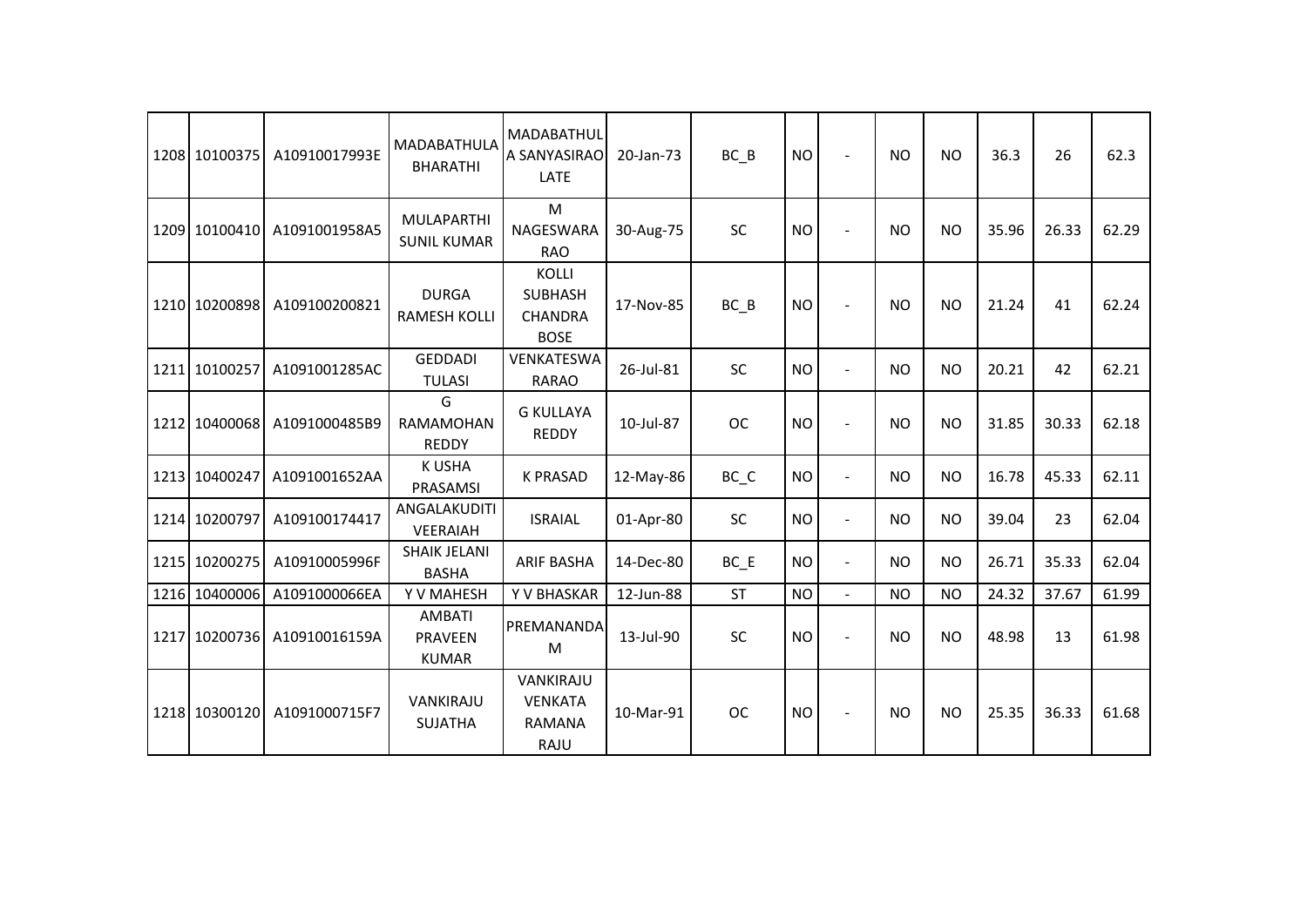|      | 1219 10200654 | A109100143645 | <b>JYOTHI BASU</b><br>POTHARLANKA              | SREERAMAMO<br><b>ORTHY</b>                        | 11-Jul-85 | BC_A              | <b>NO</b> | $\overline{a}$       | <b>NO</b>      | <b>NO</b>  | 22.94 | 38.67 | 61.61 |
|------|---------------|---------------|------------------------------------------------|---------------------------------------------------|-----------|-------------------|-----------|----------------------|----------------|------------|-------|-------|-------|
|      | 1220 10300309 | A109100177639 | <b>HARITHA O</b>                               | O MUNI<br><b>GOPAL REDDY</b>                      | 28-Aug-90 | <b>OC</b>         | <b>NO</b> |                      | N <sub>O</sub> | <b>NO</b>  | 10.27 | 51.33 | 61.6  |
|      | 1221 10400100 | A10910006877E | <b>GOLLA</b><br>HANUMANTHU                     | <b>G SOMANNA</b>                                  | 28-May-88 | $BC$ <sub>D</sub> | <b>NO</b> |                      | <b>NO</b>      | <b>NO</b>  | 31.16 | 30.33 | 61.49 |
| 1222 | 10400283      | A10910018854B | <b>B RAMUDU</b>                                | <b>B KISTANNA</b>                                 | 05-Jun-96 | <b>SC</b>         | <b>NO</b> | $\blacksquare$       | <b>NO</b>      | <b>YES</b> | 29.46 | 32    | 61.46 |
| 1223 | 10200569      | A1091001239BA | <b>CHENNOJU</b><br>RAMPRASAD                   | <b>VENKATA</b><br>RAMACHARI                       | 05-Dec-78 | $BC$ $B$          | <b>NO</b> | $\ddot{\phantom{1}}$ | <b>NO</b>      | <b>NO</b>  | 24.66 | 36.67 | 61.33 |
|      | 1224 10400122 | A1091000809BD | <b>G NARAYANA</b><br>SWAMY                     | G<br>NARAYANAPP<br>Α                              | 26-Jun-79 | $BC$ $B$          | <b>NO</b> |                      | <b>NO</b>      | <b>NO</b>  | 47.26 | 14    | 61.26 |
|      | 1225 10200376 | A10910007976C | <b>GOPALUNI</b><br>VENKATAPAVAN<br>RAMAKRISHNA | <b>GOPALUNI</b><br><b>BALASUBBA</b><br><b>RAO</b> | 25-Jun-92 | <b>OC</b>         | <b>NO</b> |                      | <b>NO</b>      | <b>NO</b>  | 34.59 | 26.67 | 61.26 |
|      | 1226 10200552 | A1091001202A1 | NAGARAJU<br>SEGGEM                             | <b>THIRUPATHAI</b><br>AH SEGGEM                   | 01-Apr-83 | $BC$ $B$          | <b>NO</b> | $\overline{a}$       | <b>NO</b>      | <b>NO</b>  | 30.82 | 30.33 | 61.15 |
|      | 1227 10300234 | A109100130424 | S<br>SHAMSHUDDIN                               | <b>SHAIK</b><br><b>IBRAHIM</b>                    | 06-Jul-76 | $BC$ $E$          | <b>NO</b> |                      | <b>NO</b>      | <b>NO</b>  | 28.08 | 33    | 61.08 |
|      | 1228 10300167 | A1091000978BD | AGARAM<br><b>THARUN</b>                        | AGARAM<br><b>ASHOK REDDY</b>                      | 17-Aug-92 | <b>OC</b>         | <b>NO</b> |                      | <b>NO</b>      | <b>NO</b>  | 15.75 | 45.33 | 61.08 |
|      | 1229 10300190 | A109100107894 | <b>KUPPIREDDYGA</b><br>RI ROJARATHNA           | <b>K MUTHYAL</b><br><b>REDDY</b>                  | 20-Jul-91 | <b>OC</b>         | <b>NO</b> |                      | <b>NO</b>      | <b>NO</b>  | 24.66 | 36.33 | 60.99 |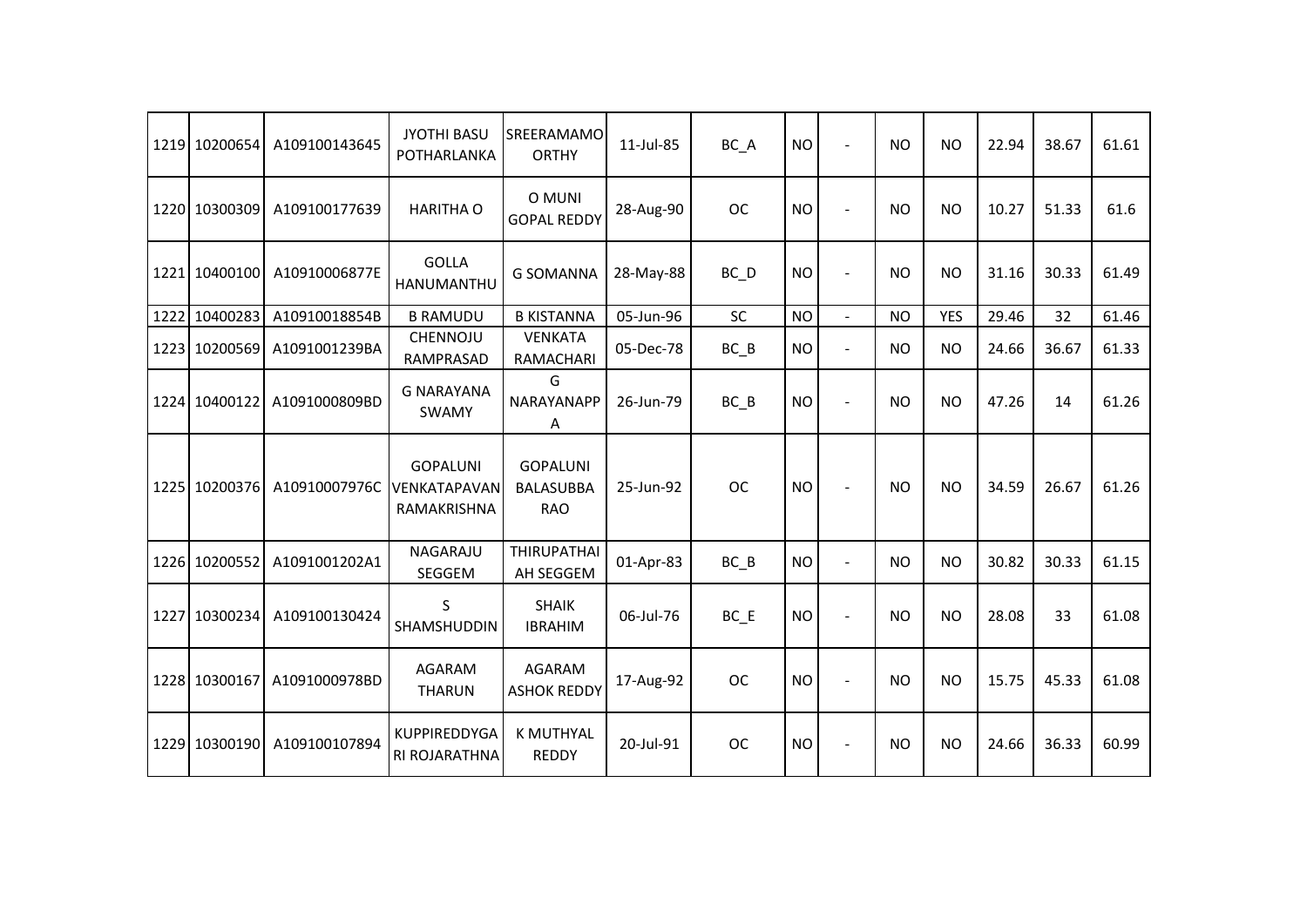| 1230 10200152 | A109100032884 | <b>KUMBHA</b><br>VEERAMMA              | <b>KUMBHA</b><br><b>NAGAIAH</b>                        | 08-Sep-93 | <b>ST</b> | <b>NO</b> | L,                       | <b>NO</b>      | <b>NO</b> | 33.9  | 27    | 60.9  |
|---------------|---------------|----------------------------------------|--------------------------------------------------------|-----------|-----------|-----------|--------------------------|----------------|-----------|-------|-------|-------|
| 1231 10400243 | A10910016256C | <b>B VAMSI</b><br><b>KRISHNA</b>       | B<br>RAMANJINEYU<br>LU                                 | 04-Jun-90 | <b>SC</b> | <b>NO</b> | $\overline{a}$           | <b>NO</b>      | <b>NO</b> | 30.82 | 30    | 60.82 |
| 1232 10300325 | A10910018704C | <b>KAKI SURENDRA</b>                   | <b>KAKI</b><br>VENKATESWA<br><b>RLU</b>                | 02-Jun-91 | <b>SC</b> | <b>NO</b> | $\overline{a}$           | N <sub>O</sub> | <b>NO</b> | 29.46 | 31.33 | 60.79 |
| 1233 10300369 | A10910020209D | <b>GUMMALLA</b><br>NAGARAJU            | <b>G MASTAN</b>                                        | 20-Jul-82 | BC_A      | <b>NO</b> | $\blacksquare$           | <b>NO</b>      | <b>NO</b> | 27.74 | 33    | 60.74 |
| 1234 10300036 | A10910002472E | BALANARASIMH<br>A RAJU C               | <b>BALARAMA</b><br>RAJU                                | 25-Aug-82 | <b>OC</b> | <b>NO</b> | $\blacksquare$           | <b>NO</b>      | <b>NO</b> | 26.71 | 34    | 60.71 |
| 1235 10100131 | A109100061543 | <b>BAGGAM</b><br><b>SURESH</b>         | <b>LATE APPALA</b><br><b>RAMA MURTY</b>                | 20-Aug-78 | BC_D      | <b>NO</b> | $\overline{a}$           | <b>NO</b>      | <b>NO</b> | 22.6  | 38    | 60.6  |
| 1236 10200598 | A1091001313B8 | <b>G KRISHNA</b><br><b>MOHAN YADAV</b> | <b>CHANDRA</b><br><b>SEKHARA RAO</b>                   | 26-Jul-81 | BC_D      | <b>NO</b> | ÷                        | <b>NO</b>      | <b>NO</b> | 34.59 | 26    | 60.59 |
| 1237 10300192 | A10910010831D | K JAYAPRAKASH VENUGOPALU               | K<br><b>NAIDU</b>                                      | 15-Jul-88 | <b>OC</b> | <b>NO</b> |                          | <b>NO</b>      | <b>NO</b> | 32.54 | 28    | 60.54 |
| 1238 10200007 | A1091000014FA | T.<br>MALLIKARJUNA<br><b>CHARI</b>     | THURUMELLA<br><b>SIVA CHARI</b>                        | 12-Jun-90 | $BC$ $B$  | <b>NO</b> | ÷                        | <b>NO</b>      | <b>NO</b> | 18.49 | 42    | 60.49 |
| 1239 10200157 | A1091000337E3 | <b>SHAIK JAFAR</b>                     | <b>SHAIK ABDUL</b><br><b>MALIK</b>                     | 08-Jul-89 | <b>OC</b> | <b>NO</b> |                          | <b>NO</b>      | <b>NO</b> | 27.4  | 33    | 60.4  |
| 1240 10400197 | A1091001301AD | <b>UMMARASETTY</b><br><b>SUKANYA</b>   | <b>UMMARASETT</b><br>Υ<br><b>RAGHAVENDR</b><br>A SWAMY | 23-May-95 | <b>OC</b> | <b>NO</b> | $\overline{\phantom{a}}$ | <b>NO</b>      | <b>NO</b> | 26.37 | 34    | 60.37 |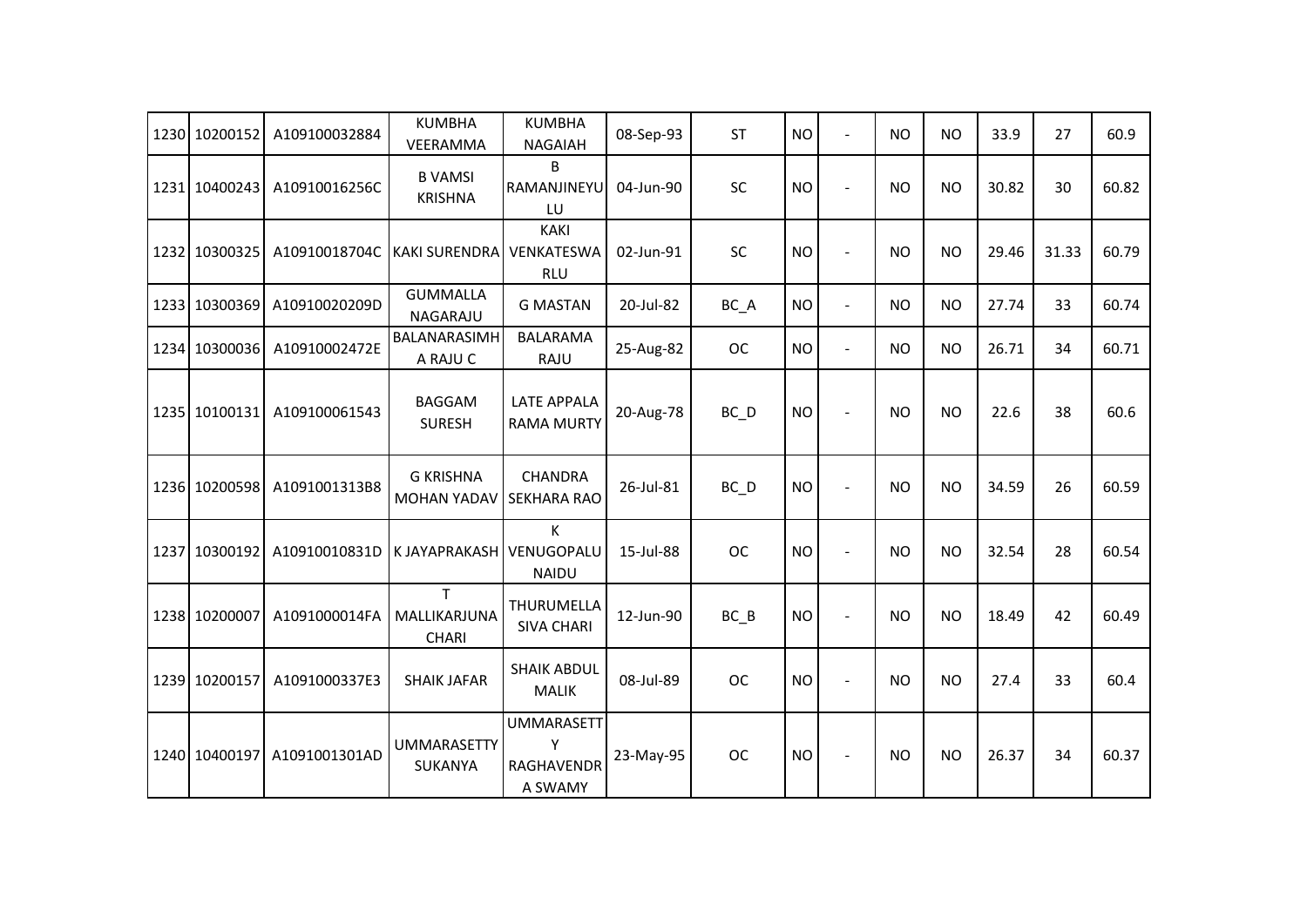|      | 1241 10200334 | A109100071728 | <b>SAMBASIVARAO</b><br><b>BOLAMALA</b>              | NAGABHUSHA<br><b>NAM</b>             | 10-Jun-79 | <b>SC</b>         | <b>NO</b> | $\overline{a}$           | <b>NO</b> | <b>NO</b> | 25.68 | 34.67 | 60.35 |
|------|---------------|---------------|-----------------------------------------------------|--------------------------------------|-----------|-------------------|-----------|--------------------------|-----------|-----------|-------|-------|-------|
|      | 1242 10200732 | A109100160644 | <b>BHARGAVA</b><br><b>KASTHURI</b>                  | SUBRAHMANY<br><b>AM</b>              | 10-Jun-90 | <b>OC</b>         | <b>NO</b> | $\overline{a}$           | <b>NO</b> | <b>NO</b> | 23.63 | 36.67 | 60.3  |
|      | 1243 10100245 | A10910012312C | <b>GUBBALA</b><br><b>RAMATULASI</b>                 | PRAKASA RAO                          | 12-Feb-78 | $BC$ $B$          | <b>NO</b> | $\overline{\phantom{a}}$ | <b>NO</b> | <b>NO</b> | 10.96 | 49.33 | 60.29 |
|      | 1244 10100253 | A10910012704C | SATTIBABU<br><b>GOGADA</b>                          | <b>DEMUDU</b>                        | 03-Aug-86 | $BC$ <sub>D</sub> | <b>NO</b> | $\blacksquare$           | <b>NO</b> | <b>NO</b> | 35.62 | 24.67 | 60.29 |
|      | 1245 10400005 | A1091000064C2 | <b>MALA MAHESH</b>                                  | M<br>RANGASWAM<br>Υ                  | 25-Mar-92 | <b>SC</b>         | <b>NO</b> | ÷,                       | <b>NO</b> | <b>NO</b> | 33.9  | 26.33 | 60.23 |
| 1246 | 10200810      | A109100177728 | <b>NAGA JYOTHI</b><br><b>SWARNA</b>                 | YESURATNAM                           | 24-Jul-77 | SC                | <b>NO</b> | $\blacksquare$           | <b>NO</b> | <b>NO</b> | 32.19 | 28    | 60.19 |
| 1247 | 10100287      | A1091001400E4 | <b>GUTTULA</b><br>RAMBABU                           | <b>GUTTULA</b><br>SAIBABU            | 17-Jun-93 | BC B              | <b>NO</b> | $\overline{\phantom{a}}$ | <b>NO</b> | <b>NO</b> | 15.75 | 44.33 | 60.08 |
|      | 1248 10300142 | A109100083427 | P MUNIHEMA<br><b>CHANDRA</b>                        | Þ<br><b>RAMAMOORT</b><br>HY          | 22-Aug-82 | BC B              | <b>NO</b> | $\overline{a}$           | <b>NO</b> | <b>NO</b> | 38.01 | 22    | 60.01 |
|      | 1249 10300093 | A1091000534DB | <b>VENKATA</b><br><b>SUBBAIAH B</b>                 | VENKATAIAH                           | 04-Jun-83 | SC                | <b>NO</b> | $\overline{a}$           | <b>NO</b> | <b>NO</b> | 32.19 | 27.67 | 59.86 |
|      | 1250 10400228 | A1091001529C1 | P FARHANA<br><b>BANU</b>                            | P<br><b>MOHAMMED</b><br><b>SHAFI</b> | 13-Jun-84 | BC E              | <b>NO</b> |                          | <b>NO</b> | <b>NO</b> | 19.86 | 40    | 59.86 |
|      | 1251 10100037 | A109100013686 | PILLALA JOGI<br><b>VENKATA</b><br><b>TULASIRAO</b>  | <b>SIMHACHALA</b><br>M               | 02-Aug-75 | BC D              | <b>NO</b> |                          | <b>NO</b> | <b>NO</b> | 39.04 | 20.67 | 59.71 |
|      | 1252 10100398 | A1091001900DC | <b>RAVI RAJA</b><br><b>SEKHAR</b><br><b>MOLLETI</b> | RAJESWARA<br><b>RAO MOLLETI</b>      | 09-Nov-79 | $BC$ $B$          | <b>NO</b> | $\overline{a}$           | <b>NO</b> | <b>NO</b> | 26.37 | 33.33 | 59.7  |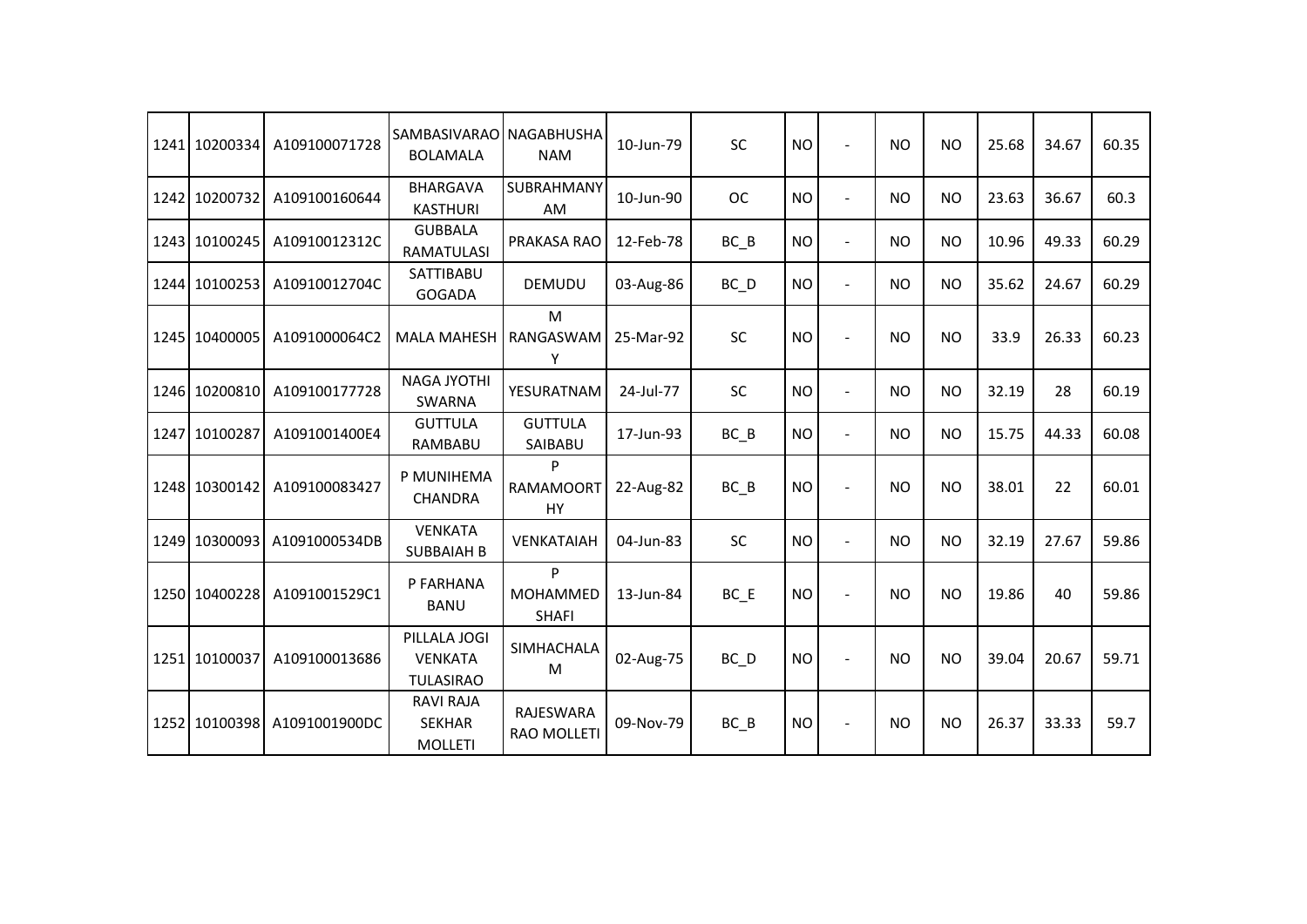|      | 1253 10100341 | A109100160445 | <b>BANDARU</b><br><b>BANGARU</b><br><b>JYOTHI</b>   | <b>BANDARU</b><br><b>APPA RAO</b>    | 16-Jun-76 | BC B              | <b>NO</b> | $\overline{\phantom{a}}$ | <b>NO</b>      | <b>NO</b> | 18.49 | 41    | 59.49 |
|------|---------------|---------------|-----------------------------------------------------|--------------------------------------|-----------|-------------------|-----------|--------------------------|----------------|-----------|-------|-------|-------|
|      | 1254 10300198 | A1091001121D4 | <b>ANUSHA A</b>                                     | <b>JAYACHANDRA</b><br><b>NAIDU A</b> | 01-Jul-89 | <b>OC</b>         | <b>NO</b> | L.                       | <b>NO</b>      | <b>NO</b> | 18.15 | 41.33 | 59.48 |
|      | 1255 10200884 | A10910019657F | SRINIVASA RAO<br>MARLAPUDI                          | <b>BALARAJU</b>                      | 20-Aug-81 | SC                | <b>NO</b> | $\overline{a}$           | <b>NO</b>      | <b>NO</b> | 34.24 | 25    | 59.24 |
|      | 1256 10200660 | A109100144821 | REKHAMANI<br><b>CHUNDURI</b>                        | <b>NARASIMHA</b><br><b>RAO</b>       | 10-Sep-77 | <b>OC</b>         | <b>NO</b> | $\blacksquare$           | <b>NO</b>      | <b>NO</b> | 41.78 | 17.33 | 59.11 |
| 1257 | 10200104      | A109100021826 | <b>APPANA</b><br><b>GANESH</b>                      | <b>NARASIMHAR</b><br>AO              | 21-Jul-76 | BC D              | <b>NO</b> | $\blacksquare$           | <b>NO</b>      | <b>NO</b> | 40.41 | 18.67 | 59.08 |
|      | 1258 10100226 | A1091001139C4 | PAVADA G V S S<br>M KRISHNA                         | <b>PAVADA</b><br><b>SATYA RAO</b>    | 14-Aug-73 | $BC$ <sub>D</sub> | <b>NO</b> | $\blacksquare$           | N <sub>O</sub> | <b>NO</b> | 26.02 | 33    | 59.02 |
|      | 1259 10100095 | A109100043013 | <b>KAKARAPALLI</b><br>SARASWATHI                    | <b>SRI RAMULU</b>                    | 24-Nov-74 | BC B              | <b>NO</b> | $\blacksquare$           | <b>NO</b>      | <b>NO</b> | 36.65 | 22.33 | 58.98 |
| 1260 | 10200005      | A109100000972 | VEERASWAMY<br>SIVARATHRI                            | <b>JAGGAIAH</b>                      | 15-Jun-85 | $BC$ <sub>D</sub> | <b>NO</b> | $\blacksquare$           | <b>NO</b>      | <b>NO</b> | 19.86 | 39    | 58.86 |
|      | 1261 10300151 | A109100086991 | P VANI                                              | P<br><b>JAYARAMAIAH</b>              | 05-Jun-78 | BC_D              | <b>NO</b> | $\overline{a}$           | <b>NO</b>      | <b>NO</b> | 30.82 | 28    | 58.82 |
|      | 1262 10100212 | A10910010655C | <b>TALLURI</b><br><b>MADHUSUDHA</b><br><b>NARAO</b> | SRINIVASACHA<br><b>RY</b>            | 08-Aug-79 | <b>SC</b>         | <b>NO</b> | $\overline{a}$           | <b>NO</b>      | <b>NO</b> | 27.4  | 31.33 | 58.73 |
|      | 1263 10300077 | A109100046797 | <b>NEELAM</b><br>SAISARAN                           | N<br>RADHAKRISHN<br>A REDDY          | 09-Jun-87 | <b>OC</b>         | <b>NO</b> |                          | <b>NO</b>      | <b>NO</b> | 26.37 | 32.33 | 58.7  |
|      | 1264 10200764 | A1091001679DF | <b>NUNNA</b><br>CHANDRAKALA                         | <b>BIKSHAM</b>                       | 10-Apr-78 | <b>OC</b>         | <b>NO</b> | $\overline{\phantom{a}}$ | <b>NO</b>      | <b>NO</b> | 25.68 | 33    | 58.68 |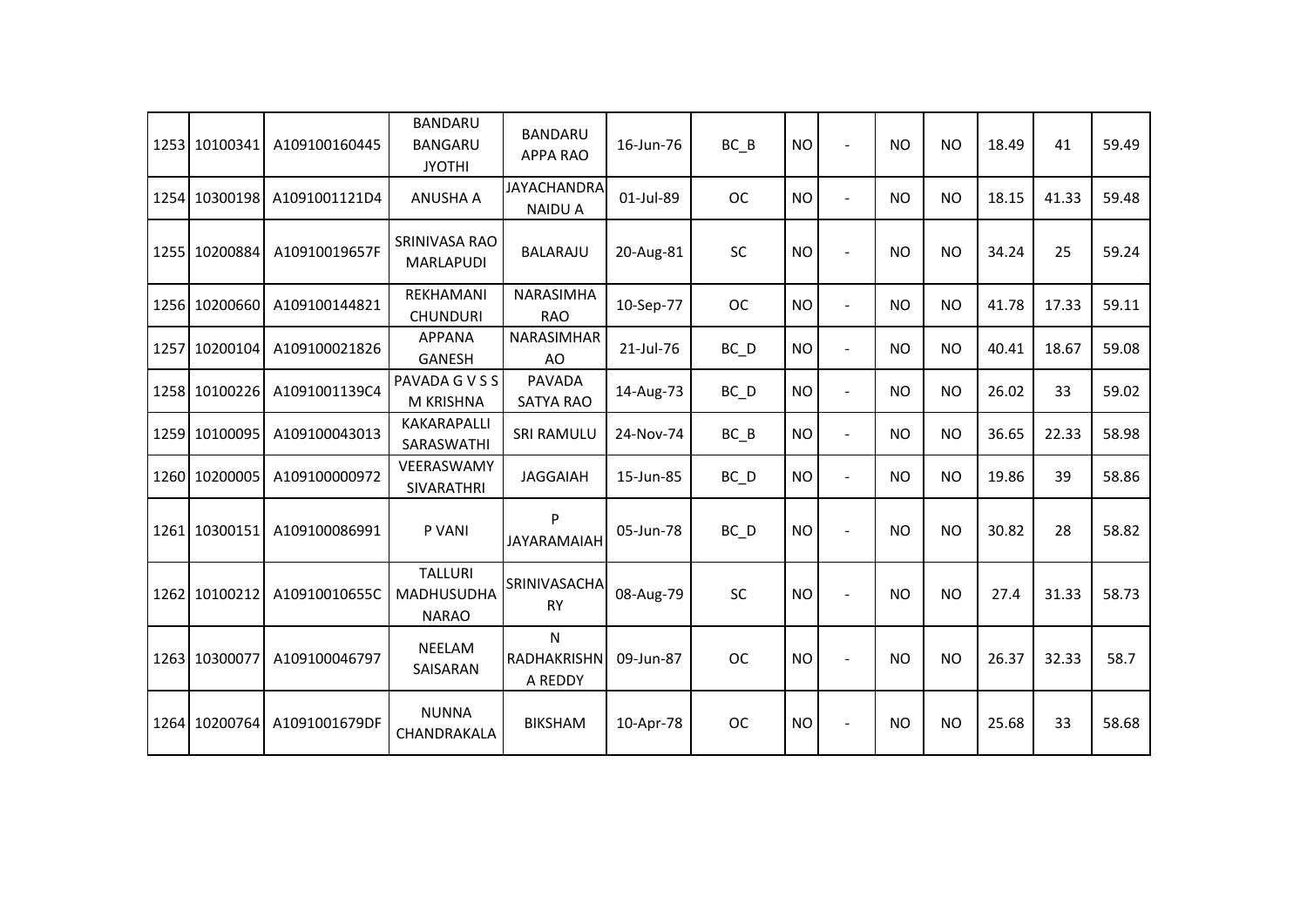|      | 1265 10200853 | A10910018673A | <b>DUGGIPOGU</b><br><b>SYAMA</b><br><b>SUNDARA RAO</b> | <b>SINGAIAH</b>                      | 23-Jan-81 | <b>SC</b>         | <b>NO</b>  |                | <b>NO</b> | N <sub>O</sub> | 20.89 | 37.67 | 58.56 |
|------|---------------|---------------|--------------------------------------------------------|--------------------------------------|-----------|-------------------|------------|----------------|-----------|----------------|-------|-------|-------|
| 1266 | 10300033      | A109100023374 | KURAGAYALA<br><b>GOPIKRISHNA</b>                       | <b>K NAGARAJU</b>                    | 05-Jan-94 | <b>OC</b>         | <b>NO</b>  | $\blacksquare$ | <b>NO</b> | <b>NO</b>      | 43.15 | 15.33 | 58.48 |
| 1267 | 10200235      | A1091000511DA | <b>MOULALI SHAIK</b>                                   | <b>JANI LATE</b><br><b>SHAIK</b>     | 10-May-82 | $BC$ $E$          | <b>NO</b>  | $\blacksquare$ | <b>NO</b> | <b>NO</b>      | 40.41 | 18    | 58.41 |
|      | 1268 10300273 | A10910015976D | <b>K PRAVEENA</b>                                      | к<br><b>BALABHADRA</b><br>PILLAI     | 26-Aug-79 | <b>OC</b>         | <b>NO</b>  |                | <b>NO</b> | <b>NO</b>      | 27.4  | 31    | 58.4  |
|      | 1269 10200003 | A109100000693 | <b>DAGUBATI</b><br><b>VENKATA</b><br><b>YESWANTH</b>   | <b>DAGGUBATI</b><br><b>KUPPA RAO</b> | 01-Jun-91 | <b>OC</b>         | <b>NO</b>  |                | <b>NO</b> | <b>NO</b>      | 13.02 | 45.33 | 58.35 |
|      | 1270 10300308 | A109100176987 | <b>IRLA VASU</b>                                       | <b>IRLA</b><br>RAMANAIAH             | 03-Jul-82 | BC A              | <b>NO</b>  | $\blacksquare$ | <b>NO</b> | <b>NO</b>      | 24.32 | 34    | 58.32 |
| 1271 | 10200370      | A1091000787AA | <b>MADHAVI</b><br>ARADHYULA                            | <b>KOTESWARA</b><br><b>RAO</b>       | 20-May-86 | $BC$ <sub>D</sub> | <b>NO</b>  | $\blacksquare$ | <b>NO</b> | <b>NO</b>      | 35.27 | 23    | 58.27 |
|      | 1272 10300259 | A1091001497FD | KANDUKURU<br><b>MOHANA</b><br>LAKSHMI                  | KANDUKURU<br>NAGESWARA<br><b>RAO</b> | 13-Oct-92 | $BC$ $B$          | <b>NO</b>  | $\overline{a}$ | <b>NO</b> | <b>NO</b>      | 46.23 | 12    | 58.23 |
|      | 1273 10300134 | A109100078965 | N<br>POORNACHAND<br><b>RA</b>                          | N ANJI REDDY                         | 21-Jun-80 | <b>OC</b>         | <b>NO</b>  |                | <b>NO</b> | <b>NO</b>      | 28.08 | 30    | 58.08 |
|      | 1274 10300201 | A109100112694 | A U THEJA SREE                                         | ANEM<br><b>UMAPATHI</b>              | 11-Jun-95 | $BC$ $B$          | <b>NO</b>  | $\overline{a}$ | <b>NO</b> | <b>NO</b>      | 13.7  | 44.33 | 58.03 |
|      | 1275 10300338 | A109100191889 | PENUMALA<br><b>SURESH</b>                              | SREENIVASAU<br>LU                    | 25-Aug-87 | SC                | <b>NO</b>  | $\blacksquare$ | <b>NO</b> | <b>NO</b>      | 20.89 | 37    | 57.89 |
|      | 1276 10400138 | A1091000930D9 | M ERANNA                                               | M RANGANNA                           | 04-Apr-79 | BC_D              | <b>YES</b> | OH             | <b>NO</b> | <b>NO</b>      | 18.83 | 39    | 57.83 |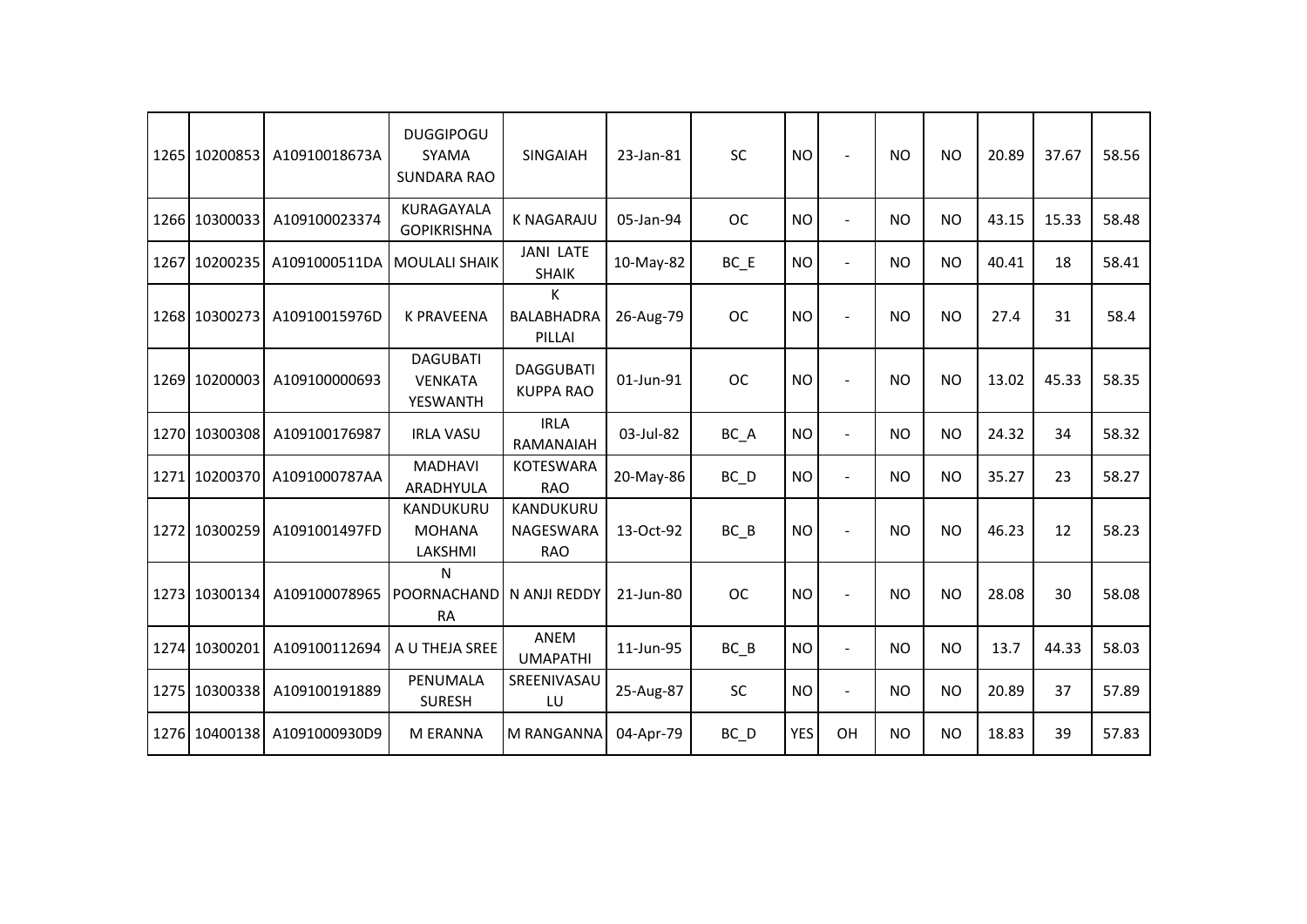| 1277 | 10400295      | A1091001964E8 | <b>DUDEKULA</b><br><b>MAHABOOB</b><br><b>BASHA</b> | <b>DUDEKULA</b><br>PEDDAIAH                          | 26-Jul-92 | BC B              | <b>NO</b>  | $\blacksquare$ | <b>NO</b> | <b>NO</b> | 18.49 | 39.33 | 57.82 |
|------|---------------|---------------|----------------------------------------------------|------------------------------------------------------|-----------|-------------------|------------|----------------|-----------|-----------|-------|-------|-------|
|      | 1278 10200532 | A1091001164A6 | SSVSR<br>SOMANADH K                                | SRKVV<br>PRASAD                                      | 31-Aug-83 | <b>OC</b>         | <b>NO</b>  | $\overline{a}$ | <b>NO</b> | <b>NO</b> | 29.11 | 28.67 | 57.78 |
|      | 1279 10200845 | A1091001842CD | ILLURU<br>SRIKANTH<br><b>REDDY</b>                 | <b>ILLURU RAMA</b><br><b>KRISHNA</b><br><b>REDDY</b> | 17-Aug-93 | <b>OC</b>         | <b>NO</b>  | $\sim$         | <b>NO</b> | <b>NO</b> | 16.1  | 41.67 | 57.77 |
|      | 1280 10200076 | A109100016348 | <b>GUNTURU</b><br>SRINIVASA RAO                    | <b>SESHA RAO</b>                                     | 01-May-73 | <b>OC</b>         | <b>YES</b> | OH             | <b>NO</b> | <b>NO</b> | 26.71 | 31    | 57.71 |
|      | 1281 10200812 | A10910017809C | <b>ROSE MARY P</b>                                 | P SUBBA RAO                                          | 06-Feb-80 | <b>SC</b>         | <b>NO</b>  | $\blacksquare$ | <b>NO</b> | NO        | 13.02 | 44.67 | 57.69 |
|      | 1282 10200449 | A109100096864 | KOLLIKONDA<br>VENKATESWAR<br>A RAO                 | NAGESWARA<br><b>RAO</b>                              | 24-Jun-88 | BC_D              | <b>NO</b>  | $\sim$         | <b>NO</b> | <b>NO</b> | 22.6  | 35    | 57.6  |
|      | 1283 10200577 | A109100125243 | <b>GUNTURU</b><br><b>SUNNY BABU</b>                | <b>GUNTURU</b><br><b>MATHAIAH</b>                    | 18-Jun-97 | BC_C              | <b>NO</b>  | $\blacksquare$ | <b>NO</b> | <b>NO</b> | 21.24 | 36.33 | 57.57 |
|      | 1284 10300056 | A1091000312C6 | <b>BEDALA</b><br>SUDHAKAR                          | <b>BEDALA</b><br>RAMANAIAH                           | 18-Jun-98 | BC B              | <b>NO</b>  | $\overline{a}$ | <b>NO</b> | <b>NO</b> | 18.15 | 39.33 | 57.48 |
|      | 1285 10200180 | A109100037244 | PAGADALA<br><b>DURGA PRASAD</b>                    | PAGADALA<br><b>BALA KOTAIAH</b>                      | 16-Oct-91 | BC A              | <b>NO</b>  | $\overline{a}$ | <b>NO</b> | <b>NO</b> | 29.46 | 28    | 57.46 |
|      | 1286 10200549 | A1091001192E1 | <b>VIJAYA KUMAR</b><br><b>MUTHE</b>                | <b>RAGHU</b><br>RAMAIAH<br><b>MUTHE</b>              | 08-Oct-81 | BC B              | <b>NO</b>  | $\blacksquare$ | <b>NO</b> | <b>NO</b> | 27.05 | 30.33 | 57.38 |
| 1287 | 10200713      | A109100156355 | <b>KIRANMAI</b><br><b>KOLUSU</b>                   | GOVINDU                                              | 10-Jun-87 | $BC$ <sub>D</sub> | <b>NO</b>  | $\blacksquare$ | <b>NO</b> | NO        | 8.91  | 48.33 | 57.24 |
|      | 1288 10200662 | A109100145023 | N S RAO<br>RAJULAPUDI                              | NAGESWARA<br><b>RAO</b>                              | 01-Aug-87 | $BC$ $B$          | <b>NO</b>  | $\overline{a}$ | <b>NO</b> | <b>NO</b> | 33.9  | 23.33 | 57.23 |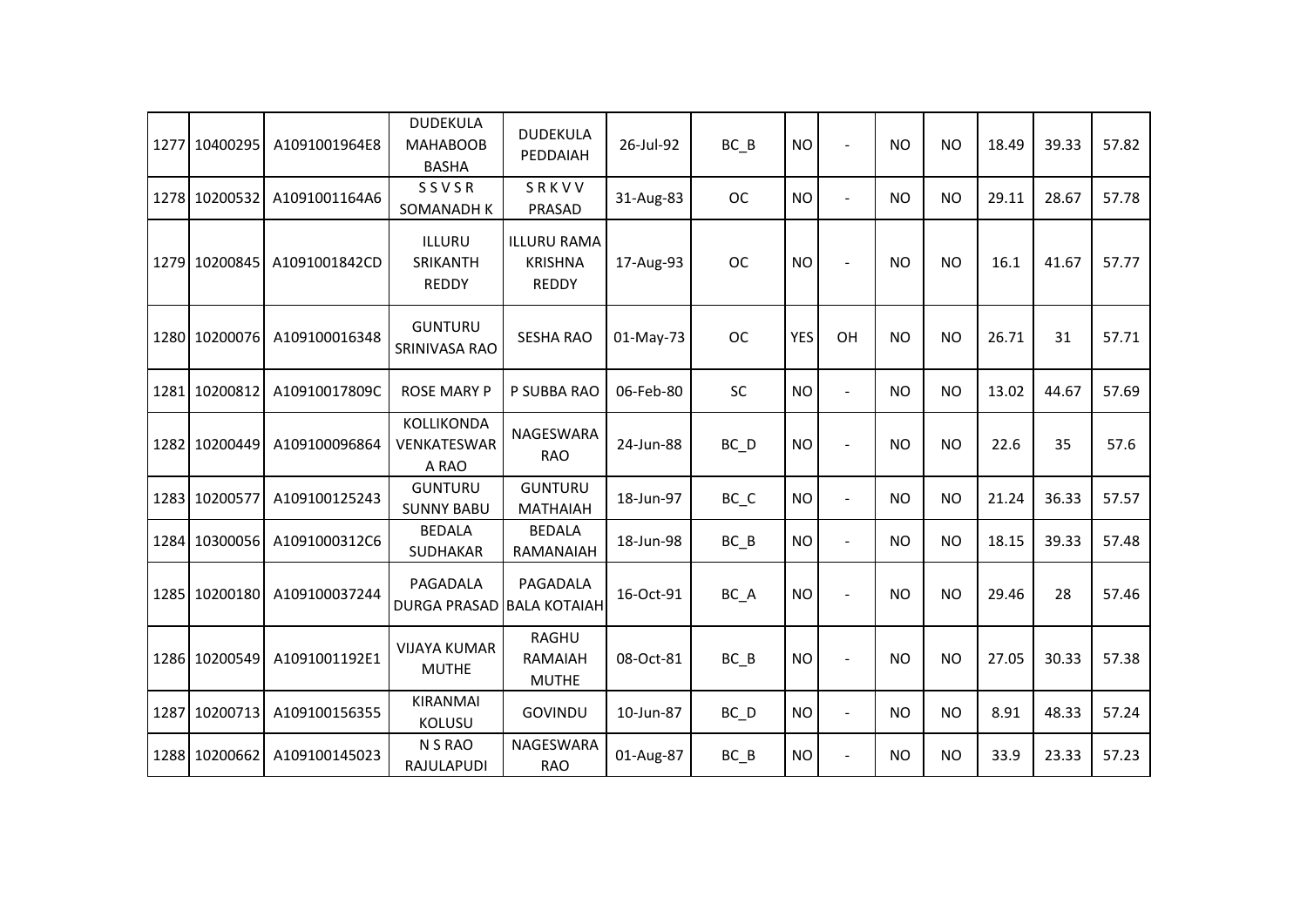|      | 1289 10200861 | A109100190482 | <b>DASARI RANGA</b><br>PRASAD             | <b>DASARI SUBBA</b><br><b>RAO</b>    | 31-Jul-77 | BC_D      | <b>NO</b> | $\overline{a}$ | <b>NO</b> | <b>NO</b> | 30.13 | 27    | 57.13 |
|------|---------------|---------------|-------------------------------------------|--------------------------------------|-----------|-----------|-----------|----------------|-----------|-----------|-------|-------|-------|
|      | 1290 10200589 | A1091001283B4 | <b>B RADHA</b>                            | B<br>VENKATESWA<br><b>RLU</b>        | 23-Apr-77 | $BC$ $B$  | <b>NO</b> |                | <b>NO</b> | <b>NO</b> | 28.77 | 28.33 | 57.1  |
|      | 1291 10300294 | A1091001705EC | LALAPETA<br><b>PRATIMA</b>                | L<br><b>JANARDHANA</b>               | 22-Mar-82 | <b>OC</b> | <b>NO</b> | $\blacksquare$ | <b>NO</b> | <b>NO</b> | 28.08 | 29    | 57.08 |
|      | 1292 10200360 | A1091000761B1 | DEVARAKONDA<br>RAMBABU                    | RAJU                                 | 01-Feb-91 | SC        | <b>NO</b> | $\overline{a}$ | <b>NO</b> | <b>NO</b> | 25.35 | 31.67 | 57.02 |
|      | 1293 10300403 | A109100214326 | <b>THAVVA</b><br>SAIKIRAN<br><b>REDDY</b> | <b>T TIRUPAL</b><br><b>REDDY</b>     | 16-May-86 | <b>OC</b> | <b>NO</b> | $\blacksquare$ | <b>NO</b> | <b>NO</b> | 34.93 | 22    | 56.93 |
|      | 1294 10100193 | A1091000947CE | VALAVALA<br>YEDUKONDALU                   | SATYANARAYA<br><b>NA</b>             | 04-Jan-81 | <b>OC</b> | <b>NO</b> | $\sim$         | <b>NO</b> | <b>NO</b> | 34.59 | 22.33 | 56.92 |
| 1295 | 10201016      | A1091002261AB | SATISHKUMAR<br><b>UNDURTHI</b>            | <b>B RAJENDRA</b><br>PRASAD          | 19-Feb-87 | SC        | <b>NO</b> | $\blacksquare$ | <b>NO</b> | <b>NO</b> | 27.74 | 29    | 56.74 |
|      | 1296 10100231 | A1091001179D1 | VENKAKTKESH<br><b>GOTTUMUKKAL</b><br>Α    | <b>GVS MURTHY</b>                    | 24-Aug-77 | <b>OC</b> | <b>NO</b> | $\blacksquare$ | <b>NO</b> | <b>NO</b> | 26.02 | 30.67 | 56.69 |
| 1297 | 10200141      | A10910003084C | <b>JHANSI</b><br><b>KOTHAPALLI</b>        | <b>TIRUPATHAIA</b><br>H              | 10-May-86 | SC        | <b>NO</b> | $\blacksquare$ | <b>NO</b> | <b>NO</b> | 22.94 | 33.67 | 56.61 |
|      | 1298 10300159 | A109100094868 | <b>RAVI ACHARY V</b>                      | LATE<br>MUNASWAMY<br><b>ACHARY V</b> | 27-Oct-81 | $BC$ $B$  | <b>NO</b> |                | <b>NO</b> | <b>NO</b> | 34.24 | 22.33 | 56.57 |
|      | 1299 10300149 | A1091000864CC | PUCHAKATLA<br><b>JYOTHI</b>               | P C<br>NARASIMHUL<br>$\sf U$         | 15-Jun-83 | BC_D      | <b>NO</b> |                | <b>NO</b> | <b>NO</b> | 21.24 | 35.33 | 56.57 |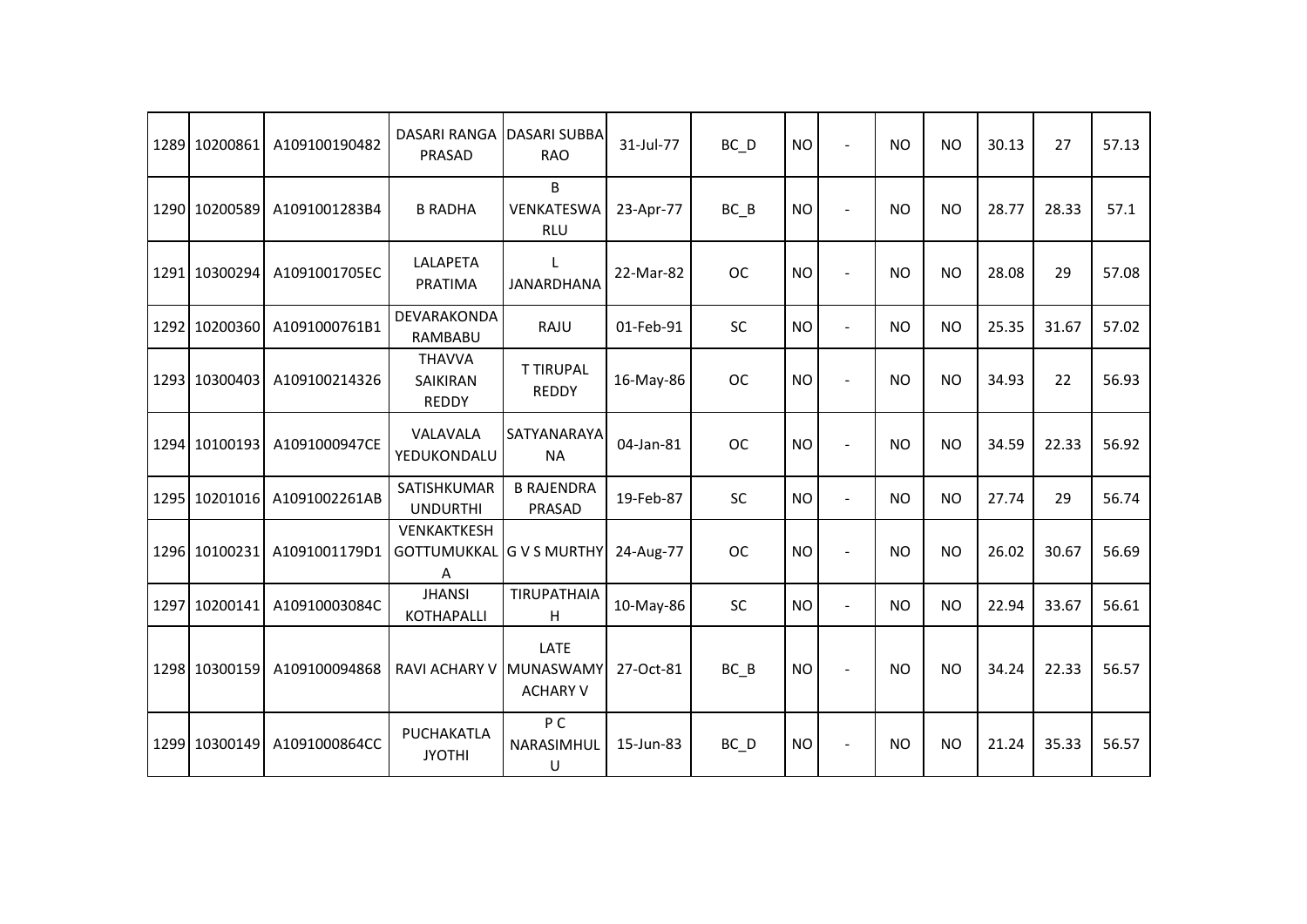|      | 1300 10200415 | A1091000885A4 | <b>TALUPULA</b><br>VEERABABU                   | <b>TALUPULA</b><br>KONDALU                           | 10-Jul-95 | BC_A      | <b>NO</b> | $\overline{a}$           | <b>NO</b> | <b>NO</b>  | 20.55 | 36    | 56.55 |
|------|---------------|---------------|------------------------------------------------|------------------------------------------------------|-----------|-----------|-----------|--------------------------|-----------|------------|-------|-------|-------|
|      | 1301 10200436 | A1091000936C8 | <b>ILLURU SAI</b><br>LATHA                     | <b>ILLURU RAMA</b><br><b>KRISHNA</b><br><b>REDDY</b> | 23-Jul-97 | <b>OC</b> | <b>NO</b> |                          | <b>NO</b> | <b>NO</b>  | 15.75 | 40.67 | 56.42 |
|      | 1302 10100214 | A10910010779C | <b>REBAKA</b><br>PADMAVATHI                    | <b>MOHANA RAO</b><br>R                               | 01-Jun-77 | <b>SC</b> | <b>NO</b> | $\overline{a}$           | <b>NO</b> | <b>NO</b>  | 25.35 | 31    | 56.35 |
|      | 1303 10400082 | A109100057046 | <b>AGOLLA</b><br><b>VENKATA</b><br>SUBBAIAH    | A<br>SUBBARAYUD<br>U                                 | 10-Jun-82 | BC_D      | <b>NO</b> | $\overline{a}$           | <b>NO</b> | <b>NO</b>  | 25.68 | 30.67 | 56.35 |
|      | 1304 10200586 | A10910012733C | <b>MARRI GOPAL</b>                             | <b>MARRI</b><br>NAGESWARAR<br>AO                     | 01-Aug-95 | BC_D      | <b>NO</b> | $\overline{a}$           | <b>NO</b> | <b>NO</b>  | 36.3  | 20    | 56.3  |
| 1305 | 10400132      | A109100088427 | <b>DASARI</b><br>SUNANDAMMA                    | D ANJINEYULU<br><b>LATE</b>                          | 18-May-75 | SC        | <b>NO</b> |                          | <b>NO</b> | <b>NO</b>  | 31.16 | 25    | 56.16 |
|      | 1306 10400115 | A109100076842 | <b>TALARI</b><br>RAMANJANEYU<br>LU             | <b>T NARAYANA</b>                                    | 02-Apr-80 | BC_A      | <b>NO</b> | $\overline{a}$           | <b>NO</b> | <b>NO</b>  | 42.12 | 14    | 56.12 |
|      | 1307 10400164 | A109100107694 | <b>VADDI</b><br><b>CHANDRA</b><br><b>MOHAN</b> | $\vee$<br>SREERAMULU                                 | 25-May-85 | BC_A      | <b>NO</b> |                          | <b>NO</b> | <b>YES</b> | 34.93 | 21    | 55.93 |
|      | 1308 10400026 | A10910001922C | DERANGULA<br>NAGENDRA                          | <b>D VENKATESH</b>                                   | 16-Apr-83 | BC_A      | <b>NO</b> | $\blacksquare$           | <b>NO</b> | <b>NO</b>  | 31.16 | 24.67 | 55.83 |
| 1309 | 10200462      | A10910009985B | KARLAGUNTA<br><b>BALAMMA</b>                   | K ALIVELA RAO                                        | 23-Jun-75 | BC_A      | <b>NO</b> | $\overline{\phantom{a}}$ | <b>NO</b> | <b>NO</b>  | 16.1  | 39.67 | 55.77 |
|      | 1310 10200323 | A109100069554 | LALITH<br><b>SUDHEER</b><br>POLUKONDA          | <b>VENKATA</b><br><b>RANGARAO P</b>                  | 29-Mar-90 | BC_A      | <b>NO</b> | $\blacksquare$           | <b>NO</b> | <b>NO</b>  | 15.75 | 40    | 55.75 |
| 1311 | 10100201      | A1091000992B3 | SARAGADAM<br><b>CHINNA RAO</b>                 | SARAGADAM<br>RAMU                                    | 10-May-92 | BC_D      | <b>NO</b> | $\overline{a}$           | <b>NO</b> | <b>NO</b>  | 22.26 | 33.33 | 55.59 |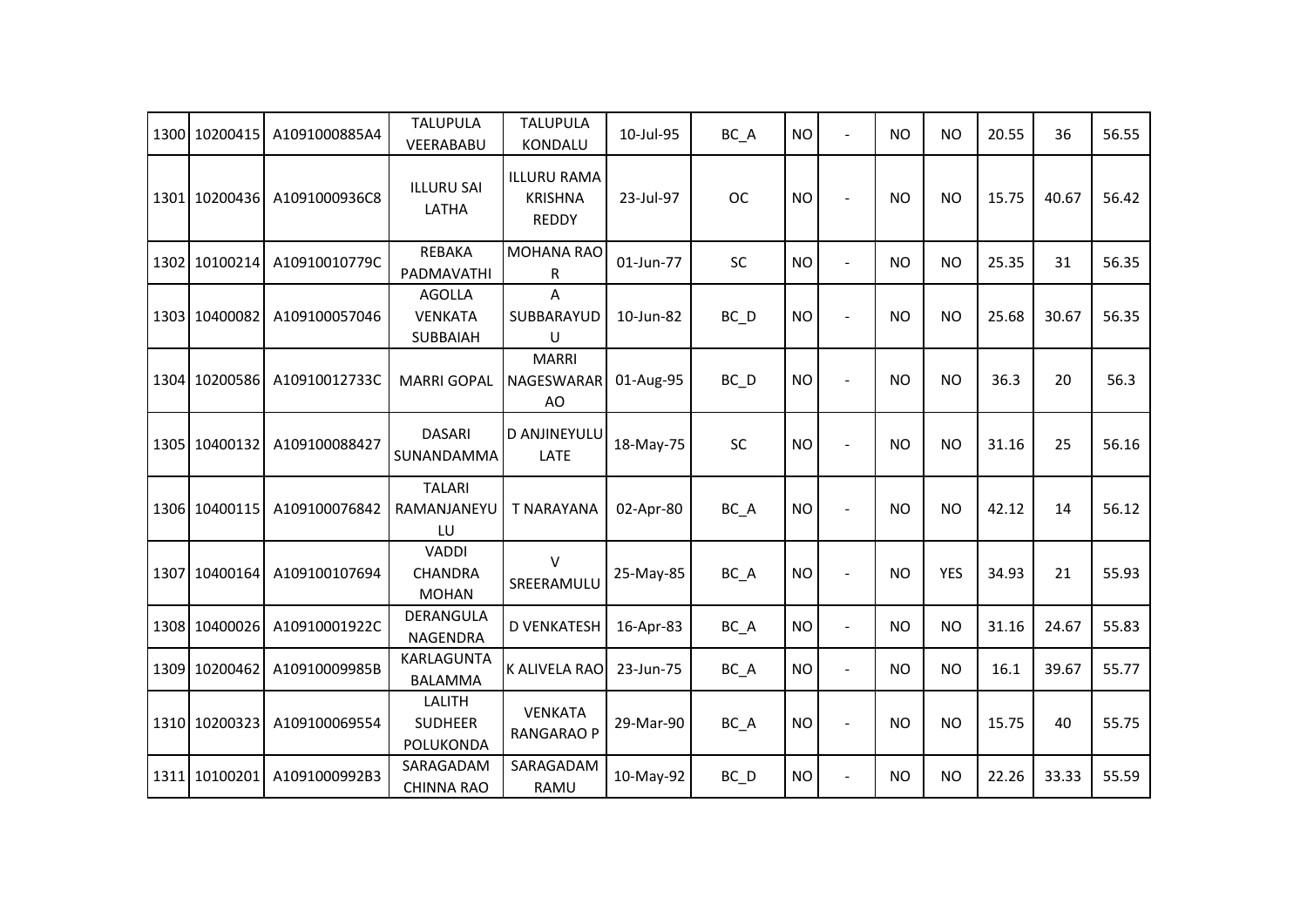| 1312 | 10200482      | A1091001050FA | <b>ALA SURESH</b>                              | <b>ALA SRINIVAS</b>                    | 05-Feb-94 | BC_D      | <b>NO</b>  | $\blacksquare$           | <b>NO</b> | <b>NO</b>      | 21.91 | 33.67 | 55.58 |
|------|---------------|---------------|------------------------------------------------|----------------------------------------|-----------|-----------|------------|--------------------------|-----------|----------------|-------|-------|-------|
|      | 1313 10200249 | A1091000536CB | SRINIVASA RAO<br>KOLAKALURI                    | <b>ADIAIAH</b>                         | 10-Jun-80 | SC        | <b>YES</b> | OH                       | <b>NO</b> | <b>NO</b>      | 43.15 | 12.33 | 55.48 |
|      | 1314 10200231 | A10910005028E | A CHAITANYA                                    | <b>RAM BABU</b>                        | 20-Feb-88 | <b>OC</b> | <b>NO</b>  | $\blacksquare$           | <b>NO</b> | <b>NO</b>      | 16.78 | 38.67 | 55.45 |
|      | 1315 10100362 | A109100171687 | <b>SUNEETHA</b><br><b>MARRI</b>                | <b>GOPALA RAO</b>                      | 01-Jul-77 | $BC$ $B$  | <b>NO</b>  | $\blacksquare$           | <b>NO</b> | <b>NO</b>      | 3.77  | 51.67 | 55.44 |
|      | 1316 10200551 | A10910012017C | <b>SRINIVAS RAO</b><br>YERRAMSETTY             | SAMBASIVA<br><b>RAOY</b>               | 17-Dec-82 | <b>OC</b> | <b>NO</b>  | $\blacksquare$           | <b>NO</b> | <b>NO</b>      | 26.71 | 28.67 | 55.38 |
| 1317 | 10400186      | A109100122561 | C<br>RAMASHANKAR<br>AIAH                       | C RAMUDU                               | 10-May-81 | $BC$ $B$  | <b>NO</b>  | $\overline{a}$           | <b>NO</b> | <b>NO</b>      | 21.91 | 33.33 | 55.24 |
|      | 1318 10300367 | A1091002000E6 | P ARUNA<br><b>KUMARI</b>                       | P<br><b>MUNIRATHNA</b><br>M            | 07-Jun-87 | BC B      | <b>NO</b>  |                          | <b>NO</b> | <b>NO</b>      | 20.21 | 35    | 55.21 |
|      | 1319 10300046 | A1091000271B8 | <b>KOTTE</b><br><b>BHARATH</b><br><b>KUMAR</b> | <b>KOTTE</b><br>RAJARAM                | 25-May-91 | <b>OC</b> | <b>NO</b>  |                          | <b>NO</b> | N <sub>O</sub> | 20.21 | 35    | 55.21 |
|      | 1320 10300314 | A1091001797E7 | P SOMASEKHAR<br><b>REDDY</b>                   | P<br><b>DORASWAMY</b><br><b>REDDY</b>  | 14-Aug-84 | <b>OC</b> | <b>NO</b>  | $\overline{a}$           | <b>NO</b> | <b>NO</b>      | 18.49 | 36.67 | 55.16 |
|      | 1321 10100125 | A109100059857 | <b>GOLLAPALLI</b><br><b>CHANDINI</b>           | <b>GOLLAPALLI</b><br><b>RAVI KUMAR</b> | 24-Dec-96 | <b>SC</b> | <b>NO</b>  | $\overline{\phantom{a}}$ | <b>NO</b> | <b>NO</b>      | 18.15 | 37    | 55.15 |
|      | 1322 10300210 | A1091001147D5 | A PHANEENDRA<br><b>KUMAR</b>                   | A V<br>RAMANAPPA                       | 02-Mar-91 | SC        | <b>NO</b>  |                          | <b>NO</b> | <b>NO</b>      | 22.94 | 32    | 54.94 |
|      | 1323 10400290 | A1091001939E5 | <b>K MANJUNATH</b>                             | K<br><b>HANUMANTH</b><br>ARAYUDU       | 12-May-77 | $BC$ $B$  | <b>NO</b>  | $\overline{\phantom{a}}$ | <b>NO</b> | <b>NO</b>      | 38.35 | 16.33 | 54.68 |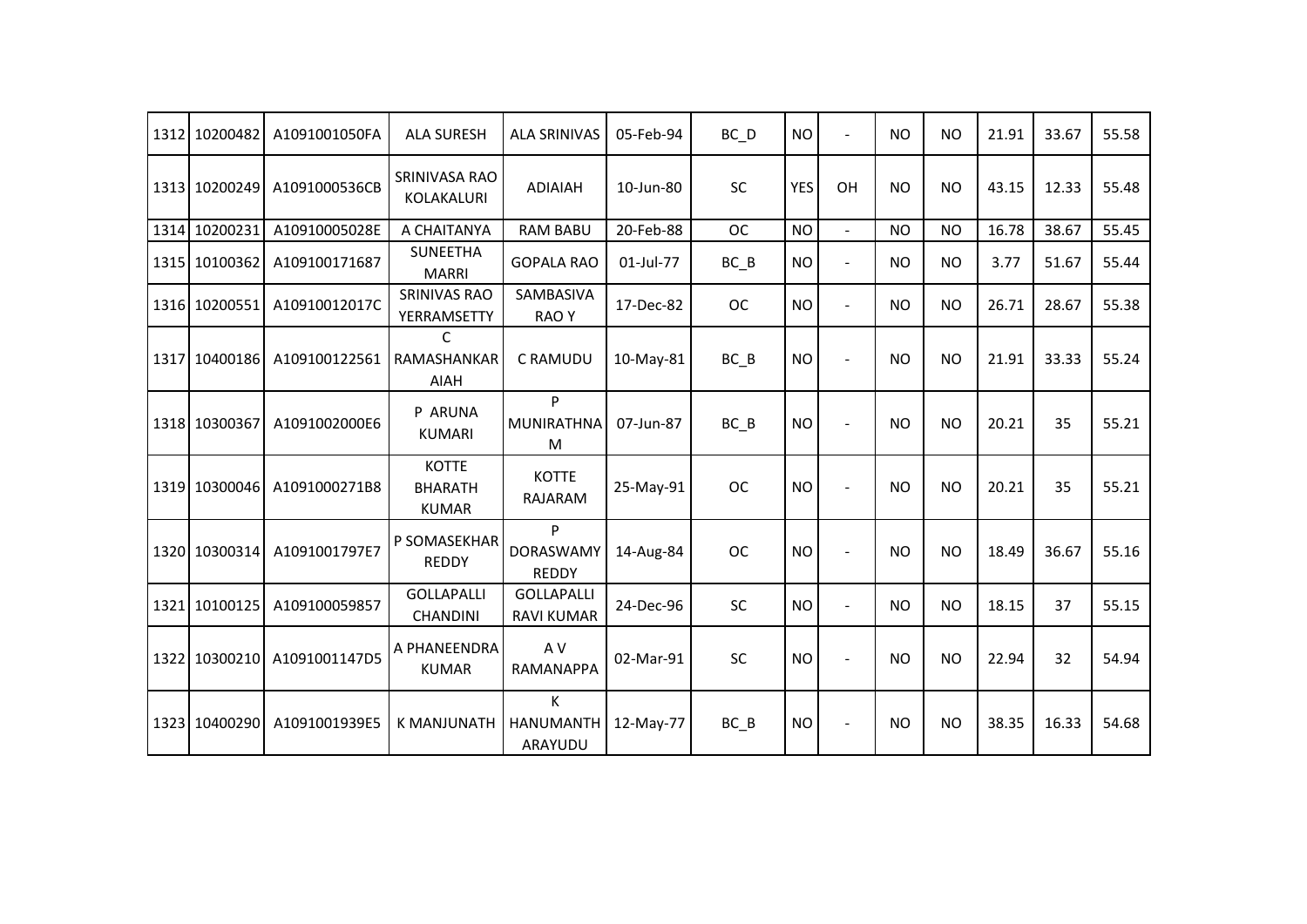|      | 1324 10100439 | A10910021124E | <b>MOYILA</b><br><b>ESWARA RAO</b>              | <b>MOYILA</b><br><b>NARAYANA</b><br><b>RAO</b> | 11-Aug-91 | BC D      | <b>NO</b> | $\overline{\phantom{a}}$ | <b>NO</b> | <b>NO</b>      | 33.22 | 21.33 | 54.55 |
|------|---------------|---------------|-------------------------------------------------|------------------------------------------------|-----------|-----------|-----------|--------------------------|-----------|----------------|-------|-------|-------|
|      | 1325 10200811 | A1091001779A1 | <b>TALLURI</b><br><b>ESTHERU RANI</b>           | <b>ROSAIAH</b>                                 | 07-Apr-73 | <b>SC</b> | <b>NO</b> | L.                       | <b>NO</b> | <b>NO</b>      | 37.67 | 16.67 | 54.34 |
|      | 1326 10300250 | A1091001420DF | <b>CHUKKA</b><br><b>VENKATRAMAIA</b><br>н       | <b>CHUKKA</b><br><b>KRISHNAIAH</b>             | 29-May-78 | BC D      | <b>NO</b> | $\overline{\phantom{a}}$ | <b>NO</b> | N <sub>O</sub> | 36.3  | 18    | 54.3  |
|      | 1327 10300380 | A109100204466 | <b>GUMMALLA</b><br>SUBBALAKSHU<br><b>MMA</b>    | <b>G MASTAN</b>                                | 28-May-88 | BC A      | <b>NO</b> |                          | <b>NO</b> | <b>NO</b>      | 22.94 | 31.33 | 54.27 |
|      | 1328 10400090 | A109100059534 | Y VENKATESH                                     | Y RAMUDU                                       | 10-Nov-95 | <b>ST</b> | <b>NO</b> | $\mathbf{r}$             | <b>NO</b> | <b>NO</b>      | 20.55 | 33.67 | 54.22 |
| 1329 | 10200401      | A10910008506F | <b>SIVAPARVATHI</b><br><b>KURRA</b>             | <b>SAMBASIVA</b><br><b>RAO</b>                 | 15-May-84 | <b>OC</b> | <b>NO</b> | $\blacksquare$           | <b>NO</b> | <b>NO</b>      | 26.71 | 27.33 | 54.04 |
|      | 1330 10200232 | A1091000506EA | <b>MADHURI</b><br>ANDUGULA                      | LATE<br><b>CHITTIBAU</b>                       | 06-Aug-89 | <b>SC</b> | <b>NO</b> | $\overline{\phantom{a}}$ | <b>NO</b> | <b>NO</b>      | 23.97 | 30    | 53.97 |
| 1331 | 10300279      | A10910016214B | <b>MADHAVI</b><br>MEDIKONDA                     | MALAKONDAI<br>AH                               | 15-May-78 | <b>SC</b> | <b>NO</b> | $\overline{\phantom{a}}$ | <b>NO</b> | <b>NO</b>      | 34.93 | 19    | 53.93 |
|      | 1332 10100456 | A1091002177FD | <b>THEETLA</b><br><b>RAMESH</b><br><b>KUMAR</b> | <b>THEETLA RAJA</b><br><b>RAO</b>              | 15-Aug-77 | SC        | <b>NO</b> |                          | <b>NO</b> | <b>NO</b>      | 43.84 | 10    | 53.84 |
|      | 1333 10200791 | A10910017332A | PRASANTHA<br><b>BABU</b><br>MYLAVARAPU          | <b>ELISHA</b>                                  | 30-Aug-82 | <b>SC</b> | <b>NO</b> |                          | <b>NO</b> | <b>NO</b>      | 27.05 | 26.67 | 53.72 |
|      | 1334 10400304 | A109100206914 | S SREELAKSHMI LAKSHMINARA                       | S.<br><b>YANA</b>                              | 14-Jun-87 | <b>ST</b> | <b>NO</b> |                          | <b>NO</b> | <b>YES</b>     | 33.22 | 20.33 | 53.55 |
|      | 1335 10100382 | A109100183434 | <b>BAMMIDI</b><br>LOKANADHAM                    | <b>B MOHANA</b><br><b>RAO</b>                  | 05-Jun-80 | BC_A      | <b>NO</b> | $\overline{\phantom{a}}$ | <b>NO</b> | <b>NO</b>      | 32.19 | 21.33 | 53.52 |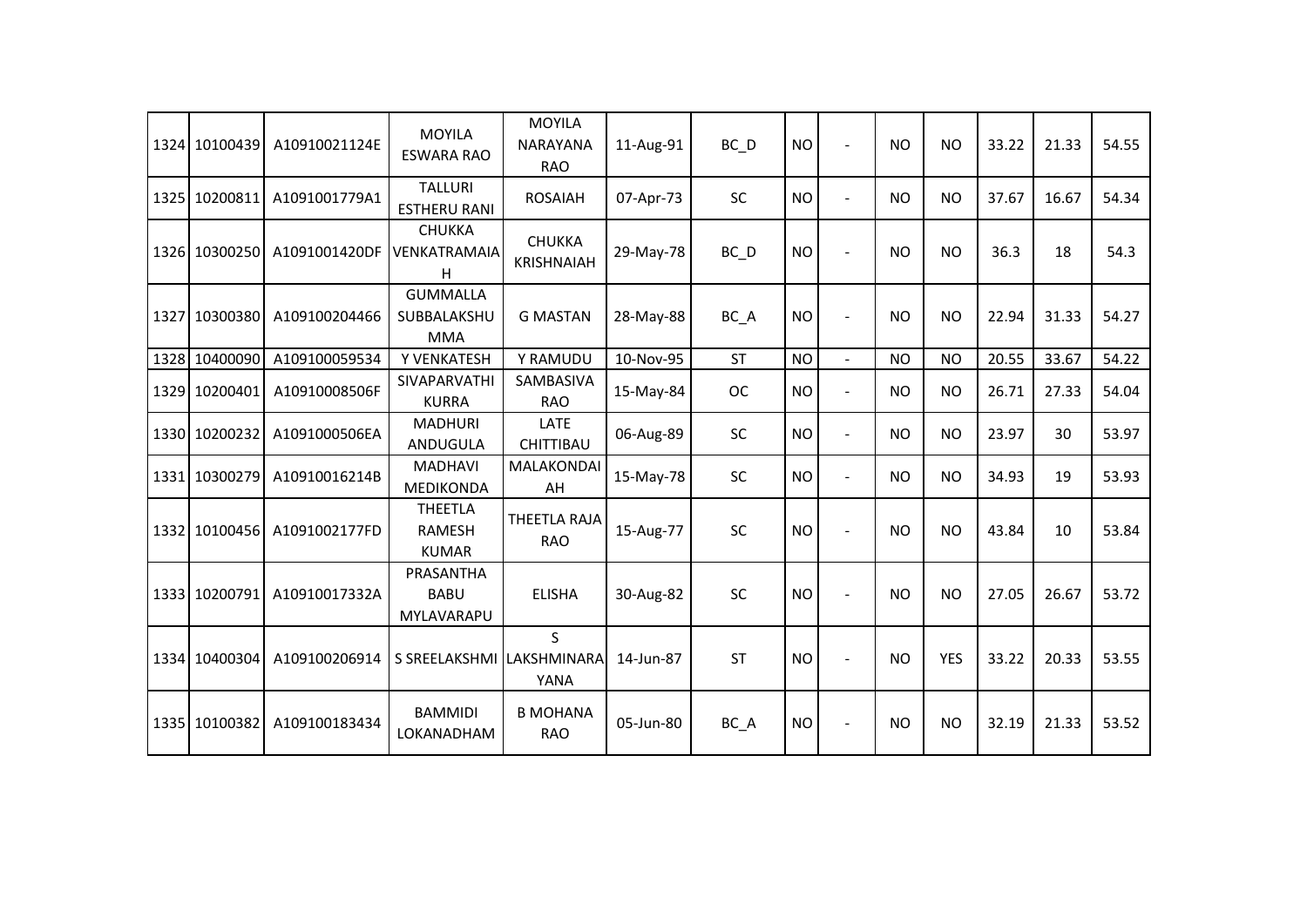| 1336 10100228 | A109100115425 | <b>BURA</b><br>KATAKSHMI<br><b>DEEPAK</b> | <b>BURA</b><br><b>APPARAO</b>              | 22-May-93 | <b>SC</b> | <b>NO</b> |                | <b>NO</b> | <b>NO</b>  | 32.19 | 21.33 | 53.52 |
|---------------|---------------|-------------------------------------------|--------------------------------------------|-----------|-----------|-----------|----------------|-----------|------------|-------|-------|-------|
| 1337 10300229 | A109100127244 | V<br>CHANDRASEKH<br>AR                    | $\vee$<br>SUBBARAYUL<br>U                  | 05-Jun-75 | $BC$ $B$  | <b>NO</b> |                | NO.       | <b>NO</b>  | 18.49 | 35    | 53.49 |
| 1338 10200667 | A10910014576A | RAJAMANI<br>KARUMURU                      | <b>ANANDA RAO</b>                          | 02-Mar-87 | SC        | <b>NO</b> | $\blacksquare$ | <b>NO</b> | <b>NO</b>  | 22.94 | 30.33 | 53.27 |
| 1339 10200683 | A109100149989 | <b>TALASILA</b><br>AMARNADH               | <b>TALASILA</b><br>SRINIVASA<br><b>RAO</b> | 04-Jun-94 | <b>OC</b> | <b>NO</b> |                | <b>NO</b> | <b>NO</b>  | 22.6  | 30.67 | 53.27 |
| 1340 10100090 | A1091000417A7 | <b>DEVA PATRUDU</b><br>LAKE               | JAGANNADA<br>PATRUDU                       | 01-Jul-76 | <b>ST</b> | <b>NO</b> | $\overline{a}$ | NO.       | <b>NO</b>  | 41.1  | 12    | 53.1  |
| 1341 10200509 | A109100110626 | <b>MEHAR</b><br>PRANAM<br>PAREPALLI       | <b>SURYAM</b>                              | 05-Aug-80 | BC B      | <b>NO</b> | $\blacksquare$ | <b>NO</b> | <b>NO</b>  | 27.05 | 26    | 53.05 |
| 1342 10400207 | A1091001337EC | R NOOR<br><b>MOHEMED</b>                  | R MASOOM                                   | 06-Feb-90 | $BC$ $E$  | <b>NO</b> | $\blacksquare$ | <b>NO</b> | <b>YES</b> | 32.19 | 20.67 | 52.86 |
| 1343 10200362 | A109100077127 | <b>SIVA KUMARI</b><br>TIMMANAPALLI        | SIVAIAH                                    | 25-Jul-83 | BC_A      | <b>NO</b> | $\blacksquare$ | <b>NO</b> | <b>NO</b>  | 31.16 | 21.67 | 52.83 |
| 1344 10400187 | A1091001229C5 | P NAGA PRASAD<br><b>RAO</b>               | P SAI BABA                                 | 27-Mar-83 | $BC$ $D$  | <b>NO</b> | $\blacksquare$ | <b>NO</b> | <b>NO</b>  | 30.13 | 22.67 | 52.8  |
| 1345 10300282 | A1091001629E4 | <b>K LAKSHMI</b><br>PRASANNA              | Κ<br>NARASIMHUL<br>U                       | 10-Mar-80 | <b>OC</b> | <b>NO</b> |                | NO.       | <b>NO</b>  | 23.97 | 28.67 | 52.64 |
| 1346 10100459 | A109100219098 | LANKA<br>BHASKARARAM<br><b>ARAO</b>       | SATYANARAYA<br><b>NA</b>                   | 20-Jun-81 | $BC$ $D$  | <b>NO</b> | $\blacksquare$ | <b>NO</b> | <b>NO</b>  | 21.24 | 31.33 | 52.57 |
| 1347 10300111 | A1091000630E9 | V HEMALATHA                               | V KUMAR                                    | 13-May-97 | BC A      | <b>NO</b> |                | <b>NO</b> | <b>NO</b>  | 13.02 | 39.33 | 52.35 |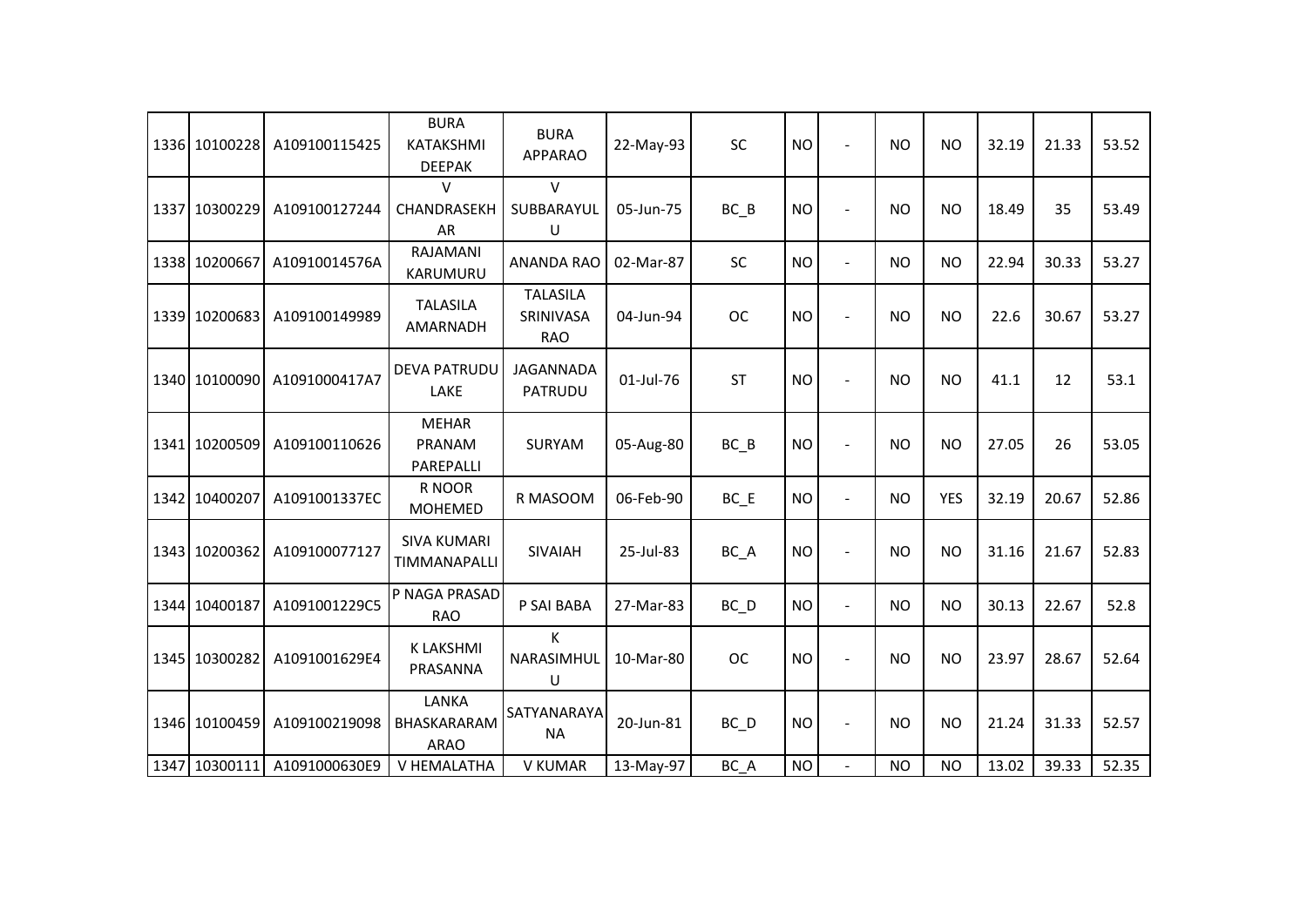| 1348 10300293 | A1091001698F4 | <b>KUPPIREDDIGAR</b><br><b>I MADHAVI</b><br><b>RATHNA</b> | <b>KUPPIREDDYG</b><br>ARI<br>MUTHYALA<br><b>REDDY</b> | 30-Jul-83 | <b>OC</b> | <b>NO</b>  | $\sim$         | <b>NO</b> | <b>NO</b> | 19.86 | 32.33 | 52.19 |
|---------------|---------------|-----------------------------------------------------------|-------------------------------------------------------|-----------|-----------|------------|----------------|-----------|-----------|-------|-------|-------|
| 1349 10200931 | A1091002078B5 | <b>BETHAPUDI</b><br><b>ANAND</b>                          | <b>BETHAPUDI</b><br>SRINIVASA<br><b>RAO</b>           | 13-Aug-89 | BC_A      | <b>NO</b>  | $\sim$         | <b>NO</b> | <b>NO</b> | 19.86 | 32.33 | 52.19 |
| 1350 10300390 | A10910020807F | <b>VUTTI VENKATA</b><br>PAVAN KUMAR                       | <b>VUTTI</b><br><b>RAVINDRA</b>                       | 27-Nov-95 | BC B      | <b>NO</b>  |                | <b>NO</b> | <b>NO</b> | 3.77  | 48.33 | 52.1  |
| 1351 10200256 | A1091000553D5 | <b>MEDA</b><br><b>VENKATESWARL MEDA SIVAIAH</b><br>U      |                                                       | 29-Jul-89 | <b>ST</b> | <b>NO</b>  | $\sim$         | <b>NO</b> | <b>NO</b> | 25.68 | 26.33 | 52.01 |
| 1352 10100085 | A109100039867 | NIMMAKA<br><b>PAPARAO</b>                                 | <b>NIMMAKA</b><br>RAMAYYA                             | 05-Jun-91 | <b>ST</b> | <b>NO</b>  | $\overline{a}$ | <b>NO</b> | <b>NO</b> | 36.3  | 15.67 | 51.97 |
| 1353 10200390 | A109100082116 | NEELISETTY<br>SREENIVASULU                                | <b>MUSALAIAH</b>                                      | 24-Jul-85 | BC_A      | <b>NO</b>  | $\blacksquare$ | <b>NO</b> | <b>NO</b> | 35.62 | 16.33 | 51.95 |
| 1354 10300335 | A10910018992C | <b>KRISHNA</b><br><b>MURTHY</b>                           | NAGABHUSHA<br>NAM G                                   | 30-Apr-79 | BC_A      | <b>NO</b>  | $\blacksquare$ | <b>NO</b> | <b>NO</b> | 30.48 | 21.33 | 51.81 |
| 1355 10400033 | A109100022279 | VENKATESWARL<br><b>U KAKARLA</b>                          | <b>K RANGAIAH</b>                                     | 20-Jul-75 | BC_A      | <b>YES</b> | OH             | <b>NO</b> | <b>NO</b> | 26.37 | 25.33 | 51.7  |
| 1356 10200395 | A109100083557 | CHENNAIPALEM<br><b>ARUNA</b>                              | CHENNAIPALE<br>M CHINA<br><b>MUNI SWAMI</b>           | 06-Aug-90 | BC_A      | <b>NO</b>  | $\blacksquare$ | <b>NO</b> | <b>NO</b> | 24.32 | 27.33 | 51.65 |
| 1357 10200876 | A10910019423A | $\vee$<br>SATYANARAYAN<br>A SARIDENA                      | <b>S MUTTAIAH</b>                                     | 08-Aug-79 | $BC$ $B$  | <b>NO</b>  | $\blacksquare$ | <b>NO</b> | <b>NO</b> | 23.29 | 28.33 | 51.62 |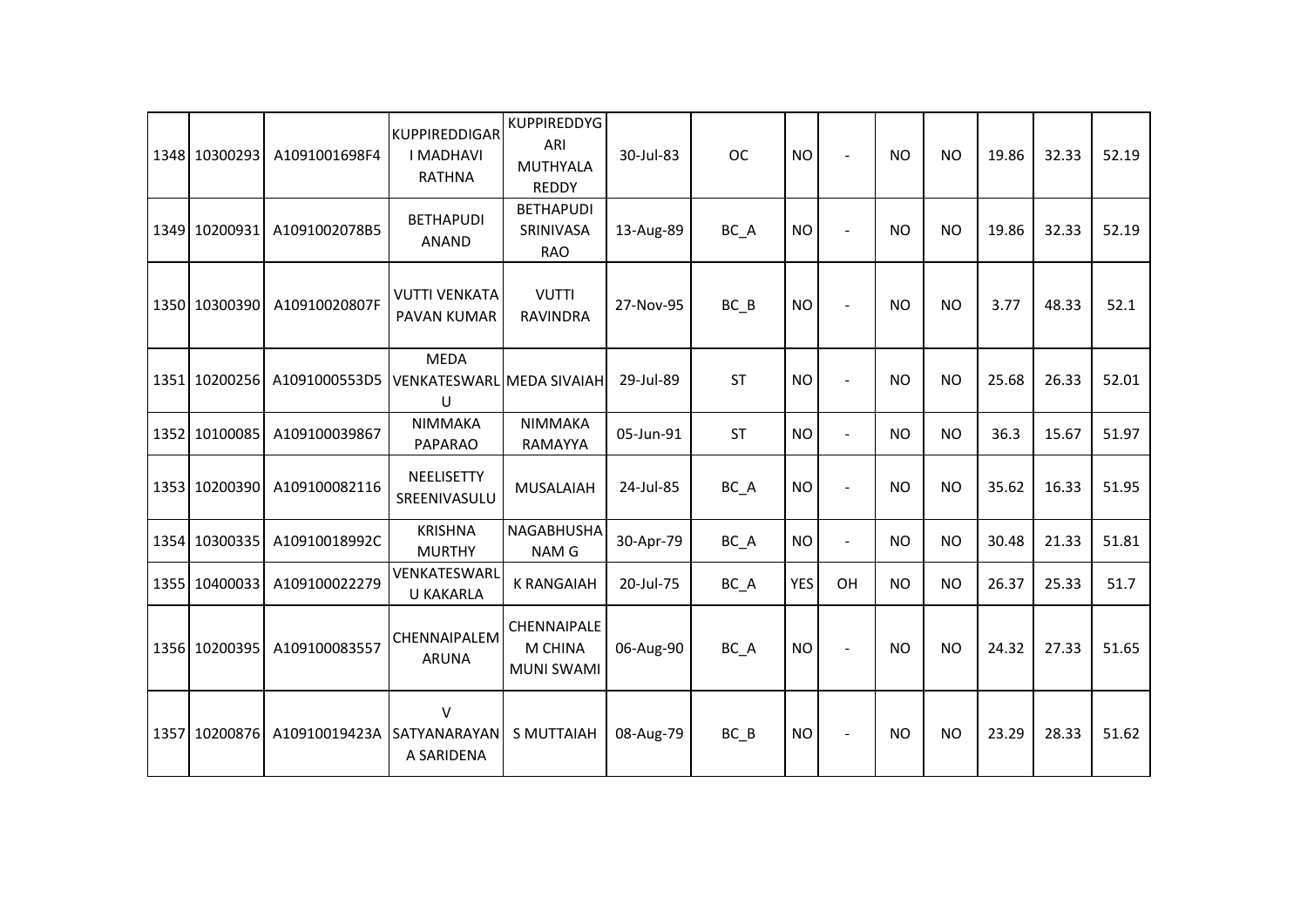| 1358 10200484 | A109100105371 | <b>MOTEPALLY</b><br>SATYAVATHI                     | <b>MOTEPALLI</b><br>RAMAKRISHN<br>Α    | 15-May-74 | $BC$ $D$          | <b>NO</b> |                | <b>NO</b> | <b>NO</b>  | 22.6  | 29    | 51.6  |
|---------------|---------------|----------------------------------------------------|----------------------------------------|-----------|-------------------|-----------|----------------|-----------|------------|-------|-------|-------|
| 1359 10100046 | A109100019347 | <b>VENKATARAMA</b><br><b>NA ALLAPARTHY</b>         | KUTUMBARAO                             | 10-Jun-84 | <b>OC</b>         | <b>NO</b> | $\sim$         | <b>NO</b> | <b>YES</b> | 22.26 | 29.33 | 51.59 |
| 1360 10200427 | A1091000912F8 | DEVARAPALLI<br>SAI KOMALI                          | DEVARAPALLI<br>SRINIVASA<br><b>RAO</b> | 30-Jun-97 | BC A              | <b>NO</b> | $\blacksquare$ | <b>NO</b> | <b>NO</b>  | 9.59  | 42    | 51.59 |
| 1361 10100170 | A109100086812 | VENGALARAO<br><b>GANTA</b>                         | <b>BURAYYA</b>                         | 30-Dec-80 | <b>SC</b>         | <b>NO</b> | $\overline{a}$ | <b>NO</b> | <b>NO</b>  | 32.54 | 19    | 51.54 |
| 1362 10200693 | A1091001519CE | NADAKUDITI<br><b>NAGA BABU</b>                     | NADAKUDITI<br>LAKSHMANA<br>SWAMY       | 25-May-92 | BC_A              | <b>NO</b> | $\blacksquare$ | <b>NO</b> | <b>NO</b>  | 31.51 | 20    | 51.51 |
| 1363 10300196 | A109100111577 | <b>K PADMAJA</b>                                   | К<br><b>JAGANNADHA</b><br>PILLAI       | 14-Mar-78 | <b>OC</b>         | <b>NO</b> | $\blacksquare$ | <b>NO</b> | <b>NO</b>  | 29.11 | 22.33 | 51.44 |
| 1364 10200974 | A109100217844 | <b>NUTHALAPATI</b><br>VARALAKSHMI                  | N<br>SEETHARAMAI<br>AH                 | 15-May-73 | $BC$ <sub>D</sub> | <b>NO</b> |                | <b>NO</b> | <b>NO</b>  | 25.35 | 26    | 51.35 |
| 1365 10201001 | A10910022319E | SANAPALA<br>SRAVANI                                | SANAPALA<br>NARASIMHA<br><b>MURTHY</b> | 25-Jan-88 | BC_A              | <b>NO</b> |                | <b>NO</b> | <b>NO</b>  | 18.49 | 32.67 | 51.16 |
| 1366 10200681 | A1091001487DE | <b>BINGI MAHESH</b>                                | GANGARAM                               | 30-Jul-84 | $BC_A$            | <b>NO</b> | $\blacksquare$ | <b>NO</b> | <b>NO</b>  | 15.41 | 35.67 | 51.08 |
| 1367 10300205 | A10910011327B | DEVARAJULU<br><b>NAVEEN</b><br><b>KUMAR</b>        | <b>BALASUNDRA</b><br>M<br>DEVARAJULU   | 09-Feb-91 | <b>OC</b>         | <b>NO</b> |                | <b>NO</b> | <b>NO</b>  | 22.6  | 28.33 | 50.93 |
| 1368 10100213 | A1091001071E3 | SARWASIDHI<br><b>RAMA MURALI</b><br><b>KRISHNA</b> | PYDI RAJU                              | 29-Apr-75 | $BC$ <sub>D</sub> | <b>NO</b> |                | <b>NO</b> | <b>NO</b>  | 20.89 | 30    | 50.89 |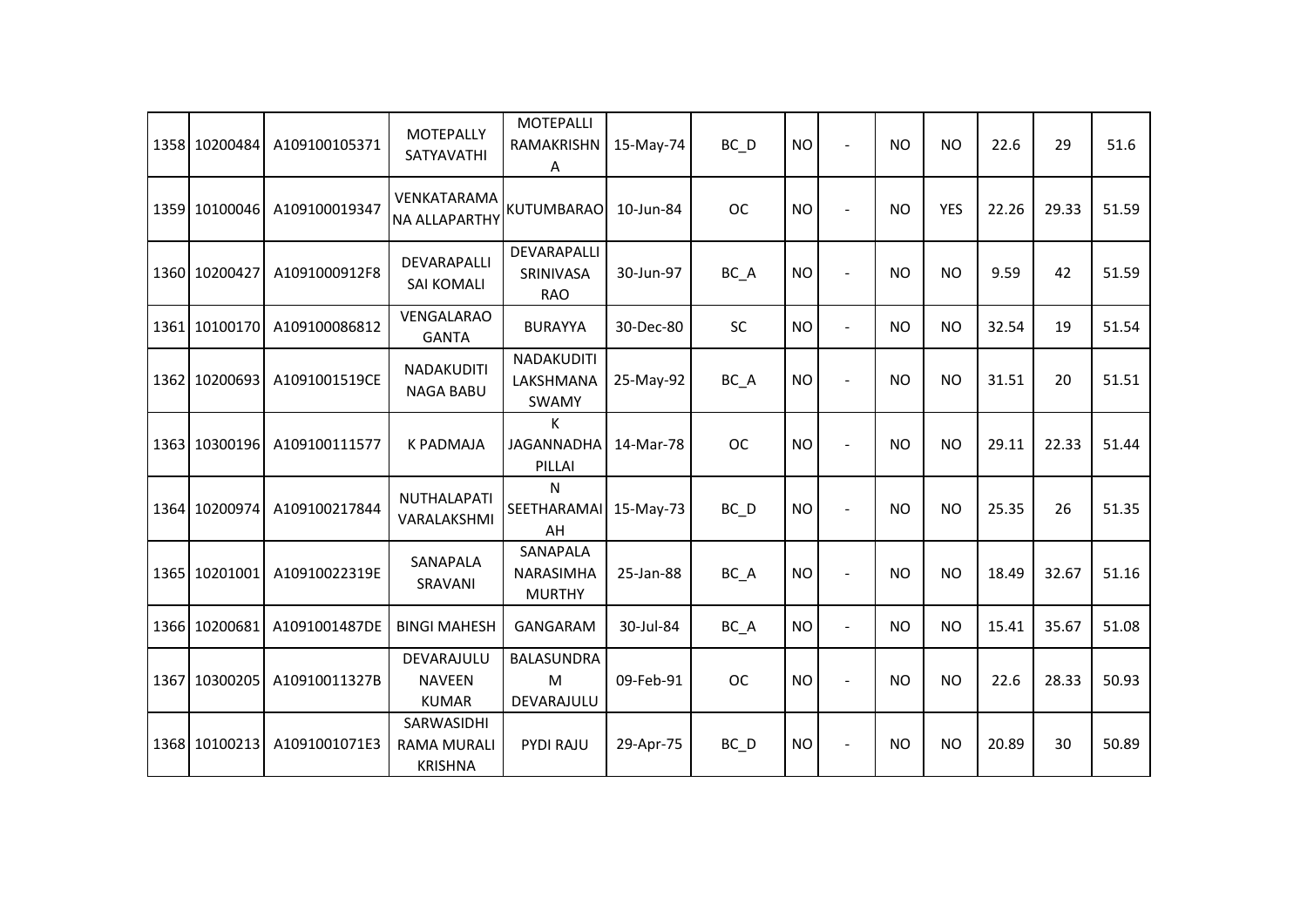|      | 1369 10300275 | A1091001607D7 | R VIJAYA<br><b>SANKAR</b>                        | R VENKATA<br><b>SUBBAIAH</b>            | 30-Jul-73 | $BC$ $B$          | <b>NO</b>  | $\overline{\phantom{a}}$ | <b>NO</b> | <b>NO</b> | 30.82 | 20    | 50.82 |
|------|---------------|---------------|--------------------------------------------------|-----------------------------------------|-----------|-------------------|------------|--------------------------|-----------|-----------|-------|-------|-------|
|      | 1370 10100071 | A1091000316E4 | A ANASUYA                                        | <b>VENKATARAT</b><br><b>NAM</b>         | 25-May-83 | <b>OC</b>         | <b>NO</b>  | $\blacksquare$           | <b>NO</b> | <b>NO</b> | 3.42  | 47.33 | 50.75 |
|      | 1371 10200973 | A109100217577 | R RAMESH<br><b>BABU</b>                          | ${\sf R}$<br>IMMANIYELU                 | 01-Jun-79 | <b>SC</b>         | <b>NO</b>  | $\blacksquare$           | <b>NO</b> | <b>NO</b> | 26.37 | 24.33 | 50.7  |
|      | 1372 10300060 | A1091000353CE | <b>POOJARI</b><br><b>HEMANTH</b><br><b>KUMAR</b> | P<br>SUBRAMANYA<br>M                    | 10-Jun-92 | <b>ST</b>         | <b>NO</b>  | $\overline{a}$           | <b>NO</b> | <b>NO</b> | 26.02 | 24.67 | 50.69 |
|      | 1373 10200262 | A10910005669F | PRASANTHI<br><b>KUMARI</b><br><b>ASODHA</b>      | <b>SURYA</b><br><b>NARAYANA</b>         | 31-May-84 | SC                | <b>NO</b>  | $\overline{a}$           | <b>NO</b> | <b>NO</b> | 11.3  | 39.33 | 50.63 |
|      | 1374 10300261 | A109100151264 | JEEVANKUMARC SUBRAMANYA<br>HINNABBAGARI          | MCHETTY C                               | 15-Aug-89 | BC B              | <b>NO</b>  | $\overline{\phantom{a}}$ | <b>NO</b> | <b>NO</b> | 31.51 | 19    | 50.51 |
|      | 1375 10200886 | A1091001974DE | <b>TALLIBHOYENA</b><br><b>JAGAPATHI RAO</b>      | <b>DEVENDRA</b><br><b>RAO</b>           | 17-Jan-81 | BC D              | <b>NO</b>  | $\overline{a}$           | <b>NO</b> | <b>NO</b> | 39.04 | 11.33 | 50.37 |
|      | 1376 10200068 | A109100014754 | <b>GANJI</b><br>EDUKONDALU                       | <b>GANJI BABU</b><br><b>RAO</b>         | 05-Feb-86 | SC                | <b>NO</b>  | $\blacksquare$           | <b>NO</b> | <b>NO</b> | 25.68 | 24.67 | 50.35 |
| 1377 | 10100420      | A1091002009C4 | <b>VSKLRAJU</b><br><b>NAKKINA</b>                | RAMAMURTY                               | 06-Jun-83 | $BC$ $B$          | <b>YES</b> | HH                       | <b>NO</b> | <b>NO</b> | 34.93 | 15.33 | 50.26 |
|      | 1378 10200106 | A10910002206B | <b>CHANDRA</b><br>SEKHAR RAO CH PRASADA RAO      | <b>CHOKKARAD</b>                        | 16-Oct-80 | $BC$ <sub>D</sub> | <b>NO</b>  | ÷                        | <b>NO</b> | <b>NO</b> | 33.57 | 16.67 | 50.24 |
|      | 1379 10200644 | A1091001409AD | KALLURI ARUNA<br><b>PRAMEELA RANI</b>            | <b>KALLURI</b><br>VENGALAIAH            | 10-Aug-91 | <b>SC</b>         | <b>NO</b>  |                          | <b>NO</b> | <b>NO</b> | 33.57 | 16.67 | 50.24 |
|      | 1380 10300150 | A1091000865FC | <b>SHAIK MUNEER</b><br><b>BABU</b>               | <b>SHAIK</b><br><b>MASTHAN</b><br>SAHEB | 01-Jul-77 | $BC$ $E$          | NO.        | $\overline{a}$           | <b>NO</b> | <b>NO</b> | 30.82 | 19.33 | 50.15 |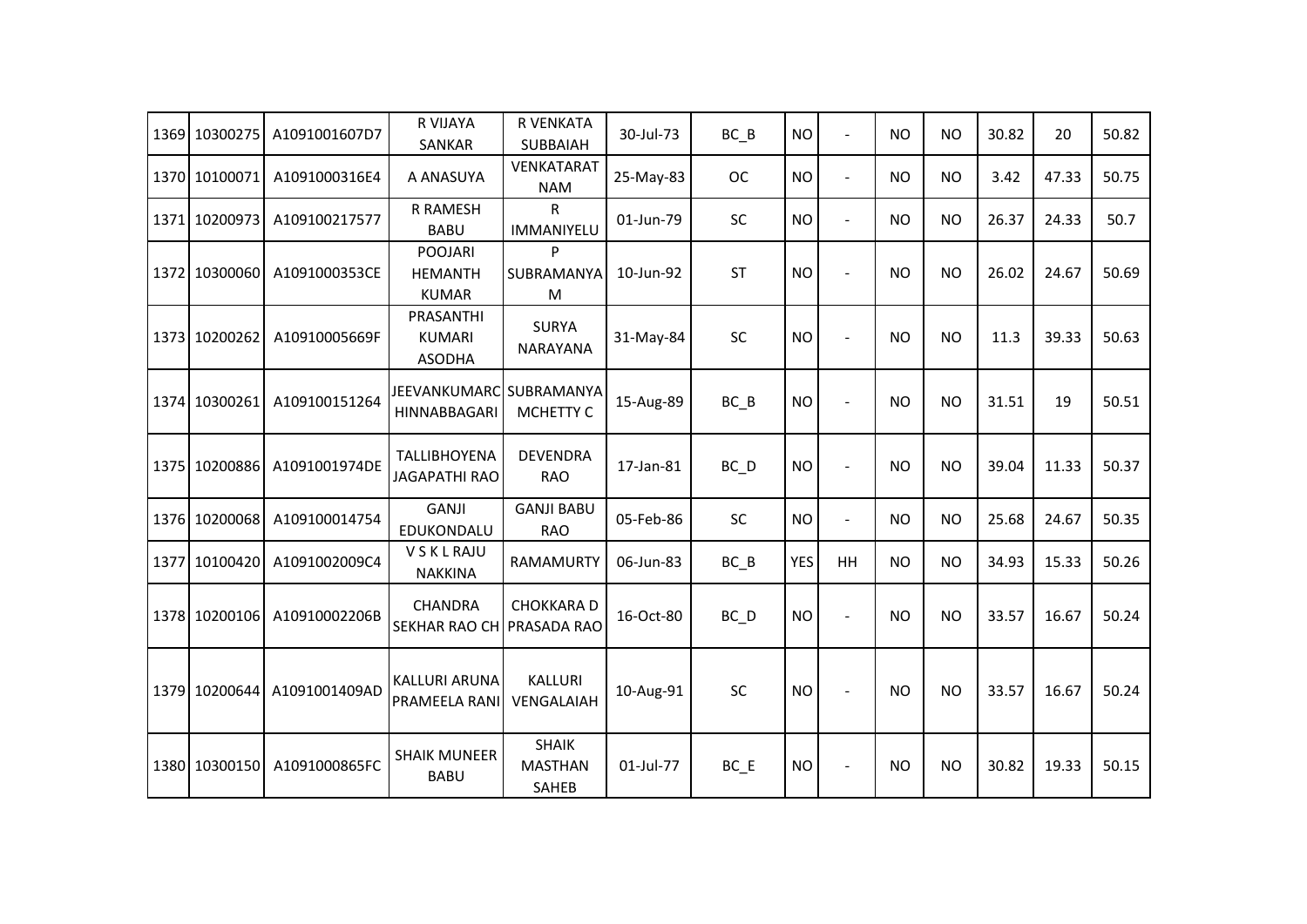| 1381 10200244 | A10910005254B | <b>NUJETI ANUSHA</b>                                | <b>NUJETI</b><br>NAGESWARA<br><b>RAO</b> | 21-Jun-88 | BC_A      | <b>NO</b>  | $\blacksquare$ | <b>NO</b> | <b>NO</b> | 17.47 | 32.67          | 50.14 |
|---------------|---------------|-----------------------------------------------------|------------------------------------------|-----------|-----------|------------|----------------|-----------|-----------|-------|----------------|-------|
| 1382 10100322 | A1091001507F5 | PONNAGANTI<br>APPALARAJU                            | <b>APPA RAO</b>                          | 14-May-79 | $BC$ $B$  | <b>NO</b>  | $\blacksquare$ | <b>NO</b> | <b>NO</b> | 29.46 | 20.67          | 50.13 |
| 1383 10100175 | A1091000891CC | <b>NELAPUDI</b><br>SRINU                            | VERRIYYA                                 | 03-Dec-79 | SC        | <b>NO</b>  | $\overline{a}$ | <b>NO</b> | <b>NO</b> | 28.77 | 21.33          | 50.1  |
| 1384 10200661 | A1091001449B5 | <b>MANI KUMAR</b><br>ANNAVARAPU                     | A PRASADA<br><b>RAO</b>                  | 10-Aug-83 | BC_A      | <b>NO</b>  |                | <b>NO</b> | <b>NO</b> | 28.77 | 21.33          | 50.1  |
| 1385 10200665 | A109100145331 | <b>KARYAMSETTY</b><br><b>SWARUPA RANI</b>           | K ADAMU                                  | 29-Mar-76 | SC        | <b>NO</b>  |                | <b>NO</b> | <b>NO</b> | 26.71 | 23.33          | 50.04 |
| 1386 10200708 | A1091001551E7 | <b>B NARESH</b>                                     | VENKANNA                                 | 17-Jul-88 | <b>OC</b> | <b>NO</b>  | $\mathbf{r}$   | <b>NO</b> | <b>NO</b> | 23.97 | 26             | 49.97 |
| 1387 10300307 | A109100176029 | LAKSHMAN<br><b>KUMAR M</b>                          | PADMANABH<br>A REDDY M                   | 01-Jun-89 | <b>OC</b> | <b>NO</b>  | $\blacksquare$ | <b>NO</b> | <b>NO</b> | 19.86 | 30             | 49.86 |
| 1388 10100018 | A1091000081E9 | <b>TADI BHARGAV</b>                                 | <b>TADI SANKARA</b><br><b>RAO</b>        | 18-Aug-93 | <b>OC</b> | <b>NO</b>  | $\overline{a}$ | <b>NO</b> | <b>NO</b> | 19.86 | 30             | 49.86 |
| 1389 10200568 | A109100123879 | <b>JANGAM</b><br><b>UMAMAHESWA</b><br><b>RA RAO</b> | <b>RAMARAO</b>                           | 25-Dec-75 | SC        | <b>NO</b>  |                | <b>NO</b> | <b>NO</b> | 29.46 | 20.33          | 49.79 |
| 1390 10200739 | A10910016232C | <b>DHONTHOJU</b><br><b>KRISHNA TEJA</b>             | <b>DHONTHOJU</b><br>SRINIVASRAO          | 17-Jul-94 | $BC$ $B$  | <b>NO</b>  |                | <b>NO</b> | <b>NO</b> | 27.05 | 22.67          | 49.72 |
| 1391 10200261 | A109100056428 | SRILAKSHMI<br><b>BEZAWADA</b>                       | <b>KRISHNA</b>                           | 21-Aug-79 | $BC$ $B$  | <b>NO</b>  | $\blacksquare$ | <b>NO</b> | <b>NO</b> | 12.33 | 37.33          | 49.66 |
| 1392 10200202 | A1091000435B8 | VIJAYASANTHI<br><b>BOLLEDDULA</b>                   | YESU DANAM<br>B                          | 15-Jul-81 | SC        | <b>NO</b>  | $\blacksquare$ | <b>NO</b> | <b>NO</b> | 22.6  | 27             | 49.6  |
| 1393 10300258 | A1091001495FD | G<br>MUNIRATHNAM                                    | <b>G RAJANNA</b>                         | 27-May-80 | BC_A      | <b>YES</b> | OH             | <b>NO</b> | <b>NO</b> | 42.46 | $\overline{7}$ | 49.46 |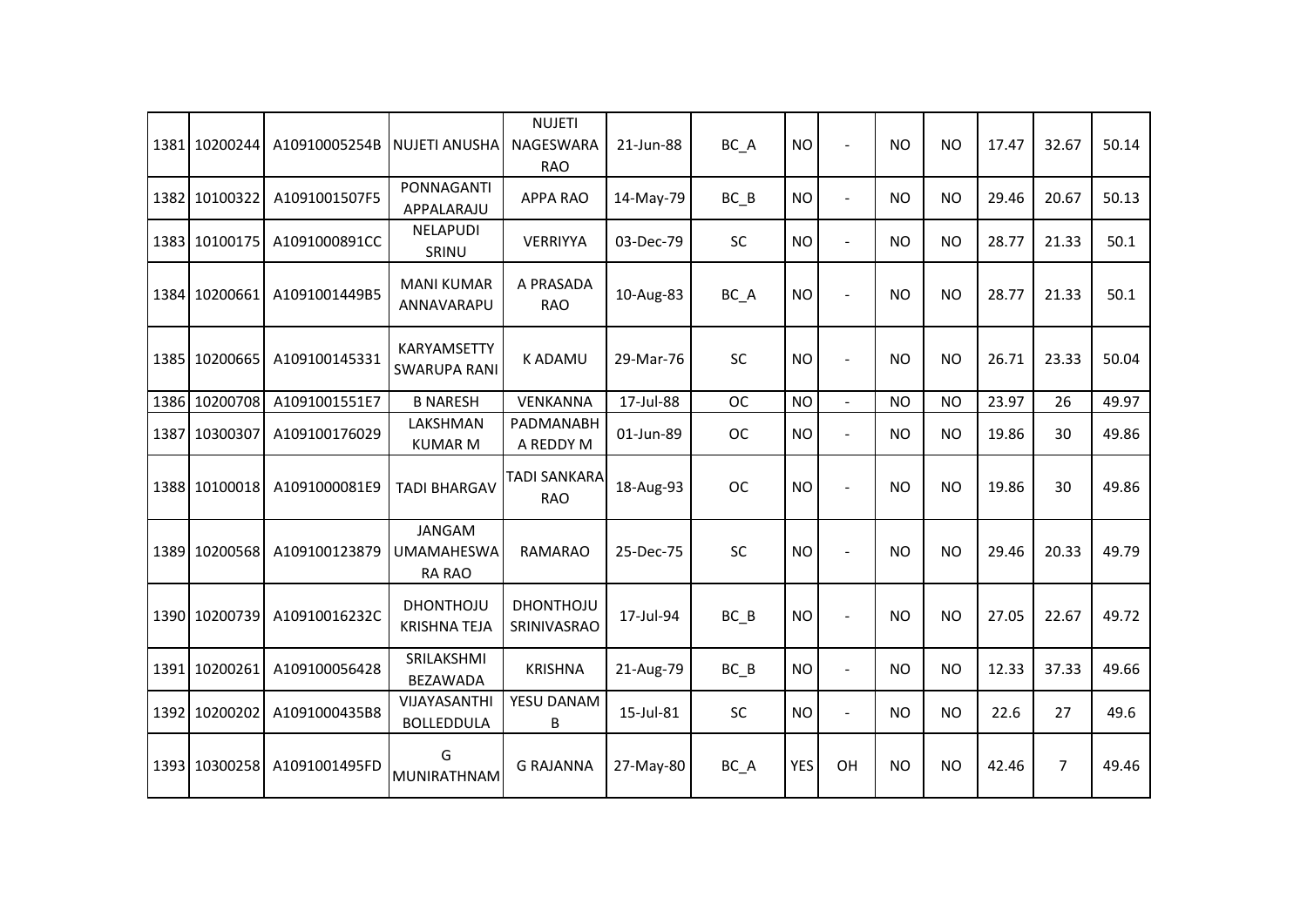| 1394 10300034 | A1091000235DB | <b>ANANDA</b><br><b>GURRAMKOND</b><br>A     | G<br>SREENIVASUL<br>U                              | 10-May-88 | BC_A      | <b>NO</b> | $\sim$                   | <b>NO</b> | <b>NO</b> | 28.77 | 20.67 | 49.44 |
|---------------|---------------|---------------------------------------------|----------------------------------------------------|-----------|-----------|-----------|--------------------------|-----------|-----------|-------|-------|-------|
| 1395 10200537 | A1091001174D9 | LAKSHMI<br><b>AMBAT</b>                     | <b>BALA KRISHNA</b>                                | 01-Jul-83 | <b>OC</b> | <b>NO</b> | $\overline{a}$           | <b>NO</b> | <b>NO</b> | 15.75 | 33.67 | 49.42 |
| 1396 10300298 | A109100171523 | CHAMANCHULA<br><b>DWARAKA</b>               | C YERRAIAH                                         | 06-Jun-87 | $BC$ $B$  | <b>NO</b> | $\blacksquare$           | <b>NO</b> | <b>NO</b> | 28.08 | 21.33 | 49.41 |
| 1397 10200288 | A1091000624FE | <b>APPALA</b><br>SURAMMA<br><b>PATNALA</b>  | <b>ANAND</b>                                       | 10-Feb-83 | BC D      | <b>NO</b> | $\blacksquare$           | <b>NO</b> | <b>NO</b> | 29.46 | 19.67 | 49.13 |
| 1398 10400198 | A1091001308AF | <b>BALARAM</b><br>KUNTUMALLA                | К<br>LAKSHMANNA                                    | 17-Jan-79 | $BC$ $B$  | <b>NO</b> |                          | <b>NO</b> | <b>NO</b> | 14.38 | 34.67 | 49.05 |
| 1399 10200041 | A109100008614 | <b>TURAKA</b><br><b>SURESH BABU</b>         | <b>TURAKA</b><br><b>RAVICHANDRA</b><br><b>BABU</b> | 07-Apr-92 | SC        | <b>NO</b> | $\sim$                   | <b>NO</b> | <b>NO</b> | 22.6  | 26.33 | 48.93 |
| 1400 10100376 | A1091001802A4 | <b>GANDI</b><br>SIMHACHALAM<br><b>NAIDU</b> | <b>DEMUDU</b>                                      | 01-Jun-86 | BC D      | <b>NO</b> |                          | NO.       | <b>NO</b> | 45.89 | 3     | 48.89 |
| 1401 10300303 | A109100174592 | <b>MENUPADU</b><br><b>ROJA RAMANI</b>       | <b>M VENKATESH</b>                                 | 01-Jun-94 | <b>ST</b> | <b>NO</b> | $\overline{a}$           | <b>NO</b> | <b>NO</b> | 18.49 | 30.33 | 48.82 |
| 1402 10200522 | A109100114647 | <b>BOKKA DEEPTHI</b>                        | <b>BOKKA</b><br>PRADEEP<br><b>KUMAR</b>            | 19-Jun-87 | $BC$ $B$  | <b>NO</b> | $\blacksquare$           | <b>NO</b> | <b>NO</b> | 30.48 | 18.33 | 48.81 |
| 1403 10300407 | A10910021593C | <b>JYOTHIT</b>                              | <b>KAMESWARAR</b><br>AO                            | 15-Feb-77 | $BC$ $B$  | <b>NO</b> | $\overline{\phantom{a}}$ | <b>NO</b> | <b>NO</b> | 28.08 | 20.67 | 48.75 |
| 1404 10200327 | A1091000702C4 | <b>SASI REKHA</b><br>LANKA                  | <b>NAGESWARA</b><br><b>RAO</b>                     | 08-Jun-86 | BC_A      | <b>NO</b> | $\blacksquare$           | <b>NO</b> | <b>NO</b> | 28.08 | 20.67 | 48.75 |
| 1405 10200516 | A109100112447 | RAYALA<br>MANEESHA                          | RAYALA RAMU                                        | 19-Jul-98 | SC        | <b>NO</b> | $\blacksquare$           | <b>NO</b> | <b>NO</b> | 25.35 | 23.33 | 48.68 |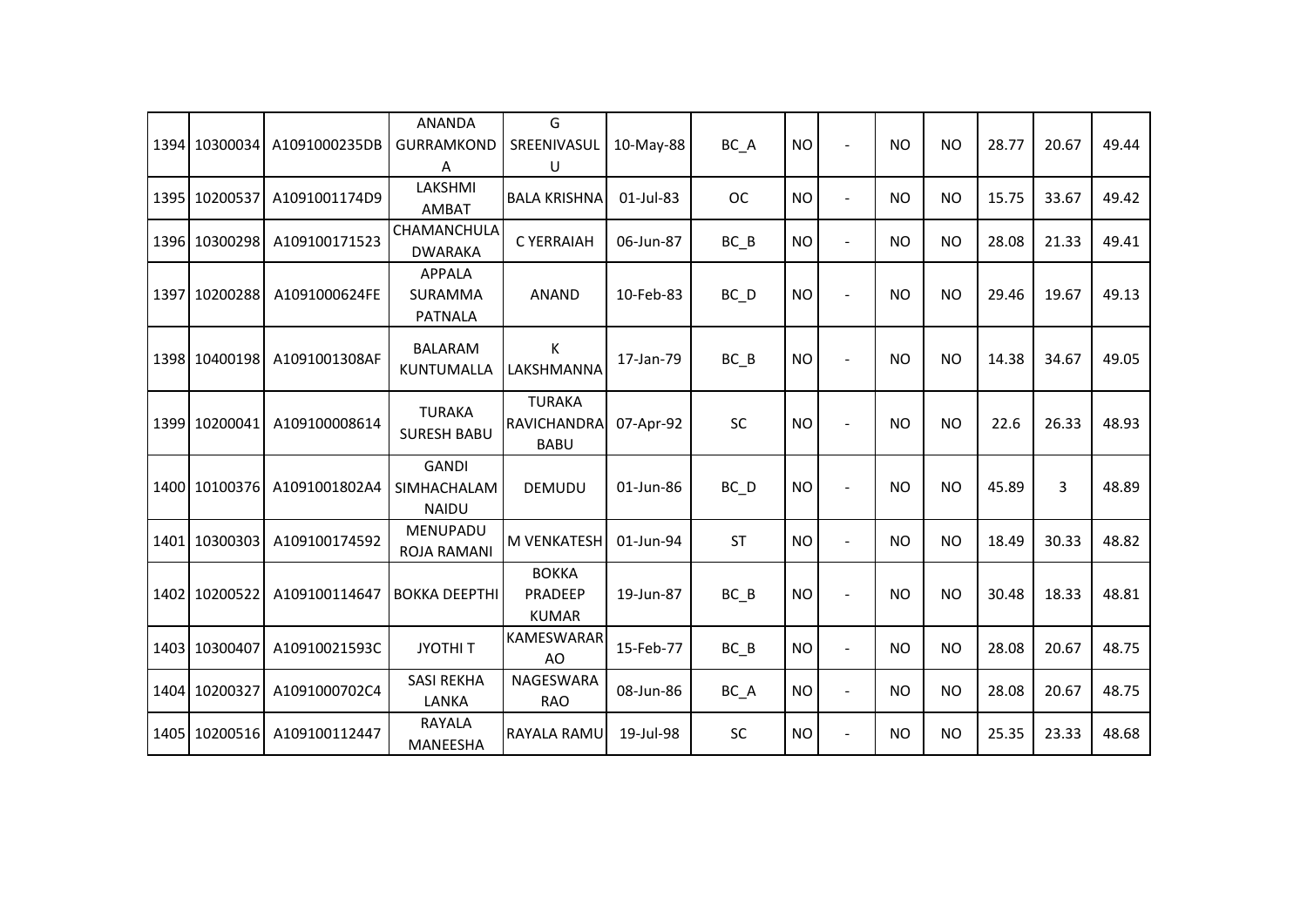| 1406 | 10300031      | A10910002274D | <b>ESLAVATH</b><br>SWARNALATHA      | <b>ESLAVATH</b><br><b>RAMDAS NAIK</b>           | 10-Jun-90 | ST        | <b>NO</b>  | $\overline{\phantom{a}}$ | <b>NO</b> | <b>NO</b>  | 22.6  | 26    | 48.6  |
|------|---------------|---------------|-------------------------------------|-------------------------------------------------|-----------|-----------|------------|--------------------------|-----------|------------|-------|-------|-------|
| 1407 | 10200211      | A10910004625F | PADMAVATHI<br><b>SAGILA</b>         | <b>VENKATA</b><br><b>REDDY</b>                  | 14-Jul-78 | <b>OC</b> | <b>NO</b>  | $\overline{\phantom{a}}$ | <b>NO</b> | <b>NO</b>  | 17.13 | 31.33 | 48.46 |
|      | 1408 10200961 | A10910021487A | PENJARTHY<br><b>INDIRA</b>          | <b>BALASWAMY</b>                                | 09-May-82 | <b>SC</b> | <b>NO</b>  | $\overline{\phantom{a}}$ | <b>NO</b> | <b>NO</b>  | 16.78 | 31.67 | 48.45 |
| 1409 | 10400047      | A1091000347DA | <b>KRISHNA JALLU</b>                | J NARAYANA                                      | 01-Jun-80 | $BC$ $B$  | <b>NO</b>  | $\blacksquare$           | <b>NO</b> | <b>NO</b>  | 26.71 | 21.67 | 48.38 |
|      | 1410 10200838 | A109100183292 | SRINIVAS<br><b>THOKALA</b>          | <b>GOPALAM</b>                                  | 08-May-84 | <b>SC</b> | <b>NO</b>  | $\blacksquare$           | <b>NO</b> | <b>NO</b>  | 27.05 | 21.33 | 48.38 |
|      | 1411 10200353 | A109100074862 | <b>SHAIK JANI</b><br><b>BASHA</b>   | <b>SHAIK</b><br><b>MASTAN VALI</b>              | 14-Dec-75 | $BC$ $E$  | <b>NO</b>  | $\overline{a}$           | <b>NO</b> | <b>NO</b>  | 19.52 | 28.67 | 48.19 |
|      | 1412 10200254 | A1091000546D3 | <b>YETUKURI</b><br><b>SURESH</b>    | <b>NAGESWARA</b><br><b>RAO</b>                  | 12-Jun-88 | BC_A      | <b>NO</b>  | $\blacksquare$           | <b>NO</b> | <b>NO</b>  | 16.44 | 31.67 | 48.11 |
|      | 1413 10200414 | A10910008838F | SRIKANTH<br>PERECHARLA              | PERECHARLA<br>VENKATESWA<br><b>RLU</b>          | 21-Nov-89 | BC_A      | <b>NO</b>  | $\overline{\phantom{a}}$ | <b>NO</b> | <b>NO</b>  | 15.75 | 32.33 | 48.08 |
| 1414 | 10201002      | A109100223266 | <b>JATAVATH RAJU</b><br><b>NAIK</b> | <b>JATAVATH</b><br><b>KOTIA NAIK</b>            | 24-Dec-93 | <b>ST</b> | <b>NO</b>  | $\overline{\phantom{a}}$ | <b>NO</b> | <b>YES</b> | 31.51 | 16.33 | 47.84 |
|      | 1415 10300117 | A1091000681FF | <b>KORRAPATI</b><br>HAZARATHAIAH    | <b>KORRAPATI</b><br>KHAJARAHAM<br><b>THULLA</b> | 10-Jun-82 | $BC$ $B$  | <b>YES</b> | OH                       | <b>NO</b> | <b>NO</b>  | 30.82 | 17    | 47.82 |
|      | 1416 10400044 | A10910003211E | <b>G VENU GOPAL</b>                 | <b>G ASWARTHA</b><br><b>NARAYANA</b>            | 05-Jul-86 | BC_D      | <b>NO</b>  | $\overline{a}$           | <b>NO</b> | <b>NO</b>  | 17.8  | 30    | 47.8  |
| 1417 | 10200309      | A109100066841 | <b>SEERA SURYAM</b>                 | <b>SEERA</b><br><b>GOPALA RAO</b>               | 05-Jun-76 | SC        | <b>NO</b>  | $\overline{a}$           | <b>NO</b> | <b>NO</b>  | 29.46 | 18.33 | 47.79 |
|      | 1418 10200429 | A1091000914EF | <b>PONTAGANI</b><br><b>SURESH</b>   | PONTAGANI<br><b>JAYA RAO</b>                    | 04-May-88 | <b>SC</b> | <b>NO</b>  | $\overline{\phantom{a}}$ | <b>NO</b> | <b>NO</b>  | 4.45  | 43.33 | 47.78 |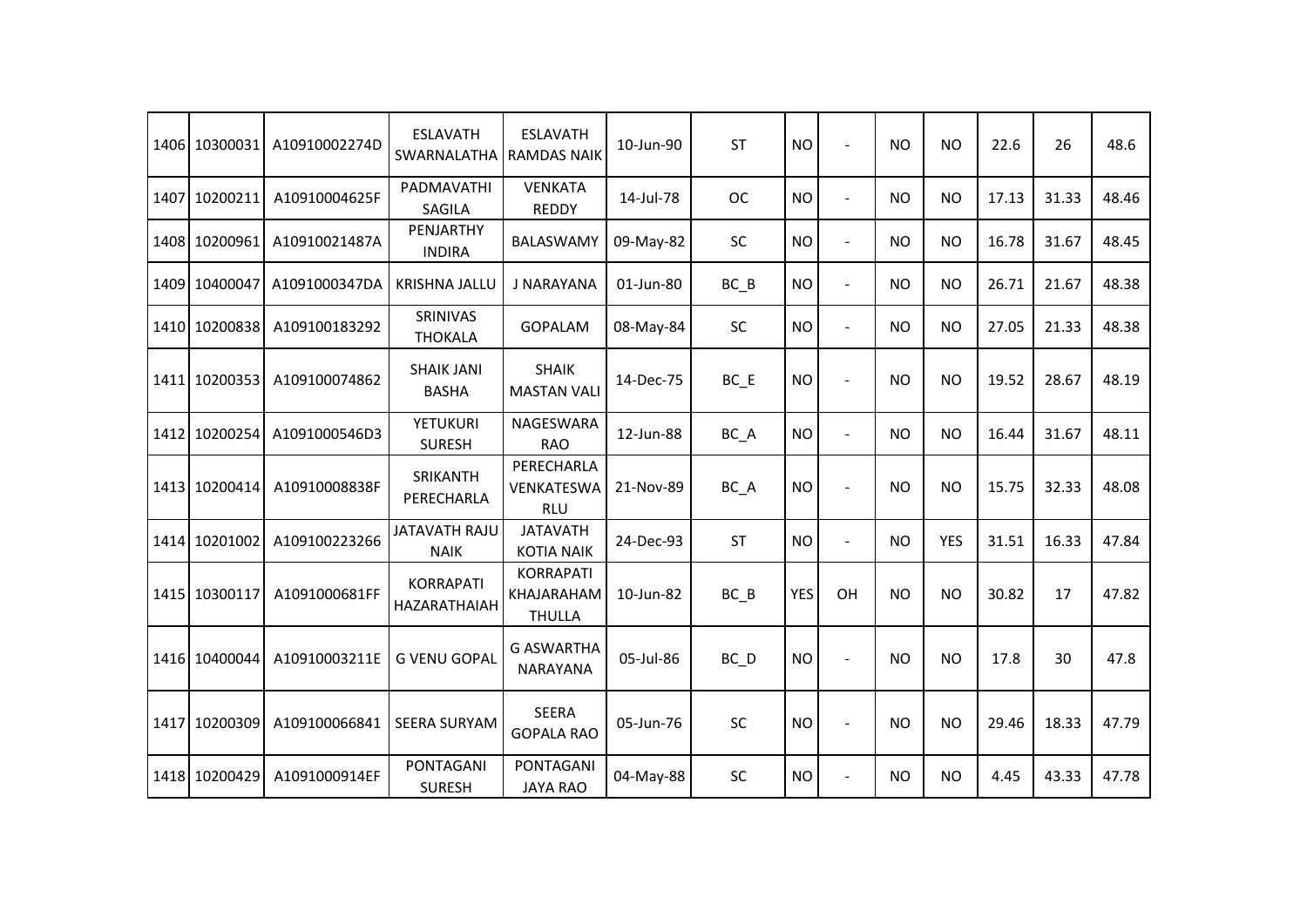|      | 1419 10200726 | A109100159364 | A A<br>RAHAMTHULLA<br><b>SHAIK</b>         | <b>IMAM SAHEB</b>                          | 15-Aug-80 | $BC$ $E$          | <b>NO</b> |                          | <b>NO</b> | <b>NO</b> | 28.43 | 19.33 | 47.76 |
|------|---------------|---------------|--------------------------------------------|--------------------------------------------|-----------|-------------------|-----------|--------------------------|-----------|-----------|-------|-------|-------|
|      | 1420 10200315 | A1091000677EB | <b>KALAHASTHI</b><br><b>NALLIBOINA</b>     | SAMBASIVA<br><b>RAO</b>                    | 24-Feb-80 | $BC$ <sub>D</sub> | <b>NO</b> | $\overline{\phantom{a}}$ | <b>NO</b> | <b>NO</b> | 15.75 | 32    | 47.75 |
| 1421 | 10300214      | A109100118165 | AMURU<br><b>PARVATHI</b>                   | AMURU<br><b>MUNEIAH</b>                    | 25-Mar-81 | $BC$ <sub>D</sub> | <b>NO</b> | $\blacksquare$           | <b>NO</b> | <b>NO</b> | 28.08 | 19.67 | 47.75 |
| 1422 | 10100320      | A1091001503D8 | <b>GANTA</b><br>NEELIMA                    | <b>BHASKARA</b><br><b>RAO GANTA</b>        | 16-May-80 | <b>SC</b>         | <b>NO</b> | $\blacksquare$           | <b>NO</b> | <b>NO</b> | 39.38 | 8.33  | 47.71 |
|      | 1423 10100301 | A10910014414B | <b>GARA</b><br>LAKSHUNNAIDU                | <b>RAMAJOGINAI</b><br>DU.                  | 12-Jun-92 | BC D              | <b>NO</b> | $\overline{a}$           | <b>NO</b> | <b>NO</b> | 33.22 | 14.33 | 47.55 |
|      | 1424 10300076 | A1091000455EF | PAMIDI<br>SREEDEVI                         | P NAGANNA                                  | 25-Mar-83 | $BC$ <sub>D</sub> | <b>NO</b> | $\overline{\phantom{a}}$ | <b>NO</b> | <b>NO</b> | 18.83 | 28.67 | 47.5  |
|      | 1425 10100349 | A109100164787 | PRAMEELARANI<br><b>MARRAPU</b>             | <b>DALINAIDU</b>                           | 15-Aug-83 | $BC$ <sub>D</sub> | <b>NO</b> | $\overline{a}$           | <b>NO</b> | <b>NO</b> | 26.02 | 21.33 | 47.35 |
|      | 1426 10100309 | A10910014737E | <b>INTI U V V L</b><br><b>DURGA KUMARI</b> | <b>INTI RV</b><br>SATYANARAYA<br><b>NA</b> | 13-Apr-91 | <b>OC</b>         | <b>NO</b> | $\overline{a}$           | <b>NO</b> | <b>NO</b> | 20.89 | 26.33 | 47.22 |
| 1427 | 10300095      | A109100054922 | THALLAMOPURI<br>SAIPRATAP                  | THALLAMOPU<br><b>RI YACOB</b>              | 06-Mar-98 | <b>SC</b>         | <b>NO</b> | $\overline{\phantom{a}}$ | <b>NO</b> | <b>NO</b> | 6.85  | 40.33 | 47.18 |
|      | 1428 10200744 | A109100163637 | <b>SUNIL BABU</b><br>ΤΗΑΡΡΙΤΑ              | SATYANARAYA<br><b>NA RAJU</b>              | 24-Oct-84 | BC C              | <b>NO</b> | $\overline{a}$           | <b>NO</b> | <b>NO</b> | 17.13 | 30    | 47.13 |
|      | 1429 10300222 | A109100121947 | SK MAHAMMED<br>RAFI                        | <b>S KHADAR</b><br><b>BASHA</b>            | 01-Jun-78 | BC E              | <b>NO</b> | $\overline{a}$           | <b>NO</b> | <b>NO</b> | 15.75 | 31.33 | 47.08 |
|      | 1430 10200459 | A1091000994D5 | VIJAYAKUMARI<br><b>BOLLEDDU</b>            | <b>SUBBARAO</b>                            | 31-Jan-87 | <b>SC</b>         | <b>NO</b> | $\overline{\phantom{a}}$ | <b>NO</b> | <b>NO</b> | 13.36 | 33.67 | 47.03 |
|      | 1431 10100030 | A10910001161F | <b>SONDI PAVANI</b>                        | SONDI<br><b>VENKATARAO</b>                 | 07-Nov-96 | SC                | <b>NO</b> | $\overline{a}$           | <b>NO</b> | <b>NO</b> | 9.59  | 37.33 | 46.92 |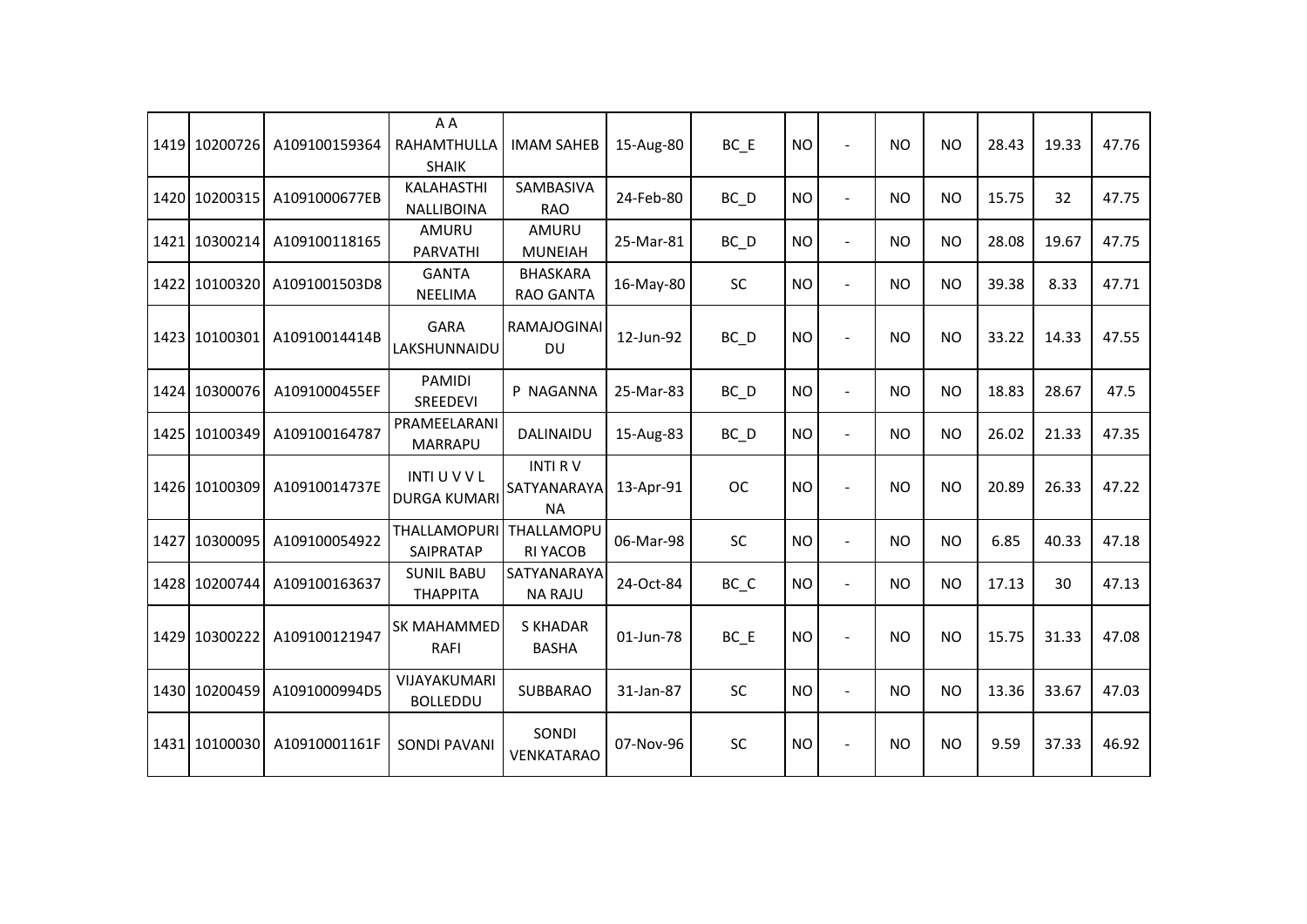| 1432 10300391 | A109100208291 | <b>GAGGUTURI</b><br><b>CHAN BASHA</b>      | <b>GAGGUTURI</b><br><b>GANGAIAH</b> | 06-Jun-84 | $BC$ $B$                       | <b>NO</b> |                          | <b>NO</b> | <b>NO</b> | 39.73 | $\overline{7}$ | 46.73 |
|---------------|---------------|--------------------------------------------|-------------------------------------|-----------|--------------------------------|-----------|--------------------------|-----------|-----------|-------|----------------|-------|
| 1433 10100329 | A1091001546FC | <b>KOTA SARADA</b><br><b>DEVI</b>          | APPALASWAM<br>Υ                     | 15-Aug-84 | BC_D                           | <b>NO</b> |                          | <b>NO</b> | <b>NO</b> | 24.32 | 22.33          | 46.65 |
| 1434 10200943 | A1091002108F6 | NALLAGORLA<br><b>SUBBA RAO</b>             | NALLAGORLA<br>PRASAD                | 15-Aug-73 | $BC$ <sub>D</sub>              | <b>NO</b> | $\blacksquare$           | <b>NO</b> | <b>NO</b> | 31.85 | 14.67          | 46.52 |
| 1435 10200506 | A1091001100CF | JALADI TABITHA                             | <b>JALADI</b><br>LUTHER             | 14-Jan-74 | $BC$ <sub><math>C</math></sub> | <b>NO</b> | $\overline{a}$           | <b>NO</b> | <b>NO</b> | 17.13 | 29.33          | 46.46 |
| 1436 10100340 | A109100159847 | SREEDEVI<br>PODILAPU                       | RAMULU                              | 10-Jul-82 | BC_D                           | <b>NO</b> | $\overline{a}$           | <b>NO</b> | <b>NO</b> | 39.04 | 7.33           | 46.37 |
| 1437 10100177 | A109100090098 | PEDDINTI<br><b>VENKATA</b><br><b>MOHAN</b> | PEDDINTI<br>SURYANARAY<br>ANA       | 31-Aug-73 | BC_D                           | <b>NO</b> |                          | <b>NO</b> | <b>NO</b> | 21.24 | 25             | 46.24 |
| 1438 10400074 | A109100053356 | <b>JAGANMOHAN</b><br><b>BARAKAM</b>        | <b>B RAJAGOPAL</b>                  | 01-Jul-81 | BC_D                           | <b>NO</b> | $\overline{\phantom{a}}$ | <b>NO</b> | <b>NO</b> | 19.52 | 26.67          | 46.19 |
| 1439 10300070 | A109100043229 | ADINOLU<br>YAMINI                          | Κ<br>SUBRAMANYA<br>M                | 13-Feb-96 | <b>OC</b>                      | <b>NO</b> | $\blacksquare$           | <b>NO</b> | <b>NO</b> | 19.86 | 26.33          | 46.19 |
| 1440 10200707 | A1091001549C8 | NAGARAJU<br><b>DIMMITA</b>                 | ADISESHU                            | 01-Jul-78 | BC D                           | <b>NO</b> | $\overline{\phantom{a}}$ | <b>NO</b> | <b>NO</b> | 17.47 | 28.67          | 46.14 |
| 1441 10200844 | A10910018419E | NEMALIPURI<br><b>BALAJI</b>                | N RAMA RAO                          | 07-May-75 | BC_A                           | <b>NO</b> | $\overline{a}$           | <b>NO</b> | <b>NO</b> | 20.55 | 25.33          | 45.88 |
| 1442 10400274 | A10910018183C | A AMARNATH                                 | P<br>MALLIKARJUN<br>Α               | 12-Jun-81 | $BC$ $B$                       | <b>NO</b> |                          | <b>NO</b> | <b>NO</b> | 20.21 | 25.67          | 45.88 |
| 1443 10200461 | A109100099687 | <b>EDA PUSHPA</b><br>RAJU                  | LAZARU                              | 11-Nov-75 | <b>SC</b>                      | <b>NO</b> | $\overline{\phantom{a}}$ | <b>NO</b> | <b>NO</b> | 31.16 | 14.67          | 45.83 |
| 1444 10200126 | A109100027416 | <b>B RAVI GOPAL</b>                        | <b>BARIKI</b><br><b>THIMMAIAH</b>   | 06-Jun-77 | BC_A                           | <b>NO</b> | $\blacksquare$           | <b>NO</b> | <b>NO</b> | 28.77 | 17             | 45.77 |
| 1445 10200803 | A1091001761D9 | <b>SHAIK NAGEENA</b>                       | <b>SHAIK KHAJA</b>                  | 23-Aug-91 | $BC$ $B$                       | <b>NO</b> | $\overline{a}$           | <b>NO</b> | <b>NO</b> | 24.32 | 21.33          | 45.65 |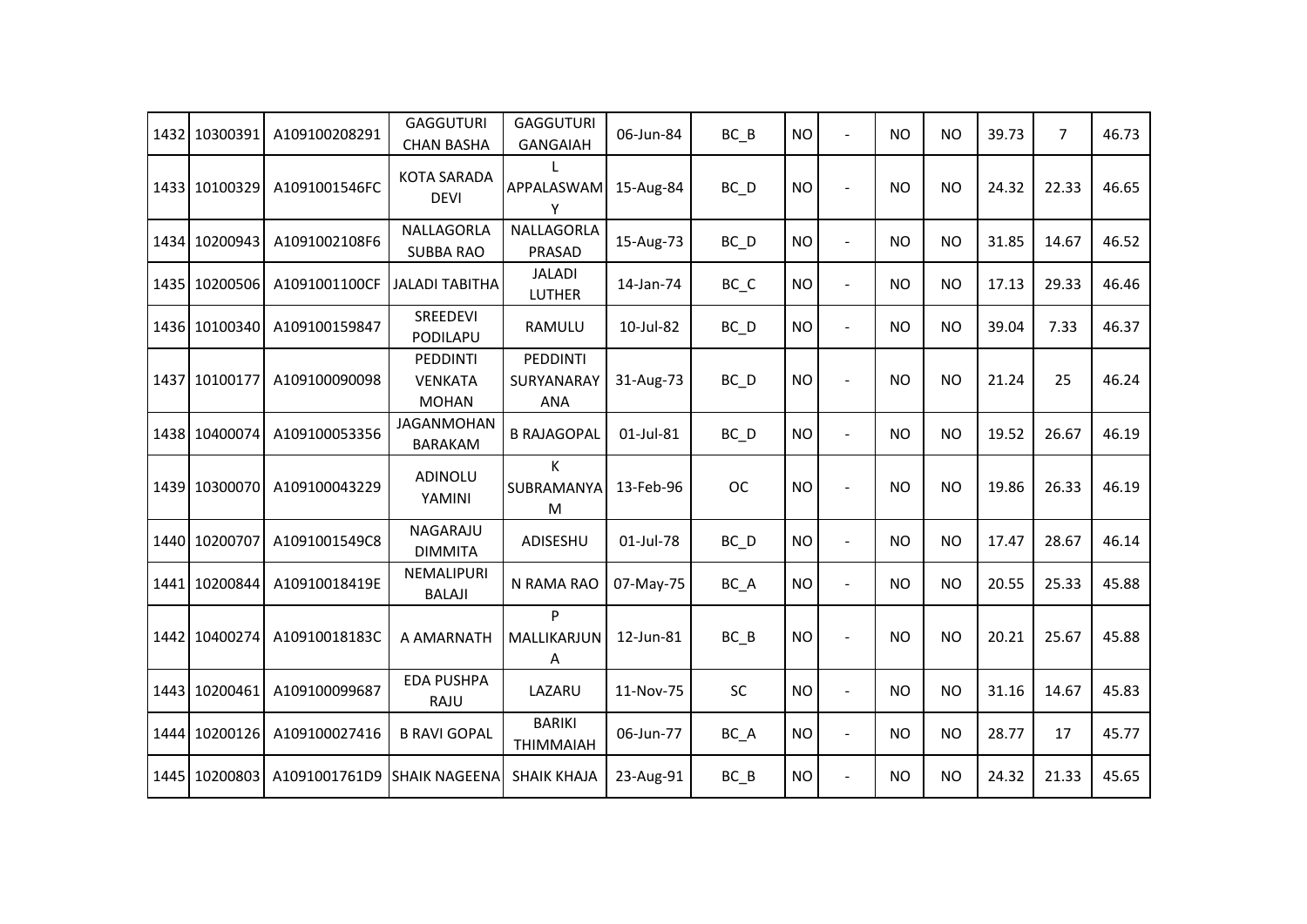| 1446 | 10400004      | A10910000338A | <b>GADEKAL</b><br><b>SATISH BABU</b>           | <b>LATE G</b><br>PRABHU DAS                 | 21-Jul-83 | <b>SC</b> | <b>NO</b>  | $\blacksquare$           | <b>NO</b> | <b>NO</b>  | 10.27 | 35.33 | 45.6  |
|------|---------------|---------------|------------------------------------------------|---------------------------------------------|-----------|-----------|------------|--------------------------|-----------|------------|-------|-------|-------|
| 1447 | 10200162      | A10910003469F | SITARAVAMMA<br>VENGALA                         | PARASURAMA<br><b>YYA</b>                    | 13-Aug-80 | BC B      | <b>NO</b>  | $\overline{\phantom{a}}$ | <b>NO</b> | <b>NO</b>  | 10.61 | 34.67 | 45.28 |
|      | 1448 10100207 | A109100103757 | <b>PACHVA</b><br><b>VENKATESH</b>              | <b>PACHVA</b><br>SREENIVASUL<br>U           | 10-May-93 | <b>OC</b> | <b>NO</b>  | $\overline{a}$           | <b>NO</b> | <b>NO</b>  | 19.86 | 25.33 | 45.19 |
|      | 1449 10201006 | A109100224182 | ZARINA BEGUM                                   | <b>M SUBHANI</b>                            | 16-Aug-72 | BC E      | <b>YES</b> | OH                       | <b>NO</b> | <b>NO</b>  | 18.15 | 27    | 45.15 |
|      | 1450 10400124 | A109100082758 | <b>SUDHAKAR</b><br><b>CHAKALI</b>              | <b>MADDULETY C</b><br>B                     | 05-Jun-86 | BC_A      | <b>NO</b>  | $\blacksquare$           | <b>NO</b> | <b>NO</b>  | 17.13 | 28    | 45.13 |
|      | 1451 10200396 | A1091000839E2 | <b>UPPUTHOLLA</b><br>VENKATESWARL<br>U         | RAMAKOTAIA<br>H                             | 04-May-90 | BC_A      | <b>NO</b>  |                          | <b>NO</b> | <b>NO</b>  | 29.46 | 15.67 | 45.13 |
|      | 1452 10200355 | A109100075474 | VIJAY BHASKARI SAMBASIVARA<br><b>BURAGADDA</b> | O                                           | 25-Jul-84 | <b>OC</b> | <b>NO</b>  | $\overline{a}$           | <b>NO</b> | <b>NO</b>  | 28.43 | 16.67 | 45.1  |
|      | 1453 10400108 | A109100074383 | SURASURA<br>YASWANTH                           | <b>SURASURA</b><br>SRINIVASA<br><b>RAO</b>  | 17-Jul-98 | <b>ST</b> | <b>NO</b>  | $\overline{\phantom{a}}$ | <b>NO</b> | <b>NO</b>  | 26.02 | 19    | 45.02 |
|      | 1454 10200483 | A10910010513E | PAVANKUMAR<br><b>MANCHALA</b>                  | RAJARAO LATE                                | 10-Jun-85 | <b>OC</b> | <b>NO</b>  | $\overline{a}$           | <b>NO</b> | <b>NO</b>  | 11.99 | 33    | 44.99 |
|      | 1455 10300352 | A109100196691 | <b>BOBBU ESWAR</b><br><b>REDDY</b>             | <b>B NARAYANA</b><br><b>REDDY</b>           | 10-Jul-82 | <b>OC</b> | <b>NO</b>  | $\blacksquare$           | <b>NO</b> | <b>YES</b> | 19.86 | 25    | 44.86 |
|      | 1456 10300065 | A10910004014D | PREMALATHA<br><b>MEKALA</b>                    | JAYAPRASAD                                  | 10-Dec-76 | <b>OC</b> | <b>NO</b>  | $\blacksquare$           | <b>NO</b> | <b>NO</b>  | 5.83  | 39    | 44.83 |
|      | 1457 10200038 | A1091000080FC | PULIKONDA<br><b>HARI HARA</b><br><b>CHARY</b>  | PULIKONDA<br>SATYANARAYA<br><b>NA CHARY</b> | 17-Jul-67 | $BC$ $B$  | <b>YES</b> | OH                       | <b>NO</b> | <b>NO</b>  | 30.82 | 14    | 44.82 |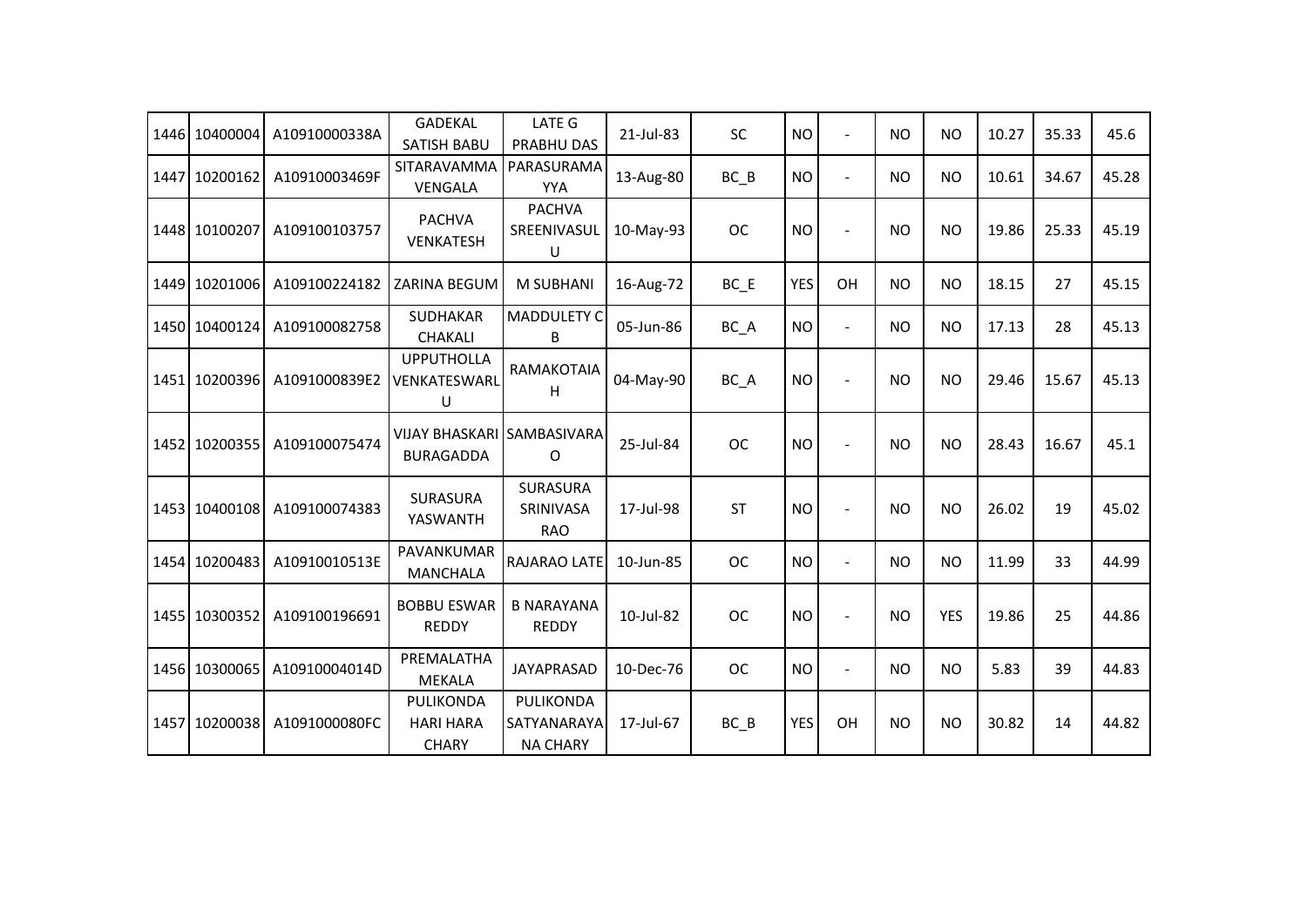|      | 1458 10100093 | A10910004259B | <b>VADDADI</b><br><b>ARUNA PRASAD</b>   | <b>PAYTHURU</b>                                        | 15-Jul-80 | SC        | <b>NO</b>  | $\overline{a}$       | <b>NO</b> | <b>NO</b> | 35.62 | 9     | 44.62 |
|------|---------------|---------------|-----------------------------------------|--------------------------------------------------------|-----------|-----------|------------|----------------------|-----------|-----------|-------|-------|-------|
| 1459 | 10200913      | A109100203389 | <b>DEVISREE</b><br><b>GARAPATI</b>      | <b>GVV</b><br><b>SUBBARAO</b>                          | 30-May-87 | <b>OC</b> | <b>NO</b>  | $\overline{a}$       | NO.       | <b>NO</b> | 8.91  | 35.67 | 44.58 |
|      | 1460 10200548 | A1091001190AF | <b>VISSAMSETTI</b><br><b>SUBHASHINI</b> | <b>VISSAMSETTI</b><br><b>BASAVA</b><br><b>PURNAIAH</b> | 20-Aug-76 | <b>OC</b> | <b>NO</b>  | $\sim$               | <b>NO</b> | <b>NO</b> | 21.24 | 23.33 | 44.57 |
| 1461 | 10300099      | A1091000571EE | <b>NJHEMA</b><br>LATHA                  | NVPJ<br><b>KUMAR</b>                                   | 01-Jun-83 | <b>SC</b> | <b>NO</b>  | $\ddot{\phantom{1}}$ | <b>NO</b> | <b>NO</b> | 18.49 | 26    | 44.49 |
|      | 1462 10100038 | A1091000137FD | AKUMARTHI<br><b>NANI BABU</b>           | AKUMARTHI<br>SRIRAMAMUR<br><b>THY</b>                  | 29-Jan-90 | SC        | <b>YES</b> | OH                   | <b>NO</b> | <b>NO</b> | 18.49 | 26    | 44.49 |
|      | 1463 10300243 | A10910013494A | T K SIVAPRASAD                          | TK<br>REDDIMUNEIA<br>H                                 | 10-Aug-85 | BC_A      | <b>NO</b>  | $\blacksquare$       | <b>NO</b> | <b>NO</b> | 26.02 | 18.33 | 44.35 |
|      | 1464 10300213 | A109100117834 | <b>SHAIK ABDUL</b><br><b>HAFEEZ</b>     | <b>SHAIK BURAN</b><br><b>BASHA</b>                     | 16-Aug-86 | BC E      | <b>YES</b> | OH                   | <b>NO</b> | <b>NO</b> | 20.89 | 23.33 | 44.22 |
|      | 1465 10400089 | A109100059022 | S FIROZ                                 | S MD<br><b>MOHAMMAD</b>                                | 04-Apr-83 | <b>OC</b> | <b>NO</b>  | $\blacksquare$       | NO.       | <b>NO</b> | 19.86 | 24.33 | 44.19 |
|      | 1466 10400028 | A1091000196AF | <b>KOLOLLA</b><br>MALLIKARJUNA          | <b>K OBILESU</b>                                       | 20-Jun-80 | SC        | <b>NO</b>  | $\sim$               | NO.       | <b>NO</b> | 30.13 | 14    | 44.13 |
| 1467 | 10300389      | A109100207521 | POLAGANI<br>RAJAYA<br>LAKSHMI           | POLAGANI<br>RAMAKRISHN<br>A                            | 30-Apr-92 | $BC$ $D$  | <b>YES</b> | OH                   | <b>NO</b> | <b>NO</b> | 29.46 | 14.67 | 44.13 |
|      | 1468 10200882 | A109100195429 | <b>BANKA KISHORE</b><br><b>BABU</b>     | <b>ADAM</b>                                            | 10-Nov-77 | SC        | <b>NO</b>  | $\sim$               | <b>NO</b> | <b>NO</b> | 16.1  | 27.67 | 43.77 |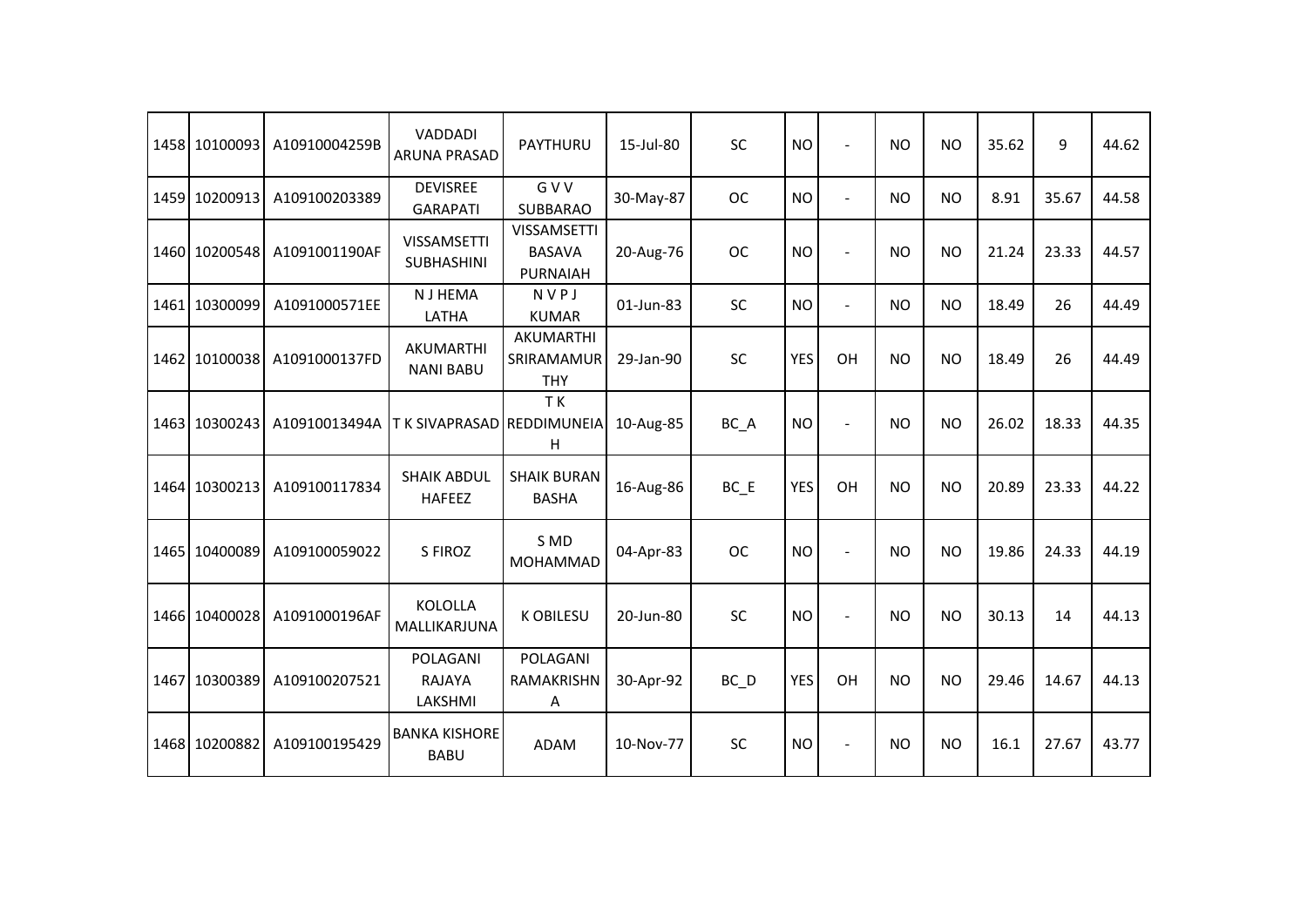|      | 1469 10200248 | A1091000532E4 | SIDDAVATAM<br><b>NARASIMHA</b><br><b>RAO</b> | SIDDAVATAM<br><b>BALAIAH</b>           | 10-Jul-87 | BC_A      | <b>NO</b>  | $\overline{a}$           | <b>NO</b> | <b>NO</b> | 14.38 | 29.33 | 43.71 |
|------|---------------|---------------|----------------------------------------------|----------------------------------------|-----------|-----------|------------|--------------------------|-----------|-----------|-------|-------|-------|
|      | 1470 10400023 | A10910001794C | <b>BETHALLA</b><br>KALAVATHI                 | <b>MADDULETI</b>                       | 17-Jun-93 | <b>SC</b> | <b>NO</b>  | $\overline{a}$           | <b>NO</b> | <b>NO</b> | 25.35 | 18.33 | 43.68 |
|      | 1471 10200476 | A1091001035C2 | <b>SHAIK SHABANA</b>                         | <b>SHAIK ABDUL</b><br>AZEEZ            | 04-Jun-93 | $BC$ $E$  | <b>NO</b>  | $\overline{a}$           | <b>NO</b> | <b>NO</b> | 21.58 | 22    | 43.58 |
|      | 1472 10200594 | A1091001296F7 | PANDLURISIVU<br><b>DU</b>                    | <b>KANAKAIAH</b>                       | 01-May-80 | BC_A      | <b>NO</b>  | $\overline{\phantom{a}}$ | <b>NO</b> | <b>NO</b> | 18.49 | 25    | 43.49 |
| 1473 | 10100102      | A109100045442 | <b>TULURI</b><br><b>KALPANA</b>              | <b>ABBULU</b>                          | 01-Jun-88 | <b>SC</b> | <b>NO</b>  | $\blacksquare$           | <b>NO</b> | <b>NO</b> | 21.58 | 21.67 | 43.25 |
|      | 1474 10200602 | A1091001322B2 | <b>SHAIK RAHIMAD</b><br><b>BASHA</b>         | <b>JOHN VALI</b>                       | 21-May-86 | $BC$ $E$  | <b>NO</b>  | $\overline{a}$           | <b>NO</b> | <b>NO</b> | 15.75 | 27.33 | 43.08 |
|      | 1475 10300094 | A109100053767 | <b>MAMATHAK</b>                              | K<br>CHANDRAMO<br><b>ULI REDDY</b>     | 01-May-81 | <b>OC</b> | <b>NO</b>  |                          | <b>NO</b> | <b>NO</b> | 22.6  | 20.33 | 42.93 |
|      | 1476 10200285 | A1091000621D5 | <b>GUMMADI</b><br>NAGESWARA<br><b>RAO</b>    | RAJA RAO G                             | 28-Sep-77 | BC_C      | <b>NO</b>  |                          | <b>NO</b> | <b>NO</b> | 6.16  | 36.67 | 42.83 |
| 1477 | 10200871      | A1091001930B2 | <b>NANAJI</b><br><b>GARAPATI</b>             | <b>MUTYALARAO</b><br><b>GARAPATI</b>   | 10-Feb-77 | <b>SC</b> | <b>NO</b>  | $\overline{\phantom{a}}$ | <b>NO</b> | <b>NO</b> | 23.29 | 19.33 | 42.62 |
|      | 1478 10200234 | A1091000510E8 | VUYYALA<br><b>BHARGAVI</b>                   | VUYYALA<br><b>VENKATESWA</b><br>RA RAO | 30-Jun-96 | <b>ST</b> | <b>NO</b>  | $\overline{a}$           | <b>NO</b> | <b>NO</b> | 7.53  | 35    | 42.53 |
|      | 1479 10200203 | A109100043746 | <b>CHIKKA SAIRAM</b>                         | <b>KUMAR ALIAS</b><br>BASAVAYYA        | 25-Aug-93 | $BC$ $B$  | <b>NO</b>  | $\overline{a}$           | <b>NO</b> | <b>NO</b> | 30.82 | 11.67 | 42.49 |
|      | 1480 10200849 | A109100184926 | SAISUDHA<br>YADLAPALLI                       | Y VENKATA<br>SUBBARAO                  | 09-Jun-87 | <b>OC</b> | <b>YES</b> | OH                       | <b>NO</b> | <b>NO</b> | 17.8  | 24.67 | 42.47 |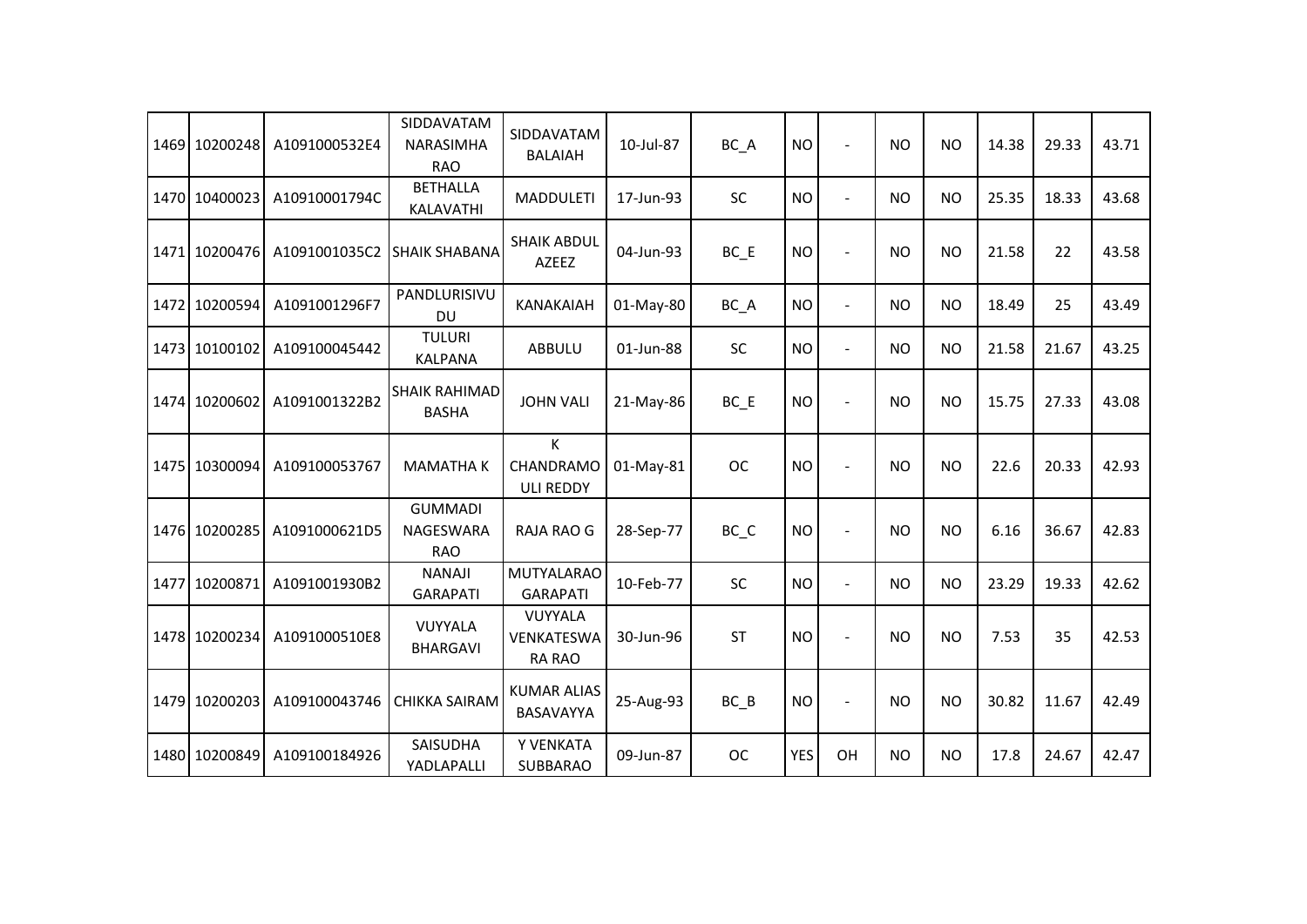| 1481 | 10300152      | A109100087724 | <b>THUMMALA</b><br><b>THEJA</b>               | т<br>MUNASAMAY                               | 10-May-94 | BC B              | <b>NO</b> | $\blacksquare$ | <b>NO</b> | <b>NO</b>  | 16.1  | 26.33 | 42.43 |
|------|---------------|---------------|-----------------------------------------------|----------------------------------------------|-----------|-------------------|-----------|----------------|-----------|------------|-------|-------|-------|
|      | 1482 10300313 | A1091001796F4 | <b>JAKKALA</b><br>VENKATASESHAI<br>AH         | J VENKAIAH                                   | 15-May-80 | $BC$ $B$          | <b>NO</b> |                | <b>NO</b> | <b>NO</b>  | 25.35 | 17    | 42.35 |
|      | 1483 10100185 | A109100092495 | SRIDHAR<br><b>KUMAR</b><br>MALLAVARAPU        | <b>CHANTI BABU</b>                           | 12-May-86 | BC_A              | <b>NO</b> |                | <b>NO</b> | <b>NO</b>  | 22.6  | 19.67 | 42.27 |
|      | 1484 10200686 | A1091001510AF | <b>NAGA</b><br>SUBRAHMANYA<br>M PALLA         | <b>PALLA</b><br>RAGHAVULU                    | 13-May-75 | SC                | <b>NO</b> |                | <b>NO</b> | <b>NO</b>  | 34.24 | 8     | 42.24 |
| 1485 | 10400205      | A109100133325 | <b>B NAGARAJU</b>                             | <b>B ANJANAPPA</b>                           | 10-Feb-81 | <b>SC</b>         | <b>NO</b> | $\blacksquare$ | <b>NO</b> | <b>NO</b>  | 33.22 | 9     | 42.22 |
| 1486 | 10400176      | A1091001148F6 | <b>MALA</b><br>RAJASHEKAR                     | <b>MALA</b><br>OBULESU                       | 15-Jun-89 | <b>SC</b>         | <b>NO</b> | $\blacksquare$ | <b>NO</b> | <b>NO</b>  | 19.18 | 23    | 42.18 |
| 1487 | 10100430      | A1091002086EC | <b>IPPILI CHANDRA</b><br><b>SEKHARA RAO</b>   | <b>IPPILI</b><br>VENKATARAM<br><b>AMURTY</b> | 04-Jun-74 | $BC$ <sub>D</sub> | <b>NO</b> | $\blacksquare$ | <b>NO</b> | <b>NO</b>  | 30.82 | 11.33 | 42.15 |
|      | 1488 10200862 | A1091001905BB | <b>SHAIK</b><br>SHAMEEM                       | <b>SHAIK</b><br><b>MASTANVALI</b>            | 12-Apr-82 | $BC$ $E$          | <b>NO</b> |                | <b>NO</b> | <b>NO</b>  | 26.71 | 15.33 | 42.04 |
|      | 1489 10300184 | A109100105412 | SURUSURU<br><b>RAMESH</b>                     | S<br>VENKATARAM<br><b>ANA</b>                | 05-Jun-80 | <b>ST</b>         | <b>NO</b> | $\sim$         | <b>NO</b> | <b>YES</b> | 30.13 | 11.67 | 41.8  |
|      | 1490 10200178 | A10910003691F | <b>KOSURI</b><br>YUGANDHESWA<br><b>RA RAO</b> | <b>KOSURI</b><br><b>MOHAN RAO</b>            | 04-Jul-82 | $BC$ $B$          | <b>NO</b> | $\blacksquare$ | <b>NO</b> | <b>NO</b>  | 17.13 | 24.67 | 41.8  |
| 1491 | 10400038      | A1091000256DA | <b>BOGGULA</b><br><b>RAMESH</b>               | <b>B BHAVANI</b><br>SHANKAR                  | 24-Aug-85 | SC                | <b>NO</b> | $\blacksquare$ | NO.       | <b>NO</b>  | 11.64 | 30    | 41.64 |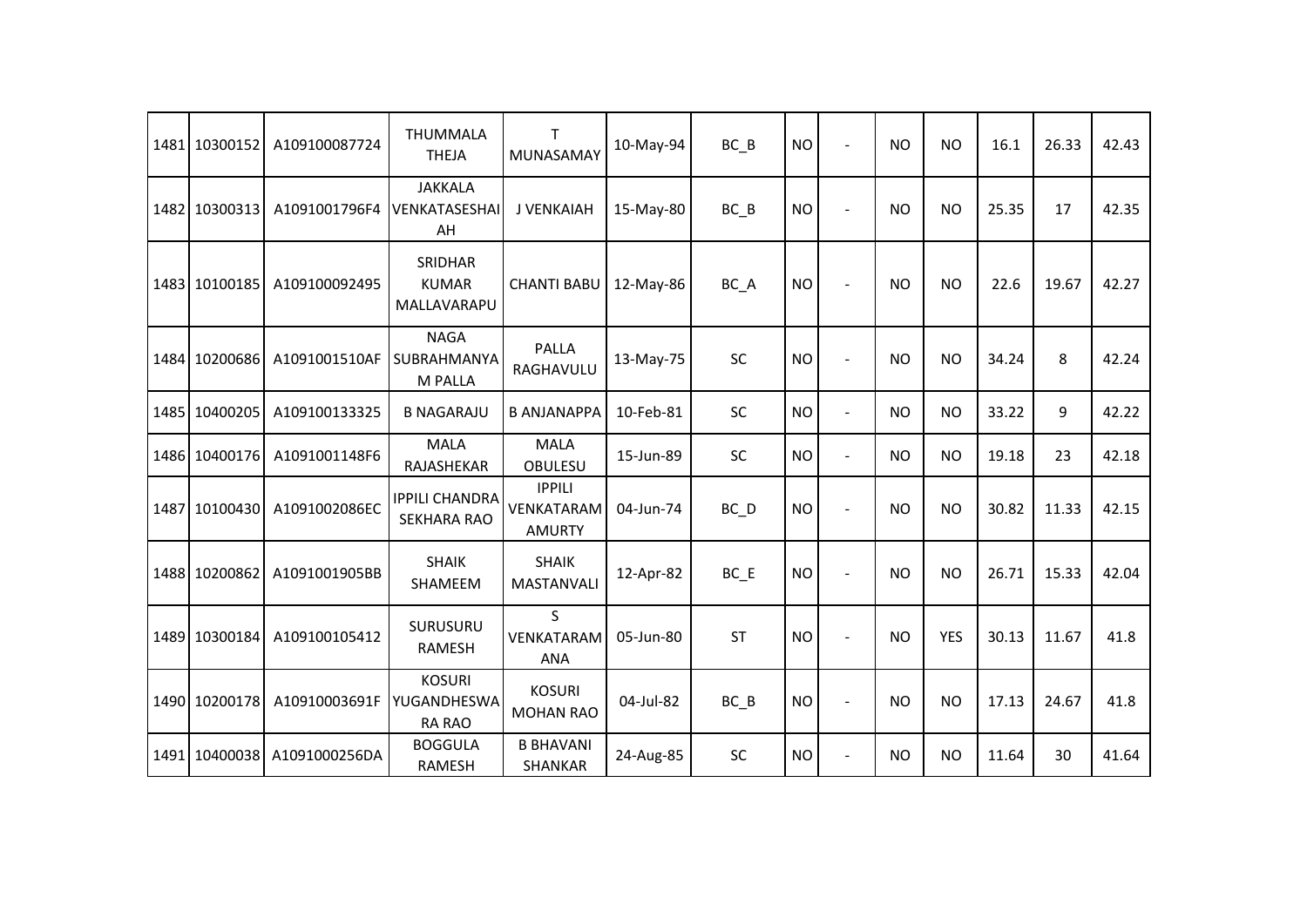|      | 1492 10300412 | A109100217443 | <b>CHIPPADA</b><br><b>BHASKARA RAO</b>       | <b>BRAHMAJIRAO</b>                                 | 07-Nov-74 | $BC$ $B$          | <b>NO</b> | $\overline{\phantom{a}}$ | <b>NO</b> | <b>NO</b> | 10.27 | 31.33 | 41.6  |
|------|---------------|---------------|----------------------------------------------|----------------------------------------------------|-----------|-------------------|-----------|--------------------------|-----------|-----------|-------|-------|-------|
|      | 1493 10200658 | A109100144324 | ANKABABU<br><b>KAJA</b>                      | ANKAMMARA<br>O KAJA                                | 20-Jun-78 | BC D              | <b>NO</b> | $\blacksquare$           | <b>NO</b> | <b>NO</b> | 22.6  | 19    | 41.6  |
|      | 1494 10100369 | A109100178583 | <b>MEDISETTI</b><br>SINDHU<br><b>BHAVANI</b> | <b>MEDISETTI SAI</b><br><b>BABU</b>                | 25-Apr-86 | <b>OC</b>         | <b>NO</b> | $\overline{a}$           | <b>NO</b> | <b>NO</b> | 20.21 | 21.33 | 41.54 |
|      | 1495 10200572 | A1091001244AE | <b>JONNADULA L</b><br>PRASANNA               | J GNGADHARA<br><b>RAO</b>                          | 08-May-79 | BC B              | <b>NO</b> | $\overline{a}$           | <b>NO</b> | <b>NO</b> | 17.47 | 24    | 41.47 |
|      | 1496 10400127 | A10910008368A | <b>JALAPPA GARI</b><br><b>LOKESH</b>         | <b>JALAPPA GARI</b><br><b>CHENNAIAH</b>            | 10-Jun-93 | BC_A              | <b>NO</b> | ÷                        | <b>NO</b> | <b>NO</b> | 19.86 | 21.33 | 41.19 |
| 1497 | 10300256      | A10910014713A | THUMMALA<br>DHANALAKSHM                      | <b>THUMMALA</b><br>ANANDAIAH                       | 14-Dec-93 | BC B              | <b>NO</b> | $\overline{\phantom{a}}$ | <b>NO</b> | <b>NO</b> | 11.99 | 29    | 40.99 |
|      | 1498 10200341 | A1091000728C9 | SRINIVASULU<br>VATTIVELLA                    | PEDA<br>RANGAIAH                                   | 01-Jul-78 | $BC$ $B$          | <b>NO</b> | $\blacksquare$           | <b>NO</b> | <b>NO</b> | 11.3  | 29.67 | 40.97 |
|      | 1499 10100222 | A109100111254 | <b>CHAPPIDI</b><br><b>GANGABHAVAN</b>        | <b>CHAPPIDI</b><br><b>VENKATA</b><br><b>RAMANA</b> | 08-Dec-97 | $BC$ $B$          | <b>NO</b> | $\overline{\phantom{a}}$ | <b>NO</b> | <b>NO</b> | 9.93  | 31    | 40.93 |
|      | 1500 10200161 | A10910003436A | <b>MARTHI</b><br><b>RENUKA</b>               | <b>MARTHI</b><br>SRINU                             | 07-Jul-96 | $BC$ <sub>D</sub> | <b>NO</b> | $\blacksquare$           | <b>NO</b> | <b>NO</b> | 20.89 | 20    | 40.89 |
| 1501 | 10300388      | A109100207275 | R LOKESH                                     | <b>T RAVI</b>                                      | 24-May-91 | BC D              | <b>NO</b> | $\blacksquare$           | <b>NO</b> | <b>NO</b> | 10.61 | 30    | 40.61 |
|      | 1502 10300235 | A109100130774 | SAILAJA<br>YARRAGURAVA<br><b>GARI</b>        | Y NADAMUNI<br><b>REDDY</b>                         | 16-Jun-85 | <b>OC</b>         | <b>NO</b> | $\overline{\phantom{a}}$ | <b>NO</b> | <b>NO</b> | 22.6  | 18    | 40.6  |
|      | 1503 10200174 | A1091000363C9 | AGASTEEN<br>KUKKAMUDI                        | <b>ISAIAH</b>                                      | 20-Jun-74 | BC_C              | <b>NO</b> | $\overline{a}$           | <b>NO</b> | <b>NO</b> | 23.97 | 16.33 | 40.3  |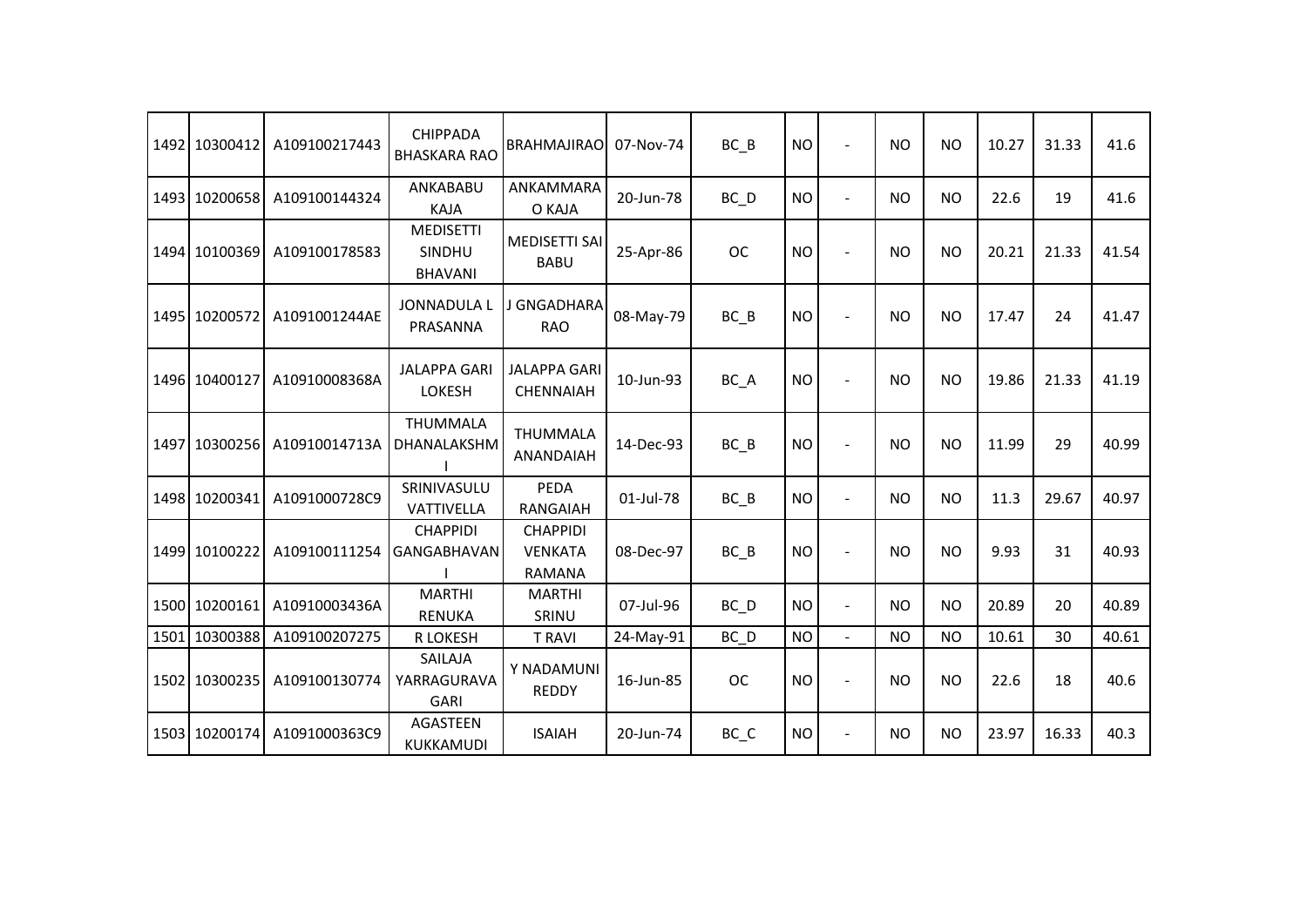| 1504 10300042 | A1091000262FB | R SASI                                            | R<br><b>CHENCHAIAH</b>                            | 10-Jun-89 | BC_A      | <b>NO</b> | $\blacksquare$           | <b>NO</b> | <b>NO</b> | 10.27 | 30    | 40.27 |
|---------------|---------------|---------------------------------------------------|---------------------------------------------------|-----------|-----------|-----------|--------------------------|-----------|-----------|-------|-------|-------|
| 1505 10300078 | A109100047048 | <b>B VANI</b>                                     | <b>B KANNAIAH</b><br><b>ACHARI</b>                | 05-May-82 | $BC$ $B$  | <b>NO</b> | $\overline{\phantom{a}}$ | <b>NO</b> | <b>NO</b> | 18.83 | 21.33 | 40.16 |
| 1506 10400145 | A1091000955ED | <b>BOYAREVULA</b><br><b>MANJULA</b>               | <b>BOYAREVULA</b><br><b>BALASWAMY</b>             | 28-Feb-88 | SC        | <b>NO</b> | $\overline{a}$           | <b>NO</b> | <b>NO</b> | 15.07 | 25    | 40.07 |
| 1507 10100332 | A109100155945 | <b>ALLLA KANAKA</b><br><b>APPARAO</b>             | <b>ALLA SANYASI</b>                               | 15-Jun-73 | BC_D      | <b>NO</b> | $\overline{a}$           | <b>NO</b> | <b>NO</b> | 21.24 | 18.67 | 39.91 |
| 1508 10400294 | A109100196178 | YERRISWAMY<br><b>MOPURI</b>                       | M<br><b>MADDANNA</b>                              | 26-Jun-88 | <b>SC</b> | <b>NO</b> | $\overline{\phantom{a}}$ | <b>NO</b> | <b>NO</b> | 27.74 | 12    | 39.74 |
| 1509 10100150 | A109100071014 | <b>DADI</b><br><b>JYOTHILAKSHMI</b>               | <b>DADI</b><br><b>MAHALAKSH</b><br>MI NAIDU       | 04-Mar-81 | BC_D      | <b>NO</b> | $\overline{\phantom{a}}$ | <b>NO</b> | <b>NO</b> | 23.63 | 16    | 39.63 |
| 1510 10200219 | A10910004798A | <b>MUKIRI</b><br>NAVEENAKUMA<br><b>RI</b>         | <b>MUKIRI</b><br>CHANDRAMO<br>ULI                 | 22-Aug-96 | ST        | <b>NO</b> | $\overline{\phantom{a}}$ | <b>NO</b> | <b>NO</b> | 16.78 | 22.67 | 39.45 |
| 1511 10300188 | A109100107414 | <b>ELLANTI</b><br>VARALAKSHMI                     | <b>E CHANDRA</b><br><b>SEKHAR</b><br><b>NAIDU</b> | 03-May-80 | <b>OC</b> | <b>NO</b> | $\overline{\phantom{a}}$ | <b>NO</b> | <b>NO</b> | 15.75 | 23.67 | 39.42 |
| 1512 10200765 | A1091001680DC | ADDEPALLI<br><b>RAMESH</b>                        | YESUPADAM                                         | 01-Jun-76 | SC        | <b>NO</b> | $\blacksquare$           | <b>NO</b> | <b>NO</b> | 28.08 | 11.33 | 39.41 |
| 1513 10300244 | A109100137424 | <b>VAKIRI</b><br>SRINIVASULU                      | <b>VAKIRI</b><br><b>MUNIRATHNA</b><br>IAH         | 30-May-86 | BC_D      | <b>NO</b> | $\overline{a}$           | <b>NO</b> | <b>NO</b> | 11.99 | 27.33 | 39.32 |
| 1514 10300269 | A10910015644E | <b>MANDYAM</b><br><b>NARENDRA</b><br><b>REDDY</b> | <b>M MURALI</b><br><b>REDDY</b>                   | 10-Jun-90 | <b>OC</b> | <b>NO</b> | $\blacksquare$           | <b>NO</b> | <b>NO</b> | 11.64 | 27.67 | 39.31 |
| 1515 10200692 | A1091001518FD | <b>CHANDRA</b><br><b>SEKHAR NITTA</b>             | <b>SUBBA RAO</b>                                  | 03-May-79 | <b>SC</b> | <b>NO</b> | $\overline{\phantom{a}}$ | <b>NO</b> | <b>NO</b> | 10.61 | 28.67 | 39.28 |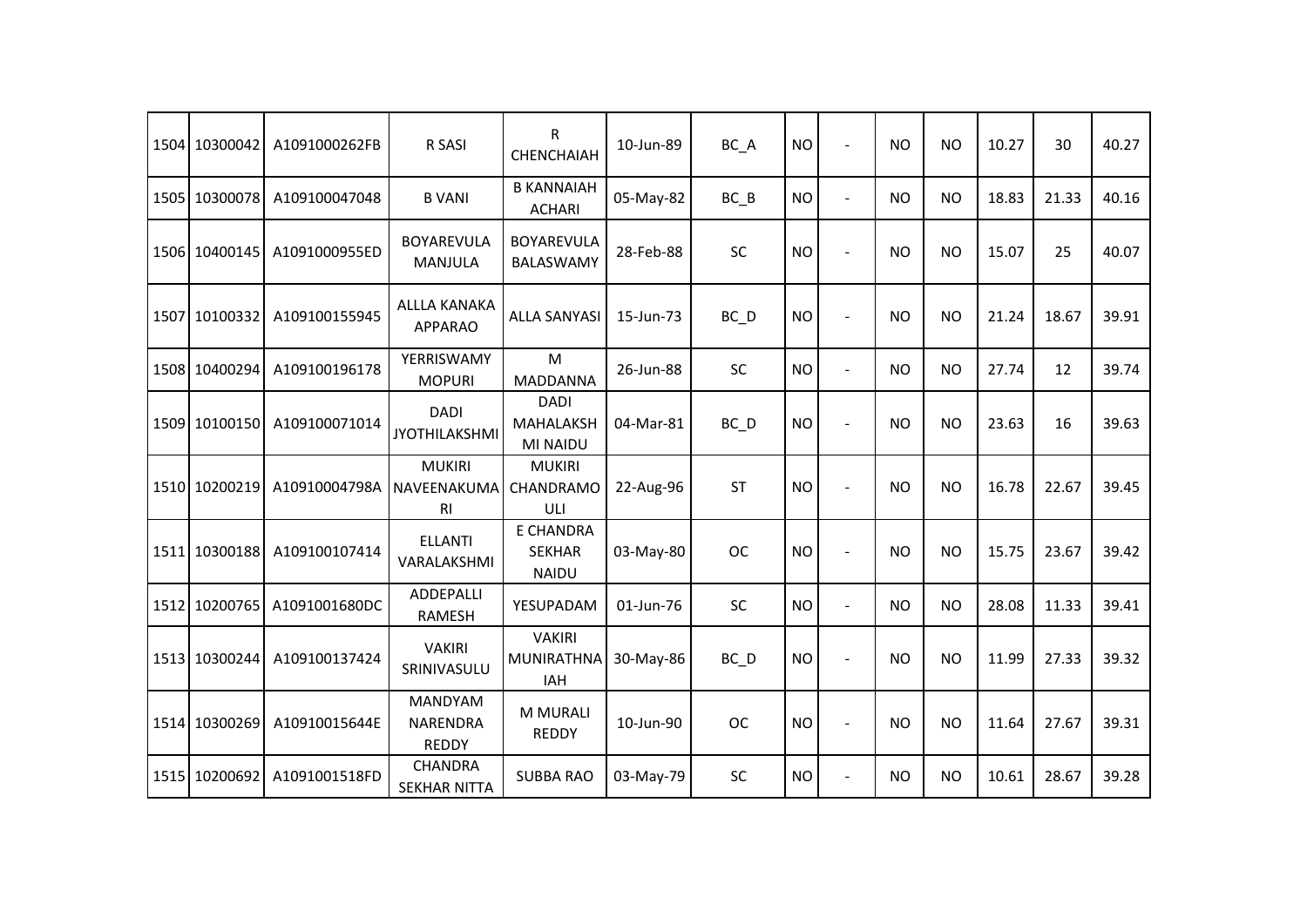|      | 1516 10300332 | A109100189298 | <b>I MOHAN</b>                          | LATE I<br><b>PURUSHOTHA</b><br>M  | 04-May-77 | $BC$ $B$  | <b>NO</b> | $\sim$         | <b>NO</b> | <b>NO</b> | 21.24 | 18    | 39.24 |
|------|---------------|---------------|-----------------------------------------|-----------------------------------|-----------|-----------|-----------|----------------|-----------|-----------|-------|-------|-------|
| 1517 | 10300297      | A1091001711FF | P RAMESH<br><b>BABU</b>                 | P BHASKAR                         | 14-Apr-90 | <b>SC</b> | <b>NO</b> | $\overline{a}$ | <b>NO</b> | <b>NO</b> | 20.55 | 18.67 | 39.22 |
|      | 1518 10300109 | A1091000619D2 | <b>BODANAPU</b><br><b>BABU</b>          | <b>IMAM SAHEB</b>                 | 04-Nov-81 | $BC$ $B$  | <b>NO</b> | $\blacksquare$ | NO        | <b>NO</b> | 19.86 | 19.33 | 39.19 |
|      | 1519 10300216 | A10910011914D | <b>JALARI</b><br>REDDEMMA               | J GURAVAIAH                       | 15-Jul-83 | BC_A      | <b>NO</b> | $\blacksquare$ | <b>NO</b> | <b>NO</b> | 5.14  | 33.67 | 38.81 |
|      | 1520 10200918 | A10910020497F | VEMULAKONDA SAMBASIVARA<br>SRINIVASARAO | O                                 | 12-Jun-74 | BC B      | <b>NO</b> |                | NO.       | <b>NO</b> | 15.41 | 23.33 | 38.74 |
| 1521 | 10200179      | A10910003704D | <b>GUGULOTHU</b><br>SRAVANI             | <b>RAMESH</b>                     | 12-May-92 | <b>ST</b> | <b>NO</b> | $\blacksquare$ | <b>NO</b> | <b>NO</b> | 12.67 | 26    | 38.67 |
| 1522 | 10200263      | A109100056747 | NAGALAKSHMI<br><b>TAVVALA</b>           | <b>SRINIVAS</b><br><b>PRATAP</b>  | 10-Jul-89 | <b>OC</b> | <b>NO</b> | $\blacksquare$ | <b>NO</b> | <b>NO</b> | 20.89 | 17.67 | 38.56 |
|      | 1523 10200761 | A109100167413 | <b>SHAIK</b><br><b>JULKHARNINE</b>      | <b>SHAIK</b><br><b>KHAJAVALI</b>  | 04-Jun-91 | $BC$ $E$  | <b>NO</b> | $\blacksquare$ | <b>NO</b> | <b>NO</b> | 17.47 | 21    | 38.47 |
|      | 1524 10100355 | A1091001664C1 | <b>SAI KISHOR</b><br>VADREVU            | B S<br><b>DHARANIKAR</b>          | 05-May-86 | <b>OC</b> | <b>NO</b> |                | <b>NO</b> | <b>NO</b> | 27.4  | 11    | 38.4  |
|      | 1525 10200287 | A1091000623D8 | <b>SHAIK GULZAR</b><br><b>BEGUM</b>     | <b>ABDUL</b><br>VADOOD            | 28-May-84 | <b>OC</b> | <b>NO</b> | $\blacksquare$ | <b>NO</b> | <b>NO</b> | 19.86 | 18.33 | 38.19 |
|      | 1526 10400076 | A10910005412D | <b>SJANARDHAN</b>                       | <b>S NARAYANA</b><br><b>SETTY</b> | 13-Jun-78 | <b>OC</b> | <b>NO</b> |                | NO.       | <b>NO</b> | 26.71 | 11    | 37.71 |
| 1527 | 10200870      | A109100192841 | <b>LATHA GOKA</b>                       | APPA RAO G                        | 01-Jun-82 | SC        | <b>NO</b> | $\mathbf{r}$   | <b>NO</b> | <b>NO</b> | 13.02 | 24.67 | 37.69 |
|      | 1528 10200011 | A109100002138 | YAMA PRASAD                             | RAGHAVARED<br>DY                  | 10-Apr-84 | <b>OC</b> | <b>NO</b> | $\blacksquare$ | <b>NO</b> | <b>NO</b> | 33.57 | 4     | 37.57 |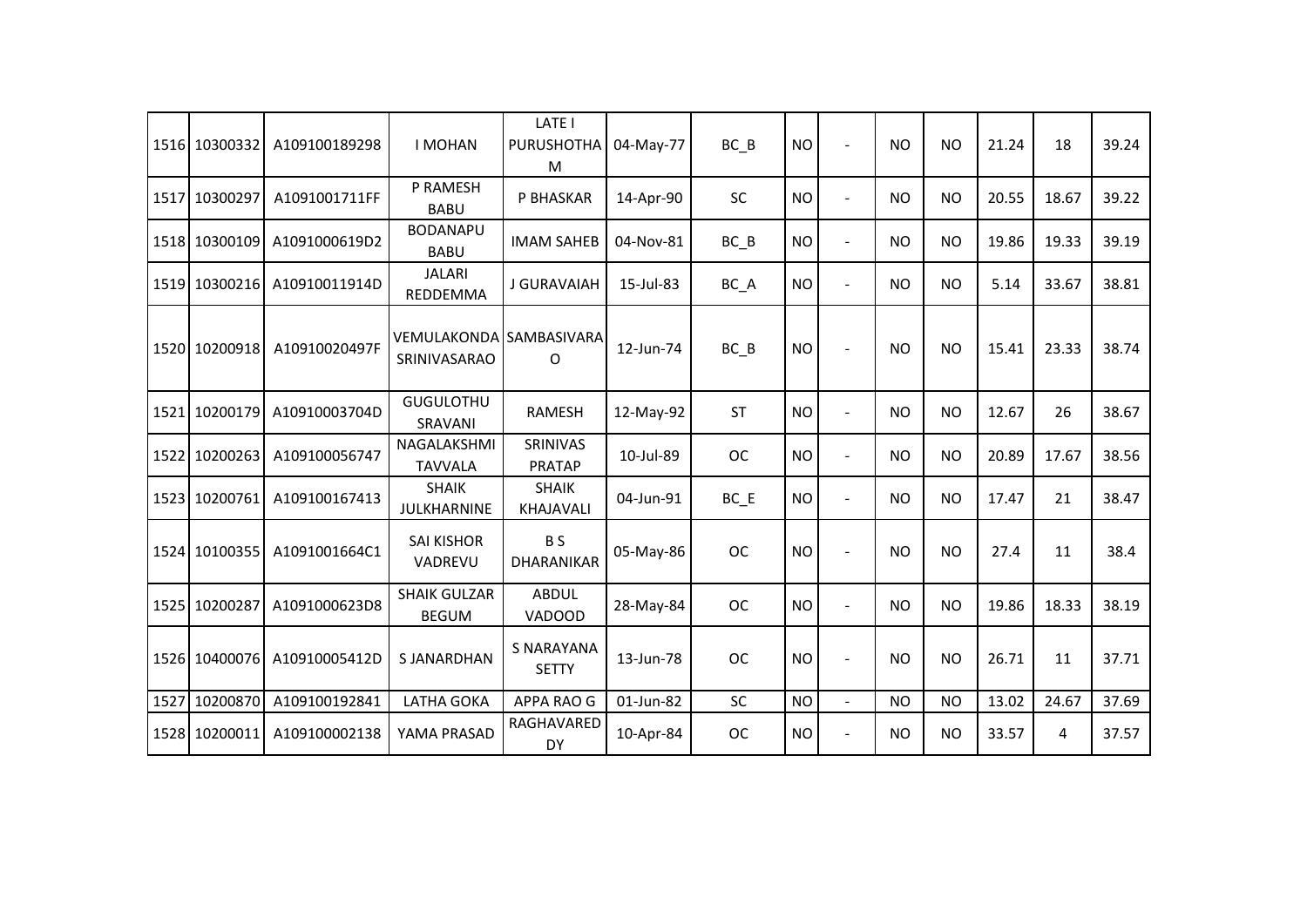| 1529 10200357 | A1091000757CE | <b>NAGISETTI</b><br><b>VENKATA</b><br>SIVANARAYANA | <b>NAGISETTI</b><br><b>CHINA</b><br>ANKAMMA<br><b>RAO</b> | 21-Apr-94 | <b>OC</b>         | <b>NO</b> |                          | <b>NO</b> | <b>NO</b> | 18.83 | 18.67 | 37.5  |
|---------------|---------------|----------------------------------------------------|-----------------------------------------------------------|-----------|-------------------|-----------|--------------------------|-----------|-----------|-------|-------|-------|
| 1530 10300337 | A1091001910F3 | <b>MUNISEKHAR</b><br><b>GUNDRATHI</b>              | <b>G KRISHNAIAH</b>                                       | 20-Jul-87 | $BC$ $B$          | <b>NO</b> | $\overline{a}$           | <b>NO</b> | <b>NO</b> | 17.8  | 19.67 | 37.47 |
| 1531 10100381 | A1091001833FA | AMALADASU<br><b>VENKATA</b><br><b>DURGA PRASAD</b> | AMALADASU<br>TRIMURTHUL<br>U                              | 28-Jun-94 | ST                | <b>NO</b> |                          | <b>NO</b> | <b>NO</b> | 17.13 | 20    | 37.13 |
| 1532 10200503 | A109100108958 | <b>DEVINEDI</b><br>RADHAKRISHNA                    | YALLAMANDAI<br>AH DEVINEDI                                | 05-Apr-86 | <b>OC</b>         | <b>NO</b> |                          | <b>NO</b> | <b>NO</b> | 28.08 | 9     | 37.08 |
| 1533 10200034 | A109100006976 | <b>SHAIK</b><br>KHAJAVALI                          | <b>MAHABOOB</b><br><b>SUBHANI</b>                         | 05-May-80 | $BC$ $E$          | <b>NO</b> | $\blacksquare$           | <b>NO</b> | <b>NO</b> | 23.29 | 13.67 | 36.96 |
| 1534 10200513 | A109100111664 | <b>NARAYANA</b><br><b>GUDIPUDI</b>                 | VENKATESWA<br><b>RLU</b>                                  | 20-May-88 | SC                | <b>NO</b> | $\overline{\phantom{a}}$ | <b>NO</b> | <b>NO</b> | 20.89 | 16    | 36.89 |
| 1535 10300415 | A10910021869C | R MADHAVI                                          | R VARADA<br>RAJULU                                        | 25-Jan-79 | $BC$ $B$          | <b>NO</b> | $\overline{a}$           | <b>NO</b> | <b>NO</b> | 18.15 | 18.67 | 36.82 |
| 1536 10100116 | A109100054492 | MUDDADA SIVA<br>PRASAD                             | <b>RANGA RAO</b>                                          | 30-Aug-79 | $BC$ <sub>D</sub> | <b>NO</b> | $\blacksquare$           | <b>NO</b> | <b>NO</b> | 18.49 | 18.33 | 36.82 |
| 1537 10300410 | A109100216359 | <b>B RAJANIKANTH</b>                               | B<br>RATHNASEKH<br><b>AR</b>                              | 30-Jan-79 | <b>OC</b>         | <b>NO</b> | $\overline{a}$           | <b>NO</b> | <b>NO</b> | 18.49 | 18    | 36.49 |
| 1538 10400010 | A109100008935 | <b>CRRANGA</b><br>SWAMY                            | C R LAKSHMI<br>NARASAPPA                                  | 14-Jun-93 | <b>SC</b>         | <b>NO</b> | $\overline{a}$           | <b>NO</b> | <b>NO</b> | 17.47 | 19    | 36.47 |
| 1539 10400079 | A109100055426 | M YELLA REDDY                                      | M PANDU<br><b>RANGA REDDY</b>                             | 02-Feb-80 | <b>OC</b>         | <b>NO</b> |                          | <b>NO</b> | <b>NO</b> | 15.75 | 20.67 | 36.42 |
| 1540 10100186 | A109100092611 | PINIMINTI<br>SIMHACHALAM                           | PINIMINTI<br><b>DHARMA RAO</b>                            | 05-Aug-89 | SC                | <b>NO</b> | $\overline{a}$           | <b>NO</b> | <b>NO</b> | 31.85 | 4.33  | 36.18 |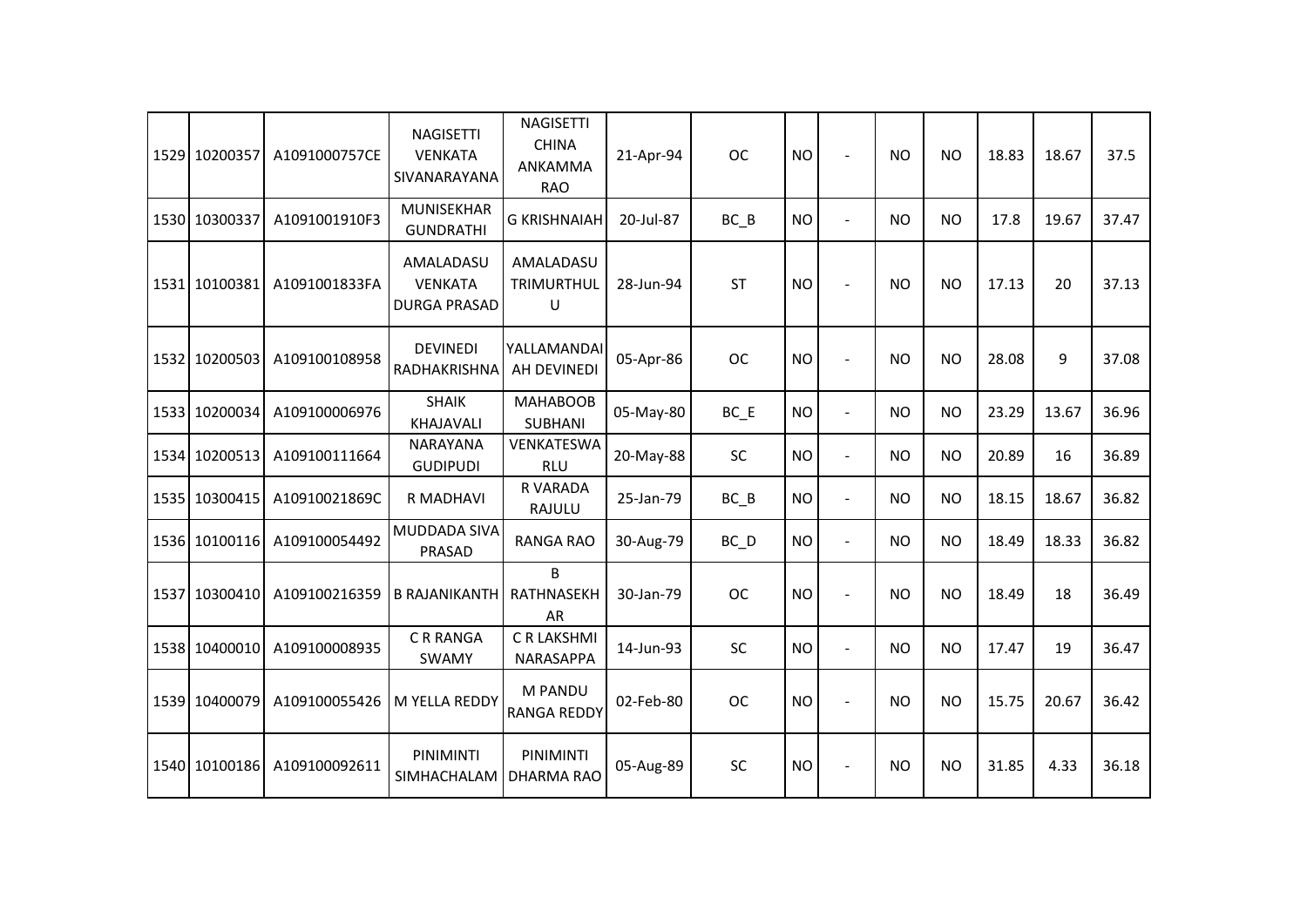| 1541 10200716 | A109100157226 | <b>BVCH</b><br><b>SANDHYA RANI</b>              | <b>GURAVAIAH</b>                                | 08-Nov-82 | BC_A      | <b>NO</b> | $\blacksquare$           | <b>NO</b> | <b>NO</b> | 16.44 | 19.67 | 36.11 |
|---------------|---------------|-------------------------------------------------|-------------------------------------------------|-----------|-----------|-----------|--------------------------|-----------|-----------|-------|-------|-------|
| 1542 10400088 | A10910005896D | <b>SILAR SHABBIR</b>                            | S<br><b>MAHAMMAD</b>                            | 05-Jun-83 | $BC$ $E$  | <b>NO</b> | $\overline{\phantom{a}}$ | <b>NO</b> | <b>NO</b> | 27.74 | 8.33  | 36.07 |
| 1543 10200804 | A1091001762F8 | <b>NEKURI SEKHAR</b>                            | SATTEYYA<br>LATE                                | 04-Feb-75 | <b>SC</b> | <b>NO</b> | $\overline{a}$           | <b>NO</b> | <b>NO</b> | 23.97 | 12    | 35.97 |
| 1544 10200304 | A1091000656F4 | <b>ANANGI</b><br>RAMANJALI                      | <b>ANANGI</b><br><b>NAGESWARA</b><br><b>RAO</b> | 04-Aug-94 | $BC$ $D$  | <b>NO</b> | $\overline{\phantom{a}}$ | <b>NO</b> | <b>NO</b> | 7.19  | 28.67 | 35.86 |
| 1545 10200883 | A109100195626 | <b>BAJI UPPALA</b>                              | <b>SAMBA SIVA</b><br><b>RAO</b>                 | 30-Aug-85 | $BC$ $B$  | <b>NO</b> | $\blacksquare$           | <b>NO</b> | <b>NO</b> | 19.18 | 16.67 | 35.85 |
| 1546 10100034 | A109100013352 | <b>CHANDRA</b><br><b>MOHAN</b><br><b>TOYAKA</b> | <b>DAMANNA</b>                                  | 01-May-81 | <b>ST</b> | <b>NO</b> | $\blacksquare$           | <b>NO</b> | <b>NO</b> | 16.1  | 19.67 | 35.77 |
| 1547 10200116 | A1091000242C9 | PILLALAMARRI<br>PRASANNA<br><b>KUMAR</b>        | P SREERAM<br><b>MURTHY</b>                      | 15-Aug-81 | <b>OC</b> | <b>NO</b> |                          | <b>NO</b> | <b>NO</b> | 15.75 | 20    | 35.75 |
| 1548 10100393 | A109100188189 | <b>RAVUPALLI</b><br><b>TRINADHARAO</b>          | <b>RAVUPALLI</b><br>MANAGARAJU                  | 15-Apr-83 | $BC$ $D$  | <b>NO</b> |                          | <b>NO</b> | <b>NO</b> | 3.42  | 32.33 | 35.75 |
| 1549 10200079 | A109100016876 | <b>GULJAR SHAIK</b>                             | <b>SK</b><br>ABDULSALAM                         | 10-Jul-82 | $BC$ $E$  | <b>NO</b> |                          | <b>NO</b> | <b>NO</b> | 14.38 | 21.33 | 35.71 |
| 1550 10100288 | A1091001401CE | <b>SEELAM RAMA</b><br>PUSHPAVATHI               | SHANKARA<br><b>RAO</b>                          | 16-Jun-92 | BC_A      | <b>NO</b> | $\blacksquare$           | <b>NO</b> | <b>NO</b> | 14.38 | 21.33 | 35.71 |
| 1551 10100147 | A1091000697E8 | <b>KARANAM V</b><br><b>SANYASI RAO</b>          | <b>K BAIRAGI</b>                                | 01-Jun-74 | $BC$ $D$  | <b>NO</b> | $\blacksquare$           | <b>NO</b> | <b>NO</b> | 19.86 | 15.67 | 35.53 |
| 1552 10300238 | A10910013176E | V C KRISHNA<br>PRASAD                           | $\vee$<br>SUBRAMANYA<br>M                       | 31-Mar-87 | <b>ST</b> | <b>NO</b> | $\sim$                   | <b>NO</b> | <b>NO</b> | 11.64 | 23.67 | 35.31 |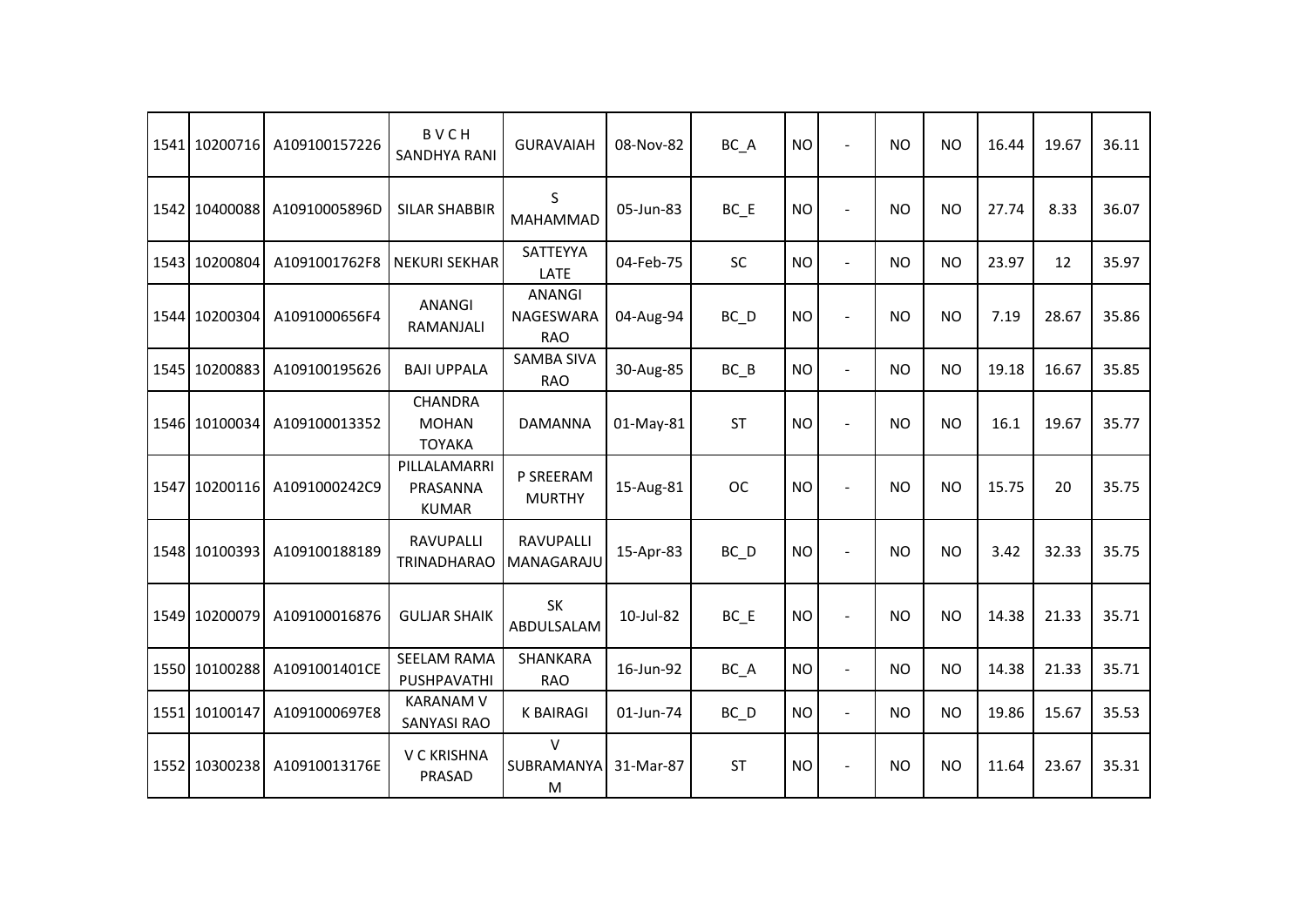|      | 1553 10200366 | A1091000780D5 | <b>GUNTUR UMA</b><br><b>GAYATHRI</b>               | <b>GUNTURU V</b><br><b>KRISHNA RAO</b>    | 11-Jan-90 | BC D      | <b>NO</b>  | $\overline{a}$           | <b>NO</b> | <b>NO</b> | 21.24 | 14    | 35.24 |
|------|---------------|---------------|----------------------------------------------------|-------------------------------------------|-----------|-----------|------------|--------------------------|-----------|-----------|-------|-------|-------|
|      | 1554 10400093 | A109100064071 | <b>CHAKALI</b><br>SESHANNA                         | LATE C<br>NAGARAJU                        | 05-Feb-89 | BC_A      | <b>NO</b>  | $\blacksquare$           | <b>NO</b> | <b>NO</b> | 17.13 | 18    | 35.13 |
|      | 1555 10200468 | A10910010144D | VARAPRASAD<br>SANDU                                | VEERAIAH                                  | 02-Aug-77 | <b>OC</b> | <b>NO</b>  | $\overline{\phantom{a}}$ | <b>NO</b> | <b>NO</b> | 28.43 | 6.67  | 35.1  |
|      | 1556 10300339 | A109100192652 | <b>SREEDER BABU</b>                                | Α<br><b>JAYARAMAIAH</b>                   | 01-May-73 | <b>SC</b> | <b>NO</b>  | $\overline{a}$           | <b>NO</b> | <b>NO</b> | 15.75 | 19.33 | 35.08 |
| 1557 | 10200508      | A1091001103DC | <b>NAGAMANI</b><br>SEELAM                          | RAJESWARA<br>RAO <sub>S</sub>             | 30-Aug-76 | <b>OC</b> | <b>YES</b> | OH                       | <b>NO</b> | <b>NO</b> | 15.07 | 20    | 35.07 |
|      | 1558 10200675 | A1091001477FD | THURIMELLA<br><b>ANIL</b>                          | <b>VICTOR RAJA</b><br><b>MOHANARAO</b>    | 20-Jun-75 | BC_C      | <b>NO</b>  | $\overline{a}$           | <b>NO</b> | <b>NO</b> | 14.38 | 20.67 | 35.05 |
|      | 1559 10400081 | A1091000559FC | <b>HAZARATH VALI</b><br><b>SYED</b>                | <b>IMAM VALI S</b>                        | 01-Jul-79 | <b>OC</b> | <b>NO</b>  | $\blacksquare$           | <b>NO</b> | <b>NO</b> | 24.66 | 10.33 | 34.99 |
|      | 1560 10300381 | A1091002050D8 | SUNEETHA<br>KALLURU                                | KALLURU<br><b>JAYAKUMAR</b>               | 12-Mar-79 | $BC$ $B$  | <b>NO</b>  | $\overline{\phantom{a}}$ | <b>NO</b> | <b>NO</b> | 11.64 | 23.33 | 34.97 |
| 1561 | 10100183      | A10910009222B | <b>SWAPNA</b><br><b>SURUPALLI</b>                  | <b>JEEVAIAH</b>                           | 01-Jul-90 | <b>SC</b> | <b>NO</b>  | $\blacksquare$           | <b>NO</b> | <b>NO</b> | 13.36 | 21.33 | 34.69 |
|      | 1562 10400102 | A10910007116D | <b>UPPALURI</b><br><b>NARAYANA</b><br><b>REDDY</b> | U PEDDA<br><b>PAKKIRA</b><br><b>REDDY</b> | 14-May-90 | <b>OC</b> | <b>NO</b>  | $\overline{\phantom{a}}$ | <b>NO</b> | <b>NO</b> | 25.35 | 9.33  | 34.68 |
|      | 1563 10400267 | A10910017596D | <b>TALARI NARESH</b><br><b>KUMAR</b>               | <b>TALARI</b><br>RANGAIAH                 | 15-May-90 | BC A      | <b>YES</b> | OH                       | <b>NO</b> | <b>NO</b> | 14.38 | 20    | 34.38 |
|      | 1564 10200200 | A1091000421A3 | <b>SURESH KUMAR</b><br><b>KAVURI</b>               | <b>NARENDRA</b><br><b>KUMAR</b>           | 17-Mar-79 | SC        | <b>NO</b>  | $\blacksquare$           | <b>NO</b> | <b>NO</b> | 13.36 | 21    | 34.36 |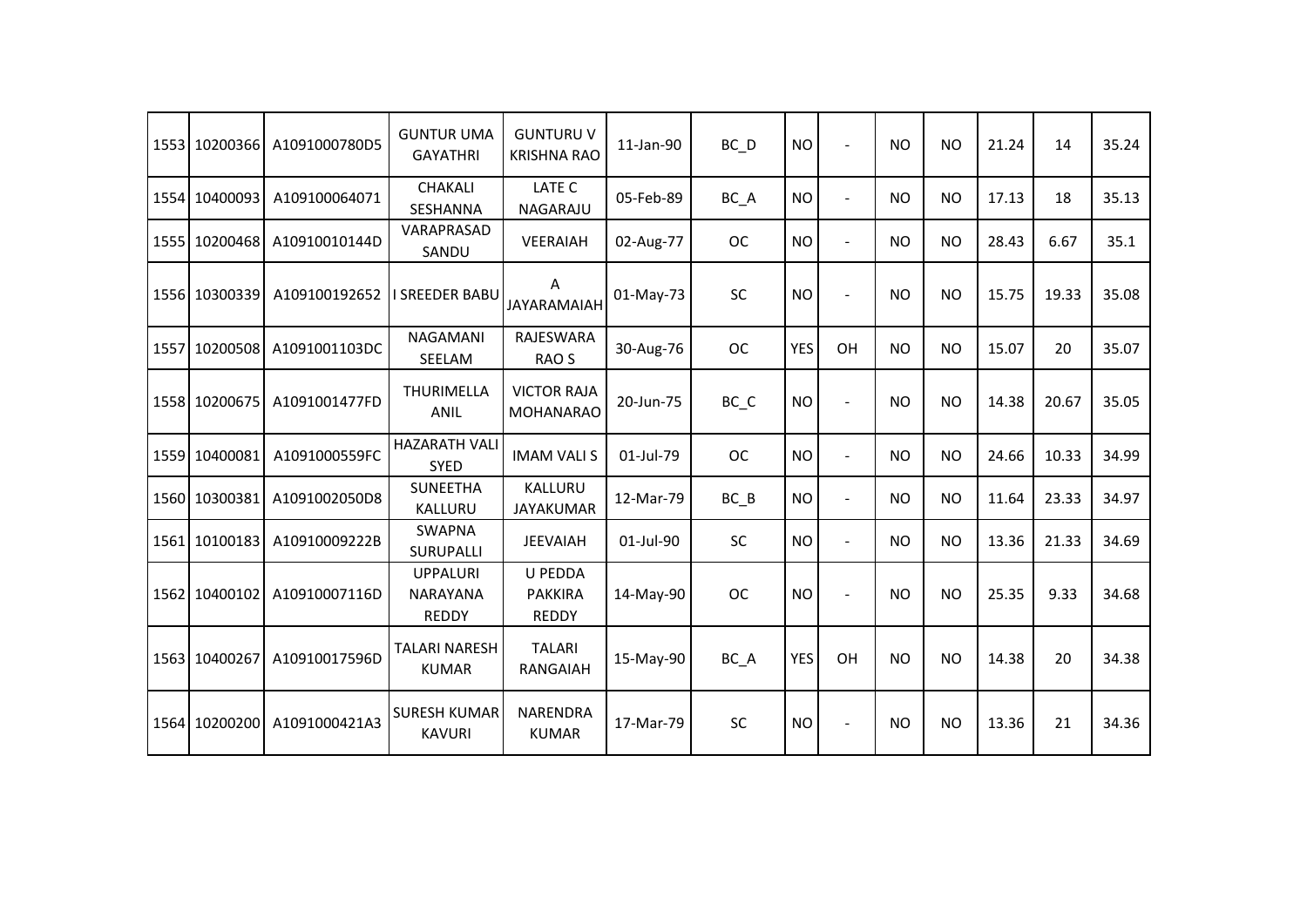| 1565 | 10300014      | A109100009068 | <b>G RAJASEKHAR</b><br><b>REDDY</b>        | <b>G SUBBARAMI</b><br><b>REDDY</b>  | 26-May-78 | <b>OC</b>         | <b>NO</b> |                          | <b>NO</b> | <b>NO</b> | 21.24 | 13    | 34.24 |
|------|---------------|---------------|--------------------------------------------|-------------------------------------|-----------|-------------------|-----------|--------------------------|-----------|-----------|-------|-------|-------|
|      | 1566 10300223 | A1091001224D7 | <b>VIJAYA KUMAR</b><br>К                   | K<br>MADHUSUDH<br><b>ANA REDDY</b>  | 05-Jun-88 | ОC                | <b>NO</b> |                          | <b>NO</b> | NO.       | 22.6  | 11.33 | 33.93 |
|      | 1567 10200817 | A10910017934F | <b>MANI KUMARI</b><br>PILLI                | VENKATESWA<br><b>RA RAO</b>         | 03-Aug-90 | $BC$ $B$          | <b>NO</b> | $\overline{\phantom{a}}$ | <b>NO</b> | <b>NO</b> | 22.6  | 11.33 | 33.93 |
|      | 1568 10200989 | A1091002213EA | <b>DADIGA ANITHA</b>                       | <b>DADIGA</b><br><b>JANGAIAH</b>    | 20-Jul-95 | BC A              | <b>NO</b> | $\blacksquare$           | <b>NO</b> | <b>NO</b> | 21.58 | 12.33 | 33.91 |
|      | 1569 10200424 | A1091000908ED | <b>KUMBHA</b><br>PRIYANKA                  | K BRAHMAIAH                         | 10-Apr-94 | <b>ST</b>         | <b>NO</b> | $\overline{\phantom{a}}$ | <b>NO</b> | <b>NO</b> | 20.55 | 13.33 | 33.88 |
|      | 1570 10100344 | A10910016194C | <b>KOPPISETTI L</b><br><b>HARIKUMAR</b>    | <b>GOVINDA RAO</b>                  | 06-Nov-87 | BC B              | <b>NO</b> | $\blacksquare$           | <b>NO</b> | <b>NO</b> | 24.66 | 9     | 33.66 |
|      | 1571 10100108 | A1091000488BE | <b>GORINTHA</b><br><b>SUJATHA</b>          | SOMARAJU                            | 10-Aug-77 | <b>SC</b>         | <b>NO</b> | $\overline{\phantom{a}}$ | <b>NO</b> | <b>NO</b> | 11.64 | 22    | 33.64 |
|      | 1572 10300119 | A109100070571 | S V SUDESH<br><b>KUMAR</b>                 | <b>M S VENKATA</b><br><b>CHALAM</b> | 16-Jun-75 | $BC$ <sub>D</sub> | <b>NO</b> |                          | <b>NO</b> | <b>NO</b> | 21.24 | 12.33 | 33.57 |
|      | 1573 10300169 | A109100098321 | т<br>RAMAKRISHNA                           | <b>T CHENGAIAH</b>                  | 21-Jul-82 | <b>OC</b>         | <b>NO</b> |                          | <b>NO</b> | <b>NO</b> | 19.86 | 13.67 | 33.53 |
|      | 1574 10300345 | A1091001948B7 | <b>GANDHAM</b><br><b>SUBHASHINI</b>        | <b>RATHNAM</b>                      | 05-Jun-83 | <b>OC</b>         | <b>NO</b> | $\blacksquare$           | <b>NO</b> | <b>NO</b> | 13.02 | 20.33 | 33.35 |
|      | 1575 10200048 | A1091000107E6 | LAKSHMANARA<br>O MUDU                      | <b>MANSINGH</b><br><b>MUDU</b>      | 11-Dec-80 | <b>ST</b>         | <b>NO</b> | $\blacksquare$           | <b>NO</b> | NO.       | 32.54 | 0.67  | 33.21 |
|      | 1576 10200066 | A1091000144D6 | VARALAKSHMI<br><b>THAMMINA</b>             | LAKSHMANA<br><b>RAO</b>             | 05-Aug-89 | $BC$ <sub>D</sub> | <b>NO</b> | $\blacksquare$           | <b>NO</b> | <b>NO</b> | 18.83 | 14.33 | 33.16 |
|      | 1577 10200678 | A1091001480C4 | <b>GURINDAPALLI</b><br><b>VASANTHA RAO</b> | YESUPADAM                           | 25-Feb-75 | BC_C              | <b>NO</b> |                          | <b>NO</b> | <b>NO</b> | 15.41 | 17.67 | 33.08 |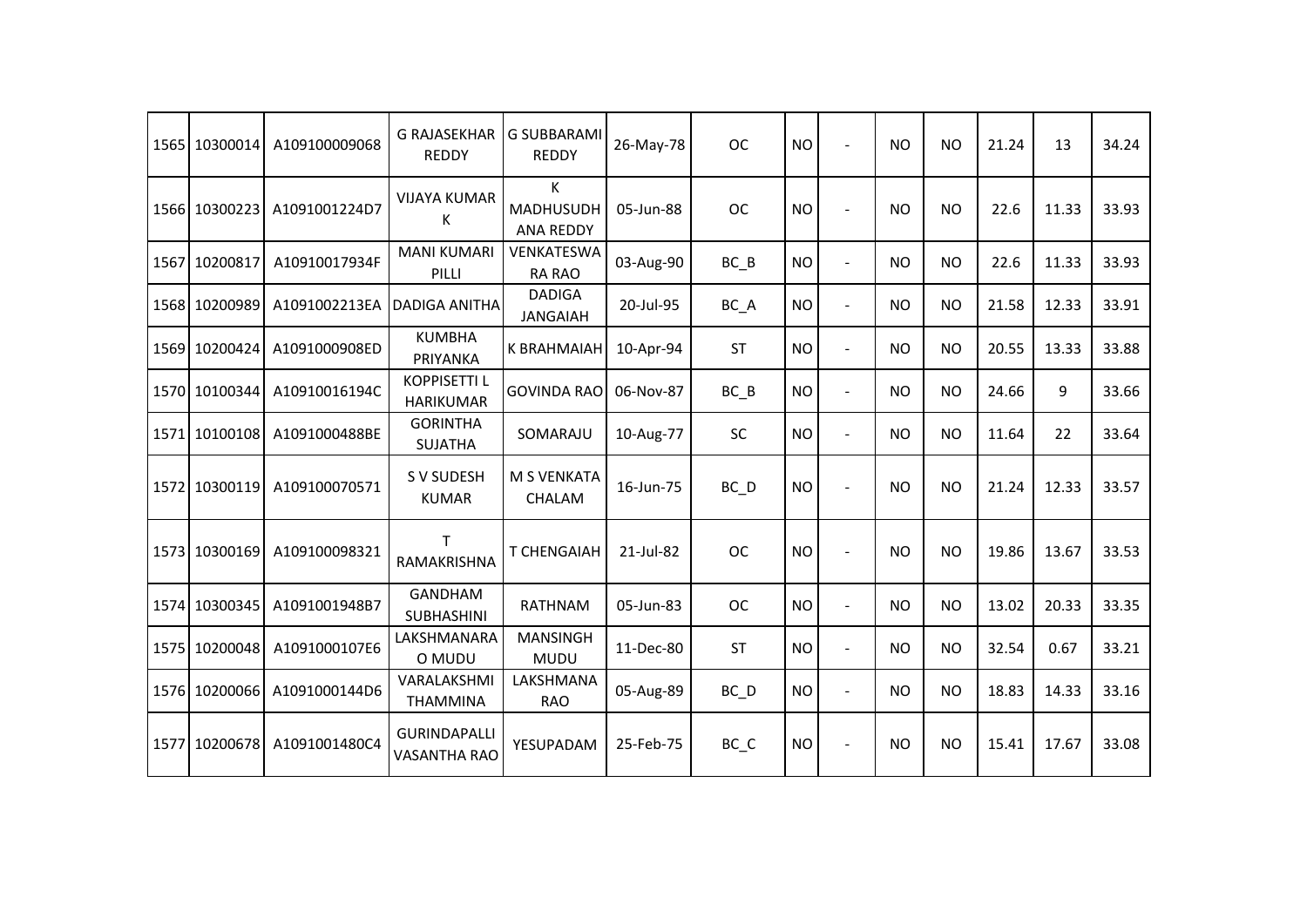| 1578 | 10100176      | A1091000898D9 | NAGESWARARA<br>O KURMAPU          | SATYAM<br><b>KURMAPU</b>                          | 19-Jun-78 | BC_A      | <b>NO</b> | $\blacksquare$           | <b>NO</b> | <b>NO</b> | 26.71 | 6     | 32.71 |
|------|---------------|---------------|-----------------------------------|---------------------------------------------------|-----------|-----------|-----------|--------------------------|-----------|-----------|-------|-------|-------|
| 1579 | 10300260      | A1091001509FF | KOTTE RAMESH                      | <b>K RAMUDU</b>                                   | 01-Apr-79 | <b>OC</b> | <b>NO</b> | $\overline{a}$           | <b>NO</b> | <b>NO</b> | 22.6  | 10    | 32.6  |
|      | 1580 10400203 | A10910013297D | <b>CHUTTA</b><br>RAMAMOHAN        | C NARAYANA                                        | 10-Apr-91 | SC        | <b>NO</b> | $\blacksquare$           | <b>NO</b> | <b>NO</b> | 18.49 | 14    | 32.49 |
| 1581 | 10200851      | A1091001856A3 | <b>NALLAPTI</b><br>MAHALAKSHMI    | <b>NALLAPTI</b><br><b>NAGESWARA</b><br><b>RAO</b> | 10-Aug-94 | SC        | <b>NO</b> | $\blacksquare$           | <b>NO</b> | <b>NO</b> | 17.47 | 15    | 32.47 |
|      | 1582 10400034 | A1091000225A4 | PONNAPURAM<br>PRASAD              | <b>LATE P</b><br><b>CHINNA</b><br>LAKSHMANNA      | 29-Aug-87 | <b>OC</b> | <b>NO</b> | $\overline{\phantom{a}}$ | <b>NO</b> | <b>NO</b> | 8.91  | 23.33 | 32.24 |
|      | 1583 10300333 | A10910018941C | <b>UPPARAPALLI</b><br>NARASIMHULU | <b>U SUBBANNA</b>                                 | 03-Jun-87 | BC_A      | <b>NO</b> | $\overline{\phantom{a}}$ | <b>NO</b> | <b>NO</b> | 19.86 | 12.33 | 32.19 |
|      | 1584 10300228 | A1091001269FA | SARASWATHI G                      | G<br>PARADESAIAH                                  | 01-Apr-76 | SC        | <b>NO</b> | $\blacksquare$           | <b>NO</b> | <b>NO</b> | 5.83  | 26.33 | 32.16 |
| 1585 | 10100020      | A109100008514 | M VIJAY KUMAR                     | MANDALAYYA                                        | 21-Jul-89 | SC        | <b>NO</b> | $\overline{a}$           | <b>NO</b> | <b>NO</b> | 24.66 | 7.33  | 31.99 |
|      | 1586 10200759 | A109100167215 | <b>RACHURI</b><br>KALYANI         | <b>RACHURI</b><br>NARASIMHAM                      | 15-Aug-76 | SC        | <b>NO</b> | $\blacksquare$           | <b>NO</b> | <b>NO</b> | 20.89 | 11    | 31.89 |
| 1587 | 10400050      | A10910003733D | <b>BANETI</b><br>MALLIKARJUNA     | Y RAMUDU                                          | 04-Mar-86 | <b>ST</b> | <b>NO</b> | $\overline{\phantom{a}}$ | <b>NO</b> | <b>NO</b> | 30.48 | 1.33  | 31.81 |
|      | 1588 10200071 | A1091000150AE | NARASIMHAMU<br><b>RTY KONDURI</b> | <b>PURUSHOTTA</b><br>M                            | 20-Jun-83 | <b>OC</b> | <b>NO</b> | $\overline{\phantom{a}}$ | <b>NO</b> | <b>NO</b> | 11.3  | 20.33 | 31.63 |
|      | 1589 10300087 | A109100049959 | <b>SASIREKHA</b><br>MOGARALA      | REDDEPPA M                                        | 10-May-89 | $BC$ $B$  | <b>NO</b> | $\overline{\phantom{a}}$ | <b>NO</b> | <b>NO</b> | 21.91 | 9.67  | 31.58 |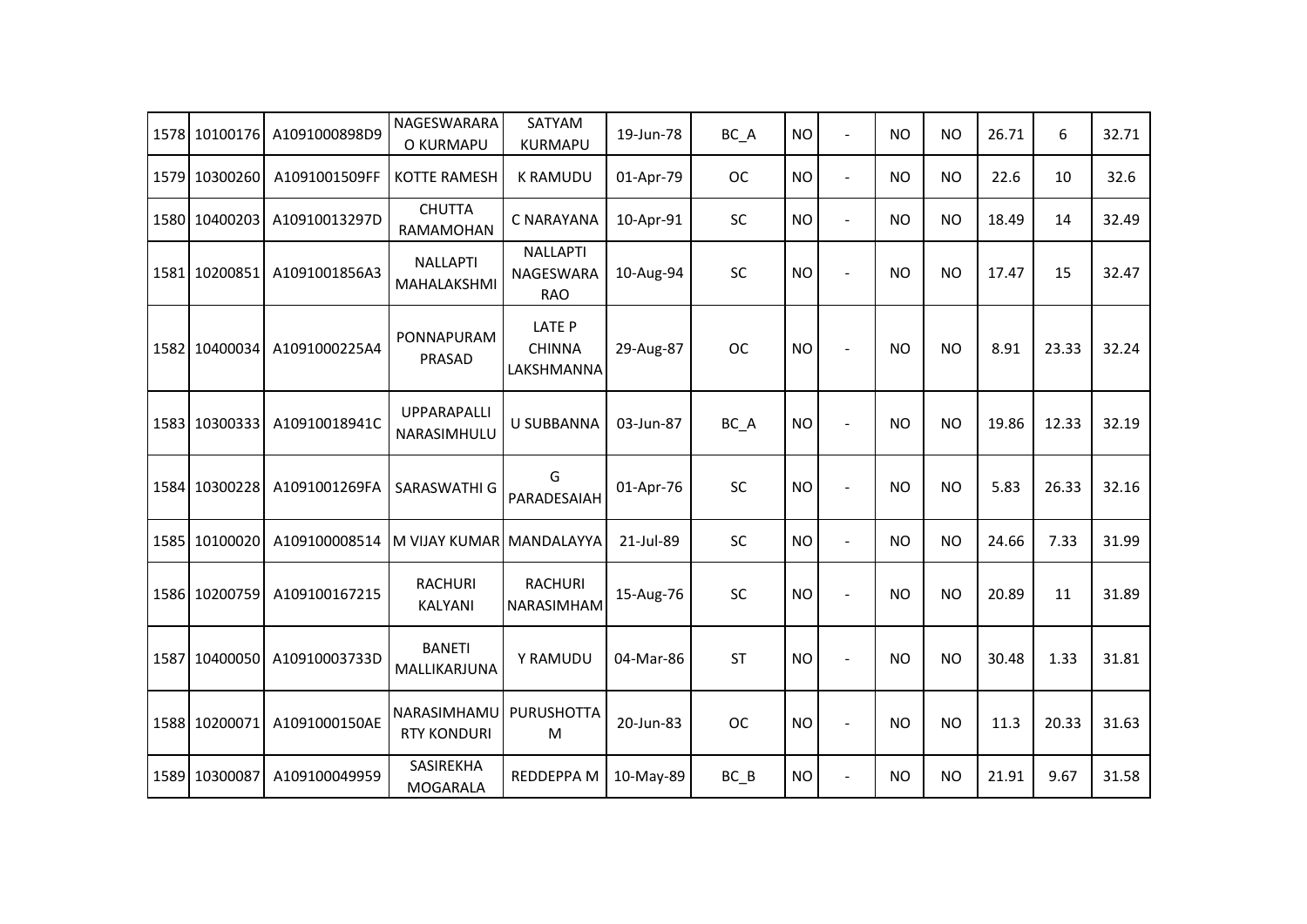|      | 1590 10200380 | A1091000803EB | VAKUDAVATHU<br><b>MARUTHI BAI</b>            | <b>MANTHRU</b><br><b>NAIK</b>                     | 10-Jun-98 | <b>ST</b>         | <b>NO</b> | $\overline{a}$ | <b>NO</b> | <b>NO</b> | 21.91 | 9.67         | 31.58 |
|------|---------------|---------------|----------------------------------------------|---------------------------------------------------|-----------|-------------------|-----------|----------------|-----------|-----------|-------|--------------|-------|
|      | 1591 10200824 | A109100180765 | <b>BHAGYA</b><br>LAKSHMI B                   | VENKATESWA<br><b>RLUB</b>                         | 30-Jun-87 | SC                | <b>NO</b> | $\blacksquare$ | <b>NO</b> | <b>NO</b> | 15.07 | 16.33        | 31.4  |
| 1592 | 10100084      | A1091000397DE | <b>MOHEMMED</b><br>SALEEM                    | <b>KHASIM</b>                                     | 04-Jul-83 | $BC$ $E$          | <b>NO</b> | $\overline{a}$ | <b>NO</b> | <b>NO</b> | 13.02 | 18.33        | 31.35 |
|      | 1593 10200481 | A1091001048A8 | DHANALAKSHM<br>I ELIJALA                     | <b>CHINNA</b><br>LAKSHMAIAH                       | 14-May-83 | <b>SC</b>         | <b>NO</b> | $\overline{a}$ | <b>NO</b> | <b>NO</b> | 15.75 | 15.33        | 31.08 |
|      | 1594 10201008 | A1091002244D2 | <b>SATISH</b><br>CHANDRU                     | CHANDRU<br><b>RANGA RAO</b>                       | 01-Jul-77 | <b>OC</b>         | <b>NO</b> | $\overline{a}$ | <b>NO</b> | <b>NO</b> | 21.24 | 9.67         | 30.91 |
|      | 1595 10200801 | A10910017567B | <b>MOGILIPU</b><br><b>VENKATA</b><br>LAKSHMI | <b>MOGILIPU</b><br><b>NARASIMHA</b><br><b>RAO</b> | 28-Aug-82 | $BC$ $D$          | <b>NO</b> |                | <b>NO</b> | <b>NO</b> | 17.13 | 13.67        | 30.8  |
|      | 1596 10400163 | A109100106358 | YERIKALA<br><b>KESHAVAIAH</b>                | Y CHINNA<br>VENKATASWA<br>MY                      | 02-Jun-81 | <b>ST</b>         | <b>NO</b> |                | <b>NO</b> | <b>NO</b> | 16.78 | 14           | 30.78 |
|      | 1597 10200773 | A1091001691A8 | <b>ALLAM</b><br><b>GANAPATHI</b>             | <b>ALLAM GOPI</b>                                 | 15-Jan-92 | SC                | <b>NO</b> | $\blacksquare$ | <b>NO</b> | <b>NO</b> | 12.67 | 18           | 30.67 |
|      | 1598 10300165 | A109100097144 | <b>MUNIRAJA</b><br>NANDIPALLE                | <b>GOPALU</b><br>NANDIPALLE                       | 12-Mar-81 | $BC$ $B$          | <b>NO</b> | $\blacksquare$ | <b>NO</b> | <b>NO</b> | 21.58 | 9            | 30.58 |
|      | 1599 10100009 | A10910000502E | <b>K DAMODAR</b><br><b>RAO</b>               | ANJANEYULU                                        | 23-Jul-80 | $BC$ $D$          | <b>NO</b> | $\overline{a}$ | <b>NO</b> | <b>NO</b> | 17.8  | 12.67        | 30.47 |
|      | 1600 10200218 | A109100047781 | <b>SHAIK ABDUL</b><br>RAHIMAN                | <b>MAHABOOB</b><br><b>SUBHANI</b>                 | 13-Jul-74 | $BC$ $E$          | <b>NO</b> | $\overline{a}$ | <b>NO</b> | <b>NO</b> | 29.46 | $\mathbf{1}$ | 30.46 |
|      | 1601 10200538 | A109100117544 | SRINIVASA<br><b>BABUK</b>                    | <b>BAPUJI</b>                                     | 27-Aug-82 | $BC$ <sub>D</sub> | <b>NO</b> | $\overline{a}$ | <b>NO</b> | <b>NO</b> | 5.83  | 24.33        | 30.16 |
|      | 1602 10300155 | A1091000896DC | <b>KASI BHAGYA</b><br>SRI                    | KASI<br>RAMAMURTH<br>Υ                            | 05-Feb-97 | $BC$ <sub>D</sub> | <b>NO</b> | $\overline{a}$ | <b>NO</b> | <b>NO</b> | 3.42  | 26.67        | 30.09 |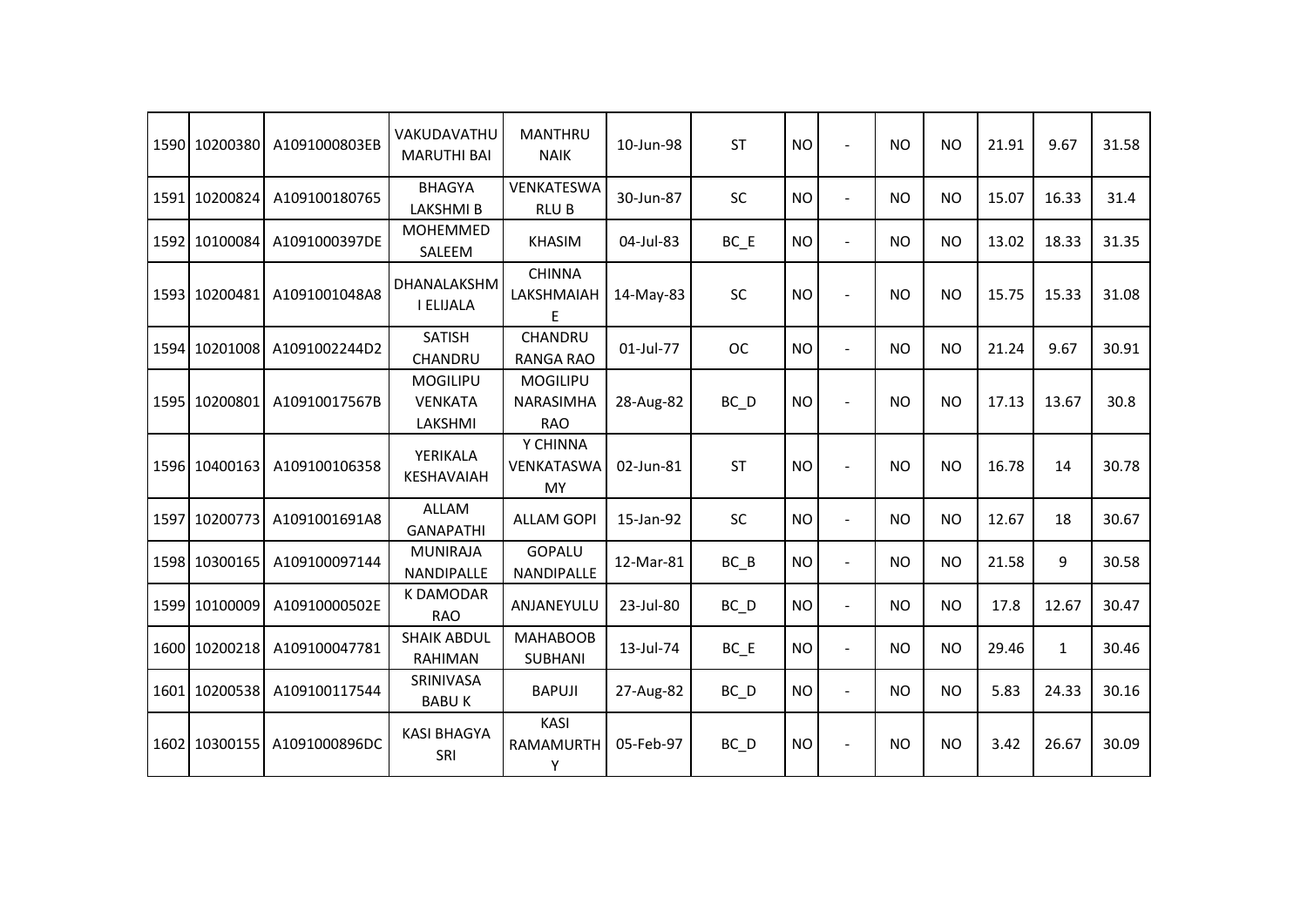|      | 1603 10300015 | A1091000110EE | <b>K RAMBABU</b>                                   | <b>K NETTEKALLU</b>                          | 15-Jun-81 | SC        | <b>NO</b> | $\overline{a}$           | <b>NO</b> | <b>NO</b> | 17.13 | 12.67          | 29.8  |
|------|---------------|---------------|----------------------------------------------------|----------------------------------------------|-----------|-----------|-----------|--------------------------|-----------|-----------|-------|----------------|-------|
|      | 1604 10200338 | A109100072465 | <b>GORIKAPUDI</b><br>SANDEEP                       | <b>GORIKAPUDI</b><br><b>BALASWAMI</b>        | 14-Aug-95 | SC        | <b>NO</b> | $\overline{\phantom{a}}$ | <b>NO</b> | <b>NO</b> | 13.7  | 16             | 29.7  |
|      | 1605 10200369 | A10910007836C | NARALASETTY<br><b>AVINASH</b>                      | NARALASETTY<br>VENKATESWA<br><b>RLU</b>      | 23-Apr-90 | <b>OC</b> | <b>NO</b> | ÷                        | <b>NO</b> | <b>NO</b> | 13.02 | 16.33          | 29.35 |
|      | 1606 10300402 | A1091002136B6 | KURAGAYALA<br><b>GOUTHAMI</b>                      | KURAGAYALA<br><b>GAJENDRA</b>                | 05-Jul-95 | <b>OC</b> | <b>NO</b> | $\blacksquare$           | <b>NO</b> | <b>NO</b> | 10.61 | 18.67          | 29.28 |
|      | 1607 10300170 | A109100098622 | <b>GANGULA</b><br><b>RAMAMOHAN</b><br><b>REDDY</b> | <b>GANGULA V</b><br><b>SUBBA REDDY</b>       | 04-Jun-93 | <b>OC</b> | <b>NO</b> | $\overline{a}$           | <b>NO</b> | <b>NO</b> | 10.27 | 19             | 29.27 |
|      | 1608 10100233 | A1091001193E9 | <b>KOLLA KALPANA</b><br><b>DEVI</b>                | <b>KOLLA</b><br>JANARDHANA<br><b>RAO</b>     | 19-Jun-91 | BC_D      | <b>NO</b> | $\overline{a}$           | <b>NO</b> | <b>NO</b> | 19.86 | 9.33           | 29.19 |
|      | 1609 10200687 | A109100151133 | ANNADASU<br><b>JANARDHANRA</b><br>O                | ANNADASU<br>SURIBABU                         | 10-Jan-93 | <b>OC</b> | <b>NO</b> |                          | <b>NO</b> | <b>NO</b> | 17.47 | 11.67          | 29.14 |
|      | 1610 10400300 | A109100200184 | <b>APPALA</b><br><b>SHANMUKHA</b><br><b>REDDY</b>  | <b>APPALA</b><br>RAJASEKHARA<br><b>REDDY</b> | 15-Apr-90 | <b>OC</b> | <b>NO</b> | $\overline{a}$           | <b>NO</b> | <b>NO</b> | 4.8   | 23.33          | 28.13 |
| 1611 | 10200971      | A10910021719D | <b>NAGESWARA</b><br><b>RAO BULLA</b>               | <b>BULLI BABU</b><br><b>BULLA</b>            | 09-Apr-83 | SC        | <b>NO</b> | $\overline{a}$           | <b>NO</b> | <b>NO</b> | 18.49 | 9.33           | 27.82 |
|      | 1612 10200328 | A10910007032C | <b>CHINNA</b><br><b>RAMANAIAH CH</b>               | VENKATESWA<br><b>RLU</b>                     | 10-Jun-88 | $BC$ $B$  | <b>NO</b> | $\blacksquare$           | <b>NO</b> | <b>NO</b> | 20.55 | $\overline{7}$ | 27.55 |
|      | 1613 10300240 | A10910013258A | <b>ASHOK</b><br>YELLAMKURI                         | <b>MUNIRAJA</b><br>YELLAMKURI                | 19-Apr-81 | BC B      | <b>NO</b> | ÷,                       | <b>NO</b> | <b>NO</b> | 26.71 | 0.67           | 27.38 |
|      | 1614 10200783 | A1091001719E2 | <b>VIJAYA DURGA</b><br>PALAPARTHI                  | <b>SUBBARAO</b>                              | 25-Jun-86 | <b>ST</b> | <b>NO</b> | $\overline{a}$           | <b>NO</b> | <b>NO</b> | 21.24 | 6              | 27.24 |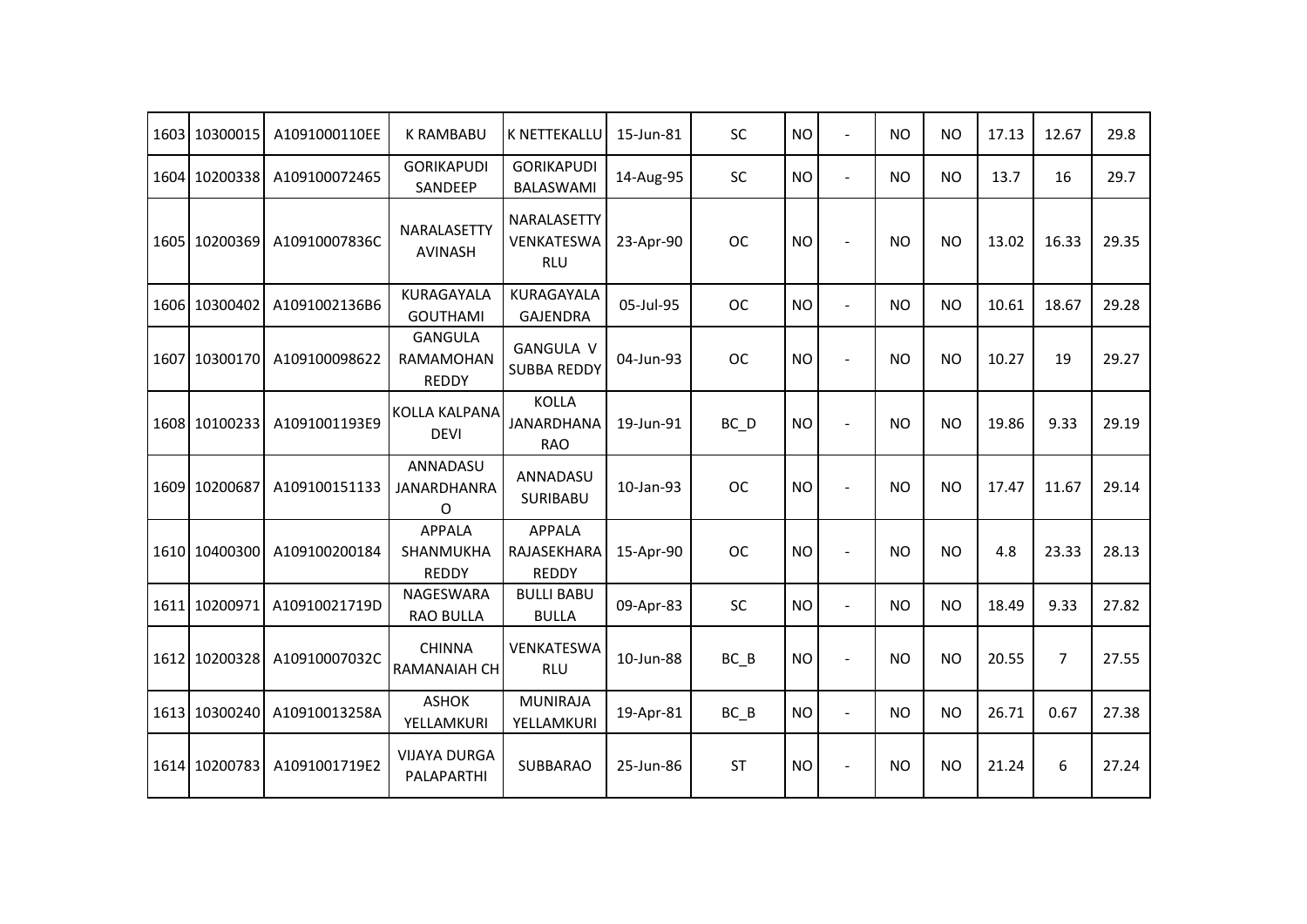| 1615 10200272 | A1091000593F2 | <b>SUMANTHI</b><br><b>TELLA</b>  | PAPAIAH<br><b>TELLA</b>                | 30-Aug-84 | <b>SC</b> | <b>NO</b>  | $\overline{a}$ | <b>NO</b> | <b>NO</b> | 18.15 | 9     | 27.15 |
|---------------|---------------|----------------------------------|----------------------------------------|-----------|-----------|------------|----------------|-----------|-----------|-------|-------|-------|
| 1616 10200543 | A1091001183A7 | <b>BASIPOGU</b><br>SAMSON        | PRASAD                                 | 10-Jun-86 | <b>SC</b> | <b>NO</b>  | $\blacksquare$ | <b>NO</b> | <b>NO</b> | 13.02 | 14    | 27.02 |
| 1617 10200358 | A109100075841 | <b>BILLA</b><br>KHADARBASHA      | <b>BILLA GOUSE</b><br><b>MOHIDDIN</b>  | 29-May-91 | $BC$ $E$  | <b>NO</b>  |                | <b>NO</b> | <b>NO</b> | 4.11  | 22.67 | 26.78 |
| 1618 10200173 | A10910003611E | <b>SUJATHA</b><br>CHINTHALAPUD   | NARASAIAH                              | 14-Jun-77 | SC        | <b>NO</b>  | $\overline{a}$ | <b>NO</b> | <b>NO</b> | 13.7  | 13    | 26.7  |
| 1619 10300058 | A109100033424 | <b>THARI PRASAD</b>              | <b>T KRISHNA</b><br><b>MURTHY LATE</b> | 16-Aug-82 | <b>OC</b> | <b>NO</b>  |                | <b>NO</b> | <b>NO</b> | 13.02 | 13.67 | 26.69 |
| 1620 10200689 | A1091001514DA | <b>SIKHA</b><br>SOWJANYA         | <b>SIKHA</b><br><b>NALLAIAH</b>        | 18-Jun-89 | SC        | <b>NO</b>  | $\blacksquare$ | <b>NO</b> | <b>NO</b> | 18.83 | 7.67  | 26.5  |
| 1621 10200992 | A1091002216FE | <b>SURESH</b><br>PARAGATI        | <b>SINGAIAH P</b>                      | 15-Jun-87 | <b>SC</b> | <b>NO</b>  | $\overline{a}$ | <b>NO</b> | <b>NO</b> | 22.26 | 4     | 26.26 |
| 1622 10300404 | A1091002149C6 | <b>KAVALI</b><br>CHAKRAPANI      | <b>K MURAGAIAH</b>                     | 04-Jul-85 | <b>SC</b> | <b>NO</b>  | $\blacksquare$ | <b>NO</b> | <b>NO</b> | 15.07 | 11    | 26.07 |
| 1623 10200940 | A109100210348 | <b>NAKKALA</b><br>MESHACKUMAR    | YOSEBU                                 | 20-Feb-74 | BC_C      | <b>NO</b>  | $\blacksquare$ | <b>NO</b> | <b>NO</b> | 20.21 | 5.67  | 25.88 |
| 1624 10300173 | A109100100285 | <b>S M RUPESH</b><br><b>NAIK</b> | <b>S LAKSHMI</b><br><b>NAIK</b>        | 30-Jun-73 | <b>ST</b> | <b>YES</b> | OH             | <b>NO</b> | <b>NO</b> | 12.33 | 13.33 | 25.66 |
| 1625 10100005 | A1091000019FB | YAMIJALA<br>SRINIVASA RAO        | PRASADA RAO<br>LATE                    | 10-Aug-70 | <b>OC</b> | <b>YES</b> | VH             | <b>NO</b> | <b>NO</b> | 19.52 | 5.33  | 24.85 |
| 1626 10400067 | A1091000464CD | C L LINGARAJU                    | <b>CHINNA</b><br><b>LINGAIAH</b>       | 01-Mar-86 | BC_A      | <b>NO</b>  | $\blacksquare$ | <b>NO</b> | <b>NO</b> | 21.58 | 3     | 24.58 |
| 1627 10300224 | A1091001236EB | <b>K P RAMA DEVI</b>             | P<br>RAMANJANEY<br>ULU                 | 20-Aug-77 | <b>OC</b> | <b>NO</b>  | $\overline{a}$ | <b>NO</b> | <b>NO</b> | 7.88  | 16.67 | 24.55 |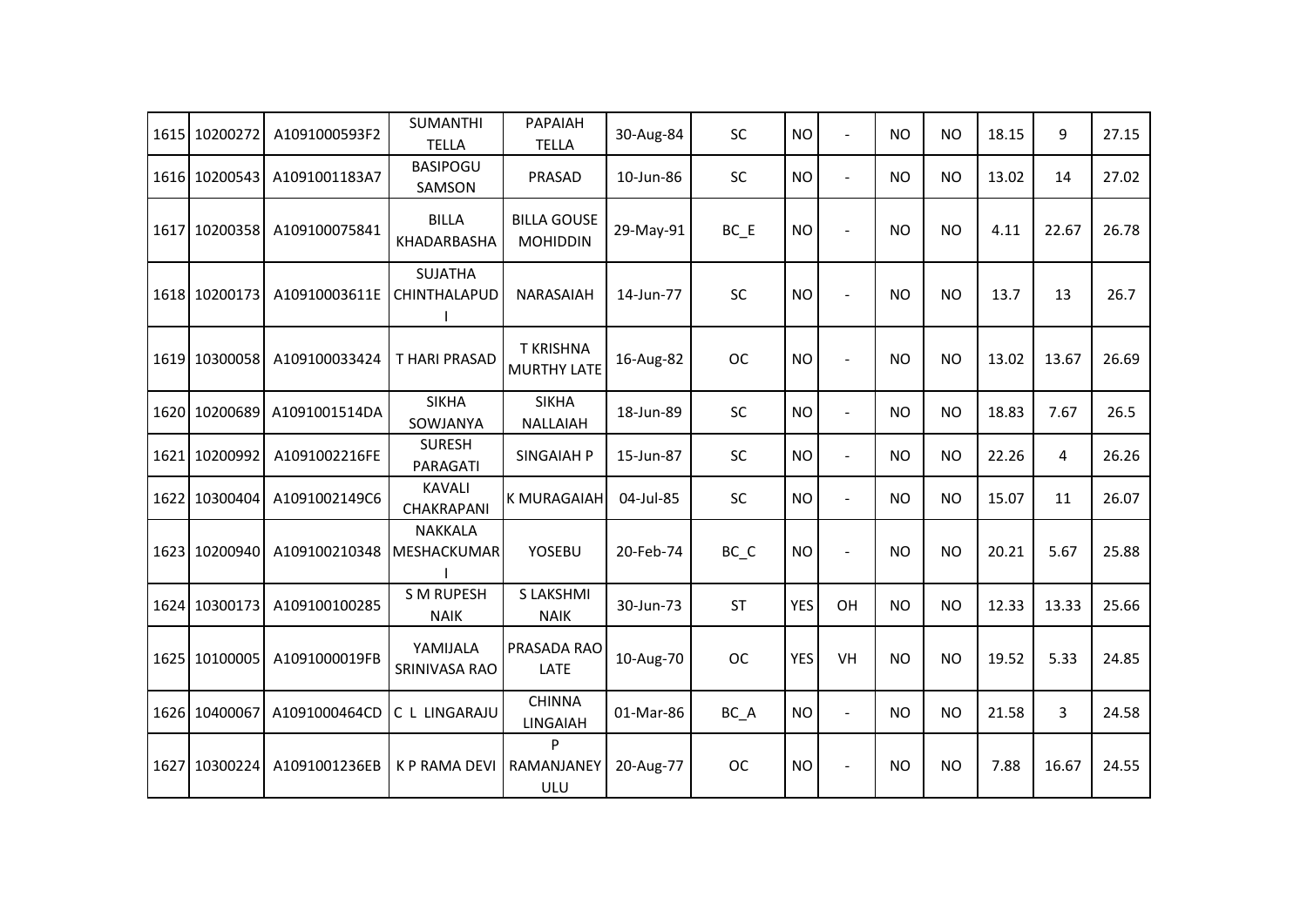|      | 1628 10200204 | A109100043984 | <b>BUDHI RAJESH</b>                  | <b>APPA RAO</b>                          | 06-Jun-83 | $BC$ $B$  | <b>NO</b> |                          | <b>NO</b> | <b>NO</b> | 19.86 | 4.67  | 24.53 |
|------|---------------|---------------|--------------------------------------|------------------------------------------|-----------|-----------|-----------|--------------------------|-----------|-----------|-------|-------|-------|
|      | 1629 10200618 | A1091001355A9 | <b>GANGADHARA</b><br>RAO DANDA       | <b>DANDA</b><br>YUGANDHARA<br><b>RAO</b> | 01-Jul-78 | <b>OC</b> | <b>NO</b> | $\blacksquare$           | <b>NO</b> | <b>NO</b> | 19.18 | 5.33  | 24.51 |
|      | 1630 10200688 | A1091001513C3 | KK<br>PADMAVATHI<br><b>MATTA</b>     | RAMAYYA                                  | 01-Jun-81 | $BC$ $B$  | <b>NO</b> | $\blacksquare$           | <b>NO</b> | <b>NO</b> | 26.37 | $-2$  | 24.37 |
|      | 1631 10200089 | A1091000186C4 | <b>MARYRANI</b><br>KOLA              | RAJARATNAM                               | 12-May-76 | SC        | <b>NO</b> | $\overline{\phantom{a}}$ | <b>NO</b> | <b>NO</b> | 7.88  | 16.33 | 24.21 |
|      | 1632 10400168 | A109100110223 | E MANOHARA                           | F<br>VENKATARAM<br><b>ANA</b>            | 14-Jul-86 | BC_A      | <b>NO</b> | $\overline{a}$           | <b>NO</b> | <b>NO</b> | 15.75 | 8.33  | 24.08 |
|      | 1633 10200438 | A1091000939F6 | L<br>SRINIVASARAO<br><b>KODE</b>     | <b>SUBBARAO</b>                          | 05-Jan-84 | BC_D      | <b>NO</b> | $\overline{a}$           | <b>NO</b> | <b>NO</b> | 11.99 | 12    | 23.99 |
|      | 1634 10200933 | A1091002081BF | <b>MAHESH BABU</b><br><b>THOKALA</b> | <b>THOKALA</b><br><b>SIVAIAH</b>         | 25-Jul-95 | <b>ST</b> | <b>NO</b> | $\blacksquare$           | <b>NO</b> | <b>NO</b> | 17.13 | 6.33  | 23.46 |
|      | 1635 10400125 | A1091000829FC | <b>MUNDLA</b><br><b>RAMESH BABU</b>  | M KADIRAPPA                              | 01-Apr-87 | <b>SC</b> | <b>NO</b> | $\blacksquare$           | <b>NO</b> | <b>NO</b> | 24.32 | $-1$  | 23.32 |
|      | 1636 10200073 | A1091000158AD | <b>DARNASI</b><br><b>SURESH BABU</b> | <b>DARNASI</b><br><b>KOTAIAH</b>         | 02-Apr-79 | SC        | <b>NO</b> | $\blacksquare$           | <b>NO</b> | <b>NO</b> | 18.49 | 4.67  | 23.16 |
|      | 1637 10200908 | A10910020266C | <b>KIRAN KUMAR</b><br><b>TOKALA</b>  | VENKATESWA<br><b>RA RAO T</b>            | 11-Apr-81 | SC        | <b>NO</b> | $\blacksquare$           | <b>NO</b> | <b>NO</b> | 18.83 | 4.33  | 23.16 |
|      | 1638 10300283 | A10910016324F | <b>BIRRU VIJAYA</b><br><b>KUMARI</b> | <b>B PRASADU</b>                         | 13-Nov-82 | <b>SC</b> | <b>NO</b> | $\blacksquare$           | <b>NO</b> | <b>NO</b> | 6.16  | 17    | 23.16 |
| 1639 | 10100402      | A109100190857 | SUSEELA U                            | SATYAM U                                 | 16-Jan-84 | SC        | <b>NO</b> | $\overline{\phantom{0}}$ | <b>NO</b> | <b>NO</b> | 5.48  | 17.67 | 23.15 |
|      | 1640 10300174 | A10910010057C | NAGABHUSANA<br>M REDDY E             | <b>MURAGA</b><br><b>REDDY E</b>          | 13-Feb-86 | <b>OC</b> | <b>NO</b> | $\blacksquare$           | <b>NO</b> | <b>NO</b> | 8.91  | 14    | 22.91 |
|      | 1641 10300330 | A109100188927 | <b>RAMESH MATTE</b>                  | M RAVI                                   | 02-May-87 | <b>OC</b> | <b>NO</b> | $\blacksquare$           | <b>NO</b> | <b>NO</b> | 8.56  | 14.33 | 22.89 |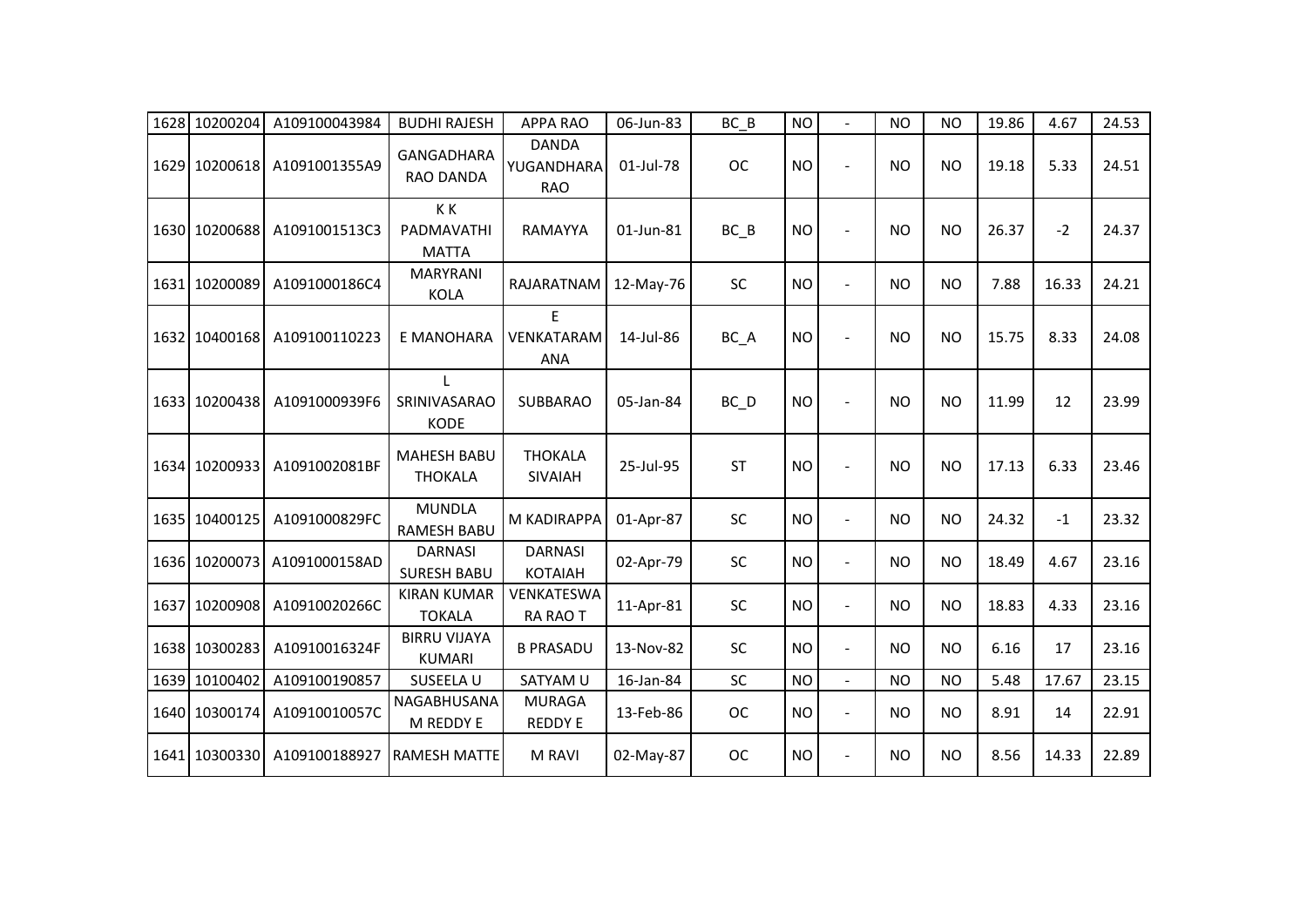|      | 1642 10200860 | A1091001902A9 | <b>VARA PRASADA</b><br><b>RAO</b><br><b>MADDIRALA</b> | <b>MATTAIAH</b>                            | 10-Jun-78 | SC        | <b>NO</b> | $\sim$                   | <b>NO</b> | <b>YES</b> | 7.19  | 15.67          | 22.86 |
|------|---------------|---------------|-------------------------------------------------------|--------------------------------------------|-----------|-----------|-----------|--------------------------|-----------|------------|-------|----------------|-------|
|      | 1643 10100035 | A1091000134B2 | <b>GNVANJAN</b><br><b>KUMAR</b>                       | G<br>NAGESWARA<br><b>RAO</b>               | 04-Apr-80 | BC B      | <b>NO</b> | $\sim$                   | <b>NO</b> | <b>NO</b>  | 15.07 | 7.33           | 22.4  |
|      | 1644 10300130 | A109100076782 | <b>MEENA V</b>                                        | SUBRAMANYA<br>M V                          | 27-Apr-88 | BC_A      | <b>NO</b> | $\blacksquare$           | <b>NO</b> | <b>NO</b>  | 9.93  | 12.33          | 22.26 |
|      | 1645 10300394 | A10910020879C | <b>GOGENENI</b><br>PURUSHOTHAM                        | <b>GOGENENI</b><br><b>GOVINDASWA</b><br>MY | 14-Apr-91 | <b>OC</b> | <b>NO</b> | $\overline{a}$           | <b>NO</b> | <b>NO</b>  | 15.07 | $\overline{7}$ | 22.07 |
|      | 1646 10300305 | A10910017526C | <b>DEVIREDDY</b><br>GANGADEVI                         | D V RAMANA<br><b>REDDY</b>                 | 05-Apr-83 | <b>OC</b> | <b>NO</b> | $\overline{\phantom{a}}$ | <b>NO</b> | <b>NO</b>  | 12.67 | 9.33           | 22    |
|      | 1647 10400095 | A1091000657AE | <b>KANDULA HARI</b>                                   | <b>KANDULA</b><br>YERANNA                  | 09-Jul-96 | <b>ST</b> | <b>NO</b> | $\blacksquare$           | <b>NO</b> | <b>NO</b>  | 8.56  | 13.33          | 21.89 |
|      | 1648 10100251 | A1091001254B4 | VENKATARAMA<br><b>NAMMA TELU</b>                      | LATE<br>APPALARAJU<br><b>TELU</b>          | 01-Jul-80 | $BC$ $B$  | <b>NO</b> |                          | <b>NO</b> | <b>NO</b>  | 13.02 | 8.67           | 21.69 |
|      | 1649 10100072 | A1091000322C1 | <b>KONATHALA</b><br><b>SANTHOSH</b><br><b>KUMAR</b>   | BHADRACHAL<br>AM                           | 22-Feb-89 | $BC$ $D$  | <b>NO</b> |                          | <b>NO</b> | <b>NO</b>  | 11.64 | 9.33           | 20.97 |
|      | 1650 10200408 | A1091000867CB | <b>BHULAKSHMI</b><br><b>GAJULA</b>                    | RAMULU                                     | 06-Apr-83 | BC B      | <b>NO</b> | $\blacksquare$           | <b>NO</b> | <b>NO</b>  | 7.53  | 13.33          | 20.86 |
|      | 1651 10200084 | A1091000177D5 | KANCHARLA<br>PADMAVATHI                               | K<br><b>HANUMAIAH</b>                      | 27-Oct-72 | BC_A      | <b>NO</b> | $\blacksquare$           | <b>NO</b> | <b>YES</b> | 6.16  | 14.67          | 20.83 |
| 1652 | 10200245      | A10910005269C | MOHAMMED<br>RAFI SHAIK                                | <b>SHAIK PENTU</b><br>SAHEB                | 03-Jul-88 | $BC$ $E$  | <b>NO</b> | $\sim$                   | <b>NO</b> | <b>NO</b>  | 16.44 | 4.33           | 20.77 |
|      | 1653 10100169 | A1091000863EE | DARLA P V S<br><b>KIRAN</b>                           | <b>DSSCH</b><br>PRAKASA RAO                | 30-Aug-78 | $BC$ $B$  | <b>NO</b> |                          | <b>NO</b> | <b>NO</b>  | 28.08 | $-7.33$        | 20.75 |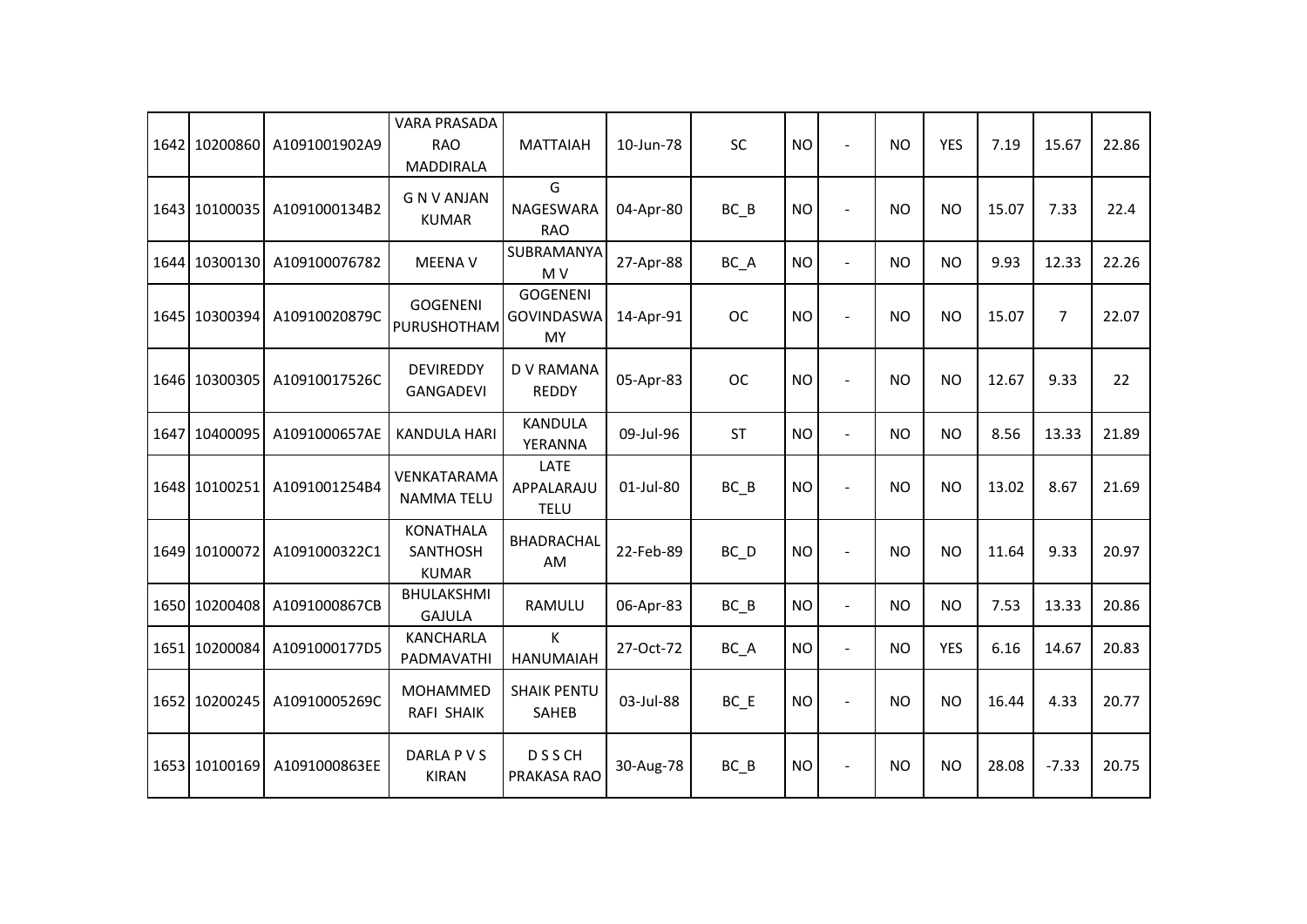|      | 1654 10300376 | A109100203946 | G YASODAMMA MUNIKRISHNA              | G<br><b>IAH</b>                               | 15-Jul-81 | <b>OC</b> | <b>NO</b>  |                          | <b>NO</b>      | <b>NO</b> | 11.99 | 8.67    | 20.66 |
|------|---------------|---------------|--------------------------------------|-----------------------------------------------|-----------|-----------|------------|--------------------------|----------------|-----------|-------|---------|-------|
|      | 1655 10200145 | A1091000318CF | NARASIMHA<br>RAO PEESAPATI           | <b>LINGAIAH</b><br>PEESAPATI                  | 10-Apr-84 | BC_A      | <b>NO</b>  | $\blacksquare$           | <b>NO</b>      | <b>NO</b> | 21.24 | $-0.67$ | 20.57 |
|      | 1656 10200325 | A10910006996C | <b>TUMMATI</b><br><b>DEVENDRA</b>    | <b>TUMMATI</b><br><b>DHANA</b><br>RANGA RAO   | 04-Oct-90 | <b>OC</b> | <b>YES</b> | HH                       | <b>NO</b>      | <b>NO</b> | 8.56  | 12      | 20.56 |
|      | 1657 10400165 | A1091001086D8 | P RADHIKA                            | P<br>LAKSHMINARA<br>YANA RAO                  | 06-Jun-83 | <b>OC</b> | <b>NO</b>  | $\sim$                   | <b>NO</b>      | <b>NO</b> | 19.86 | 0.67    | 20.53 |
|      | 1658 10200294 | A109100063649 | PRAMEELA<br>RAMAVATHU                | LALU                                          | 16-Aug-76 | <b>ST</b> | <b>NO</b>  | $\overline{\phantom{a}}$ | <b>NO</b>      | <b>NO</b> | 14.38 | 5.67    | 20.05 |
|      | 1659 10400160 | A109100103435 | <b>BOGAMA</b><br><b>MAHESH</b>       | <b>BOGIMA</b><br>RAMANJANEY<br>ULU            | 02-Jun-92 | BC_A      | <b>NO</b>  |                          | N <sub>O</sub> | <b>NO</b> | 10.61 | 9.33    | 19.94 |
|      | 1660 10200409 | A10910008757E | <b>KALYANI</b><br><b>THURIMELLA</b>  | <b>ARJUNA RAO</b><br>THURIMELLA               | 10-May-79 | SC        | <b>NO</b>  | $\blacksquare$           | <b>NO</b>      | <b>NO</b> | 14.04 | 5.67    | 19.71 |
|      | 1661 10100168 | A109100086151 | <b>SASI KALA</b><br><b>GORLE</b>     | RAMAYYA                                       | 16-Apr-84 | <b>ST</b> | <b>NO</b>  | $\overline{a}$           | <b>NO</b>      | <b>NO</b> | 10.27 | 9       | 19.27 |
|      | 1662 10300288 | A109100166876 | PICHALA<br>SHANMUKHA<br><b>REDDY</b> | PICHALA<br><b>VENKAT RAMI</b><br><b>REDDY</b> | 31-May-94 | <b>OC</b> | <b>NO</b>  | $\sim$                   | <b>NO</b>      | <b>NO</b> | 14.38 | 4.67    | 19.05 |
|      | 1663 10300038 | A109100025154 | <b>INGILELA</b><br><b>BHAVANI</b>    | <b>AUDISESHAIA</b><br>H                       | 09-Aug-95 | SC        | <b>NO</b>  |                          | <b>NO</b>      | <b>NO</b> | 13.36 | 5.67    | 19.03 |
| 1664 | 10300137      | A109100081423 | M NEELENAIK                          | M RAMJENAIK                                   | 07-Jul-86 | <b>ST</b> | <b>NO</b>  | $\blacksquare$           | <b>NO</b>      | <b>NO</b> | 15.41 | 3.33    | 18.74 |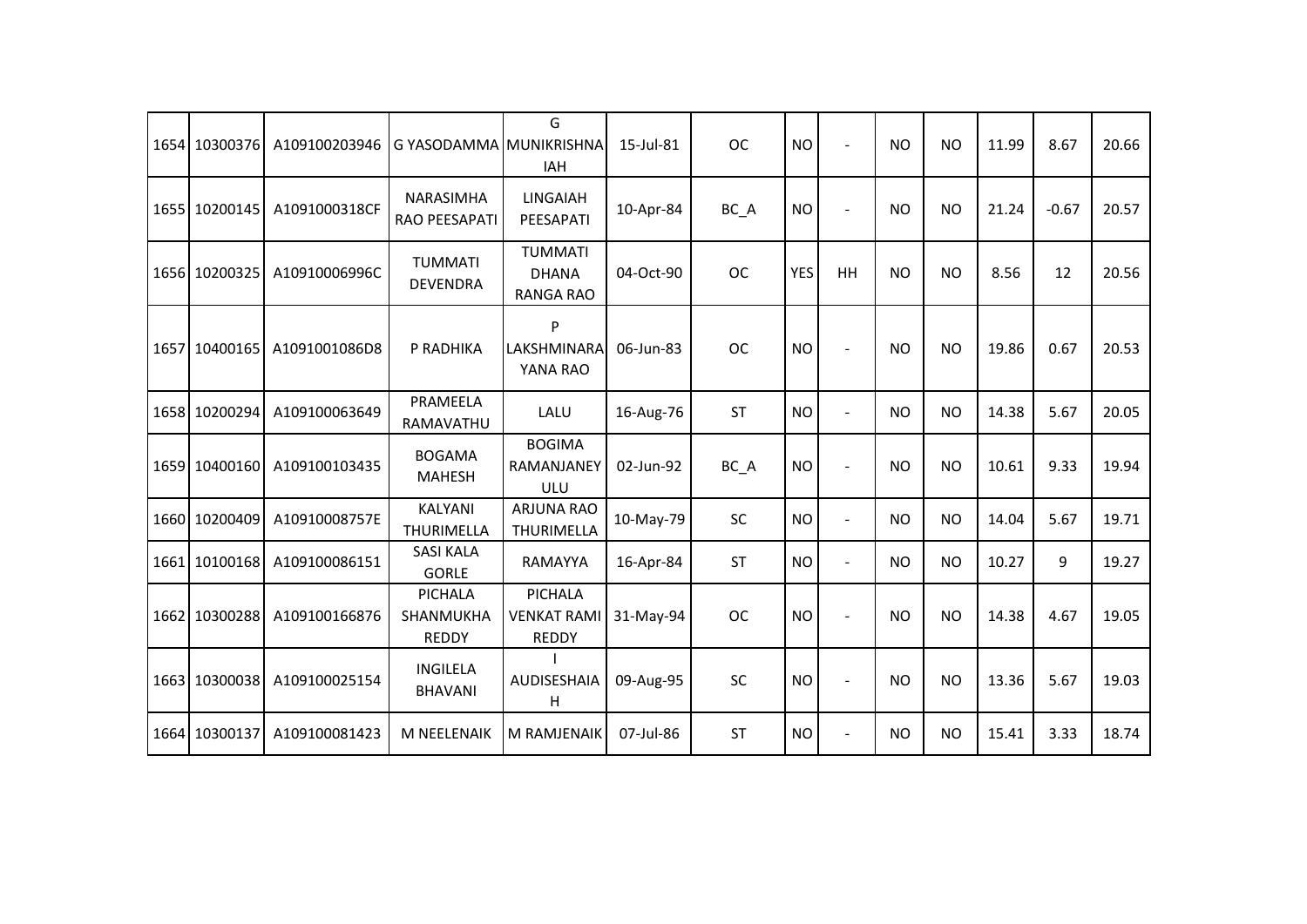| 1665 10200627 | A109100137767 | <b>SHAIK ROKSANA</b><br><b>BEGUM</b>             | <b>SHAIK ISMAIL</b>                          | 15-Jul-91 | $BC$ $E$  | NO        | $\overline{a}$           | <b>NO</b> | <b>NO</b>  | 11.64 | 6.33         | 17.97 |
|---------------|---------------|--------------------------------------------------|----------------------------------------------|-----------|-----------|-----------|--------------------------|-----------|------------|-------|--------------|-------|
| 1666 10300290 | A109100168494 | P LOKANANDA<br><b>KUMAR</b>                      | P RAJAIAH                                    | 15-May-76 | SC        | <b>NO</b> | $\blacksquare$           | <b>NO</b> | <b>NO</b>  | 20.55 | $-3.33$      | 17.22 |
| 1667 10200470 | A109100101795 | PERAM DURGA<br><b>RAO</b>                        | PERAM<br>VENKATESWA<br><b>RA RAO</b>         | 20-Jul-96 | <b>ST</b> | <b>NO</b> | $\overline{\phantom{a}}$ | NO.       | <b>NO</b>  | 1.72  | 15.33        | 17.05 |
| 1668 10200453 | A1091000975BF | <b>BANDHALA</b><br><b>BHAVYA</b>                 | <b>PRABHUDAS</b>                             | 08-Jun-95 | SC        | <b>NO</b> | $\overline{a}$           | <b>NO</b> | <b>NO</b>  | 11.64 | 5.33         | 16.97 |
| 1669 10100123 | A1091000591DE | KALLAPALLI<br><b>GOVINDA RAO</b>                 | KALLAPALLI<br><b>CHINNA RAO</b>              | 12-Jun-88 | SC        | <b>NO</b> |                          | <b>NO</b> | <b>NO</b>  | 10.96 | 6            | 16.96 |
| 1670 10200788 | A109100172739 | <b>BHAGYA</b><br>PRASAD<br><b>UPPALA</b>         | <b>UPPALA</b><br>VENKATESWA<br><b>RA RAO</b> | 12-Jun-81 | $BC$ $B$  | <b>NO</b> | $\overline{\phantom{a}}$ | <b>NO</b> | <b>YES</b> | 9.59  | 7.33         | 16.92 |
| 1671 10100152 | A10910007334D | MANDANAKKA<br>PRASAD                             | <b>KRUPA RAO</b>                             | 01-Jul-77 | <b>SC</b> | <b>NO</b> | $\overline{\phantom{a}}$ | <b>NO</b> | <b>NO</b>  | 6.5   | 10.33        | 16.83 |
| 1672 10100442 | A109100211574 | <b>NAGA VENKATA</b><br>PRASAD<br><b>NILAGIRI</b> | <b>VENKATA RAO</b>                           | 29-Apr-80 | BC_A      | <b>NO</b> | $\blacksquare$           | <b>NO</b> | <b>NO</b>  | 18.49 | $-2$         | 16.49 |
| 1673 10300349 | A1091001957A9 | LOKASARI<br>SREEKANTH                            | RATHAIAH                                     | 30-Jul-88 | <b>ST</b> | <b>NO</b> | $\blacksquare$           | <b>NO</b> | <b>NO</b>  | 17.13 | $-0.67$      | 16.46 |
| 1674 10200737 | A109100162032 | VR<br><b>CHANDRUDU</b><br><b>KOMANDURI</b>       | <b>VEERA</b><br>RAGHAVACHA<br><b>RYULU</b>   | 29-Dec-78 | <b>OC</b> | <b>NO</b> | $\sim$                   | <b>NO</b> | <b>NO</b>  | 14.38 | $\mathbf{1}$ | 15.38 |
| 1675 10200649 | A10910014235C | <b>SUDHARANI</b><br>PALAPARTHI                   | YANADI RAO P                                 | 10-Jun-86 | <b>ST</b> | <b>NO</b> | $\overline{a}$           | <b>NO</b> | <b>NO</b>  | 5.48  | 9.67         | 15.15 |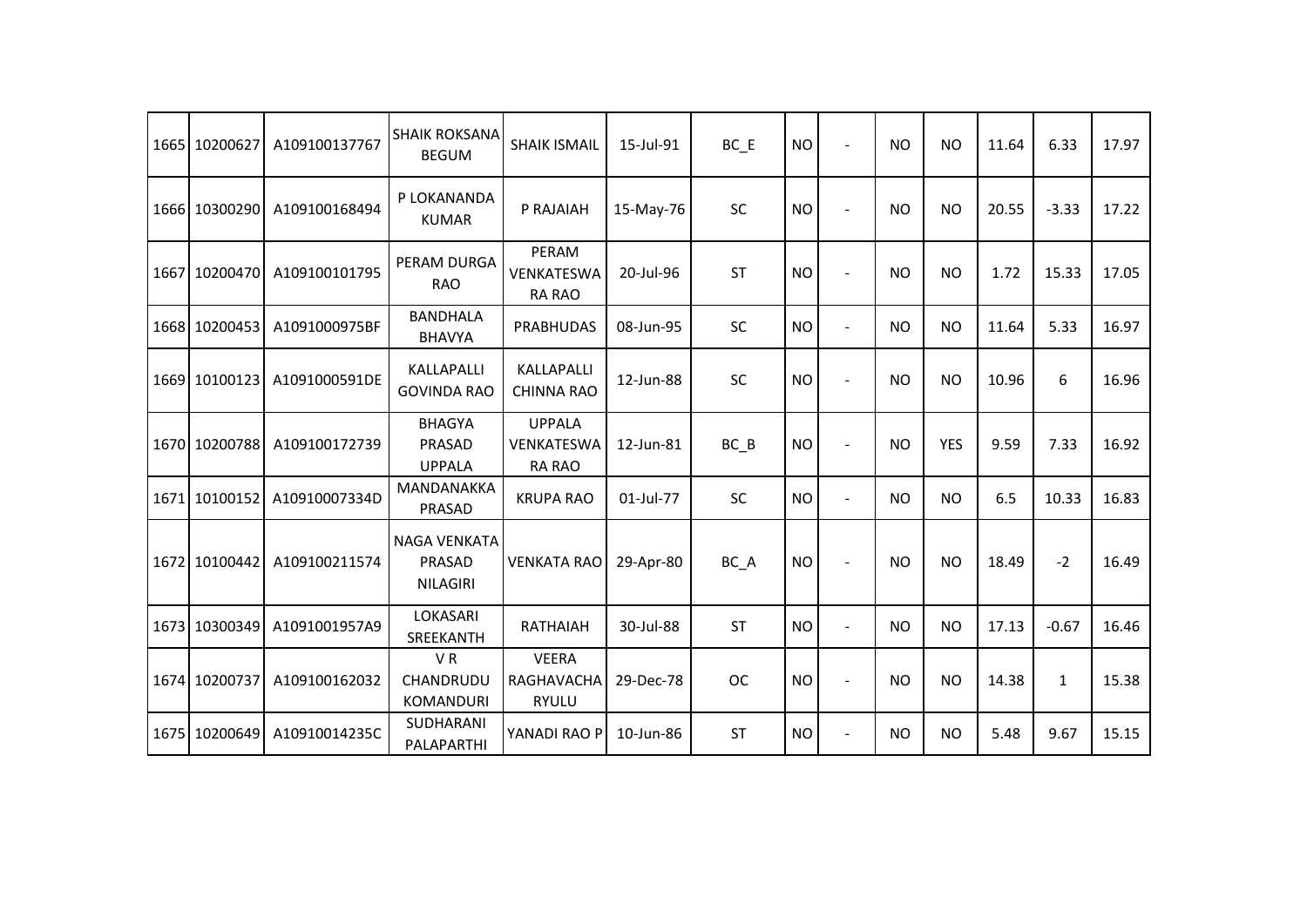| 1676 10300300 | A109100172297 | <b>J MUNI</b><br><b>KOMALA</b>               | $\mathbf{I}$<br>MUNIRATHNA<br>M        | 06-Jan-77 | $BC$ $B$                       | <b>NO</b>  | $\blacksquare$       | <b>NO</b> | <b>NO</b>  | 13.02   | 1.33    | 14.35 |
|---------------|---------------|----------------------------------------------|----------------------------------------|-----------|--------------------------------|------------|----------------------|-----------|------------|---------|---------|-------|
| 1677 10200036 | A109100007666 | DEVARAKONDA<br>VENKATESWARL<br>U             | D<br><b>THIRUPATHAI</b><br>AH          | 05-Jul-87 | <b>ST</b>                      | <b>NO</b>  |                      | <b>NO</b> | <b>NO</b>  | 17.8    | $-3.67$ | 14.13 |
| 1678 10300135 | A109100079272 | <b>RAKKASI</b><br>SUMALATHA                  | <b>RAKKASI</b><br><b>SIDDA REDDY</b>   | 16-Jun-82 | <b>OC</b>                      | <b>NO</b>  | $\sim$               | <b>NO</b> | <b>NO</b>  | 7.88    | 6       | 13.88 |
| 1679 10200917 | A109100204748 | <b>SUNDARI</b><br><b>BUDALA</b>              | <b>B PRAKASH</b><br><b>RAO</b>         | 23-Apr-82 | <b>SC</b>                      | <b>NO</b>  | $\blacksquare$       | <b>NO</b> | <b>NO</b>  | 1.72    | 12      | 13.72 |
| 1680 10300286 | A109100164642 | <b>MANGA</b><br>TIRUPALU                     | <b>M VENKATESU</b>                     | 25-Jun-88 | BC_A                           | <b>NO</b>  | $\blacksquare$       | <b>NO</b> | <b>NO</b>  | 7.53    | 6       | 13.53 |
| 1681 10200233 | A10910005089D | <b>VENKATA</b><br><b>HANUMANTA</b><br>PRASAD | <b>BRAHMANAN</b><br>DA RAO<br>DAMARAJU | 20-May-81 | <b>OC</b>                      | <b>YES</b> | HH                   | <b>NO</b> | <b>YES</b> | $-1.37$ | 14.67   | 13.3  |
| 1682 10300021 | A1091000142AE | <b>PADUCHURI</b><br>YUGANDHAR                | PADUCHURI<br><b>PURUSHOTHA</b><br>M    | 20-Jun-94 | <b>OC</b>                      | <b>NO</b>  | $\ddot{\phantom{1}}$ | <b>NO</b> | <b>NO</b>  | 13.02   | 0       | 13.02 |
| 1683 10300312 | A10910017839A | <b>THURAKA</b><br>PRABHAKARARA<br>O          | PENCHALAIAH                            | 11-Jun-79 | SC                             | <b>NO</b>  | $\blacksquare$       | <b>NO</b> | <b>NO</b>  | 7.88    | 5       | 12.88 |
| 1684 10200025 | A109100004746 | <b>KVR</b><br><b>BHAGAVATHI</b><br>LAKSHMI   | $\mathsf K$<br><b>VISWANATHA</b><br>M  | 06-Jun-85 | <b>OC</b>                      | <b>NO</b>  | $\blacksquare$       | <b>NO</b> | <b>NO</b>  | 1.37    | 11.33   | 12.7  |
| 1685 10300249 | A1091001419A2 | $\vee$<br>MUNIKRISHNAI<br>AH                 | V BALARAM                              | 22-Aug-79 | $BC$ $B$                       | <b>NO</b>  | $\blacksquare$       | <b>NO</b> | <b>NO</b>  | 6.16    | 6       | 12.16 |
| 1686 10200768 | A109100168546 | <b>BADUGU</b><br>MARIYAMMA                   | <b>BADUGU</b><br><b>ANANDA RAO</b>     | 11-Feb-75 | $BC$ <sub><math>C</math></sub> | <b>NO</b>  |                      | <b>NO</b> | <b>NO</b>  | 4.8     | 6       | 10.8  |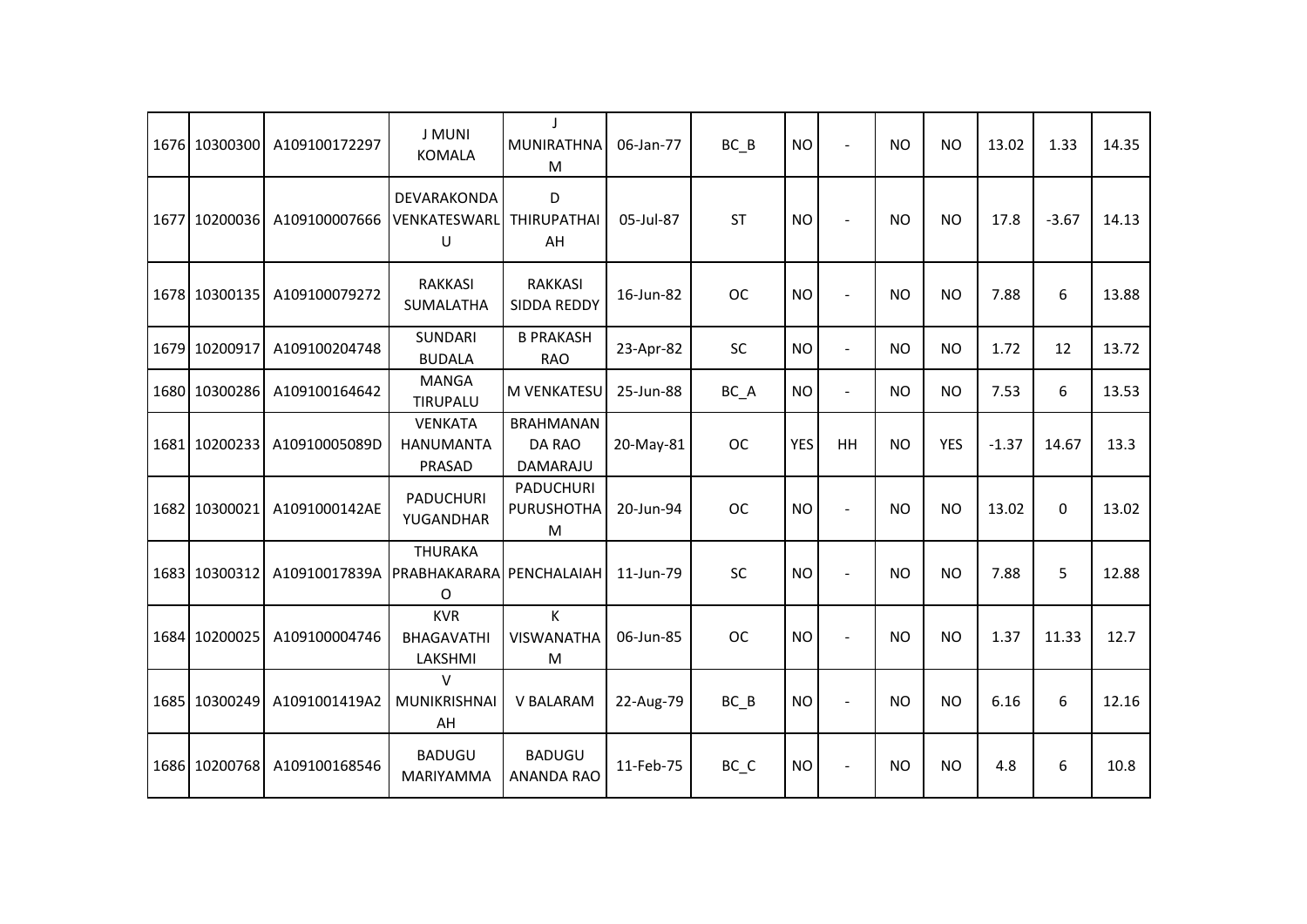| 1687 | 10200252      | A1091000543AA | <b>KAPPALAKUNTA</b><br><b>BALU NAIK</b>         | <b>KAPPALAKUNT</b><br>A SOMLA NAIK           | 04-Aug-74 | <b>ST</b> | <b>NO</b>  | $\overline{a}$           | <b>NO</b> | <b>NO</b>  | 7.53    | 2.67           | 10.2 |
|------|---------------|---------------|-------------------------------------------------|----------------------------------------------|-----------|-----------|------------|--------------------------|-----------|------------|---------|----------------|------|
|      | 1688 10200384 | A1091000811EC | <b>S R PAVANI</b><br><b>TRIPURARIBHOT</b><br>LA | NARASIMHA<br><b>SASTRY</b>                   | 12-Aug-82 | <b>OC</b> | <b>NO</b>  |                          | <b>NO</b> | <b>NO</b>  | 7.53    | $\overline{2}$ | 9.53 |
|      | 1689 10200996 | A10910022207F | KOTESWARAM<br><b>MA PAGADALA</b>                | SRINIVASA<br><b>RAO</b><br>PAGADALA          | 10-Jun-86 | BC A      | <b>NO</b>  | $\overline{a}$           | <b>NO</b> | <b>NO</b>  | $-0.69$ | 9.33           | 8.64 |
|      | 1690 10300268 | A109100155874 | J PADMAMALINI SUBRAMANYA                        | M                                            | 19-Jun-80 | <b>OC</b> | <b>NO</b>  | $\overline{\phantom{a}}$ | <b>NO</b> | <b>NO</b>  | 0.34    | 7.67           | 8.01 |
|      | 1691 10300187 | A109100107066 | <b>G REKHA</b>                                  | G<br>SUBRAMANYA<br>M REDDY                   | 14-Jul-81 | <b>OC</b> | <b>NO</b>  |                          | <b>NO</b> | <b>NO</b>  | $-3.08$ | 10.67          | 7.59 |
|      | 1692 10100366 | A109100177033 | <b>RAMA KRISHNA</b><br><b>BANDARU</b>           | <b>SURYA RAO</b>                             | 01-Feb-75 | $BC$ $D$  | <b>NO</b>  |                          | <b>NO</b> | <b>NO</b>  | 3.42    | 4              | 7.42 |
|      | 1693 10100246 | A109100124113 | <b>MEDISETTI</b><br><b>JYOTHI</b>               | <b>MEDISETTI</b><br>SATYANARAYA<br><b>NA</b> | 19-May-92 | <b>OC</b> | <b>NO</b>  |                          | <b>NO</b> | <b>NO</b>  | $-0.34$ | 7.67           | 7.33 |
|      | 1694 10200767 | A109100168241 | <b>VISWA TEJA</b><br><b>JETTI</b>               | <b>SUBBA RAO</b><br><b>JETTI</b>             | 20-Oct-88 | $BC$ $D$  | <b>YES</b> | HH                       | <b>NO</b> | <b>NO</b>  | 0.69    | 6.33           | 7.02 |
|      | 1695 10400271 | A1091001788EF | <b>ASPATRI</b><br><b>GHOUSE BASHA</b>           | A MD<br><b>IBRAHIM</b>                       | 02-Jun-73 | $BC$ $E$  | <b>NO</b>  | $\blacksquare$           | <b>NO</b> | <b>YES</b> | 7.53    | $-2$           | 5.53 |
|      | 1696 10300346 | A10910019494B | PODALLA<br><b>RAJAKUMAR</b>                     | <b>PODALLA</b><br>SUBRAMANYA<br>M            | 27-Jan-91 | BC_A      | <b>NO</b>  | $\overline{\phantom{a}}$ | <b>NO</b> | <b>NO</b>  | 4.8     | 0.67           | 5.47 |
| 1697 | 10400099      | A10910006843E | P KIRAN KUMAR                                   | P DEVADAS                                    | 28-Feb-89 | <b>SC</b> | <b>NO</b>  | $\blacksquare$           | NO.       | <b>NO</b>  | 2.05    | 3.33           | 5.38 |